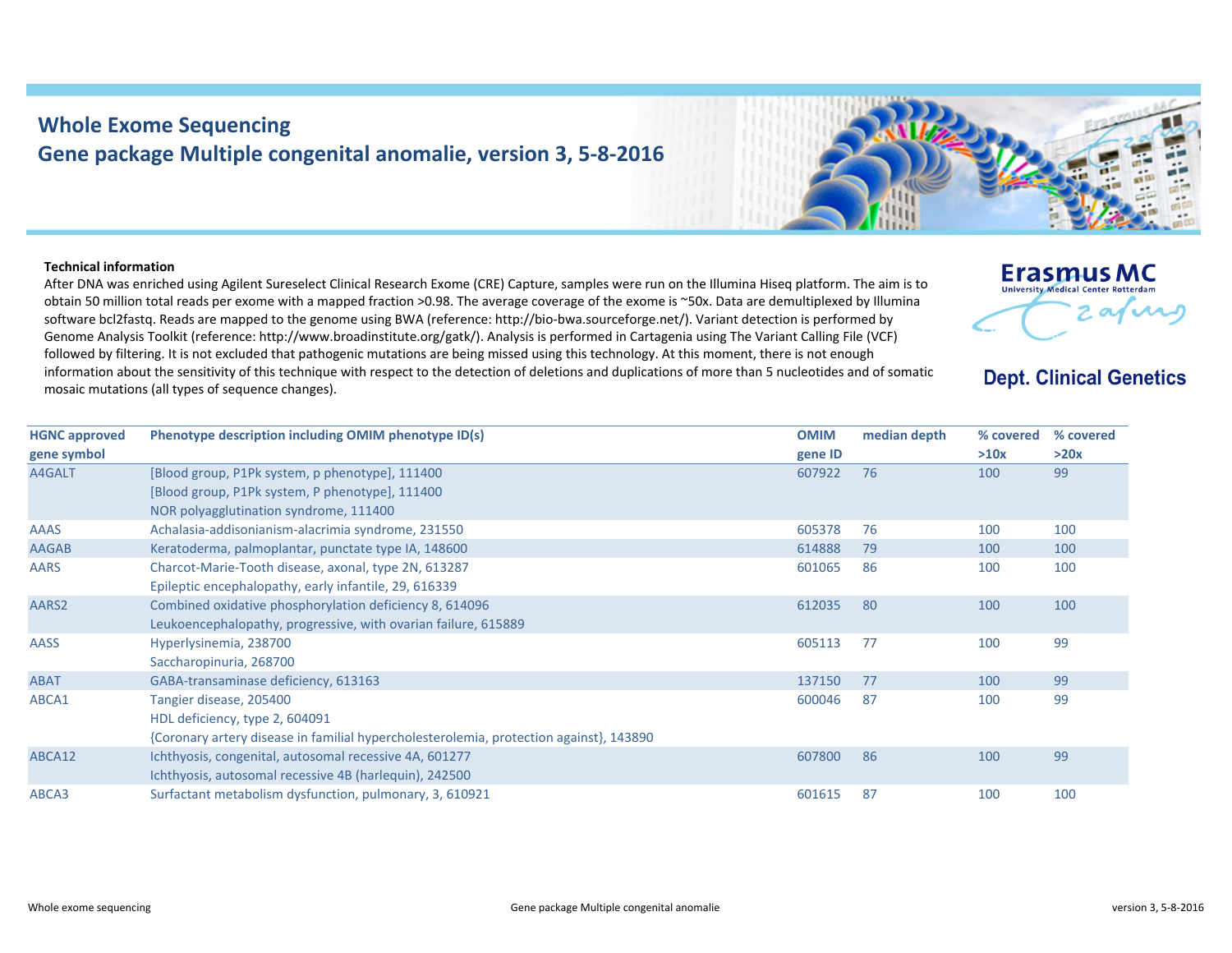| <b>HGNC approved</b> | Phenotype description including OMIM phenotype ID(s)                             | <b>OMIM</b> | median depth | % covered | % covered |
|----------------------|----------------------------------------------------------------------------------|-------------|--------------|-----------|-----------|
| gene symbol          |                                                                                  | gene ID     |              | >10x      | >20x      |
| ABCA4                | Stargardt disease 1, 248200                                                      | 601691      | 86           | 100       | 99        |
|                      | Retinitis pigmentosa 19, 601718                                                  |             |              |           |           |
|                      | Cone-rod dystrophy 3, 604116                                                     |             |              |           |           |
|                      | {Macular degeneration, age-related, 2}, 153800                                   |             |              |           |           |
|                      | Fundus flavimaculatus, 248200                                                    |             |              |           |           |
|                      | Retinal dystrophy, early-onset severe, 248200                                    |             |              |           |           |
| ABCB11               | Cholestasis, progressive familial intrahepatic 2, 601847                         | 603201      | 80           | 100       | 100       |
|                      | Cholestasis, benign recurrent intrahepatic, 2, 605479                            |             |              |           |           |
| ABCB4                | Cholestasis, progressive familial intrahepatic 3, 602347                         | 171060      | 88           | 100       | 98        |
|                      | Cholestasis, intrahepatic, of pregnancy, 3, 614972                               |             |              |           |           |
|                      | Gallbladder disease 1, 600803                                                    |             |              |           |           |
| ABCB6                | Microphthalmia, isolated, with coloboma 7, 614497                                | 605452      | 79           | 100       | 100       |
|                      | [Blood group, Langereis system], 111600                                          |             |              |           |           |
|                      | Dyschromatosis universalis hereditaria 3, 615402                                 |             |              |           |           |
|                      | Pseudohyperkalemia, familial, 2, due to red cell leak, 609153                    |             |              |           |           |
| ABCB7                | Anemia, sideroblastic, with ataxia, 301310                                       | 300135      | 51           | 100       | 98        |
| ABCC <sub>2</sub>    | Dubin-Johnson syndrome, 237500                                                   | 601107      | 90           | 100       | 100       |
| ABCC6                | Pseudoxanthoma elasticum, 264800                                                 | 603234      | 66           | 93        | 92        |
|                      | Pseudoxanthoma elasticum, forme fruste, 177850                                   |             |              |           |           |
|                      | Arterial calcification, generalized, of infancy, 2, 614473                       |             |              |           |           |
| ABCC8                | Hyperinsulinemic hypoglycemia, familial, 1, 256450                               | 600509      | 83           | 100       | 100       |
|                      | Hypoglycemia of infancy, leucine-sensitive, 240800                               |             |              |           |           |
|                      | Diabetes mellitus, transient neonatal 2, 610374                                  |             |              |           |           |
|                      | Diabetes mellitus, noninsulin-dependent, 125853                                  |             |              |           |           |
|                      | Diabetes mellitus, permanent neonatal, 606176                                    |             |              |           |           |
| ABCC9                | Cardiomyopathy, dilated, 10, 608569                                              | 601439      | 81           | 100       | 98        |
|                      | Atrial fibrillation, familial, 12, 614050                                        |             |              |           |           |
|                      | Hypertrichotic osteochondrodysplasia, 239850                                     |             |              |           |           |
| ABCD1                | Adrenoleukodystrophy, 300100                                                     | 300371      | 46           | 96        | 86        |
|                      | Adrenomyeloneuropathy, adult, 300100                                             |             |              |           |           |
| ABCD4                | Methylmalonic aciduria and homocystinuria, cblJ type, 614857                     | 603214      | 88           | 100       | 98        |
| ABCG5                | Sitosterolemia, 210250                                                           | 605459      | 79           | 100       | 100       |
| ABCG8                | Sitosterolemia, 210250                                                           | 605460      | 91           | 100       | 100       |
|                      | Gallbladder disease 4, 611465                                                    |             |              |           |           |
| ABHD12               | Polyneuropathy, hearing loss, ataxia, retinitis pigmentosa, and cataract, 612674 | 613599      | 62           | 100       | 94        |
| ABHD5                | Chanarin-Dorfman syndrome, 275630                                                | 604780      | 100          | 100       | 100       |
| ABL1                 | Leukemia, Philadelphia chromosome-positive, resistant to imatinib                | 189980      | 97           | 100       | 100       |
| ACAD <sub>8</sub>    | Isobutyryl-CoA dehydrogenase deficiency, 611283                                  | 604773      | 98           | 100       | 100       |
| ACAD9                | Mitochondrial complex I deficiency due to ACAD9 deficiency, 611126               | 611103      | 88           | 100       | 100       |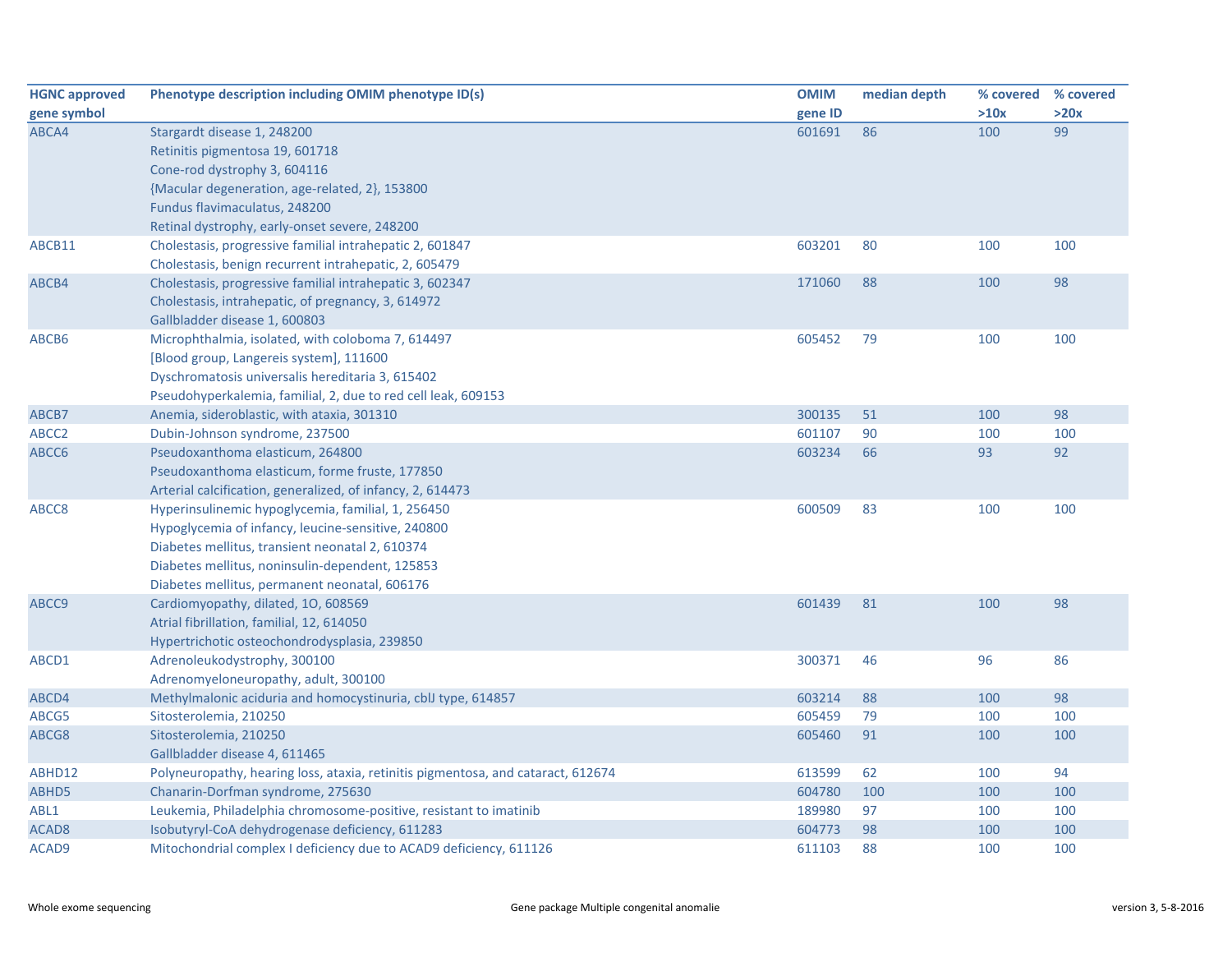| <b>HGNC approved</b> | Phenotype description including OMIM phenotype ID(s)                             | <b>OMIM</b> | median depth | % covered | % covered |
|----------------------|----------------------------------------------------------------------------------|-------------|--------------|-----------|-----------|
| gene symbol          |                                                                                  | gene ID     |              | >10x      | >20x      |
| <b>ACADM</b>         | Acyl-CoA dehydrogenase, medium chain, deficiency of, 201450                      | 607008      | 75           | 100       | 100       |
| <b>ACADS</b>         | Acyl-CoA dehydrogenase, short-chain, deficiency of, 201470                       | 606885      | 80           | 100       | 97        |
| <b>ACADSB</b>        | 2-methylbutyrylglycinuria, 610006                                                | 600301      | 80           | 100       | 95        |
| <b>ACADVL</b>        | VLCAD deficiency, 201475                                                         | 609575      | 81           | 100       | 97        |
| <b>ACAN</b>          | Spondyloepiphyseal dysplasia, Kimberley type, 608361                             | 155760      | 161          | 100       | 100       |
|                      | Spondyloepimetaphyseal dysplasia, aggrecan type, 612813                          |             |              |           |           |
|                      | Osteochondritis dissecans, short stature, and early-onset osteoarthritis, 165800 |             |              |           |           |
| ACAT1                | Alpha-methylacetoacetic aciduria, 203750                                         | 607809      | 66           | 97        | 92        |
| <b>ACE</b>           | {Myocardial infarction, susceptibility to}                                       | 106180      | 87           | 100       | 99        |
|                      | {Alzheimer disease, susceptibility to}, 104300                                   |             |              |           |           |
|                      | {Microvascular complications of diabetes 3}, 612624                              |             |              |           |           |
|                      | [Angiotensin I-converting enzyme, benign serum increase]                         |             |              |           |           |
|                      | {SARS, progression of}                                                           |             |              |           |           |
|                      | Renal tubular dysgenesis, 267430                                                 |             |              |           |           |
|                      | {Stroke, hemorrhagic}, 614519                                                    |             |              |           |           |
| ACO <sub>2</sub>     | Infantile cerebellar-retinal degeneration, 614559                                | 100850      | 91           | 98        | 92        |
|                      | ?Optic atrophy 9, 616289                                                         |             |              |           |           |
| ACOX1                | Peroxisomal acyl-CoA oxidase deficiency, 264470                                  | 609751      | 93           | 100       | 100       |
| ACP5                 | Spondyloenchondrodysplasia with immune dysregulation, 607944                     | 171640      | 91           | 100       | 100       |
| ACSF3                | Combined malonic and methylmalonic aciduria, 614265                              | 614245      | 82           | 100       | 100       |
| ACSL4                | Mental retardation, X-linked 63, 300387                                          | 300157      | 44           | 99        | 91        |
| ACSL6                | Myelodysplastic syndrome                                                         | 604443      | 82           | 100       | 98        |
|                      | Myelogenous leukemia, acute                                                      |             |              |           |           |
| ACTA1                | Nemaline myopathy 3, autosomal dominant or recessive, 161800                     | 102610      | 67           | 100       | 98        |
|                      | Myopathy, actin, congenital, with excess of thin myofilaments, 161800            |             |              |           |           |
|                      | Myopathy, actin, congenital, with cores, 161800                                  |             |              |           |           |
|                      | Myopathy, congenital, with fiber-type disproportion 1, 255310                    |             |              |           |           |
|                      | ?Myopathy, scapulohumeroperoneal, 616852                                         |             |              |           |           |
| ACTA2                | Aortic aneurysm, familial thoracic 6, 611788                                     | 102620      | 96           | 100       | 100       |
|                      | Multisystemic smooth muscle dysfunction syndrome, 613834                         |             |              |           |           |
|                      | Moyamoya disease 5, 614042                                                       |             |              |           |           |
| ACTB                 | ?Dystonia, juvenile-onset, 607371                                                | 102630      | 77           | 100       | 100       |
|                      | Baraitser-Winter syndrome 1, 243310                                              |             |              |           |           |
| ACTC1                | Cardiomyopathy, dilated, 1R, 613424                                              | 102540      | 89           | 100       | 100       |
|                      | Cardiomyopathy, hypertrophic, 11, 612098                                         |             |              |           |           |
|                      | Atrial septal defect 5, 612794                                                   |             |              |           |           |
|                      | Left ventricular noncompaction 4, 613424                                         |             |              |           |           |
| ACTG1                | Deafness, autosomal dominant 20/26, 604717                                       | 102560      | 104          | 100       | 100       |
|                      | Baraitser-Winter syndrome 2, 614583                                              |             |              |           |           |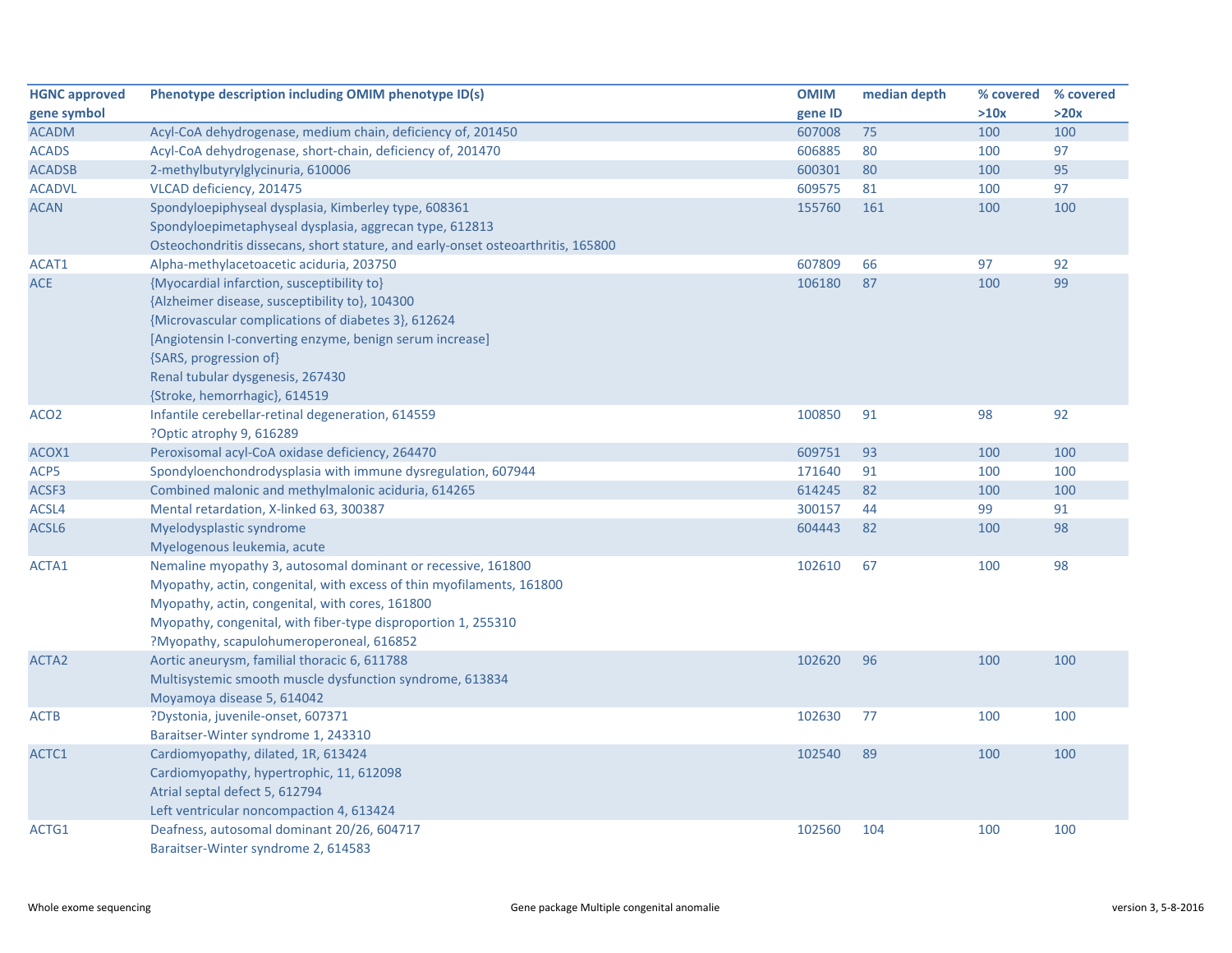| <b>HGNC approved</b> | Phenotype description including OMIM phenotype ID(s)               | <b>OMIM</b> | median depth | % covered % covered |      |
|----------------------|--------------------------------------------------------------------|-------------|--------------|---------------------|------|
| gene symbol          |                                                                    | gene ID     |              | >10x                | >20x |
| ACTN1                | Bleeding disorder, platelet-type, 15, 615193                       | 102575      | 58           | 100                 | 96   |
| ACTN4                | Glomerulosclerosis, focal segmental, 1, 603278                     | 604638      | 76           | 100                 | 98   |
| ACVR1                | Fibrodysplasia ossificans progressiva, 135100                      | 102576      | 86           | 100                 | 100  |
| ACVR1B               | Pancreatic cancer, somatic                                         | 601300      | 102          | 100                 | 100  |
| ACVR2B               | Heterotaxy, visceral, 4, autosomal, 613751                         | 602730      | 93           | 100                 | 96   |
| ACVRL1               | Telangiectasia, hereditary hemorrhagic, type 2, 600376             | 601284      | 83           | 100                 | 99   |
| ACY1                 | Aminoacylase 1 deficiency, 609924                                  | 104620      | 84           | 100                 | 100  |
| <b>ADA</b>           | Severe combined immunodeficiency due to ADA deficiency, 102700     | 608958      | 93           | 100                 | 99   |
|                      | Adenosine deaminase deficiency, partial, 102700                    |             |              |                     |      |
| ADAM10               | Reticulate acropigmentation of Kitamura, 615537                    | 602192      | 68           | 100                 | 98   |
|                      | {Alzheimer disease 18, susceptibility to}, 615590                  |             |              |                     |      |
| ADAM17               | ?Inflammatory skin and bowel disease, neonatal, 1, 614328          | 603639      | 75           | 100                 | 95   |
| ADAM9                | Cone-rod dystrophy 9, 612775                                       | 602713      | 78           | 100                 | 100  |
| ADAMTS10             | Weill-Marchesani syndrome 1, recessive, 277600                     | 608990      | 66           | 100                 | 97   |
| ADAMTS13             | Thrombotic thrombocytopenic purpura, familial, 274150              | 604134      | 66           | 97                  | 95   |
| ADAMTS17             | Weill-Marchesani-like syndrome, 613195                             | 607511      | 82           | 92                  | 89   |
| ADAMTS18             | Microcornea, myopic chorioretinal atrophy, and telecanthus, 615458 | 607512      | 83           | 100                 | 98   |
| <b>ADAMTS2</b>       | Ehlers-Danlos syndrome, type VIIC, 225410                          | 604539      | 87           | 99                  | 96   |
| ADAMTSL2             | Geleophysic dysplasia 1, 231050                                    | 612277      | 74           | 98                  | 92   |
| <b>ADAMTSL4</b>      | Ectopia lentis, isolated, autosomal recessive, 225100              | 610113      | 72           | 100                 | 99   |
|                      | Ectopia lentis et pupillae, 225200                                 |             |              |                     |      |
| <b>ADAR</b>          | Dyschromatosis symmetrica hereditaria, 127400                      | 146920      | 96           | 100                 | 100  |
|                      | Aicardi-Goutieres syndrome 6, 615010                               |             |              |                     |      |
| ADAT3                | Mental retardation, autosomal recessive 36, 615286                 | 615302      | 53           | 99                  | 95   |
| ADCY5                | Dyskinesia, familial, with facial myokymia, 606703                 | 600293      | 91           | 98                  | 96   |
| ADGRG1               | Polymicrogyria, bilateral frontoparietal, 606854                   | 604110      | 78           | 100                 | 100  |
|                      | Polymicrogyria, bilateral perisylvian, 615752                      |             |              |                     |      |
| ADGRV1               | ?Febrile seizures, familial, 4, 604352                             | 602851      | 79           | 100                 | 99   |
|                      | Usher syndrome, type 2C, 605472                                    |             |              |                     |      |
|                      | Usher syndrome, type 2C, GPR98/PDZD7 digenic, 605472               |             |              |                     |      |
| <b>ADIPOQ</b>        | Adiponectin deficiency, 612556                                     | 605441      | 89           | 100                 | 100  |
| <b>ADK</b>           | Hypermethioninemia due to adenosine kinase deficiency, 614300      | 102750      | 60           | 99                  | 92   |
| ADRB <sub>2</sub>    | {Asthma, nocturnal, susceptibility to}, 600807                     | 109690      | 79           | 100                 | 100  |
|                      | {Obesity, susceptibility to}, 601665                               |             |              |                     |      |
|                      | Beta-2-adrenoreceptor agonist, reduced response to                 |             |              |                     |      |
| <b>ADSL</b>          | Adenylosuccinase deficiency, 103050                                | 608222      | 86           | 100                 | 100  |
| AFF <sub>2</sub>     | Mental retardation, X-linked, FRAXE type, 309548                   | 300806      | 45           | 100                 | 93   |
| AFG3L2               | Spinocerebellar ataxia 28, 610246                                  | 604581      | 68           | 90                  | 84   |
|                      | Ataxia, spastic, 5, autosomal recessive, 614487                    |             |              |                     |      |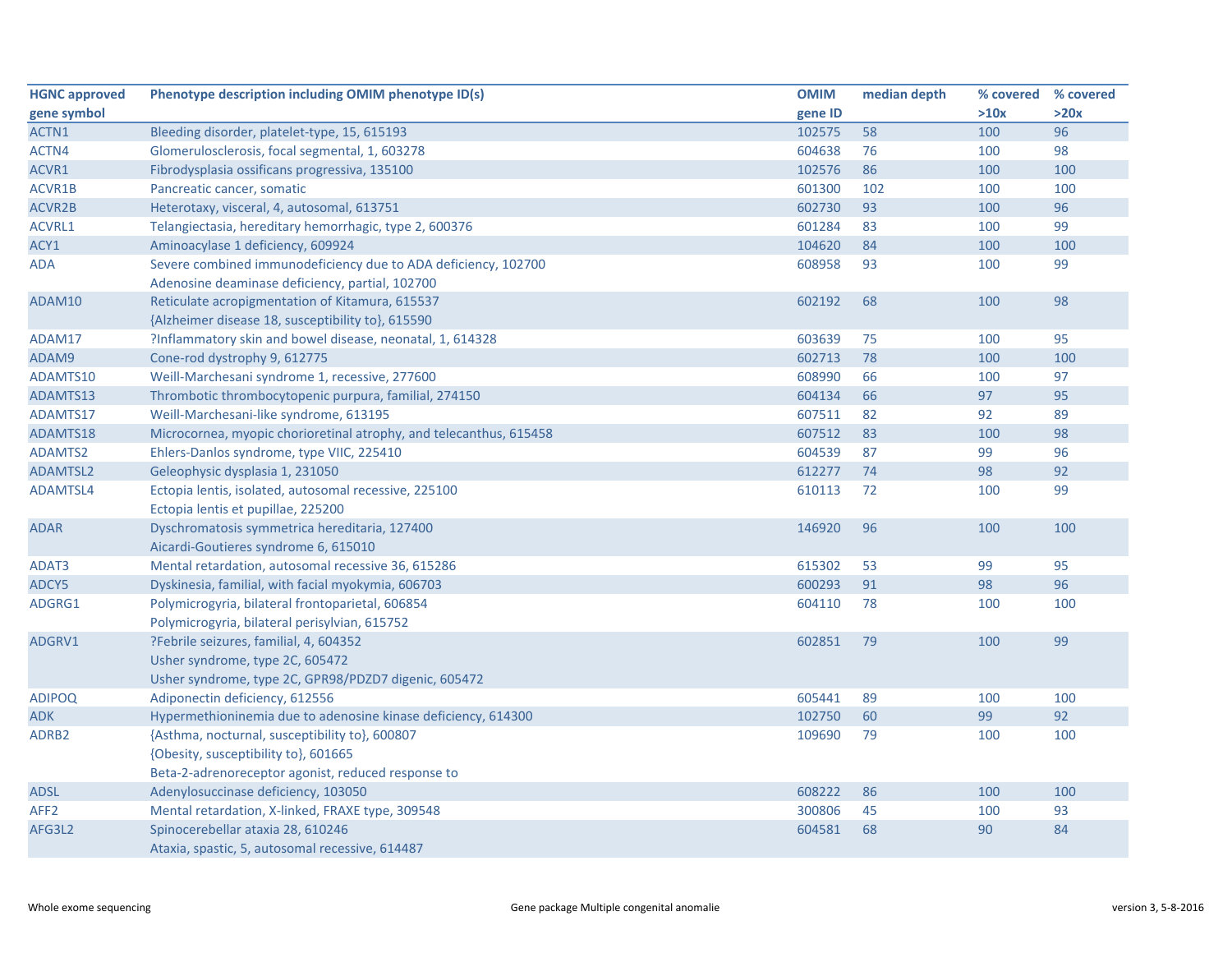| <b>HGNC approved</b> | Phenotype description including OMIM phenotype ID(s)                                              | <b>OMIM</b> | median depth | % covered | % covered |
|----------------------|---------------------------------------------------------------------------------------------------|-------------|--------------|-----------|-----------|
| gene symbol          |                                                                                                   | gene ID     |              | >10x      | >20x      |
| AGA                  | Aspartylglucosaminuria, 208400                                                                    | 613228      | 79           | 100       | 100       |
| AGBL1                | Corneal dystrophy, Fuchs endothelial, 8, 615523                                                   | 615496      | 43           | 99        | 91        |
| <b>AGK</b>           | Sengers syndrome, 212350                                                                          | 610345      | 84           | 97        | 90        |
|                      | Cataract 38, autosomal recessive, 614691                                                          |             |              |           |           |
| AGL                  | Glycogen storage disease IIIa, 232400                                                             | 610860      | 83           | 100       | 98        |
|                      | Glycogen storage disease IIIb, 232400                                                             |             |              |           |           |
| AGPAT2               | Lipodystrophy, congenital generalized, type 1, 608594                                             | 603100      | 72           | 100       | 100       |
| <b>AGPS</b>          | Rhizomelic chondrodysplasia punctata, type 3, 600121                                              | 603051      | 47           | 100       | 94        |
| <b>AGRN</b>          | Myasthenic syndrome, congenital, 8, with pre- and postsynaptic defects, 615120                    | 103320      | 74           | 99        | 94        |
| AGT                  | {Hypertension, essential, susceptibility to}, 145500                                              | 106150      | 133          | 100       | 100       |
|                      | {Preeclampsia, susceptibility to}                                                                 |             |              |           |           |
|                      | Renal tubular dysgenesis, 267430                                                                  |             |              |           |           |
| AGTR1                | {Hypertension, essential}, 145500                                                                 | 106165      | 93           | 100       | 100       |
|                      | Renal tubular dysgenesis, 267430                                                                  |             |              |           |           |
| <b>AGXT</b>          | Hyperoxaluria, primary, type 1, 259900                                                            | 604285      | 88           | 100       | 100       |
| <b>AHCY</b>          | Hypermethioninemia with deficiency of S-adenosylhomocysteine hydrolase, 613752                    | 180960      | 96           | 100       | 100       |
| AHI1                 | Joubert syndrome-3, 608629                                                                        | 608894      | 77           | 100       | 98        |
| <b>AICDA</b>         | Immunodeficiency with hyper-IgM, type 2, 605258                                                   | 605257      | 91           | 100       | 94        |
| AIFM1                | Combined oxidative phosphorylation deficiency 6, 300816                                           | 300169      | 55           | 100       | 94        |
|                      | Cowchock syndrome, 310490                                                                         |             |              |           |           |
|                      | Deafness, X-linked 5, 300614                                                                      |             |              |           |           |
| AIMP1                | Leukodystrophy, hypomyelinating, 3, 260600                                                        | 603605      | 66           | 100       | 98        |
| AIP                  | Pituitary adenoma, growth hormone-secreting, 102200                                               | 605555      | 79           | 100       | 100       |
|                      | Pituitary adenoma, prolactin-secreting, 600634                                                    |             |              |           |           |
|                      | Pituitary adenoma, ACTH-secreting, 219090                                                         |             |              |           |           |
| AIPL1                | Leber congenital amaurosis 4, 604393                                                              | 604392      | 87           | 100       | 100       |
|                      | Retinitis pigmentosa, juvenile, 604393                                                            |             |              |           |           |
|                      | Cone-rod dystrophy, 604393                                                                        |             |              |           |           |
| <b>AIRE</b>          | Autoimmune polyendocrinopathy syndrome, type I, with or without reversible metaphyseal dysplasia, | 607358      | 56           | 100       | 93        |
|                      | 240300                                                                                            |             |              |           |           |
| AK1                  | Hemolytic anemia due to adenylate kinase deficiency, 612631                                       | 103000      | 98           | 100       | 100       |
| AK <sub>2</sub>      | Reticular dysgenesis, 267500                                                                      | 103020      | 42           | 93        | $77$      |
| AKAP9                | ?Long QT syndrome-11, 611820                                                                      | 604001      | 57           | 99        | 90        |
| AKR1C2               | Obesity, hyperphagia, and developmental delay                                                     | 600450      | 100          | 100       | 100       |
|                      | 46XY sex reversal 8, 614279                                                                       |             |              |           |           |
| AKR1D1               | Bile acid synthesis defect, congenital, 2, 235555                                                 | 604741      | 75           | 100       | 99        |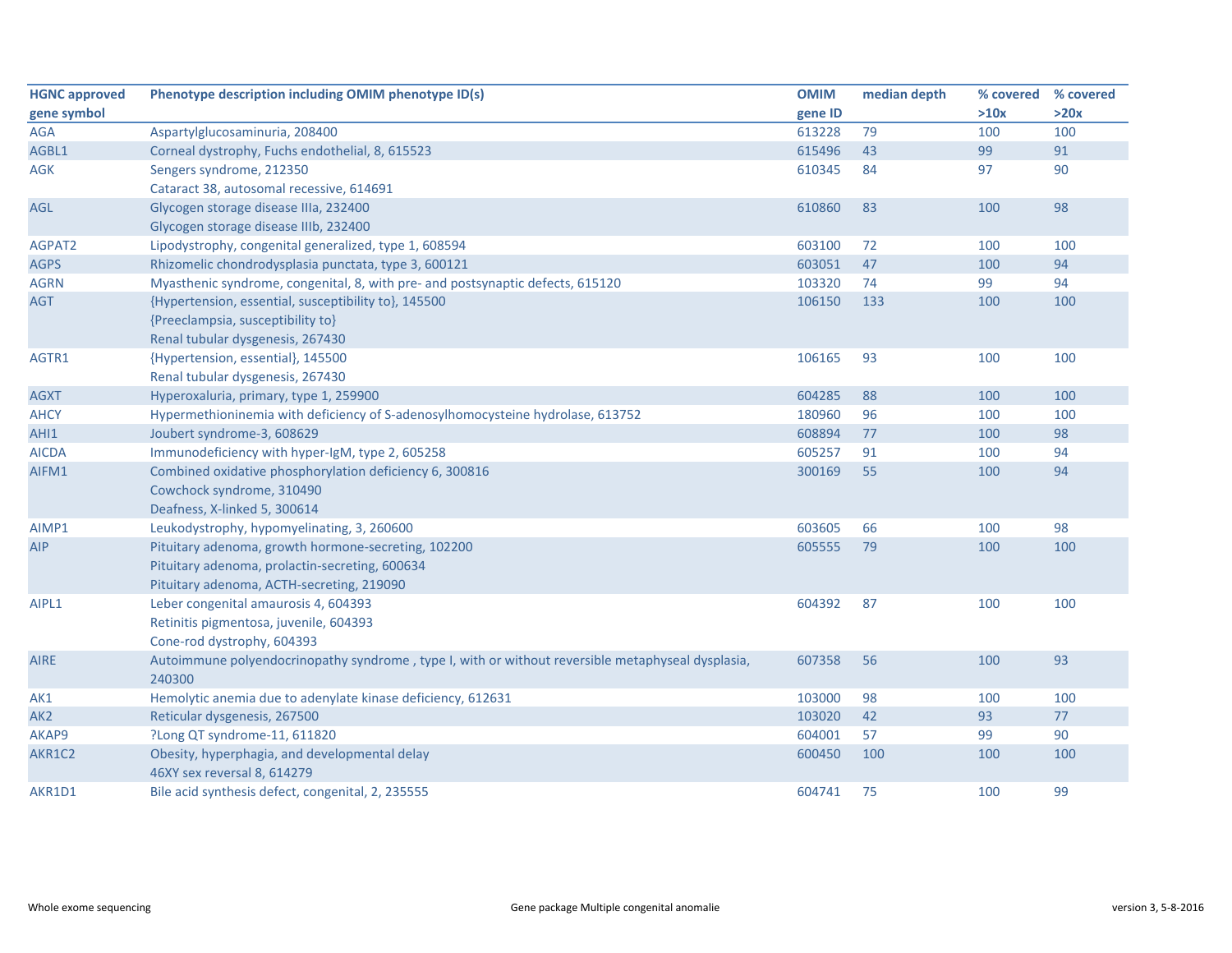| <b>HGNC approved</b> | Phenotype description including OMIM phenotype ID(s)                       | <b>OMIM</b> | median depth | % covered % covered |      |
|----------------------|----------------------------------------------------------------------------|-------------|--------------|---------------------|------|
| gene symbol          |                                                                            | gene ID     |              | >10x                | >20x |
| AKT1                 | Breast cancer, somatic, 114480                                             | 164730      | 87           | 100                 | 100  |
|                      | Colorectal cancer, somatic, 114500                                         |             |              |                     |      |
|                      | Ovarian cancer, somatic, 167000                                            |             |              |                     |      |
|                      | {Schizophrenia, susceptibility to}, 181500                                 |             |              |                     |      |
|                      | Proteus syndrome, somatic, 176920                                          |             |              |                     |      |
|                      | Cowden syndrome 6, 615109                                                  |             |              |                     |      |
| AKT <sub>2</sub>     | Diabetes mellitus, type II, 125853                                         | 164731      | 96           | 100                 | 100  |
|                      | Hypoinsulinemic hypoglycemia with hemihypertrophy, 240900                  |             |              |                     |      |
| AKT3                 | Megalencephaly-polymicrogyria-polydactyly-hydrocephalus syndrome 2, 615937 | 611223      | 33           | 89                  | 66   |
| <b>ALAD</b>          | Porphyria, acute hepatic, 612740                                           | 125270      | 73           | 100                 | 94   |
|                      | {Lead poisoning, susceptibility to}, 612740                                |             |              |                     |      |
| ALAS2                | Anemia, sideroblastic, X-linked, 300751                                    | 301300      | 49           | 100                 | 97   |
|                      | Protoporphyria, erythropoietic, X-linked, 300752                           |             |              |                     |      |
| <b>ALB</b>           | Analbuminemia, 616000                                                      | 103600      | 90           | 100                 | 99   |
|                      | [Dysalbuminemic hyperthyroxinemia], 615999                                 |             |              |                     |      |
| ALDH18A1             | Cutis laxa, autosomal recessive, type IIIA, 219150                         | 138250      | 82           | 100                 | 99   |
|                      | Spastic paraplegia 9A, autosomal dominant, 601162                          |             |              |                     |      |
|                      | Spastic paraplegia 9B, autosomal recessive, 616586                         |             |              |                     |      |
|                      | Cutis laxa, autosomal dominant 3, 616603                                   |             |              |                     |      |
| ALDH1A3              | Microphthalmia, isolated 8, 615113                                         | 600463      | 45           | 98                  | 86   |
| ALDH <sub>2</sub>    | Alcohol sensitivity, acute, 610251                                         | 100650      | 80           | 100                 | 100  |
|                      | {Hangover, susceptibility to}, 610251                                      |             |              |                     |      |
|                      | {Sublingual nitroglycerin, susceptibility to poor response to}             |             |              |                     |      |
|                      | {Esophageal cancer, alcohol-related, susceptibility to}                    |             |              |                     |      |
| ALDH3A2              | Sjogren-Larsson syndrome, 270200                                           | 609523      | 91           | 100                 | 100  |
| ALDH4A1              | Hyperprolinemia, type II, 239510                                           | 606811      | 66           | 100                 | 99   |
| ALDH5A1              | Succinic semialdehyde dehydrogenase deficiency, 271980                     | 610045      | 61           | 97                  | 87   |
| ALDH6A1              | Methylmalonate semialdehyde dehydrogenase deficiency, 614105               | 603178      | 80           | 100                 | 100  |
| ALDH7A1              | Epilepsy, pyridoxine-dependent, 266100                                     | 107323      | 76           | 100                 | 99   |
| <b>ALDOA</b>         | Glycogen storage disease XII, 611881                                       | 103850      | 96           | 95                  | 90   |
| <b>ALDOB</b>         | Fructose intolerance, 229600                                               | 612724      | 101          | 100                 | 100  |
| ALG1                 | Congenital disorder of glycosylation, type Ik, 608540                      | 605907      | 74           | 100                 | 98   |
| <b>ALG11</b>         | Congenital disorder of glycosylation, type Ip, 613661                      | 613666      | 72           | 99                  | 96   |
| <b>ALG12</b>         | Congenital disorder of glycosylation, type Ig, 607143                      | 607144      | 101          | 100                 | 100  |
| <b>ALG13</b>         | Epileptic encephalopathy, early infantile, 36, 300884                      | 300776      | 30           | 88                  | 60   |
| ALG <sub>2</sub>     | ?Congenital disorder of glycosylation, type Ii, 607906                     | 607905      | 63           | 100                 | 100  |
|                      | Myasthenic syndrome, congenital, 14, with tubular aggregates, 616228       |             |              |                     |      |
| ALG3                 | Congenital disorder of glycosylation, type Id, 601110                      | 608750      | 63           | 100                 | 98   |
| ALG6                 | Congenital disorder of glycosylation, type Ic, 603147                      | 604566      | 65           | 100                 | 98   |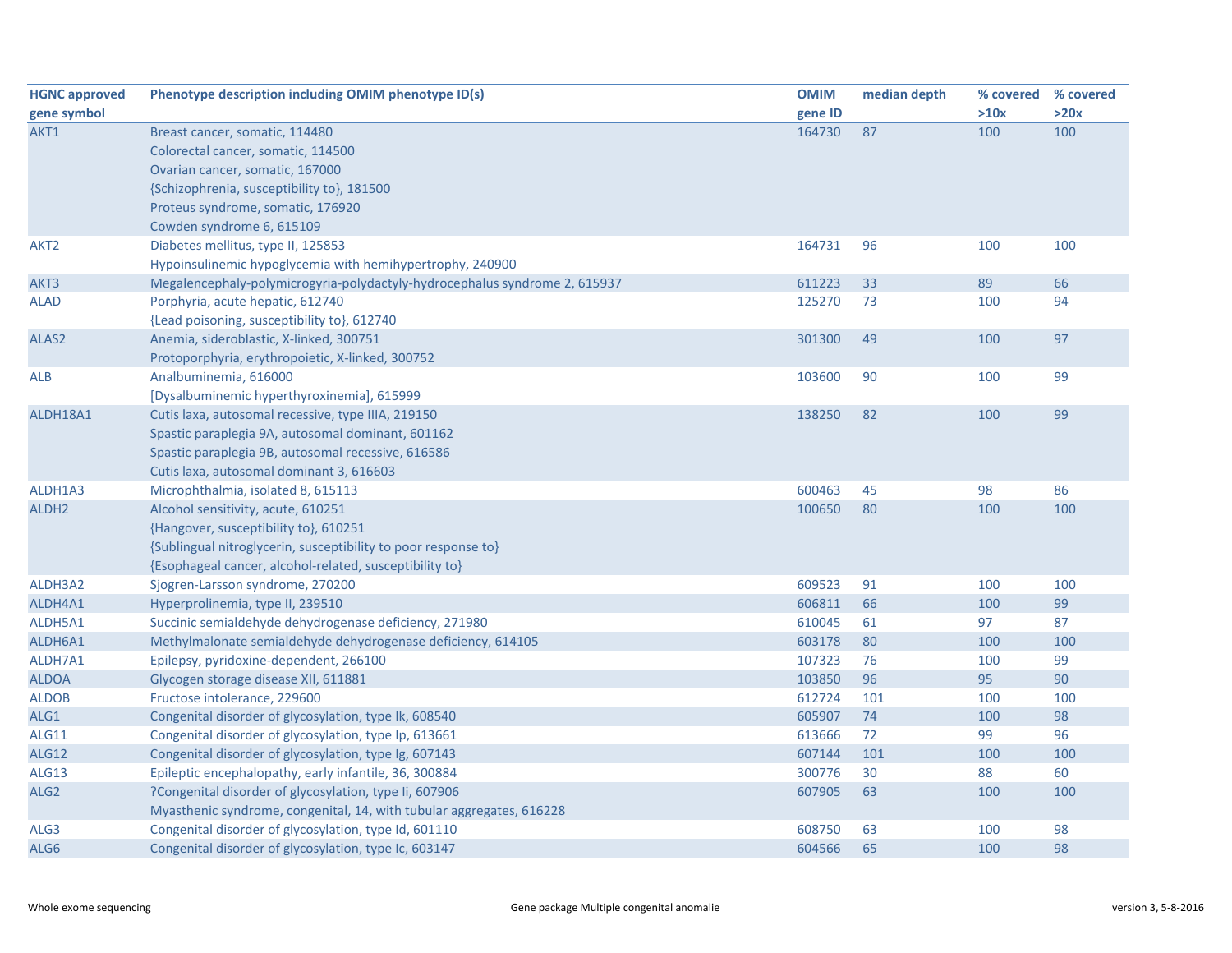| <b>HGNC approved</b> | Phenotype description including OMIM phenotype ID(s)      | <b>OMIM</b> | median depth | % covered | % covered |
|----------------------|-----------------------------------------------------------|-------------|--------------|-----------|-----------|
| gene symbol          |                                                           | gene ID     |              | >10x      | >20x      |
| ALG8                 | Congenital disorder of glycosylation, type Ih, 608104     | 608103      | 56           | 97        | 90        |
| ALG9                 | Congenital disorder of glycosylation, type II, 608776     | 606941      | 68           | 100       | 97        |
| ALMS1                | Alstrom syndrome, 203800                                  | 606844      | 105          | 100       | 100       |
| ALOX12B              | Ichthyosis, congenital, autosomal recessive 2, 242100     | 603741      | 94           | 100       | 100       |
| ALOXE3               | Ichthyosis, congenital, autosomal recessive 3, 606545     | 607206      | 86           | 100       | 100       |
| <b>ALPL</b>          | Hypophosphatasia, infantile, 241500                       | 171760      | 92           | 100       | 100       |
|                      | Hypophosphatasia, childhood, 241510                       |             |              |           |           |
|                      | Odontohypophosphatasia, 146300                            |             |              |           |           |
|                      | Hypophosphatasia, adult, 146300                           |             |              |           |           |
| ALS <sub>2</sub>     | Amyotrophic lateral sclerosis 2, juvenile, 205100         | 606352      | 77           | 100       | 98        |
|                      | Primary lateral sclerosis, juvenile, 606353               |             |              |           |           |
|                      | Spastic paralysis, infantile onset ascending, 607225      |             |              |           |           |
| ALX1                 | ?Frontonasal dysplasia 3, 613456                          | 601527      | 96           | 100       | 100       |
| ALX3                 | Frontonasal dysplasia 1, 136760                           | 606014      | 65           | 87        | 80        |
| ALX4                 | Parietal foramina 2, 609597                               | 605420      | 82           | 100       | 100       |
|                      | Frontonasal dysplasia 2, 613451                           |             |              |           |           |
|                      | {Craniosynostosis 5, susceptibility to}, 615529           |             |              |           |           |
| <b>AMACR</b>         | Alpha-methylacyl-CoA racemase deficiency, 614307          | 604489      | 81           | 100       | 98        |
|                      | Bile acid synthesis defect, congenital, 4, 214950         |             |              |           |           |
| <b>AMELX</b>         | Amelogenesis imperfecta, type 1E, 301200                  | 300391      | 60           | 98        | 92        |
| AMER1                | Osteopathia striata with cranial sclerosis, 300373        | 300647      | 39           | 100       | 91        |
| <b>AMH</b>           | Persistent Mullerian duct syndrome, type I, 261550        | 600957      | 47           | 100       | 83        |
| AMHR2                | Persistent Mullerian duct syndrome, type II, 261550       | 600956      | 98           | 100       | 100       |
| <b>AMN</b>           | Megaloblastic anemia-1, Norwegian type, 261100            | 605799      | 58           | 88        | 82        |
| AMPD1                | Myopathy due to myoadenylate deaminase deficiency, 615511 | 102770      | 80           | 100       | 100       |
| <b>AMT</b>           | Glycine encephalopathy, 605899                            | 238310      | 91           | 100       | 100       |
| <b>ANG</b>           | Amyotrophic lateral sclerosis 9, 611895                   | 105850      | 70           | 100       | 100       |
| ANGPTL3              | Hypobetalipoproteinemia, familial, 2, 605019              | 604774      | 49           | 100       | 88        |
| ANK1                 | Spherocytosis, type 1, 182900                             | 612641      | 87           | 100       | 99        |
| ANK <sub>2</sub>     | Long QT syndrome 4, 600919                                | 106410      | 85           | 100       | 100       |
|                      | Cardiac arrhythmia, ankyrin-B-related, 600919             |             |              |           |           |
| <b>ANKH</b>          | Craniometaphyseal dysplasia, 123000                       | 605145      | 79           | 100       | 100       |
|                      | Chondrocalcinosis 2, 118600                               |             |              |           |           |
| ANKK1                | Dopamine receptor D2, reduced brain density of            | 608774      | 75           | 100       | 100       |
| ANKRD11              | KBG syndrome, 148050                                      | 611192      | 77           | 100       | 97        |
| ANKRD26              | Thrombocytopenia 2, 188000                                | 610855      | 57           | 97        | 91        |
| ANKS6                | Nephronophthisis 16, 615382                               | 615370      | 63           | 93        | 89        |
| <b>ANO10</b>         | Spinocerebellar ataxia, autosomal recessive 10, 613728    | 613726      | 73           | 100       | 100       |
| ANO <sub>3</sub>     | Dystonia 24, 615034                                       | 610110      | 68           | 100       | 97        |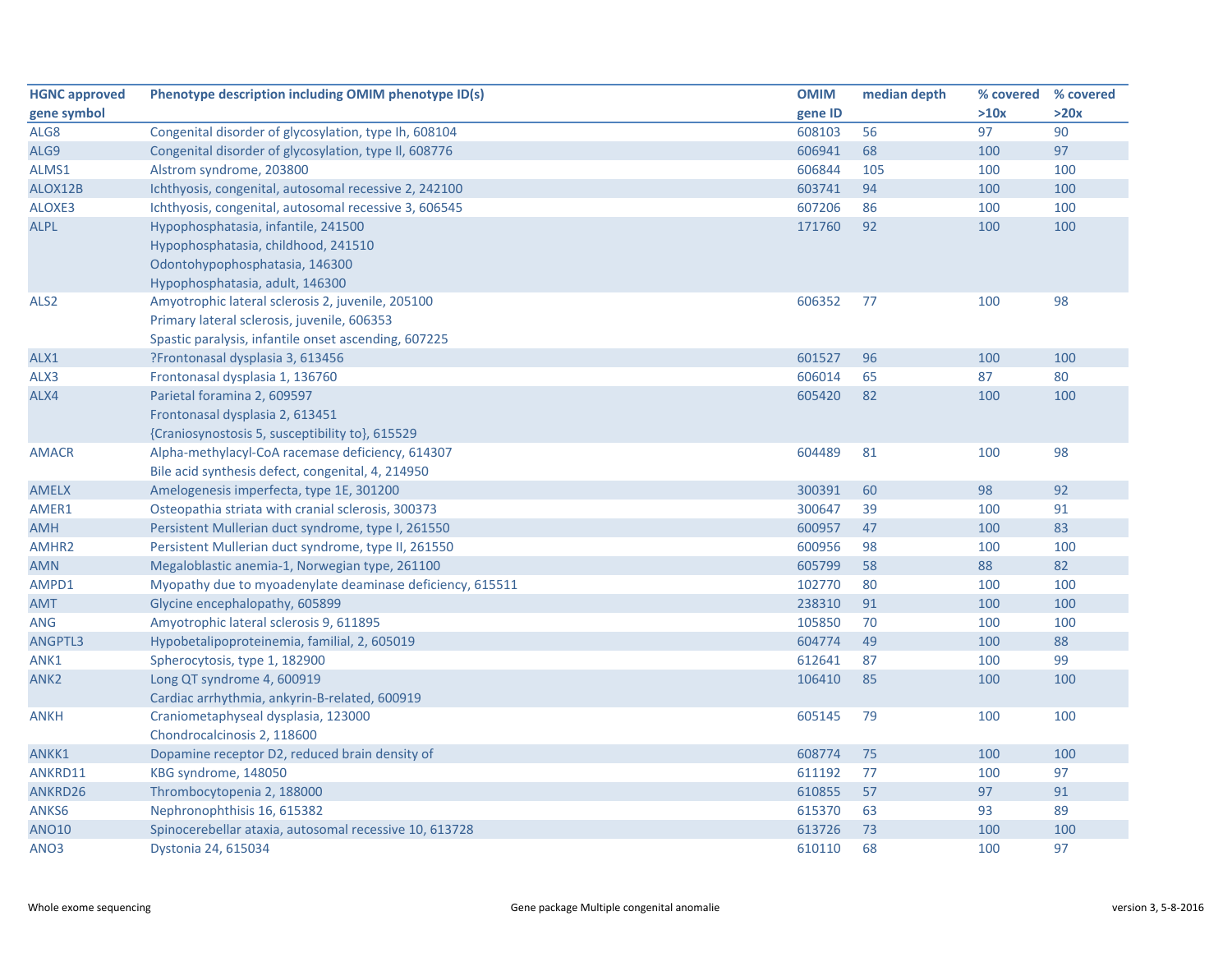| <b>HGNC approved</b> | Phenotype description including OMIM phenotype ID(s)                                  | <b>OMIM</b> | median depth | % covered | % covered |
|----------------------|---------------------------------------------------------------------------------------|-------------|--------------|-----------|-----------|
| gene symbol          |                                                                                       | gene ID     |              | >10x      | >20x      |
| ANO <sub>5</sub>     | Gnathodiaphyseal dysplasia, 166260                                                    | 608662      | 82           | 100       | 97        |
|                      | Muscular dystrophy, limb-girdle, type 2L, 611307                                      |             |              |           |           |
|                      | Miyoshi muscular dystrophy 3, 613319                                                  |             |              |           |           |
| ANO <sub>6</sub>     | Scott syndrome, 262890                                                                | 608663      | 93           | 100       | 99        |
| ANOS1                | Hypogonadotropic hypogonadism 1 with or without anosmia (Kallmann syndrome 1), 308700 | 300836      | 46           | 98        | 87        |
| ANTXR1               | {Hemangioma, capillary infantile, susceptibility to}, 602089                          | 606410      | 78           | 98        | 91        |
|                      | GAPO syndrome, 230740                                                                 |             |              |           |           |
| <b>ANTXR2</b>        | Hyaline fibromatosis syndrome, 228600                                                 | 608041      | 52           | 100       | 93        |
| AP1S1                | MEDNIK syndrome, 609313                                                               | 603531      | 77           | 100       | 99        |
| <b>AP1S2</b>         | Mental retardation, X-linked syndromic 5, 304340                                      | 300629      | 32           | 97        | 79        |
| <b>AP2S1</b>         | Hypocalciuric hypercalcemia, familial, type III, 600740                               | 602242      | 50           | 87        | 76        |
| AP3B1                | Hermansky-Pudlak syndrome 2, 608233                                                   | 603401      | 73           | 100       | 95        |
| AP4B1                | Spastic paraplegia 47, autosomal recessive, 614066                                    | 607245      | 83           | 100       | 100       |
| AP4E1                | Spastic paraplegia 51, autosomal recessive, 613744                                    | 607244      | 61           | 100       | 98        |
| AP4M1                | Spastic paraplegia 50, autosomal recessive, 612936                                    | 602296      | 75           | 100       | 100       |
| AP4S1                | Spastic paraplegia 52, autosomal recessive, 614067                                    | 607243      | 40           | 97        | 85        |
| AP5Z1                | Spastic paraplegia 48, autosomal recessive, 613647                                    | 613653      | 69           | 100       | 99        |
| APCDD1               | Hypotrichosis 1, 605389                                                               | 607479      | 98           | 100       | 100       |
| APOA1                | ApoA-I and apoC-III deficiency, combined                                              | 107680      | 74           | 100       | 100       |
|                      | Hypoalphalipoproteinemia, 604091                                                      |             |              |           |           |
|                      | Corneal clouding, autosomal recessive                                                 |             |              |           |           |
|                      | Amyloidosis, 3 or more types, 105200                                                  |             |              |           |           |
| APOA2                | Apolipoprotein A-II deficiency                                                        | 107670      | 135          | 100       | 100       |
|                      | {Hypercholesterolemia, familial, modifier of}, 143890                                 |             |              |           |           |
| APOA5                | {Hypertriglyceridemia, susceptibility to}, 145750                                     | 606368      | 91           | 100       | 100       |
|                      | Hyperchylomicronemia, late-onset, 144650                                              |             |              |           |           |
| <b>APOB</b>          | Hypobetalipoproteinemia, 615558                                                       | 107730      | 81           | 100       | 100       |
|                      | Hypercholesterolemia, due to ligand-defective apo B, 144010                           |             |              |           |           |
| APOC2                | Hyperlipoproteinemia, type Ib, 207750                                                 | 608083      | 84           | 100       | 100       |
| APOC3                | Apolipoprotein C-III deficiency, 614028                                               | 107720      | 69           | 100       | 100       |
| <b>APRT</b>          | Adenine phosphoribosyltransferase deficiency, 614723                                  | 102600      | 47           | 100       | 100       |
| <b>APTX</b>          | Ataxia, early-onset, with oculomotor apraxia and hypoalbuminemia, 208920              | 606350      | 86           | 100       | 98        |
| AQP2                 | Diabetes insipidus, nephrogenic, 125800                                               | 107777      | 74           | 100       | 100       |
| AQP5                 | Palmoplantar keratoderma, Bothnian type, 600231                                       | 600442      | 78           | 100       | 100       |
| AR                   | Androgen insensitivity, 300068                                                        | 313700      | 46           | 96        | 89        |
|                      | Spinal and bulbar muscular atrophy of Kennedy, 313200                                 |             |              |           |           |
|                      | Androgen insensitivity, partial, with or without breast cancer, 312300                |             |              |           |           |
|                      | {Prostate cancer, susceptibility to}, 176807                                          |             |              |           |           |
|                      | Hypospadias 1, X-linked, 300633                                                       |             |              |           |           |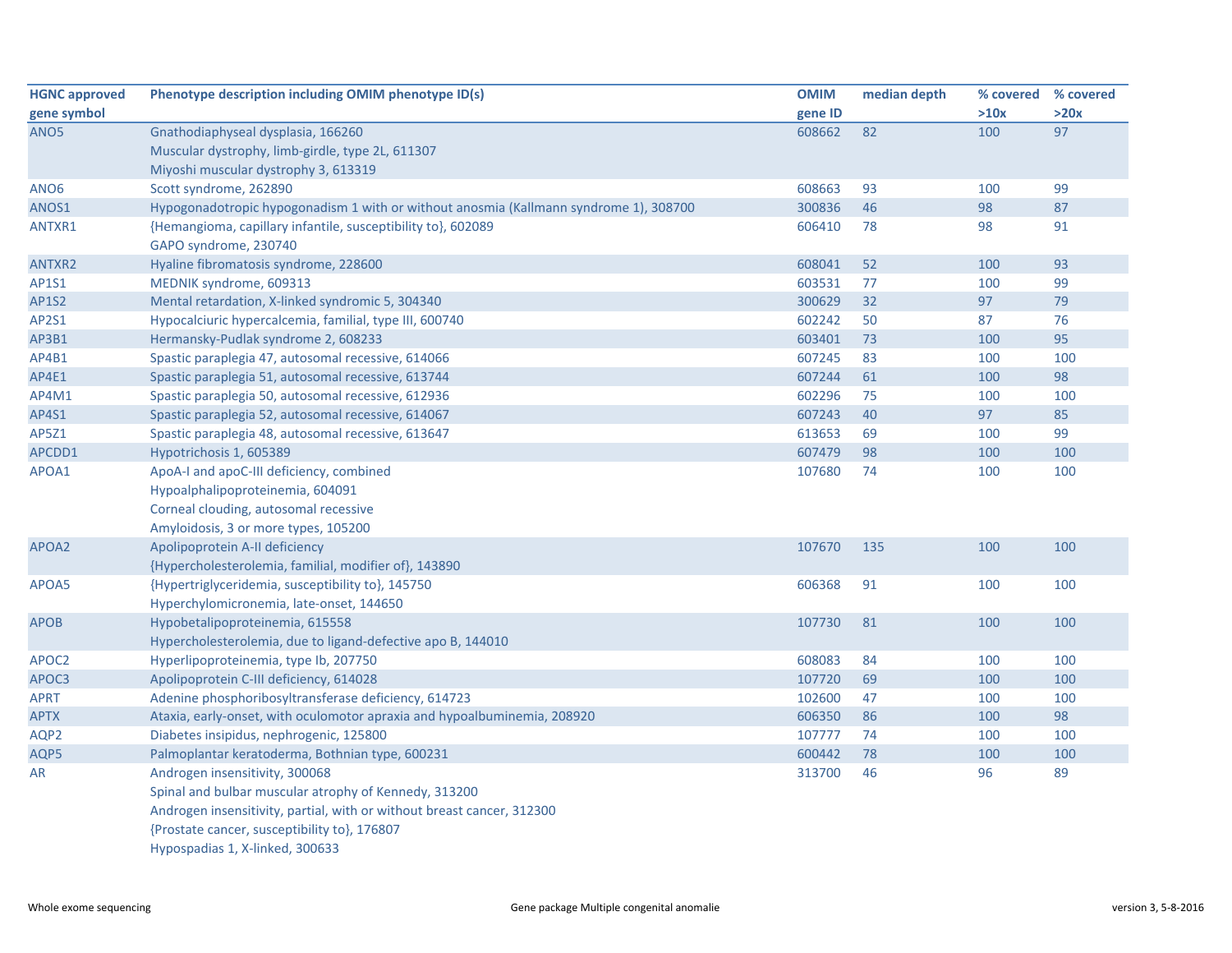| <b>HGNC approved</b> | Phenotype description including OMIM phenotype ID(s)                | <b>OMIM</b> | median depth | % covered % covered |      |
|----------------------|---------------------------------------------------------------------|-------------|--------------|---------------------|------|
| gene symbol          |                                                                     | gene ID     |              | >10x                | >20x |
| ARFGEF2              | Periventricular heterotopia with microcephaly, 608097               | 605371      | 86           | 100                 | 100  |
| ARG1                 | Argininemia, 207800                                                 | 608313      | 71           | 100                 | 100  |
| ARHGAP26             | Leukemia, juvenile myelomonocytic, somatic, 607785                  | 605370      | 94           | 100                 | 99   |
| ARHGAP31             | Adams-Oliver syndrome 1, 100300                                     | 610911      | 76           | 100                 | 100  |
| ARHGEF10             | ?Slowed nerve conduction velocity, AD, 608236                       | 608136      | 87           | 100                 | 100  |
| ARHGEF12             | No OMIM phenotype                                                   | 604763      | 70           | 100                 | 97   |
| ARHGEF6              | Mental retardation, X-linked 46, 300436                             | 300267      | 50           | 99                  | 88   |
| ARHGEF9              | Epileptic encephalopathy, early infantile, 8, 300607                | 300429      | 47           | 100                 | 87   |
| ARID1A               | Mental retardation, autosomal dominant 14, 614607                   | 603024      | 83           | 97                  | 94   |
| ARID1B               | Mental retardation, autosomal dominant 12, 614562                   | 614556      | 83           | 98                  | 93   |
| ARL13B               | Joubert syndrome 8, 612291                                          | 608922      | 61           | 100                 | 100  |
| ARL2BP               | Retinitis pigmentosa with or without situs inversus, 615434         | 615407      | 28           | 80                  | 63   |
| ARL6                 | Bardet-Biedl syndrome 3, 600151                                     | 608845      | 48           | 95                  | 81   |
|                      | {Bardet-Biedl syndrome 1, modifier of}, 209900                      |             |              |                     |      |
|                      | ?Retinitis pigmentosa 55, 613575                                    |             |              |                     |      |
| ARMC4                | Ciliary dyskinesia, primary, 23, 615451                             | 615408      | 40           | 93                  | 82   |
| ARNT                 | No OMIM phenotype                                                   | 126110      | 39           | 95                  | 76   |
| <b>ARSA</b>          | Metachromatic leukodystrophy, 250100                                | 607574      | 79           | 100                 | 100  |
| <b>ARSB</b>          | Mucopolysaccharidosis type VI (Maroteaux-Lamy), 253200              | 611542      | 69           | 98                  | 93   |
| <b>ARSE</b>          | Chondrodysplasia punctata, X-linked recessive, 302950               | 300180      | 44           | 94                  | 77   |
| <b>ARX</b>           | Epileptic encephalopathy, early infantile, 1, 308350                | 300382      | 24           | 84                  | 61   |
|                      | Lissencephaly, X-linked 2, 300215                                   |             |              |                     |      |
|                      | Mental retardation, X-linked 29 and others, 300419                  |             |              |                     |      |
|                      | Proud syndrome, 300004                                              |             |              |                     |      |
|                      | Partington syndrome, 309510                                         |             |              |                     |      |
|                      | Hydranencephaly with abnormal genitalia, 300215                     |             |              |                     |      |
| ASAH1                | Farber lipogranulomatosis, 228000                                   | 613468      | 77           | 100                 | 99   |
|                      | Spinal muscular atrophy with progressive myoclonic epilepsy, 159950 |             |              |                     |      |
| ASB10                | Glaucoma 1, open angle, F, 603383                                   | 615054      | 61           | 100                 | 100  |
| ASCC1                | Barrett esophagus/esophageal adenocarcinoma, 614266                 | 614215      | 78           | 96                  | 90   |
| ASCL1                | Central hypoventilation syndrome, congenital, 209880                | 100790      | 117          | 100                 | 100  |
|                      | Haddad syndrome, 209880                                             |             |              |                     |      |
| ASL                  | Argininosuccinic aciduria, 207900                                   | 608310      | 72           | 100                 | 100  |
| ASNA1                | No OMIM phenotype                                                   | 601913      | 55           | 100                 | 98   |
| <b>ASNS</b>          | Asparagine synthetase deficiency, 615574                            | 108370      | 64           | 93                  | 84   |
| <b>ASPA</b>          | Canavan disease, 271900                                             | 608034      | 85           | 100                 | 97   |
| <b>ASPM</b>          | Microcephaly 5, primary, autosomal recessive, 608716                | 605481      | 62           | 100                 | 96   |
| ASPSCR1              | Alveolar soft-part sarcoma, 606243                                  | 606236      | 47           | 100                 | 95   |
| ASS1                 | Citrullinemia, 215700                                               | 603470      | 111          | 100                 | 100  |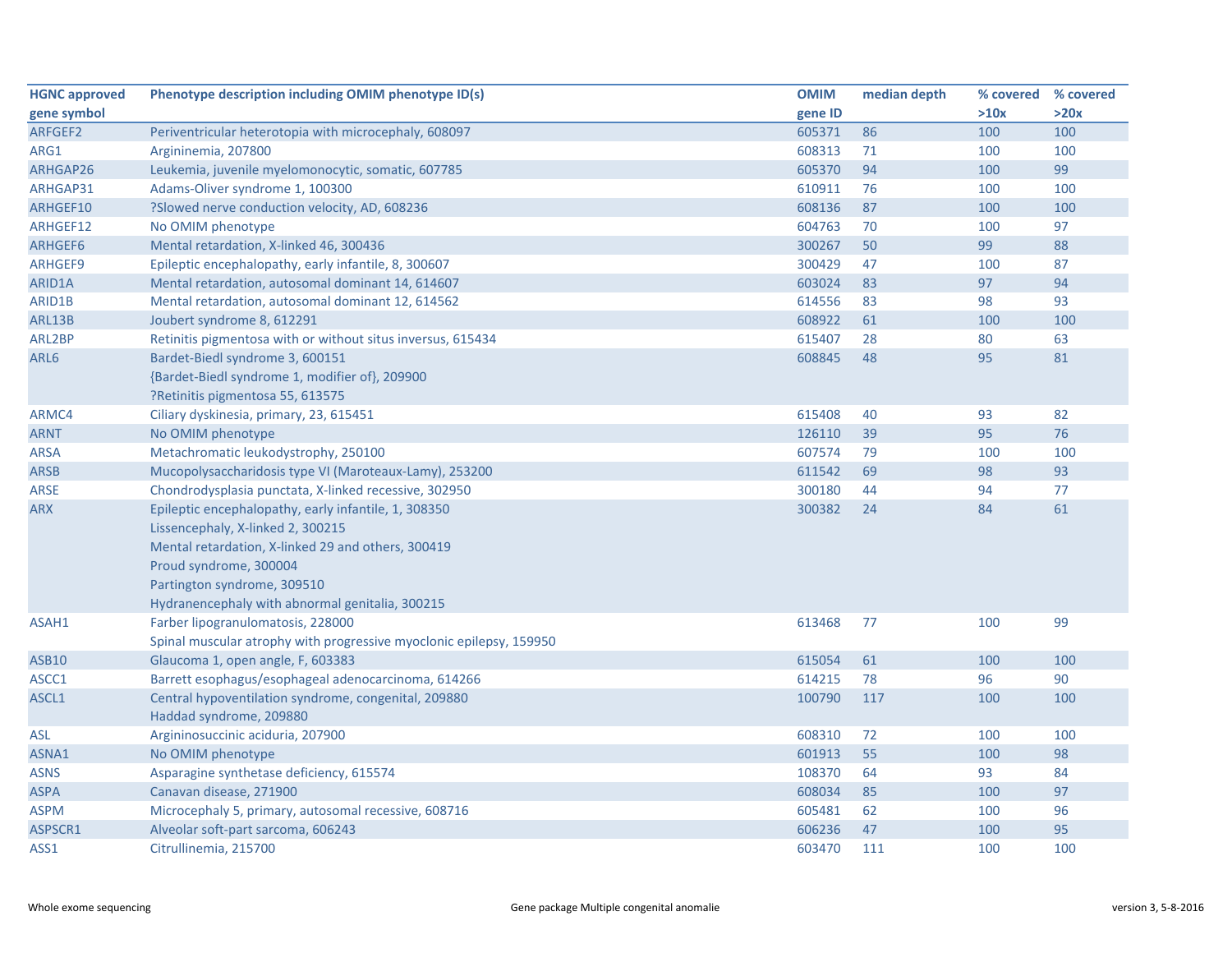| <b>HGNC approved</b> | Phenotype description including OMIM phenotype ID(s)                       | <b>OMIM</b> | median depth | % covered % covered |      |
|----------------------|----------------------------------------------------------------------------|-------------|--------------|---------------------|------|
| gene symbol          |                                                                            | gene ID     |              | >10x                | >20x |
| ASXL1                | Bohring-Opitz syndrome, 605039                                             | 612990      | 77           | 100                 | 98   |
|                      | Myelodysplastic syndrome, somatic, 614286                                  |             |              |                     |      |
| ASXL3                | Bainbridge-Ropers syndrome, 615485                                         | 615115      | 53           | 99                  | 94   |
| <b>ATCAY</b>         | Ataxia, cerebellar, Cayman type, 601238                                    | 608179      | 99           | 100                 | 100  |
| <b>ATIC</b>          | AICA-ribosiduria due to ATIC deficiency, 608688                            | 601731      | 71           | 100                 | 99   |
| ATL1                 | Spastic paraplegia 3A, autosomal dominant, 182600                          | 606439      | 68           | 100                 | 100  |
|                      | Neuropathy, hereditary sensory, type ID, 613708                            |             |              |                     |      |
| ATL3                 | Neuropathy, hereditary sensory, type IF, 615632                            | 609369      | 43           | 94                  | 84   |
| <b>ATM</b>           | Ataxia-telangiectasia, 208900                                              | 607585      | 64           | 100                 | 97   |
|                      | Lymphoma, B-cell non-Hodgkin, somatic                                      |             |              |                     |      |
|                      | {Breast cancer, susceptibility to}, 114480                                 |             |              |                     |      |
|                      | Lymphoma, mantle cell, somatic                                             |             |              |                     |      |
|                      | T-cell prolymphocytic leukemia, somatic                                    |             |              |                     |      |
| ATN1                 | Dentatorubro-pallidoluysian atrophy, 125370                                | 607462      | 79           | 100                 | 99   |
| <b>ATP13A2</b>       | Kufor-Rakeb syndrome, 606693                                               | 610513      | 67           | 100                 | 99   |
|                      | ?Ceroid lipofuscinosis, neuronal, 12, 606693                               |             |              |                     |      |
| ATP1A2               | Migraine, familial hemiplegic, 2, 602481                                   | 182340      | 109          | 100                 | 100  |
|                      | Alternating hemiplegia of childhood, 104290                                |             |              |                     |      |
|                      | Migraine, familial basilar, 602481                                         |             |              |                     |      |
| ATP1A3               | Dystonia-12, 128235                                                        | 182350      | 96           | 100                 | 99   |
|                      | Alternating hemiplegia of childhood 2, 614820                              |             |              |                     |      |
|                      | CAPOS syndrome, 601338                                                     |             |              |                     |      |
| ATP2A1               | Brody myopathy, 601003                                                     | 108730      | 89           | 100                 | 100  |
| ATP2A2               | Darier disease, 124200                                                     | 108740      | 95           | 100                 | 100  |
|                      | Acrokeratosis verruciformis, 101900                                        |             |              |                     |      |
| ATP2C1               | Hailey-Hailey disease, 169600                                              | 604384      | 70           | 100                 | 98   |
| ATP5E                | ?Mitochondrial complex V (ATP synthase) deficiency, nuclear type 3, 614053 | 606153      | 60           | 100                 | 100  |
| ATP6V0A2             | Cutis laxa, autosomal recessive, type IIA, 219200                          | 611716      | 94           | 100                 | 100  |
|                      | Wrinkly skin syndrome, 278250                                              |             |              |                     |      |
| ATP6V0A4             | Renal tubular acidosis, distal, autosomal recessive, 602722                | 605239      | 76           | 100                 | 99   |
| ATP6V1B1             | Renal tubular acidosis with deafness, 267300                               | 192132      | 115          | 100                 | 100  |
| ATP7A                | Menkes disease, 309400                                                     | 300011      | 53           | 99                  | 94   |
|                      | Occipital horn syndrome, 304150                                            |             |              |                     |      |
|                      | Spinal muscular atrophy, distal, X-linked 3, 300489                        |             |              |                     |      |
| ATP7B                | Wilson disease, 277900                                                     | 606882      | 90           | 100                 | 100  |
| ATP8B1               | Cholestasis, progressive familial intrahepatic 1, 211600                   | 602397      | 89           | 99                  | 96   |
|                      | Cholestasis, benign recurrent intrahepatic, 243300                         |             |              |                     |      |
|                      | Cholestasis, intrahepatic, of pregnancy, 1, 147480                         |             |              |                     |      |
| ATPAF2               | Mitochondrial complex V (ATP synthase) deficiency, nuclear type 1, 604273  | 608918      | 76           | 100                 | 100  |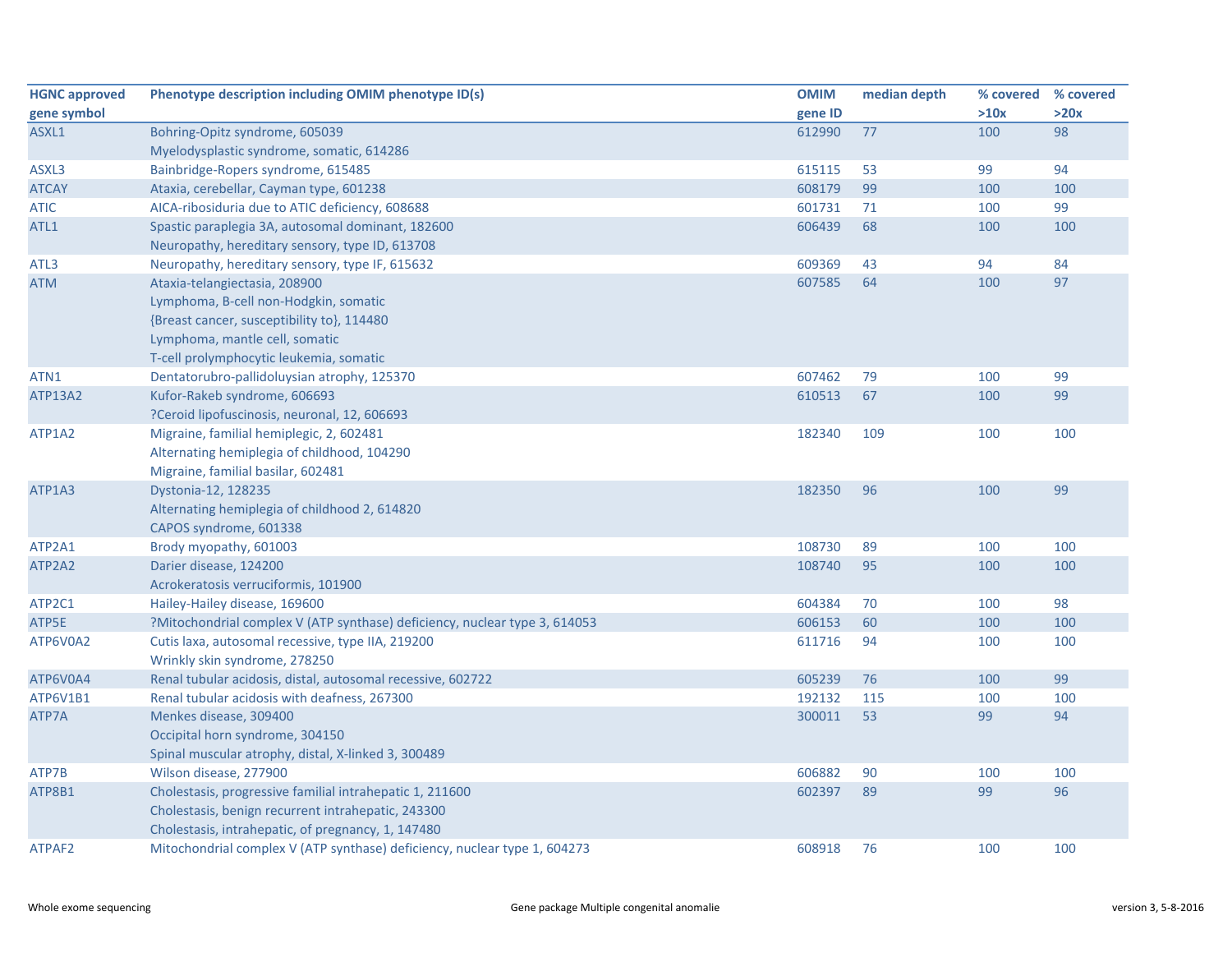| <b>HGNC approved</b> | Phenotype description including OMIM phenotype ID(s)                                                       | <b>OMIM</b> | median depth     | % covered % covered |      |
|----------------------|------------------------------------------------------------------------------------------------------------|-------------|------------------|---------------------|------|
| gene symbol          |                                                                                                            | gene ID     |                  | >10x                | >20x |
| ATR                  | Seckel syndrome 1, 210600                                                                                  | 601215      | 81               | 100                 | 98   |
|                      | ?Cutaneous telangiectasia and cancer syndrome, familial, 614564                                            |             |                  |                     |      |
| <b>ATRX</b>          | Alpha-thalassemia/mental retardation syndrome, 301040                                                      | 300032      | 38               | 98                  | 83   |
|                      | Alpha-thalassemia myelodysplasia syndrome, somatic, 300448                                                 |             |                  |                     |      |
|                      | Mental retardation-hypotonic facies syndrome, X-linked, 309580                                             |             |                  |                     |      |
| ATXN1                | Spinocerebellar ataxia 1, 164400                                                                           | 601556      | 99               | 100                 | 100  |
| ATXN10               | Spinocerebellar ataxia 10, 603516                                                                          | 611150      | 65               | 100                 | 97   |
| ATXN2                | Spinocerebellar ataxia 2, 183090                                                                           | 601517      | 62               | 92                  | 82   |
|                      | {Amyotrophic lateral sclerosis, susceptibility to, 13}, 183090                                             |             |                  |                     |      |
|                      | {Parkinson disease, late-onset, susceptibility to}, 168600                                                 |             |                  |                     |      |
| ATXN3                | Machado-Joseph disease, 109150                                                                             | 607047      | 59               | 100                 | 98   |
| ATXN7                | Spinocerebellar ataxia 7, 164500                                                                           | 607640      | 71               | 100                 | 96   |
| ATXN8OS              | Spinocerebellar ataxia 8, 608768                                                                           | 603680      | No coverage data |                     |      |
| <b>AUH</b>           | 3-methylglutaconic aciduria, type I, 250950                                                                | 600529      | 60               | 100                 | 90   |
| <b>AURKC</b>         | Spermatogenic failure 5, 243060                                                                            | 603495      | 64               | 100                 | 100  |
| <b>AVP</b>           | Diabetes insipidus, neurohypophyseal, 125700                                                               | 192340      | 38               | 92                  | 72   |
| AVPR <sub>2</sub>    | Diabetes insipidus, nephrogenic, 304800                                                                    | 300538      | 47               | 100                 | 97   |
|                      | Nephrogenic syndrome of inappropriate antidiuresis, 300539                                                 |             |                  |                     |      |
| AXIN1                | Hepatocellular carcinoma, somatic, 114550                                                                  | 603816      | 77               | 100                 | 98   |
|                      | ?Caudal duplication anomaly, 607864                                                                        |             |                  |                     |      |
| AXIN2                | Oligodontia-colorectal cancer syndrome, 608615                                                             | 604025      | 82               | 100                 | 100  |
|                      | Colorectal cancer, somatic, 114500                                                                         |             |                  |                     |      |
| B <sub>2</sub> M     | Immunodeficiency 43, 241600                                                                                | 109700      | 109              | 100                 | 100  |
|                      | ?Amyloidosis, familial visceral, 105200                                                                    |             |                  |                     |      |
| <b>B3GALNT2</b>      | Muscular dystrophy-dystroglycanopathy (congenital with brain and eye anomalies, type A, 11, 615181         | 610194      | 83               | 100                 | 97   |
|                      |                                                                                                            |             |                  |                     |      |
| <b>B3GALT6</b>       | Spondyloepimetaphyseal dysplasia with joint laxity, type 1, with or without fractures, 271640              | 615291      | 38               | 75                  | 71   |
|                      | Ehlers-Danlos syndrome, progeroid type, 2, 615349                                                          |             |                  |                     |      |
| B3GAT3               | Multiple joint dislocations, short stature, craniofacial dysmorphism, and congenital heart defects, 245600 | 606374      | 59               | 94                  | 86   |
|                      |                                                                                                            |             |                  |                     |      |
| <b>B3GLCT</b>        | Peters-plus syndrome, 261540                                                                               | 610308      | 65               | 98                  | 90   |
| B3GNT2               | No OMIM phenotype                                                                                          | 605581      | 108              | 100                 | 100  |
| B4GALNT1             | Spastic paraplegia 26, autosomal recessive, 609195                                                         | 601873      | 86               | 100                 | 100  |
| B4GALT1              | Congenital disorder of glycosylation, type IId, 607091                                                     | 137060      | 70               | 100                 | 100  |
| B4GALT7              | Ehlers-Danlos syndrome, progeroid type, 1, 130070                                                          | 604327      | 87               | 97                  | 95   |
| B4GAT1               | Muscular dystrophy-dystroglycanopathy (congenital with brain and eye anomalies), type A, 13, 615287        | 605517      | 76               | 100                 | 99   |
|                      |                                                                                                            |             |                  |                     |      |
| <b>B9D1</b>          | ?Meckel syndrome 9, 614209                                                                                 | 614144      | 84               | 100                 | 100  |
| <b>B9D2</b>          | Meckel syndrome 10, 614175                                                                                 | 611951      | 74               | 100                 | 100  |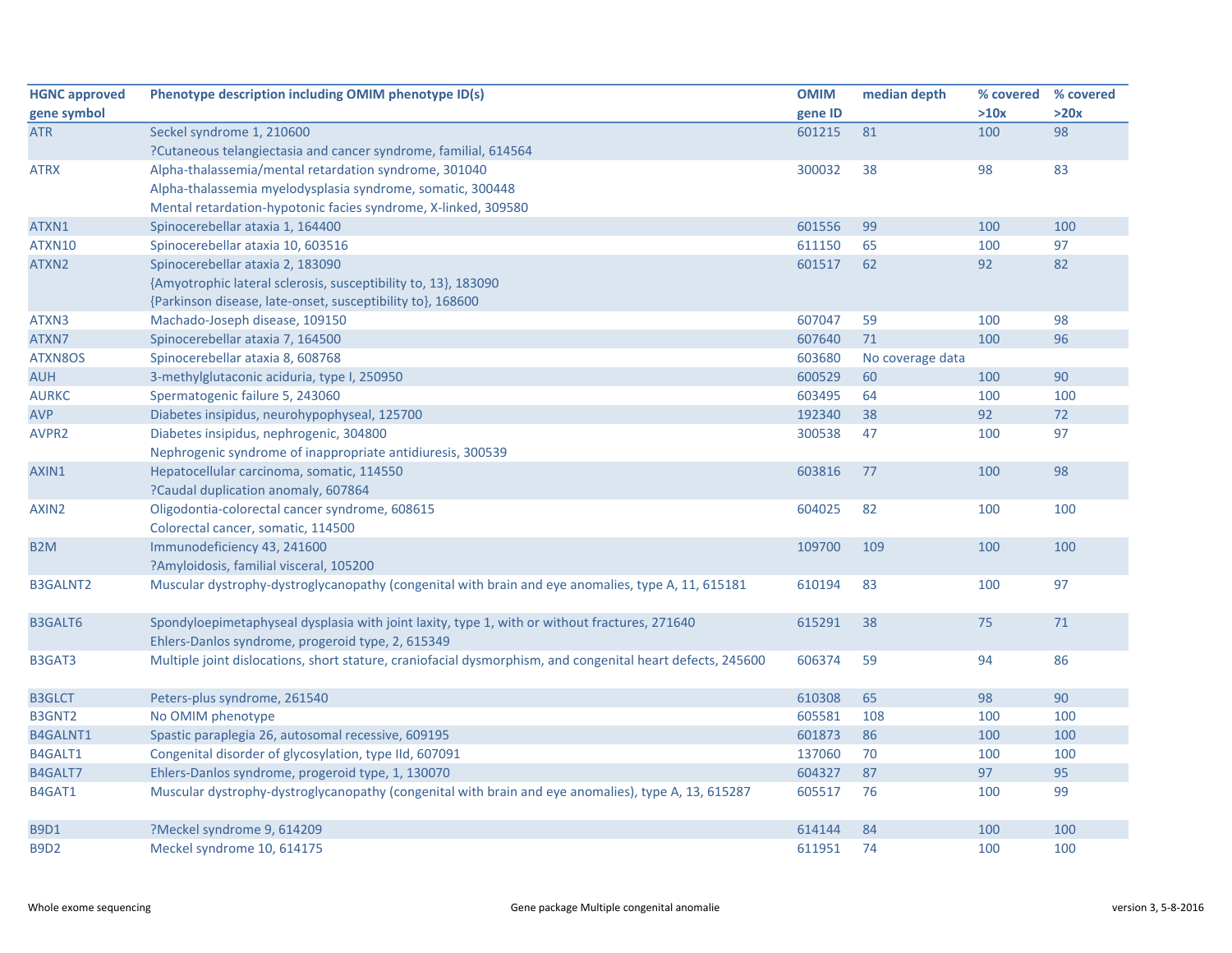| <b>HGNC approved</b> | Phenotype description including OMIM phenotype ID(s)                  | <b>OMIM</b> | median depth | % covered | % covered |
|----------------------|-----------------------------------------------------------------------|-------------|--------------|-----------|-----------|
| gene symbol          |                                                                       | gene ID     |              | >10x      | >20x      |
| <b>BAAT</b>          | Hypercholanemia, familial, 607748                                     | 602938      | 77           | 100       | 99        |
| BAG3                 | Myopathy, myofibrillar, 6, 612954                                     | 603883      | 91           | 100       | 100       |
|                      | Cardiomyopathy, dilated, 1HH, 613881                                  |             |              |           |           |
| <b>BANF1</b>         | Nestor-Guillermo progeria syndrome, 614008                            | 603811      | 60           | 81        | 61        |
| BAP1                 | Tumor predisposition syndrome, 614327                                 | 603089      | 88           | 100       | 99        |
| <b>BAX</b>           | Colorectal cancer, somatic, 114500                                    | 600040      | 77           | 94        | 94        |
|                      | T-cell acute lymphoblastic leukemia, somatic, 613065                  |             |              |           |           |
| BBS1                 | Bardet-Biedl syndrome 1, 209900                                       | 209901      | 92           | 100       | 100       |
| <b>BBS10</b>         | Bardet-Biedl syndrome 10, 615987                                      | 610148      | 76           | 100       | 100       |
| <b>BBS12</b>         | Bardet-Biedl syndrome 12, 615989                                      | 610683      | 98           | 100       | 100       |
| BBS2                 | Bardet-Biedl syndrome 2, 615981                                       | 606151      | 76           | 100       | 98        |
|                      | Retinitis pigmentosa 74, 616562                                       |             |              |           |           |
| BBS4                 | Bardet-Biedl syndrome 4, 615982                                       | 600374      | 80           | 100       | 99        |
| BBS5                 | Bardet-Biedl syndrome 5, 615983                                       | 603650      | 59           | 99        | 92        |
| BBS7                 | Bardet-Biedl syndrome 7, 615984                                       | 607590      | 68           | 100       | 98        |
| BBS9                 | Bardet-Biedl syndrome 9, 615986                                       | 607968      | 76           | 98        | 93        |
| BCAP31               | Deafness, dystonia, and cerebral hypomyelination, 300475              | 300398      | 22           | 76        | 46        |
| <b>BCHE</b>          | Apnea, postanesthetic                                                 | 177400      | 79           | 100       | 100       |
| <b>BCKDHA</b>        | Maple syrup urine disease, type Ia, 248600                            | 608348      | 112          | 100       | 99        |
| <b>BCKDHB</b>        | Maple syrup urine disease, type lb, 248600                            | 248611      | 93           | 100       | 92        |
| <b>BCKDK</b>         | Branched-chain ketoacid dehydrogenase kinase deficiency, 614923       | 614901      | 95           | 100       | 100       |
| <b>BCL10</b>         | Lymphoma, MALT, somatic, 137245                                       | 603517      | 85           | 100       | 100       |
|                      | {Lymphoma, follicular, somatic}, 605027                               |             |              |           |           |
|                      | {Male germ cell tumor, somatic}, 273300,                              |             |              |           |           |
|                      | {Sezary syndrome, somatic},                                           |             |              |           |           |
|                      | {Mesothelioma, somatic}, 156240                                       |             |              |           |           |
|                      | ?Immunodeficiency 37, 616098                                          |             |              |           |           |
| BCL <sub>2</sub>     | Leukemia/lymphoma, B-cell, 2                                          | 151430      | 85           | 100       | 100       |
| <b>BCL7A</b>         | B-cell non-Hodgkin lymphoma, high-grade                               | 601406      | 63           | 100       | 94        |
| BCO1                 | Hypercarotenemia and vitamin A deficiency, autosomal dominant, 115300 | 605748      | 94           | 100       | 97        |
| <b>BCOR</b>          | Microphthalmia, syndromic 2, 300166                                   | 300485      | 52           | 99        | 94        |
| <b>BCR</b>           | Leukemia, chronic myeloid, somatic, 608232                            | 151410      | 73           | 86        | 83        |
|                      | Leukemia, acute lymphocytic, somatic, 613065                          |             |              |           |           |
| BCS1L                | Mitochondrial complex III deficiency, nuclear type 1, 124000          | 603647      | 114          | 100       | 100       |
|                      | Leigh syndrome, 256000                                                |             |              |           |           |
|                      | Bjornstad syndrome, 262000                                            |             |              |           |           |
|                      | GRACILE syndrome, 603358                                              |             |              |           |           |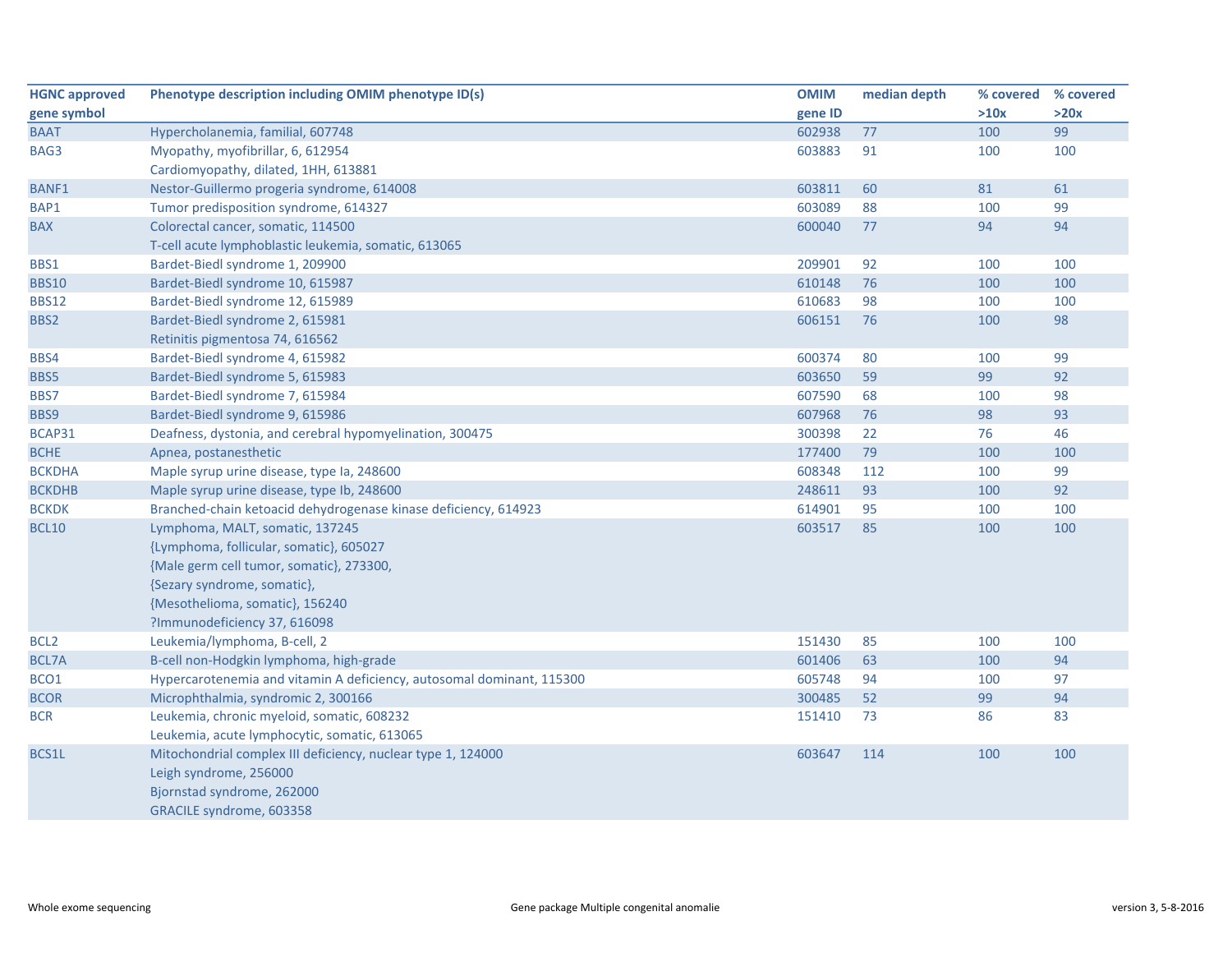| <b>HGNC approved</b> | Phenotype description including OMIM phenotype ID(s)                                | <b>OMIM</b> | median depth | % covered | % covered |
|----------------------|-------------------------------------------------------------------------------------|-------------|--------------|-----------|-----------|
| gene symbol          |                                                                                     | gene ID     |              | >10x      | >20x      |
| <b>BDNF</b>          | {Memory impairment, susceptibility to}                                              | 113505      | 109          | 100       | 100       |
|                      | Central hypoventilation syndrome, congenital, 209880                                |             |              |           |           |
|                      | {Obsessive-compulsive disorder, protection against}, 164230                         |             |              |           |           |
|                      | {Bulimia nervosa, age of onset of weight loss in}, 607499                           |             |              |           |           |
|                      | {Anorexia nervosa, susceptibility to}, 610269                                       |             |              |           |           |
| BEAN1                | Spinocerebellar ataxia 31, 117210                                                   | 612051      | 80           | 100       | 100       |
| BEST1                | Macular dystrophy, vitelliform, 2, 153700                                           | 607854      | 81           | 100       | 98        |
|                      | Bestrophinopathy, autosomal recessive, 611809                                       |             |              |           |           |
|                      | Vitreoretinochoroidopathy, 193220                                                   |             |              |           |           |
|                      | Microcornea, rod-cone dystrophy, cataract, and posterior staphyloma, 193220         |             |              |           |           |
|                      | Retinitis pigmentosa-50, 613194                                                     |             |              |           |           |
|                      | Retinitis pigmentosa, concentric, 613194                                            |             |              |           |           |
| BFSP1                | Cataract 33, 611391                                                                 | 603307      | 69           | 100       | 98        |
| BFSP2                | Cataract 12, multiple types, 611597                                                 | 603212      | 72           | 100       | 100       |
| BICD <sub>2</sub>    | Spinal muscular atrophy, lower extremity-predominant, 2, AD, 615290                 | 609797      | 68           | 99        | 93        |
| BIN1                 | Myopathy, centronuclear, autosomal recessive, 255200                                | 601248      | 68           | 100       | 99        |
| <b>BLK</b>           | Maturity-onset diabetes of the young, type 11, 613375                               | 191305      | 84           | 100       | 100       |
| <b>BLM</b>           | Bloom syndrome, 210900                                                              | 604610      | 74           | 100       | 99        |
| <b>BLNK</b>          | Agammaglobulinemia 4, 613502                                                        | 604515      | 59           | 100       | 93        |
| BLOC1S3              | Hermansky-Pudlak syndrome 8, 614077                                                 | 609762      | 48           | 100       | 100       |
| BLOC1S6              | Hermansky-pudlak syndrome 9, 614171                                                 | 604310      | 67           | 100       | 100       |
| <b>BLVRA</b>         | Hyperbiliverdinemia, 614156                                                         | 109750      | 83           | 100       | 100       |
| BMP1                 | Osteogenesis imperfecta, type XIII, 614856                                          | 112264      | 111          | 100       | 100       |
| <b>BMP15</b>         | Ovarian dysgenesis 2, 300510                                                        | 300247      | 56           | 100       | 100       |
|                      | Premature ovarian failure 4, 300510                                                 |             |              |           |           |
| BMP2                 | {HFE hemochromatosis, modifier of}, 235200                                          | 112261      | 93           | 100       | 100       |
|                      | Brachydactyly, type A2, 112600                                                      |             |              |           |           |
| BMP4                 | Microphthalmia, syndromic 6, 607932                                                 | 112262      | 77           | 100       | 100       |
|                      | Orofacial cleft 11, 600625                                                          |             |              |           |           |
| <b>BMPER</b>         | Diaphanospondylodysostosis, 608022                                                  | 608699      | 96           | 100       | 100       |
| <b>BMPR1A</b>        | Polyposis, juvenile intestinal, 174900                                              | 601299      | 91           | 100       | 100       |
|                      | Polyposis syndrome, hereditary mixed, 2, 610069                                     |             |              |           |           |
|                      | Juvenile polyposis syndrome, infantile form, 174900                                 |             |              |           |           |
| <b>BMPR1B</b>        | Brachydactyly, type A2, 112600                                                      | 603248      | 105          | 100       | 100       |
|                      | Acromesomelic dysplasia, Demirhan type, 609441                                      |             |              |           |           |
|                      | Brachydactyly, type A1, D, 616849                                                   |             |              |           |           |
| <b>BMPR2</b>         | Pulmonary hypertension, familial primary, 1, with or without HHT, 178600            | 600799      | 90           | 100       | 99        |
|                      | Pulmonary hypertension, primary, fenfluramine or dexfenfluramine-associated, 178600 |             |              |           |           |
|                      | Pulmonary venoocclusive disease 1, 265450                                           |             |              |           |           |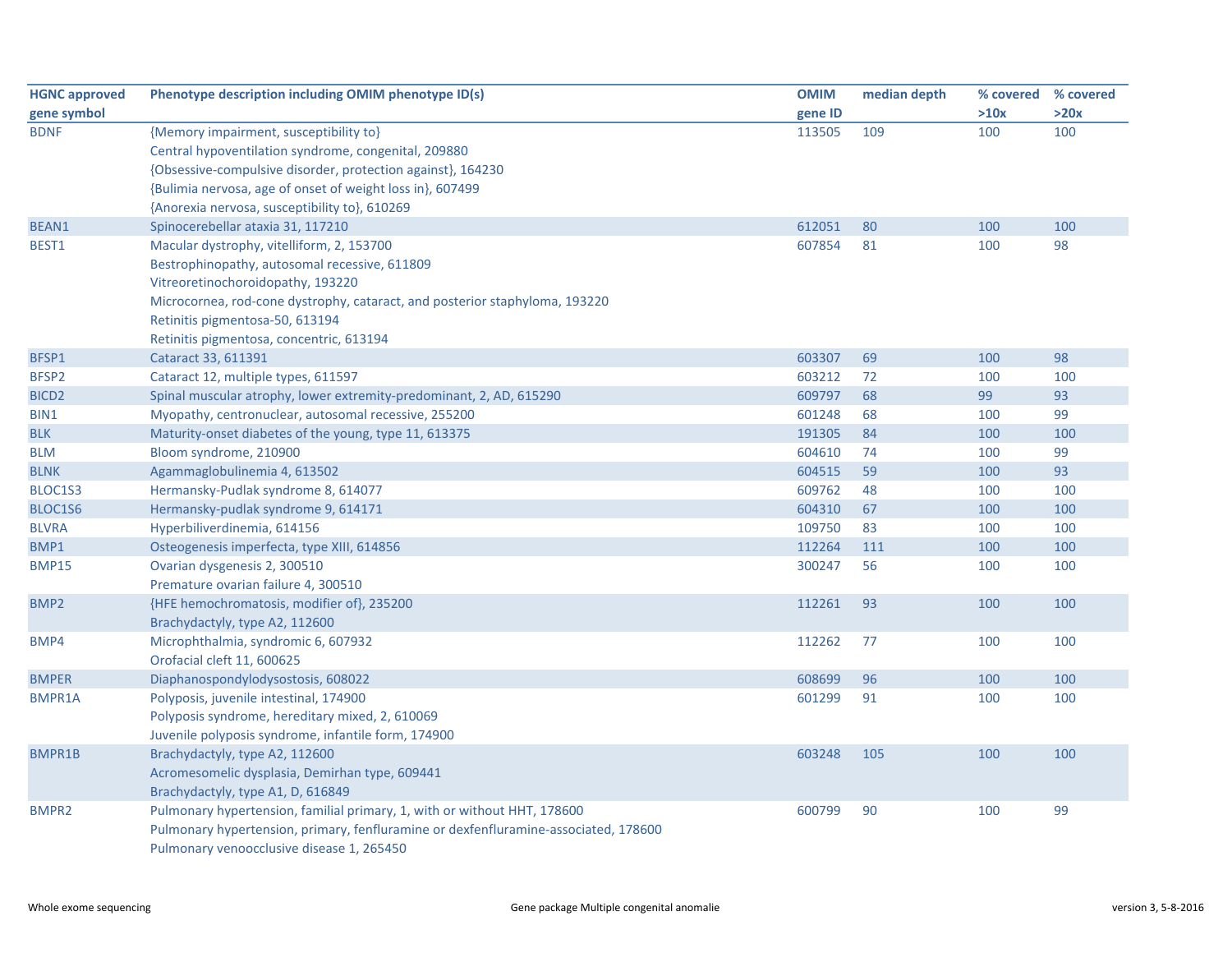| <b>HGNC approved</b> | Phenotype description including OMIM phenotype ID(s)                                                | <b>OMIM</b> | median depth | % covered % covered |      |
|----------------------|-----------------------------------------------------------------------------------------------------|-------------|--------------|---------------------|------|
| gene symbol          |                                                                                                     | gene ID     |              | >10x                | >20x |
| BOLA3                | Multiple mitochondrial dysfunctions syndrome 2, 614299                                              | 613183      | 38           | 83                  | 63   |
| <b>BPGM</b>          | Erythrocytosis due to bisphosphoglycerate mutase deficiency, 222800                                 | 613896      | 102          | 100                 | 100  |
| <b>BRAF</b>          | Melanoma, malignant, somatic                                                                        | 164757      | 60           | 98                  | 88   |
|                      | Colorectal cancer, somatic                                                                          |             |              |                     |      |
|                      | Adenocarcinoma of lung, somatic, 211980                                                             |             |              |                     |      |
|                      | Nonsmall cell lung cancer, somatic                                                                  |             |              |                     |      |
|                      | Cardiofaciocutaneous syndrome, 115150                                                               |             |              |                     |      |
|                      | Noonan syndrome 7, 613706                                                                           |             |              |                     |      |
|                      | LEOPARD syndrome 3, 613707                                                                          |             |              |                     |      |
| BRAT1                | Rigidity and multifocal seizure syndrome, lethal neonatal, 614498                                   | 614506      | 69           | 100                 | 97   |
| BRIP1                | Breast cancer, early-onset, 114480                                                                  | 605882      | 80           | 100                 | 98   |
|                      | Fanconi anemia, complementation group J, 609054                                                     |             |              |                     |      |
| <b>BRWD3</b>         | Mental retardation, X-linked 93, 300659                                                             | 300553      | 48           | 98                  | 90   |
| <b>BSCL2</b>         | Lipodystrophy, congenital generalized, type 2, 269700                                               | 606158      | 82           | 100                 | 100  |
|                      | Silver spastic paraplegia syndrome, 270685                                                          |             |              |                     |      |
|                      | Neuropathy, distal hereditary motor, type VA, 600794                                                |             |              |                     |      |
|                      | Encephalopathy, progressive, with or without lipodystrophy, 615924                                  |             |              |                     |      |
| <b>BSND</b>          | Bartter syndrome, type 4a, 602522                                                                   | 606412      | 104          | 100                 | 100  |
|                      | Sensorineural deafness with mild renal dysfunction, 602522                                          |             |              |                     |      |
| <b>BTD</b>           | Biotinidase deficiency, 253260                                                                      | 609019      | 105          | 100                 | 100  |
| <b>BTK</b>           | Agammaglobulinemia, X-linked 1, 300755                                                              | 300300      | 40           | 100                 | 80   |
|                      | Agammaglobulinemia and isolated hormone deficiency, 307200                                          |             |              |                     |      |
| BUB1                 | Colorectal cancer with chromosomal instability, somatic                                             | 602452      | 76           | 100                 | 99   |
| <b>BUB1B</b>         | Colorectal cancer, somatic, 114500                                                                  | 602860      | 72           | 100                 | 95   |
|                      | Mosaic variegated aneuploidy syndrome 1, 257300                                                     |             |              |                     |      |
|                      | [Premature chromatid separation trait], 176430                                                      |             |              |                     |      |
| C10orf11             | Albinism, oculocutaneous, type VII, 615179                                                          | 614537      | 95           | 100                 | 95   |
| C10orf2              | Progressive external ophthalmoplegia with mitochondrial DNA deletions, autosomal dominant 3, 609286 | 606075      | 103          | 100                 | 100  |
|                      | Mitochondrial DNA depletion syndrome 7 (hepatocerebral type), 271245                                |             |              |                     |      |
|                      | Perrault syndrome 5, 616138                                                                         |             |              |                     |      |
|                      |                                                                                                     |             |              |                     |      |
| C12orf57             | Temtamy syndrome, 218340                                                                            | 615140      | 85           | 100                 | 100  |
| C12orf65             | Combined oxidative phosphorylation deficiency 7, 613559                                             | 613541      | 56           | 100                 | 100  |
|                      | Spastic paraplegia 55, autosomal recessive, 615035                                                  |             |              |                     |      |
| C15orf41             | Dyserythropoietic anemia, congenital, type Ib, 615631                                               | 615626      | 44           | 82                  | 69   |
| C19orf12             | Neurodegeneration with brain iron accumulation 4, 614298                                            | 614297      | 71           | 100                 | 100  |
|                      | ?Spastic paraplegia 43, autosomal recessive, 615043                                                 |             |              |                     |      |
| C1GALT1C1            | Tn polyagglutination syndrome, somatic, 300622                                                      | 300611      | 44           | 100                 | 99   |
| C <sub>1</sub> QA    | C <sub>1</sub> q deficiency, 613652                                                                 | 120550      | 78           | 100                 | 100  |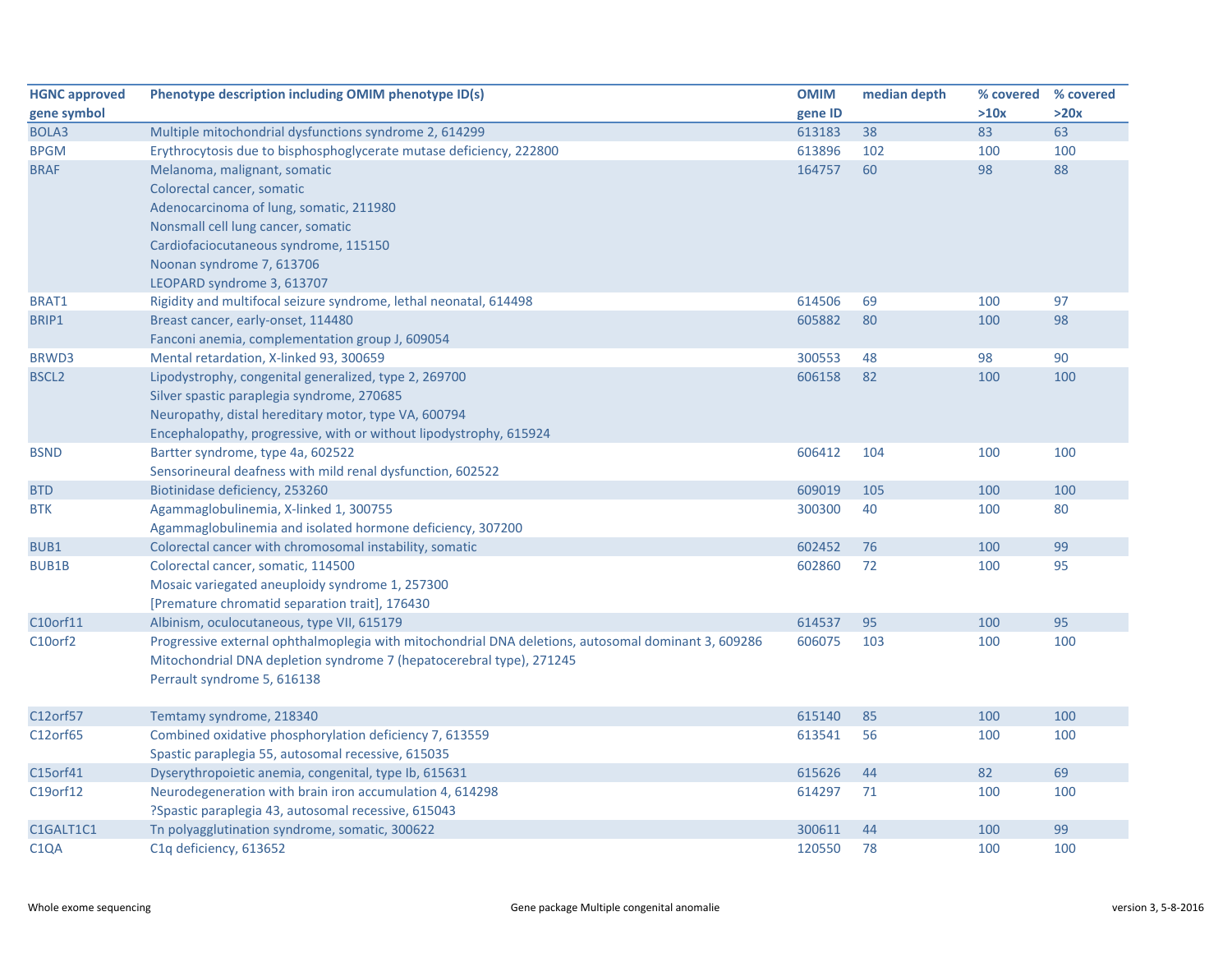| <b>HGNC approved</b> | Phenotype description including OMIM phenotype ID(s)                                      | <b>OMIM</b> | median depth | % covered | % covered |
|----------------------|-------------------------------------------------------------------------------------------|-------------|--------------|-----------|-----------|
| gene symbol          |                                                                                           | gene ID     |              | >10x      | >20x      |
| C <sub>1QB</sub>     | C1q deficiency, 613652                                                                    | 120570      | 84           | 100       | 100       |
| C <sub>1</sub> QC    | C1q deficiency, 613652                                                                    | 120575      | 106          | 100       | 100       |
| C1QTNF5              | Retinal degeneration, late-onset, autosomal dominant, 605670                              | 608752      | 68           | 100       | 96        |
| C1S                  | C1s deficiency, 613783                                                                    | 120580      | 88           | 100       | 99        |
| C <sub>2</sub>       | C2 deficiency, 217000                                                                     | 613927      | 53           | 100       | 96        |
|                      | {Macular degeneration, age-related, 14, reduced risk of}, 615489                          |             |              |           |           |
| C21orf59             | Ciliary dyskinesia, primary, 26, 615500                                                   | 615494      | 44           | 92        | 85        |
| C <sub>2</sub> orf71 | Retinitis pigmentosa 54, 613428                                                           | 613425      | 67           | 100       | 99        |
| C <sub>3</sub>       | C3 deficiency, 613779                                                                     | 120700      | 101          | 100       | 98        |
|                      | {Hemolytic uremic syndrome, atypical, susceptibility to, 5}, 612925                       |             |              |           |           |
|                      | {Macular degeneration, age-related, 9}, 611378                                            |             |              |           |           |
| C <sub>4</sub> A     | C4a deficiency, 614380                                                                    | 120810      | 35           | 95        | 80        |
|                      | [Blood group, Rodgers], 614374                                                            |             |              |           |           |
| C4B                  | C4B deficiency, 614379                                                                    | 120820      | 34           | 95        | 81        |
| C4orf26              | Amelogenesis imperfecta, type IIA4, 614832                                                | 614829      | 102          | 100       | 100       |
| C <sub>5</sub>       | C5 deficiency, 609536                                                                     | 120900      | 71           | 100       | 95        |
|                      | [Eculizumab, poor response to], 615749                                                    |             |              |           |           |
| C5orf42              | Joubert syndrome 17, 614615                                                               | 614571      | 78           | 100       | 96        |
|                      | Orofaciodigital syndrome VI, 277170                                                       |             |              |           |           |
| C <sub>6</sub>       | C6 deficiency, 612446                                                                     | 217050      | 99           | 100       | 100       |
|                      | Combined C6/C7 deficiency                                                                 |             |              |           |           |
| C7                   | C7 deficiency, 610102                                                                     | 217070      | 88           | 100       | 98        |
| C8A                  | C8 deficiency, type I, 613790                                                             | 120950      | 89           | 100       | 100       |
| C8 <sub>B</sub>      | C8 deficiency, type II, 613789                                                            | 120960      | 94           | 100       | 98        |
| C8orf37              | Retinitis pigmentosa 64, 614500                                                           | 614477      | 73           | 100       | 98        |
|                      | Cone-rod dystrophy 16, 614500                                                             |             |              |           |           |
| C9                   | C9 deficiency, 613825                                                                     | 120940      | 67           | 100       | 99        |
|                      | {Macular degeneration, age-related, 15, susceptibility to}, 615591                        |             |              |           |           |
| C9orf72              | Frontotemporal dementia and/or amyotrophic lateral sclerosis 1, 105550                    | 614260      | 52           | 100       | 99        |
| <b>CA12</b>          | Hyperchlorhidrosis, isolated, 143860                                                      | 603263      | 68           | 100       | 98        |
| CA <sub>2</sub>      | Osteopetrosis, autosomal recessive 3, with renal tubular acidosis, 259730                 | 611492      | 89           | 100       | 100       |
| CA4                  | Retinitis pigmentosa 17, 600852                                                           | 114760      | 76           | 100       | 100       |
| CA5A                 | Hyperammonemia due to carbonic anhydrase VA deficiency, 615751                            | 114761      | 38           | 94        | 72        |
| CA8                  | Cerebellar ataxia and mental retardation with or without quadrupedal locomotion 3, 613227 | 114815      | 66           | 100       | 100       |
| CABP2                | Deafness, autosomal recessive 93, 614899                                                  | 607314      | 58           | 100       | 95        |
| CABP4                | Cone-rod synaptic disorder, congenital nonprogressive, 610427                             | 608965      | 73           | 100       | 99        |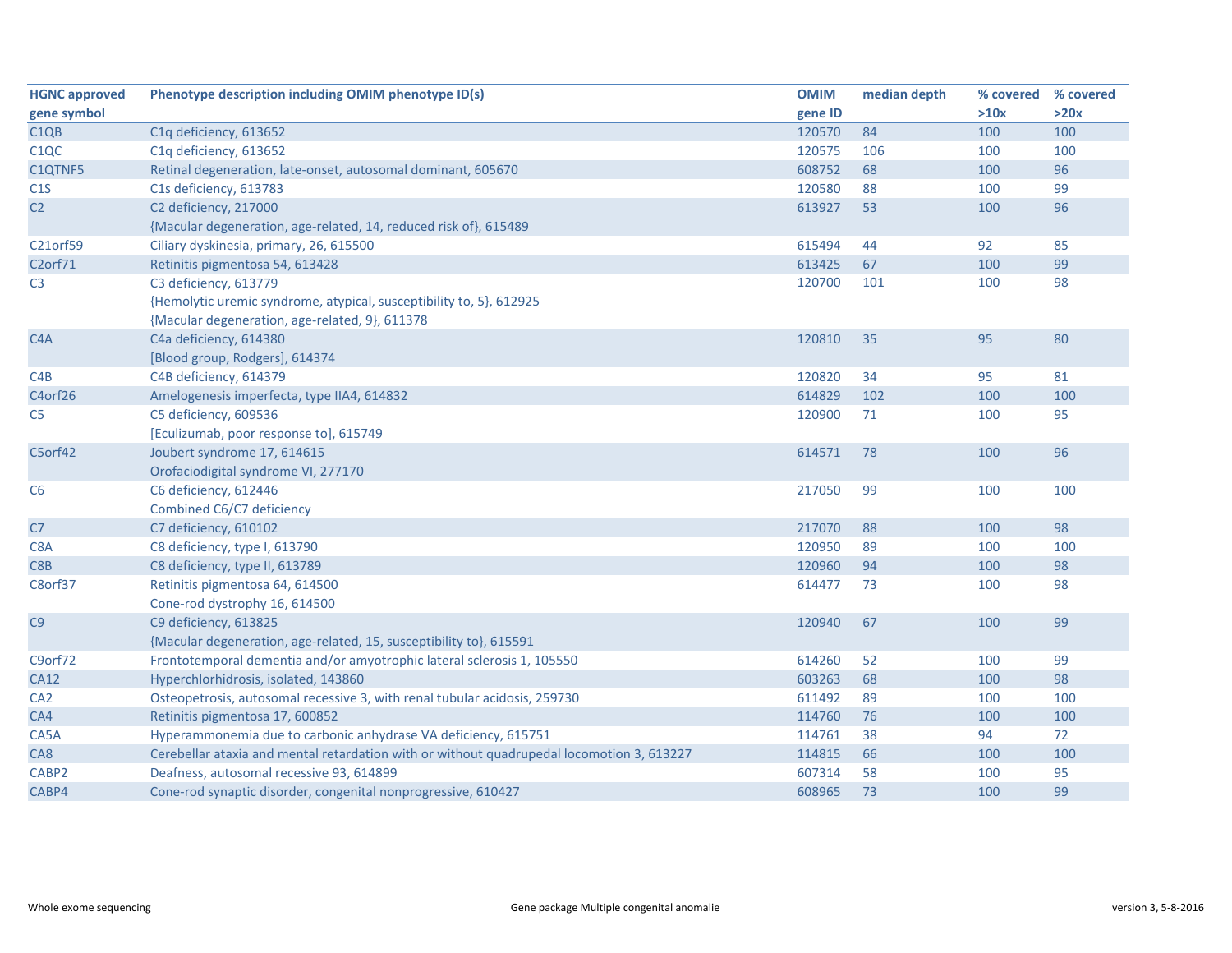| <b>HGNC approved</b> | Phenotype description including OMIM phenotype ID(s)                               | <b>OMIM</b> | median depth | % covered | % covered |
|----------------------|------------------------------------------------------------------------------------|-------------|--------------|-----------|-----------|
| gene symbol          |                                                                                    | gene ID     |              | >10x      | >20x      |
| CACNA1A              | Migraine, familial hemiplegic, 1, 141500                                           | 601011      | 74           | 100       | 95        |
|                      | Episodic ataxia, type 2, 108500                                                    |             |              |           |           |
|                      | Spinocerebellar ataxia 6, 183086                                                   |             |              |           |           |
|                      | Migraine, familial hemiplegic, 1, with progressive cerebellar ataxia, 141500       |             |              |           |           |
| CACNA1C              | Timothy syndrome, 601005                                                           | 114205      | 96           | 100       | 100       |
|                      | Brugada syndrome 3, 611875                                                         |             |              |           |           |
| CACNA1D              | Sinoatrial node dysfunction and deafness, 614896                                   | 114206      | 95           | 100       | 99        |
|                      | Primary aldosteronism, seizures, and neurologic abnormalities, 615474              |             |              |           |           |
| <b>CACNA1F</b>       | Night blindness, congenital stationary (incomplete), 2A, X-linked, 300071          | 300110      | 41           | 99        | 90        |
|                      | Cone-rod dystrophy, X-linked, 3, 300476                                            |             |              |           |           |
|                      | Aland Island eye disease, 300600                                                   |             |              |           |           |
| <b>CACNA1S</b>       | Hypokalemic periodic paralysis, type 1, 170400                                     | 114208      | 89           | 100       | 99        |
|                      | {Malignant hyperthermia susceptibility 5}, 601887                                  |             |              |           |           |
|                      | {Thyrotoxic periodic paralysis, susceptibility to, 1}, 188580                      |             |              |           |           |
| CACNA2D4             | Retinal cone dystrophy 4, 610478                                                   | 608171      | 81           | 100       | 98        |
| CACNB <sub>2</sub>   | Brugada syndrome 4, 611876                                                         | 600003      | 80           | 100       | 99        |
| CACNB4               | {Epilepsy, juvenile myoclonic, susceptibility to, 6}, 607682                       | 601949      | 74           | 100       | 96        |
|                      | {Epilepsy, idiopathic generalized, susceptibility to, 9}, 607682                   |             |              |           |           |
|                      | Episodic ataxia, type 5, 613855                                                    |             |              |           |           |
| CACNG <sub>2</sub>   | Mental retardation, autosomal dominant 10, 614256                                  | 602911      | 100          | 100       | 100       |
| CALCOCO1             | No OMIM phenotype                                                                  | <b>NA</b>   | 49           | 98        | 88        |
| CALM1                | Ventricular tachycardia, catecholaminergic polymorphic, 4, 614916                  | 114180      | 75           | 100       | 100       |
|                      | Long QT syndrome 14, 616247                                                        |             |              |           |           |
| <b>CALR</b>          | Myelofibrosis, somatic, 254450                                                     | 109091      | 87           | 100       | 93        |
|                      | Thrombocythemia, somatic, 187950                                                   |             |              |           |           |
| CALR3                | ?Cardiomyopathy, hypertrophic, 19, 613875                                          | 611414      | 84           | 100       | 100       |
| CAMTA1               | Cerebellar ataxia, nonprogressive, with mental retardation, 614756                 | 611501      | 100          | 100       | 99        |
| CANT1                | Desbuquois dysplasia 1, 251450                                                     | 613165      | 98           | 100       | 100       |
| CAPN3                | Muscular dystrophy, limb-girdle, type 2A, 253600                                   | 114240      | 75           | 100       | 99        |
| CAPN <sub>5</sub>    | Vitreoretinopathy, neovascular inflammatory, 193235                                | 602537      | 64           | 100       | 92        |
| CARD11               | B-cell expansion with NFKB and T-cell anergy, 616452                               | 607210      | 93           | 100       | 99        |
|                      | Immunodeficiency 11, 615206                                                        |             |              |           |           |
| CARD14               | Psoriasis 2, 602723                                                                | 607211      | 79           | 100       | 100       |
|                      | Pityriasis rubra pilaris, 173200                                                   |             |              |           |           |
| CARD9                | Candidiasis, familial, 2, autosomal recessive, 212050                              | 607212      | 75           | 100       | 100       |
| CASK                 | Mental retardation and microcephaly with pontine and cerebellar hypoplasia, 300749 | 300172      | 39           | 98        | 87        |
|                      | FG syndrome 4, 300422                                                              |             |              |           |           |
|                      | Mental retardation, with or without nystagmus, 300422                              |             |              |           |           |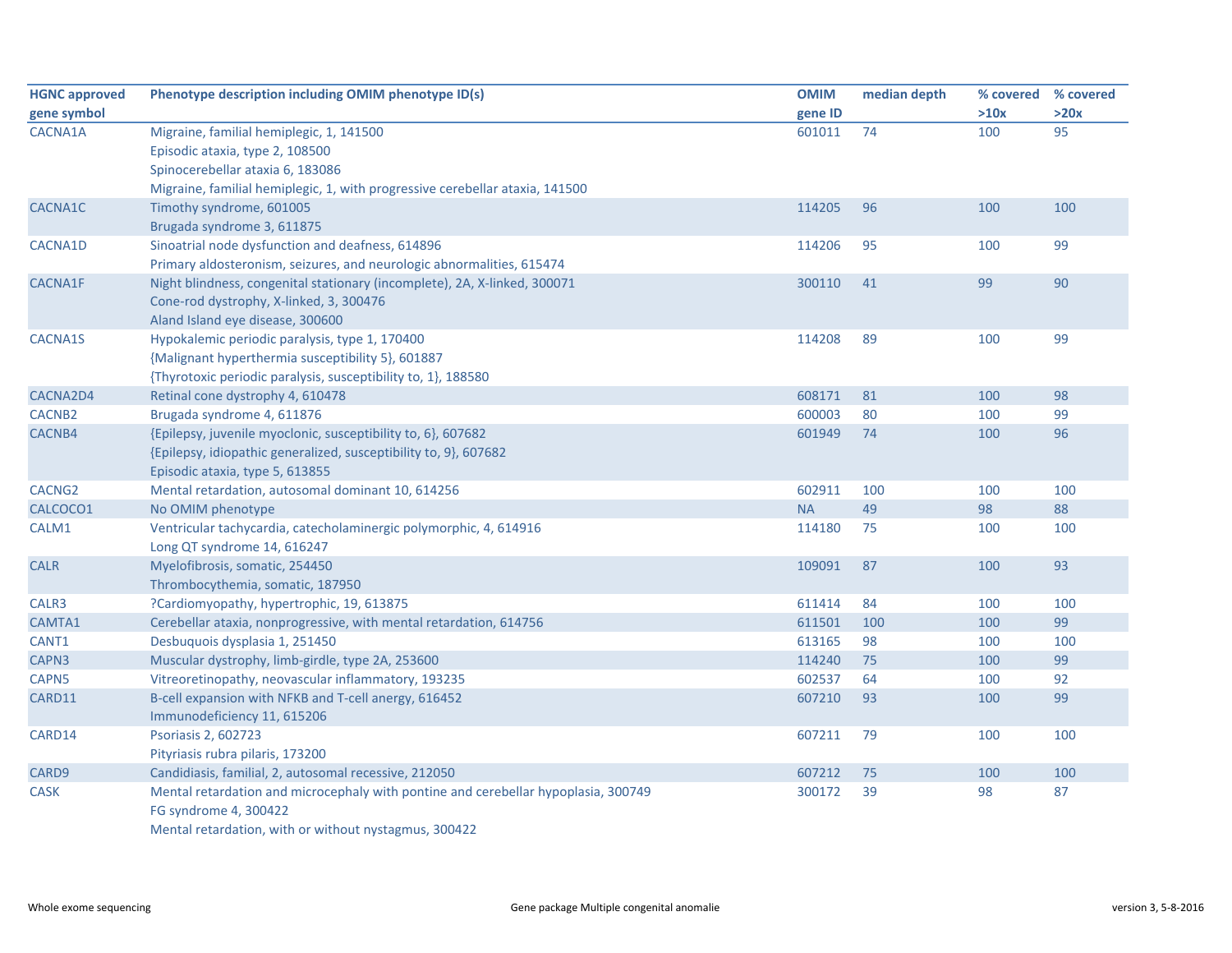| <b>HGNC approved</b> | Phenotype description including OMIM phenotype ID(s)                                   | <b>OMIM</b> | median depth | % covered | % covered |
|----------------------|----------------------------------------------------------------------------------------|-------------|--------------|-----------|-----------|
| gene symbol          |                                                                                        | gene ID     |              | >10x      | >20x      |
| CASP10               | Autoimmune lymphoproliferative syndrome, type II, 603909                               | 601762      | 64           | 100       | 99        |
|                      | Lymphoma, non-Hodgkin, somatic, 605027                                                 |             |              |           |           |
|                      | Gastric cancer, somatic, 613659                                                        |             |              |           |           |
| CASP8                | ?Autoimmune lymphoproliferative syndrome, type IIB, 607271                             | 601763      | 75           | 100       | 99        |
|                      | Hepatocellular carcinoma, somatic, 114550                                              |             |              |           |           |
|                      | {Breast cancer, protection against}, 114480                                            |             |              |           |           |
|                      | {Lung cancer, protection against}, 211980                                              |             |              |           |           |
| CASQ <sub>2</sub>    | Ventricular tachycardia, catecholaminergic polymorphic, 2, 611938                      | 114251      | 90           | 100       | 100       |
| <b>CASR</b>          | Hypocalciuric hypercalcemia, type I, 145980                                            | 601199      | 111          | 100       | 100       |
|                      | Hyperparathyroidism, neonatal, 239200                                                  |             |              |           |           |
|                      | Hypocalcemia, autosomal dominant, 601198                                               |             |              |           |           |
|                      | Hypocalcemia, autosomal dominant, with Bartter syndrome, 601198                        |             |              |           |           |
|                      | {Epilepsy idiopathic generalized, susceptibility to, 8}, 612899                        |             |              |           |           |
|                      | Hypercalciuric hypercalcemia                                                           |             |              |           |           |
|                      | {Calcium, serum level of}                                                              |             |              |           |           |
| <b>CAT</b>           | Acatalasemia, 614097                                                                   | 115500      | 88           | 100       | 100       |
| CATSPER1             | Spermatogenic failure 7, 612997                                                        | 606389      | 90           | 100       | 100       |
| CAV1                 | ?Lipodystrophy, congenital generalized, type 3, 612526                                 | 601047      | 78           | 100       | 100       |
|                      | Pulmonary hypertension, primary, 3, 615343                                             |             |              |           |           |
|                      | ?Partial lipodystrophy, congenital cataracts, and neurodegeneration syndrome, 606721   |             |              |           |           |
| CAV3                 | Muscular dystrophy, limb-girdle, type IC, 607801                                       | 601253      | 144          | 100       | 100       |
|                      | Rippling muscle disease, 606072                                                        |             |              |           |           |
|                      | Creatine phosphokinase, elevated serum, 123320                                         |             |              |           |           |
|                      | Myopathy, distal, Tateyama type, 614321                                                |             |              |           |           |
|                      | Cardiomyopathy, familial hypertrophic, 192600                                          |             |              |           |           |
|                      | Long QT syndrome 9, 611818                                                             |             |              |           |           |
| <b>CBL</b>           | Noonan syndrome-like disorder with or without juvenile myelomonocytic leukemia, 613563 | 165360      | 68           | 100       | 100       |
| <b>CBS</b>           | Homocystinuria, B6-responsive and nonresponsive types, 236200                          | 613381      | 82           | 100       | 99        |
|                      | Thrombosis, hyperhomocysteinemic, 236200                                               |             |              |           |           |
| CBX2                 | ?46XY sex reversal 5, 613080                                                           | 602770      | 63           | 100       | 97        |
| CC2D1A               | Mental retardation, autosomal recessive 3, 608443                                      | 610055      | 74           | 100       | 99        |
| CC2D2A               | Joubert syndrome 9, 612285                                                             | 612013      | 82           | 100       | 99        |
|                      | Meckel syndrome 6, 612284                                                              |             |              |           |           |
|                      | COACH syndrome, 216360                                                                 |             |              |           |           |
| CCBE1                | Hennekam lymphangiectasia-lymphedema syndrome 1, 235510                                | 612753      | 82           | 100       | 96        |
| <b>CCDC103</b>       | Ciliary dyskinesia, primary, 17, 614679                                                | 614677      | 95           | 100       | 100       |
| <b>CCDC114</b>       | Ciliary dyskinesia, primary, 20, 615067                                                | 615038      | 59           | 100       | 94        |
| CCDC39               | Ciliary dyskinesia, primary, 14, 613807                                                | 613798      | 62           | 100       | 96        |
| CCDC40               | Ciliary dyskinesia, primary, 15, 613808                                                | 613799      | 83           | 100       | 100       |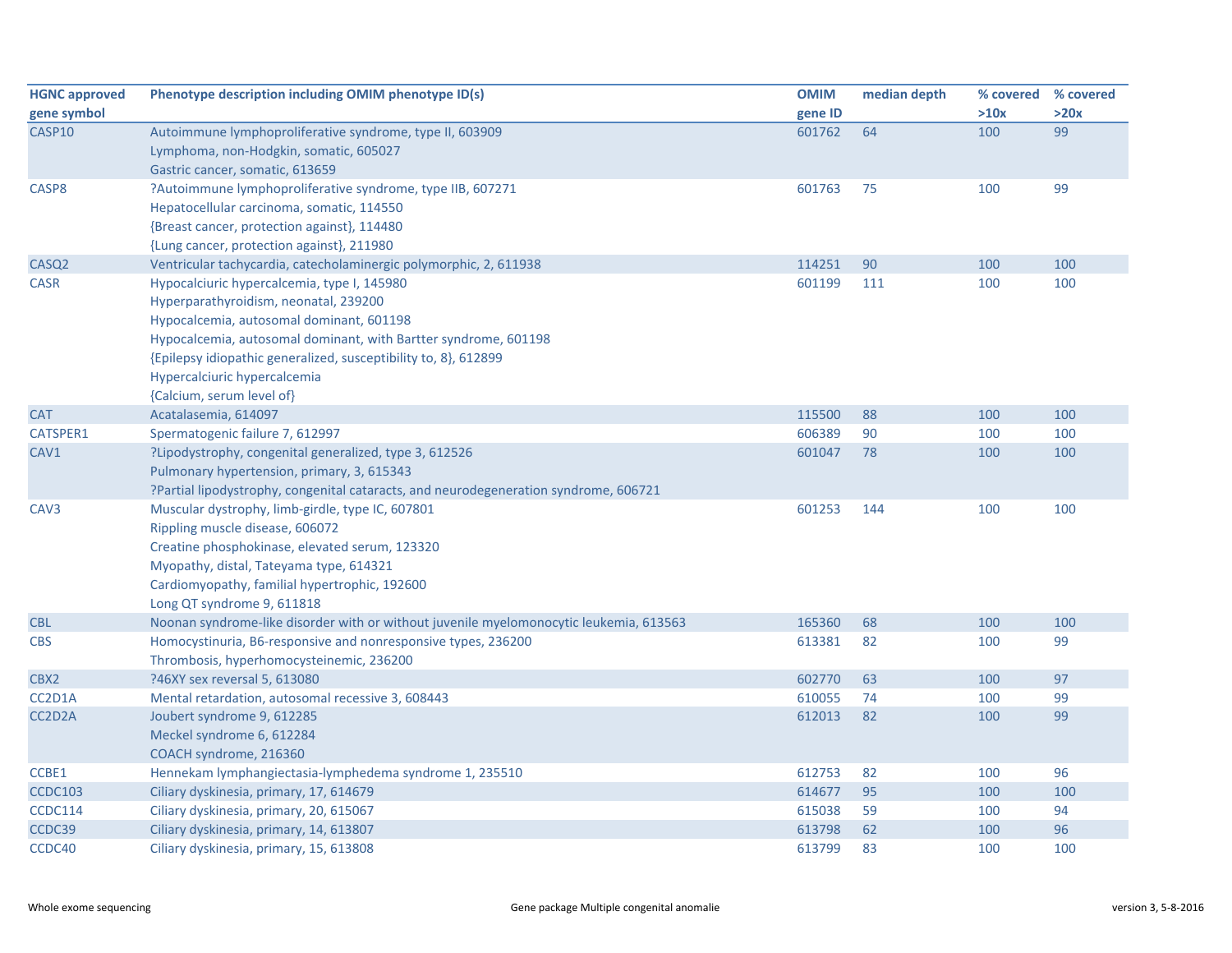| <b>HGNC approved</b> | Phenotype description including OMIM phenotype ID(s)                                                 | <b>OMIM</b> | median depth | % covered % covered |      |
|----------------------|------------------------------------------------------------------------------------------------------|-------------|--------------|---------------------|------|
| gene symbol          |                                                                                                      | gene ID     |              | >10x                | >20x |
| CCDC50               | ?Deafness, autosomal dominant 44, 607453                                                             | 611051      | 69           | 100                 | 100  |
| CCDC65               | Ciliary dyskinesia, primary, 27, 615504                                                              | 611088      | 29           | 94                  | 71   |
| CCDC78               | Myopathy, centronuclear, 4, 614807                                                                   | 614666      | 64           | 100                 | 100  |
| CCDC8                | 3-M syndrome 3, 614205                                                                               | 614145      | 104          | 100                 | 100  |
| CCDC88C              | Hydrocephalus, nonsyndromic, autosomal recessive, 236600                                             | 611204      | 77           | 100                 | 100  |
|                      | ?Spinocerebellar ataxia 40, 616053                                                                   |             |              |                     |      |
| CCM <sub>2</sub>     | Cerebral cavernous malformations-2, 603284                                                           | 607929      | 89           | 100                 | 98   |
| CCT5                 | Neuropathy, hereditary sensory, with spastic paraplegia, 256840                                      | 610150      | 85           | 99                  | 96   |
| CD151                | Nephropathy with pretibial epidermolysis bullosa and deafness, 609057<br>[Blood group, Raph], 179620 | 602243      | 74           | 100                 | 100  |
| <b>CD19</b>          | Immunodeficiency, common variable, 3, 613493                                                         | 107265      | 82           | 100                 | 100  |
| CD247                | ?Immunodeficiency 25, 610163                                                                         | 186780      | 61           | 100                 | 100  |
| <b>CD27</b>          | Lymphoproliferative syndrome 2, 615122                                                               | 186711      | 69           | 100                 | 98   |
| CD <sub>2</sub> AP   | Glomerulosclerosis, focal segmental, 3, 607832                                                       | 604241      | 65           | 99                  | 89   |
| <b>CD320</b>         | Methylmalonic aciduria due to transcobalamin receptor defect, 613646                                 | 606475      | 60           | 100                 | 95   |
| <b>CD36</b>          | [Macrothrombocytopenia]                                                                              | 173510      | 75           | 100                 | 100  |
|                      | Platelet glycoprotein IV deficiency, 608404                                                          |             |              |                     |      |
|                      | {Malaria, cerebral, susceptibility to}, 611162                                                       |             |              |                     |      |
|                      | {Malaria, cerebral, reduced risk of}, 611162                                                         |             |              |                     |      |
|                      | {Coronary heart disease, susceptibility to, 7}, 610938                                               |             |              |                     |      |
| CD3D                 | Immunodeficiency 19, 615617                                                                          | 186790      | 92           | 100                 | 92   |
| CD3E                 | Immunodeficiency 18, 615615                                                                          | 186830      | 68           | 100                 | 96   |
|                      | Immunodeficiency 18, SCID variant, 615615                                                            |             |              |                     |      |
| CD3G                 | Immunodeficiency 17, CD3 gamma deficient, 615607                                                     | 186740      | 93           | 100                 | 100  |
| CD4                  | OKT4 epitope deficiency, 613949                                                                      | 186940      | 83           | 100                 | 100  |
| <b>CD40</b>          | Immunodeficiency with hyper-IgM, type 3, 606843                                                      | 109535      | 91           | 100                 | 100  |
| CD40LG               | Immunodeficiency, X-linked, with hyper-IgM, 308230                                                   | 300386      | 57           | 96                  | 87   |
| <b>CD59</b>          | Hemolytic anemia, CD59-mediated, with or without immune-mediated polyneuropathy, 612300              | 107271      | 103          | 100                 | 100  |
| CD79A                | Agammaglobulinemia 3, 613501                                                                         | 112205      | 85           | 100                 | 100  |
| CD79B                | Agammaglobulinemia 6, 612692                                                                         | 147245      | 125          | 100                 | 100  |
| <b>CD81</b>          | Immunodeficiency, common variable, 6, 613496                                                         | 186845      | 98           | 100                 | 100  |
| CD8A                 | CD8 deficiency, familial, 608957                                                                     | 186910      | 67           | 100                 | 98   |
| CD96                 | C syndrome, 211750                                                                                   | 606037      | 81           | 100                 | 97   |
| CDAN1                | Dyserythropoietic anemia, congenital, type Ia, 224120                                                | 607465      | 73           | 100                 | 99   |
| CDC6                 | Meier-Gorlin syndrome 5, 613805                                                                      | 602627      | 72           | 100                 | 100  |
| CDC73                | Hyperparathyroidism-jaw tumor syndrome, 145001                                                       | 607393      | 68           | 100                 | 99   |
|                      | Hyperparathyroidism, familial primary, 145000                                                        |             |              |                     |      |
|                      | Parathyroid adenoma with cystic changes, 145001                                                      |             |              |                     |      |
|                      | Parathyroid carcinoma, 608266                                                                        |             |              |                     |      |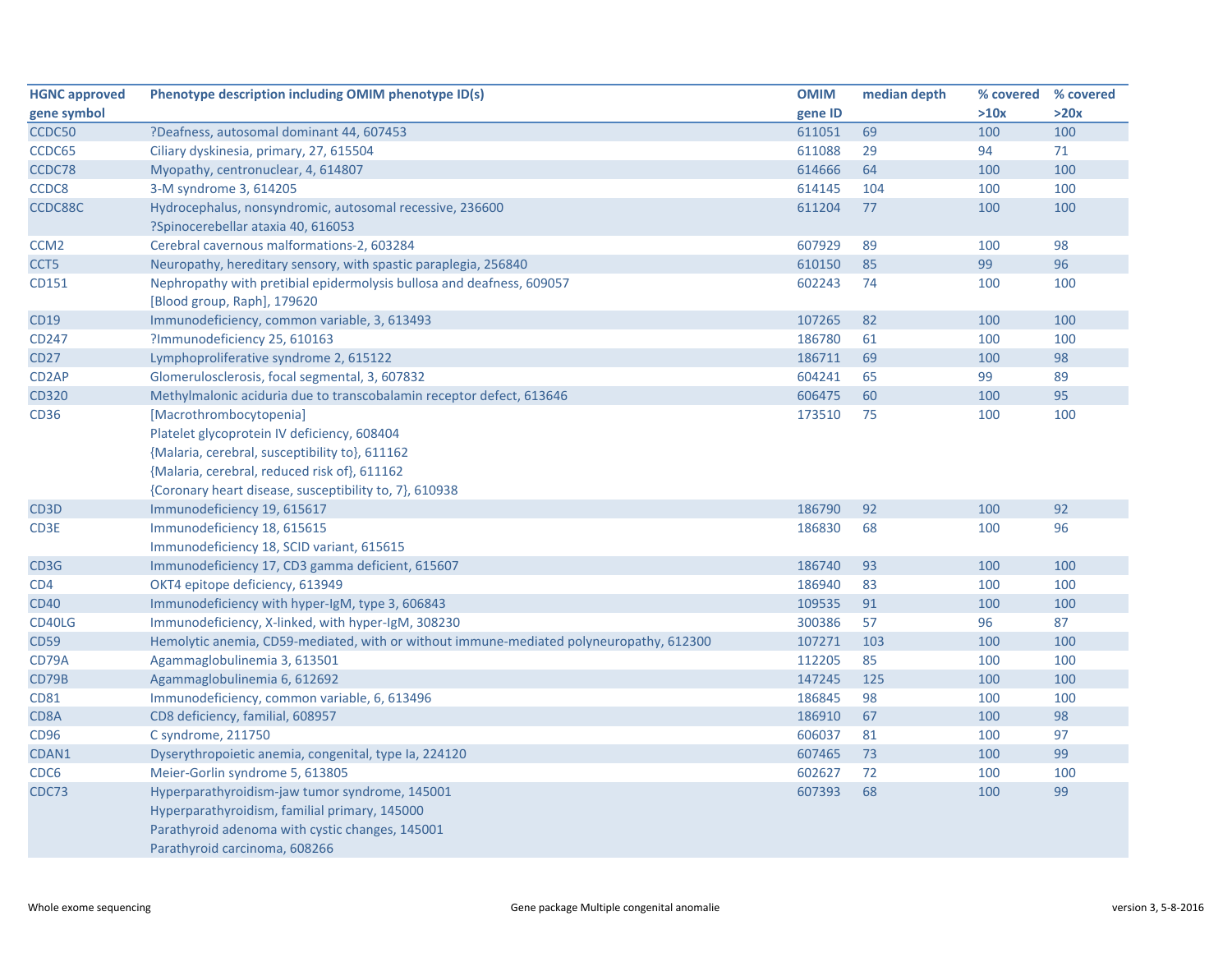| <b>HGNC approved</b> | Phenotype description including OMIM phenotype ID(s)                              | <b>OMIM</b> | median depth |      | % covered % covered |
|----------------------|-----------------------------------------------------------------------------------|-------------|--------------|------|---------------------|
| gene symbol          |                                                                                   | gene ID     |              | >10x | >20x                |
| CDH1                 | Endometrial carcinoma, somatic, 608089                                            | 192090      | 95           | 100  | 100                 |
|                      | Ovarian carcinoma, somatic, 167000                                                |             |              |      |                     |
|                      | {Breast cancer, lobular}, 114480                                                  |             |              |      |                     |
|                      | Gastric cancer, familial diffuse, with or without cleft lip and/or palate, 137215 |             |              |      |                     |
|                      | {Prostate cancer, susceptibility to}, 176807                                      |             |              |      |                     |
| CDH15                | Mental retardation, autosomal dominant 3, 612580                                  | 114019      | 84           | 100  | 97                  |
| CDH <sub>23</sub>    | Usher syndrome, type 1D, 601067                                                   | 605516      | 119          | 100  | 100                 |
|                      | Deafness, autosomal recessive 12, 601386                                          |             |              |      |                     |
|                      | Usher syndrome, type 1D/F digenic, 601067                                         |             |              |      |                     |
| CDH <sub>3</sub>     | Hypotrichosis, congenital, with juvenile macular dystrophy, 601553                | 114021      | 94           | 100  | 100                 |
|                      | Ectodermal dysplasia, ectrodactyly, and macular dystrophy, 225280                 |             |              |      |                     |
| CDHR1                | Cone-rod dystrophy 15, 613660                                                     | 609502      | 103          | 98   | 98                  |
|                      | Retinitis pigmentosa 65, 613660                                                   |             |              |      |                     |
| CDK5RAP2             | Microcephaly 3, primary, autosomal recessive, 604804                              | 608201      | 69           | 100  | 97                  |
| CDKL5                | Epileptic encephalopathy, early infantile, 2, 300672                              | 300203      | 47           | 98   | 94                  |
| CDKN1B               | Multiple endocrine neoplasia, type IV, 610755                                     | 600778      | 73           | 100  | 100                 |
| CDKN1C               | Beckwith-Wiedemann syndrome, 130650                                               | 600856      | 46           | 80   | 72                  |
|                      | IMAGE syndrome, 614732                                                            |             |              |      |                     |
| CDKN2A               | {Melanoma, cutaneous malignant, 2}, 155601                                        | 600160      | 50           | 100  | 100                 |
|                      | Melanoma and neural system tumor syndrome, 155755                                 |             |              |      |                     |
|                      | Pancreatic cancer/melanoma syndrome, 606719                                       |             |              |      |                     |
|                      | Orolaryngeal cancer, multiple,                                                    |             |              |      |                     |
| <b>CDON</b>          | Holoprosencephaly 11, 614226                                                      | 608707      | 90           | 100  | 100                 |
| <b>CDSN</b>          | Hypotrichosis 2, 146520                                                           | 602593      | 62           | 100  | 97                  |
|                      | Peeling skin syndrome 1, 270300                                                   |             |              |      |                     |
| CDT1                 | Meier-Gorlin syndrome 4, 613804                                                   | 605525      | 65           | 100  | 97                  |
| CEACAM16             | ?Deafness, autosomal dominant 4B, 614614                                          | 614591      | 88           | 100  | 100                 |
| <b>CEBPA</b>         | ?Leukemia, acute myeloid, 601626                                                  | 116897      | 65           | 91   | 61                  |
|                      | Leukemia, acute myeloid, somatic, 601626                                          |             |              |      |                     |
| <b>CEBPE</b>         | Specific granule deficiency, 245480                                               | 600749      | 57           | 100  | 98                  |
| CECR1                | Polyarteritis nodosa, childhood-onset, 615688                                     | 607575      | 34           | 93   | 73                  |
|                      | ?Sneddon syndrome, 182410                                                         |             |              |      |                     |
| <b>CEL</b>           | Maturity-onset diabetes of the young, type VIII, 609812                           | 114840      | 90           | 94   | 86                  |
| <b>CENPJ</b>         | Microcephaly 6, primary, autosomal recessive, 608393                              | 609279      | 80           | 100  | 98                  |
|                      | ?Seckel syndrome 4, 613676                                                        |             |              |      |                     |
| <b>CEP135</b>        | ?Microcephaly 8, primary, autosomal recessive, 614673                             | 611423      | 60           | 100  | 97                  |
| <b>CEP152</b>        | Microcephaly 9, primary, autosomal recessive, 614852                              | 613529      | 76           | 100  | 98                  |
|                      | Seckel syndrome 5, 613823                                                         |             |              |      |                     |
| <b>CEP164</b>        | Nephronophthisis 15, 614845                                                       | 614848      | 68           | 100  | 98                  |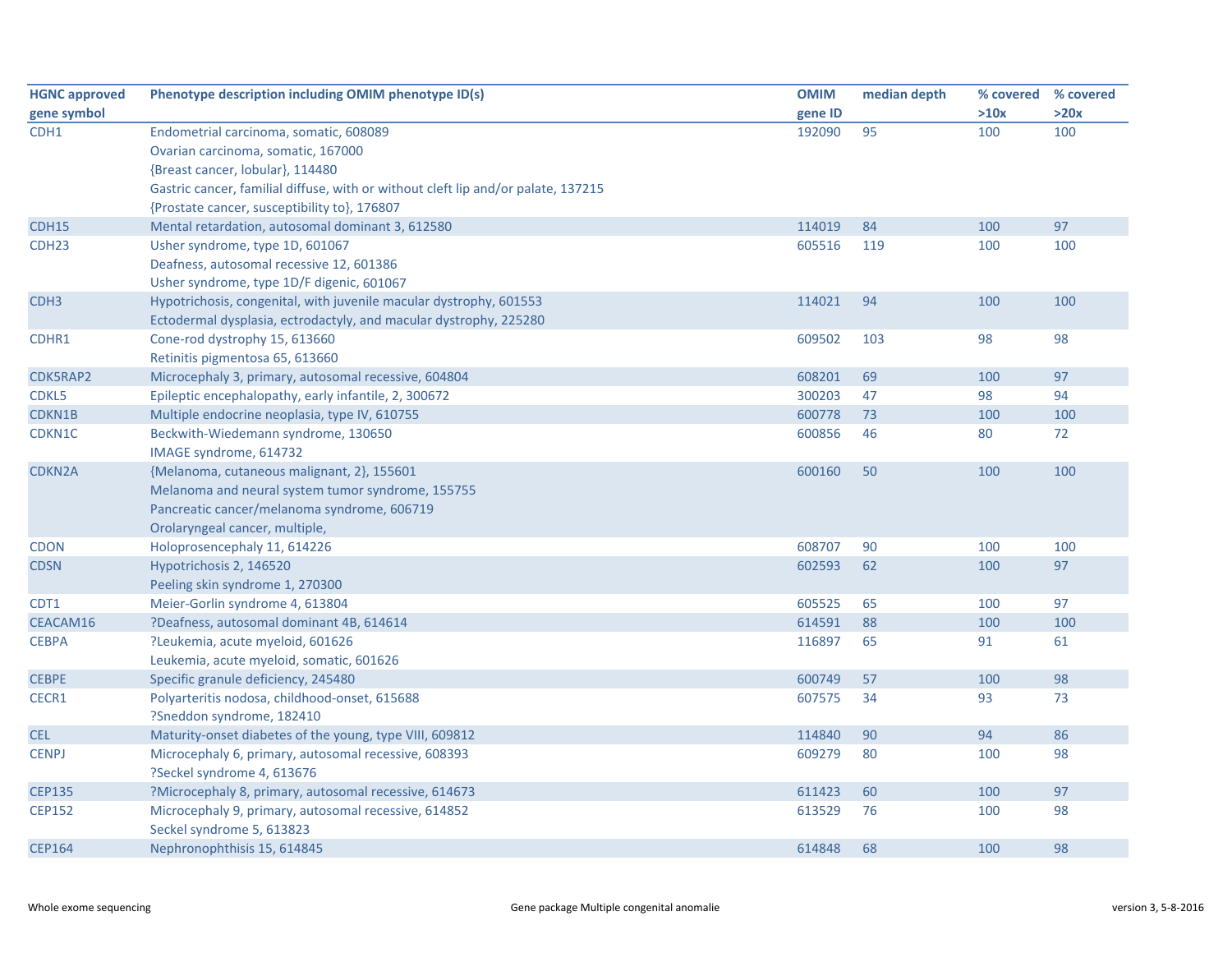| <b>HGNC approved</b> | Phenotype description including OMIM phenotype ID(s)                            | <b>OMIM</b> | median depth |      | % covered % covered |
|----------------------|---------------------------------------------------------------------------------|-------------|--------------|------|---------------------|
| gene symbol          |                                                                                 | gene ID     |              | >10x | >20x                |
| <b>CEP19</b>         | Morbid obesity and spermatogenic failure, 615703                                | 615586      | 72           | 100  | 100                 |
| <b>CEP290</b>        | Joubert syndrome 5, 610188                                                      | 610142      | 55           | 98   | 92                  |
|                      | Senior-Loken syndrome 6, 610189                                                 |             |              |      |                     |
|                      | Leber congenital amaurosis 10, 611755                                           |             |              |      |                     |
|                      | Meckel syndrome 4, 611134                                                       |             |              |      |                     |
|                      | ?Bardet-Biedl syndrome 14, 615991                                               |             |              |      |                     |
| <b>CEP41</b>         | Joubert syndrome 15, 614464                                                     | 610523      | 64           | 100  | 93                  |
| <b>CEP57</b>         | Mosaic variegated aneuploidy syndrome 2, 614114                                 | 607951      | 60           | 100  | 99                  |
| <b>CERKL</b>         | Retinitis pigmentosa 26, 608380                                                 | 608381      | 73           | 100  | 97                  |
| CERS3                | Ichthyosis, congenital, autosomal recessive 9, 615023                           | 615276      | 39           | 98   | 81                  |
| CES1                 | Carboxylesterase 1 deficiency                                                   | 114835      | 68           | 98   | 90                  |
| <b>CETP</b>          | Hyperalphalipoproteinemia, 143470                                               | 118470      | 88           | 100  | 100                 |
|                      | [High density lipoprotein cholesterol level QTL 10], 143470                     |             |              |      |                     |
| CFAP53               | Heterotaxy, visceral, 6, autosomal recessive, 614779                            | 614759      | 87           | 100  | 99                  |
| CFC1                 | Heterotaxy, visceral, 2, autosomal, 605376                                      | 605194      | 35           | 76   | 55                  |
| <b>CFD</b>           | Complement factor D deficiency, 613912                                          | 134350      | 55           | 100  | 94                  |
| <b>CFH</b>           | {Hemolytic uremic syndrome, atypical, susceptibility to, 1}, 235400             | 134370      | 80           | 99   | 96                  |
|                      | Complement factor H deficiency, 609814                                          |             |              |      |                     |
|                      | {Macular degeneration, age-related, 4}, 610698                                  |             |              |      |                     |
|                      | Basal laminar drusen, 126700                                                    |             |              |      |                     |
| CFHR5                | Nephropathy due to CFHR5 deficiency, 614809                                     | 608593      | 64           | 100  | 99                  |
| <b>CFI</b>           | Complement factor I deficiency, 610984                                          | 217030      | 71           | 99   | 96                  |
|                      | {Hemolytic uremic syndrome, atypical, susceptibility to, 3}, 612923             |             |              |      |                     |
|                      | {Macular degeneration, age-related, 13, susceptibility to}, 615439              |             |              |      |                     |
| CFL <sub>2</sub>     | Nemaline myopathy 7, autosomal recessive, 610687                                | 601443      | 67           | 100  | 93                  |
| <b>CFP</b>           | Properdin deficiency, X-linked, 312060                                          | 300383      | 48           | 100  | 97                  |
| <b>CFTR</b>          | Cystic fibrosis, 219700                                                         | 602421      | 88           | 100  | 98                  |
|                      | Congenital bilateral absence of vas deferens, 277180                            |             |              |      |                     |
|                      | Sweat chloride elevation without CF                                             |             |              |      |                     |
|                      | {Pancreatitis, idiopathic}, 167800                                              |             |              |      |                     |
|                      | {Hypertrypsinemia, neonatal}                                                    |             |              |      |                     |
|                      | {Bronchiectasis with or without elevated sweat chloride 1, modifier of}, 211400 |             |              |      |                     |
| <b>CHAT</b>          | Myasthenic syndrome, congenital, 6, presynaptic, 254210                         | 118490      | 85           | 92   | 87                  |
| CHD <sub>2</sub>     | Epileptic encephalopathy, childhood-onset, 615369                               | 602119      | 75           | 100  | 98                  |
| CHD7                 | CHARGE syndrome, 214800                                                         | 608892      | 80           | 100  | 98                  |
|                      | Hypogonadotropic hypogonadism 5 with or without anosmia, 612370                 |             |              |      |                     |
| <b>CHKB</b>          | Muscular dystrophy, congenital, megaconial type, 602541                         | 612395      | 57           | 100  | 99                  |
| <b>CHM</b>           | Choroideremia, 303100                                                           | 300390      | 48           | 100  | 94                  |
| CHMP1A               | Pontocerebellar hypoplasia, type 8, 614961                                      | 164010      | 80           | 100  | 100                 |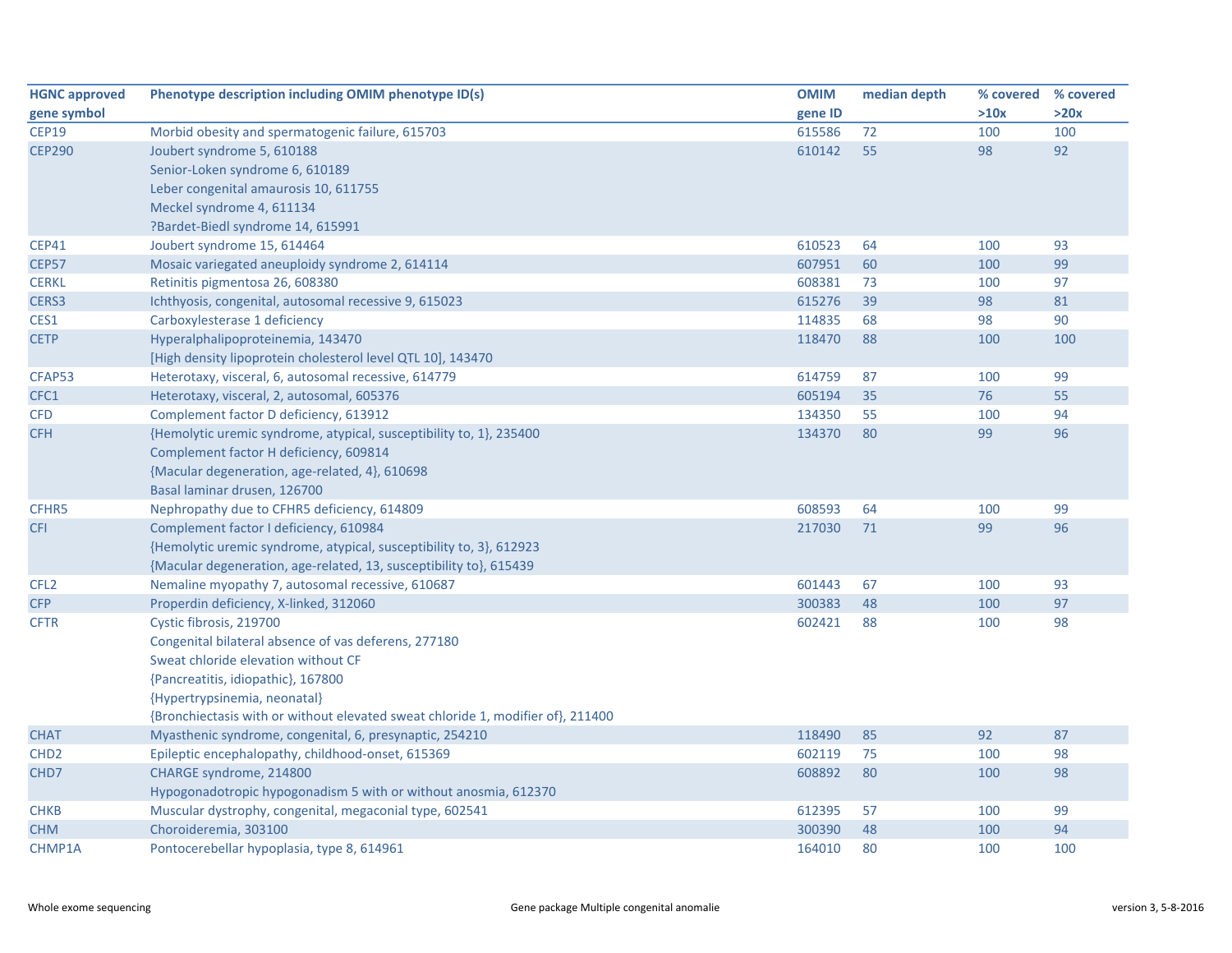| <b>HGNC approved</b> | Phenotype description including OMIM phenotype ID(s)                                            | <b>OMIM</b> | median depth | % covered | % covered |
|----------------------|-------------------------------------------------------------------------------------------------|-------------|--------------|-----------|-----------|
| gene symbol          |                                                                                                 | gene ID     |              | >10x      | >20x      |
| CHMP2B               | Dementia, familial, nonspecific, 600795                                                         | 609512      | 60           | 100       | 97        |
|                      | Amyotrophic lateral sclerosis 17, 614696                                                        |             |              |           |           |
| CHMP4B               | Cataract 31, multiple types, 605387                                                             | 610897      | 65           | 99        | 91        |
| CHN1                 | Duane retraction syndrome 2, 604356                                                             | 118423      | 87           | 100       | 98        |
| <b>CHRDL1</b>        | Megalocornea 1, X-linked 309300                                                                 | 300350      | 50           | 100       | 96        |
| CHRM3                | ?Prune belly syndrome, 100100                                                                   | 118494      | 73           | 100       | 100       |
| CHRNA1               | Myasthenic syndrome, congenital, 1A, slow-channel, 601462                                       | 100690      | 89           | 100       | 100       |
|                      | Myasthenic syndrome, congenital, 1B, fast-channel, 608930                                       |             |              |           |           |
|                      | Multiple pterygium syndrome, lethal type, 253290                                                |             |              |           |           |
| <b>CHRNA2</b>        | Epilepsy, nocturnal frontal lobe, type 4, 610353                                                | 118502      | 119          | 100       | 100       |
| CHRNA4               | Epilepsy, nocturnal frontal lobe, 1, 600513                                                     | 118504      | 91           | 97        | 94        |
|                      | {Nicotine addiction, susceptibility to}, 188890                                                 |             |              |           |           |
| <b>CHRNB1</b>        | Myasthenic syndrome, congenital, 2A, slow-channel, 616313                                       | 100710      | 102          | 100       | 100       |
|                      | ?Myasthenic syndrome, congenital, 2C, associated with acetylcholine receptor deficiency, 616314 |             |              |           |           |
|                      |                                                                                                 |             |              |           |           |
| <b>CHRNB2</b>        | Epilepsy, nocturnal frontal lobe, 3, 605375                                                     | 118507      | 102          | 100       | 97        |
| <b>CHRND</b>         | ?Myasthenic syndrome, congenital, 3A, slow-channel, 616321                                      | 100720      | 93           | 100       | 100       |
|                      | Myasthenic syndrome, congenital, 3B, fast-channel, 616322                                       |             |              |           |           |
|                      | ?Myasthenic syndrome, congenital, 3C, associated with acetylcholine receptor deficiency, 616323 |             |              |           |           |
|                      | Multiple pterygium syndrome, lethal type, 253290                                                |             |              |           |           |
|                      |                                                                                                 |             |              |           |           |
| <b>CHRNE</b>         | Myasthenic syndrome, congenital, 4A, slow-channel, 605809                                       | 100725      | 74           | 100       | 100       |
|                      | Myasthenic syndrome, congenital, 4B, fast-channel, 616324                                       |             |              |           |           |
|                      | Myasthenic syndrome, congenital, 4C, associated with acetylcholine receptor deficiency, 608931  |             |              |           |           |
| <b>CHRNG</b>         | Escobar syndrome, 265000                                                                        | 100730      | 96           | 100       | 100       |
|                      | Multiple pterygium syndrome, lethal type, 253290                                                |             |              |           |           |
| CHST14               | Ehlers-Danlos syndrome, musculocontractural type 1, 601776                                      | 608429      | 84           | 97        | 94        |
| CHST <sub>3</sub>    | Spondyloepiphyseal dysplasia with congenital joint dislocations, 143095                         | 603799      | 61           | 100       | 94        |
| CHST <sub>6</sub>    | Macular corneal dystrophy, 217800                                                               | 605294      | 141          | 100       | 100       |
| CHSY1                | Temtamy preaxial brachydactyly syndrome, 605282                                                 | 608183      | 83           | 97        | 95        |
| <b>CHUK</b>          | Cocoon syndrome, 613630                                                                         | 600664      | 71           | 100       | 95        |
| CIB <sub>2</sub>     | Deafness, autosomal recessive 48, 609439                                                        | 605564      | 109          | 100       | 100       |
|                      | Usher syndrome, type IJ, 614869                                                                 |             |              |           |           |
| <b>CIITA</b>         | Bare lymphocyte syndrome, type II, complementation group A, 209920                              | 600005      | 75           | 100       | 99        |
|                      | {Rheumatoid arthritis, susceptibility to}, 180300                                               |             |              |           |           |
| CISD <sub>2</sub>    | Wolfram syndrome 2, 604928                                                                      | 611507      | 98           | 100       | 100       |
| CITED <sub>2</sub>   | Ventricular septal defect 2, 614431                                                             | 602937      | 102          | 100       | 100       |
|                      | Atrial septal defect 8, 614433                                                                  |             |              |           |           |
| CLCF1                | Cold-induced sweating syndrome 2, 610313                                                        | 607672      | 45           | 100       | 97        |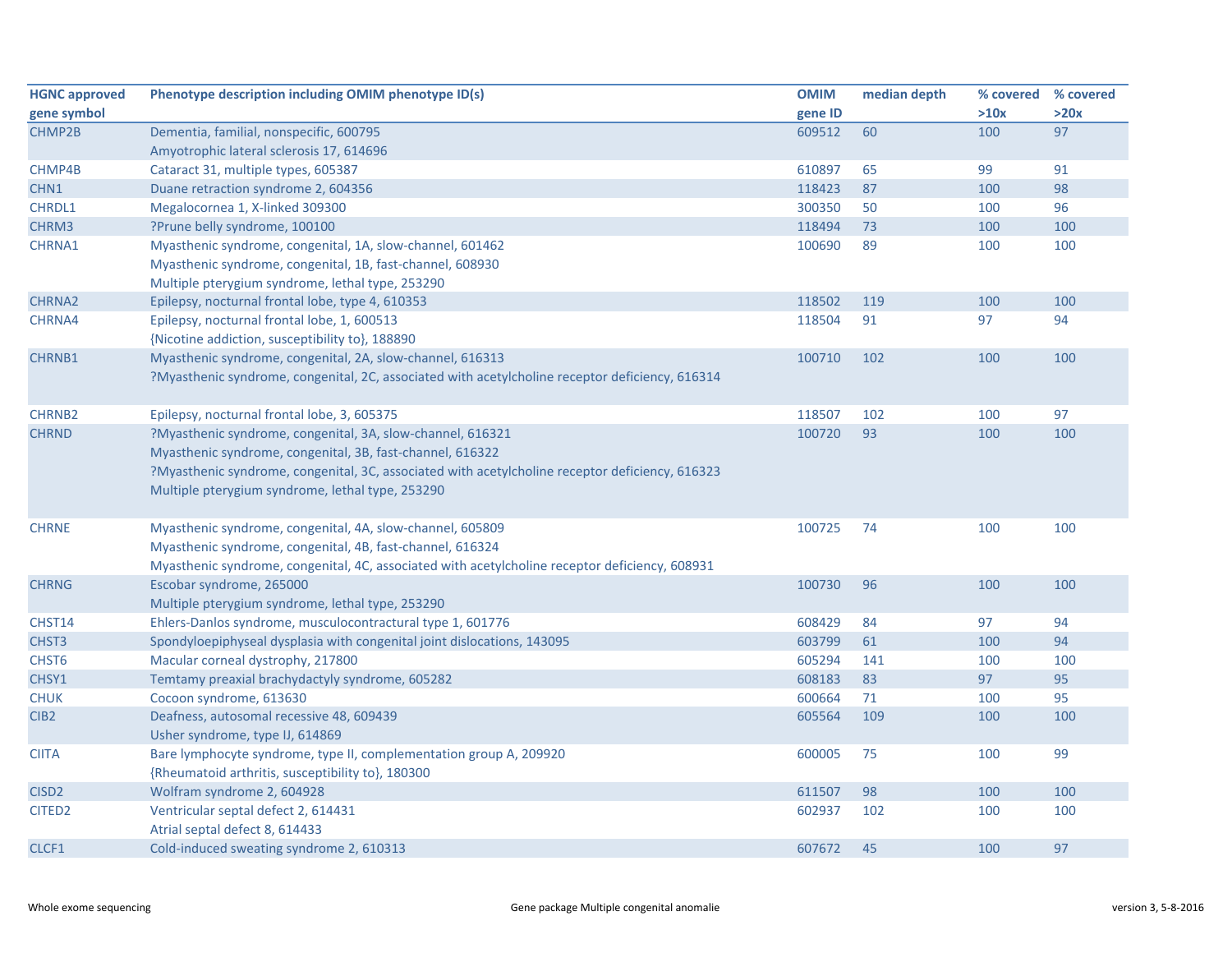| <b>HGNC approved</b> | Phenotype description including OMIM phenotype ID(s)                            | <b>OMIM</b> | median depth | % covered | % covered |
|----------------------|---------------------------------------------------------------------------------|-------------|--------------|-----------|-----------|
| gene symbol          |                                                                                 | gene ID     |              | >10x      | >20x      |
| CLCN <sub>1</sub>    | Myotonia congenita, recessive, 255700                                           | 118425      | 94           | 100       | 100       |
|                      | Myotonia congenita, dominant, 160800                                            |             |              |           |           |
|                      | Myotonia levior, recessive                                                      |             |              |           |           |
| CLCN <sub>2</sub>    | {Epilepsy, juvenile myoclonic, susceptibility to, 8}, 607628                    | 600570      | 73           | 100       | 99        |
|                      | {Epilepsy, juvenile absence, susceptibility to, 2}, 607628                      |             |              |           |           |
|                      | {Epilepsy, idiopathic generalized, susceptibility to, 11}, 607628               |             |              |           |           |
|                      | Leukoencephalopathy with ataxia, 615651                                         |             |              |           |           |
| CLCN <sub>5</sub>    | Dent disease, 300009                                                            | 300008      | 43           | 100       | 94        |
|                      | Nephrolithiasis, type I, 310468                                                 |             |              |           |           |
|                      | Hypophosphatemic rickets, 300554                                                |             |              |           |           |
|                      | Proteinuria, low molecular weight, with hypercalciuric nephrocalcinosis, 308990 |             |              |           |           |
| CLCN7                | Osteopetrosis, autosomal recessive 4, 611490                                    | 602727      | 86           | 100       | 99        |
|                      | Osteopetrosis, autosomal dominant 2, 166600                                     |             |              |           |           |
| <b>CLCNKA</b>        | Bartter syndrome, type 4b, digenic, 613090                                      | 602024      | 74           | 98        | 91        |
| <b>CLCNKB</b>        | Bartter syndrome, type 3, 607364                                                | 602023      | 70           | 98        | 86        |
|                      | Bartter syndrome, type 4b, digenic, 613090                                      |             |              |           |           |
| CLDN1                | Ichthyosis, leukocyte vacuoles, alopecia, and sclerosing cholangitis, 607626    | 603718      | 96           | 100       | 100       |
| CLDN14               | Deafness, autosomal recessive 29, 614035                                        | 605608      | 55           | 100       | 100       |
| CLDN16               | Hypomagnesemia 3, renal, 248250                                                 | 603959      | 92           | 100       | 100       |
| CLDN19               | Hypomagnesemia 5, renal, with ocular involvement, 248190                        | 610036      | 79           | 100       | 97        |
| CLEC7A               | Candidiasis, familial, 4, autosomal recessive, 613108                           | 606264      | 74           | 100       | 100       |
|                      | {Aspergillosis, susceptibility to}, 614079                                      |             |              |           |           |
| CLIC <sub>2</sub>    | ?Mental retardation, X-linked, syndromic 32, 300886                             | 300138      | 46           | 100       | 100       |
| <b>CLMP</b>          | Congenital short bowel syndrome, 615237                                         | 611693      | 62           | 100       | 100       |
| CLN <sub>3</sub>     | Ceroid lipofuscinosis, neuronal, 3, 204200                                      | 607042      | 68           | 100       | 100       |
| CLN <sub>5</sub>     | Ceroid lipofuscinosis, neuronal, 5, 256731                                      | 608102      | 73           | 100       | 94        |
| CLN <sub>6</sub>     | Ceroid lipofuscinosis, neuronal, 6, 601780                                      | 606725      | 72           | 100       | 91        |
|                      | Ceroid lipofuscinosis, neuronal, Kufs type, adult onset, 204300                 |             |              |           |           |
| CLN <sub>8</sub>     | Ceroid lipofuscinosis, neuronal, 8, 600143                                      | 607837      | 100          | 100       | 100       |
|                      | Ceroid lipofuscinosis, neuronal, 8, Northern epilepsy variant, 610003           |             |              |           |           |
| <b>CLPP</b>          | Perrault syndrome 3, 614129                                                     | 601119      | 60           | 97        | 90        |
| CLRN1                | Usher syndrome, type 3A, 276902                                                 | 606397      | 105          | 100       | 100       |
|                      | Retinitis pigmentosa 61, 614180                                                 |             |              |           |           |
| <b>CNBP</b>          | Myotonic dystrophy 2, 602668                                                    | 116955      | 78           | 100       | 100       |
| CNGA1                | Retinitis pigmentosa 49, 613756                                                 | 123825      | 62           | 91        | 91        |
| CNGA3                | Achromatopsia-2, 216900                                                         | 600053      | 98           | 100       | 100       |
| CNGB1                | Retinitis pigmentosa 45, 613767                                                 | 600724      | 81           | 100       | 98        |
| CNGB3                | Achromatopsia-3, 262300                                                         | 605080      | 80           | 100       | 96        |
|                      | Macular degeneration, juvenile, 248200                                          |             |              |           |           |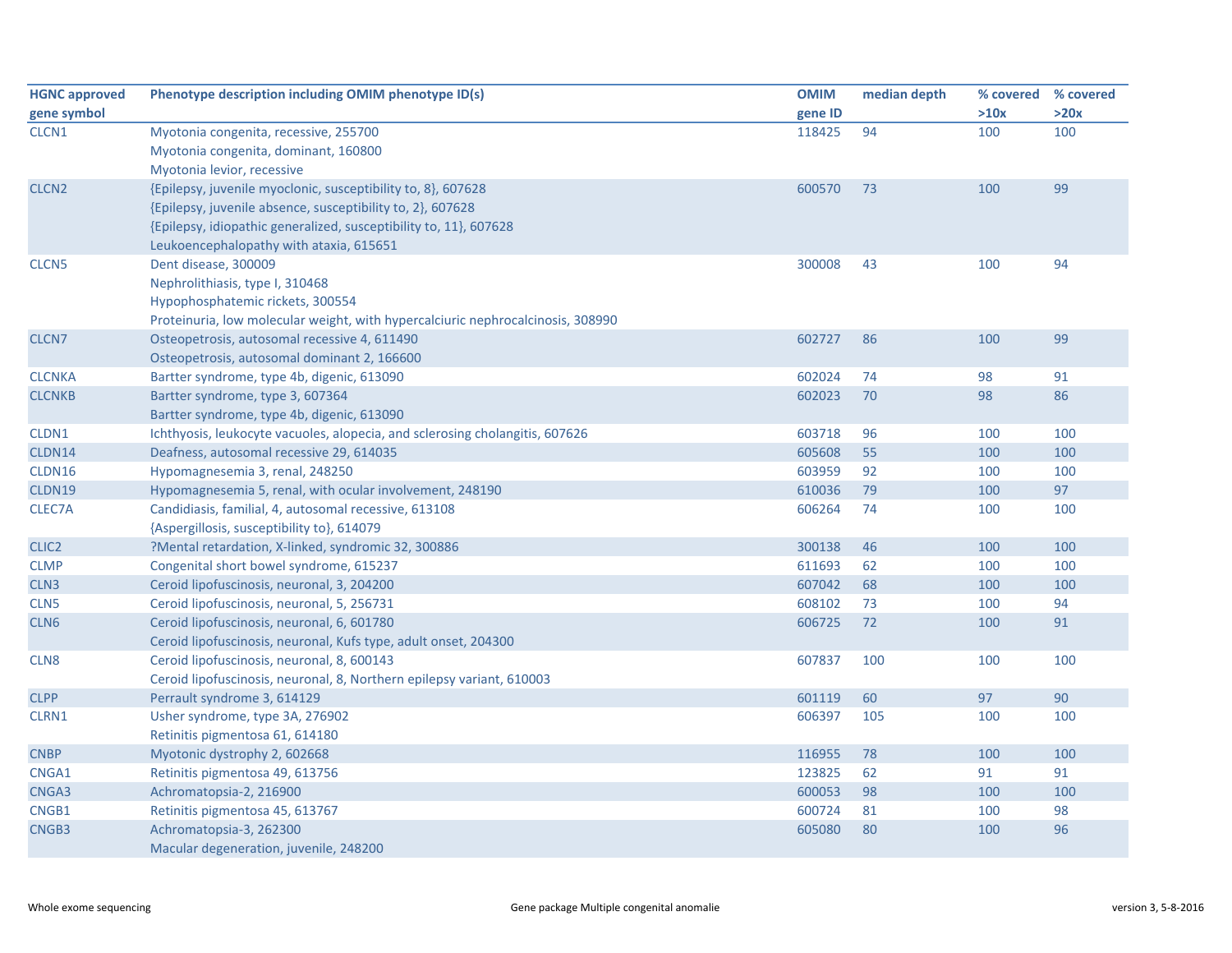| <b>HGNC approved</b> | Phenotype description including OMIM phenotype ID(s)                                        | <b>OMIM</b> | median depth | % covered | % covered |
|----------------------|---------------------------------------------------------------------------------------------|-------------|--------------|-----------|-----------|
| gene symbol          |                                                                                             | gene ID     |              | >10x      | >20x      |
| CNNM <sub>2</sub>    | Hypomagnesemia 6, renal, 613882                                                             | 607803      | 113          | 100       | 100       |
|                      | Hypomagnesemia, seizures, and mental retardation, 616418                                    |             |              |           |           |
| CNNM4                | Jalili syndrome, 217080                                                                     | 607805      | 129          | 99        | 98        |
| CNTN1                | ?Myopathy, congenital, Compton-North, 612540                                                | 600016      | 80           | 100       | 100       |
| CNTNAP2              | Cortical dysplasia-focal epilepsy syndrome, 610042                                          | 604569      | 85           | 100       | 100       |
|                      | {Autism susceptibility 15}, 612100                                                          |             |              |           |           |
|                      | Pitt-Hopkins like syndrome 1, 610042                                                        |             |              |           |           |
| CNTNAP4              | No OMIM phenotype                                                                           | 610518      | 86           | 100       | 99        |
| COA5                 | ?Cardioencephalomyopathy, fatal infantile, due to cytochrome c oxidase deficiency 3, 616500 | 613920      | 94           | 100       | 100       |
| <b>COASY</b>         | Neurodegeneration with brain iron accumulation 6, 615643                                    | 609855      | 74           | 100       | 100       |
| <b>COCH</b>          | Deafness, autosomal dominant 9, 601369                                                      | 603196      | 111          | 100       | 100       |
| COG1                 | Congenital disorder of glycosylation, type IIg, 611209                                      | 606973      | 91           | 100       | 98        |
| COG4                 | Congenital disorder of glycosylation, type IIj, 613489                                      | 606976      | 71           | 100       | 99        |
| COG5                 | Congenital disorder of glycosylation, type IIi, 613612                                      | 606821      | 60           | 100       | 95        |
| COG <sub>6</sub>     | Congenital disorder of glycosylation, type III, 614576                                      | 606977      | 72           | 99        | 96        |
|                      | Shaheen syndrome, 615328                                                                    |             |              |           |           |
| COG7                 | Congenital disorder of glycosylation, type IIe, 608779                                      | 606978      | 79           | 100       | 100       |
| COG <sub>8</sub>     | Congenital disorder of glycosylation, type IIh, 611182                                      | 606979      | 72           | 100       | 100       |
| <b>COL10A1</b>       | Metaphyseal chondrodysplasia, Schmid type, 156500                                           | 120110      | 66           | 100       | 97        |
| <b>COL11A1</b>       | Stickler syndrome, type II, 604841                                                          | 120280      | 56           | 98        | 88        |
|                      | Marshall syndrome, 154780                                                                   |             |              |           |           |
|                      | {Lumbar disc herniation, susceptibility to}, 603932                                         |             |              |           |           |
|                      | Fibrochondrogenesis 1, 228520                                                               |             |              |           |           |
| <b>COL11A2</b>       | Stickler syndrome, type III, 184840                                                         | 120290      | 64           | 100       | 97        |
|                      | Otospondylomegaepiphyseal dysplasia, 215150                                                 |             |              |           |           |
|                      | Weissenbacher-Zweymuller syndrome, 277610                                                   |             |              |           |           |
|                      | Deafness, autosomal dominant 13, 601868                                                     |             |              |           |           |
|                      | Deafness, autosomal recessive 53, 609706                                                    |             |              |           |           |
|                      | Fibrochondrogenesis 2, 614524                                                               |             |              |           |           |
| <b>COL17A1</b>       | Epidermolysis bullosa, junctional, non-Herlitz type, 226650                                 | 113811      | 68           | 98        | 95        |
|                      | Epidermolysis bullosa, junctional, localisata variant, 226650                               |             |              |           |           |
|                      | Epithelial recurrent erosion dystrophy, 122400                                              |             |              |           |           |
| <b>COL18A1</b>       | Knobloch syndrome, type 1, 267750                                                           | 120328      | 71           | 100       | 95        |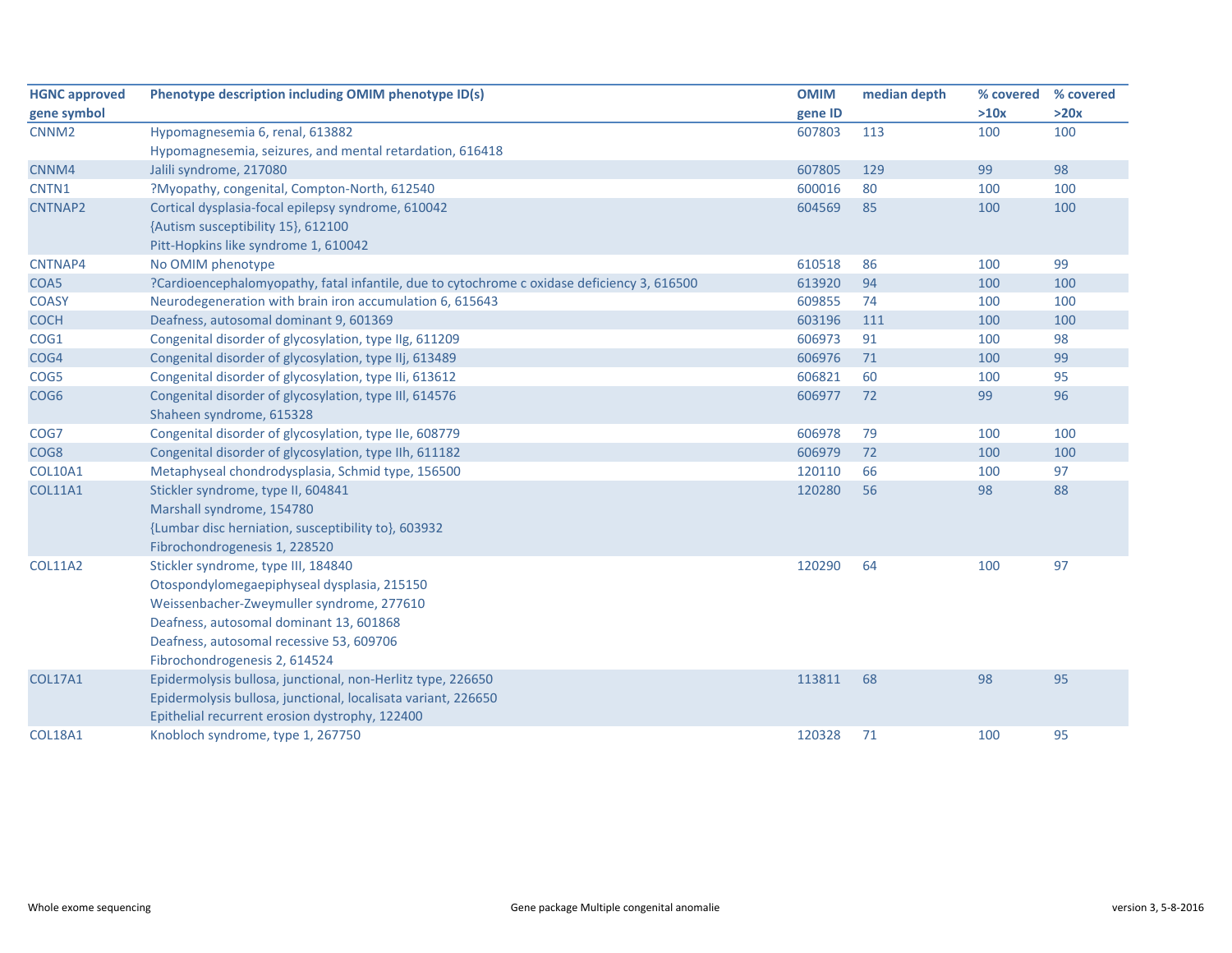| <b>HGNC approved</b> | Phenotype description including OMIM phenotype ID(s)                           | <b>OMIM</b> | median depth | % covered | % covered |
|----------------------|--------------------------------------------------------------------------------|-------------|--------------|-----------|-----------|
| gene symbol          |                                                                                | gene ID     |              | >10x      | >20x      |
| COL1A1               | Osteogenesis imperfecta, type I, 166200                                        | 120150      | 76           | 99        | 94        |
|                      | Osteogenesis imperfecta, type II, 166210                                       |             |              |           |           |
|                      | Osteogenesis imperfecta, type III, 259420                                      |             |              |           |           |
|                      | Osteogenesis imperfecta, type IV, 166220                                       |             |              |           |           |
|                      | Ehlers-Danlos syndrome, classic, 130000                                        |             |              |           |           |
|                      | Ehlers-Danlos syndrome, type VIIA, 130060                                      |             |              |           |           |
|                      | Caffey disease, 114000                                                         |             |              |           |           |
|                      | {Bone mineral density variation QTL, osteoporosis}, 166710                     |             |              |           |           |
| COL1A2               | Ehlers-Danlos syndrome, type VIIB, 130060                                      | 120160      | 71           | 100       | 96        |
|                      | Osteogenesis imperfecta, type IV, 166220                                       |             |              |           |           |
|                      | Osteogenesis imperfecta, type III, 259420                                      |             |              |           |           |
|                      | Osteogenesis imperfecta, type II, 166210                                       |             |              |           |           |
|                      | {Osteoporosis, postmenopausal}, 166710                                         |             |              |           |           |
|                      | Ehlers-Danlos syndrome, cardiac valvular form, 225320                          |             |              |           |           |
| COL2A1               | Stickler syndrome, type I, 108300                                              | 120140      | 74           | 100       | 99        |
|                      | Kniest dysplasia, 156550                                                       |             |              |           |           |
|                      | Achondrogenesis, type II or hypochondrogenesis, 200610                         |             |              |           |           |
|                      | SED congenita, 183900                                                          |             |              |           |           |
|                      | SMED Strudwick type, 184250                                                    |             |              |           |           |
|                      | Epiphyseal dysplasia, multiple, with myopia and deafness, 132450               |             |              |           |           |
|                      | Spondyloperipheral dysplasia, 271700                                           |             |              |           |           |
|                      | Osteoarthritis with mild chondrodysplasia, 604864                              |             |              |           |           |
|                      | Vitreoretinopathy with phalangeal epiphyseal dysplasia                         |             |              |           |           |
|                      | Platyspondylic skeletal dysplasia, Torrance type, 151210                       |             |              |           |           |
|                      | Otospondylomegaepiphyseal dysplasia, 215150                                    |             |              |           |           |
|                      | Avascular necrosis of the femoral head, 608805                                 |             |              |           |           |
|                      | Legg-Calve-Perthes disease, 150600                                             |             |              |           |           |
|                      | Stickler sydrome, type I, nonsyndromic ocular, 609508                          |             |              |           |           |
|                      | Czech dysplasia, 609162                                                        |             |              |           |           |
|                      | Spondyloepiphyseal dysplasia, Stanescu type, 616583                            |             |              |           |           |
| COL3A1               | Ehlers-Danlos syndrome, type IV, 130050                                        | 120180      | 63           | 99        | 93        |
| COL4A1               | Porencephaly 1, 175780                                                         | 120130      | 76           | 99        | 96        |
|                      | Brain small vessel disease with or without ocular anomalies, 607595            |             |              |           |           |
|                      | Angiopathy, hereditary, with nephropathy, aneurysms, and muscle cramps, 611773 |             |              |           |           |
|                      | {Hemorrhage, intracerebral, susceptibility to}, 614519                         |             |              |           |           |
|                      | ?Retinal arteries, tortuosity of, 180000                                       |             |              |           |           |
| COL4A2               | Porencephaly 2, 614483                                                         | 120090      | 69           | 100       | 97        |
|                      | {Hemorrhage, intracerebral, susceptibility to}, 614519                         |             |              |           |           |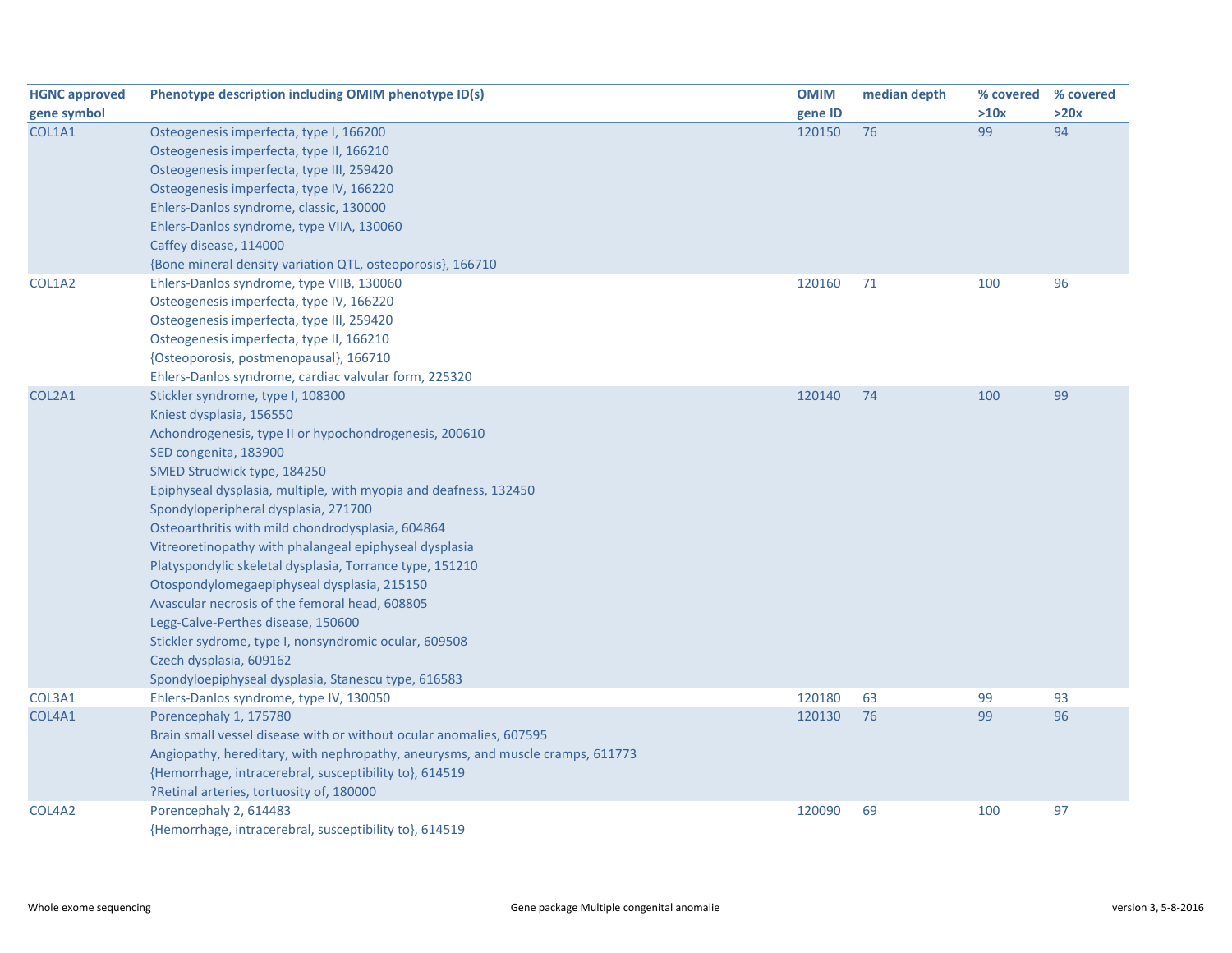| <b>HGNC approved</b> | Phenotype description including OMIM phenotype ID(s)     | <b>OMIM</b> | median depth | % covered % covered |      |
|----------------------|----------------------------------------------------------|-------------|--------------|---------------------|------|
| gene symbol          |                                                          | gene ID     |              | >10x                | >20x |
| COL4A3               | Alport syndrome, autosomal recessive, 203780             | 120070      | 62           | 98                  | 97   |
|                      | Hematuria, benign familial, 141200                       |             |              |                     |      |
|                      | Alport syndrome, autosomal dominant, 104200              |             |              |                     |      |
| COL4A4               | Alport syndrome, autosomal recessive, 203780             | 120131      | 62           | 100                 | 96   |
|                      | Hematuria, familial benign                               |             |              |                     |      |
| COL4A5               | Alport syndrome, 301050                                  | 303630      | 34           | 97                  | 79   |
| COL5A1               | Ehlers-Danlos syndrome, classic type, 130000             | 120215      | 77           | 99                  | 97   |
| COL5A2               | Ehlers-Danlos syndrome, classic type, 130000             | 120190      | 68           | 100                 | 97   |
| COL6A1               | Bethlem myopathy 1, 158810                               | 120220      | 90           | 100                 | 100  |
|                      | Ullrich congenital muscular dystrophy 1, 254090          |             |              |                     |      |
| COL6A2               | Bethlem myopathy 1, 158810                               | 120240      | 94           | 100                 | 99   |
|                      | Ullrich congenital muscular dystrophy 1, 254090          |             |              |                     |      |
|                      | ?Myosclerosis, congenital, 255600                        |             |              |                     |      |
| COL6A3               | Bethlem myopathy 1, 158810                               | 120250      | 93           | 100                 | 99   |
|                      | Ullrich congenital muscular dystrophy 1, 254090          |             |              |                     |      |
|                      | Dystonia 27, 616411                                      |             |              |                     |      |
| COL7A1               | Epidermolysis bullosa dystrophica, AD, 131750            | 120120      | 78           | 100                 | 99   |
|                      | Epidermolysis bullosa dystrophica, AR, 226600            |             |              |                     |      |
|                      | Epidermolysis bullosa, pretibial, 131850                 |             |              |                     |      |
|                      | EBD, Bart type, 132000                                   |             |              |                     |      |
|                      | EBD, localisata variant                                  |             |              |                     |      |
|                      | Transient bullous of the newborn, 131705                 |             |              |                     |      |
|                      | Epidermolysis bullosa pruriginosa, 604129                |             |              |                     |      |
|                      | Toenail dystrophy, isolated, 607523                      |             |              |                     |      |
|                      | EBD inversa, 226600                                      |             |              |                     |      |
| COL8A2               | Corneal dystrophy, Fuchs endothelial, 1, 136800          | 120252      | 43           | 95                  | 82   |
|                      | Corneal dystrophy, posterior polymorphous 2, 609140      |             |              |                     |      |
| COL9A1               | ?Epiphyseal dysplasia, multiple, 6, 614135               | 120210      | 71           | 99                  | 95   |
|                      | Stickler syndrome, type IV, 614134                       |             |              |                     |      |
| COL9A2               | Epiphyseal dysplasia, multiple, 2, 600204                | 120260      | 50           | 100                 | 94   |
|                      | {Intervertebral disc disease, susceptibility to}, 603932 |             |              |                     |      |
|                      | ?Stickler syndrome, type V, 614284                       |             |              |                     |      |
| COL9A3               | Epiphyseal dysplasia, multiple, 3, 600969                | 120270      | 61           | 99                  | 94   |
|                      | Epiphyseal dysplasia, multiple, with myopathy            |             |              |                     |      |
|                      | {Intervertebral disc disease, susceptibility to}, 603932 |             |              |                     |      |
| COLEC11              | 3MC syndrome 2, 265050                                   | 612502      | 99           | 100                 | 100  |
| <b>COLQ</b>          | Myasthenic syndrome, congenital, 5, 603034               | 603033      | 81           | 100                 | 99   |
| <b>COMP</b>          | Pseudoachondroplasia, 177170                             | 600310      | 84           | 92                  | 92   |
|                      | Epiphyseal dysplasia, multiple, 1, 132400                |             |              |                     |      |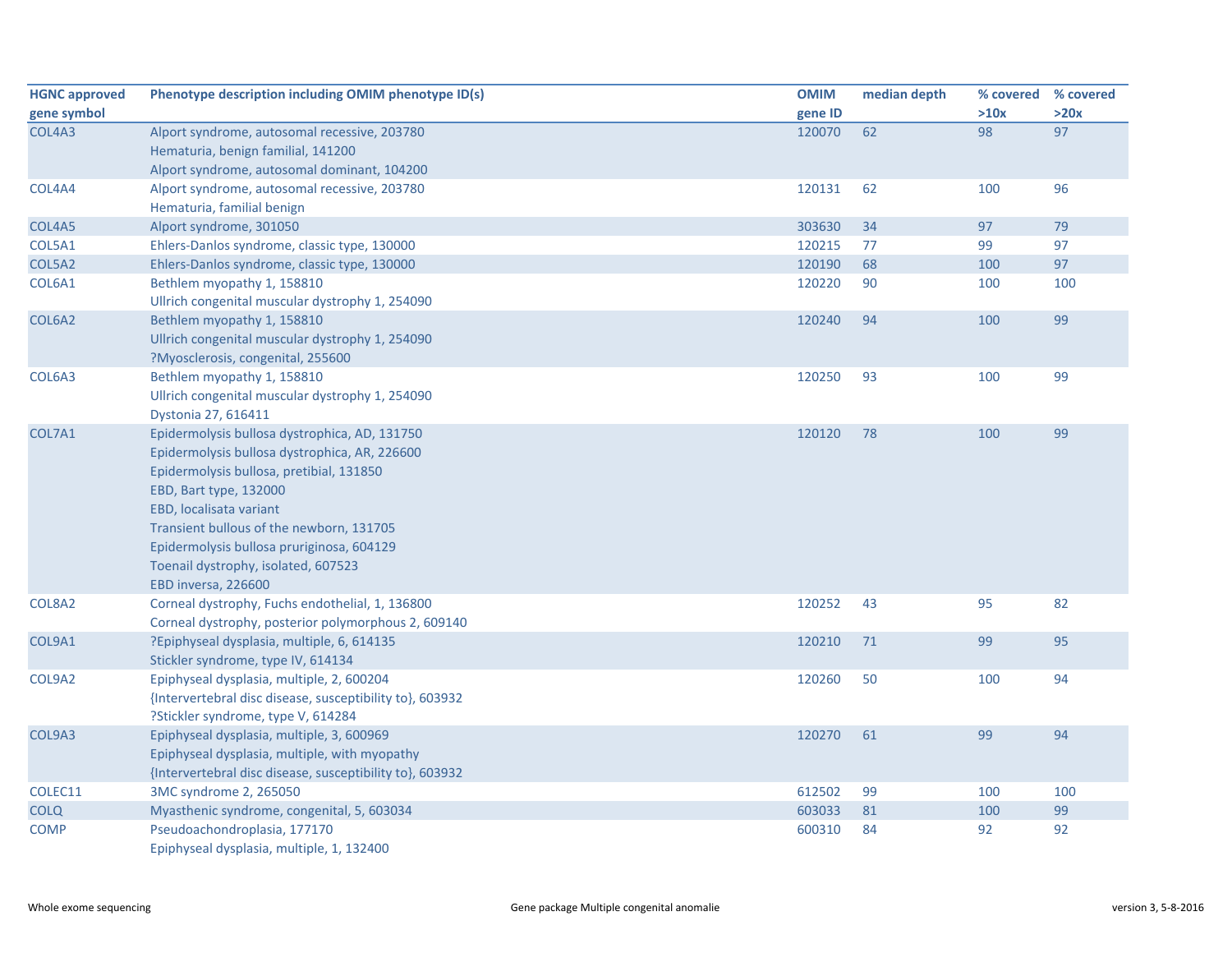| <b>HGNC approved</b> | Phenotype description including OMIM phenotype ID(s)                                            | <b>OMIM</b> | median depth     | % covered | % covered |
|----------------------|-------------------------------------------------------------------------------------------------|-------------|------------------|-----------|-----------|
| gene symbol          |                                                                                                 | gene ID     |                  | >10x      | >20x      |
| COQ <sub>2</sub>     | Coenzyme Q10 deficiency, primary, 1, 607426                                                     | 609825      | 60               | 100       | 94        |
|                      | {Multiple system atrophy, susceptibility to}, 146500                                            |             |                  |           |           |
| COQ <sub>6</sub>     | Coenzyme Q10 deficiency, primary, 6, 614650                                                     | 614647      | 78               | 100       | 98        |
| COQ8A                | Coenzyme Q10 deficiency, primary, 4, 612016                                                     | 606980      | No coverage data |           |           |
| COQ8B                | Nephrotic syndrome, type 9, 615573                                                              | 615567      | No coverage data |           |           |
| COQ9                 | Coenzyme Q10 deficiency, primary, 5, 614654                                                     | 612837      | 75               | 100       | 95        |
| <b>CORIN</b>         | Preeclampsia/eclampsia 5, 614595                                                                | 605236      | 83               | 100       | 100       |
| CORO1A               | Immunodeficiency 8, 615401                                                                      | 605000      | 86               | 99        | 93        |
| COX10                | Mitochondrial complex IV deficiency, 220110                                                     | 602125      | 105              | 100       | 100       |
|                      | Leigh syndrome due to mitochondrial COX4 deficiency, 256000                                     |             |                  |           |           |
| <b>COX14</b>         | ?Mitochondrial complex IV deficiency, 220110                                                    | 614478      | 59               | 100       | 100       |
| <b>COX15</b>         | Leigh syndrome due to cytochrome c oxidase deficiency, 256000                                   | 603646      | 86               | 100       | 100       |
|                      | Cardioencephalomyopathy, fatal infantile, due to cytochrome c oxidase deficiency 2, 615119      |             |                  |           |           |
| COX <sub>20</sub>    | Mitochondrial complex IV deficiency, 220110                                                     | 614698      | 14               | 60        | 25        |
| <b>COX412</b>        | Exocrine pancreatic insufficiency, dyserythropoietic anemia, and calvarial hyperostosis, 612714 | 607976      | 77               | 100       | 100       |
| COX7B                | Linear skin defects with multiple congenital anomalies, 300887                                  | 300885      | 33               | 100       | 83        |
| CP                   | [Hypoceruloplasminemia, hereditary], 604290                                                     | 117700      | 50               | 87        | 77        |
|                      | Cerebellar ataxia, 604290                                                                       |             |                  |           |           |
|                      | Hemosiderosis, systemic, due to aceruloplasminemia, 604290                                      |             |                  |           |           |
| CPA <sub>6</sub>     | Epilepsy, familial temporal lobe, 5, 614417                                                     | 609562      | 104              | 100       | 100       |
|                      | Febrile seizures, familial, 11, 614418                                                          |             |                  |           |           |
| CPN1                 | Carboxypeptidase N deficiency, 212070                                                           | 603103      | 61               | 100       | 96        |
| <b>CPOX</b>          | Coproporphyria, 121300                                                                          | 612732      | 79               | 100       | 99        |
|                      | Harderoporphyria, 121300                                                                        |             |                  |           |           |
| CPS1                 | Carbamoylphosphate synthetase I deficiency, 237300                                              | 608307      | 78               | 100       | 99        |
|                      | {Pulmonary hypertension, neonatal, susceptibility to}, 615371                                   |             |                  |           |           |
|                      | {Venoocclusive disease after bone marrow transplantation}                                       |             |                  |           |           |
| CPT1A                | CPT deficiency, hepatic, type IA, 255120                                                        | 600528      | 112              | 100       | 100       |
| CPT <sub>2</sub>     | Myopathy due to CPT II deficiency, 255110                                                       | 600650      | 120              | 99        | 96        |
|                      | CPT deficiency, hepatic, type II, 600649                                                        |             |                  |           |           |
|                      | CPT II deficiency, lethal neonatal, 608836                                                      |             |                  |           |           |
|                      | {Encephalopathy, acute, infection-induced, 4, susceptibility to}, 614212                        |             |                  |           |           |
| CR <sub>2</sub>      | {Systemic lupus erythematosus, susceptibility to, 9}, 610927                                    | 120650      | 87               | 100       | 99        |
|                      | Immunodeficiency, common variable, 7, 614699                                                    |             |                  |           |           |
| <b>CRADD</b>         | Mental retardation, autosomal recessive 34, 614499                                              | 603454      | 73               | 100       | 96        |
| CRB1                 | Retinitis pigmentosa-12, autosomal recessive, 600105                                            | 604210      | 84               | 100       | 100       |
|                      | Leber congenital amaurosis 8, 613835                                                            |             |                  |           |           |
|                      | Pigmented paravenous chorioretinal atrophy, 172870                                              |             |                  |           |           |
| <b>CRBN</b>          | Mental retardation, autosomal recessive 2, 607417                                               | 609262      | 87               | 100       | 94        |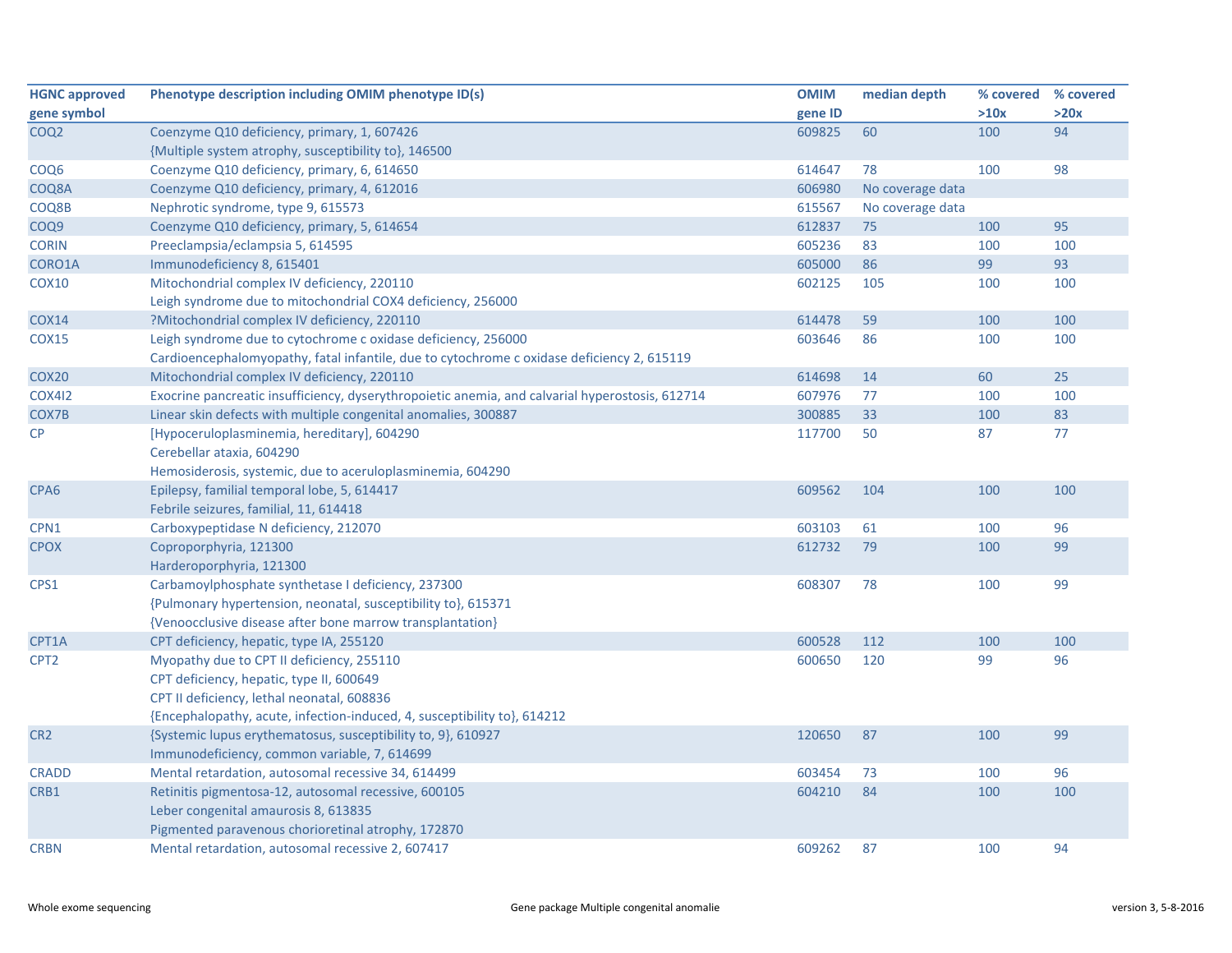| <b>HGNC approved</b> | Phenotype description including OMIM phenotype ID(s)                                    | <b>OMIM</b> | median depth | % covered | % covered |
|----------------------|-----------------------------------------------------------------------------------------|-------------|--------------|-----------|-----------|
| gene symbol          |                                                                                         | gene ID     |              | >10x      | >20x      |
| CREB1                | Histiocytoma, angiomatoid fibrous, somatic, 612160                                      | 123810      | 85           | 100       | 97        |
| <b>CREBBP</b>        | Rubinstein-Taybi syndrome, 180849                                                       | 600140      | 81           | 100       | 97        |
| CRELD1               | {Atrioventricular septal defect, susceptibility to, 2}, 606217                          | 607170      | 75           | 100       | 97        |
|                      | Atrioventricular septal defect, partial, with heterotaxy syndrome, 606217               |             |              |           |           |
| CRLF1                | Cold-induced sweating syndrome 1, 272430                                                | 604237      | 84           | 91        | 91        |
| <b>CRTAP</b>         | Osteogenesis imperfecta, type VII, 610682                                               | 605497      | 92           | 100       | 100       |
| CRTC1                | Mucoepidermoid salivary gland carcinoma                                                 | 607536      | 63           | 98        | 91        |
| <b>CRX</b>           | Cone-rod retinal dystrophy-2, 120970                                                    | 602225      | 104          | 100       | 100       |
|                      | Leber congenital amaurosis 7, 613829                                                    |             |              |           |           |
| <b>CRYAA</b>         | Cataract 9, multiple types, 604219                                                      | 123580      | 126          | 100       | 100       |
| <b>CRYAB</b>         | Myopathy, myofibrillar, 2, 608810                                                       | 123590      | 77           | 100       | 100       |
|                      | Cataract 16, multiple types, 613763                                                     |             |              |           |           |
|                      | Myopathy, myofibrillar, fatal infantile hypertrophy, alpha-B crystallin-related, 613869 |             |              |           |           |
|                      | Cardiomyopathy, dilated, 1II, 615184                                                    |             |              |           |           |
| CRYBA1               | Cataract 10, multiple types, 600881                                                     | 123610      | 93           | 100       | 98        |
| CRYBA4               | Cataract 23, 610425                                                                     | 123631      | 67           | 100       | 93        |
| CRYBB1               | Cataract 17, multiple types, 611544                                                     | 600929      | 87           | 100       | 100       |
| <b>CRYBB2</b>        | Cataract 3, multiple types, 601547                                                      | 123620      | 92           | 100       | 100       |
| CRYBB3               | Cataract 22, autosomal recessive, 609741                                                | 123630      | 92           | 100       | 100       |
| <b>CRYGB</b>         | Cataract 39, multiple types, autosomal dominant, 615188                                 | 123670      | 82           | 100       | 100       |
| <b>CRYGC</b>         | Cataract 2, multiple types, 604307                                                      | 123680      | 85           | 100       | 100       |
| <b>CRYGD</b>         | Cataract 4, multiple types, 115700                                                      | 123690      | 63           | 100       | 100       |
| <b>CRYGS</b>         | Cataract 20, multiple types, 116100                                                     | 123730      | 74           | 100       | 93        |
| <b>CRYM</b>          | Deafness, autosomal dominant 40, 616357                                                 | 123740      | 70           | 100       | 100       |
| CSF1R                | Leukoencephalopathy, diffuse hereditary, with spheroids, 221820                         | 164770      | 81           | 100       | 99        |
| CSF2RA               | Surfactant metabolism dysfunction, pulmonary, 4, 300770                                 | 306250      | 64           | 92        | 89        |
| <b>CSF2RB</b>        | Surfactant metabolism dysfunction, pulmonary, 5, 614370                                 | 138981      | 69           | 100       | 98        |
| CSF3R                | ?Neutrophilia, hereditary, 162830                                                       | 138971      | 64           | 100       | 99        |
| CSNK1D               | Advanced sleep-phase syndrome, familial, 2, 615224                                      | 600864      | 104          | 100       | 96        |
| CSPP1                | Joubert syndrome 21, 615636                                                             | 611654      | 38           | 96        | 81        |
| CSRP3                | ?Cardiomyopathy, dilated, 1M, 607482                                                    | 600824      | 76           | 100       | 100       |
|                      | Cardiomyopathy, hypertrophic, 12, 612124                                                |             |              |           |           |
| CST <sub>3</sub>     | Cerebral amyloid angiopathy, 105150                                                     | 604312      | 49           | 100       | 95        |
|                      | Macular degeneration, age-related, 11, 611953                                           |             |              |           |           |
| <b>CSTA</b>          | Peeling skin syndrome 4, 607936                                                         | 184600      | 67           | 100       | 100       |
| <b>CSTB</b>          | Epilepsy, progressive myoclonic 1A (Unverricht and Lundborg), 254800                    | 601145      | 124          | 100       | 97        |
| CTC1                 | Cerebroretinal microangiopathy with calcifications and cysts, 612199                    | 613129      | 71           | 100       | 100       |
| <b>CTCF</b>          | Mental retardation, autosomal dominant 21, 615502                                       | 604167      | 47           | 96        | 89        |
| CTDP1                | Congenital cataracts, facial dysmorphism, and neuropathy, 604168                        | 604927      | 74           | 95        | 88        |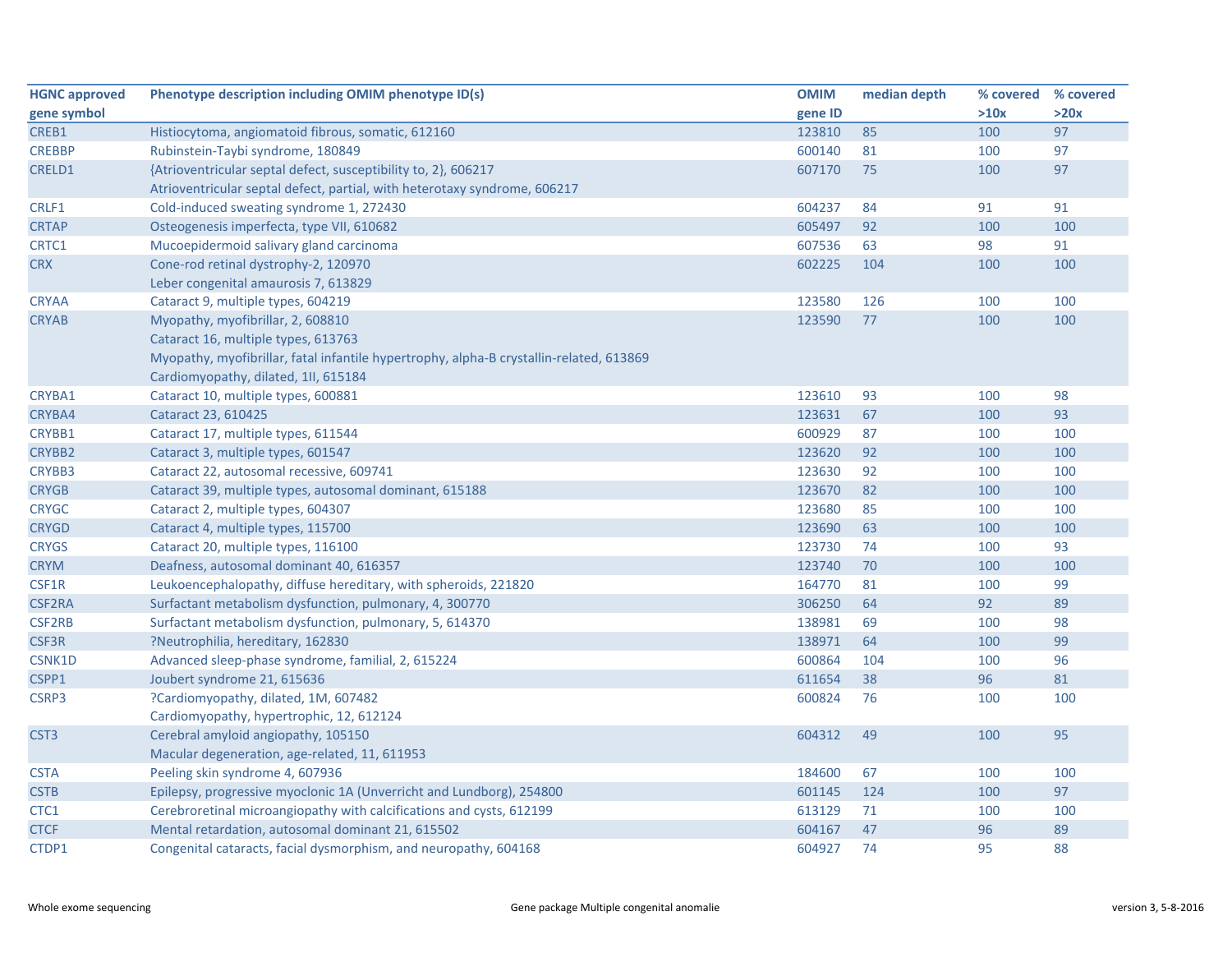| <b>HGNC approved</b> | Phenotype description including OMIM phenotype ID(s)                                   | <b>OMIM</b> | median depth |      | % covered % covered |
|----------------------|----------------------------------------------------------------------------------------|-------------|--------------|------|---------------------|
| gene symbol          |                                                                                        | gene ID     |              | >10x | >20x                |
| <b>CTH</b>           | Cystathioninuria, 219500                                                               | 607657      | 93           | 100  | 100                 |
|                      | Homocysteine, total plasma, elevated                                                   |             |              |      |                     |
| CTHRC1               | Barrett esophagus/esophageal adenocarcinoma, 614266                                    | 610635      | 70           | 100  | 95                  |
| CTNNA3               | Arrhythmogenic right ventricular dysplasia, familial, 13, 615616                       | 607667      | 88           | 100  | 98                  |
| CTNNB1               | Mental retardation, autosomal dominant 19, 615075                                      | 116806      | 81           | 100  | 100                 |
|                      | Colorectal cancer, somatic, 114500                                                     |             |              |      |                     |
|                      | Pilomatricoma, somatic, 132600                                                         |             |              |      |                     |
|                      | Ovarian cancer, somatic, 167000                                                        |             |              |      |                     |
|                      | Hepatocellular carcinoma, somatic, 114550                                              |             |              |      |                     |
| <b>CTNS</b>          | Cystinosis, nephropathic, 219800                                                       | 606272      | 99           | 100  | 100                 |
|                      | Cystinosis, ocular nonnephropathic, 219750                                             |             |              |      |                     |
|                      | Cystinosis, late-onset juvenile or adolescent nephropathic, 219900                     |             |              |      |                     |
|                      | Cystinosis, atypical nephropathic, 219800                                              |             |              |      |                     |
| <b>CTSA</b>          | Galactosialidosis, 256540                                                              | 613111      | 81           | 100  | 100                 |
| <b>CTSC</b>          | Papillon-Lefevre syndrome, 245000                                                      | 602365      | 72           | 100  | 100                 |
|                      | Haim-Munk syndrome, 245010                                                             |             |              |      |                     |
|                      | Periodontitis 1, juvenile, 170650                                                      |             |              |      |                     |
| <b>CTSD</b>          | Ceroid lipofuscinosis, neuronal, 10, 610127                                            | 116840      | 83           | 100  | 96                  |
| <b>CTSF</b>          | Ceroid lipofuscinosis, neuronal, 13, Kufs type, 615362                                 | 603539      | 43           | 82   | 70                  |
| <b>CTSK</b>          | Pycnodysostosis, 265800                                                                | 601105      | 96           | 100  | 100                 |
| <b>CUBN</b>          | Megaloblastic anemia-1, Finnish type, 261100                                           | 602997      | 83           | 99   | 98                  |
| CUL3                 | Pseudohypoaldosteronism, type IIE, 614496                                              | 603136      | 61           | 100  | 97                  |
| CUL4B                | Mental retardation, X-linked, syndromic 15 (Cabezas type), 300354                      | 300304      | 39           | 100  | 92                  |
| CUL7                 | 3-M syndrome 1, 273750                                                                 | 609577      | 78           | 100  | 98                  |
| CXCR4                | WHIM syndrome, 193670                                                                  | 162643      | 86           | 100  | 100                 |
|                      | Myelokathexis, isolated                                                                |             |              |      |                     |
| CYB5A                | Methemoglobinemia, type IV, 250790                                                     | 613218      | 88           | 100  | 100                 |
| CYB5R3               | Methemoglobinemia, type I, 250800                                                      | 613213      | 86           | 100  | 100                 |
|                      | Methemoglobinemia, type II, 250800                                                     |             |              |      |                     |
| <b>CYBA</b>          | Chronic granulomatous disease, autosomal, due to deficiency of CYBA, 233690            | 608508      | 52           | 88   | 78                  |
| <b>CYBB</b>          | Chronic granulomatous disease, X-linked, 306400                                        | 300481      | 54           | 100  | 100                 |
|                      | Immunodeficiency 34, mycobacteriosis, X-linked, 300645                                 |             |              |      |                     |
| CYC1                 | Mitochondrial complex III deficiency, nuclear type 6, 615453                           | 123980      | 65           | 100  | 90                  |
| <b>CYCS</b>          | Thrombocytopenia 4, 612004                                                             | 123970      | 25           | 95   | 65                  |
| <b>CYLD</b>          | Cylindromatosis, familial, 132700                                                      | 605018      | 80           | 100  | 99                  |
|                      | Brooke-Spiegler syndrome, 605041                                                       |             |              |      |                     |
|                      | Trichoepithelioma, multiple familial, 1, 601606                                        |             |              |      |                     |
| <b>CYP11A1</b>       | Adrenal insufficiency, congenital, with 46XY sex reversal, partial or complete, 613743 | 118485      | 77           | 100  | 99                  |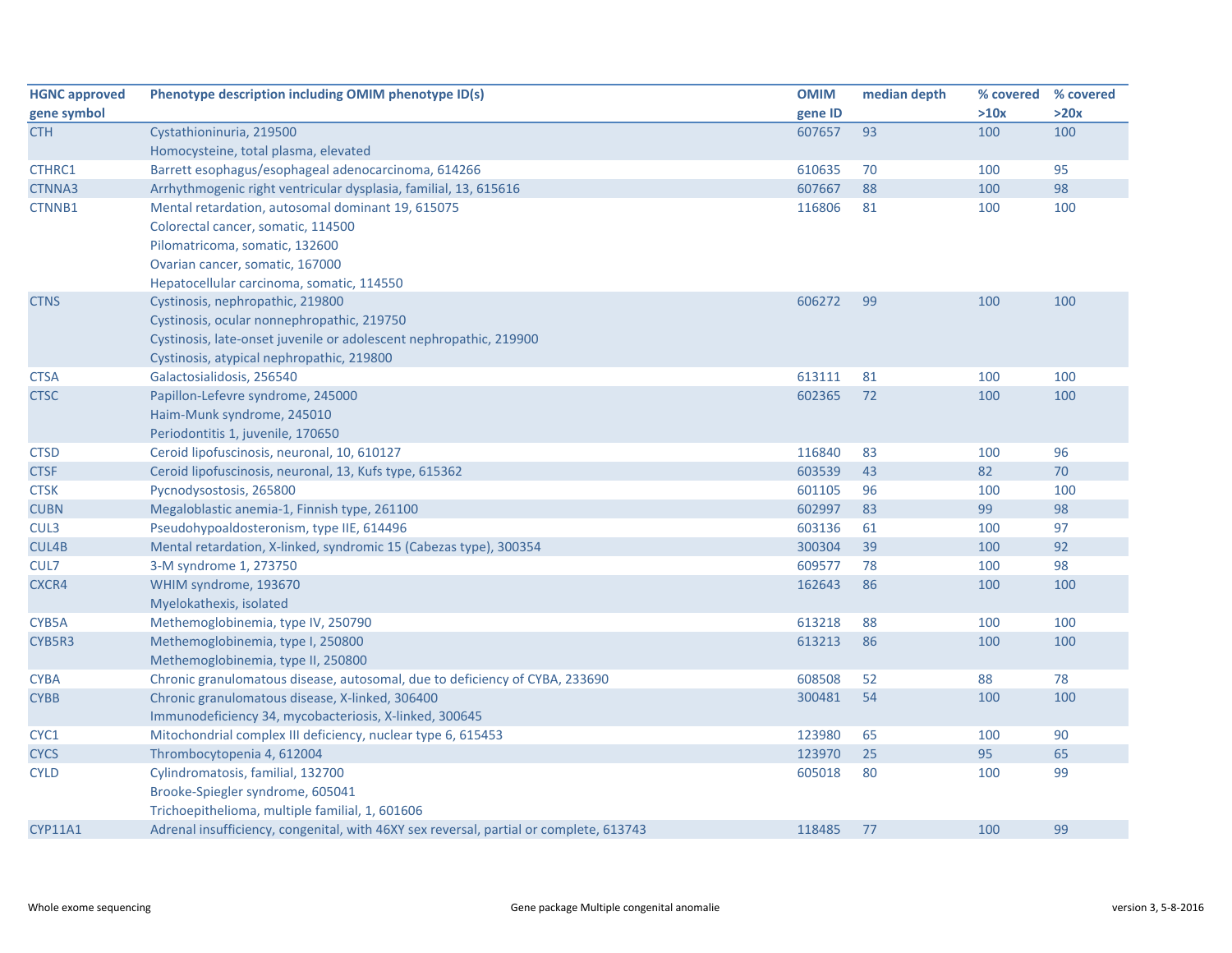| <b>HGNC approved</b> | Phenotype description including OMIM phenotype ID(s)                                             | <b>OMIM</b> | median depth | % covered | % covered |
|----------------------|--------------------------------------------------------------------------------------------------|-------------|--------------|-----------|-----------|
| gene symbol          |                                                                                                  | gene ID     |              | >10x      | >20x      |
| <b>CYP11B1</b>       | Adrenal hyperplasia, congenital, due to 11-beta-hydroxylase deficiency, 202010                   | 610613      | 113          | 100       | 98        |
|                      | Aldosteronism, glucocorticoid-remediable, 103900                                                 |             |              |           |           |
| <b>CYP11B2</b>       | Hypoaldosteronism, congenital, due to CMO II deficiency, 610600                                  | 124080      | 118          | 100       | 99        |
|                      | Hypoaldosteronism, congenital, due to CMO I deficiency, 203400                                   |             |              |           |           |
|                      | {Low renin hypertension, susceptibility to}                                                      |             |              |           |           |
|                      | Aldosterone to renin ratio raised                                                                |             |              |           |           |
| CYP17A1              | 17-alpha-hydroxylase/17,20-lyase deficiency, 202110                                              | 609300      | 77           | 100       | 100       |
|                      | 17,20-lyase deficiency, isolated, 202110                                                         |             |              |           |           |
| CYP19A1              | Aromatase deficiency, 613546                                                                     | 107910      | 96           | 100       | 100       |
|                      | Aromatase excess syndrome, 139300                                                                |             |              |           |           |
| CYP1B1               | Glaucoma 3A, primary open angle, congenital, juvenile, or adult onset, 231300                    | 601771      | 73           | 100       | 100       |
|                      | Peters anomaly, 604229                                                                           |             |              |           |           |
| <b>CYP21A2</b>       | Adrenal hyperplasia, congenital, due to 21-hydroxylase deficiency, 201910                        | 613815      | 71           | 100       | 100       |
|                      | Hyperandrogenism, nonclassic type, due to 21-hydroxylase deficiency, 201910                      |             |              |           |           |
| CYP24A1              | Hypercalcemia, infantile, 143880                                                                 | 126065      | 100          | 100       | 100       |
| CYP26B1              | Craniosynostosis with radiohumeral fusions and other skeletal and craniofacial anomalies, 614416 | 605207      | 101          | 100       | 100       |
| CYP26C1              | Focal facial dermal dysplasia 4, 614974                                                          | 608428      | 60           | 100       | 100       |
| CYP27A1              | Cerebrotendinous xanthomatosis, 213700                                                           | 606530      | 95           | 99        | 95        |
| CYP27B1              | Vitamin D-dependent rickets, type I, 264700                                                      | 609506      | 89           | 100       | 98        |
| CYP2A6               | Coumarin resistance, 122700                                                                      | 122720      | 73           | 100       | 96        |
|                      | {Nicotine addiction, protection from}, 188890                                                    |             |              |           |           |
|                      | {Lung cancer, resistance to}, 211980                                                             |             |              |           |           |
| CYP2B6               | Efavirenz, poor metabolism of, 614546                                                            | 123930      | 86           | 100       | 97        |
|                      | {Efavirenz central nervous system toxicity, susceptibility to}, 614546                           |             |              |           |           |
| <b>CYP2C19</b>       | Mephenytoin poor metabolizer, 609535                                                             | 124020      | 124          | 100       | 100       |
|                      | Omeprazole poor metabolizer, 609535                                                              |             |              |           |           |
|                      | Proguanil poor metabolizer, 609535                                                               |             |              |           |           |
|                      | Clopidogrel, impaired responsiveness to, 609535                                                  |             |              |           |           |
| CYP2C8               | Rhabdomyolysis, cerivastatin-induced                                                             | 601129      | 96           | 100       | 100       |
| CYP2C9               | Tolbutamide poor metabolizer                                                                     | 601130      | 136          | 100       | 100       |
|                      | Warfarin sensitivity, 122700                                                                     |             |              |           |           |
| CYP2R1               | Rickets due to defect in vitamin D 25-hydroxylation, 600081                                      | 608713      | 74           | 100       | 100       |
| CYP2U1               | Spastic paraplegia 56, autosomal recessive, 615030                                               | 610670      | 89           | 96        | 93        |
| CYP46A1              | No OMIM phenotype                                                                                | 604087      | 35           | 89        | 68        |
| CYP4F22              | Ichthyosis, congenital, autosomal recessive 5, 604777                                            | 611495      | 82           | 100       | 100       |
| CYP4V2               | Bietti crystalline corneoretinal dystrophy, 210370                                               | 608614      | 89           | 100       | 100       |
| CYP7B1               | Bile acid synthesis defect, congenital, 3, 613812                                                | 603711      | 56           | 100       | 95        |
|                      | Spastic paraplegia 5A, autosomal recessive, 270800                                               |             |              |           |           |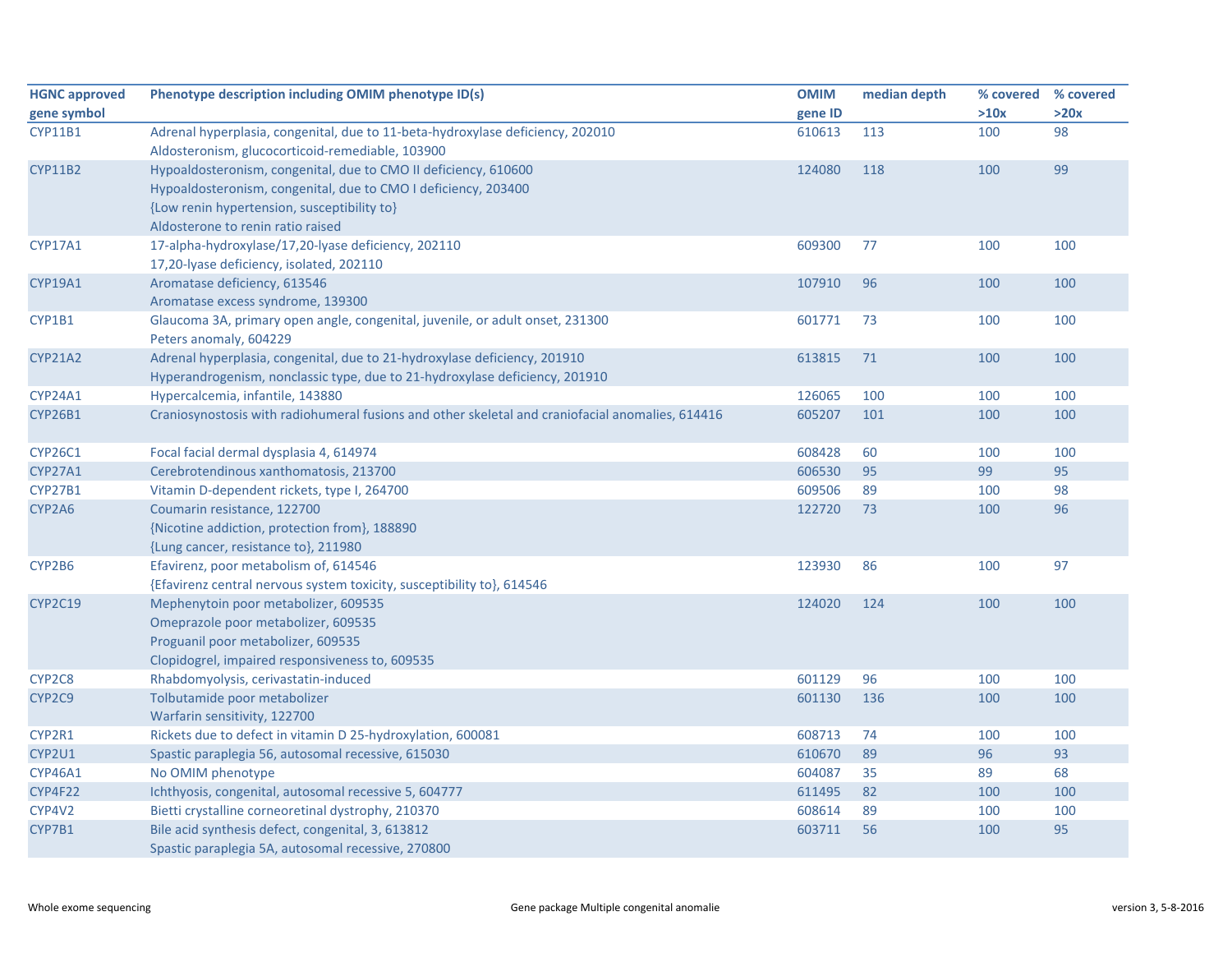| <b>HGNC approved</b> | Phenotype description including OMIM phenotype ID(s)                                               | <b>OMIM</b> | median depth | % covered % covered |      |
|----------------------|----------------------------------------------------------------------------------------------------|-------------|--------------|---------------------|------|
| gene symbol          |                                                                                                    | gene ID     |              | >10x                | >20x |
| D2HGDH               | D-2-hydroxyglutaric aciduria, 600721                                                               | 609186      | 91           | 100                 | 100  |
| DAG1                 | Muscular dystrophy-dystroglycanopathy (limb-girdle), type C, 9, 613818                             | 128239      | 108          | 100                 | 100  |
|                      | Muscular dystrophy-dystroglycanopathy (congenital with brain and eye anomalies), type A, 9, 616538 |             |              |                     |      |
| <b>DARS</b>          | Hypomyelination with brainstem and spinal cord involvement and leg spasticity, 615281              | 603084      | 40           | 93                  | 77   |
| DARS <sub>2</sub>    | Leukoencephalopathy with brain stem and spinal cord involvement and lactate elevation, 611105      | 610956      | 71           | 100                 | 97   |
| <b>DBH</b>           | [Dopamine-beta-hydroxylase activity levels, plasma]                                                | 609312      | 103          | 100                 | 100  |
|                      | Dopamine beta-hydroxylase deficiency, 223360                                                       |             |              |                     |      |
| <b>DBT</b>           | Maple syrup urine disease, type II, 248600                                                         | 248610      | 70           | 100                 | 95   |
| DCAF17               | Woodhouse-Sakati syndrome, 241080                                                                  | 612515      | 71           | 100                 | 98   |
| <b>DCC</b>           | Mirror movements 1, 157600                                                                         | 120470      | 85           | 100                 | 97   |
|                      | Colorectal cancer, somatic, 114500                                                                 |             |              |                     |      |
|                      | Esophageal carcinoma, somatic 133239                                                               |             |              |                     |      |
| DCHS1                | Van Maldergem syndrome 1, 601390                                                                   | 603057      | 70           | 99                  | 97   |
|                      | Mitral valve prolapse 2, 607829                                                                    |             |              |                     |      |
| <b>DCLRE1C</b>       | Severe combined immunodeficiency, Athabascan type, 602450                                          | 605988      | 69           | 97                  | 93   |
|                      | Omenn syndrome, 603554                                                                             |             |              |                     |      |
| <b>DCN</b>           | Corneal dystrophy, congenital stromal, 610048                                                      | 125255      | 98           | 100                 | 100  |
| DCTN1                | Neuropathy, distal hereditary motor, type VIIB, 607641                                             | 601143      | 84           | 100                 | 98   |
|                      | {Amyotrophic lateral sclerosis, susceptibility to}, 105400                                         |             |              |                     |      |
|                      | Perry syndrome, 168605                                                                             |             |              |                     |      |
| <b>DCX</b>           | Lissencephaly, X-linked, 300067                                                                    | 300121      | 47           | 98                  | 85   |
|                      | Subcortical laminal heteropia, X-linked, 300067                                                    |             |              |                     |      |
| DDB <sub>2</sub>     | Xeroderma pigmentosum, group E, DDB-negative subtype, 278740                                       | 600811      | 98           | 100                 | 100  |
| <b>DDC</b>           | Aromatic L-amino acid decarboxylase deficiency, 608643                                             | 107930      | 95           | 100                 | 100  |
| DDHD1                | Spastic paraplegia 28, autosomal recessive, 609340                                                 | 614603      | 84           | 98                  | 95   |
| DDHD <sub>2</sub>    | Spastic paraplegia 54, autosomal recessive, 615033                                                 | 615003      | 86           | 100                 | 100  |
| <b>DDOST</b>         | ?Congenital disorder of glycosylation, type Ir, 614507                                             | 602202      | 79           | 100                 | 99   |
| DDR <sub>2</sub>     | Spondylometaepiphyseal dysplasia, short limb-hand type, 271665                                     | 191311      | 96           | 100                 | 100  |
| <b>DDX11</b>         | Warsaw breakage syndrome, 613398                                                                   | 601150      | 39           | 78                  | 66   |
| <b>DDX59</b>         | Orofaciodigital syndrome V, 174300                                                                 | 615464      | 59           | 99                  | 89   |
| DEPDC5               | Epilepsy, familial focal, with variable foci, 604364                                               | 614191      | 53           | 99                  | 90   |
| <b>DES</b>           | Myopathy, myofibrillar, 1, 601419                                                                  | 125660      | 92           | 100                 | 100  |
|                      | Cardiomyopathy, dilated, 1I, 604765                                                                |             |              |                     |      |
|                      | Scapuloperoneal syndrome, neurogenic, Kaeser type, 181400                                          |             |              |                     |      |
|                      | ?Muscular dystrophy, limb-girdle, type 2R, 615325                                                  |             |              |                     |      |
| DFNA5                | Deafness, autosomal dominant 5, 600994                                                             | 608798      | 88           | 100                 | 100  |
| DFNB59               | Deafness, autosomal recessive 59, 610220                                                           | 610219      | 79           | 100                 | 97   |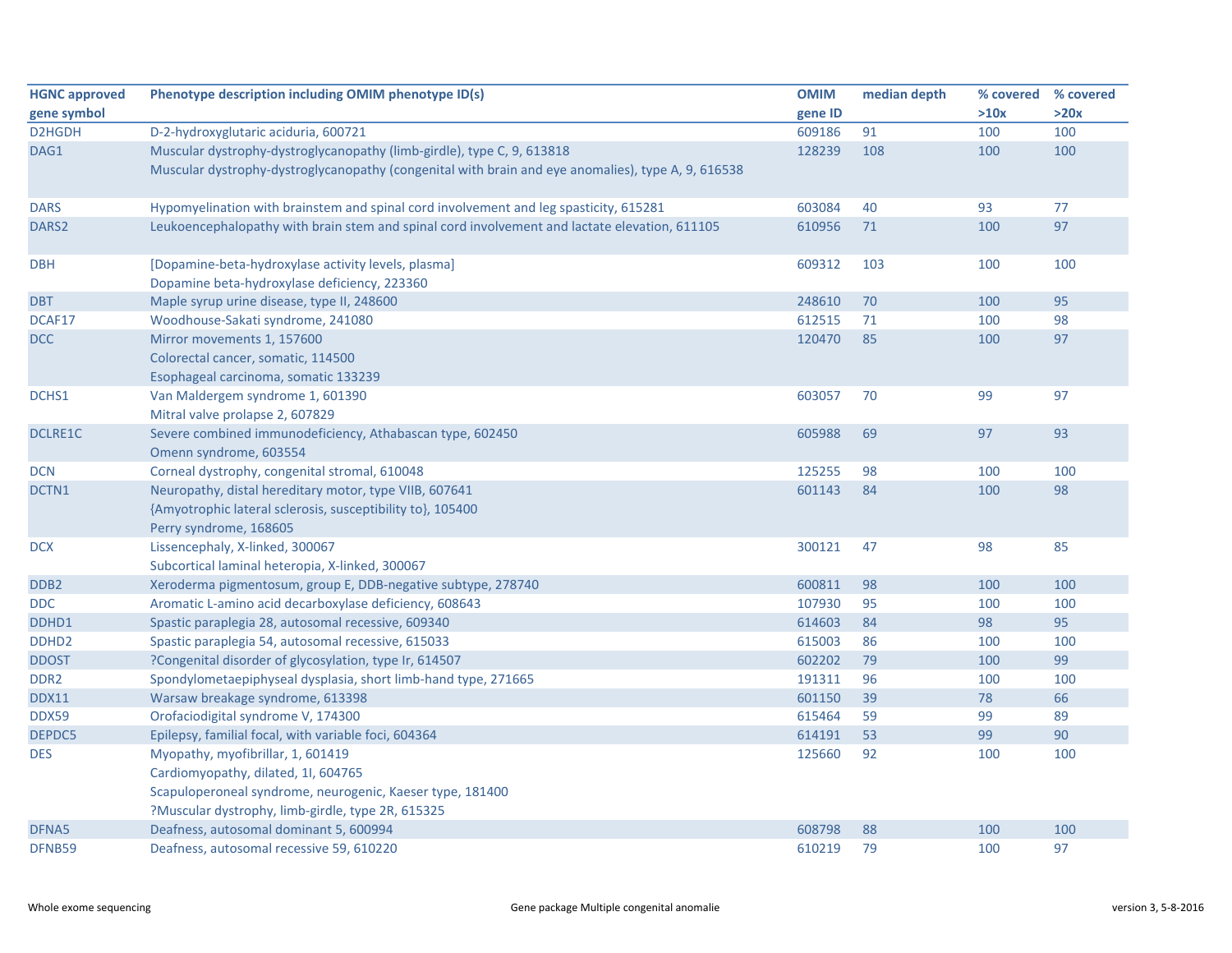| <b>HGNC approved</b> | Phenotype description including OMIM phenotype ID(s)                                                | <b>OMIM</b> | median depth | % covered | % covered |
|----------------------|-----------------------------------------------------------------------------------------------------|-------------|--------------|-----------|-----------|
| gene symbol          |                                                                                                     | gene ID     |              | >10x      | >20x      |
| <b>DGKE</b>          | Nephrotic syndrome, type 7, 615008                                                                  | 601440      | 75           | 100       | 94        |
|                      | {Hemolytic uremic syndrome, atypical, susceptibility to, 7}, 615008                                 |             |              |           |           |
| <b>DGUOK</b>         | Mitochondrial DNA depletion syndrome 3 (hepatocerebral type), 251880                                | 601465      | 88           | 100       | 100       |
| DHCR24               | Desmosterolosis, 602398                                                                             | 606418      | 104          | 100       | 100       |
| DHCR7                | Smith-Lemli-Opitz syndrome, 270400                                                                  | 602858      | 114          | 100       | 100       |
| <b>DHDDS</b>         | Retinitis pigmentosa 59, 613861                                                                     | 608172      | 73           | 100       | 100       |
| <b>DHFR</b>          | Megaloblastic anemia due to dihydrofolate reductase deficiency, 613839                              | 126060      | 21           | 74        | 44        |
| <b>DHH</b>           | 46XY partial gonadal dysgenesis, with minifascicular neuropathy, 607080                             | 605423      | 83           | 100       | 100       |
|                      | 46XY sex reversal 7, 233420                                                                         |             |              |           |           |
| <b>DHODH</b>         | Miller syndrome, 263750                                                                             | 126064      | 97           | 100       | 100       |
| DHTKD1               | 2-aminoadipic 2-oxoadipic aciduria, 204750                                                          | 614984      | 100          | 100       | 100       |
|                      | ?Charcot-Marie-Tooth disease, axonal, type 2Q, 615025                                               |             |              |           |           |
| <b>DIABLO</b>        | Deafness, autosomal dominant 64, 614152                                                             | 605219      | 107          | 100       | 100       |
| DIAPH1               | Deafness, autosomal dominant 1, 124900                                                              | 602121      | 80           | 100       | 96        |
|                      | Seizures, cortical blindness, microcephaly syndrome, 616632                                         |             |              |           |           |
| DIAPH <sub>2</sub>   | Premature ovarian failure, 300511                                                                   | 300108      | 33           | 98        | 76        |
| DIAPH <sub>3</sub>   | Auditory neuropathy, autosomal dominant, 1, 609129                                                  | 614567      | 54           | 100       | 92        |
| DICER1               | Pleuropulmonary blastoma, 601200                                                                    | 606241      | 82           | 99        | 98        |
|                      | Goiter, multinodular 1, with or without Sertoli-Leydig cell tumors, 138800                          |             |              |           |           |
|                      | Rhabdomyosarcoma, embryonal, 2, 180295                                                              |             |              |           |           |
| DIP2B                | Mental retardation, FRA12A type, 136630                                                             | 611379      | 83           | 100       | 98        |
| DIS3L2               | Perlman syndrome, 267000                                                                            | 614184      | 99           | 100       | 98        |
| DKC1                 | Dyskeratosis congenita, X-linked, 305000                                                            | 300126      | 57           | 100       | 94        |
| <b>DLAT</b>          | Pyruvate dehydrogenase E2 deficiency, 245348                                                        | 608770      | 62           | 100       | 95        |
| DLC1                 | Colorectal cancer, somatic, 114500                                                                  | 604258      | 97           | 100       | 100       |
| <b>DLD</b>           | Dihydrolipoamide dehydrogenase deficiency, 246900                                                   | 238331      | 84           | 100       | 97        |
| DLG3                 | Mental retardation, X-linked 90, 300850                                                             | 300189      | 40           | 100       | 84        |
| DLL3                 | Spondylocostal dysostosis 1, autosomal recessive, 277300                                            | 602768      | 56           | 92        | 82        |
| DLX3                 | Trichodontoosseous syndrome, 190320                                                                 | 600525      | 96           | 100       | 100       |
|                      | Amelogenesis imperfecta, type IV, 104510                                                            |             |              |           |           |
| <b>DMD</b>           | Duchenne muscular dystrophy, 310200                                                                 | 300377      | 50           | 99        | 93        |
|                      | Becker muscular dystrophy, 300376                                                                   |             |              |           |           |
|                      | Cardiomyopathy, dilated, 3B, 302045                                                                 |             |              |           |           |
| <b>DMGDH</b>         | Dimethylglycine dehydrogenase deficiency, 605850                                                    | 605849      | 96           | 100       | 97        |
| DMP1                 | Hypophosphatemic rickets, AR, 241520                                                                | 600980      | 62           | 100       | 99        |
| <b>DMPK</b>          | Myotonic dystrophy 1, 160900                                                                        | 605377      | 70           | 100       | 97        |
| DNA <sub>2</sub>     | Progressive external ophthalmoplegia with mitochondrial DNA deletions, autosomal dominant 6, 615156 | 601810      | 45           | 95        | 80        |
|                      | ?Seckel syndrome 8, 615807                                                                          |             |              |           |           |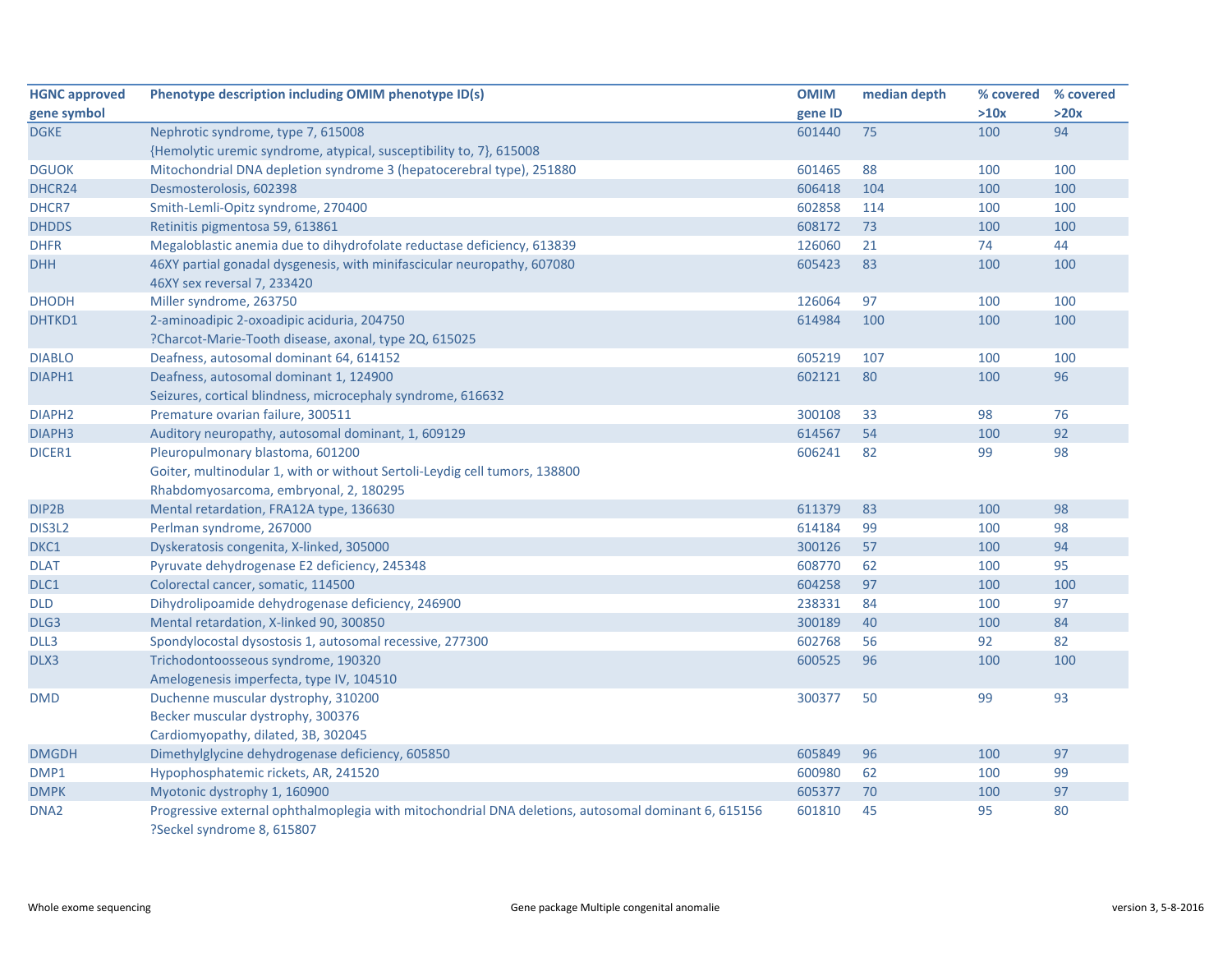| <b>HGNC approved</b> | Phenotype description including OMIM phenotype ID(s)                               | <b>OMIM</b> | median depth | % covered % covered |      |
|----------------------|------------------------------------------------------------------------------------|-------------|--------------|---------------------|------|
| gene symbol          |                                                                                    | gene ID     |              | >10x                | >20x |
| DNAAF1               | Ciliary dyskinesia, primary, 13, 613193                                            | 613190      | 88           | 100                 | 100  |
| DNAAF <sub>2</sub>   | Ciliary dyskinesia, primary, 10, 612518                                            | 612517      | 70           | 100                 | 97   |
| DNAAF3               | Ciliary dyskinesia, primary, 2, 606763                                             | 614566      | 70           | 100                 | 97   |
| DNAAF5               | Ciliary dyskinesia, primary, 18, 614874                                            | 614864      | 82           | 90                  | 82   |
| DNAH11               | Ciliary dyskinesia, primary, 7, with or without situs inversus, 611884             | 603339      | 87           | 100                 | 99   |
| DNAH <sub>5</sub>    | Ciliary dyskinesia, primary, 3, with or without situs inversus, 608644             | 603335      | 85           | 100                 | 99   |
| DNAI1                | Ciliary dyskinesia, primary, 1, with or without situs inversus, 244400             | 604366      | 84           | 100                 | 97   |
| DNAI <sub>2</sub>    | Ciliary dyskinesia, primary, 9, with or without situs inversus, 612444             | 605483      | 107          | 100                 | 98   |
| DNAJB <sub>2</sub>   | Spinal muscular atrophy, distal, autosomal recessive, 5, 614881                    | 604139      | 75           | 100                 | 94   |
|                      | ?Charcot-Marie-Tooth disease, axonal, type 2T, 616233                              |             |              |                     |      |
| DNAJB6               | Muscular dystrophy, limb-girdle, type 1E, 603511                                   | 611332      | 26           | 80                  | 53   |
| DNAJC19              | 3-methylglutaconic aciduria, type V, 610198                                        | 608977      | 35           | 88                  | 60   |
| DNAJC5               | Ceroid lipofuscinosis, neuronal, 4, Parry type, 162350                             | 611203      | 111          | 100                 | 100  |
| DNAJC6               | Parkinson disease 19, juvenile-onset, 615528                                       | 608375      | 88           | 100                 | 100  |
| DNAL1                | Ciliary dyskinesia, primary, 16, 614017                                            | 610062      | 57           | 90                  | 89   |
| DNASE1L3             | Systemic lupus erythematosus 16, 614420                                            | 602244      | 89           | 100                 | 100  |
| DNM1L                | Encephalopahty, lethal, due to defective mitochondrial peroxisomal fission, 614388 | 603850      | 62           | 100                 | 96   |
| DNM <sub>2</sub>     | Charcot-Marie-Tooth disease, dominant intermediate B, 606482                       | 602378      | 83           | 100                 | 100  |
|                      | Myopathy, centronuclear, 160150                                                    |             |              |                     |      |
|                      | Charcot-Marie-Tooth disease, axonal, type 2M, 606482                               |             |              |                     |      |
|                      | Lethal congenital contracture syndrome 5, 615368                                   |             |              |                     |      |
| DNMT1                | Neuropathy, hereditary sensory, type IE, 614116                                    | 126375      | 70           | 100                 | 98   |
|                      | Cerebellar ataxia, deafness, and narcolepsy, autosomal dominant, 604121            |             |              |                     |      |
| DNMT3B               | Immunodeficiency-centromeric instability-facial anomalies syndrome 1, 242860       | 602900      | 89           | 100                 | 99   |
| DOCK6                | Adams-Oliver syndrome 2, 614219                                                    | 614194      | 73           | 99                  | 98   |
| DOCK8                | Hyper-IgE recurrent infection syndrome, autosomal recessive, 243700                | 611432      | 84           | 100                 | 99   |
| DOK7                 | Myasthenic syndrome, congenital, 10, 254300                                        | 610285      | 50           | 94                  | 88   |
|                      | ?Fetal akinesia deformation sequence, 208150                                       |             |              |                     |      |
| <b>DOLK</b>          | Congenital disorder of glycosylation, type Im, 610768                              | 610746      | 84           | 100                 | 100  |
| DPAGT1               | Congenital disorder of glycosylation, type Ij, 608093                              | 191350      | 80           | 100                 | 99   |
|                      | Myasthenic syndrome, congenital, 13, with tubular aggregates, 614750               |             |              |                     |      |
| DPM1                 | Congenital disorder of glycosylation, type Ie, 608799                              | 603503      | 69           | 100                 | 100  |
| DPM <sub>2</sub>     | Congenital disorder of glycosylation, type Iu, 615042                              | 603564      | 55           | 100                 | 100  |
| DPM3                 | Congenital disorder of glycosylation, type Io, 612937                              | 605951      | 100          | 100                 | 100  |
| DPP6                 | {Ventricular fibrillation, paroxysmal familial, 2}, 612956                         | 126141      | 70           | 99                  | 94   |
|                      | Mental retardation, autosomal dominant 33, 616311                                  |             |              |                     |      |
| <b>DPY19L2</b>       | Spermatogenic failure 9, 613958                                                    | 613893      | 32           | 62                  | 53   |
| <b>DPYD</b>          | Dihydropyrimidine dehydrogenase deficiency, 274270                                 | 612779      | 79           | 98                  | 95   |
|                      | 5-fluorouracil toxicity, 274270                                                    |             |              |                     |      |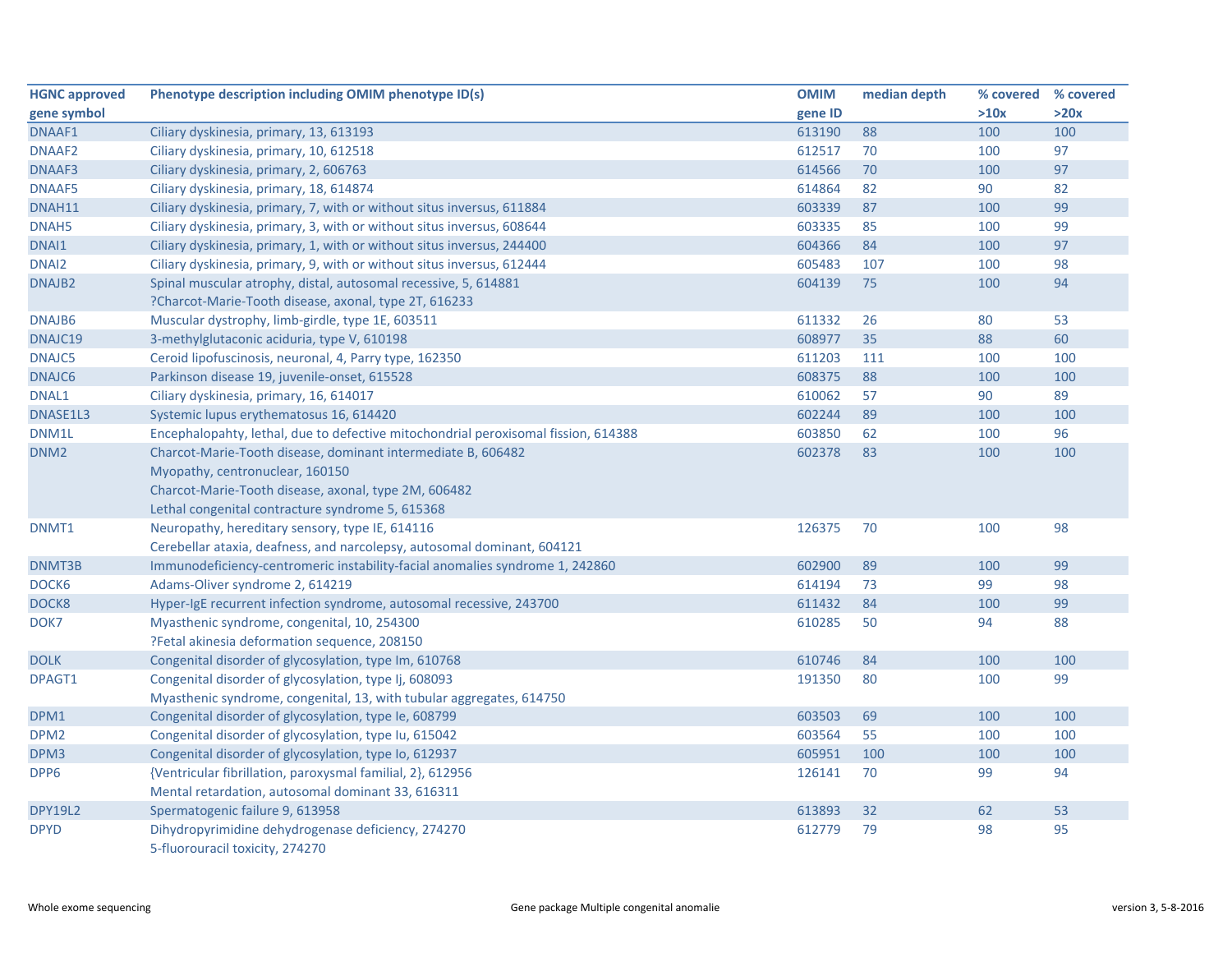| <b>HGNC approved</b> | Phenotype description including OMIM phenotype ID(s)                                                     | <b>OMIM</b> | median depth | % covered % covered |      |
|----------------------|----------------------------------------------------------------------------------------------------------|-------------|--------------|---------------------|------|
| gene symbol          |                                                                                                          | gene ID     |              | >10x                | >20x |
| <b>DPYS</b>          | Dihydropyrimidinuria, 222748                                                                             | 613326      | 103          | 100                 | 98   |
| DRC1                 | Ciliary dyskinesia, primary, 21, 615294                                                                  | 615288      | 34           | 96                  | 79   |
| DRD <sub>2</sub>     | No OMIM phenotype                                                                                        | 126450      | 84           | 100                 | 100  |
| DRD4                 | Autonomic nervous system dysfunction                                                                     | 126452      | 70           | 97                  | 82   |
|                      | [Novelty seeking personality], 601696                                                                    |             |              |                     |      |
|                      | {Attention deficit-hyperactivity disorder}, 143465                                                       |             |              |                     |      |
| DRD5                 | {Blepharospasm, primary benign}, 606798                                                                  | 126453      | 62           | 100                 | 100  |
|                      | Dystonia, primary cervical                                                                               |             |              |                     |      |
|                      | {Attention deficit-hyperactivity disorder, susceptibility to}, 143465                                    |             |              |                     |      |
| DSC <sub>2</sub>     | Arrhythmogenic right ventricular dysplasia 11, 610476                                                    | 125645      | 73           | 100                 | 98   |
|                      | Arrhythmogenic right ventricular dysplasia 11 with mild palmoplantar keratoderma and woolly hair, 610476 |             |              |                     |      |
|                      |                                                                                                          |             |              |                     |      |
| DSC <sub>3</sub>     | ?Hypotrichosis and recurrent skin vesicles, 613102                                                       | 600271      | 61           | 100                 | 97   |
| DSG1                 | Keratosis palmoplantaris striata I, AD, 148700                                                           | 125670      | 74           | 100                 | 99   |
|                      | Erythroderma, congenital, with palmoplantar keratoderma, hypotrichosis, and hyper IgE, 615508            |             |              |                     |      |
| DSG <sub>2</sub>     | Arrhythmogenic right ventricular dysplasia 10, 610193                                                    | 125671      | 71           | 100                 | 100  |
|                      | Cardiomyopathy, dilated, 1BB, 612877                                                                     |             |              |                     |      |
| DSG4                 | Hypotrichosis 6, 607903                                                                                  | 607892      | 87           | 100                 | 98   |
| <b>DSP</b>           | Keratosis palmoplantaris striata II, 612908                                                              | 125647      | 78           | 100                 | 99   |
|                      | Cardiomyopathy, dilated, with woolly hair and keratoderma, 605676                                        |             |              |                     |      |
|                      | Arrhythmogenic right ventricular dysplasia 8, 607450                                                     |             |              |                     |      |
|                      | Skin fragility-woolly hair syndrome, 607655                                                              |             |              |                     |      |
|                      | Epidermolysis bullosa, lethal acantholytic, 609638                                                       |             |              |                     |      |
|                      | Dilated cardiomyopathy with woolly hair, keratoderma, and tooth agenesis, 615821                         |             |              |                     |      |
| <b>DSPP</b>          | Dentinogenesis imperfecta, Shields type II, 125490                                                       | 125485      | 49           | 84                  | 61   |
|                      | Deafness, autosomal dominant 39, with dentinogenesis, 605594                                             |             |              |                     |      |
|                      | Dentinogenesis imperfecta, Shields type III, 125500                                                      |             |              |                     |      |
|                      | Dentin dysplasia, type II, 125420                                                                        |             |              |                     |      |
| <b>DST</b>           | ?Neuropathy, hereditary sensory and autonomic, type VI, 614653                                           | 113810      | 90           | 100                 | 98   |
|                      | Epidermolysis bullosa simplex, autosomal recessive 2, 615425                                             |             |              |                     |      |
| <b>DTNA</b>          | Left ventricular noncompaction 1, with or without congenital heart defects, 604169                       | 601239      | 84           | 100                 | 98   |
| DTNBP1               | {Schizophrenia}, 181500                                                                                  | 607145      | 73           | 100                 | 97   |
|                      | Hermansky-Pudlak syndrome 7, 614076                                                                      |             |              |                     |      |
| DUOX <sub>2</sub>    | Thryoid dyshormonogenesis 6, 607200                                                                      | 606759      | 87           | 95                  | 93   |
| <b>DUOXA2</b>        | Thyroid dyshormonogenesis 5, 274900                                                                      | 612772      | 70           | 100                 | 100  |
| DUSP6                | Hypogonadotropic hypogonadism 19 with or without anosmia, 615269                                         | 602748      | 67           | 100                 | 98   |
| <b>DYM</b>           | Dyggve-Melchior-Clausen disease, 223800                                                                  | 607461      | 64           | 100                 | 98   |
|                      | Smith-McCort dysplasia, 607326                                                                           |             |              |                     |      |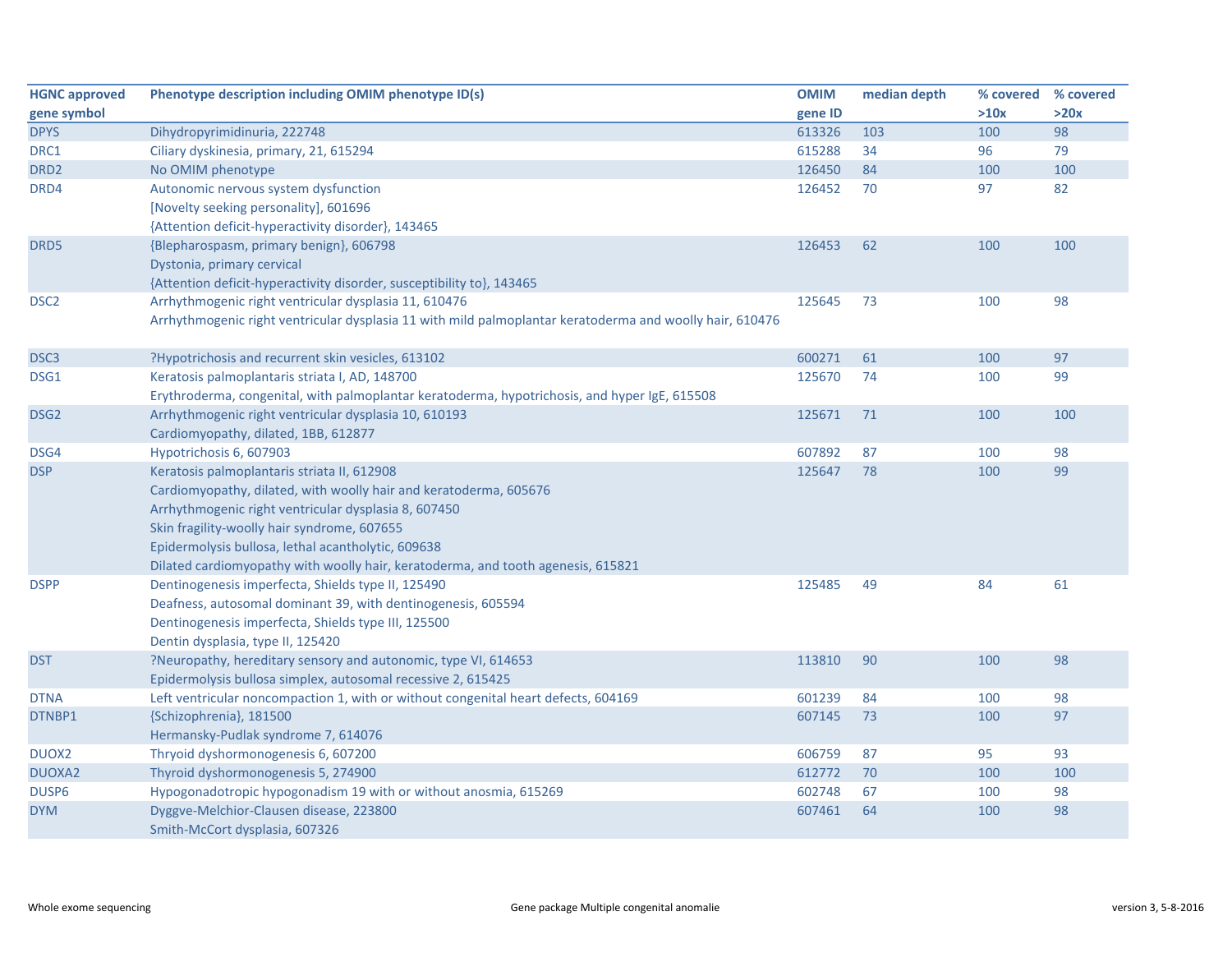| <b>HGNC approved</b> | Phenotype description including OMIM phenotype ID(s)                                | <b>OMIM</b> | median depth | % covered | % covered |
|----------------------|-------------------------------------------------------------------------------------|-------------|--------------|-----------|-----------|
| gene symbol          |                                                                                     | gene ID     |              | >10x      | >20x      |
| DYNC1H1              | Charcot-Marie-Tooth disease, axonal, type 20, 614228                                | 600112      | 86           | 100       | 99        |
|                      | Mental retardation, autosomal dominant 13, 614563                                   |             |              |           |           |
|                      | Spinal muscular atrophy, lower extremity-predominant 1, AD, 158600                  |             |              |           |           |
| DYNC2H1              | Short-rib thoracic dysplasia 3 with or without polydactyly, 613091                  | 603297      | 64           | 99        | 94        |
| DYRK1A               | Mental retardation, autosomal dominant 7, 614104                                    | 600855      | 99           | 100       | 100       |
| <b>DYSF</b>          | Muscular dystrophy, limb-girdle, type 2B, 253601                                    | 603009      | 97           | 100       | 100       |
|                      | Myopathy, distal, with anterior tibial onset, 606768                                |             |              |           |           |
|                      | Miyoshi muscular dystrophy 1, 254130                                                |             |              |           |           |
| DYX1C1               | {Dyslexia, susceptibility to, 1}, 127700                                            | 608706      | 63           | 100       | 96        |
|                      | Ciliary dyskinesia, primary, 25, 615482                                             |             |              |           |           |
| EARS <sub>2</sub>    | Combined oxidative phosphorylation deficiency 12, 614924                            | 612799      | 71           | 100       | 100       |
| <b>EBP</b>           | Chondrodysplasia punctata, X-linked dominant, 302960                                | 300205      | 43           | 100       | 93        |
|                      | MEND syndrome, 300960                                                               |             |              |           |           |
| ECE1                 | Hirschsprung disease, cardiac defects, and autonomic dysfunction, 613870            | 600423      | 97           | 98        | 97        |
|                      | {Hypertension, essential, susceptibility to}, 145500                                |             |              |           |           |
| ECEL1                | Arthrogryposis, distal, type 5D, 615065                                             | 605896      | 47           | 92        | 78        |
| ECM1                 | Urbach-Wiethe disease, 247100                                                       | 602201      | 100          | 100       | 100       |
| <b>EDA</b>           | Ectodermal dysplasia 1, hypohidrotic, X-linked, 305100                              | 300451      | 39           | 98        | 92        |
|                      | Tooth agenesis, selective, X-linked 1, 313500                                       |             |              |           |           |
| <b>EDAR</b>          | Ectodermal dysplasia 10A, hypohidrotic/hair/nail type, autosomal dominant, 129490   | 604095      | 84           | 100       | 100       |
|                      | Ectodermal dysplasia 10B, hypohidrotic/hair/tooth type, autosomal recessive, 224900 |             |              |           |           |
|                      | [Hair morphology 1, hair thickness], 612630                                         |             |              |           |           |
| <b>EDARADD</b>       | Ectodermal dysplasia 11B, hypohidrotic/hair/tooth type, autosomal recessive, 614941 | 606603      | 63           | 100       | 95        |
|                      | Ectodermal dysplasia 11A, hypohidrotic/hair/tooth type, autosomal dominant, 614940  |             |              |           |           |
| EDN1                 | Auriculocondylar syndrome 3, 615706                                                 | 131240      | 72           | 100       | 100       |
|                      | Question mark ears, isolated, 612798                                                |             |              |           |           |
|                      | {High density lipoprotein cholesterol level QTL 7}                                  |             |              |           |           |
| EDN3                 | Waardenburg syndrome, type 4B, 613265                                               | 131242      | 103          | 100       | 100       |
|                      | Central hypoventilation syndrome, congenital, 209880                                |             |              |           |           |
|                      | {Hirschsprung disease, susceptibility to, 4}, 613712                                |             |              |           |           |
| <b>EDNRA</b>         | {Migraine, resistance to}, 157300                                                   | 131243      | 96           | 100       | 100       |
|                      | Mandibulofacial dysostosis with alopecia, 616367                                    |             |              |           |           |
| <b>EDNRB</b>         | {Hirschsprung disease, susceptibility to, 2}, 600155                                | 131244      | 93           | 100       | 100       |
|                      | ABCD syndrome, 600501                                                               |             |              |           |           |
|                      | Waardenburg syndrome, type 4A, 277580                                               |             |              |           |           |
| EFEMP1               | Doyne honeycomb degeneration of retina, 126600                                      | 601548      | 108          | 100       | 100       |
| EFEMP2               | Cutis laxa, autosomal recessive, type IB, 614437                                    | 604633      | 82           | 100       | 100       |
| EFNB1                | Craniofrontonasal dysplasia, 304110                                                 | 300035      | 58           | 100       | 100       |
| EFTUD2               | Mandibulofacial dysostosis, Guion-Almeida type, 610536                              | 603892      | 84           | 100       | 99        |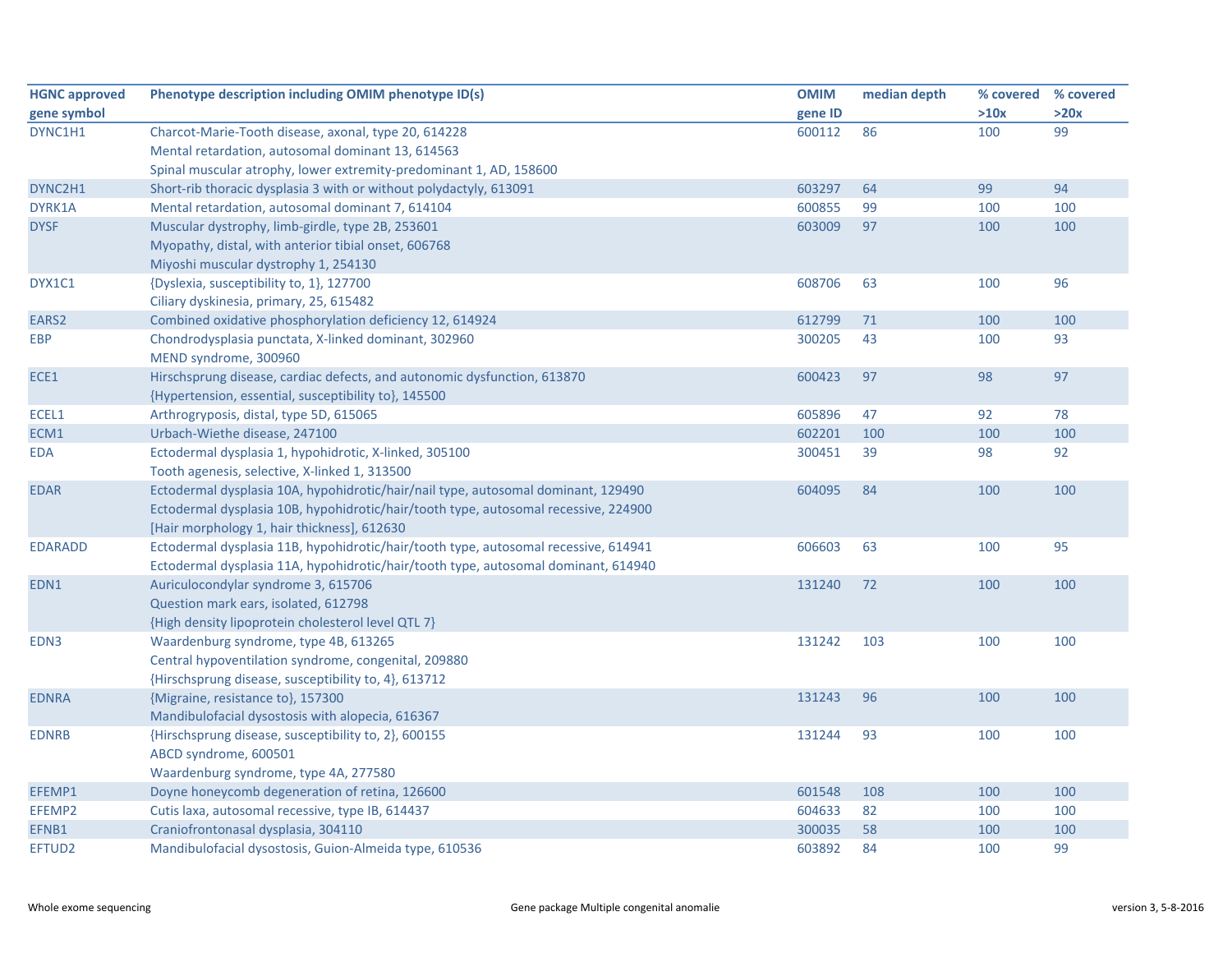| <b>HGNC approved</b> | Phenotype description including OMIM phenotype ID(s)                        | <b>OMIM</b> | median depth | % covered % covered |      |
|----------------------|-----------------------------------------------------------------------------|-------------|--------------|---------------------|------|
| gene symbol          |                                                                             | gene ID     |              | >10x                | >20x |
| <b>EGF</b>           | Hypomagnesemia 4, renal, 611718                                             | 131530      | 80           | 100                 | 100  |
| <b>EGFR</b>          | Nonsmall cell lung cancer, response to tyrosine kinase inhibitor in, 211980 | 131550      | 89           | 100                 | 100  |
|                      | Adenocarcinoma of lung, response to tyrosine kinase inhibitor in, 211980    |             |              |                     |      |
|                      | {Nonsmall cell lung cancer, susceptibility to}, 211980                      |             |              |                     |      |
|                      | ?Inflammatory skin and bowel disease, neonatal, 2, 616069                   |             |              |                     |      |
| EGLN1                | Erythrocytosis, familial, 3, 609820                                         | 606425      | 63           | 92                  | 73   |
|                      | [Hemoglobin, high altitude adaptation], 609070                              |             |              |                     |      |
| EGR <sub>2</sub>     | Neuropathy, congenital hypomyelinating, 1, 605253                           | 129010      | 61           | 100                 | 95   |
|                      | Charcot-Marie-Tooth disease, type 1D, 607678                                |             |              |                     |      |
|                      | Dejerine-Sottas disease, 145900                                             |             |              |                     |      |
| EHMT1                | Kleefstra syndrome, 610253                                                  | 607001      | 97           | 99                  | 99   |
| EIF2AK3              | Wolcott-Rallison syndrome, 226980                                           | 604032      | 73           | 98                  | 91   |
| EIF2AK4              | Pulmonary venoocclusive disease 2, 234810                                   | 609280      | 52           | 98                  | 88   |
| <b>EIF2B1</b>        | Leukoencephalopathy with vanishing white matter, 603896                     | 606686      | 89           | 100                 | 100  |
| EIF2B2               | Leukoencephalopathy with vanishing white matter, 603896                     | 606454      | 85           | 100                 | 100  |
|                      | Ovarioleukodystrophy, 603896                                                |             |              |                     |      |
| EIF2B3               | Leukoencephalopathy with vanishing white matter, 603896                     | 606273      | 100          | 100                 | 100  |
| EIF2B4               | Leukoencephaly with vanishing white matter, 603896                          | 606687      | 74           | 100                 | 96   |
|                      | Ovarioleukodystrophy, 603896                                                |             |              |                     |      |
| EIF2B5               | Leukoencephalopathy with vanishing white matter, 603896                     | 603945      | 88           | 100                 | 100  |
|                      | Ovarioleukodystrophy, 603896                                                |             |              |                     |      |
| EIF4A3               | Robin sequence with cleft mandible and limb anomalies, 268305               | 608546      | 35           | 99                  | 81   |
| EIF4G1               | {Parkinson disease 18}, 614251                                              | 600495      | 92           | 100                 | 99   |
| ELAC <sub>2</sub>    | {Prostate cancer, hereditary, 2, susceptibility to}, 614731                 | 605367      | 73           | 100                 | 100  |
|                      | Combined oxidative phosphorylation deficiency 17, 615440                    |             |              |                     |      |
| <b>ELANE</b>         | Neutropenia, cyclic, 162800                                                 | 130130      | 81           | 100                 | 98   |
|                      | Neutropenia, severe congenital 1, autosomal dominant, 202700                |             |              |                     |      |
| <b>ELN</b>           | Supravalvar aortic stenosis, 185500                                         | 130160      | 63           | 100                 | 99   |
|                      | Cutis laxa, AD, 123700                                                      |             |              |                     |      |
| ELOVL4               | Stargardt disease 3, 600110                                                 | 605512      | 57           | 100                 | 98   |
|                      | Ichthyosis, spastic quadriplegia, and mental retardation, 614457            |             |              |                     |      |
|                      | ?Spinocerebellar ataxia 34, 133190                                          |             |              |                     |      |
| <b>EMD</b>           | Emery-Dreifuss muscular dystrophy 1, X-linked, 310300                       | 300384      | 62           | 100                 | 96   |
| EMG1                 | Bowen-Conradi syndrome, 211180                                              | 611531      | 78           | 100                 | 100  |
| EMX2                 | Schizencephaly, 269160                                                      | 600035      | 95           | 100                 | 100  |
| <b>ENAM</b>          | Amelogenesis imperfecta, type IB, 104500                                    | 606585      | 74           | 100                 | 100  |
|                      | Amelogenesis imperfecta, type IC, 204650                                    |             |              |                     |      |
| <b>ENG</b>           | Telangiectasia, hereditary hemorrhagic, type 1, 187300                      | 131195      | 87           | 100                 | 99   |
| ENO <sub>3</sub>     | ?Glycogen storage disease XIII, 612932                                      | 131370      | 89           | 100                 | 100  |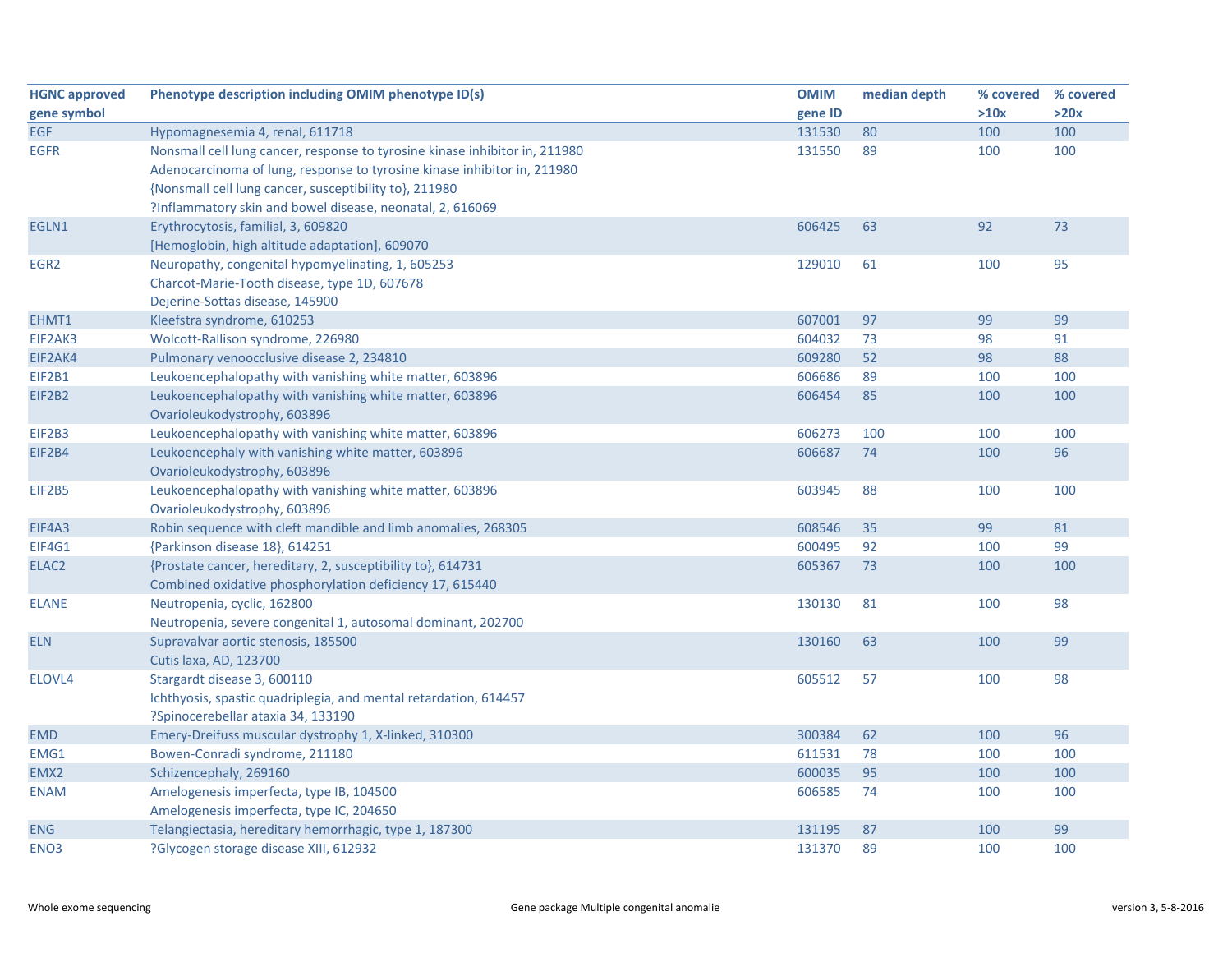| <b>HGNC approved</b> | Phenotype description including OMIM phenotype ID(s)                  | <b>OMIM</b> | median depth | % covered % covered |      |
|----------------------|-----------------------------------------------------------------------|-------------|--------------|---------------------|------|
| gene symbol          |                                                                       | gene ID     |              | >10x                | >20x |
| ENPP1                | {Diabetes mellitus, non-insulin-dependent, susceptibility to}, 125853 | 173335      | 79           | 97                  | 91   |
|                      | {Obesity, susceptibility to}, 601665                                  |             |              |                     |      |
|                      | Arterial calcification, generalized, of infancy, 1, 208000            |             |              |                     |      |
|                      | Hypophosphatemic rickets, autosomal recessive, 2, 613312              |             |              |                     |      |
|                      | Cole disease, 615522                                                  |             |              |                     |      |
| ENTPD1               | Spastic paraplegia 64, autosomal recessive, 615683                    | 601752      | 88           | 100                 | 100  |
| <b>EOGT</b>          | Adams-Oliver syndrome 4, 615297                                       | 614789      | 45           | 96                  | 87   |
| <b>EP300</b>         | Rubinstein-Taybi syndrome 2, 613684                                   | 602700      | 90           | 100                 | 100  |
|                      | Colorectal cancer, somatic, 114500                                    |             |              |                     |      |
| EPAS1                | Erythrocytosis, familial, 4, 611783                                   | 603349      | 89           | 100                 | 100  |
| <b>EPB41</b>         | Elliptocytosis-1, 611804                                              | 130500      | 86           | 100                 | 99   |
| <b>EPB42</b>         | Spherocytosis, type 5, 612690                                         | 177070      | 102          | 100                 | 100  |
| <b>EPCAM</b>         | Diarrhea 5, with tufting enteropathy, congenital, 613217              | 185535      | 42           | 100                 | 97   |
|                      | Colorectal cancer, hereditary nonpolyposis, type 8, 613244            |             |              |                     |      |
| EPG5                 | Vici syndrome, 242840                                                 | 615068      | 42           | 96                  | 83   |
| EPHA <sub>2</sub>    | Cataract 6, multiple types, 116600                                    | 176946      | 83           | 100                 | 99   |
| EPHB2                | {Prostate cancer/brain cancer susceptibility, somatic}, 603688        | 600997      | 110          | 98                  | 98   |
| EPHX1                | ?Fetal hydantoin syndrome                                             | 132810      | 99           | 100                 | 100  |
|                      | Diphenylhydantoin toxicity                                            |             |              |                     |      |
|                      | Hypercholanemia, familial, 607748                                     |             |              |                     |      |
|                      | {Preeclampsia, susceptibility to}, 189800                             |             |              |                     |      |
| EPM2A                | Epilepsy, progressive myoclonic 2A (Lafora), 254780                   | 607566      | 66           | 87                  | 83   |
| <b>EPX</b>           | [Eosinophil peroxidase deficiency], 261500                            | 131399      | 101          | 100                 | 100  |
| ERBB2                | Adenocarcinoma of lung, somatic, 211980                               | 164870      | 96           | 98                  | 98   |
|                      | Glioblastoma, somatic, 137800                                         |             |              |                     |      |
|                      | Gastric cancer, somatic, 613659                                       |             |              |                     |      |
|                      | Ovarian cancer, somatic,                                              |             |              |                     |      |
| ERBB3                | Lethal congenital contractural syndrome 2, 607598                     | 190151      | 84           | 100                 | 100  |
| ERBB4                | Amyotrophic lateral sclerosis 19, 615515                              | 600543      | 95           | 100                 | 99   |
| ERCC1                | Cerebrooculofacioskeletal syndrome 4, 610758                          | 126380      | 73           | 100                 | 92   |
| ERCC <sub>2</sub>    | Xeroderma pigmentosum, group D, 278730                                | 126340      | 77           | 100                 | 100  |
|                      | Trichothiodystrophy 1, photosensitive, 601675                         |             |              |                     |      |
|                      | Cerebrooculofacioskeletal syndrome 2, 610756                          |             |              |                     |      |
| ERCC3                | Xeroderma pigmentosum, group B, 610651                                | 133510      | 81           | 100                 | 100  |
|                      | Trichothiodystrophy 2, photosensitive, 616390                         |             |              |                     |      |
| ERCC4                | Xeroderma pigmentosum, group F, 278760                                | 133520      | 80           | 100                 | 99   |
|                      | ?XFE progeroid syndrome, 610965                                       |             |              |                     |      |
|                      | Fanconi anemia, complementation group Q, 615272                       |             |              |                     |      |
|                      | Xeroderma pigmentosum, type F/Cockayne syndrome, 278760               |             |              |                     |      |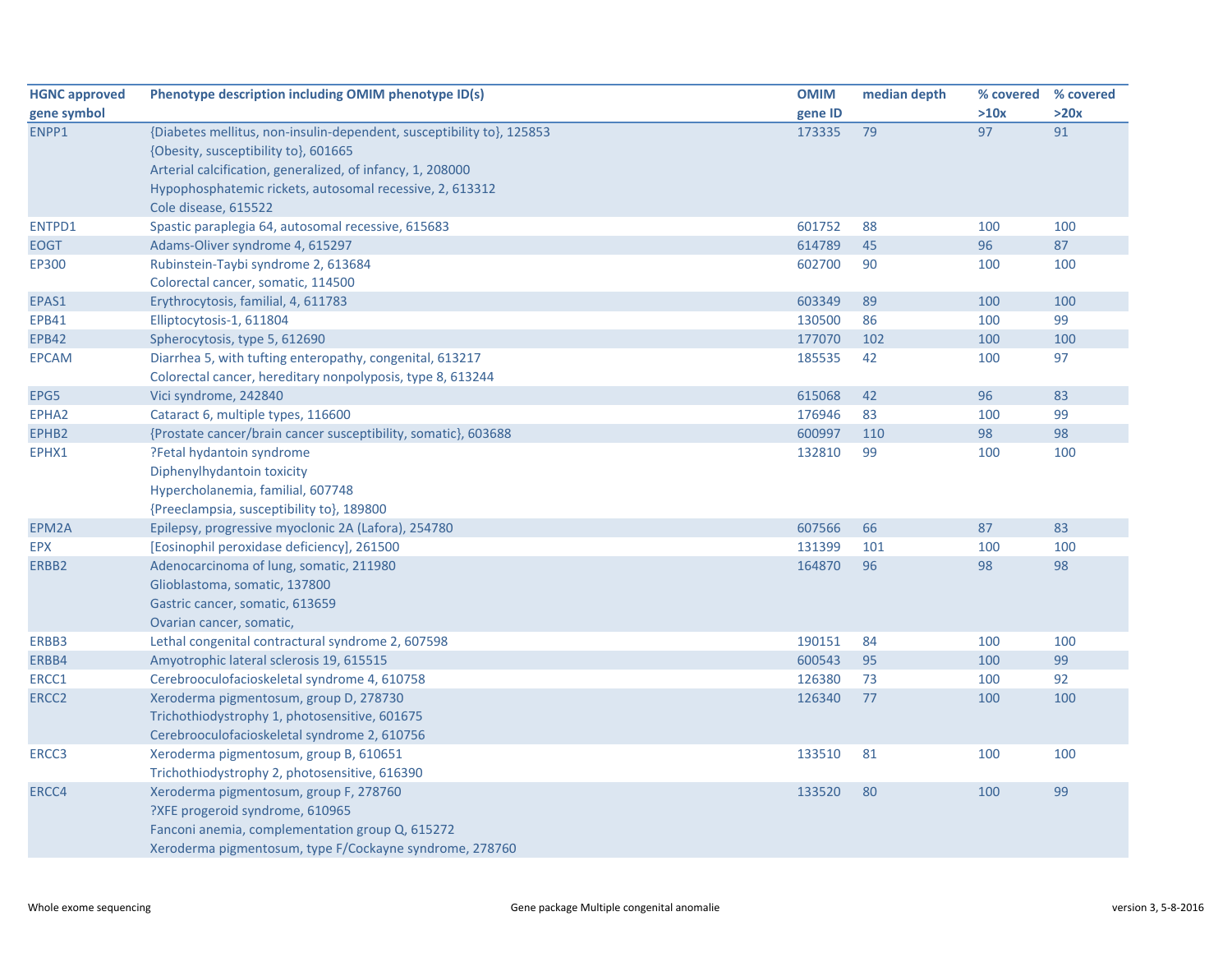| <b>HGNC approved</b> | Phenotype description including OMIM phenotype ID(s)                       | <b>OMIM</b> | median depth | % covered | % covered |
|----------------------|----------------------------------------------------------------------------|-------------|--------------|-----------|-----------|
| gene symbol          |                                                                            | gene ID     |              | >10x      | >20x      |
| ERCC5                | Xeroderma pigmentosum, group G, 278780                                     | 133530      | 73           | 100       | 99        |
|                      | Xeroderma pigmentosum, group G/Cockayne syndrome, 278780                   |             |              |           |           |
|                      | Cerebrooculofacioskeletal syndrome 3, 616570                               |             |              |           |           |
| ERCC <sub>6</sub>    | Cockayne syndrome, type B, 133540                                          | 609413      | 93           | 100       | 100       |
|                      | Cerebrooculofacioskeletal syndrome 1, 214150                               |             |              |           |           |
|                      | De Sanctis-Cacchione syndrome, 278800                                      |             |              |           |           |
|                      | {Macular degeneration, age-related, susceptibility to 5}, 613761           |             |              |           |           |
|                      | UV-sensitive syndrome 1, 600630                                            |             |              |           |           |
|                      | {Lung cancer, susceptibility to}, 211980                                   |             |              |           |           |
| ERCC6L2              | Bone marrow failure syndrome 2, 615715                                     | 615667      | 48           | 97        | 88        |
| ERCC8                | Cockayne syndrome, type A, 216400                                          | 609412      | 60           | 100       | 96        |
|                      | UV-sensitive syndrome 2, 614621                                            |             |              |           |           |
| <b>ERF</b>           | Craniosynostosis 4, 600775                                                 | 611888      | 56           | 100       | 87        |
| ERLIN2               | Spastic paraplegia 18, autosomal recessive, 611225                         | 611605      | 92           | 100       | 100       |
| ESCO <sub>2</sub>    | Roberts syndrome, 268300                                                   | 609353      | 58           | 98        | 92        |
|                      | SC phocomelia syndrome, 269000                                             |             |              |           |           |
| <b>ESPN</b>          | Deafness, autosomal recessive 36, 609006                                   | 606351      | 37           | 84        | 66        |
|                      | Deafness, neurosensory, without vestibular involvement, autosomal dominant |             |              |           |           |
| ESR1                 | Estrogen resistance, 615363                                                | 133430      | 75           | 100       | 99        |
|                      | {HDL response to hormone replacement, augmented}                           |             |              |           |           |
|                      | {Migraine, susceptibility to}, 157300                                      |             |              |           |           |
|                      | {Atherosclerosis, susceptibility to}                                       |             |              |           |           |
|                      | {Myocardial infarction, susceptibility to}, 608446                         |             |              |           |           |
|                      | {Breast cancer}, 114480                                                    |             |              |           |           |
| <b>ESRRB</b>         | Deafness, autosomal recessive 35, 608565                                   | 602167      | 80           | 100       | 100       |
| <b>ETFA</b>          | Glutaric acidemia IIA, 231680                                              | 608053      | 54           | 100       | 97        |
| <b>ETFB</b>          | Glutaric acidemia IIB, 231680                                              | 130410      | 82           | 100       | 100       |
| <b>ETFDH</b>         | Glutaric acidemia IIC, 231680                                              | 231675      | 75           | 100       | 97        |
| ETHE1                | Ethylmalonic encephalopathy, 602473                                        | 608451      | 67           | 100       | 99        |
| ETV <sub>6</sub>     | Leukemia, acute myeloid, somatic, 601626                                   | 600618      | 79           | 100       | 100       |
|                      | Thrombocytopenia 5, 616216                                                 |             |              |           |           |
| <b>EVC</b>           | Ellis-van Creveld syndrome, 225500                                         | 604831      | 77           | 94        | 91        |
|                      | Weyers acrodental dysostosis, 193530                                       |             |              |           |           |
| EVC <sub>2</sub>     | Ellis-van Creveld syndrome, 225500                                         | 607261      | 78           | 97        | 95        |
|                      | Weyers acrofacial dysostosis, 193530                                       |             |              |           |           |
| EWSR1                | Ewing sarcoma, 612219                                                      | 133450      | 76           | 100       | 96        |
|                      | Neuroepithelioma, 612219                                                   |             |              |           |           |
| EXOSC3               | Pontocerebellar hypoplasia, type 1B, 614678                                | 606489      | 81           | 100       | 100       |
| <b>EXPH5</b>         | Epidermolysis bullosa, nonspecific, autosomal recessive, 615028            | 612878      | 74           | 100       | 99        |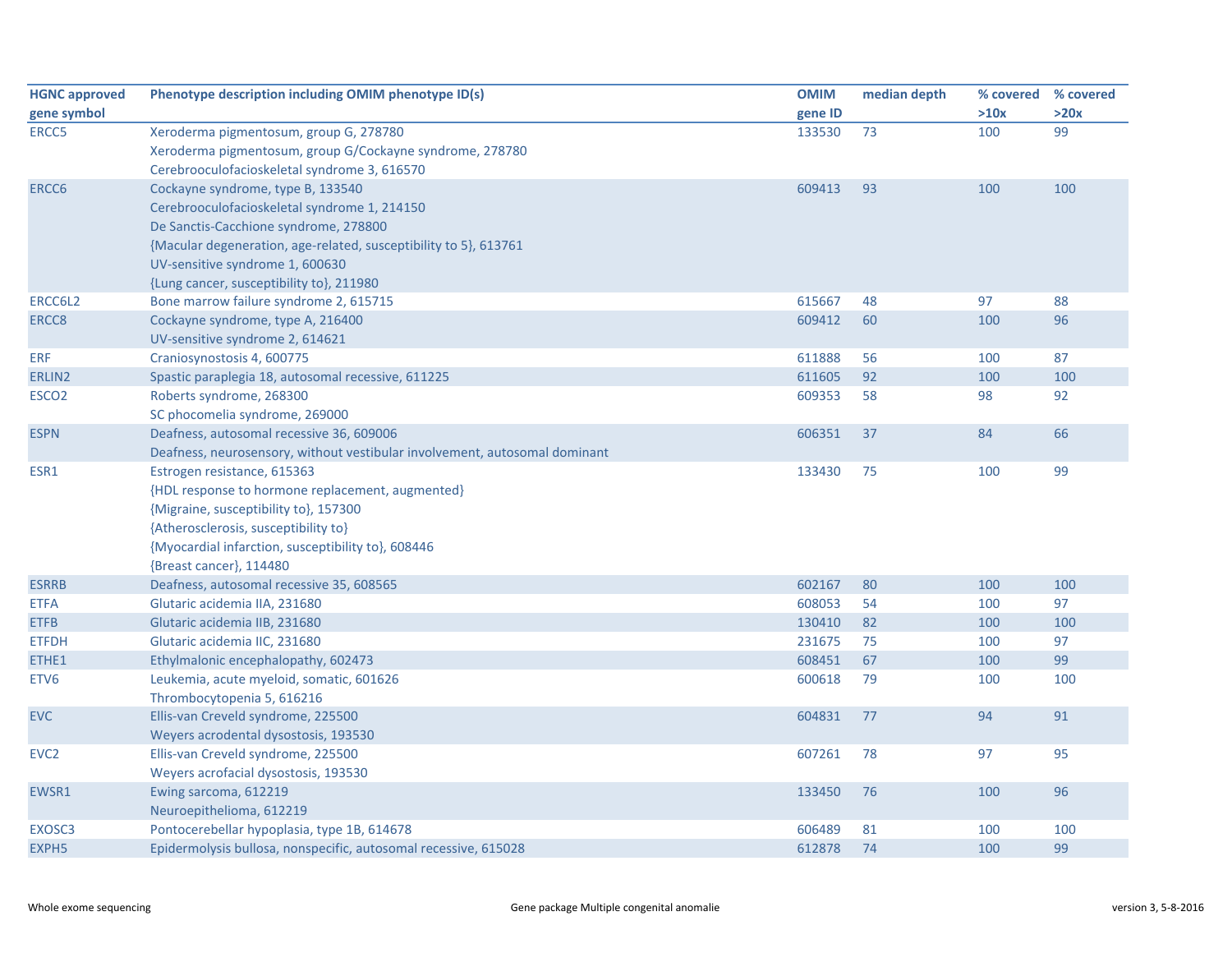| <b>HGNC approved</b> | Phenotype description including OMIM phenotype ID(s)               | <b>OMIM</b> | median depth | % covered % covered |      |
|----------------------|--------------------------------------------------------------------|-------------|--------------|---------------------|------|
| gene symbol          |                                                                    | gene ID     |              | >10x                | >20x |
| EXT1                 | Exostoses, multiple, type 1, 133700                                | 608177      | 75           | 100                 | 100  |
|                      | Chondrosarcoma, 215300                                             |             |              |                     |      |
| EXT <sub>2</sub>     | Exostoses, multiple, type 2, 133701                                | 608210      | 91           | 100                 | 100  |
|                      | ?Seizures, scoliosis, and macrocephaly syndrome, 616682            |             |              |                     |      |
| EYA1                 | Branchiootorenal syndrome 1, with or without cataracts, 113650     | 601653      | 78           | 100                 | 96   |
|                      | Anterior segment anomalies with or without cataract, 113650        |             |              |                     |      |
|                      | Branchiootic syndrome 1, 602588                                    |             |              |                     |      |
|                      | ?Otofaciocervical syndrome, 166780                                 |             |              |                     |      |
| EYA4                 | Deafness, autosomal dominant 10, 601316                            | 603550      | 82           | 100                 | 100  |
|                      | Cardiomyopathy, dilated, 1J, 605362                                |             |              |                     |      |
| <b>EYS</b>           | Retinitis pigmentosa 25, 602772                                    | 612424      | 76           | 100                 | 98   |
| EZH <sub>2</sub>     | Weaver syndrome, 277590                                            | 601573      | 84           | 100                 | 99   |
| F <sub>10</sub>      | Factor X deficiency, 227600                                        | 613872      | 95           | 100                 | 100  |
| F11                  | Factor XI deficiency, autosomal recessive, 612416                  | 264900      | 103          | 100                 | 99   |
|                      | Factor XI deficiency, autosomal dominant, 612416                   |             |              |                     |      |
| F12                  | Factor XII deficiency, 234000                                      | 610619      | 77           | 100                 | 100  |
|                      | Angioedema, hereditary, type III, 610618                           |             |              |                     |      |
| F13A1                | Factor XIIIA deficiency, 613225                                    | 134570      | 96           | 100                 | 100  |
|                      | {Myocardial infarction, protection against}, 608446                |             |              |                     |      |
|                      | {Venous thrombosis, protection against}, 188050                    |             |              |                     |      |
| <b>F13B</b>          | Factor XIIIB deficiency, 613235                                    | 134580      | 67           | 100                 | 96   |
| F <sub>2</sub>       | Hypoprothrombinemia, 613679                                        | 176930      | 78           | 100                 | 98   |
|                      | Dysprothrombinemia, 613679                                         |             |              |                     |      |
|                      | Thrombophilia due to thrombin defect, 188050                       |             |              |                     |      |
|                      | {Stroke, ischemic, susceptibility to}, 601367                      |             |              |                     |      |
|                      | {Pregnancy loss, recurrent, susceptibility to, 2}, 614390          |             |              |                     |      |
| F <sub>5</sub>       | Factor V deficiency, 227400                                        | 612309      | 103          | 100                 | 100  |
|                      | {Thrombophilia, susceptibility to, due to factor V Leiden}, 188055 |             |              |                     |      |
|                      | {Stroke, ischemic, susceptibility to}, 601367                      |             |              |                     |      |
|                      | {Budd-Chiari syndrome}, 600880                                     |             |              |                     |      |
|                      | Thrombophilia due to activated protein C resistance, 188055        |             |              |                     |      |
|                      | {Pregnancy loss, recurrent, susceptibility to, 1}, 614389          |             |              |                     |      |
| F7                   | Factor VII deficiency, 227500                                      | 613878      | 87           | 100                 | 100  |
|                      | {Myocardial infarction, decreased susceptibility to}, 608446       |             |              |                     |      |
| F8                   | Hemophilia A, 306700                                               | 300841      | 48           | 100                 | 94   |
| F <sub>9</sub>       | Hemophilia B, 306900                                               | 300746      | 51           | 100                 | 97   |
|                      | {Warfarin sensitivity}, 122700                                     |             |              |                     |      |
|                      | Thrombophilia, X-linked, due to factor IX defect, 300807           |             |              |                     |      |
|                      | {Deep venous thrombosis, protection against}, 300807               |             |              |                     |      |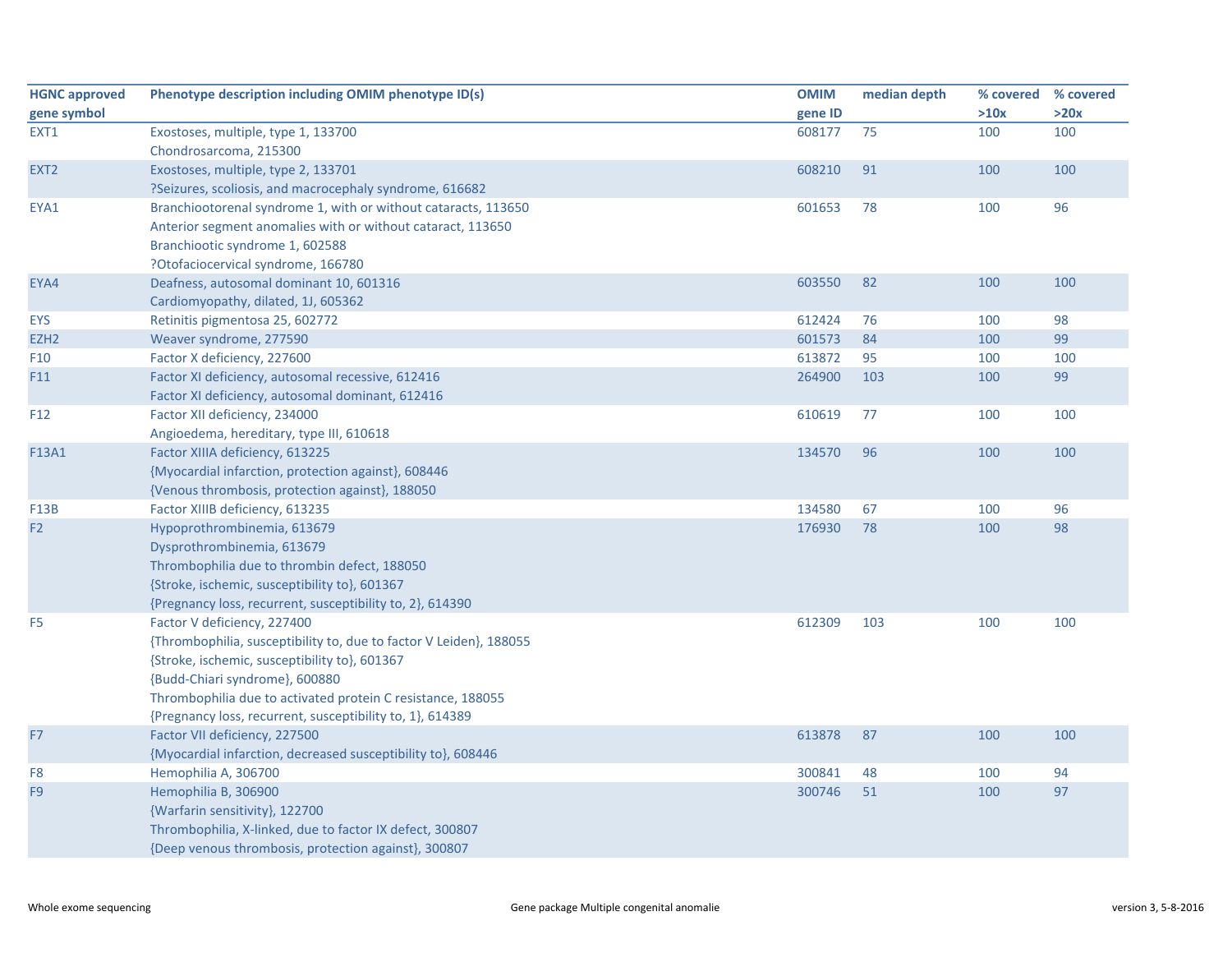| <b>HGNC approved</b> | Phenotype description including OMIM phenotype ID(s)                                                      | <b>OMIM</b> | median depth | % covered | % covered |
|----------------------|-----------------------------------------------------------------------------------------------------------|-------------|--------------|-----------|-----------|
| gene symbol          |                                                                                                           | gene ID     |              | >10x      | >20x      |
| FA <sub>2</sub> H    | Spastic paraplegia 35, autosomal recessive, 612319                                                        | 611026      | 55           | 98        | 87        |
| FADD                 | Infections, recurrent, with encephalopathy, hepatic dysfunction, and cardiovasuclar malformations, 613759 | 602457      | 99           | 100       | 100       |
| FAH                  | Tyrosinemia, type I, 276700                                                                               | 613871      | 112          | 100       | 100       |
| <b>FAM111A</b>       | Kenny-Caffey syndrome, type 2, 127000<br>Gracile bone dysplasia, 602361                                   | 615292      | 75           | 99        | 96        |
| <b>FAM111B</b>       | Poikiloderma, hereditary fibrosing, with tendon contractures, myopathy, and pulmonary fibrosis, 615704    | 615584      | 61           | 99        | 94        |
| <b>FAM126A</b>       | Leukodystrophy, hypomyelinating, 5, 610532                                                                | 610531      | 67           | 100       | 94        |
| <b>FAM134B</b>       | Neuropathy, hereditary sensory and autonomic, type IIB, 613115                                            | 613114      | 62           | 97        | 91        |
| <b>FAM161A</b>       | Retinitis pigmentosa 28, 606068                                                                           | 613596      | 70           | 100       | 100       |
| FAM20A               | Amelogenesis imperfecta, type IG (enamel-renal syndrome), 204690                                          | 611062      | 67           | 100       | 94        |
| FAM20C               | Raine syndrome, 259775                                                                                    | 611061      | 79           | 100       | 99        |
| FAM58A               | STAR syndrome, 300707                                                                                     | 300708      | 32           | 76        | 64        |
| FAM83H               | Amelogenesis imperfecta, type III, 130900                                                                 | 611927      | 64           | 99        | 92        |
| FAN1                 | Interstitial nephritis, karyomegalic, 614817                                                              | 613534      | 77           | 100       | 100       |
| <b>FANCA</b>         | Fanconi anemia, complementation group A, 227650                                                           | 607139      | 75           | 99        | 95        |
| <b>FANCB</b>         | Fanconi anemia, complementation group B, 300514                                                           | 300515      | 35           | 99        | 86        |
| <b>FANCC</b>         | Fanconi anemia, complementation group C, 227645                                                           | 613899      | 59           | 100       | 98        |
| <b>FANCD2</b>        | Fanconi anemia, complementation group D2, 227646                                                          | 613984      | 67           | 96        | 91        |
| <b>FANCE</b>         | Fanconi anemia, complementation group E, 600901                                                           | 613976      | 63           | 89        | 85        |
| <b>FANCF</b>         | Fanconi anemia, complementation group F, 603467                                                           | 613897      | 98           | 100       | 100       |
| <b>FANCG</b>         | Fanconi anemia, complementation group G, 614082                                                           | 602956      | 100          | 100       | 100       |
| <b>FANCI</b>         | Fanconi anemia, complementation group I, 609053                                                           | 611360      | 53           | 98        | 92        |
| <b>FANCL</b>         | Fanconi anemia, complementation group L, 614083                                                           | 608111      | 52           | 100       | 95        |
| <b>FANCM</b>         | No OMIM phenotype                                                                                         | 609644      | 55           | 100       | 96        |
| FARS2                | Combined oxidative phosphorylation deficiency 14, 614946                                                  | 611592      | 101          | 100       | 100       |
| <b>FAS</b>           | {Autoimmune lymphoproliferative syndrome}, 601859<br>Squamous cell carcinoma, burn scar-related, somatic  | 134637      | 92           | 100       | 98        |
|                      | Autoimmune lymphoproliferative syndrome, type IA, 601859                                                  |             |              |           |           |
| <b>FASLG</b>         | Autoimmune lymphoproliferative syndrome, type IB, 601859<br>{Lung cancer, susceptibility to}, 211980      | 134638      | 87           | 100       | 97        |
| FAT4                 | Van Maldergem syndrome 2, 615546<br>Hennekam lymphangiectasia-lymphedema syndrome 2, 616006               | 612411      | 78           | 100       | 98        |
|                      |                                                                                                           | 135820      | 93           | 99        | 96        |
| FBLN1                | Synpolydactyly, 3/3'4, associated with metacarpal and metatarsal synostoses, 608180                       | 604580      | 75           | 100       | 100       |
| FBLN5                | Cutis laxa, autosomal recessive, type IA, 219100                                                          |             |              |           |           |
|                      | Cutis laxa, autosomal dominant 2, 614434                                                                  |             |              |           |           |
|                      | Macular degeneration, age-related, 3, 608895                                                              |             |              |           |           |
|                      | Neuropathy, hereditary, with or without age-related macular degeneration, 608895                          |             |              |           |           |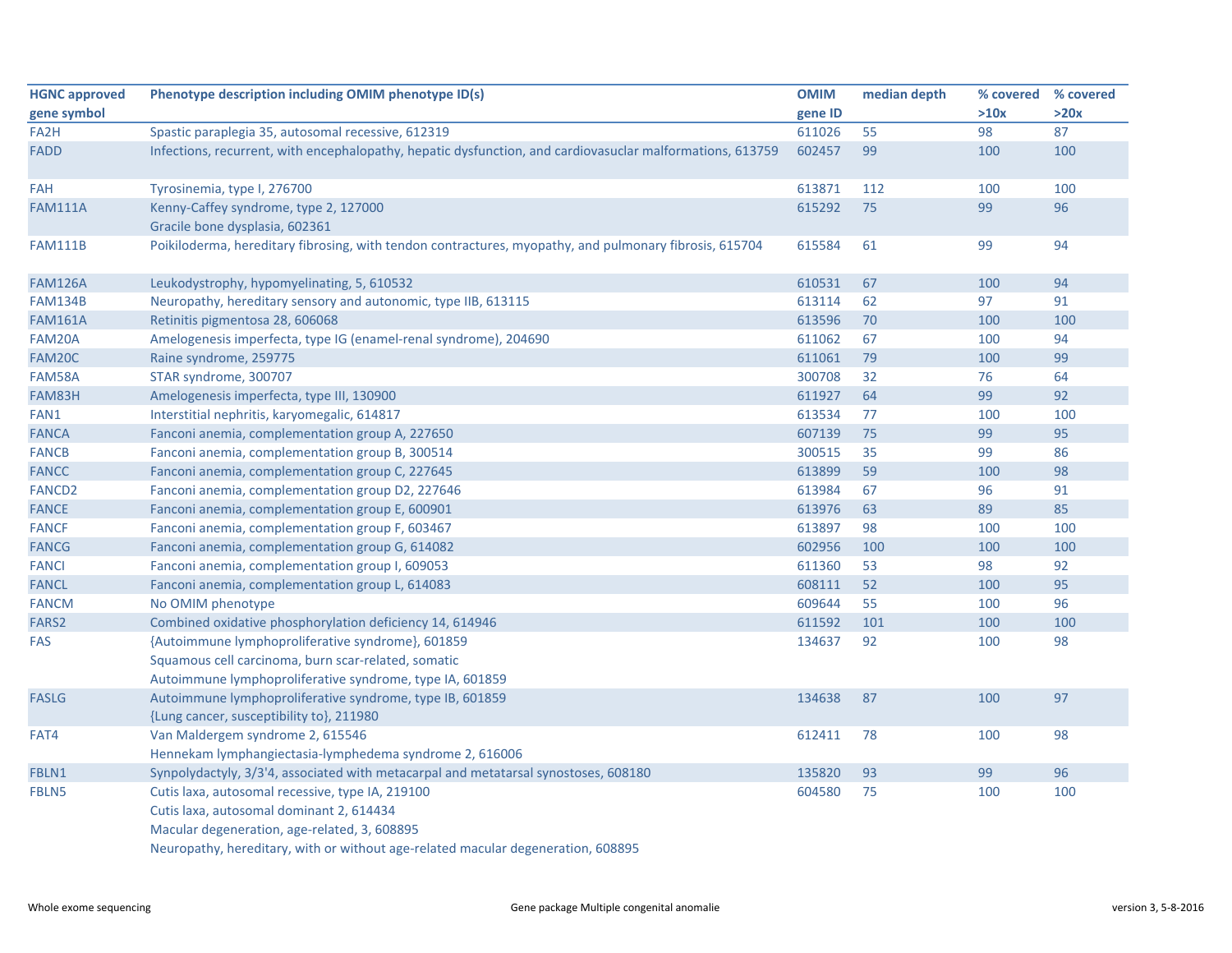| <b>HGNC approved</b> | Phenotype description including OMIM phenotype ID(s)                            | <b>OMIM</b> | median depth | % covered % covered |      |
|----------------------|---------------------------------------------------------------------------------|-------------|--------------|---------------------|------|
| gene symbol          |                                                                                 | gene ID     |              | >10x                | >20x |
| FBN1                 | Marfan syndrome, 154700                                                         | 134797      | 86           | 100                 | 100  |
|                      | Ectopia lentis, familial, 129600                                                |             |              |                     |      |
|                      | MASS syndrome, 604308                                                           |             |              |                     |      |
|                      | Weill-Marchesani syndrome 2, dominant, 608328                                   |             |              |                     |      |
|                      | Aortic aneurysm, ascending, and dissection                                      |             |              |                     |      |
|                      | Stiff skin syndrome, 184900                                                     |             |              |                     |      |
|                      | Acromicric dysplasia, 102370                                                    |             |              |                     |      |
|                      | Geleophysic dysplasia 2, 614185                                                 |             |              |                     |      |
| FBN <sub>2</sub>     | Contractural arachnodactyly, congenital, 121050                                 | 612570      | 90           | 100                 | 98   |
|                      | Macular degeneration, early-onset, 616118                                       |             |              |                     |      |
| FBP1                 | Fructose-1,6-bisphosphatase deficiency, 229700                                  | 611570      | 99           | 100                 | 100  |
| FBXL4                | Mitochondrial DNA depletion syndrome 13 (encephalomyopathic type), 615471       | 605654      | 64           | 100                 | 100  |
| <b>FBXO38</b>        | Neuronopathy, distal hereditary motor, type IID, 615575                         | 608533      | 56           | 97                  | 86   |
| FBXO7                | Parkinson disease 15, autosomal recessive, 260300                               | 605648      | 100          | 100                 | 95   |
| FCGR3A               | Immunodeficiency 20, 615707                                                     | 146740      | 70           | 100                 | 96   |
| <b>FCGR3B</b>        | Neutropenia, alloimmune neonatal                                                | 610665      | 55           | 98                  | 93   |
| FCN3                 | Immunodeficiency due to ficolin 3 deficiency, 613860                            | 604973      | 82           | 100                 | 100  |
| <b>FECH</b>          | Protoporphyria, erythropoietic, autosomal recessive, 177000                     | 612386      | 108          | 100                 | 100  |
| FERMT1               | Kindler syndrome, 173650                                                        | 607900      | 60           | 99                  | 95   |
| FERMT3               | Leukocyte adhesion deficiency, type III, 612840                                 | 607901      | 76           | 100                 | 100  |
| <b>FGA</b>           | Dysfibrinogenemia, congenital, 616004                                           | 134820      | 84           | 100                 | 100  |
|                      | Hypodysfibrinogenemia, congenital, 616004                                       |             |              |                     |      |
|                      | Amyloidosis, familial visceral, 105200                                          |             |              |                     |      |
|                      | Afibrinogenemia, congenital, 202400                                             |             |              |                     |      |
| <b>FGB</b>           | Dysfibrinogenemia, congenital, 616004                                           | 134830      | 83           | 100                 | 100  |
|                      | Afibrinogenemia, congenital, 202400                                             |             |              |                     |      |
|                      | Hypofibrinogenemia, congenital, 202400                                          |             |              |                     |      |
| FGD1                 | Aarskog-Scott syndrome, 305400                                                  | 300546      | 43           | 99                  | 87   |
|                      | Mental retardation, X-linked syndromic 16, 305400                               |             |              |                     |      |
| FGD4                 | Charcot-Marie-Tooth disease, type 4H, 609311                                    | 611104      | 63           | 100                 | 94   |
| <b>FGF10</b>         | Aplasia of lacrimal and salivary glands, 180920                                 | 602115      | 87           | 100                 | 100  |
|                      | LADD syndrome, 149730                                                           |             |              |                     |      |
| <b>FGF14</b>         | Spinocerebellar ataxia 27, 609307                                               | 601515      | 96           | 100                 | 100  |
| <b>FGF16</b>         | Metacarpal 4-5 fusion, 309630                                                   | 300827      | 30           | 97                  | 82   |
| <b>FGF17</b>         | Hypogonadotropic hypogonadism 20 with or without anosmia, 615270                | 603725      | 66           | 100                 | 100  |
| FGF <sub>23</sub>    | Hypophosphatemic rickets, autosomal dominant, 193100                            | 605380      | 56           | 100                 | 100  |
|                      | Osteomalacia, tumor-induced                                                     |             |              |                     |      |
|                      | Tumoral calcinosis, hyperphosphatemic, familial, 211900                         |             |              |                     |      |
| FGF3                 | Deafness, congenital with inner ear agenesis, microtia, and microdontia, 610706 | 164950      | 60           | 100                 | 97   |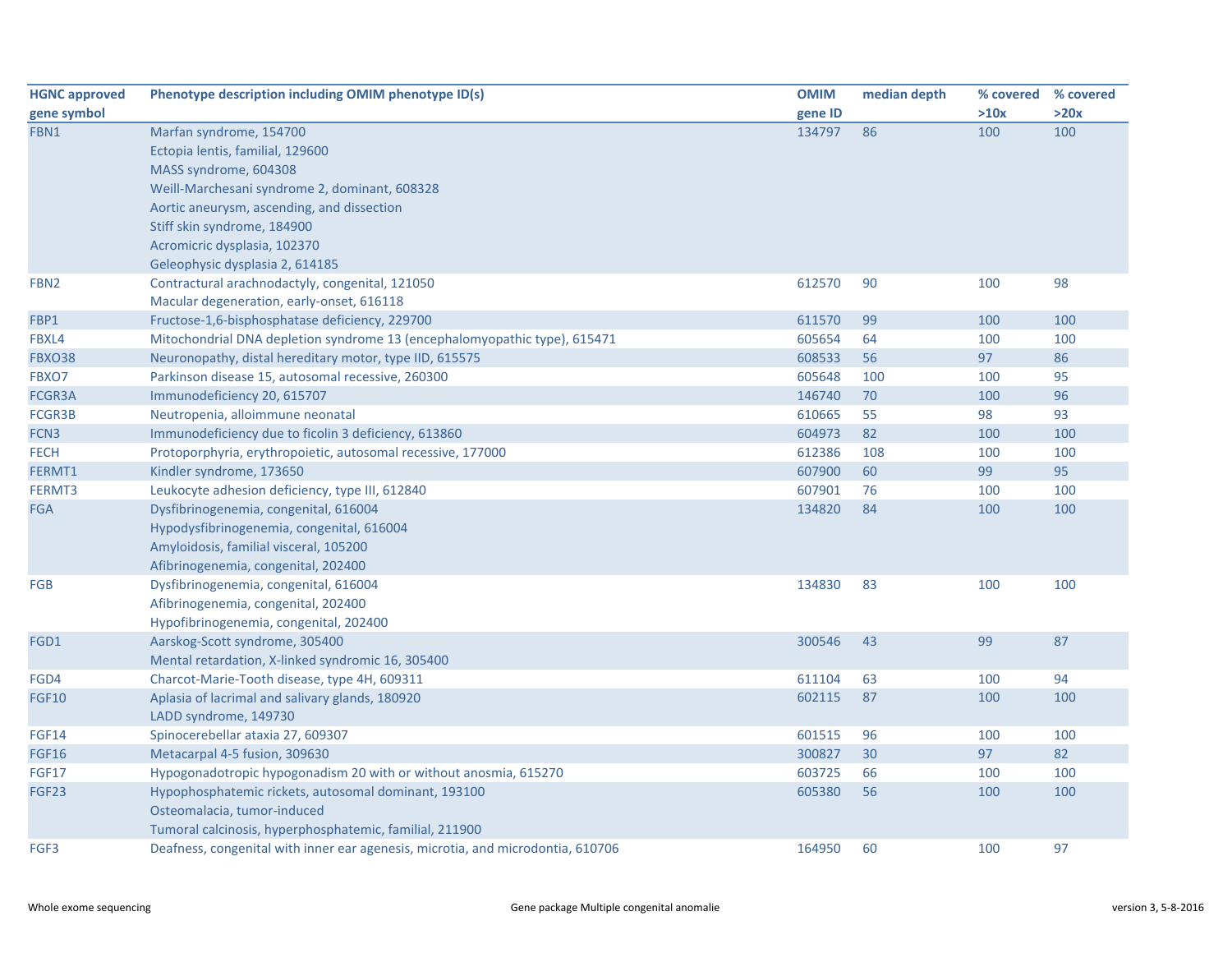| <b>HGNC approved</b> | Phenotype description including OMIM phenotype ID(s)                                                                                | <b>OMIM</b> | median depth | % covered | % covered |
|----------------------|-------------------------------------------------------------------------------------------------------------------------------------|-------------|--------------|-----------|-----------|
| gene symbol          |                                                                                                                                     | gene ID     |              | >10x      | >20x      |
| FGF8                 | Hypogonadotropic hypogonadism 6 with or without anosmia, 612702                                                                     | 600483      | 78           | 95        | 92        |
| FGF9                 | ?Multiple synostoses syndrome 3, 612961                                                                                             | 600921      | 106          | 100       | 100       |
| FGFR1                | Pfeiffer syndrome, 101600                                                                                                           | 136350      | 99           | 100       | 100       |
|                      | Jackson-Weiss syndrome, 123150                                                                                                      |             |              |           |           |
|                      | Hypogonadotropic hypogonadism 2 with or without anosmia, 147950                                                                     |             |              |           |           |
|                      | Osteoglophonic dysplasia, 166250                                                                                                    |             |              |           |           |
|                      | Trigonocephaly 1, 190440                                                                                                            |             |              |           |           |
|                      | Hartsfield syndrome, 615465                                                                                                         |             |              |           |           |
| FGFR2                | Crouzon syndrome, 123500                                                                                                            | 176943      | 80           | 100       | 98        |
|                      | Jackson-Weiss syndrome, 123150                                                                                                      |             |              |           |           |
|                      | Beare-Stevenson cutis gyrata syndrome, 123790                                                                                       |             |              |           |           |
|                      | Pfeiffer syndrome, 101600                                                                                                           |             |              |           |           |
|                      | Apert syndrome, 101200                                                                                                              |             |              |           |           |
|                      | Saethre-Chotzen syndrome, 101400                                                                                                    |             |              |           |           |
|                      | Craniosynostosis, nonspecific                                                                                                       |             |              |           |           |
|                      | Gastric cancer, somatic, 613659                                                                                                     |             |              |           |           |
|                      | Craniofacial-skeletal-dermatologic dysplasia, 101600                                                                                |             |              |           |           |
|                      | Antley-Bixler syndrome without genital anomalies or disordered steroidogenesis, 207410<br>Scaphocephaly and Axenfeld-Rieger anomaly |             |              |           |           |
|                      | LADD syndrome, 149730                                                                                                               |             |              |           |           |
|                      | Scaphocephaly, maxillary retrusion, and mental retardation, 609579                                                                  |             |              |           |           |
|                      | Bent bone dysplasia syndrome, 614592                                                                                                |             |              |           |           |
| FGFR3                | Achondroplasia, 100800                                                                                                              | 134934      | 73           | 100       | 100       |
|                      | Hypochondroplasia, 146000                                                                                                           |             |              |           |           |
|                      | Thanatophoric dysplasia, type I, 187600                                                                                             |             |              |           |           |
|                      | Crouzon syndrome with acanthosis nigricans, 612247                                                                                  |             |              |           |           |
|                      | Muenke syndrome, 602849                                                                                                             |             |              |           |           |
|                      | Bladder cancer, somatic, 109800                                                                                                     |             |              |           |           |
|                      | Colorectal cancer, somatic, 114500                                                                                                  |             |              |           |           |
|                      | Cervical cancer, somatic, 603956                                                                                                    |             |              |           |           |
|                      | LADD syndrome, 149730                                                                                                               |             |              |           |           |
|                      | CATSHL syndrome, 610474                                                                                                             |             |              |           |           |
|                      | Nevus, epidermal, somatic, 162900                                                                                                   |             |              |           |           |
|                      | Thanatophoric dysplasia, type II, 187601                                                                                            |             |              |           |           |
|                      | Spermatocytic seminoma, somatic, 273300                                                                                             |             |              |           |           |
|                      | <b>SADDAN, 616482</b>                                                                                                               |             |              |           |           |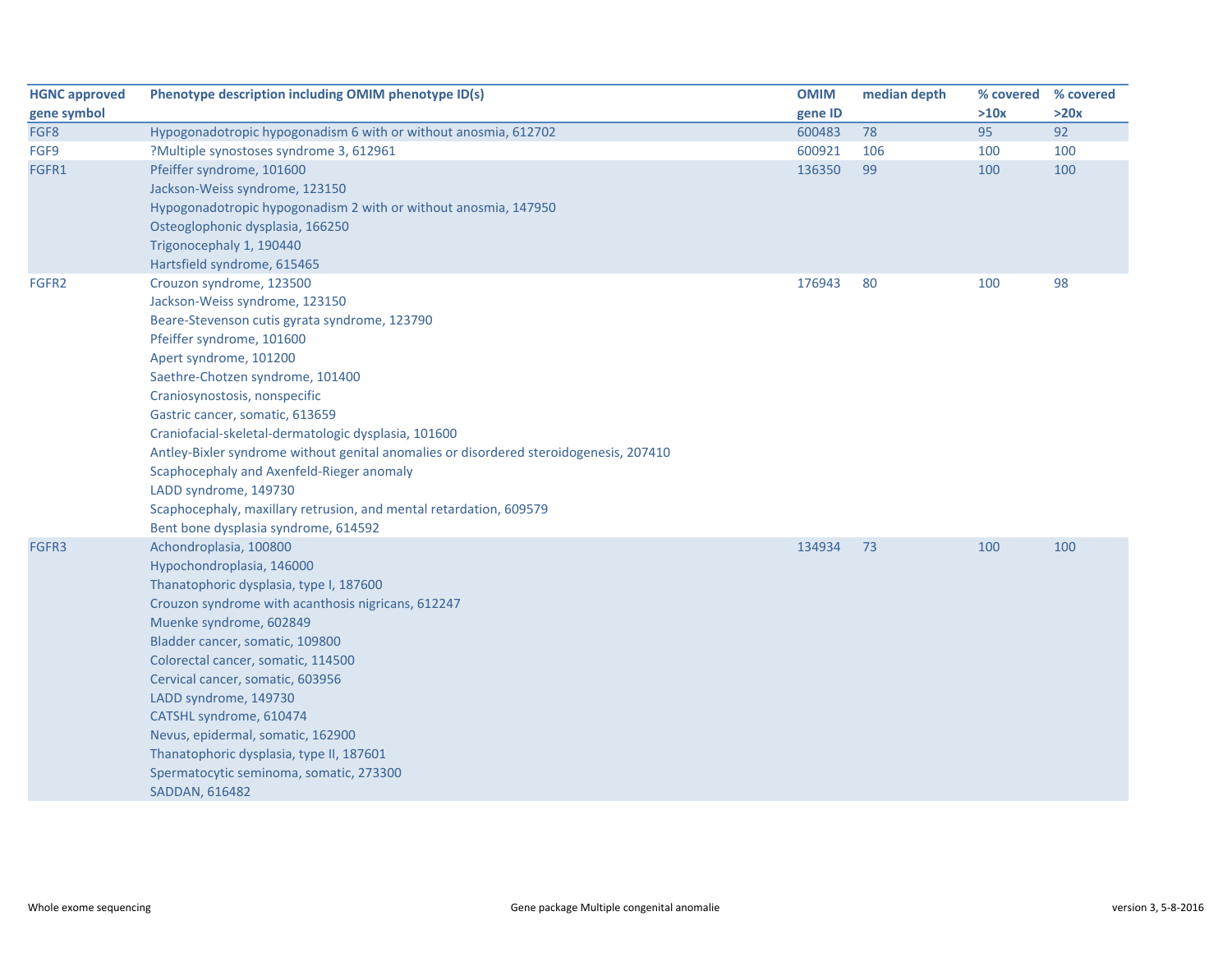| <b>HGNC approved</b> | Phenotype description including OMIM phenotype ID(s)                                                     | <b>OMIM</b> | median depth | % covered | % covered |
|----------------------|----------------------------------------------------------------------------------------------------------|-------------|--------------|-----------|-----------|
| gene symbol          |                                                                                                          | gene ID     |              | >10x      | >20x      |
| <b>FGG</b>           | Dysfibrinogenemia, congenital, 616004                                                                    | 134850      | 86           | 100       | 100       |
|                      | Hypofibrinogenemia, congenital, 202400                                                                   |             |              |           |           |
|                      | Afibrinogenemia, congenital, 202400                                                                      |             |              |           |           |
|                      | Hypodysfibrinogenemia, 616004                                                                            |             |              |           |           |
| <b>FH</b>            | Fumarase deficiency, 606812                                                                              | 136850      | 84           | 97        | 91        |
|                      | Leiomyomatosis and renal cell cancer, 150800                                                             |             |              |           |           |
| FHL1                 | Scapuloperoneal myopathy, X-linked dominant, 300695                                                      | 300163      | 62           | 97        | 92        |
|                      | Myopathy, X-linked, with postural muscle atrophy, 300696                                                 |             |              |           |           |
|                      | Reducing body myopathy, X-linked 1a, severe, infantile or early childhood onset, 300717                  |             |              |           |           |
|                      | Reducing body myopathy, X-linked 1b, with late childhood or adult onset, 300718                          |             |              |           |           |
|                      | Emery-Dreifuss muscular dystrophy 6, X-linked, 300696                                                    |             |              |           |           |
| FIG4                 | Charcot-Marie-Tooth disease, type 4J, 611228                                                             | 609390      | 86           | 100       | 99        |
|                      | Amyotrophic lateral sclerosis 11, 612577                                                                 |             |              |           |           |
|                      | Yunis-Varon syndrome, 216340                                                                             |             |              |           |           |
|                      | ?Polymicrogyria, bilateral temporooccipital, 612691                                                      |             |              |           |           |
| <b>FIGLA</b>         | Premature ovarian failure 6, 612310                                                                      | 608697      | 68           | 97        | 90        |
| FKBP10               | Osteogenesis imperfecta, type XI, 610968                                                                 | 607063      | 92           | 100       | 96        |
|                      | Bruck syndrome 1, 259450                                                                                 |             |              |           |           |
| FKBP14               | Ehlers-Danlos syndrome with progressive kyphoscoliosis, myopathy, and hearing loss, 614557               | 614505      | 66           | 100       | 100       |
| <b>FKRP</b>          | Muscular dystrophy-dystroglycanopathy (congenital with brain and eye anomalies), type A, 5, 613153       | 606596      | 72           | 100       | 100       |
|                      | Muscular dystrophy-dystroglycanopathy (congenital with or without mental retardation), type B, 5, 606612 |             |              |           |           |
|                      | Muscular dystrophy-dystroglycanopathy (limb-girdle), type C, 5, 607155                                   |             |              |           |           |
|                      |                                                                                                          |             |              |           |           |
|                      |                                                                                                          |             |              |           |           |
| <b>FKTN</b>          | Muscular dystrophy-dystroglycanopathy (congenital with brain and eye anomalies), type A, 4, 253800       | 607440      | 75           | 100       | 100       |
|                      | Muscular dystrophy-dystroglycanopathy (congenital without mental retardation), type B, 4, 613152         |             |              |           |           |
|                      | Cardiomyopathy, dilated, 1X, 611615                                                                      |             |              |           |           |
|                      | Muscular dystrophy-dystroglycanopathy (limb-girdle), type C, 4, 611588                                   |             |              |           |           |
|                      |                                                                                                          |             |              |           |           |
|                      |                                                                                                          |             |              |           |           |
| <b>FLCN</b>          | Birt-Hogg-Dube syndrome, 135150                                                                          | 607273      | 100          | 100       | 100       |
|                      | Pneumothorax, primary spontaneous, 173600                                                                |             |              |           |           |
|                      | Renal carcinoma, chromophobe, somatic, 144700                                                            |             |              |           |           |
|                      | Colorectal cancer, somatic, 114500                                                                       |             |              |           |           |
| <b>FLG</b>           | Ichthyosis vulgaris, 146700                                                                              | 135940      | 356          | 100       | 100       |
|                      | {Dermatitis, atopic, susceptibility to, 2}, 605803                                                       |             |              |           |           |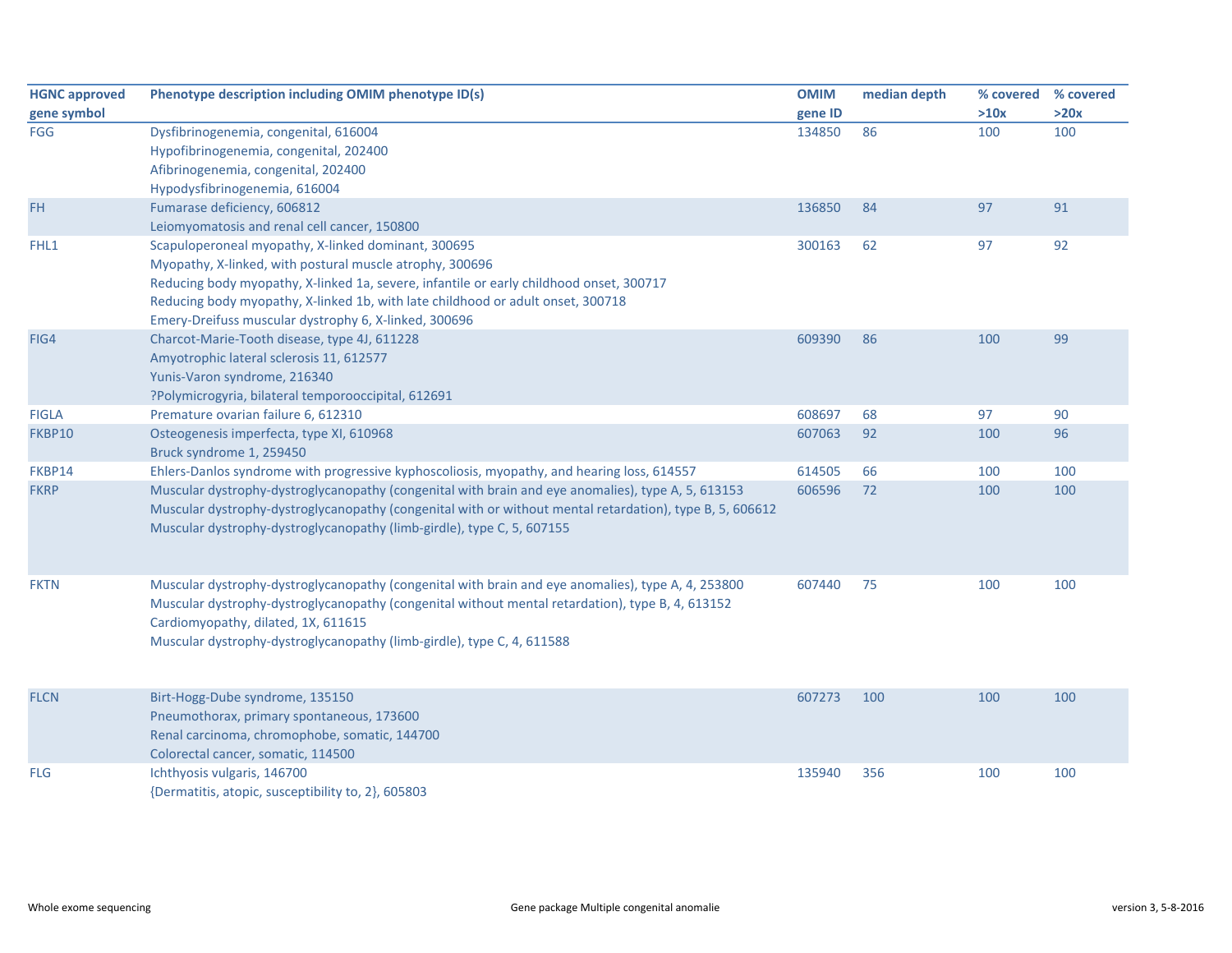| <b>HGNC approved</b> | Phenotype description including OMIM phenotype ID(s)                              | <b>OMIM</b> | median depth |      | % covered % covered |
|----------------------|-----------------------------------------------------------------------------------|-------------|--------------|------|---------------------|
| gene symbol          |                                                                                   | gene ID     |              | >10x | >20x                |
| <b>FLNA</b>          | Heterotopia, periventricular, 300049                                              | 300017      | 55           | 100  | 99                  |
|                      | Otopalatodigital syndrome, type I, 311300                                         |             |              |      |                     |
|                      | Otopalatodigital syndrome, type II, 304120                                        |             |              |      |                     |
|                      | Intestinal pseudoobstruction, neuronal, 300048                                    |             |              |      |                     |
|                      | Melnick-Needles syndrome, 309350                                                  |             |              |      |                     |
|                      | Frontometaphyseal dysplasia, 305620                                               |             |              |      |                     |
|                      | Heterotopia, periventricular, ED variant, 300537                                  |             |              |      |                     |
|                      | FG syndrome 2, 300321                                                             |             |              |      |                     |
|                      | Cardiac valvular dysplasia, X-linked, 314400                                      |             |              |      |                     |
|                      | Terminal osseous dysplasia, 300244                                                |             |              |      |                     |
|                      | Congenital short bowel syndrome, 300048                                           |             |              |      |                     |
| <b>FLNB</b>          | Spondylocarpotarsal synostosis syndrome, 272460                                   | 603381      | 91           | 100  | 99                  |
|                      | Larsen syndrome, 150250                                                           |             |              |      |                     |
|                      | Atelosteogenesis, type I, 108720                                                  |             |              |      |                     |
|                      | Atelosteogenesis, type III, 108721                                                |             |              |      |                     |
|                      | Boomerang dysplasia, 112310                                                       |             |              |      |                     |
| <b>FLNC</b>          | Myopathy, myofibrillar, 5, 609524                                                 | 102565      | 90           | 100  | 99                  |
|                      | Myopathy, distal, 4, 614065                                                       |             |              |      |                     |
| FLRT3                | Hypogonadotropic hypogonadism 21 with anosmia, 615271                             | 604808      | 64           | 100  | 100                 |
| FLT3                 | Leukemia, acute myeloid, reduced survival in, somatic, 601626                     | 136351      | 71           | 99   | 96                  |
|                      | Leukemia, acute myeloid, somatic, 601626                                          |             |              |      |                     |
|                      | Leukemia, acute lymphoblastic, somatic, 613065                                    |             |              |      |                     |
| FLT4                 | Lymphedema, hereditary, IA, 153100                                                | 136352      | 91           | 100  | 99                  |
|                      | Hemangioma, capillary infantile, somatic, 602089                                  |             |              |      |                     |
| FLVCR1               | Ataxia, posterior column, with retinitis pigmentosa, 609033                       | 609144      | 82           | 100  | 97                  |
| FLVCR2               | Proliferative vasculopathy and hydraencephaly-hydrocephaly syndrome, 225790       | 610865      | 85           | 100  | 100                 |
| FMO3                 | Trimethylaminuria, 602079                                                         | 136132      | 93           | 100  | 100                 |
| FMR1                 | Fragile X syndrome, 300624                                                        | 309550      | 44           | 100  | 89                  |
|                      | Fragile X tremor/ataxia syndrome, 300623                                          |             |              |      |                     |
|                      | Premature ovarian failure 1, 311360                                               |             |              |      |                     |
| FN1                  | Glomerulopathy with fibronectin deposits 2, 601894                                | 135600      | 82           | 100  | 100                 |
|                      | Plasma fibronectin deficiency, 614101                                             |             |              |      |                     |
| FOLR1                | Neurodegeneration due to cerebral folate transport deficiency, 613068             | 136430      | 94           | 100  | 100                 |
| FOXC1                | Iridogoniodysgenesis, type 1, 601631                                              | 601090      | 46           | 99   | 75                  |
|                      | Rieger or Axenfeld anomalies, 602482                                              |             |              |      |                     |
|                      | Axenfeld-Rieger syndrome, type 3, 602482                                          |             |              |      |                     |
|                      | Iris hypoplasia and glaucoma, 601631                                              |             |              |      |                     |
| FOXC <sub>2</sub>    | Lymphedema-distichiasis syndrome, 153400                                          | 602402      | 68           | 100  | 91                  |
|                      | Lymphedema-distichiasis syndrome with renal disease and diabetes mellitus, 153400 |             |              |      |                     |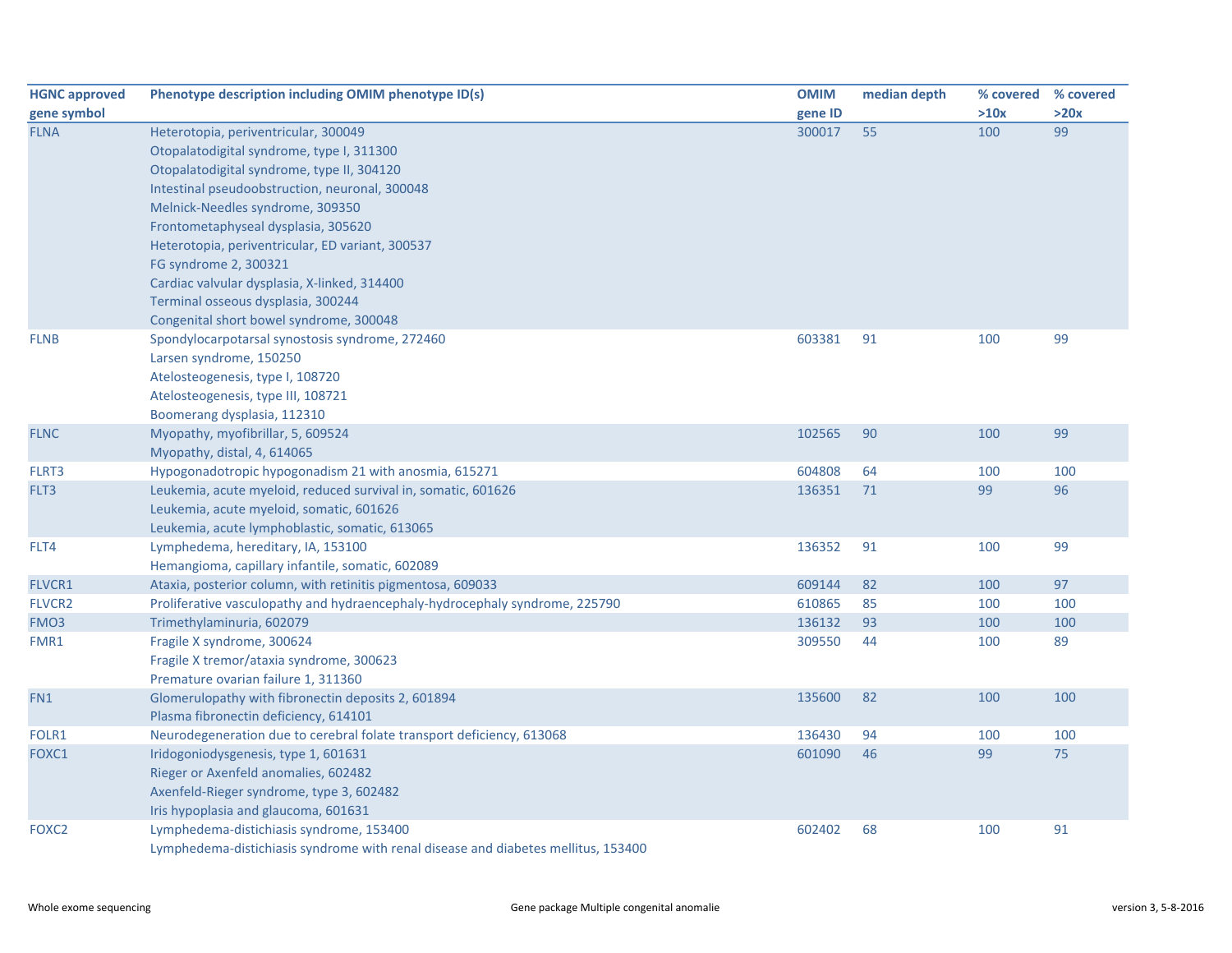| <b>HGNC approved</b> | Phenotype description including OMIM phenotype ID(s)                                      | <b>OMIM</b> | median depth | % covered | % covered |
|----------------------|-------------------------------------------------------------------------------------------|-------------|--------------|-----------|-----------|
| gene symbol          |                                                                                           | gene ID     |              | >10x      | >20x      |
| FOXE1                | Bamforth-Lazarus syndrome, 241850                                                         | 602617      | 71           | 98        | 82        |
|                      | {Thyroid cancer, nonmedullary, 4}, 616534                                                 |             |              |           |           |
| FOXE3                | Anterior segment mesenchymal dysgenesis, 107250                                           | 601094      | 40           | 73        | 58        |
|                      | Aphakia, congenital primary, 610256                                                       |             |              |           |           |
| FOXF1                | Alveolar capillary dysplasia with misalignment of pulmonary veins, 265380                 | 601089      | 73           | 100       | 92        |
| FOXG1                | Rett syndrome, congenital variant, 613454                                                 | 164874      | 80           | 83        | 77        |
| FOXI1                | Enlarged vestibular aqueduct, 600791                                                      | 601093      | 84           | 100       | 100       |
| FOXL <sub>2</sub>    | Blepharophimosis, epicanthus inversus, and ptosis, type 1, 110100                         | 605597      | 70           | 97        | 90        |
|                      | Blepharophimosis, epicanthus inversus, and ptosis, type 2, 110100                         |             |              |           |           |
|                      | Premature ovarian failure 3, 608996                                                       |             |              |           |           |
| FOXN1                | T-cell immunodeficiency, congenital alopecia, and nail dystrophy, 601705                  | 600838      | 85           | 100       | 99        |
| FOXO1                | Rhabdomyosarcoma, alveolar, 268220                                                        | 136533      | 89           | 100       | 95        |
| FOXP1                | Mental retardation with language impairment and with or without autistic features, 613670 | 605515      | 80           | 100       | 98        |
| FOXP2                | Speech-language disorder-1, 602081                                                        | 605317      | 76           | 100       | 100       |
| FOXP3                | Immunodysregulation, polyendocrinopathy, and enteropathy, X-linked, 304790                | 300292      | 41           | 100       | 94        |
|                      | {Diabetes mellitus, type I, susceptibility to}, 222100                                    |             |              |           |           |
| <b>FOXRED1</b>       | Leigh syndrome due to mitochondrial complex I deficiency, 256000                          | 613622      | 74           | 100       | 100       |
|                      | Mitochondrial complex I deficiency, 252010                                                |             |              |           |           |
| FRAS1                | Fraser syndrome, 219000                                                                   | 607830      | 91           | 100       | 100       |
| FREM1                | Bifid nose with or without anorectal and renal anomalies, 608980                          | 608944      | 88           | 100       | 99        |
|                      | Manitoba oculotrichoanal syndrome, 248450                                                 |             |              |           |           |
|                      | Trigonocephaly 2, 614485                                                                  |             |              |           |           |
| FREM2                | Fraser syndrome, 219000                                                                   | 608945      | 92           | 100       | 100       |
| FRMD7                | Nystagmus 1, congenital, X-linked, 310700                                                 | 300628      | 42           | 100       | 96        |
|                      | Nystagmus, infantile periodic alternating, X-linked, 310700                               |             |              |           |           |
| <b>FSCN2</b>         | Retinitis pigmentosa 30, 607921                                                           | 607643      | 82           | 100       | 100       |
| <b>FSHB</b>          | Hypogonadotropic hypogonadism 24 without anosmia, 229070                                  | 136530      | 52           | 100       | 100       |
| <b>FSHR</b>          | Ovarian dysgenesis 1, 233300                                                              | 136435      | 60           | 100       | 100       |
|                      | Ovarian response to FSH stimulation, 276400                                               |             |              |           |           |
|                      | Ovarian hyperstimulation syndrome, 608115                                                 |             |              |           |           |
| <b>FTCD</b>          | Glutamate formiminotransferase deficiency, 229100                                         | 606806      | 57           | 95        | 90        |
| FTL.                 | Hyperferritinemia-cataract syndrome, 600886                                               | 134790      | 62           | 94        | 76        |
|                      | Neurodegeneration with brain iron accumulation 3, 606159                                  |             |              |           |           |
|                      | L-ferritin deficiency, dominant and recessive, 615604                                     |             |              |           |           |
| <b>FTO</b>           | Growth retardation, developmental delay, facial dysmorphism, 612938                       | 610966      | 70           | 100       | 100       |
|                      | {Obesity, susceptibility to, BMIQ14}, 612460                                              |             |              |           |           |
| FTSJ1                | Mental retardation, X-linked 9, 309549                                                    | 300499      | 59           | 100       | 100       |
| <b>FUCA1</b>         | Fucosidosis, 230000                                                                       | 612280      | 96           | 100       | 100       |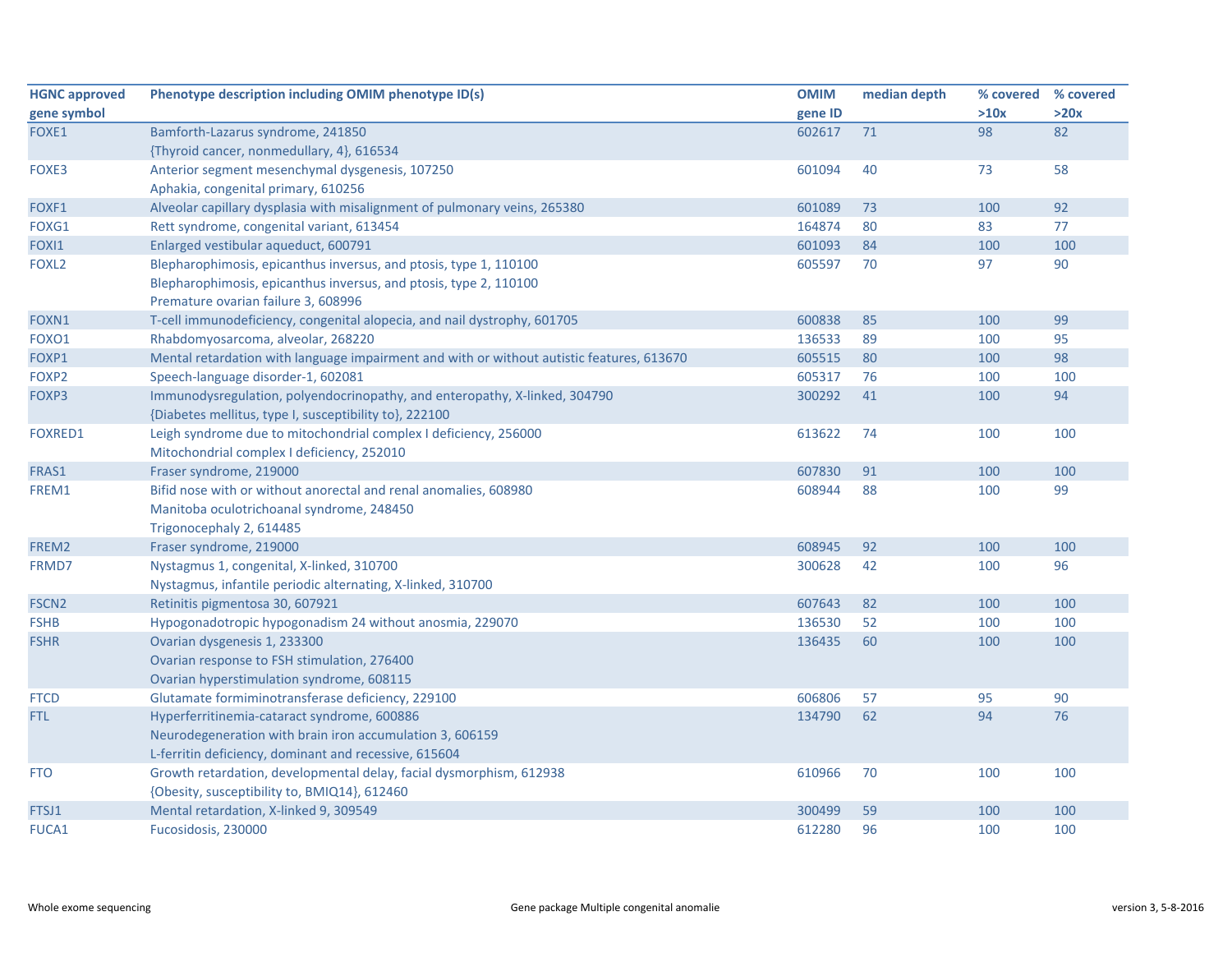| <b>HGNC approved</b> | Phenotype description including OMIM phenotype ID(s)                                                                                                                                 | <b>OMIM</b> | median depth | % covered | % covered |
|----------------------|--------------------------------------------------------------------------------------------------------------------------------------------------------------------------------------|-------------|--------------|-----------|-----------|
| gene symbol          |                                                                                                                                                                                      | gene ID     |              | >10x      | >20x      |
| <b>FUS</b>           | Amyotrophic lateral sclerosis 6, with or without frontotemporal dementia, 608030                                                                                                     | 137070      | 79           | 100       | 99        |
|                      | Tremor, hereditary essential, 4, 614782                                                                                                                                              |             |              |           |           |
| FUT6                 | Fucosyltransferase 6 deficiency, 613852                                                                                                                                              | 136836      | 135          | 100       | 100       |
| <b>FUZ</b>           | Neural tube defects, 182940                                                                                                                                                          | 610622      | 80           | 100       | 100       |
| <b>FXN</b>           | Friedreich ataxia, 229300                                                                                                                                                            | 606829      | 38           | 96        | 72        |
|                      | Friedreich ataxia with retained reflexes, 229300                                                                                                                                     |             |              |           |           |
| FXYD2                | Hypomagnesemia 2, renal, 154020                                                                                                                                                      | 601814      | 49           | 100       | 91        |
| FYCO1                | Cataract 18, autosomal recessive, 610019                                                                                                                                             | 607182      | 85           | 100       | 100       |
| FZD4                 | Exudative vitreoretinopathy 1, 133780                                                                                                                                                | 604579      | 93           | 100       | 100       |
|                      | Retinopathy of prematurity, 133780                                                                                                                                                   |             |              |           |           |
| FZD <sub>6</sub>     | Nail disorder, nonsyndromic congenital, 10, (claw-shaped nails), 614157                                                                                                              | 603409      | 97           | 100       | 100       |
| G6PC                 | Glycogen storage disease la, 232200                                                                                                                                                  | 613742      | 115          | 100       | 100       |
| G6PC3                | Neutropenia, severe congenital 4, autosomal recessive, 612541<br>Dursun syndrome, 612541                                                                                             | 611045      | 65           | 100       | 98        |
| G6PD                 | Hemolytic anemia due to G6PD deficiency, 300908<br>Favism, 134700<br>{Resistance to malaria due to G6PD deficiency}, 611162                                                          | 305900      | 55           | 100       | 98        |
| <b>GAA</b>           | Glycogen storage disease II, 232300                                                                                                                                                  | 606800      | 81           | 100       | 100       |
| GABRA1               | {Epilepsy, juvenile myoclonic, susceptibility to, 5}, 611136<br>{Epilepsy, childhood absence, susceptibility to, 4}, 611136<br>Epileptic encephalopathy, early infantile, 19, 615744 | 137160      | 95           | 100       | 100       |
| GABRB3               | {Epilepsy, childhood absence, susceptibility to, 5}, 612269                                                                                                                          | 137192      | 94           | 96        | 94        |
| GABRG2               | Epilepsy, generalized, with febrile seizures plus, type 3, 611277<br>{Epilepsy, childhood absence, susceptibility to, 2}, 607681<br>Febrile seizures, familial, 8, 611277            | 137164      | 107          | 99        | 92        |
| GAD1                 | ?Cerebral palsy, spastic quadriplegic, 1, 603513                                                                                                                                     | 605363      | 78           | 100       | 100       |
| <b>GALC</b>          | Krabbe disease, 245200                                                                                                                                                               | 606890      | 64           | 100       | 98        |
| <b>GALE</b>          | Galactose epimerase deficiency, 230350                                                                                                                                               | 606953      | 84           | 100       | 100       |
| GALK1                | Galactokinase deficiency with cataracts, 230200                                                                                                                                      | 604313      | 76           | 100       | 100       |
| <b>GALNS</b>         | Mucopolysaccharidosis IVA, 253000                                                                                                                                                    | 612222      | 73           | 98        | 92        |
| GALNT3               | Tumoral calcinosis, hyperphosphatemic, familial, 211900                                                                                                                              | 601756      | 72           | 100       | 100       |
| <b>GALT</b>          | Galactosemia, 230400                                                                                                                                                                 | 606999      | 120          | 100       | 100       |
| <b>GAMT</b>          | Cerebral creatine deficiency syndrome 2, 612736                                                                                                                                      | 601240      | 59           | 99        | 89        |
| <b>GAN</b>           | Giant axonal neuropathy-1, 256850                                                                                                                                                    | 605379      | 87           | 100       | 100       |
| <b>GARS</b>          | Charcot-Marie-Tooth disease, type 2D, 601472<br>Neuropathy, distal hereditary motor, type VA, 600794                                                                                 | 600287      | 75           | 100       | 98        |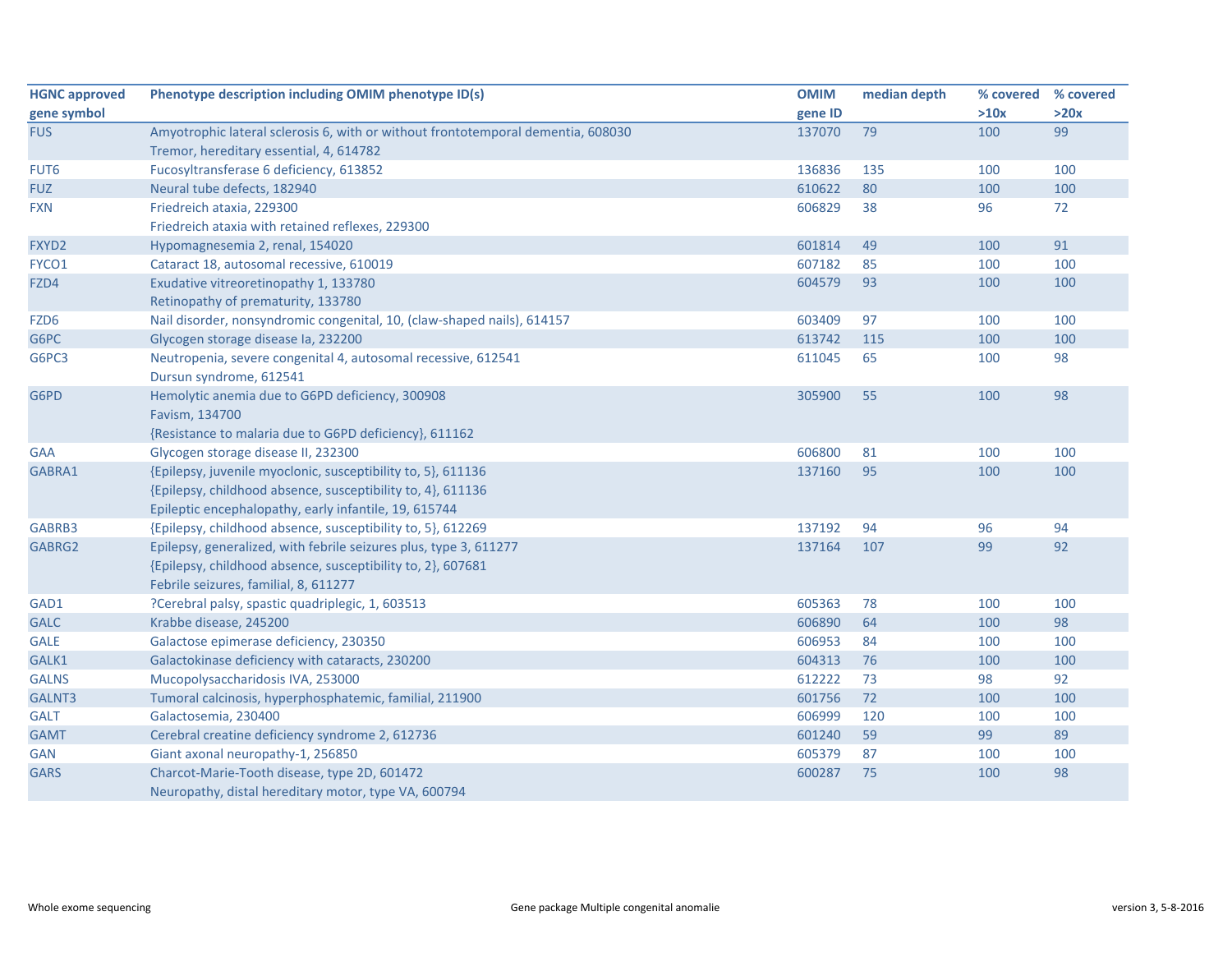| <b>HGNC approved</b> | Phenotype description including OMIM phenotype ID(s)                             | <b>OMIM</b> | median depth |      | % covered % covered |
|----------------------|----------------------------------------------------------------------------------|-------------|--------------|------|---------------------|
| gene symbol          |                                                                                  | gene ID     |              | >10x | >20x                |
| GATA1                | Thrombocytopenia, X-linked, with or without dyserythropoietic anemia, 300367     | 305371      | 51           | 100  | 100                 |
|                      | Leukemia, megakaryoblastic, with or without Down syndrome, somatic, 190685       |             |              |      |                     |
|                      | Thrombocytopenia with beta-thalassemia, X-linked, 314050                         |             |              |      |                     |
|                      | Anemia, X-linked, with/without neutropenia and/or platelet abnormalities, 300835 |             |              |      |                     |
| GATA2                | Immunodeficiency 21, 614172                                                      | 137295      | 69           | 100  | 100                 |
|                      | Emberger syndrome, 614038                                                        |             |              |      |                     |
|                      | {Myelodysplastic syndrome, susceptibility to}, 614286                            |             |              |      |                     |
|                      | {Leukemia, acute myeloid, susceptibility to}, 601626                             |             |              |      |                     |
| GATA3                | Hypoparathyroidism, sensorineural deafness, and renal dysplasia, 146255          | 131320      | 86           | 100  | 100                 |
| GATA4                | Atrial septal defect 2, 607941                                                   | 600576      | 60           | 77   | 62                  |
|                      | Ventricular septal defect 1, 614429                                              |             |              |      |                     |
|                      | Atrioventricular septal defect 4, 614430                                         |             |              |      |                     |
|                      | ?Testicular anomalies with or without congenital heart disease, 615542           |             |              |      |                     |
|                      | Tetralogy of Fallot, 187500                                                      |             |              |      |                     |
| GATA6                | Atrioventricular septal defect 5, 614474                                         | 601656      | 55           | 85   | 72                  |
|                      | Atrial septal defect 9, 614475                                                   |             |              |      |                     |
|                      | Pancreatic agenesis and congenital heart defects, 600001                         |             |              |      |                     |
|                      | Persistent truncus arteriosus, 217095                                            |             |              |      |                     |
|                      | Tetralogy of Fallot, 187500                                                      |             |              |      |                     |
| GATAD1               | ?Cardiomyopathy, dilated, 2B, 614672                                             | 614518      | 91           | 100  | 94                  |
| GATAD2B              | Mental retardation, autosomal dominant 18, 615074                                | 614998      | 40           | 98   | 82                  |
| <b>GATM</b>          | Cerebral creatine deficiency syndrome 3, 612718                                  | 602360      | 93           | 100  | 100                 |
| <b>GBA</b>           | Gaucher disease, type I, 230800                                                  | 606463      | 110          | 100  | 100                 |
|                      | Gaucher disease, type II, 230900                                                 |             |              |      |                     |
|                      | Gaucher disease, type III, 231000                                                |             |              |      |                     |
|                      | Gaucher disease, type IIIC, 231005                                               |             |              |      |                     |
|                      | Gaucher disease, perinatal lethal, 608013                                        |             |              |      |                     |
|                      | {Parkinson disease, late-onset, susceptibility to}, 168600                       |             |              |      |                     |
|                      | {Lewy body dementia, susceptibility to}, 127750                                  |             |              |      |                     |
| GBA2                 | Spastic paraplegia 46, autosomal recessive, 614409                               | 609471      | 62           | 99   | 93                  |
| GBE1                 | Glycogen storage disease IV, 232500                                              | 607839      | 79           | 100  | 100                 |
|                      | Polyglucosan body disease, adult form, 263570                                    |             |              |      |                     |
| <b>GCDH</b>          | Glutaricaciduria, type I, 231670                                                 | 608801      | 81           | 100  | 99                  |
| GCH1                 | Dystonia, DOPA-responsive, with or without hyperphenylalaninemia, 128230         | 600225      | 63           | 100  | 87                  |
|                      | Hyperphenylalaninemia, BH4-deficient, B, 233910                                  |             |              |      |                     |
| <b>GCK</b>           | MODY, type II, 125851                                                            | 138079      | 84           | 100  | 100                 |
|                      | Diabetes mellitus, noninsulin-dependent, late onset, 125853                      |             |              |      |                     |
|                      | Hyperinsulinemic hypoglycemia, familial, 3, 602485                               |             |              |      |                     |
|                      | Diabetes mellitus, permanent neonatal, 606176                                    |             |              |      |                     |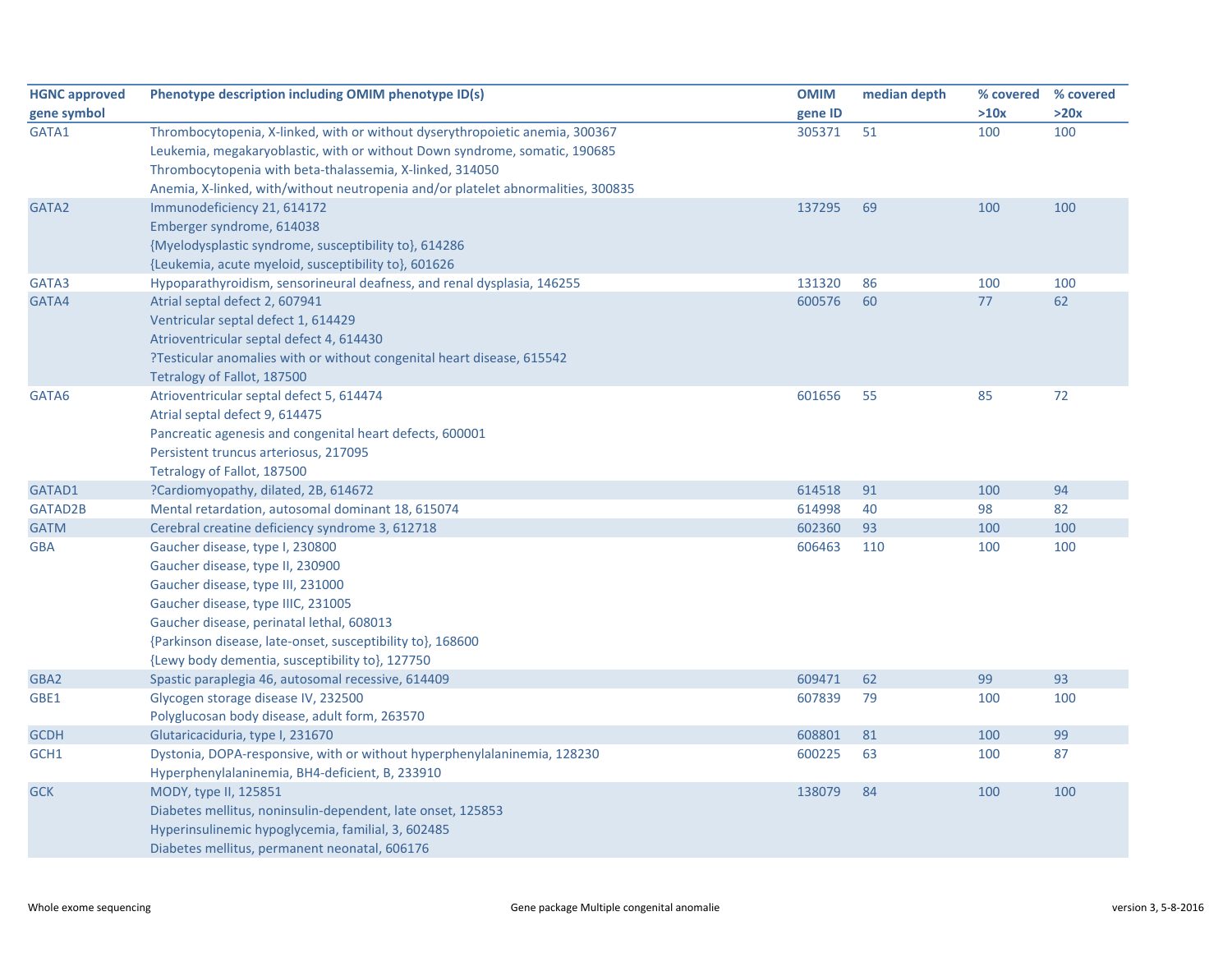| <b>HGNC approved</b> | Phenotype description including OMIM phenotype ID(s)                                                            | <b>OMIM</b> | median depth |      | % covered % covered |
|----------------------|-----------------------------------------------------------------------------------------------------------------|-------------|--------------|------|---------------------|
| gene symbol          |                                                                                                                 | gene ID     |              | >10x | >20x                |
| <b>GCLC</b>          | Hemolytic anemia due to gamma-glutamylcysteine synthetase deficiency, 230450                                    | 606857      | 78           | 100  | 100                 |
|                      | {Myocardial infarction, susceptibility to}, 608446                                                              |             |              |      |                     |
| GCM <sub>2</sub>     | Hypoparathyroidism, familial isolated, 146200                                                                   | 603716      | 77           | 100  | 99                  |
| GCNT <sub>2</sub>    | [Blood group, Ii], 110800                                                                                       | 600429      | 105          | 100  | 100                 |
|                      | Cataract 13 with adult i phenotype, 116700                                                                      |             |              |      |                     |
|                      | Adult i phenotype without cataract, 110800                                                                      |             |              |      |                     |
| <b>GCSH</b>          | Glycine encephalopathy, 605899                                                                                  | 238330      | 14           | 61   | 18                  |
| GDAP1                | Charcot-Marie-Tooth disease, type 4A, 214400                                                                    | 606598      | 96           | 100  | 100                 |
|                      | Charcot-Marie-Tooth disease, axonal, with vocal cord paresis, 607706                                            |             |              |      |                     |
|                      | Charcot-Marie-Tooth disease, axonal, type 2K, 607831                                                            |             |              |      |                     |
|                      | Charcot-Marie-Tooth disease, recessive intermediate, A, 608340                                                  |             |              |      |                     |
| GDF1                 | Double-outlet right ventricle, 217095                                                                           | 602880      | 27           | 70   | 49                  |
|                      | Tetralogy of Fallot, 187500                                                                                     |             |              |      |                     |
|                      | Transposition of great arteries, dextro-looped 3, 613854                                                        |             |              |      |                     |
|                      | Right atrial isomerism, 208530                                                                                  |             |              |      |                     |
| GDF <sub>2</sub>     | Telangiectasia, hereditary hemorrhagic, type 5, 615506                                                          | 605120      | 70           | 100  | 99                  |
| GDF3                 | Klippel-Feil syndrome 3, autosomal dominant, 613702                                                             | 606522      | 101          | 100  | 100                 |
|                      | Microphthalmia with coloboma 6, 613703                                                                          |             |              |      |                     |
|                      | Microphthalmia, isolated 7, 613704                                                                              |             |              |      |                     |
| GDF5                 | ?Acromesomelic dysplasia, Hunter-Thompson type, 201250                                                          | 601146      | 104          | 100  | 100                 |
|                      | Brachydactyly, type C, 113100                                                                                   |             |              |      |                     |
|                      | Chondrodysplasia, Grebe type, 200700                                                                            |             |              |      |                     |
|                      | Du Pan syndrome, 228900                                                                                         |             |              |      |                     |
|                      | Brachydactyly, type A2, 112600                                                                                  |             |              |      |                     |
|                      | Symphalangism, proximal, 1B, 615298                                                                             |             |              |      |                     |
|                      | Multiple synostoses syndrome 2, 610017                                                                          |             |              |      |                     |
|                      | {Osteoarthritis-5}, 612400                                                                                      |             |              |      |                     |
|                      | Brachydactyly, type A1, C, 615072                                                                               |             |              |      |                     |
| GDF <sub>6</sub>     | Klippel-Feil syndrome 1, autosomal dominant, 118100                                                             | 601147      | 86           | 100  | 100                 |
|                      | Microphthalmia, isolated 4, 613094                                                                              |             |              |      |                     |
|                      | Microphthalmia with coloboma 6, digenic, 613703                                                                 |             |              |      |                     |
|                      | Leber congenital amaurosis 17, 615360                                                                           |             |              |      |                     |
| GDI1                 | Mental retardation, X-linked 41, 300849                                                                         | 300104      | 64           | 100  | 98                  |
| <b>GDNF</b>          | Central hypoventilation syndrome, 209880                                                                        | 600837      | 144          | 100  | 100                 |
|                      | {Pheochromocytoma, modifier of}, 171300                                                                         |             |              |      |                     |
|                      | {Hirschsprung disease, susceptibility to, 3}, 613711                                                            |             |              |      |                     |
| <b>GFAP</b>          | Alexander disease, 203450                                                                                       | 137780      | 62           | 100  | 100                 |
| <b>GFER</b>          | Myopathy, mitochondrial progressive, with congenital cataract, hearing loss, and developmental delay,<br>613076 | 600924      | 58           | 100  | 86                  |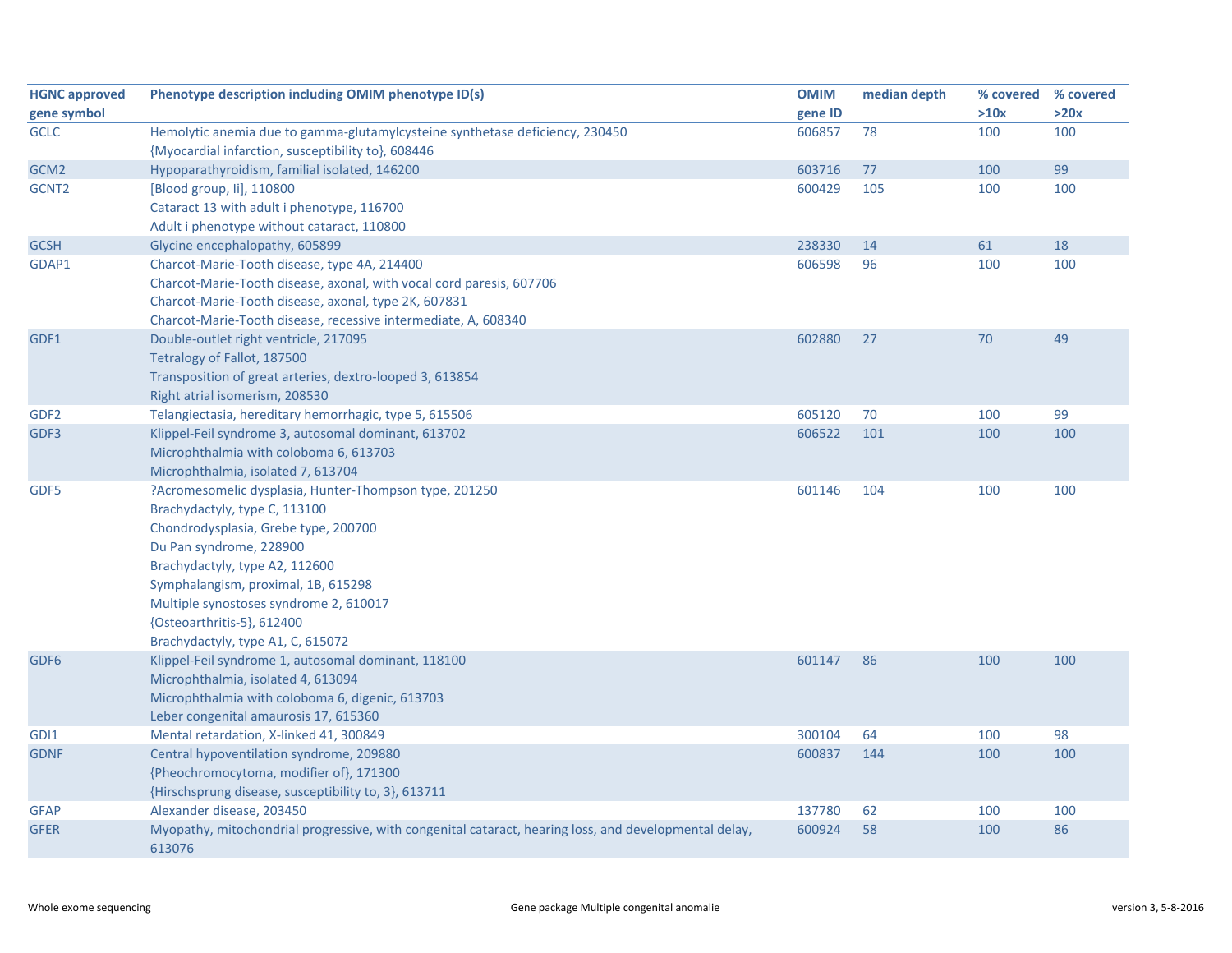| <b>HGNC approved</b> | Phenotype description including OMIM phenotype ID(s)                                       | <b>OMIM</b> | median depth | % covered | % covered |
|----------------------|--------------------------------------------------------------------------------------------|-------------|--------------|-----------|-----------|
| gene symbol          |                                                                                            | gene ID     |              | >10x      | >20x      |
| GFI1                 | Neutropenia, severe congenital 2, autosomal dominant, 613107                               | 600871      | 65           | 100       | 97        |
|                      | Neutropenia, nonimmune chronic idiopathic, of adults, 607847                               |             |              |           |           |
| GFI1B                | Bleeding disorder, platelet-type, 17, 187900                                               | 604383      | 104          | 100       | 100       |
| GFM1                 | Combined oxidative phosphorylation deficiency 1, 609060                                    | 606639      | 75           | 100       | 97        |
| GFPT1                | Myasthenia, congenital, 12, with tubular aggregates, 610542                                | 138292      | 67           | 100       | 99        |
| <b>GGCX</b>          | Vitamin K-dependent clotting factors, combined deficiency of, 1, 277450                    | 137167      | 86           | 100       | 100       |
|                      | Pseudoxanthoma elasticum-like disorder with multiple coagulation factor deficiency, 610842 |             |              |           |           |
| GH1                  | Growth hormone deficiency, isolated, type IA, 262400                                       | 139250      | 82           | 100       | 100       |
|                      | Growth hormone deficiency, isolated, type IB, 612781                                       |             |              |           |           |
|                      | Growth hormone deficiency, isolated, type II, 173100                                       |             |              |           |           |
|                      | Kowarski syndrome, 262650                                                                  |             |              |           |           |
| <b>GHR</b>           | Laron dwarfism, 262500                                                                     | 600946      | 77           | 100       | 99        |
|                      | {Hypercholesterolemia, familial, modifier of}, 143890                                      |             |              |           |           |
|                      | Increased responsiveness to growth hormone                                                 |             |              |           |           |
|                      | Growth hormone insensitivity, partial, 604271                                              |             |              |           |           |
| <b>GHRHR</b>         | Growth hormone deficiency, isolated, type IB, 612781                                       | 139191      | 75           | 100       | 98        |
| <b>GHSR</b>          | Growth hormone deficiency, isolated partial, 615925                                        | 601898      | 80           | 100       | 100       |
| <b>GIF</b>           | Intrinsic factor deficiency, 261000                                                        | 609342      | 103          | 100       | 100       |
| GIGYF2               | {Parkinson disease 11}, 607688                                                             | 612003      | 65           | 100       | 97        |
| GIPC3                | Deafness, autosomal recessive 15, 601869                                                   | 608792      | 70           | 94        | 88        |
| GJA1                 | Oculodentodigital dysplasia, 164200                                                        | 121014      | 66           | 100       | 100       |
|                      | Syndactyly, type III, 186100                                                               |             |              |           |           |
|                      | Hypoplastic left heart syndrome 1, 241550                                                  |             |              |           |           |
|                      | Atrioventricular septal defect 3, 600309                                                   |             |              |           |           |
|                      | Oculodentodigital dysplasia, autosomal recessive, 257850                                   |             |              |           |           |
|                      | Craniometaphyseal dysplasia, autosomal recessive, 218400                                   |             |              |           |           |
|                      | Erythrokeratodermia variabilis et progressiva, 133200                                      |             |              |           |           |
|                      | Palmoplantar keratoderma with congenital alopecia, 104100                                  |             |              |           |           |
| GJA3                 | Cataract 14, multiple types, 601885                                                        | 121015      | 95           | 100       | 97        |
| GJA5                 | Atrial fibrillation, familial, 11, 614049                                                  | 121013      | 121          | 100       | 100       |
|                      | Atrial standstill, digenic (GJA5/SCN5A), 108770                                            |             |              |           |           |
| GJA8                 | Cataract 1, multiple types, 116200                                                         | 600897      | 97           | 100       | 100       |
| GJB1                 | Charcot-Marie-Tooth neuropathy, X-linked dominant, 1, 302800                               | 304040      | 54           | 100       | 100       |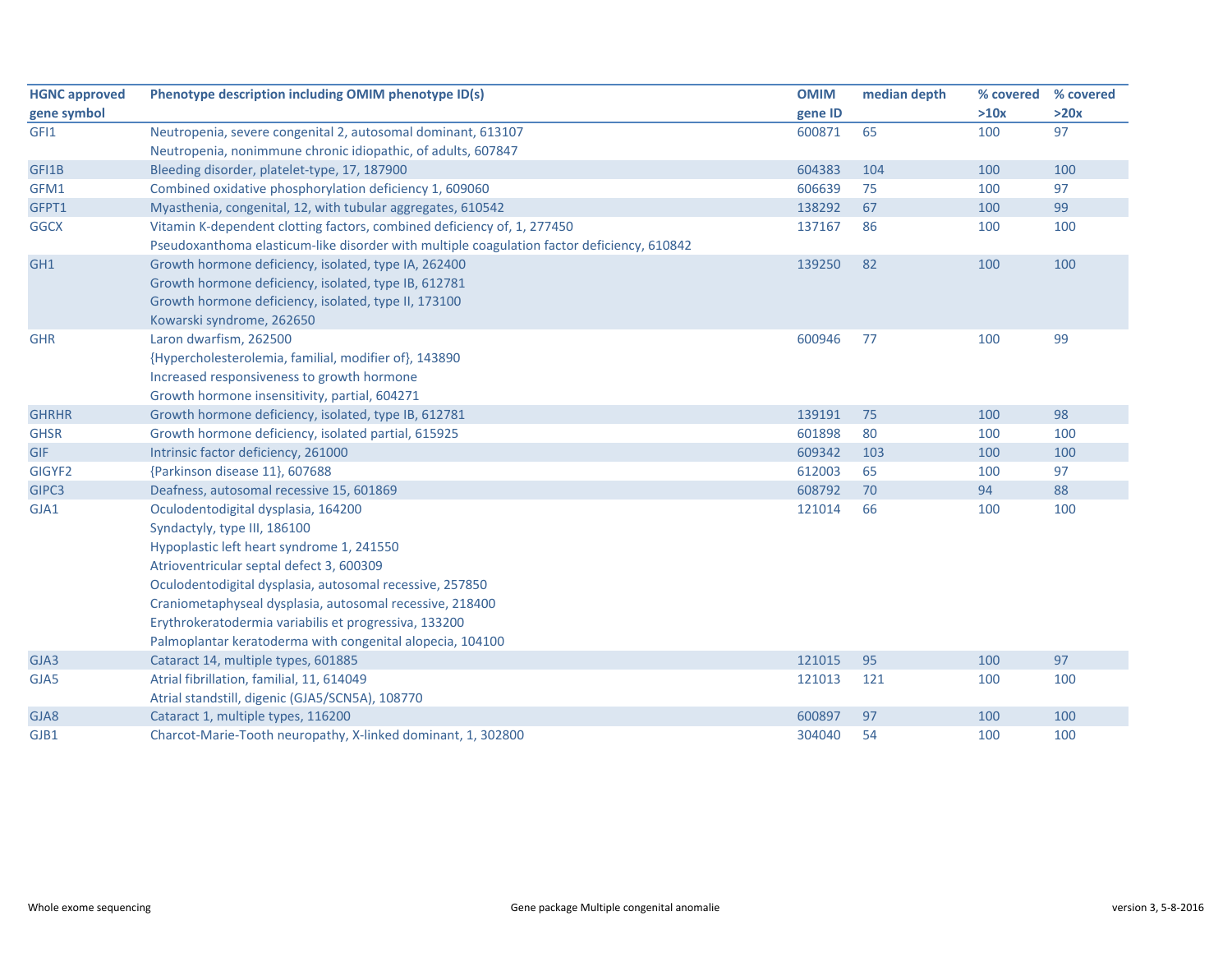| <b>HGNC approved</b> | Phenotype description including OMIM phenotype ID(s)                                             | <b>OMIM</b> | median depth | % covered | % covered |
|----------------------|--------------------------------------------------------------------------------------------------|-------------|--------------|-----------|-----------|
| gene symbol          |                                                                                                  | gene ID     |              | >10x      | >20x      |
| GJB <sub>2</sub>     | Deafness, autosomal recessive 1A, 220290                                                         | 121011      | 122          | 100       | 100       |
|                      | Deafness, autosomal dominant 3A, 601544                                                          |             |              |           |           |
|                      | Vohwinkel syndrome, 124500                                                                       |             |              |           |           |
|                      | Keratoderma, palmoplantar, with deafness, 148350                                                 |             |              |           |           |
|                      | Keratitis-ichthyosis-deafness syndrome, 148210                                                   |             |              |           |           |
|                      | Hystrix-like ichthyosis with deafness, 602540                                                    |             |              |           |           |
|                      | Bart-Pumphrey syndrome, 149200                                                                   |             |              |           |           |
| GJB3                 | Erythrokeratodermia variabilis et progressiva, 133200                                            | 603324      | 114          | 100       | 100       |
|                      | Deafness, autosomal dominant 2B, 612644                                                          |             |              |           |           |
|                      | Deafness, autosomal recessive                                                                    |             |              |           |           |
|                      | Deafness, autosomal dominant, with peripheral neuropathy                                         |             |              |           |           |
|                      | Deafness, digenic, GJB2/GJB3, 220290                                                             |             |              |           |           |
| GJB4                 | Erythrokeratodermia variabilis with erythema gyratum repens, 133200                              | 605425      | 120          | 100       | 100       |
| GJB6                 | Deafness, autosomal dominant 3B, 612643                                                          | 604418      | 90           | 100       | 100       |
|                      | Deafness, autosomal recessive 1B, 612645                                                         |             |              |           |           |
|                      | Deafness, digenic GJB2/GJB6, 220290                                                              |             |              |           |           |
|                      | Ectodermal dysplasia 2, Clouston type, 129500                                                    |             |              |           |           |
| GJC <sub>2</sub>     | Leukodystrophy, hypomyelinating, 2, 608804<br>Spastic paraplegia 44, autosomal recessive, 613206 | 608803      | 40           | 83        | 58        |
|                      | Lymphedema, hereditary, IC, 613480                                                               |             |              |           |           |
| <b>GK</b>            | Glycerol kinase deficiency, 307030                                                               | 300474      | 33           | 99        | 74        |
| <b>GLA</b>           | Fabry disease, 301500                                                                            | 300644      | 64           | 100       | 98        |
|                      | Fabry disease, cardiac variant, 301500                                                           |             |              |           |           |
| GLB1                 | GM1-gangliosidosis, type I, 230500                                                               | 611458      | 77           | 100       | 97        |
|                      | GM1-gangliosidosis, type II, 230600                                                              |             |              |           |           |
|                      | GM1-gangliosidosis, type III, 230650                                                             |             |              |           |           |
|                      | Mucopolysaccharidosis type IVB (Morquio), 253010                                                 |             |              |           |           |
| <b>GLDC</b>          | Glycine encephalopathy, 605899                                                                   | 238300      | 36           | 81        | 62        |
| GLE1                 | Lethal congenital contracture syndrome 1, 253310                                                 | 603371      | 79           | 100       | 100       |
|                      | Arthrogryposis, lethal, with anterior horn cell disease, 611890                                  |             |              |           |           |
| GLI <sub>2</sub>     | Holoprosencephaly-9, 610829                                                                      | 165230      | 82           | 99        | 97        |
|                      | Culler-Jones syndrome, 615849                                                                    |             |              |           |           |
| GLI3                 | Greig cephalopolysyndactyly syndrome, 175700                                                     | 165240      | 88           | 100       | 100       |
|                      | Pallister-Hall syndrome, 146510                                                                  |             |              |           |           |
|                      | Polydactyly, preaxial, type IV, 174700                                                           |             |              |           |           |
|                      | Polydactyly, postaxial, types A1 and B, 174200                                                   |             |              |           |           |
|                      | {Hypothalamic hamartomas, somatic}, 241800                                                       |             |              |           |           |
| GLIS2                | Nephronophthisis 7, 611498                                                                       | 608539      | 74           | 100       | 96        |
| GLIS3                | Diabetes mellitus, neonatal, with congenital hypothyroidism, 610199                              | 610192      | 84           | 100       | 100       |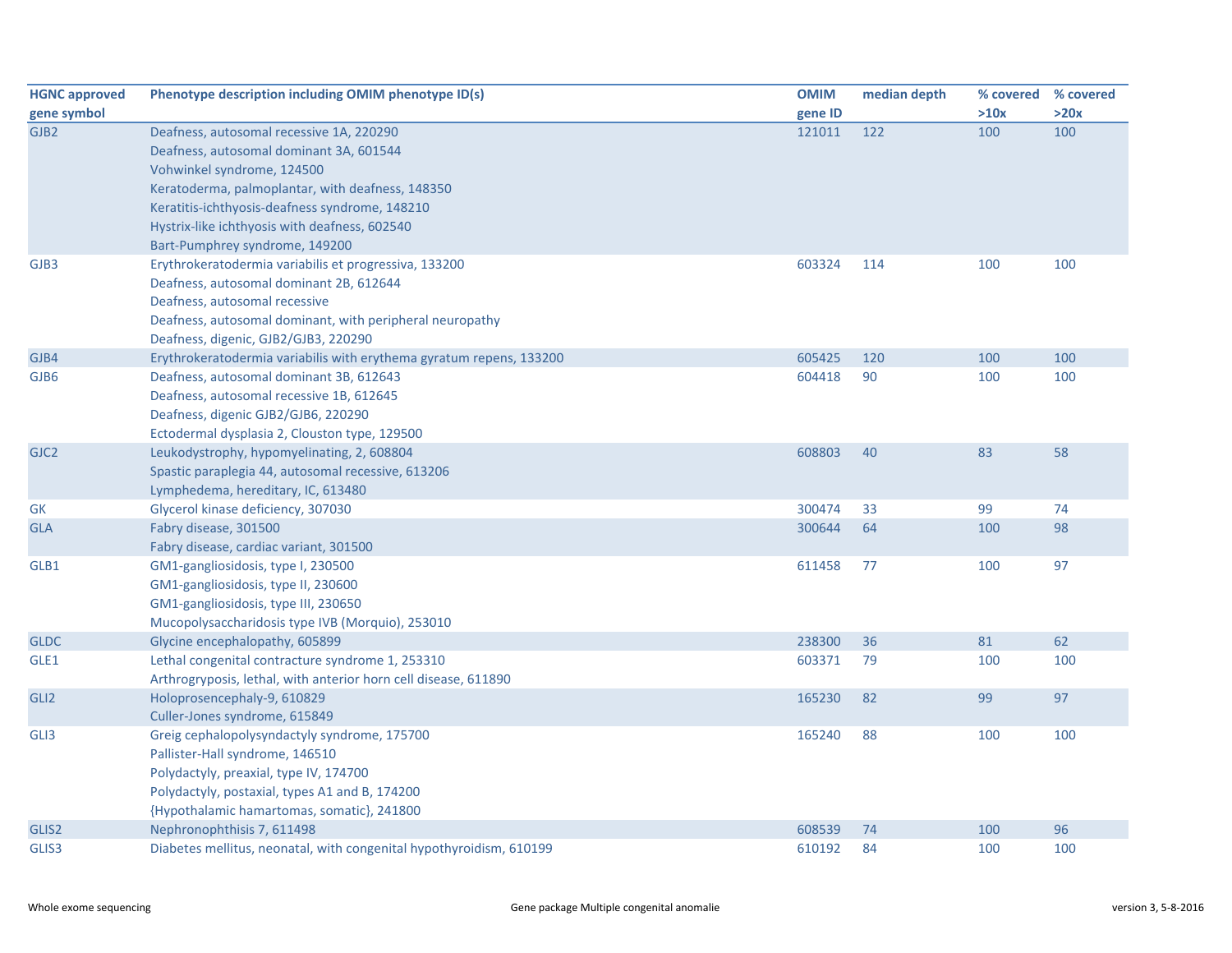| <b>HGNC approved</b> | Phenotype description including OMIM phenotype ID(s)                                                                                                                                                                                                                             | <b>OMIM</b> | median depth | % covered % covered |      |
|----------------------|----------------------------------------------------------------------------------------------------------------------------------------------------------------------------------------------------------------------------------------------------------------------------------|-------------|--------------|---------------------|------|
| gene symbol          |                                                                                                                                                                                                                                                                                  | gene ID     |              | >10x                | >20x |
| <b>GLMN</b>          | Glomuvenous malformations, 138000                                                                                                                                                                                                                                                | 601749      | 55           | 100                 | 96   |
| GLRA1                | Hyperekplexia, hereditary 1, autosomal dominant or recessive, 149400                                                                                                                                                                                                             | 138491      | 73           | 100                 | 99   |
| <b>GLRB</b>          | Hyperekplexia 2, autosomal recessive, 614619                                                                                                                                                                                                                                     | 138492      | 65           | 100                 | 99   |
| GLRX5                | ?Anemia, sideroblastic, pyridoxine-refractory, autosomal recessive, 205950                                                                                                                                                                                                       | 609588      | 57           | 100                 | 86   |
| GLUD1                | Hyperinsulinism-hyperammonemia syndrome, 606762                                                                                                                                                                                                                                  | 138130      | 25           | 80                  | 50   |
| <b>GLUL</b>          | Glutamine deficiency, congenital, 610015                                                                                                                                                                                                                                         | 138290      | 79           | 100                 | 100  |
| <b>GLYCTK</b>        | D-glyceric aciduria, 220120                                                                                                                                                                                                                                                      | 610516      | 92           | 100                 | 100  |
| GM <sub>2</sub> A    | GM2-gangliosidosis, AB variant, 272750                                                                                                                                                                                                                                           | 613109      | 94           | 100                 | 100  |
| <b>GMPPA</b>         | Alacrima, achalasia, and mental retardation syndrome, 615510                                                                                                                                                                                                                     | 615495      | 57           | 100                 | 95   |
| <b>GMPPB</b>         | Muscular dystrophy-dystroglycanopathy (congenital with brain and eye anomalies), type A, 14, 615350<br>Muscular dystrophy-dystroglycanopathy (limb-girdle), type C, 14, 615352<br>Muscular dystrophy-dystroglycanopathy (congenital with mental retardation), type B, 14, 615351 | 615320      | 100          | 100                 | 100  |
| <b>GMPS</b>          | No OMIM phenotype                                                                                                                                                                                                                                                                | 600358      | 70           | 93                  | 86   |
| <b>GNA11</b>         | Hypocalciuric hypercalcemia, type II, 145981                                                                                                                                                                                                                                     | 139313      | 64           | 100                 | 98   |
|                      | Hypocalcemia, autosomal dominant 2, 615361                                                                                                                                                                                                                                       |             |              |                     |      |
| GNAI2                | <b>Pituitary ACTH-secreting adenoma</b>                                                                                                                                                                                                                                          | 139360      | 79           | 100                 | 100  |
|                      | Ventricular tachycardia, idiopathic, 192605                                                                                                                                                                                                                                      |             |              |                     |      |
| GNAI3                | Auriculocondylar syndrome 1, 602483                                                                                                                                                                                                                                              | 139370      | 65           | 100                 | 90   |
| <b>GNAL</b>          | Dystonia 25, 615073                                                                                                                                                                                                                                                              | 139312      | 49           | 96                  | 83   |
| GNAO1                | Epileptic encephalopathy, early infantile, 17, 615473                                                                                                                                                                                                                            | 139311      | 66           | 100                 | 99   |
| <b>GNAQ</b>          | Sturge-Weber syndrome, somatic, mosaic, 185300                                                                                                                                                                                                                                   | 600998      | 35           | 69                  | 47   |
|                      | Capillary malformations, congenital, 1, somatic, mosaic, 163000                                                                                                                                                                                                                  |             |              |                     |      |
| <b>GNAS</b>          | Pseudohypoparathyroidism Ia, 103580                                                                                                                                                                                                                                              | 139320      | 91           | 100                 | 97   |
|                      | McCune-Albright syndrome, somatic, mosaic 174800                                                                                                                                                                                                                                 |             |              |                     |      |
|                      | Pseudohypoparathyroidism Ic, 612462                                                                                                                                                                                                                                              |             |              |                     |      |
|                      | Osseous heteroplasia, progressive, 166350                                                                                                                                                                                                                                        |             |              |                     |      |
|                      | Pseudohypoparathyroidism Ib, 603233                                                                                                                                                                                                                                              |             |              |                     |      |
|                      | Acromegaly, somatic, 102200                                                                                                                                                                                                                                                      |             |              |                     |      |
|                      | Pseudopseudohypoparathyroidism, 612463                                                                                                                                                                                                                                           |             |              |                     |      |
|                      | ACTH-independent macronodular adrenal hyperplasia, 219080                                                                                                                                                                                                                        |             |              |                     |      |
| GNAT1                | Night blindness, congenital stationary, autosomal dominant 3, 610444                                                                                                                                                                                                             | 139330      | 96           | 100                 | 100  |
|                      | ?Night blindness, congenital stationary, type 1G, 616389                                                                                                                                                                                                                         |             |              |                     |      |
| GNAT <sub>2</sub>    | Achromatopsia-4, 613856                                                                                                                                                                                                                                                          | 139340      | 100          | 100                 | 98   |
| GNB4                 | Charcot-Marie-Tooth disease, dominant intermediate F, 615185                                                                                                                                                                                                                     | 610863      | 53           | 100                 | 90   |
| <b>GNE</b>           | Sialuria, 269921                                                                                                                                                                                                                                                                 | 603824      | 86           | 100                 | 100  |
|                      | Nonaka myopathy, 605820                                                                                                                                                                                                                                                          |             |              |                     |      |
| <b>GNMT</b>          | Glycine N-methyltransferase deficiency, 606664                                                                                                                                                                                                                                   | 606628      | 92           | 100                 | 98   |
| <b>GNPAT</b>         | Rhizomelic chondrodysplasia punctata, type 2, 222765                                                                                                                                                                                                                             | 602744      | 92           | 100                 | 100  |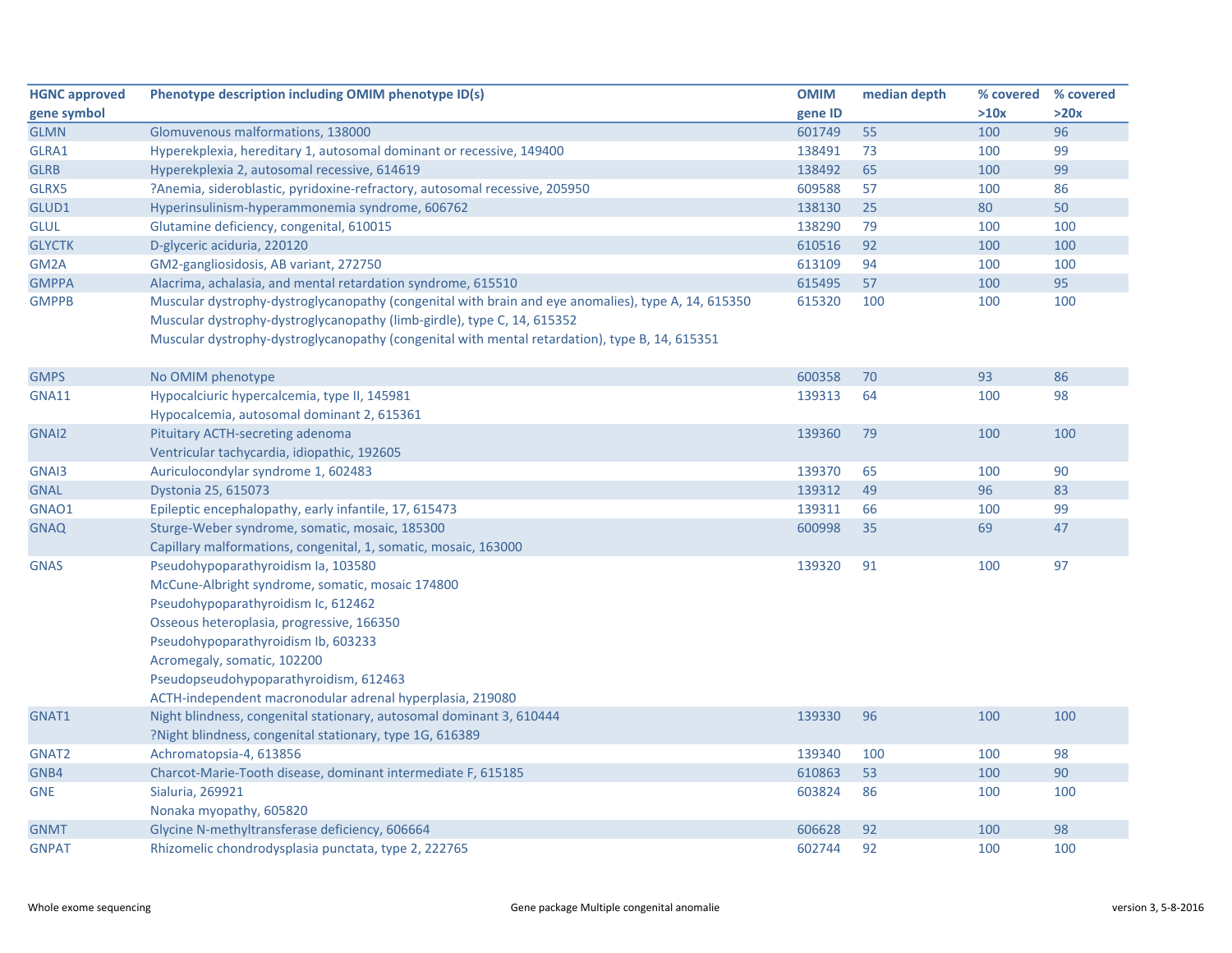| <b>HGNC approved</b> | Phenotype description including OMIM phenotype ID(s)                                                      | <b>OMIM</b> | median depth | % covered | % covered |
|----------------------|-----------------------------------------------------------------------------------------------------------|-------------|--------------|-----------|-----------|
| gene symbol          |                                                                                                           | gene ID     |              | >10x      | >20x      |
| <b>GNPTAB</b>        | Mucolipidosis III alpha/beta, 252600                                                                      | 607840      | 96           | 100       | 97        |
|                      | Mucolipidosis II alpha/beta, 252500                                                                       |             |              |           |           |
| <b>GNPTG</b>         | Mucolipidosis III gamma, 252605                                                                           | 607838      | 87           | 95        | 88        |
| GNRH1                | ?Hypogonadotropic hypogonadism 12 with or without anosmia, 614841                                         | 152760      | 49           | 100       | 100       |
| <b>GNRHR</b>         | Hypogonadotropic hypogonadism 7 without anosmia, 146110                                                   | 138850      | 98           | 100       | 100       |
| <b>GNS</b>           | Mucopolysaccharidosis type IIID, 252940                                                                   | 607664      | 84           | 100       | 93        |
| GOLGA5               | No OMIM phenotype                                                                                         | 606918      | 92           | 100       | 100       |
| <b>GORAB</b>         | Geroderma osteodysplasticum, 231070                                                                       | 607983      | 76           | 100       | 100       |
| GOSR2                | Epilepsy, progressive myoclonic 6, 614018                                                                 | 604027      | 76           | 100       | 100       |
| GOT1                 | Aspartate aminotransferase, serum level of, QTL1, 614419                                                  | 138180      | 90           | 100       | 100       |
| GP1BA                | Bernard-Soulier syndrome, type A1 (recessive), 231200                                                     | 606672      | 82           | 98        | 94        |
|                      | {Nonarteritic anterior ischemic optic neuropathy, susceptibility to}, 258660                              |             |              |           |           |
|                      | Bernard-Soulier syndrome, type A2 (dominant), 153670                                                      |             |              |           |           |
|                      | von Willebrand disease, platelet-type, 177820                                                             |             |              |           |           |
| GP1BB                | Bernard-Soulier syndrome, type B, 231200                                                                  | 138720      | 31           | 84        | 67        |
|                      | Giant platelet disorder, isolated, 231200                                                                 |             |              |           |           |
| GP <sub>6</sub>      | Bleeding disorder, platelet-type, 11, 614201                                                              | 605546      | 65           | 100       | 100       |
| GP <sub>9</sub>      | Bernard-Soulier syndrome, type C, 231200                                                                  | 173515      | 75           | 100       | 97        |
| GPC3                 | Simpson-Golabi-Behmel syndrome, type 1, 312870                                                            | 300037      | 38           | 98        | 92        |
|                      | Wilms tumor, somatic, 194070                                                                              |             |              |           |           |
| GPC6                 | Omodysplasia 1, 258315                                                                                    | 604404      | 89           | 100       | 99        |
| GPD1                 | Hypertriglyceridemia, transient infantile, 614480                                                         | 138420      | 78           | 100       | 100       |
| GPD1L                | Brugada syndrome 2, 611777                                                                                | 611778      | 88           | 100       | 94        |
| <b>GPHN</b>          | Molybdenum cofactor deficiency C, 615501                                                                  | 603930      | 80           | 100       | 98        |
| <b>GPI</b>           | Hemolytic anemia, nonspherocytic, due to glucose phosphate isomerase deficiency, 613470                   | 172400      | 87           | 100       | 100       |
| <b>GPR143</b>        | Ocular albinism, type I, Nettleship-Falls type, 300500                                                    | 300808      | 36           | 99        | 75        |
|                      | Nystagmus 6, congenital, X-linked, 300814                                                                 |             |              |           |           |
| <b>GPR179</b>        | Night blindness, congenital stationary (complete), 1E, autosomal recessive, 614565                        | 614515      | 78           | 100       | 100       |
| GPSM2                | Chudley-McCullough syndrome, 604213                                                                       | 609245      | 76           | 100       | 97        |
| GRHL2                | Deafness, autosomal dominant 28, 608641                                                                   | 608576      | 75           | 100       | 99        |
|                      | Ectodermal dysplasia/short stature syndrome, 616029                                                       |             |              |           |           |
| GRHL3                | Van der Woude syndrome 2, 606713                                                                          | 608317      | 60           | 100       | 96        |
| <b>GRHPR</b>         | Hyperoxaluria, primary, type II, 260000                                                                   | 604296      | 108          | 100       | 100       |
| GRIA3                | Mental retardation, X-linked 94, 300699                                                                   | 305915      | 54           | 100       | 98        |
| GRIK <sub>2</sub>    | Mental retardation, autosomal recessive, 6, 611092                                                        | 138244      | 88           | 100       | 99        |
| GRIN1                | Mental retardation, autosomal dominant 8, 614254                                                          | 138249      | 96           | 100       | 99        |
| GRIN2A               | Epilepsy, focal, with speech disorder and with or without mental retardation, 245570                      | 138253      | 80           | 100       | 100       |
| GRIN2B               | Mental retardation, autosomal dominant 6, 613970<br>Epileptic encephalopathy, early infantile, 27, 616139 | 138252      | 95           | 100       | 100       |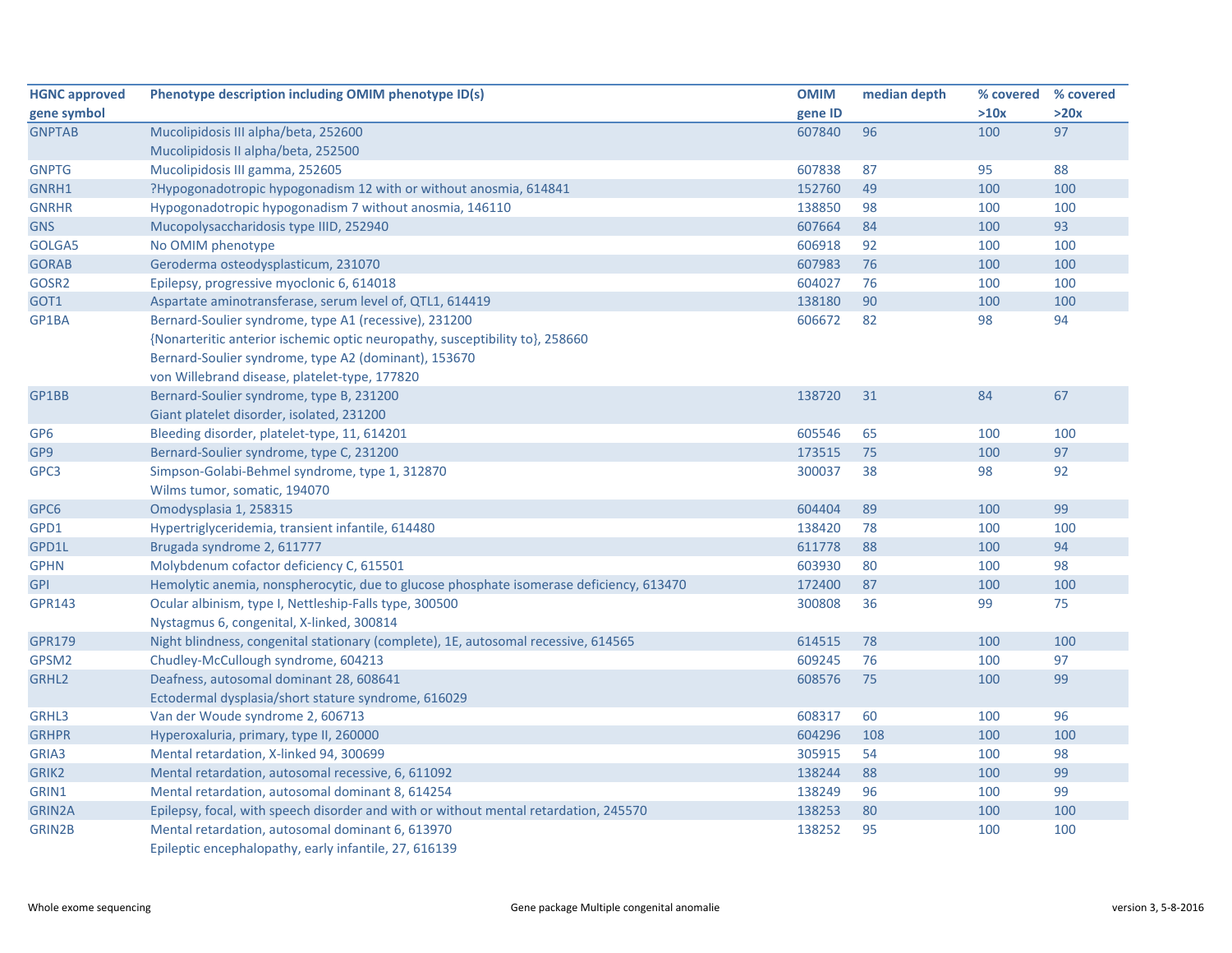| <b>HGNC approved</b> | Phenotype description including OMIM phenotype ID(s)                                         | <b>OMIM</b> | median depth     | % covered % covered |      |
|----------------------|----------------------------------------------------------------------------------------------|-------------|------------------|---------------------|------|
| gene symbol          |                                                                                              | gene ID     |                  | >10x                | >20x |
| GRIP1                | Fraser syndrome, 219000                                                                      | 604597      | 82               | 100                 | 100  |
| GRK1                 | Oguchi disease-2, 613411                                                                     | 180381      | 95               | 100                 | 100  |
| GRM1                 | Spinocerebellar ataxia, autosomal recessive 13, 614831                                       | 604473      | 89               | 100                 | 100  |
| GRM6                 | Night blindness, congenital stationary (complete), 1B, autosomal recessive, 257270           | 604096      | 73               | 92                  | 81   |
| <b>GRN</b>           | Frontotemporal lobar degeneration with ubiquitin-positive inclusions, 607485                 | 138945      | 95               | 100                 | 100  |
|                      | Aphasia, primary progressive, 607485                                                         |             |                  |                     |      |
|                      | Ceroid lipofuscinosis, neuronal, 11, 614706                                                  |             |                  |                     |      |
| GRXCR1               | Deafness, autosomal recessive 25, 613285                                                     | 613283      | 93               | 100                 | 100  |
| GSC                  | Short stature, auditory canal atresia, mandibular hypoplasia, skeletal abnormalities, 602471 | 138890      | 87               | 100                 | 98   |
| <b>GSN</b>           | Amyloidosis, Finnish type, 105120                                                            | 137350      | 82               | 99                  | 94   |
| <b>GSS</b>           | Hemolytic anemia due to glutathione synthetase deficiency, 231900                            | 601002      | 80               | 100                 | 99   |
|                      | Glutathione synthetase deficiency, 266130                                                    |             |                  |                     |      |
| GTF2H5               | Trichothiodystrophy 3, photosensitive, 616395                                                | 608780      | 112              | 100                 | 100  |
| GUCA1A               | Cone dystrophy-3, 602093                                                                     | 600364      | 135              | 100                 | 100  |
|                      | Cone-rod dystrophy 14, 602093                                                                |             |                  |                     |      |
| GUCA1B               | Retinitis pigmentosa 48, 613827                                                              | 602275      | 89               | 100                 | 100  |
| GUCY1A3              | Moyamoya 6 with achalasia, 615750                                                            | 139396      | 51               | 97                  | 89   |
| GUCY2C               | Diarrhea 6, 614616                                                                           | 601330      | 81               | 100                 | 100  |
|                      | Meconium ileus, 614665                                                                       |             |                  |                     |      |
| <b>GUCY2D</b>        | Leber congenital amaurosis 1, 204000                                                         | 600179      | 64               | 100                 | 93   |
|                      | Cone-rod dystrophy 6, 601777                                                                 |             |                  |                     |      |
| <b>GUSB</b>          | Mucopolysaccharidosis VII, 253220                                                            | 611499      | 95               | 100                 | 99   |
| GYG1                 | ?Glycogen storage disease XV, 613507                                                         | 603942      | 69               | 96                  | 92   |
|                      | Polyglucosan body myopathy 2, 616199                                                         |             |                  |                     |      |
| GYS1                 | Glycogen storage disease 0, muscle, 611556                                                   | 138570      | 77               | 100                 | 100  |
| GYS2                 | Glycogen storage disease 0, liver, 240600                                                    | 138571      | 75               | 100                 | 95   |
| H <sub>19</sub>      | Beckwith-Wiedemann syndrome, 130650                                                          | 103280      | No coverage data |                     |      |
|                      | Silver-Russell syndrome, 180860                                                              |             |                  |                     |      |
|                      | Wilms tumor 2, 194071                                                                        |             |                  |                     |      |
| H6PD                 | Cortisone reductase deficiency 1, 604931                                                     | 138090      | 100              | 99                  | 99   |
| <b>HADH</b>          | 3-hydroxyacyl-CoA dehydrogenase deficiency, 231530                                           | 601609      | 85               | 100                 | 100  |
|                      | Hyperinsulinemic hypoglycemia, familial, 4, 609975                                           |             |                  |                     |      |
| <b>HADHA</b>         | LCHAD deficiency, 609016                                                                     | 600890      | 83               | 100                 | 98   |
|                      | Trifunctional protein deficiency, 609015                                                     |             |                  |                     |      |
|                      | HELLP syndrome, maternal, of pregnancy, 609016                                               |             |                  |                     |      |
|                      | Fatty liver, acute, of pregnancy, 609016                                                     |             |                  |                     |      |
| <b>HADHB</b>         | Trifunctional protein deficiency, 609015                                                     | 143450      | 65               | 100                 | 95   |
| <b>HAMP</b>          | Hemochromatosis, type 2B, 613313                                                             | 606464      | 105              | 100                 | 100  |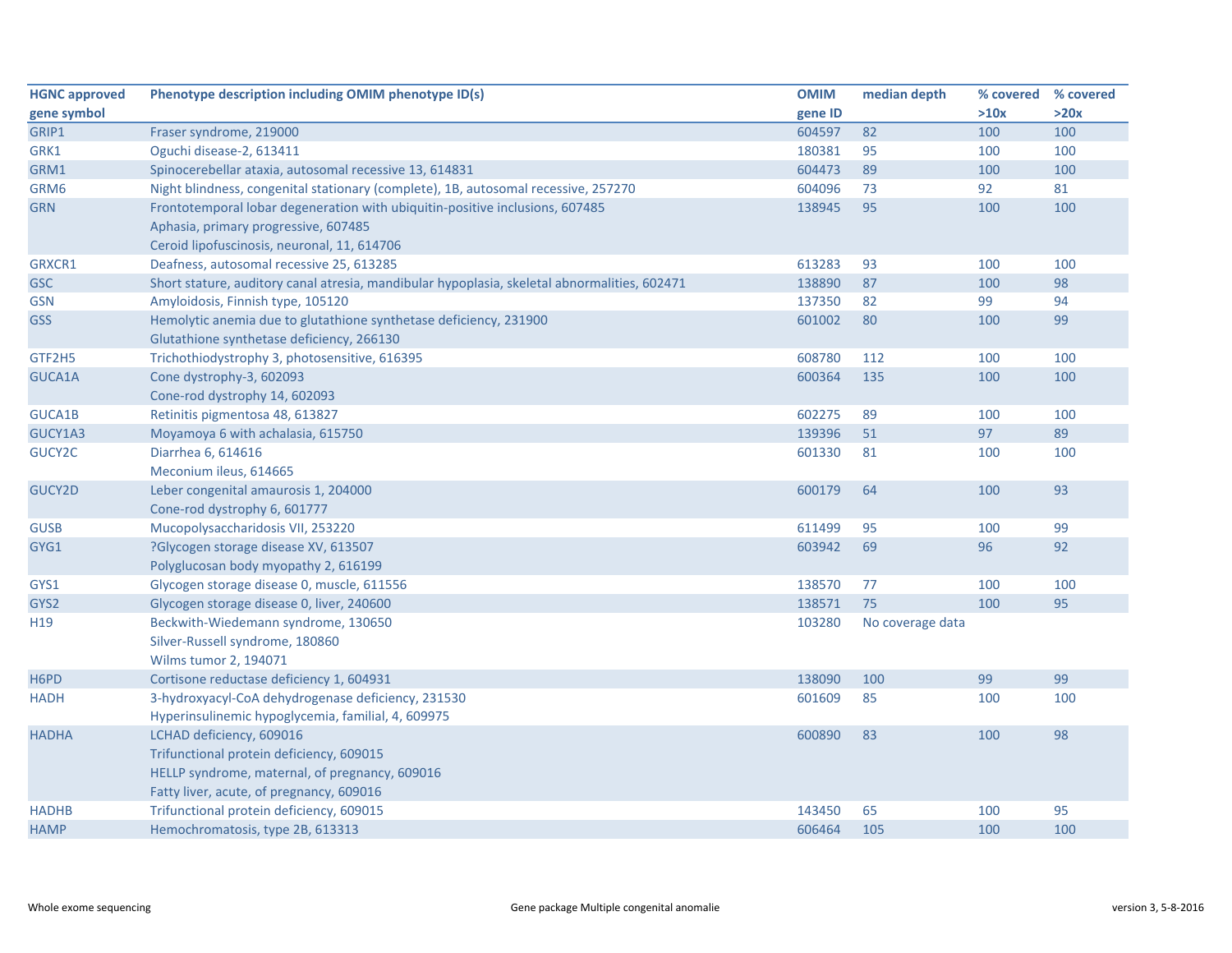| <b>HGNC approved</b> | Phenotype description including OMIM phenotype ID(s)                                                             | <b>OMIM</b> | median depth | % covered | % covered |
|----------------------|------------------------------------------------------------------------------------------------------------------|-------------|--------------|-----------|-----------|
| gene symbol          |                                                                                                                  | gene ID     |              | >10x      | >20x      |
| <b>HARS</b>          | Usher syndrome type 3B, 614504                                                                                   | 142810      | 86           | 100       | 99        |
|                      | Charcot-Marie-Tooth disease, axonal, type 2W, 616625                                                             |             |              |           |           |
| HARS2                | ?Perrault syndrome 2, 614926                                                                                     | 600783      | 107          | 100       | 100       |
| HAX1                 | Neutropenia, severe congenital 3, autosomal recessive, 610738                                                    | 605998      | 100          | 100       | 100       |
| HBA1                 | Thalassemias, alpha-, 604131                                                                                     | 141800      | 46           | 100       | 95        |
|                      | Methemoglobinemias, alpha-                                                                                       |             |              |           |           |
|                      | Erythremias, alpha-                                                                                              |             |              |           |           |
|                      | Heinz body anemias, alpha-, 140700                                                                               |             |              |           |           |
|                      | Hemoglobin H disease, nondeletional, 613978                                                                      |             |              |           |           |
| HBA2                 | Thalassemia, alpha-, 604131                                                                                      | 141850      | 45           | 87        | 77        |
|                      | Heinz body anemia, 140700                                                                                        |             |              |           |           |
|                      | Erythrocytosis                                                                                                   |             |              |           |           |
|                      | Hypochromic microcytic anemia                                                                                    |             |              |           |           |
|                      | Hemoglobin H disease, nondeletional, 613978                                                                      |             |              |           |           |
| <b>HBB</b>           | Sickle cell anemia, 603903                                                                                       | 141900      | 165          | 100       | 100       |
|                      | Thalassemias, beta-, 613985                                                                                      |             |              |           |           |
|                      | Erythremias, beta-                                                                                               |             |              |           |           |
|                      | Methemoglobinemias, beta-                                                                                        |             |              |           |           |
|                      | Heinz body anemias, beta-, 140700                                                                                |             |              |           |           |
|                      | Thalassemia-beta, dominant inclusion-body, 603902                                                                |             |              |           |           |
|                      | Hereditary persistence of fetal hemoglobin, 141749                                                               |             |              |           |           |
|                      | Delta-beta thalassemia, 141749                                                                                   |             |              |           |           |
|                      | {Malaria, resistance to}, 611162                                                                                 |             |              |           |           |
| <b>HBD</b>           | Thalassemia, delta-                                                                                              | 142000      | 154          | 100       | 100       |
|                      | Thalassemia due to Hb Lepore                                                                                     |             |              |           |           |
| HBG1                 | Fetal hemoglobin quantitative trait locus 1, 141749                                                              | 142200      | 57           | 99        | 76        |
| HBG <sub>2</sub>     | Fetal hemoglobin quantitative trait locus 1, 141749                                                              | 142250      | 118          | 100       | 100       |
|                      | Cyanosis, transient neonatal, 613977                                                                             |             |              |           |           |
| <b>HCCS</b>          | Linear skin defects with multiple congenital anomalies 1, 309801                                                 | 300056      | 53           | 100       | 99        |
| HCFC1                | Mental retardation, X-linked 3 (methylmalonic acidemia and homocysteinemia, cblX type), 309541                   | 300019      | 44           | 100       | 94        |
| HCN4                 | Sick sinus syndrome 2, 163800                                                                                    | 605206      | 70           | 100       | 97        |
|                      | Brugada syndrome 8, 613123                                                                                       |             |              |           |           |
| <b>HCRT</b>          | ?Narcolepsy 1, 161400                                                                                            | 602358      | 80           | 100       | 100       |
| HDAC4                | No OMIM phenotype                                                                                                | 605314      | 73           | 100       | 100       |
| HDAC6                | ?Chondrodysplasia with platyspondyly, distinctive brachydactyly, hydrocephaly, and microphthalmia, 300863 300272 |             | 53           | 100       | 97        |
| HDAC8                | Wilson-Turner syndrome, 309585                                                                                   | 300269      | 41           | 100       | 94        |
|                      | Cornelia de Lange syndrome 5, 300882                                                                             |             |              |           |           |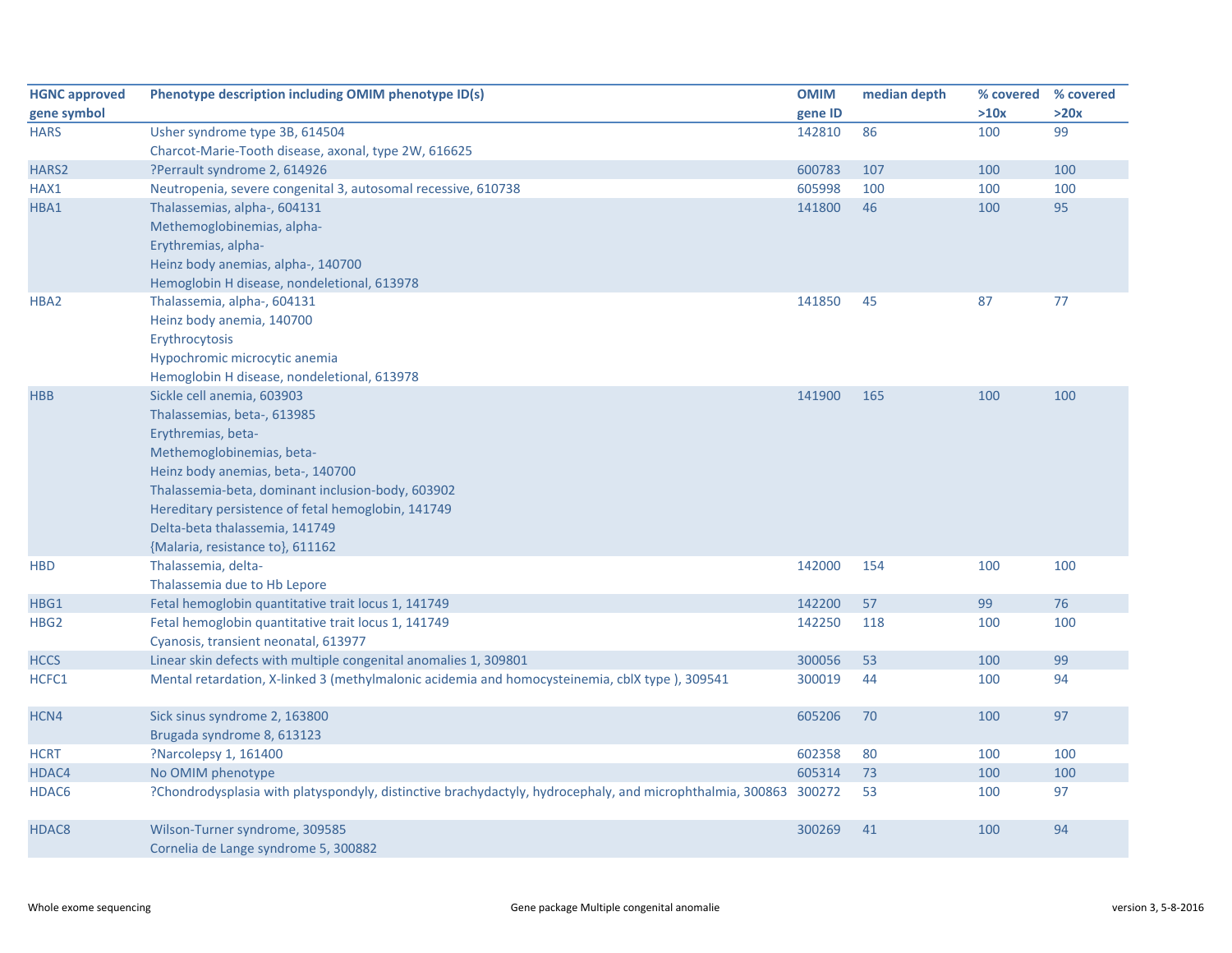| <b>HGNC approved</b> | Phenotype description including OMIM phenotype ID(s)                                             | <b>OMIM</b> | median depth | % covered | % covered |
|----------------------|--------------------------------------------------------------------------------------------------|-------------|--------------|-----------|-----------|
| gene symbol          |                                                                                                  | gene ID     |              | >10x      | >20x      |
| <b>HEPACAM</b>       | Megalencephalic leukoencephalopathy with subcortical cysts 2A, 613925                            | 611642      | 63           | 99        | 83        |
|                      | Megalencephalic leukoencephalopathy with subcortical cysts 2B, remitting, with or without mental |             |              |           |           |
|                      | retardation, 613926                                                                              |             |              |           |           |
| HERC2                | [Skin/hair/eye pigmentation 1, blue/nonblue eyes], 227220                                        | 605837      | 37           | 73        | 63        |
|                      | [Skin/hair/eye pigmentation 1, blond/brown hair], 227220                                         |             |              |           |           |
|                      | Mental retardation, autosomal recessive 38, 615516                                               |             |              |           |           |
| HES7                 | Spondylocostal dysostosis 4, autosomal recessive, 613686                                         | 608059      | 32           | 80        | 62        |
| HESX1                | Septooptic dysplasia, 182230                                                                     | 601802      | 78           | 100       | 100       |
|                      | Pituitary hormone deficiency, combined, 5, 182230                                                |             |              |           |           |
|                      | Growth hormone deficiency with pituitary anomalies, 182230                                       |             |              |           |           |
| <b>HEXA</b>          | Tay-Sachs disease, 272800                                                                        | 606869      | 85           | 100       | 100       |
|                      | GM2-gangliosidosis, several forms, 272800                                                        |             |              |           |           |
|                      | [Hex A pseudodeficiency], 272800                                                                 |             |              |           |           |
| <b>HEXB</b>          | Sandhoff disease, infantile, juvenile, and adult forms, 268800                                   | 606873      | 88           | 100       | 95        |
| <b>HFE</b>           | Hemochromatosis, 235200                                                                          | 613609      | 77           | 100       | 100       |
|                      | {Microvascular complications of diabetes 7}, 612635                                              |             |              |           |           |
|                      | {Porphyria variegata, susceptibility to}, 176200                                                 |             |              |           |           |
|                      | {Porphyria cutanea tarda, susceptibility to}, 176100                                             |             |              |           |           |
|                      | {Alzheimer disease, susceptibility to}, 104300                                                   |             |              |           |           |
|                      | [Transferrin serum level QTL2], 614193                                                           |             |              |           |           |
| HFE <sub>2</sub>     | Hemochromatosis, type 2A, 602390                                                                 | 608374      | 89           | 100       | 100       |
| HFM1                 | Premature ovarian failure 9, 615724                                                              | 615684      | 18           | 77        | 36        |
| <b>HGD</b>           | Alkaptonuria, 203500                                                                             | 607474      | 84           | 100       | 100       |
| <b>HGF</b>           | Deafness, autosomal recessive 39, 608265                                                         | 142409      | 83           | 100       | 99        |
| <b>HGSNAT</b>        | Mucopolysaccharidosis type IIIC (Sanfilippo C), 252930                                           | 610453      | 69           | 94        | 91        |
|                      | Retinitis pigmentosa 73, 616544                                                                  |             |              |           |           |
| <b>HIBCH</b>         | 3-hydroxyisobutryl-CoA hydrolase deficiency, 250620                                              | 610690      | 40           | 87        | 68        |
| HINT1                | Neuromyotonia and axonal neuropathy, autosomal recessive, 137200                                 | 601314      | 39           | 88        | 69        |
| HK1                  | Hemolytic anemia due to hexokinase deficiency, 235700                                            | 142600      | 91           | 100       | 98        |
|                      | Neuropathy, hereditary motor and sensory, Russe type, 605285                                     |             |              |           |           |
| <b>HLCS</b>          | Holocarboxylase synthetase deficiency, 253270                                                    | 609018      | 88           | 100       | 100       |
| <b>HMBS</b>          | Porphyria, acute intermittent, 176000                                                            | 609806      | 80           | 100       | 100       |
|                      | Porphyria, acute intermittent, nonerythroid variant, 176000                                      |             |              |           |           |
| <b>HMGCL</b>         | HMG-CoA lyase deficiency, 246450                                                                 | 613898      | 98           | 100       | 100       |
| HMGCS2               | HMG-CoA synthase-2 deficiency, 605911                                                            | 600234      | 112          | 100       | 100       |
| HMOX1                | Heme oxygenase-1 deficiency, 614034                                                              | 141250      | 85           | 100       | 96        |
|                      | {Pulmonary disease, chronic obstructive, susceptibility to}, 606963                              |             |              |           |           |
| HMX1                 | Oculoauricular syndrome, 612109                                                                  | 142992      | 37           | 77        | 59        |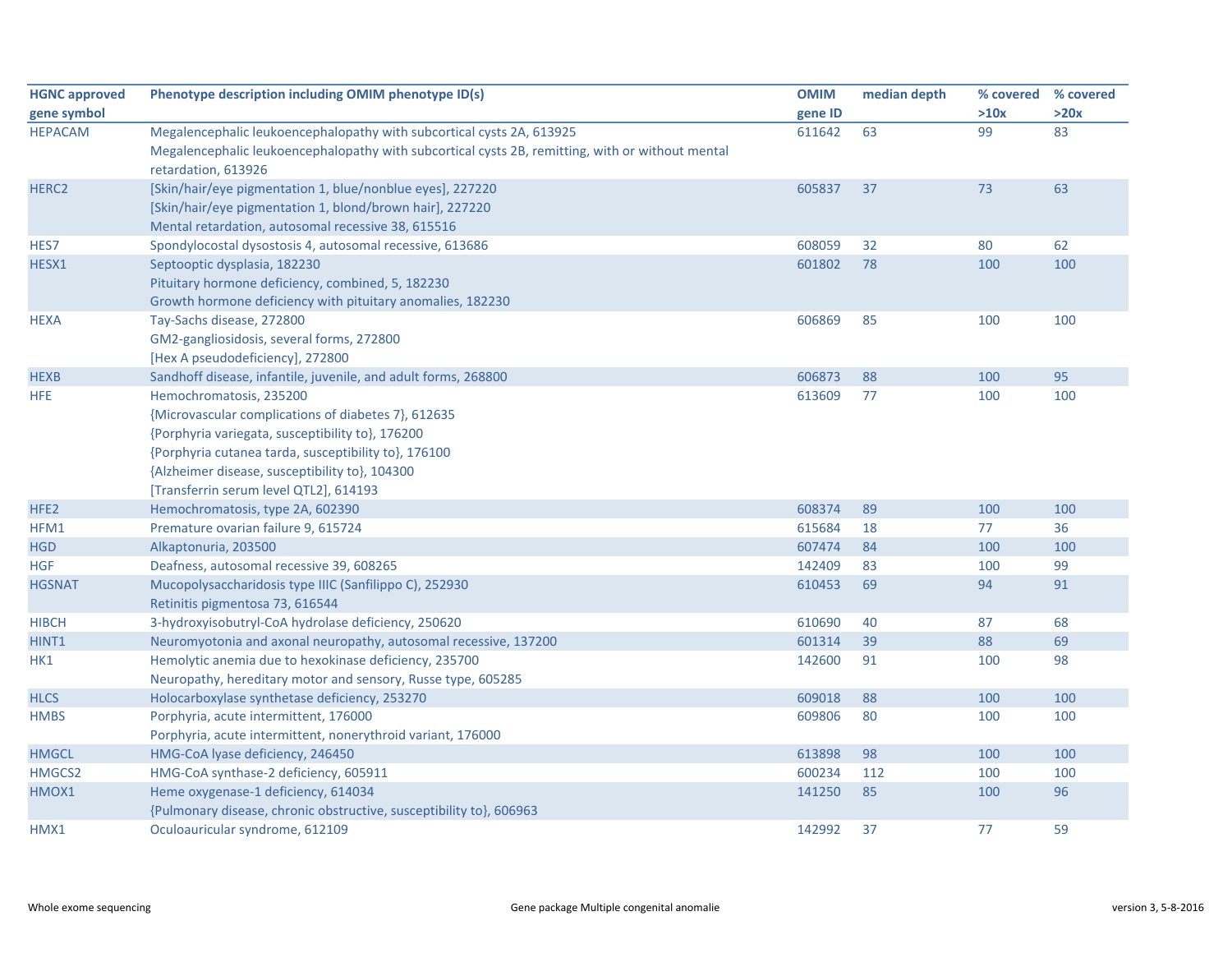| <b>HGNC approved</b> | Phenotype description including OMIM phenotype ID(s)                                              | <b>OMIM</b> | median depth | % covered | % covered |
|----------------------|---------------------------------------------------------------------------------------------------|-------------|--------------|-----------|-----------|
| gene symbol          |                                                                                                   | gene ID     |              | >10x      | >20x      |
| HNF1A                | MODY, type III, 600496                                                                            | 142410      | 82           | 100       | 99        |
|                      | {Diabetes mellitus, noninsulin-dependent, 2}, 125853                                              |             |              |           |           |
|                      | {Diabetes mellitus, insulin-dependent}, 222100                                                    |             |              |           |           |
|                      | Hepatic adenoma, somatic, 142330                                                                  |             |              |           |           |
|                      | Renal cell carcinoma, 144700                                                                      |             |              |           |           |
|                      | Diabetes mellitus, insulin-dependent, 20, 612520                                                  |             |              |           |           |
| HNF1B                | Renal cysts and diabetes syndrome, 137920                                                         | 189907      | 79           | 100       | 98        |
|                      | Diabetes mellitus, noninsulin-dependent, 125853                                                   |             |              |           |           |
|                      | {Renal cell carcinoma}, 144700                                                                    |             |              |           |           |
| HNF4A                | MODY, type I, 125850                                                                              | 600281      | 80           | 100       | 100       |
|                      | {Diabetes mellitus, noninsulin-dependent}, 125853                                                 |             |              |           |           |
|                      | Fanconi renotubular syndrome 4, with maturity-onset diabetes of the young, 616026                 |             |              |           |           |
| HNRNPA1              | ?Inclusion body myopathy with early-onset Paget disease without frontotemporal dementia 3, 615424 | 164017      | 25           | 75        | 51        |
|                      | Amyotrophic lateral sclerosis 20, 615426                                                          |             |              |           |           |
|                      |                                                                                                   |             |              |           |           |
| HOGA1                | Hyperoxaluria, primary, type III, 613616                                                          | 613597      | 100          | 100       | 97        |
| HOXA1                | Bosley-Salih-Alorainy syndrome, 601536                                                            | 142955      | 108          | 100       | 100       |
|                      | Athabaskan brainstem dysgenesis syndrome, 601536                                                  |             |              |           |           |
| HOXA11               | Radioulnar synostosis with amegakaryocytic thrombocytopenia 1, 605432                             | 142958      | 41           | 100       | 99        |
| HOXA13               | Hand-foot-uterus syndrome, 140000                                                                 | 142959      | 60           | 80        | 72        |
|                      | Guttmacher syndrome, 176305                                                                       |             |              |           |           |
| HOXB1                | Facial paresis, hereditary congenital, 3, 614744                                                  | 142968      | 75           | 100       | 100       |
| HOXC13               | Ectodermal dysplasia 9, hair/nail type, 614931                                                    | 142976      | 86           | 100       | 95        |
| HOXD10               | Vertical talus, congenital, 192950                                                                | 142984      | 97           | 100       | 100       |
|                      | Charcot-Marie-Tooth disease, foot deformity of, 192950                                            |             |              |           |           |
| HOXD13               | Synpolydactyly, type II, 186000                                                                   | 142989      | 77           | 100       | 96        |
|                      | Brachydactyly, type E, 113300                                                                     |             |              |           |           |
|                      | Brachydactyly, type D, 113200                                                                     |             |              |           |           |
|                      | Synpolydactyly with foot anomalies, 186000                                                        |             |              |           |           |
|                      | Syndactyly, type V, 186300                                                                        |             |              |           |           |
|                      | ?Brachydactyly-syndactyly syndrome, 610713                                                        |             |              |           |           |
| <b>HPD</b>           | Tyrosinemia, type III, 276710                                                                     | 609695      | 102          | 100       | 100       |
|                      | Hawkinsinuria, 140350                                                                             |             |              |           |           |
| <b>HPGD</b>          | Cranioosteoarthropathy, 259100                                                                    | 601688      | 62           | 100       | 100       |
|                      | Hypertrophic osteoarthropathy, primary, autosomal recessive 1, 259100                             |             |              |           |           |
|                      | Digital clubbing, isolated congenital, 119900                                                     |             |              |           |           |
| HPRT1                | Lesch-Nyhan syndrome, 300322                                                                      | 308000      | 36           | 100       | 85        |
|                      | HPRT-related gout, 300323                                                                         |             |              |           |           |
| HPS1                 | Hermansky-Pudlak syndrome 1, 203300                                                               | 604982      | 85           | 100       | 100       |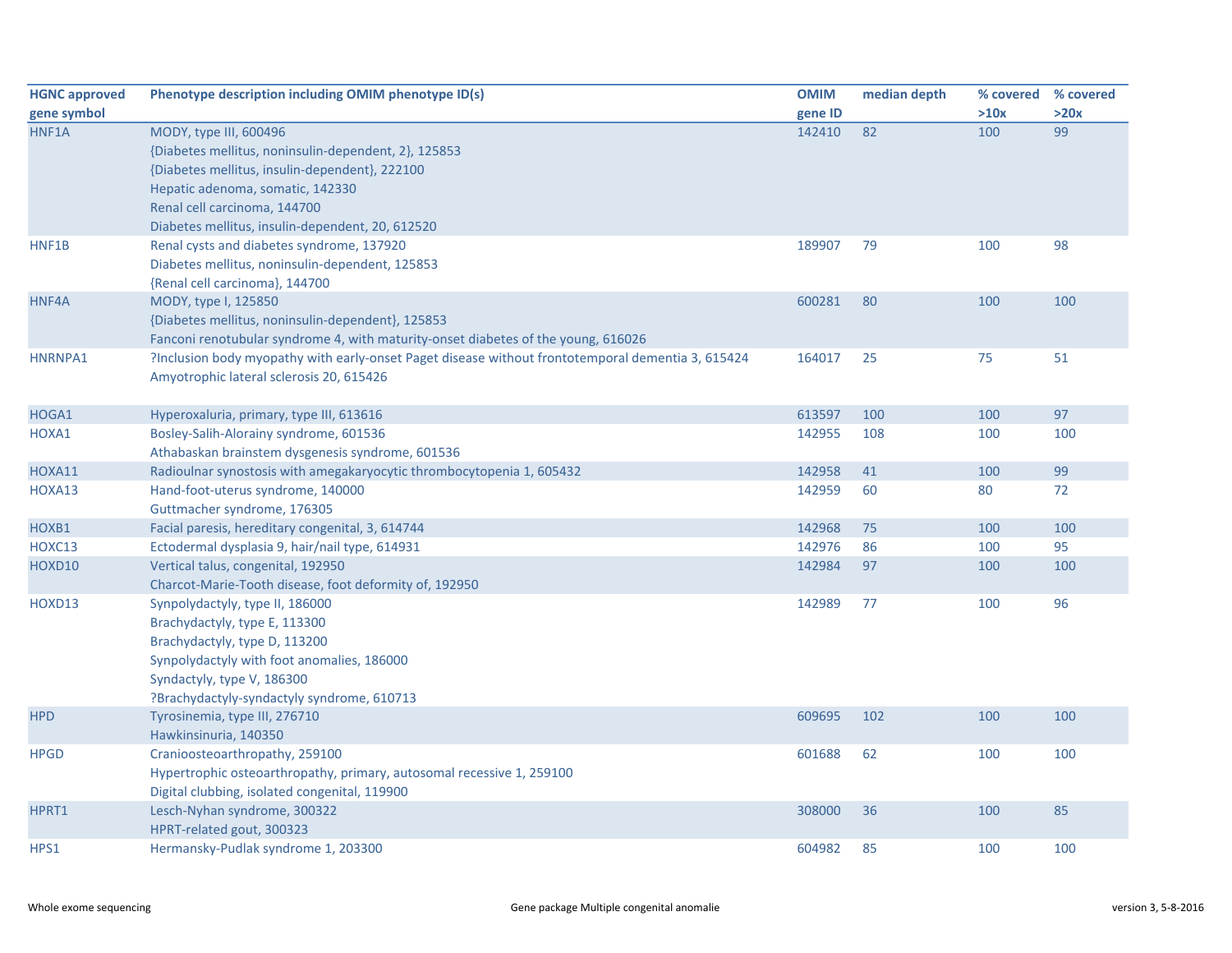| <b>HGNC approved</b> | Phenotype description including OMIM phenotype ID(s)             | <b>OMIM</b> | median depth | % covered % covered |      |
|----------------------|------------------------------------------------------------------|-------------|--------------|---------------------|------|
| gene symbol          |                                                                  | gene ID     |              | >10x                | >20x |
| HPS3                 | Hermansky-Pudlak syndrome 3, 614072                              | 606118      | 89           | 100                 | 100  |
| HPS4                 | Hermansky-Pudlak syndrome 4, 614073                              | 606682      | 82           | 100                 | 100  |
| HPS5                 | Hermansky-Pudlak syndrome 5, 614074                              | 607521      | 82           | 100                 | 99   |
| HPS6                 | Hermansky-Pudlak syndrome 6, 614075                              | 607522      | 65           | 99                  | 89   |
| HPSE2                | Urofacial syndrome 1, 236730                                     | 613469      | 79           | 100                 | 100  |
| <b>HR</b>            | Alopecia universalis, 203655                                     | 602302      | 61           | 98                  | 95   |
|                      | Atrichia with papular lesions, 209500                            |             |              |                     |      |
|                      | Hypotrichosis 4, 146550                                          |             |              |                     |      |
| <b>HRAS</b>          | {Bladder cancer, somatic}, 109800                                | 190020      | 128          | 100                 | 100  |
|                      | Costello syndrome, 218040                                        |             |              |                     |      |
|                      | {Thyroid carcinoma, follicular, somatic}, 188470                 |             |              |                     |      |
|                      | Congenital myopathy with excess of muscle spindles, 218040       |             |              |                     |      |
|                      | {Nevus sebaceous or woolly hair nevus, somatic}, 162900          |             |              |                     |      |
|                      | Schimmelpenning-Feuerstein-Mims syndrome, somatic mosaic, 163200 |             |              |                     |      |
|                      | {Spitz nevus or nevus spilus, somatic}, 137550                   |             |              |                     |      |
| <b>HRG</b>           | Thrombophilia due to HRG deficiency, 613116                      | 142640      | 114          | 94                  | 94   |
|                      | Thrombophilia due to elevated HRG, 613116                        |             |              |                     |      |
| <b>HSD11B1</b>       | Cortisone reductase deficiency 2, 614662                         | 600713      | 112          | 100                 | 100  |
| <b>HSD11B2</b>       | Apparent mineralocorticoid excess, 218030                        | 614232      | 75           | 89                  | 83   |
| <b>HSD17B10</b>      | 17-beta-hydroxysteroid dehydrogenase X deficiency, 300438        | 300256      | 63           | 100                 | 100  |
|                      | ?Mental retardation, X-linked syndromic 10, 300220               |             |              |                     |      |
| <b>HSD17B3</b>       | Pseudohermaphroditism, male, with gynecomastia, 264300           | 605573      | 73           | 100                 | 100  |
| <b>HSD17B4</b>       | D-bifunctional protein deficiency, 261515                        | 601860      | 63           | 99                  | 96   |
|                      | Perrault syndrome 1, 233400                                      |             |              |                     |      |
| HSD3B2               | 3-beta-hydroxysteroid dehydrogenase, type II, deficiency, 201810 | 613890      | 136          | 100                 | 100  |
| HSD3B7               | Bile acid synthesis defect, congenital, 1, 607765                | 607764      | 74           | 100                 | 100  |
| HSF4                 | Cataract 5, multiple types, 116800                               | 602438      | 66           | 99                  | 95   |
| HSPB1                | Neuropathy, distal hereditary motor, type IIB, 608634            | 602195      | 82           | 92                  | 78   |
|                      | Charcot-Marie-Tooth disease, axonal, type 2F, 606595             |             |              |                     |      |
| HSPB3                | ?Neuronopathy, distal hereditary motor, type IIC, 613376         | 604624      | 125          | 100                 | 100  |
| HSPB8                | Neuropathy, distal hereditary motor, type IIA, 158590            | 608014      | 118          | 100                 | 100  |
|                      | Charcot-Marie-Tooth disease, axonal, type 2L, 608673             |             |              |                     |      |
| HSPD1                | Spastic paraplegia 13, autosomal dominant, 605280                | 118190      | 27           | 84                  | 58   |
|                      | Leukodystrophy, hypomyelinating, 4, 612233                       |             |              |                     |      |
| HSPG2                | Schwartz-Jampel syndrome, type 1, 255800                         | 142461      | 74           | 100                 | 98   |
|                      | Dyssegmental dysplasia, Silverman-Handmaker type, 224410         |             |              |                     |      |
| HTR1A                | Periodic fever, menstrual cycle dependent, 614674                | 109760      | 87           | 100                 | 100  |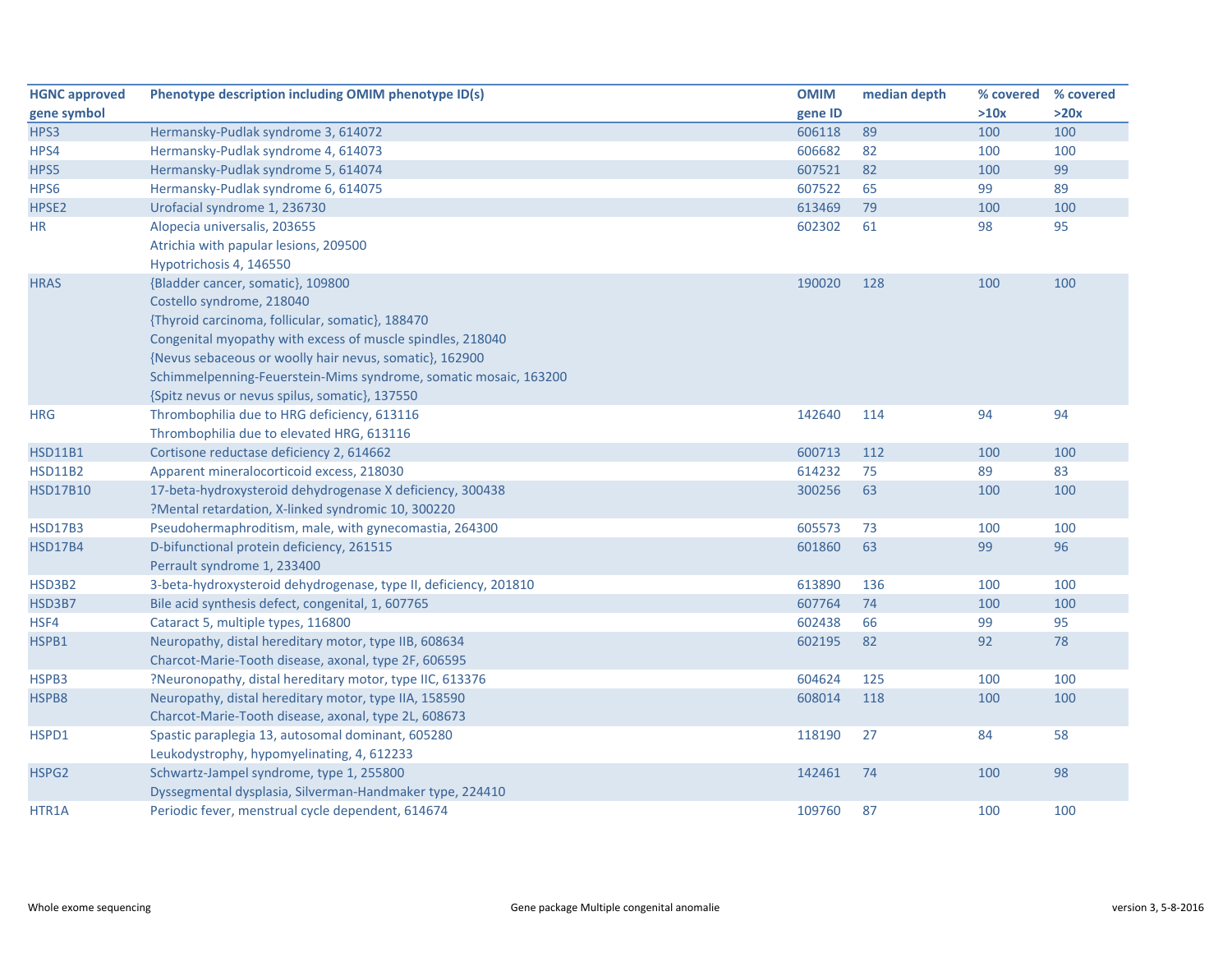| <b>HGNC approved</b> | Phenotype description including OMIM phenotype ID(s)                                                  | <b>OMIM</b> | median depth | % covered | % covered |
|----------------------|-------------------------------------------------------------------------------------------------------|-------------|--------------|-----------|-----------|
| gene symbol          |                                                                                                       | gene ID     |              | >10x      | >20x      |
| HTRA1                | {Macular degeneration, age-related, 7}, 610149                                                        | 602194      | 76           | 83        | 78        |
|                      | {Macular degeneration, age-related, neovascular type}, 610149                                         |             |              |           |           |
|                      | CARASIL syndrome, 600142                                                                              |             |              |           |           |
|                      | Cerebral arteriopathy, autosomal dominant, with subcortical infarcts and leukoencephalopathy, type 2, |             |              |           |           |
|                      | 616779                                                                                                |             |              |           |           |
| HTRA2                | {Parkinson disease 13}, 610297                                                                        | 606441      | 86           | 100       | 100       |
| <b>HTT</b>           | Huntington disease, 143100                                                                            | 613004      | 95           | 99        | 98        |
| HUWE1                | Mental retardation, X-linked syndromic, Turner type, 300706                                           | 300697      | 43           | 99        | 89        |
| HYAL1                | ?Mucopolysaccharidosis type IX, 601492                                                                | 607071      | 53           | 100       | 100       |
| <b>HYDIN</b>         | Ciliary dyskinesia, primary, 5, 608647                                                                | 610812      | 147          | 100       | 100       |
| HYLS1                | Hydrolethalus syndrome, 236680                                                                        | 610693      | 66           | 100       | 100       |
| <b>ICK</b>           | Endocrine-cerebroosteodysplasia, 612651                                                               | 612325      | 76           | 100       | 100       |
| <b>ICOS</b>          | Immunodeficiency, common variable, 1, 607594                                                          | 604558      | 77           | 100       | 100       |
| IDH <sub>2</sub>     | D-2-hydroxyglutaric aciduria 2, 613657                                                                | 147650      | 79           | 100       | 98        |
| <b>IDH3B</b>         | Retinitis pigmentosa 46, 612572                                                                       | 604526      | 80           | 100       | 100       |
| IDS                  | Mucopolysaccharidosis II, 309900                                                                      | 300823      | 62           | 100       | 100       |
| <b>IDUA</b>          | Mucopolysaccharidosis Ih, 607014                                                                      | 252800      | 67           | 92        | 82        |
|                      | Mucopolysaccharidosis Is, 607016                                                                      |             |              |           |           |
|                      | Mucopolysaccharidosis Ih/s, 607015                                                                    |             |              |           |           |
| IER3IP1              | Microcephaly, epilepsy, and diabetes syndrome, 614231                                                 | 609382      | 60           | 78        | 78        |
| IFITM5               | Osteogenesis imperfecta, type V, 610967                                                               | 614757      | 52           | 100       | 100       |
| IFNGR1               | Immunodeficiency 27A, mycobacteriosis, AR, 209950                                                     | 107470      | 65           | 100       | 99        |
|                      | {H. pylori infection, susceptibility to}, 600263                                                      |             |              |           |           |
|                      | {Tuberculosis, susceptibility to}, 607948                                                             |             |              |           |           |
|                      | Immunodeficiency 27B, mycobacteriosis, AD, 615978                                                     |             |              |           |           |
|                      | {Tuberculosis infection, protection against}, 607948                                                  |             |              |           |           |
|                      | {Hepatitis B virus infection, susceptibility to}, 610424                                              |             |              |           |           |
| <b>IFT122</b>        | Cranioectodermal dysplasia 1, 218330                                                                  | 606045      | 97           | 100       | 99        |
| <b>IFT140</b>        | Short-rib thoracic dysplasia 9 with or without polydactyly, 266920                                    | 614620      | 82           | 100       | 99        |
| <b>IFT172</b>        | Short-rib thoracic dysplasia 10 with or without polydactyly, 615630                                   | 607386      | 77           | 100       | 99        |
|                      | Retinitis pigmentosa 71, 616394                                                                       |             |              |           |           |
| IFT43                | Cranioectodermal dysplasia 3, 614099                                                                  | 614068      | 45           | 100       | 99        |
| IFT80                | Short-rib thoracic dysplasia 2 with or without polydactyly, 611263                                    | 611177      | 54           | 99        | 92        |
| IGBP1                | Corpus callosum, agenesis of, with mental retardation, ocular coloboma and micrognathia, 300472       | 300139      | 56           | 100       | 100       |
| IGF1                 | Growth retardation with deafness and mental retardation due to IGF1 deficiency, 608747                | 147440      | 84           | 100       | 100       |
| IGF1R                | Insulin-like growth factor I, resistance to, 270450                                                   | 147370      | 86           | 100       | 100       |
| IGF2R                | Hepatocellular carcinoma, somatic, 114550                                                             | 147280      | 87           | 98        | 98        |
| <b>IGFALS</b>        | Acid-labile subunit, deficiency of, 615961                                                            | 601489      | 59           | 100       | 99        |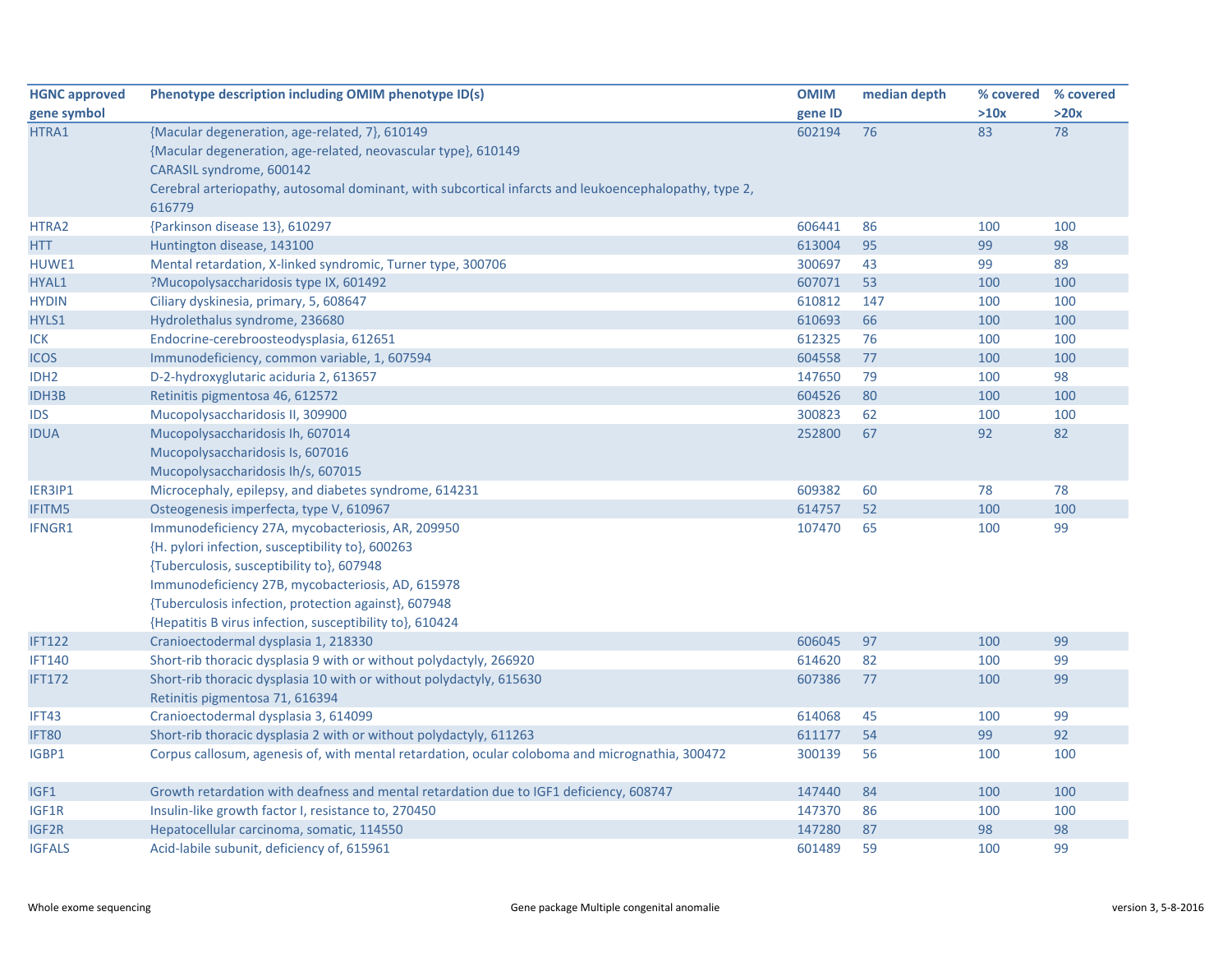| <b>HGNC approved</b> | Phenotype description including OMIM phenotype ID(s)                                                | <b>OMIM</b> | median depth | % covered | % covered |
|----------------------|-----------------------------------------------------------------------------------------------------|-------------|--------------|-----------|-----------|
| gene symbol          |                                                                                                     | gene ID     |              | >10x      | >20x      |
| IGFBP7               | Retinal arterial macroaneurysm with supravalvular pulmonic stenosis, 614224                         | 602867      | 51           | 93        | 82        |
| <b>IGHMBP2</b>       | Neuronopathy, distal hereditary motor, type VI, 604320                                              | 600502      | 87           | 100       | 99        |
|                      | Charcot-Marie-Tooth disease, axonal, type 2S, 616155                                                |             |              |           |           |
| IGLL1                | Agammaglobulinemia 2, 613500                                                                        | 146770      | 36           | 100       | 96        |
| IGSF1                | Hypothyroidism, central, and testicular enlargement, 300888                                         | 300137      | 55           | 100       | 98        |
| <b>IHH</b>           | Acrocapitofemoral dysplasia, 607778                                                                 | 600726      | 79           | 100       | 100       |
|                      | Brachydactyly, type A1, 112500                                                                      |             |              |           |           |
| <b>IKBKAP</b>        | Dysautonomia, familial, 223900                                                                      | 603722      | 84           | 100       | 99        |
| <b>IKBKB</b>         | Immunodeficiency 15, 615592                                                                         | 603258      | 75           | 100       | 99        |
| <b>IKBKG</b>         | Incontinentia pigmenti, 308300                                                                      | 300248      | 25           | 75        | 49        |
|                      | Ectodermal dysplasia, hypohidrotic, with immune deficiency, 300291                                  |             |              |           |           |
|                      | Ectodermal, dysplasia, anhidrotic, lymphedema and immunodeficiency, 300301                          |             |              |           |           |
|                      | Immunodeficiency, isolated, 300584                                                                  |             |              |           |           |
|                      | Immunodeficiency 33, 300636                                                                         |             |              |           |           |
|                      | Invasive pneumococcal disease, recurrent isolated, 2, 300640                                        |             |              |           |           |
| IKZF1                | Leukemia, acute lymphoblastic                                                                       | 603023      | 91           | 100       | 100       |
| IKZF5                | No OMIM phenotype                                                                                   | 606238      | 74           | 100       | 100       |
| IL10RA               | Inflammatory bowel disease 28, early onset, autosomal recessive, 613148                             | 146933      | 99           | 100       | 100       |
| IL10RB               | {Hepatitis B virus, susceptibility to}, 610424                                                      | 123889      | 106          | 100       | 95        |
|                      | Inflammatory bowel disease 25, early onset, autosomal recessive, 612567                             |             |              |           |           |
| IL11RA               | Craniosynostosis and dental anomalies, 614188                                                       | 600939      | 80           | 100       | 100       |
| IL17F                | ?Candidiasis, familial, 6, autosomal dominant, 613956                                               | 606496      | 95           | 100       | 100       |
| IL17RA               | ?Candidiasis, familial, 5, autosomal recessive, 613953                                              | 605461      | 90           | 100       | 96        |
| IL17RD               | Hypogonadotropic hypogonadism 18 with or without anosmia, 615267                                    | 606807      | 56           | 98        | 90        |
| IL1RAPL1             | Mental retardation, X-linked 21/34, 300143                                                          | 300206      | 50           | 100       | 100       |
| IL1RN                | {Gastric cancer risk after H. pylori infection}, 137215                                             | 147679      | 89           | 100       | 99        |
|                      | {Microvascular complications of diabetes 4}, 612628                                                 |             |              |           |           |
|                      | Interleukin 1 receptor antagonist deficiency, 612852                                                |             |              |           |           |
| IL21R                | [IgE, elevated level of], 147050                                                                    | 605383      | 83           | 100       | 100       |
|                      | Immunodeficiency, primary, autosomal recessive, IL21R-related, 615207                               |             |              |           |           |
| IL2RA                | Immunodeficiency 41 with lymphoproliferation and autoimmunity, 606367                               | 147730      | 114          | 100       | 100       |
|                      | {Diabetes, mellitus, insulin-dependent, susceptibility to, 10}, 601942                              |             |              |           |           |
| IL2RG                | Severe combined immunodeficiency, X-linked, 300400                                                  | 308380      | 50           | 100       | 90        |
|                      | Combined immunodeficiency, X-linked, moderate, 312863                                               |             |              |           |           |
| IL31RA               | Amyloidosis, primary localized cutaneous, 2, 613955                                                 | 609510      | 95           | 100       | 100       |
| IL36RN               | Psoriasis 14, pustular, 614204                                                                      | 605507      | 70           | 100       | 100       |
| IL7R                 | Severe combined immunodeficiency, T-cell negative, B-cell/natural killer cell-positive type, 608971 | 146661      | 69           | 100       | 100       |
| ILDR1                | Deafness, autosomal recessive 42, 609646                                                            | 609739      | 63           | 100       | 97        |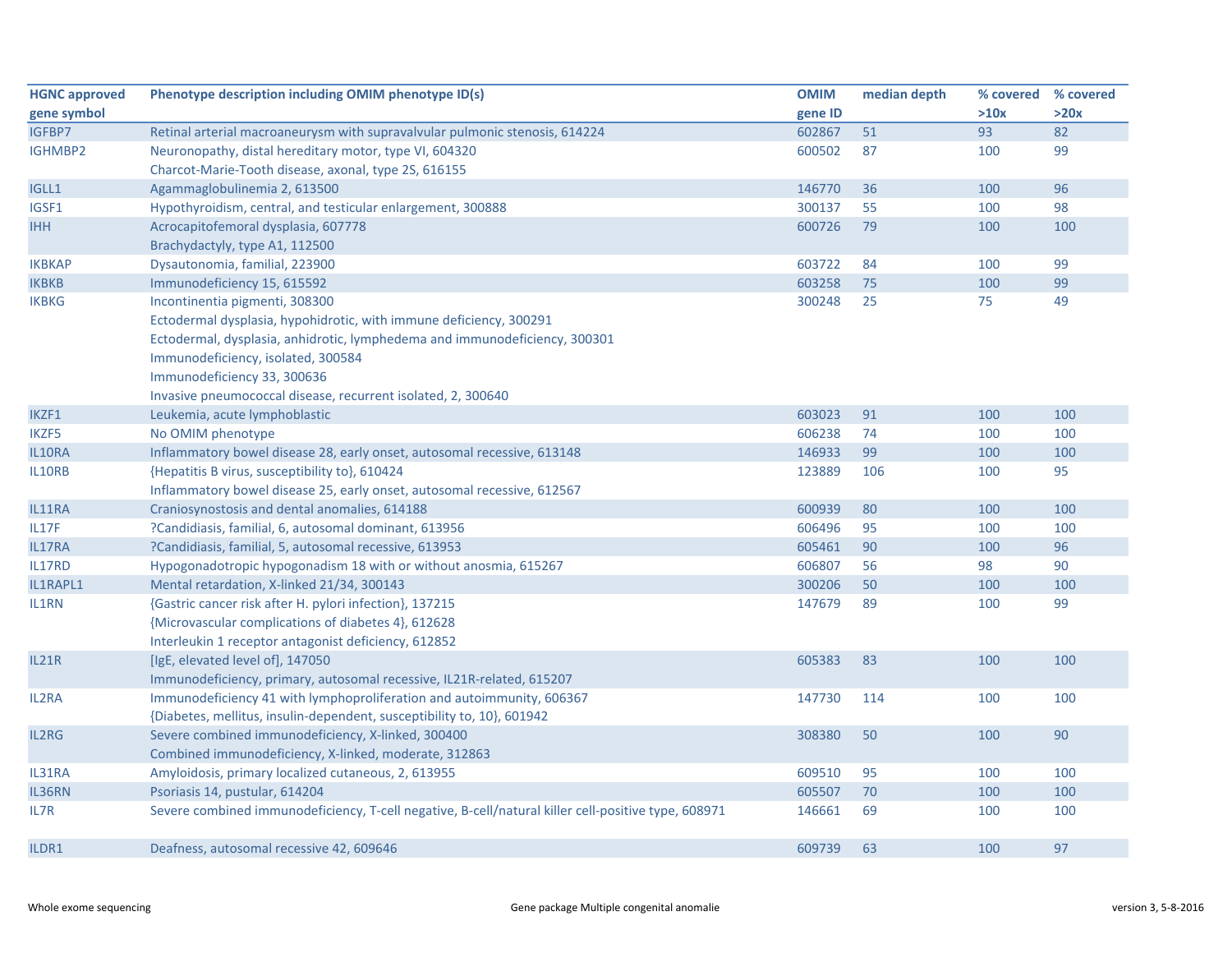| <b>HGNC approved</b> | Phenotype description including OMIM phenotype ID(s)                                      | <b>OMIM</b> | median depth | % covered | % covered |
|----------------------|-------------------------------------------------------------------------------------------|-------------|--------------|-----------|-----------|
| gene symbol          |                                                                                           | gene ID     |              | >10x      | >20x      |
| <b>IMPAD1</b>        | Chondrodysplasia with joint dislocations, GPAPP type, 614078                              | 614010      | 98           | 100       | 98        |
| IMPDH1               | Retinitis pigmentosa 10, 180105                                                           | 146690      | 72           | 97        | 92        |
|                      | Leber congenital amaurosis 11, 613837                                                     |             |              |           |           |
| IMPG2                | Retinitis pigmentosa 56, 613581                                                           | 607056      | 89           | 100       | 100       |
|                      | Macular dystrophy, vitelliform, 5, 616152                                                 |             |              |           |           |
| INF <sub>2</sub>     | Glomerulosclerosis, focal segmental, 5, 613237                                            | 610982      | 69           | 92        | 87        |
|                      | Charcot-Marie-Tooth disease, dominant intermediate E, 614455                              |             |              |           |           |
| ING1                 | Squamous cell carcinoma, head and neck, somatic, 275355                                   | 601566      | 62           | 100       | 97        |
| <b>INPP5E</b>        | Mental retardation, truncal obesity, retinal dystrophy, and micropenis, 610156            | 613037      | 71           | 98        | 92        |
|                      | Joubert syndrome 1, 213300                                                                |             |              |           |           |
| INPPL1               | Opsismodysplasia, 258480                                                                  | 600829      | 55           | 98        | 89        |
| <b>INS</b>           | Hyperproinsulinemia, 616214                                                               | 176730      | 74           | 100       | 100       |
|                      | Maturity-onset diabetes of the young, type 10, 613370                                     |             |              |           |           |
|                      | Diabetes mellitus, permanent neonatal, 606176                                             |             |              |           |           |
|                      | Diabetes mellitus, insulin-dependent, 2, 125852                                           |             |              |           |           |
| INSL3                | Cryptorchidism, 219050                                                                    | 146738      | 39           | 100       | 81        |
| <b>INSR</b>          | Leprechaunism, 246200                                                                     | 147670      | 92           | 98        | 97        |
|                      | Rabson-Mendenhall syndrome, 262190                                                        |             |              |           |           |
|                      | Diabetes mellitus, insulin-resistant, with acanthosis nigricans, 610549                   |             |              |           |           |
|                      | Hyperinsulinemic hypoglycemia, familial, 5, 609968                                        |             |              |           |           |
| <b>INVS</b>          | Nephronophthisis 2, infantile, 602088                                                     | 243305      | 82           | 100       | 99        |
| IQCB1                | Senior-Loken syndrome 5, 609254                                                           | 609237      | 65           | 99        | 89        |
| IQSEC2               | Mental retardation, X-linked 1, 309530                                                    | 300522      | 38           | 94        | 84        |
| IRAK4                | IRAK4 deficiency, 607676                                                                  | 606883      | 68           | 100       | 99        |
|                      | Invasive pneumococcal disease, recurrent isolated, 1, 610799                              |             |              |           |           |
| IRF1                 | Myelodysplastic syndrome, preleukemic                                                     | 147575      | 115          | 100       | 100       |
|                      | Myelogenous leukemia, acute                                                               |             |              |           |           |
|                      | Gastric cancer, somatic, 613659                                                           |             |              |           |           |
|                      | Nonsmall cell lung cancer, somatic, 211980                                                |             |              |           |           |
| IRF4                 | [Skin/hair/eye pigmentation, variation in, 8], 611724                                     | 601900      | 116          | 100       | 100       |
| IRF <sub>6</sub>     | van der Woude syndrome, 119300                                                            | 607199      | 79           | 100       | 99        |
|                      | Popliteal pterygium syndrome 1, 119500                                                    |             |              |           |           |
|                      | {Orofacial cleft 6}, 608864                                                               |             |              |           |           |
| IRF8                 | Immunodeficiency 32A, mycobacteriosis, autosomal dominant, 614893                         | 601565      | 79           | 100       | 100       |
|                      | Immunodeficiency 32B, monocyte and dendritic cell deficiency, autosomal recessive, 614894 |             |              |           |           |
| <b>IRGM</b>          | {Mycobacterium tuberculosis, protection against}, 607948                                  | 608212      | 60           | 100       | 100       |
|                      | Inflammatory bowel disease 19, 612278                                                     |             |              |           |           |
| IRX5                 | Hamamy syndrome, 611174                                                                   | 606195      | 69           | 100       | 92        |
| <b>ISCU</b>          | Myopathy with lactic acidosis, hereditary, 255125                                         | 611911      | 68           | 100       | 100       |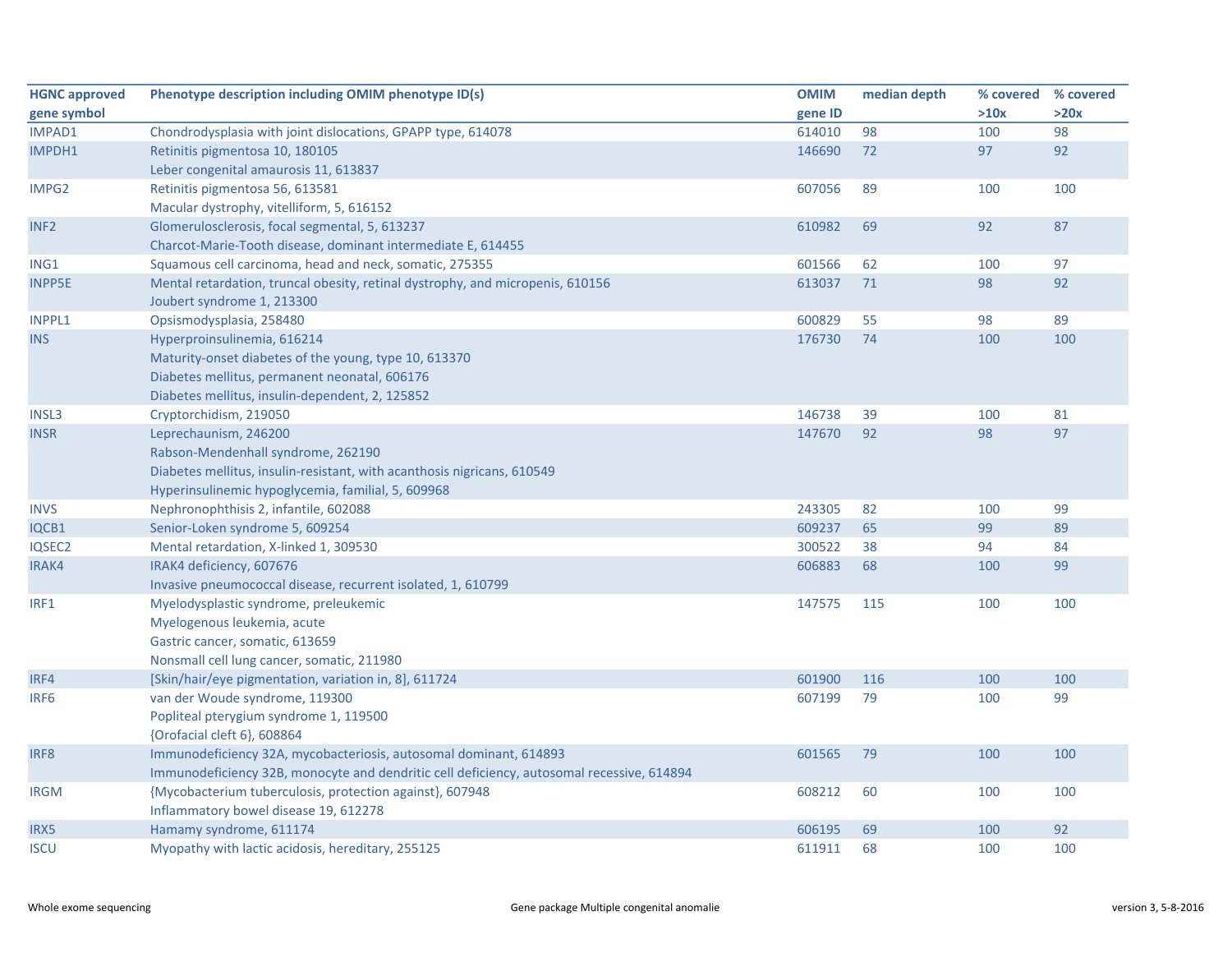| <b>HGNC approved</b> | Phenotype description including OMIM phenotype ID(s)                                               | <b>OMIM</b> | median depth | % covered | % covered |
|----------------------|----------------------------------------------------------------------------------------------------|-------------|--------------|-----------|-----------|
| gene symbol          |                                                                                                    | gene ID     |              | >10x      | >20x      |
| <b>ISPD</b>          | Muscular dystrophy-dystroglycanopathy (congenital with brain and eye anomalies), type A, 7, 614643 | 614631      | 50           | 97        | 88        |
|                      | Muscular dystrophy-dystroglycanopathy (limb-girdle), type C, 7, 616052                             |             |              |           |           |
| <b>ITCH</b>          | Autoimmune disease, multisystem, with facial dysmorphism, 613385                                   | 606409      | 81           | 95        | 92        |
| <b>ITGA2B</b>        | Glanzmann thrombasthenia, 273800                                                                   | 607759      | 68           | 100       | 100       |
|                      | Thrombocytopenia, neonatal alloimmune, BAK antigen related                                         |             |              |           |           |
|                      | Bleeding disorder, platelet-type, 16, autosomal dominant, 187800                                   |             |              |           |           |
| ITGA3                | Interstitial lung disease, nephrotic syndrome, and epidermolysis bullosa, congenital, 614748       | 605025      | 85           | 100       | 97        |
| ITGA6                | Epidermolysis bullosa, junctional, with pyloric stenosis, 226730                                   | 147556      | 86           | 100       | 100       |
| <b>ITGA7</b>         | Muscular dystrophy, congenital, due to ITGA7 deficiency, 613204                                    | 600536      | 78           | 97        | 96        |
| ITGA8                | Renal hypodysplasia/aplasia 1, 191830                                                              | 604063      | 44           | 98        | 86        |
| ITGB2                | Leukocyte adhesion deficiency, 116920                                                              | 600065      | 114          | 100       | 100       |
| <b>ITGB3</b>         | Glanzmann thrombasthenia, 273800                                                                   | 173470      | 79           | 100       | 97        |
|                      | Thrombocytopenia, neonatal alloimmune                                                              |             |              |           |           |
|                      | {Myocardial infarction, susceptibility to}, 608446                                                 |             |              |           |           |
|                      | Purpura, posttransfusion                                                                           |             |              |           |           |
|                      | Bleeding disorder, platelet-type, 16, autosomal dominant, 187800                                   |             |              |           |           |
| ITGB4                | Epidermolysis bullosa, junctional, with pyloric atresia, 226730                                    | 147557      | 85           | 100       | 97        |
|                      | Epidermolysis bullosa, junctional, non-Herlitz type, 226650                                        |             |              |           |           |
|                      | Epidermolysis bullosa of hands and feet, 131800                                                    |             |              |           |           |
| <b>ITK</b>           | Lymphoproliferative syndrome 1, 613011                                                             | 186973      | 78           | 100       | 99        |
| <b>ITM2B</b>         | Dementia, familial British, 176500                                                                 | 603904      | 70           | 100       | 100       |
|                      | Dementia, familial Danish, 117300                                                                  |             |              |           |           |
|                      | ?Retinal dystrophy with inner retinal dysfunction and ganglion cell abnormalities, 616079          |             |              |           |           |
| ITPR1                | Spinocerebellar ataxia 15, 606658                                                                  | 147265      | 96           | 100       | 100       |
|                      | Spinocerebellar ataxia 29, congenital nonprogressive, 117360                                       |             |              |           |           |
| <b>IVD</b>           | Isovaleric acidemia, 243500                                                                        | 607036      | 81           | 100       | 99        |
| <b>IYD</b>           | Thyroid dyshormonogenesis 4, 274800                                                                | 612025      | 91           | 100       | 100       |
| JAG1                 | Alagille syndrome, 118450                                                                          | 601920      | 89           | 99        | 96        |
|                      | Tetralogy of Fallot, 187500                                                                        |             |              |           |           |
|                      | ?Deafness, congenital heart defects, and posterior embryotoxon                                     |             |              |           |           |
| JAK2                 | Polycythemia vera, somatic, 263300                                                                 | 147796      | 65           | 96        | 95        |
|                      | Thrombocythemia 3, 614521                                                                          |             |              |           |           |
|                      | Myelofibrosis, somatic, 254450                                                                     |             |              |           |           |
|                      | Erythrocytosis, somatic, 133100                                                                    |             |              |           |           |
|                      | Leukemia, acute myeloid, somatic, 601626                                                           |             |              |           |           |
|                      | {Budd-Chiari syndrome, somatic}, 600800                                                            |             |              |           |           |
| JAK3                 | SCID, autosomal recessive, T-negative/B-positive type, 600802                                      | 600173      | 71           | 100       | 98        |
| JAM3                 | Hemorrhagic destruction of the brain, subependymal calcification, and cataracts, 613730            | 606871      | 102          | 100       | 100       |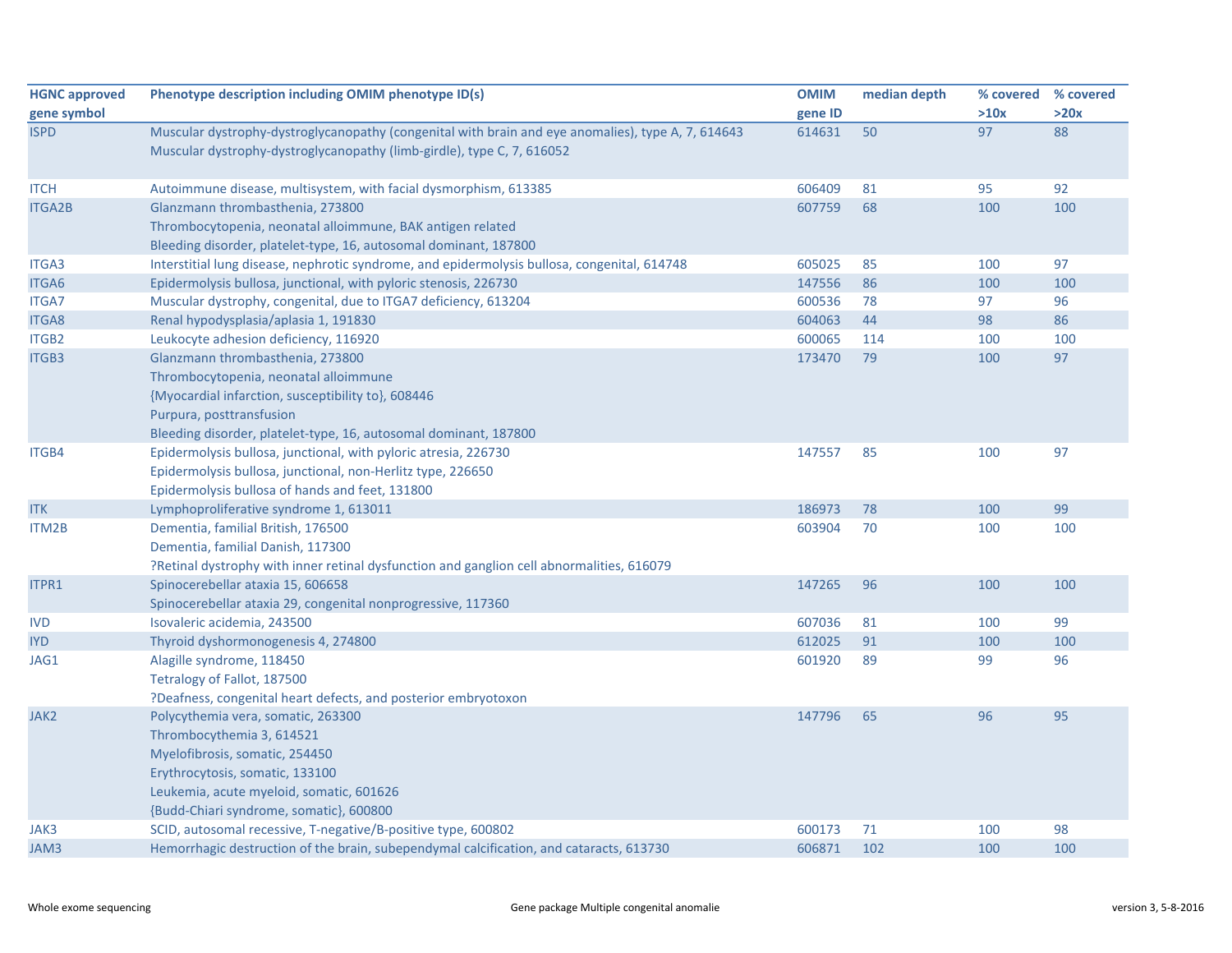| <b>HGNC approved</b> | Phenotype description including OMIM phenotype ID(s)                    | <b>OMIM</b> | median depth | % covered % covered |      |
|----------------------|-------------------------------------------------------------------------|-------------|--------------|---------------------|------|
| gene symbol          |                                                                         | gene ID     |              | >10x                | >20x |
| JPH <sub>2</sub>     | Cardiomyopathy, hypertrophic, 17, 613873                                | 605267      | 78           | 100                 | 94   |
| JPH3                 | Huntington disease-like 2, 606438                                       | 605268      | 81           | 100                 | 100  |
| <b>JUP</b>           | Naxos disease, 601214                                                   | 173325      | 70           | 100                 | 100  |
|                      | Arrhythmogenic right ventricular dysplasia 12, 611528                   |             |              |                     |      |
| <b>KANK1</b>         | Cerebral palsy, spastic quadriplegic, 2, 612900                         | 607704      | 81           | 100                 | 100  |
| <b>KANSL1</b>        | Koolen-De Vries syndrome, 610443                                        | 612452      | 65           | 97                  | 86   |
| <b>KARS</b>          | ?Charcot-Marie-Tooth disease, recessive intermediate, B, 613641         | 601421      | 100          | 100                 | 100  |
|                      | Deafness, autosomal recessive 89, 613916                                |             |              |                     |      |
| KAT6B                | SBBYSS syndrome, 603736                                                 | 605880      | 94           | 100                 | 99   |
|                      | Genitopatellar syndrome, 606170                                         |             |              |                     |      |
| KBTBD13              | Nemaline myopathy 6, autosomal dominant, 609273                         | 613727      | 75           | 100                 | 92   |
| KCNA1                | Episodic ataxia/myokymia syndrome, 160120                               | 176260      | 81           | 100                 | 100  |
| <b>KCNA5</b>         | Atrial fibrillation, familial, 7, 612240                                | 176267      | 92           | 100                 | 100  |
| KCNC3                | Spinocerebellar ataxia 13, 605259                                       | 176264      | 56           | 80                  | 66   |
| KCND3                | Spinocerebellar ataxia 19, 607346                                       | 605411      | 104          | 100                 | 99   |
|                      | Brugada syndrome 9, 616399                                              |             |              |                     |      |
| KCNE1                | Jervell and Lange-Nielsen syndrome 2, 612347                            | 176261      | 163          | 100                 | 100  |
|                      | Long QT syndrome 5, 613695                                              |             |              |                     |      |
| <b>KCNE2</b>         | Long QT syndrome 6, 613693                                              | 603796      | 103          | 100                 | 100  |
|                      | Atrial fibrillation, familial, 4, 611493                                |             |              |                     |      |
| <b>KCNE3</b>         | Brugada syndrome 6, 613119                                              | 604433      | 88           | 100                 | 100  |
| <b>KCNH2</b>         | Long QT syndrome 2, 613688                                              | 152427      | 74           | 98                  | 94   |
|                      | {Long QT syndrome 2, acquired, susceptibility to}, 613688               |             |              |                     |      |
|                      | Short QT syndrome 1, 609620                                             |             |              |                     |      |
| KCNJ1                | Bartter syndrome, type 2, 241200                                        | 600359      | 113          | 100                 | 100  |
| KCNJ10               | SESAME syndrome, 612780                                                 | 602208      | 122          | 100                 | 100  |
|                      | Enlarged vestibular aqueduct, digenic, 600791                           |             |              |                     |      |
| KCNJ11               | Hyperinsulinemic hypoglycemia, familial, 2, 601820                      | 600937      | 104          | 100                 | 100  |
|                      | Diabetes, permanent neonatal, 606176                                    |             |              |                     |      |
|                      | Diabetes mellitus, permanent neonatal, with neurologic features, 606176 |             |              |                     |      |
|                      | {Diabetes mellitus, type 2, susceptibility to}, 125853                  |             |              |                     |      |
|                      | Diabetes mellitus, transient neonatal, 3, 610582                        |             |              |                     |      |
|                      | Maturity-onset diabetes of the young, type 13, 616329                   |             |              |                     |      |
| KCNJ13               | Snowflake vitreoretinal degeneration, 193230                            | 603208      | 88           | 100                 | 100  |
|                      | Leber congenital amaurosis 16, 614186                                   |             |              |                     |      |
| KCNJ2                | Andersen syndrome, 170390                                               | 600681      | 62           | 100                 | 100  |
|                      | Short QT syndrome 3, 609622                                             |             |              |                     |      |
|                      | Atrial fibrillation, familial, 9, 613980                                |             |              |                     |      |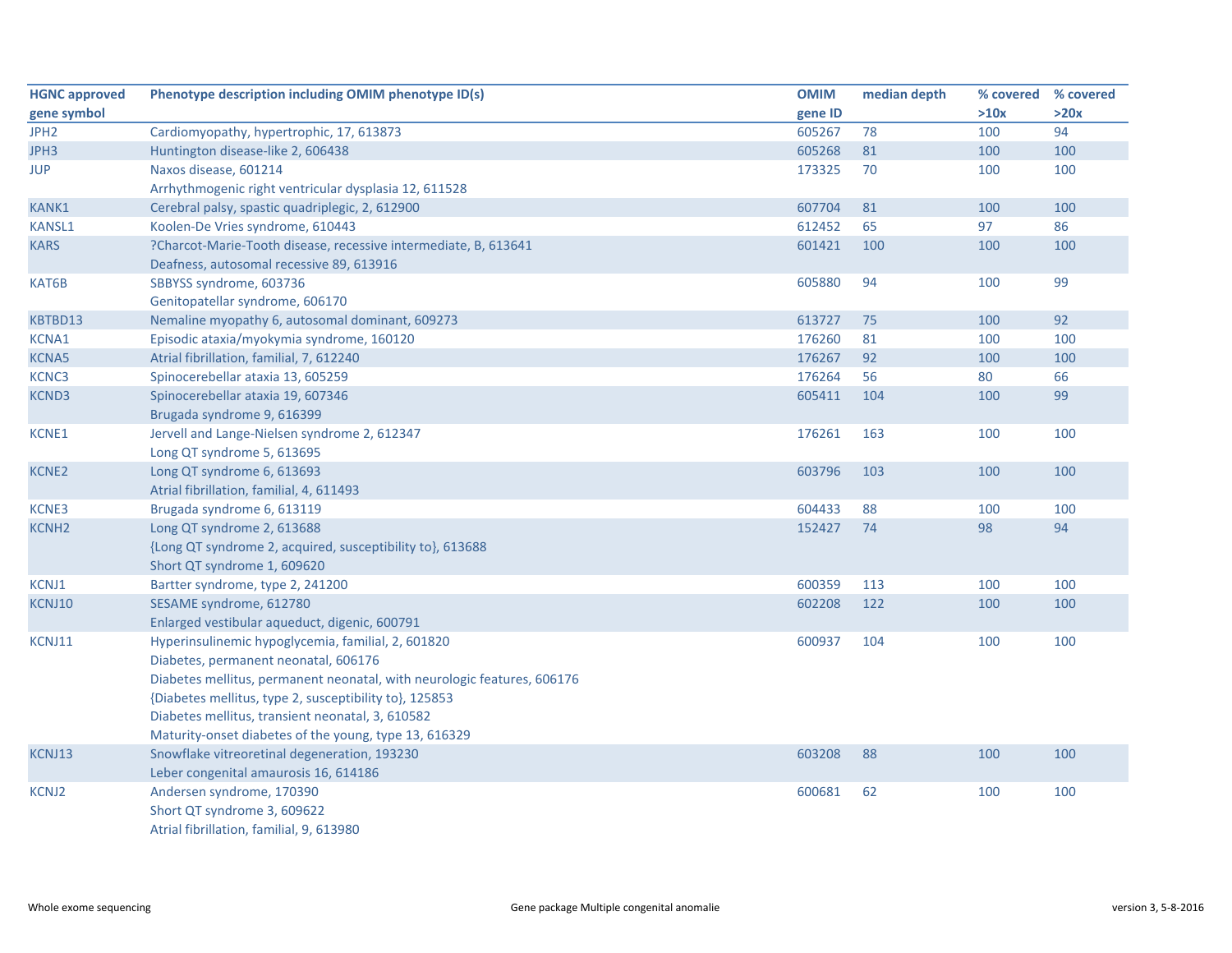| <b>HGNC approved</b> | Phenotype description including OMIM phenotype ID(s)                                      | <b>OMIM</b> | median depth     | % covered % covered |      |
|----------------------|-------------------------------------------------------------------------------------------|-------------|------------------|---------------------|------|
| gene symbol          |                                                                                           | gene ID     |                  | >10x                | >20x |
| <b>KCNJ5</b>         | Long QT syndrome 13, 613485                                                               | 600734      | 102              | 100                 | 100  |
|                      | Hyperaldosteronism, familial, type III, 613677                                            |             |                  |                     |      |
| <b>KCNK3</b>         | Pulmonary hypertension, primary, 4, 615344                                                | 603220      | 84               | 100                 | 100  |
| <b>KCNK9</b>         | Birk-Barel mental retardation dysmorphism syndrome, 612292                                | 605874      | 88               | 100                 | 100  |
| <b>KCNMA1</b>        | Generalized epilepsy and paroxysmal dyskinesia, 609446                                    | 600150      | 73               | 100                 | 97   |
| <b>KCNQ1</b>         | Long QT syndrome 1, 192500                                                                | 607542      | 75               | 93                  | 90   |
|                      | Jervell and Lange-Nielsen syndrome, 220400                                                |             |                  |                     |      |
|                      | Atrial fibrillation, familial, 3, 607554                                                  |             |                  |                     |      |
|                      | Short QT syndrome 2, 609621                                                               |             |                  |                     |      |
|                      | {Long QT syndrome 1, acquired, susceptibility to}, 192500                                 |             |                  |                     |      |
| KCNQ10T1             | Beckwith-Wiedemann syndrome, 130650                                                       | 604115      | No coverage data |                     |      |
| <b>KCNQ2</b>         | Seizures, benign neonatal, 1, 121200                                                      | 602235      | 70               | 100                 | 100  |
|                      | Myokymia, 121200                                                                          |             |                  |                     |      |
|                      | Epileptic encephalopathy, early infantile, 7, 613720                                      |             |                  |                     |      |
| <b>KCNQ3</b>         | Seizures, benign neonatal, type 2, 121201                                                 | 602232      | 85               | 100                 | 96   |
| <b>KCNQ4</b>         | Deafness, autosomal dominant 2A, 600101                                                   | 603537      | 98               | 95                  | 94   |
| KCNT1                | Epileptic encephalopathy, early infantile, 14, 614959                                     | 608167      | 86               | 100                 | 99   |
|                      | Epilepsy, nocturnal frontal lobe, 5, 615005                                               |             |                  |                     |      |
| <b>KCNV2</b>         | Retinal cone dystrophy 3B, 610356                                                         | 607604      | 74               | 100                 | 100  |
| KCTD1                | Scalp-ear-nipple syndrome, 181270                                                         | 613420      | 61               | 90                  | 78   |
| KCTD7                | Epilepsy, progressive myoclonic 3, with or without intracellular inclusions, 611726       | 611725      | 90               | 100                 | 100  |
| KDM5C                | Mental retardation, X-linked, syndromic, Claes-Jensen type, 300534                        | 314690      | 52               | 100                 | 96   |
| KDM6A                | Kabuki syndrome 2, 300867                                                                 | 300128      | 36               | 95                  | 84   |
| <b>KDR</b>           | Hemangioma, capillary infantile, somatic, 602089                                          | 191306      | 92               | 100                 | 100  |
|                      | {Hemangioma, capillary infantile, susceptibility to}, 602089                              |             |                  |                     |      |
| <b>KERA</b>          | Cornea plana congenita, recessive, 217300                                                 | 603288      | 91               | 100                 | 100  |
| KHDC3L               | Hydatidiform mole, recurrent, 2, 614293                                                   | 611687      | 113              | 100                 | 100  |
| <b>KIAA0196</b>      | Spastic paraplegia 8, autosomal dominant, 603563                                          | 610657      | 96               | 100                 | 99   |
|                      | Ritscher-Schinzel syndrome 1, 220210                                                      |             |                  |                     |      |
| <b>KIAA2022</b>      | Mental retardation, X-linked 98, 300912                                                   | 300524      | 44               | 100                 | 97   |
| <b>KIF11</b>         | Microcephaly with or without chorioretinopathy, lymphedema, or mental retardation, 152950 | 148760      | 53               | 99                  | 95   |
| KIF1A                | Spastic paraplegia 30, autosomal recessive, 610357                                        | 601255      | 75               | 100                 | 98   |
|                      | Neuropathy, hereditary sensory, type IIC, 614213                                          |             |                  |                     |      |
|                      | Mental retardation, autosomal dominant 9, 614255                                          |             |                  |                     |      |
| KIF1B                | ?Charcot-Marie-Tooth disease, type 2A1, 118210                                            | 605995      | 88               | 100                 | 99   |
|                      | Pheochromocytoma, 171300                                                                  |             |                  |                     |      |
|                      | {Neuroblastoma, susceptibility to, 1}, 256700                                             |             |                  |                     |      |
| KIF1BP               | Goldberg-Shprintzen megacolon syndrome, 609460                                            | 609367      | No coverage data |                     |      |
| KIF1C                | Spastic ataxia 2, autosomal recessive, 611302                                             | 603060      | 55               | 99                  | 92   |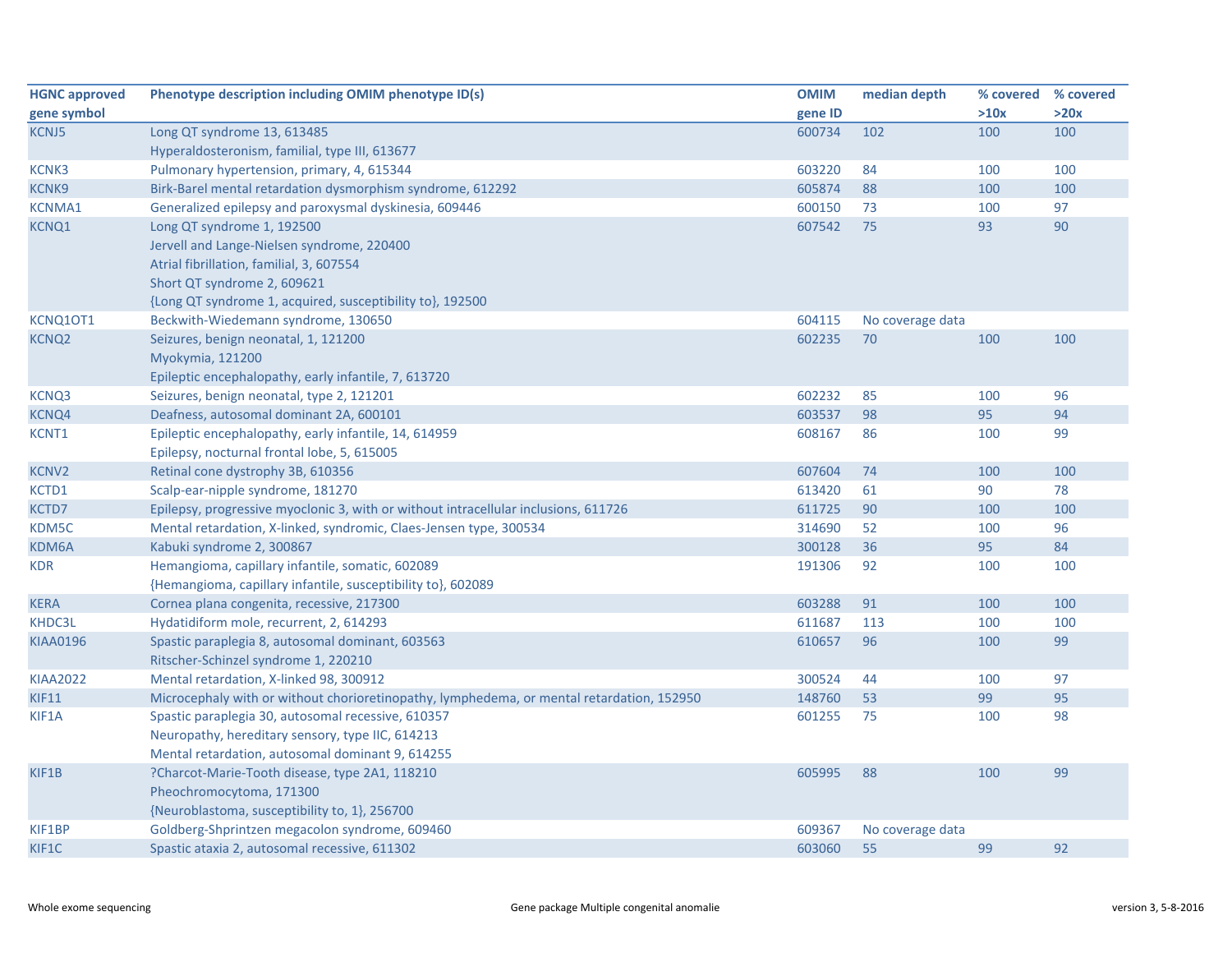| <b>HGNC approved</b> | Phenotype description including OMIM phenotype ID(s)                  | <b>OMIM</b> | median depth | % covered | % covered |
|----------------------|-----------------------------------------------------------------------|-------------|--------------|-----------|-----------|
| gene symbol          |                                                                       | gene ID     |              | >10x      | >20x      |
| KIF21A               | Fibrosis of extraocular muscles, congenital, 1, 135700                | 608283      | 79           | 100       | 96        |
|                      | Fibrosis of extraocular muscles, congenital, 3B, 135700               |             |              |           |           |
| KIF22                | Spondyloepimetaphyseal dysplasia with joint laxity, type 2, 603546    | 603213      | 98           | 100       | 100       |
| KIF <sub>2</sub> A   | Cortical dysplasia, complex, with other brain malformations 3, 615411 | 602591      | 36           | 87        | 63        |
| KIF5A                | Spastic paraplegia 10, autosomal dominant, 604187                     | 602821      | 81           | 100       | 100       |
| KIF7                 | ?Hydrolethalus syndrome 2, 614120                                     | 611254      | 64           | 98        | 93        |
|                      | Acrocallosal syndrome, 200990                                         |             |              |           |           |
|                      | Joubert syndrome 12, 200990                                           |             |              |           |           |
|                      | ?Al-Gazali-Bakalinova syndrome, 607131                                |             |              |           |           |
| KIRREL3              | Mental retardation, autosomal dominant 4, 612581                      | 607761      | 77           | 100       | 99        |
| KISS1                | ?Hypogonadotropic hypogonadism 13 with or without anosmia, 614842     | 603286      | 46           | 100       | 97        |
| KISS1R               | Hypogonadotropic hypogonadism 8 with or without anosmia, 614837       | 604161      | 68           | 100       | 100       |
|                      | ?Precocious puberty, central, 1, 176400                               |             |              |           |           |
| <b>KIT</b>           | Piebaldism, 172800                                                    | 164920      | 87           | 100       | 100       |
|                      | Gastrointestinal stromal tumor, familial, 606764                      |             |              |           |           |
|                      | Mast cell disease, 154800                                             |             |              |           |           |
|                      | Leukemia, acute myeloid, 601626                                       |             |              |           |           |
|                      | Germ cell tumors, 273300                                              |             |              |           |           |
| <b>KITLG</b>         | [Skin/hair/eye pigmentation 7, blond/brown hair], 611664              | 184745      | 55           | 100       | 95        |
|                      | Hyperpigmentation with or without hypopigmentation, 145250            |             |              |           |           |
|                      | Deafness, congenital, unilateral or asymmetric, 616697                |             |              |           |           |
| <b>KL</b>            | {Coronary artery disease, susceptibility to}                          | 604824      | 89           | 98        | 97        |
|                      | Tumoral calcinosis, hyperphosphatemic, 211900                         |             |              |           |           |
| KLF1                 | Blood group--Lutheran inhibitor, 111150                               | 600599      | 65           | 100       | 97        |
|                      | [Hereditary persistence of fetal hemoglobin], 613566                  |             |              |           |           |
|                      | Dyserythropoietic anemia, congenital, type IV, 613673                 |             |              |           |           |
| KLF11                | Maturity-onset diabetes of the young, type VII, 610508                | 603301      | 96           | 100       | 100       |
| KLF6                 | Prostate cancer, somatic, 176807                                      | 602053      | 93           | 100       | 100       |
|                      | Gastric cancer, somatic, 613659                                       |             |              |           |           |
| <b>KLHDC8B</b>       | {Hodgkin lymphoma, susceptibility to}, 236000                         | 613169      | 80           | 100       | 99        |
| KLHL10               | Spermatogenic failure 11, 615081                                      | 608778      | 65           | 100       | 100       |
| KLHL3                | Pseudohypoaldosteronism, type IID, 614495                             | 605775      | 96           | 100       | 100       |
| KLHL40               | Nemaline myopathy 8, autosomal recessive, 615348                      | 615340      | 61           | 100       | 99        |
| KLHL41               | Nemaline myopathy 9, 615731                                           | 607701      | 67           | 100       | 96        |
| KLHL7                | Retinitis pigmentosa 42, 612943                                       | 611119      | 78           | 100       | 99        |
| KLK4                 | Amelogenesis imperfecta, type IIA1, 204700                            | 603767      | 116          | 100       | 100       |
| KLKB1                | Fletcher factor (prekallikrein) deficiency, 612423                    | 229000      | 81           | 100       | 98        |
| <b>KLLN</b>          | Cowden syndrome 4, 615107                                             | 612105      | 74           | 100       | 100       |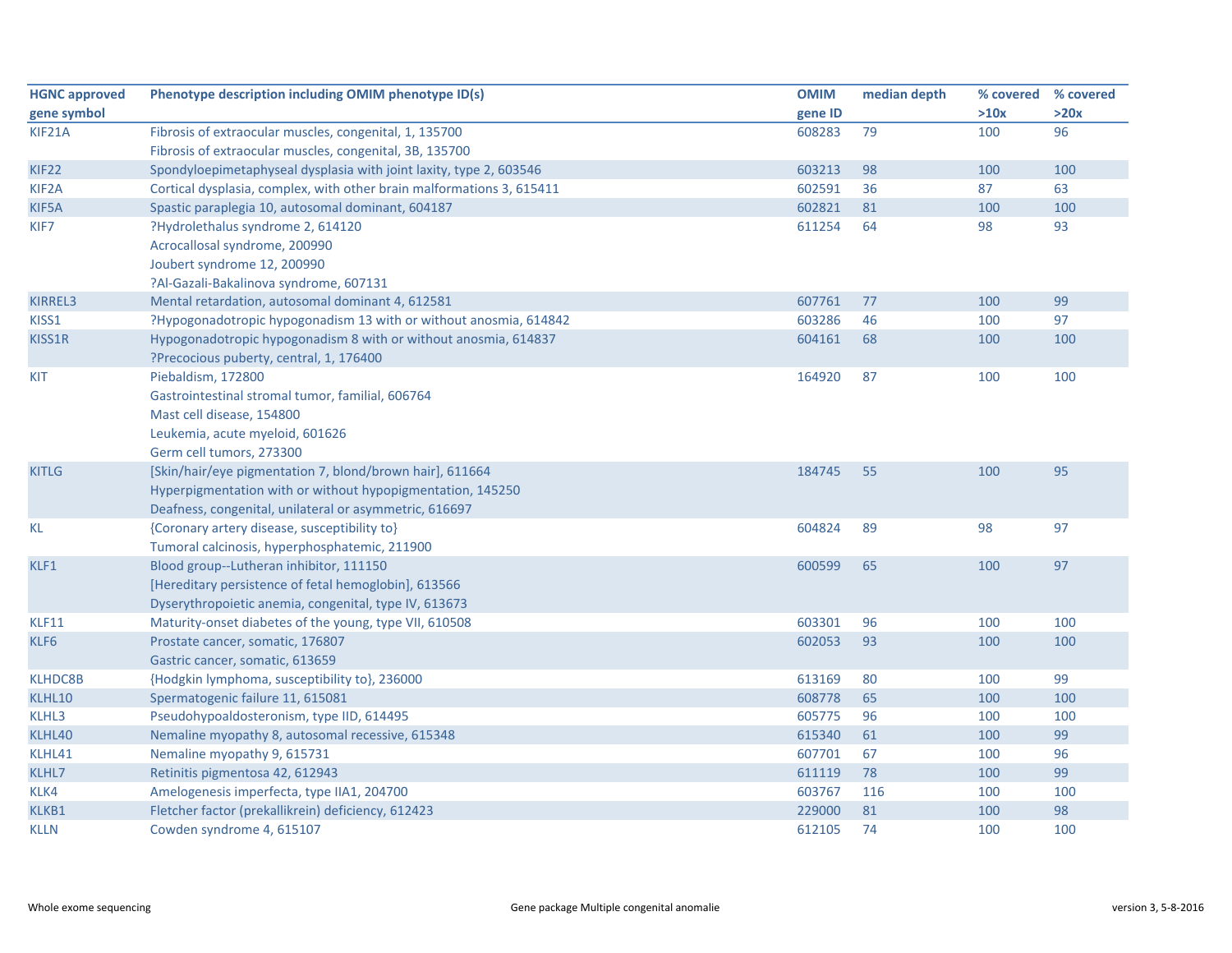| <b>HGNC approved</b> | Phenotype description including OMIM phenotype ID(s)                                                      | <b>OMIM</b> | median depth     | % covered % covered |      |
|----------------------|-----------------------------------------------------------------------------------------------------------|-------------|------------------|---------------------|------|
| gene symbol          |                                                                                                           | gene ID     |                  | >10x                | >20x |
| KMT2A                | Wiedemann-Steiner syndrome, 605130                                                                        | 159555      | 55               | 99                  | 95   |
|                      | Leukemia, myeloid/lymphoid or mixed-lineage                                                               |             |                  |                     |      |
| KMT2D                | Kabuki syndrome 1, 147920                                                                                 | 602113      | 80               | 100                 | 99   |
| KNL1                 | Microcephaly 4, primary, autosomal recessive, 604321                                                      | 609173      | No coverage data |                     |      |
| <b>KPTN</b>          | Mental retardation, autosomal recessive 41, 615637                                                        | 615620      | 54               | 100                 | 95   |
| <b>KRAS</b>          | Lung cancer, somatic, 211980                                                                              | 190070      | 64               | 100                 | 100  |
|                      | Bladder cancer, somatic, 109800                                                                           |             |                  |                     |      |
|                      | Pancreatic carcinoma, somatic, 260350                                                                     |             |                  |                     |      |
|                      | Gastric cancer, somatic, 137215                                                                           |             |                  |                     |      |
|                      | Leukemia, acute myeloid, 601626                                                                           |             |                  |                     |      |
|                      | Noonan syndrome 3, 609942                                                                                 |             |                  |                     |      |
|                      | Cardiofaciocutaneous syndrome 2, 615278                                                                   |             |                  |                     |      |
|                      | Breast cancer, somatic, 114480                                                                            |             |                  |                     |      |
|                      | Schimmelpenning-Feuerstein-Mims syndrome, somatic mosaic, 163200                                          |             |                  |                     |      |
|                      | RAS-associated autoimmune leukoproliferative disorder, 614470                                             |             |                  |                     |      |
| KRIT1                | Cerebral cavernous malformations-1, 116860                                                                | 604214      | 68               | 100                 | 99   |
|                      | Hyperkeratotic cutaneous capillary-venous malformations associated with cerebral capillary malformations, |             |                  |                     |      |
|                      | 116860                                                                                                    |             |                  |                     |      |
|                      | Cavernous malformations of CNS and retina, 116860                                                         |             |                  |                     |      |
| KRT1                 | Epidermolytic hyperkeratosis, 113800                                                                      | 139350      | 82               | 100                 | 99   |
|                      | Ichthyosis, cyclic, with epidermolytic hyperkeratosis, 607602                                             |             |                  |                     |      |
|                      | Ichthyosis histrix, Curth-Macklin type, 146590                                                            |             |                  |                     |      |
|                      | Palmoplantar keratoderma, nonepidermolytic, 600962                                                        |             |                  |                     |      |
|                      | Palmoplantar keratoderma, epidermolytic, 144200                                                           |             |                  |                     |      |
|                      | Keratosis palmoplantaris striata III, 607654                                                              |             |                  |                     |      |
| <b>KRT10</b>         | Epidermolytic hyperkeratosis, 113800                                                                      | 148080      | 105              | 100                 | 95   |
|                      | Ichthyosis, cyclic, with epidermolytic hyperkeratosis, 607602                                             |             |                  |                     |      |
|                      | Ichthyosis with confetti, 609165                                                                          |             |                  |                     |      |
| <b>KRT12</b>         | Meesmann corneal dystrophy, 122100                                                                        | 601687      | 67               | 100                 | 97   |
| <b>KRT13</b>         | White sponge nevus 2, 615785                                                                              | 148065      | 91               | 100                 | 100  |
| <b>KRT14</b>         | Epidermolysis bullosa simplex, Dowling-Meara type, 131760                                                 | 148066      | 54               | 96                  | 87   |
|                      | Epidermolysis bullosa simplex, Koebner type, 131900                                                       |             |                  |                     |      |
|                      | Epidermolysis bullosa simplex, recessive 1, 601001                                                        |             |                  |                     |      |
|                      | Naegeli-Franceschetti-Jadassohn syndrome, 161000                                                          |             |                  |                     |      |
|                      | Dermatopathia pigmentosa reticularis, 125595                                                              |             |                  |                     |      |
|                      | Epidermolysis bullosa simplex, Weber-Cockayne type, 131800                                                |             |                  |                     |      |
| <b>KRT16</b>         | Pachyonychia congenita 1, 167200                                                                          | 148067      | 40               | 87                  | 77   |
|                      | Palmoplantar keratoderma, nonepidermolytic, focal, 613000                                                 |             |                  |                     |      |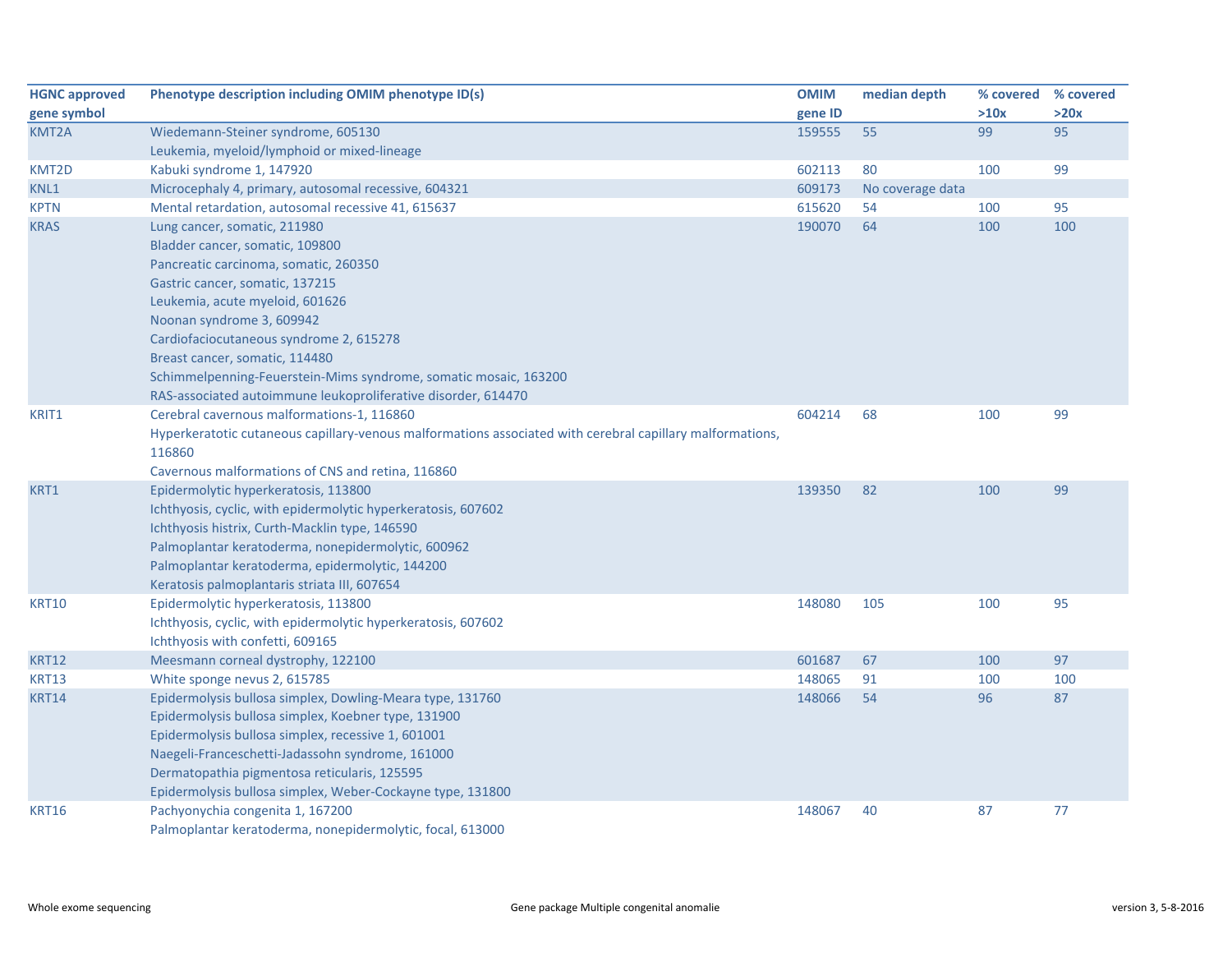| <b>HGNC approved</b> | Phenotype description including OMIM phenotype ID(s)                          | <b>OMIM</b> | median depth | % covered % covered |      |
|----------------------|-------------------------------------------------------------------------------|-------------|--------------|---------------------|------|
| gene symbol          |                                                                               | gene ID     |              | >10x                | >20x |
| <b>KRT17</b>         | Pachyonychia congenita 2, 167210                                              | 148069      | 25           | 73                  | 52   |
|                      | Steatocystoma multiplex, 184500                                               |             |              |                     |      |
| <b>KRT18</b>         | Cirrhosis, cryptogenic, 215600                                                | 148070      | 54           | 91                  | 79   |
|                      | {Cirrhosis, noncryptogenic, susceptibility to}, 215600                        |             |              |                     |      |
| KRT <sub>2</sub>     | Ichthyosis bullosa of Siemens, 146800                                         | 600194      | 92           | 100                 | 100  |
| KRT3                 | Meesmann corneal dystrophy, 122100                                            | 148043      | 73           | 100                 | 100  |
| KRT4                 | White sponge nevus 1, 193900                                                  | 123940      | 105          | 100                 | 100  |
| KRT5                 | Epidermolysis bullosa simplex, Dowling-Meara type, 131760                     | 148040      | 96           | 100                 | 100  |
|                      | Epidermolysis bullosa simplex, Koebner type, 131900                           |             |              |                     |      |
|                      | Epidermolysis bullosa simplex, Weber-Cockayne type, 131800                    |             |              |                     |      |
|                      | Epidermolysis bullosa simplex-MP, 131960                                      |             |              |                     |      |
|                      | Dowling-Degos disease 1, 179850                                               |             |              |                     |      |
|                      | Epidermylysis bullosa simplex-MCR, 609352                                     |             |              |                     |      |
|                      | Epidermolysis bullosa simplex, recessive 1, 601001                            |             |              |                     |      |
| KRT6A                | Pachyonychia congenita 3, 615726                                              | 148041      | 66           | 92                  | 85   |
| KRT6B                | Pachyonychia congenita 4, 615728                                              | 148042      | 68           | 93                  | 87   |
| KRT6C                | Palmoplantar keratoderma, nonepidermolytic, focal or diffuse, 615735          | 612315      | 55           | 86                  | 77   |
| KRT74                | Woolly hair, autosomal dominant, 194300                                       | 608248      | 87           | 100                 | 100  |
|                      | ?Hypotrichosis 3, 613981                                                      |             |              |                     |      |
|                      | ?Ectodermal dysplasia 7, hair/nail type, 614929                               |             |              |                     |      |
| KRT8                 | Cirrhosis, cryptogenic, 215600                                                | 148060      | 19           | 70                  | 28   |
|                      | {Cirrhosis, noncryptogenic, susceptibility to}, 215600                        |             |              |                     |      |
| <b>KRT81</b>         | Monilethrix, 158000                                                           | 602153      | 88           | 100                 | 99   |
| <b>KRT83</b>         | ?Monilethrix, 158000                                                          | 602765      | 85           | 99                  | 93   |
| <b>KRT85</b>         | Ectodermal dysplasia 4, hair/nail type, 602032                                | 602767      | 105          | 100                 | 100  |
| <b>KRT86</b>         | Monilethrix, 158000                                                           | 601928      | 89           | 100                 | 98   |
| KRT9                 | Palmoplantar keratoderma, epidermolytic, 144200                               | 607606      | 63           | 100                 | 94   |
| L1CAM                | Hydrocephalus due to aqueductal stenosis, 307000                              | 308840      | 52           | 100                 | 100  |
|                      | MASA syndrome, 303350                                                         |             |              |                     |      |
|                      | CRASH syndrome, 303350                                                        |             |              |                     |      |
|                      | Hydrocephalus with Hirschsprung disease, 307000                               |             |              |                     |      |
|                      | Hydrocephalus with congenital idiopathic intestinal pseudoobstruction, 307000 |             |              |                     |      |
|                      | Corpus callosum, partial agenesis of, 304100                                  |             |              |                     |      |
| L2HGDH               | L-2-hydroxyglutaric aciduria, 236792                                          | 609584      | 64           | 100                 | 92   |
| LAMA <sub>2</sub>    | Muscular dystrophy, congenital merosin-deficient, 607855                      | 156225      | 75           | 100                 | 99   |
|                      | Muscular dystrophy, congenital, due to partial LAMA2 deficiency, 607855       |             |              |                     |      |
| LAMA3                | Epidermolysis bullosa, junctional, Herlitz type, 226700                       | 600805      | 87           | 100                 | 99   |
|                      | Epidermolysis bullosa, generalized atrophic benign, 226650                    |             |              |                     |      |
|                      | Laryngoonychocutaneous syndrome, 245660                                       |             |              |                     |      |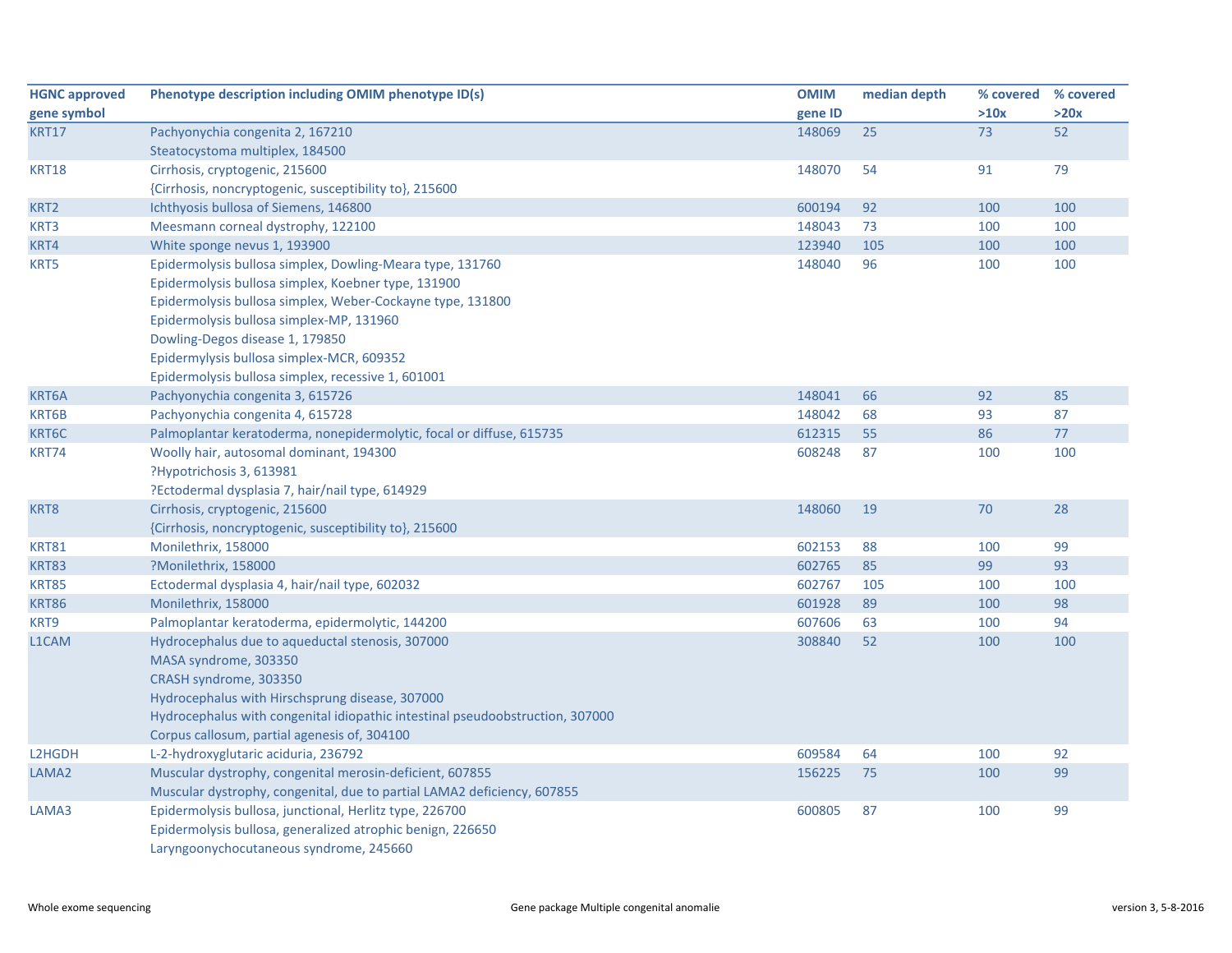| <b>HGNC approved</b> | Phenotype description including OMIM phenotype ID(s)                                                                                                                                                | <b>OMIM</b> | median depth | % covered % covered |      |
|----------------------|-----------------------------------------------------------------------------------------------------------------------------------------------------------------------------------------------------|-------------|--------------|---------------------|------|
| gene symbol          |                                                                                                                                                                                                     | gene ID     |              | >10x                | >20x |
| LAMA4                | Cardiomyopathy, dilated, 1JJ, 615235                                                                                                                                                                | 600133      | 83           | 100                 | 99   |
| LAMB1                | Lissencephaly 5, 615191                                                                                                                                                                             | 150240      | 91           | 100                 | 100  |
| LAMB <sub>2</sub>    | Nephrotic syndrome, type 5, with or without ocular abnormalities, 614199<br>Pierson syndrome, 609049                                                                                                | 150325      | 95           | 100                 | 100  |
| LAMB3                | Epidermolysis bullosa, junctional, Herlitz type, 226700<br>Epidermolysis bullosa, junctional, non-Herlitz type, 226650<br>Amelogenesis imperfecta, type IA, 104530                                  | 150310      | 82           | 100                 | 100  |
| LAMC <sub>2</sub>    | Epidermolysis bullosa, junctional, Herlitz type, 226700<br>Epidermolysis bullosa, junctional, non-Herlitz type, 226650                                                                              | 150292      | 93           | 100                 | 99   |
| LAMC3                | Cortical malformations, occipital, 614115                                                                                                                                                           | 604349      | 88           | 100                 | 98   |
| LAMP <sub>2</sub>    | Danon disease, 300257                                                                                                                                                                               | 309060      | 65           | 91                  | 90   |
| LAMTOR2              | Immunodeficiency due to defect in MAPBP-interacting protein, 610798                                                                                                                                 | 610389      | 127          | 100                 | 100  |
| LARGE1               | Muscular dystrophy-dystroglycanopathy (congenital with brain and eye anomalies), type A, 6, 613154<br>Muscular dystrophy-dystroglycanopathy (congenital with mental retardation), type B, 6, 608840 | 603590      | 91           | 100                 | 100  |
| LARP7                | Alazami syndrome, 615071                                                                                                                                                                            | 612026      | 23           | 63                  | 41   |
| LARS <sub>2</sub>    | Perrault syndrome 4, 615300                                                                                                                                                                         | 604544      | 50           | 100                 | 97   |
| LBR                  | Pelger-Huet anomaly, 169400<br>Greenberg skeletal dysplasia, 215140<br>?Reynolds syndrome, 613471                                                                                                   | 600024      | 69           | 100                 | 94   |
| LCA5                 | Leber congenital amaurosis 5, 604537                                                                                                                                                                | 611408      | 70           | 100                 | 97   |
| <b>LCAT</b>          | Norum disease, 245900<br>Fish-eye disease, 136120                                                                                                                                                   | 606967      | 76           | 99                  | 92   |
| <b>LCT</b>           | Lactase deficiency, congenital, 223000                                                                                                                                                              | 603202      | 81           | 100                 | 100  |
| LDB3                 | Myopathy, myofibrillar, 4, 609452<br>Cardiomyopathy, dilated, 1C, with or without LVNC, 601493<br>Cardiomyopathy, hypertrophic, 24, 601493<br>Left ventricular noncompaction 3, 601493              | 605906      | 94           | 100                 | 96   |
| <b>LDHA</b>          | Glycogen storage disease XI, 612933                                                                                                                                                                 | 150000      | 45           | 90                  | 67   |
| <b>LDHB</b>          | [Lactate dehydrogenase-B deficiency], 614128                                                                                                                                                        | 150100      | 40           | 87                  | 68   |
| <b>LDLR</b>          | Hypercholesterolemia, familial, 143890<br>LDL cholesterol level QTL2, 143890                                                                                                                        | 606945      | 112          | 100                 | 100  |
| LDLRAP1              | Hypercholesterolemia, familial, autosomal recessive, 603813                                                                                                                                         | 605747      | 85           | 100                 | 93   |
| LEF1                 | Sebaceous tumors, somatic                                                                                                                                                                           | 153245      | 83           | 100                 | 95   |
| LEFTY2               | Left-right axis malformations                                                                                                                                                                       | 601877      | 31           | 81                  | 65   |
| LEMD3                | Osteopoikilosis, 166700<br>Buschke-Ollendorff syndrome, 166700<br>Melorheostosis with osteopoikilosis, 155950                                                                                       | 607844      | 71           | 100                 | 95   |
| <b>LEP</b>           | Obesity, morbid, due to leptin deficiency, 614962                                                                                                                                                   | 164160      | 95           | 100                 | 100  |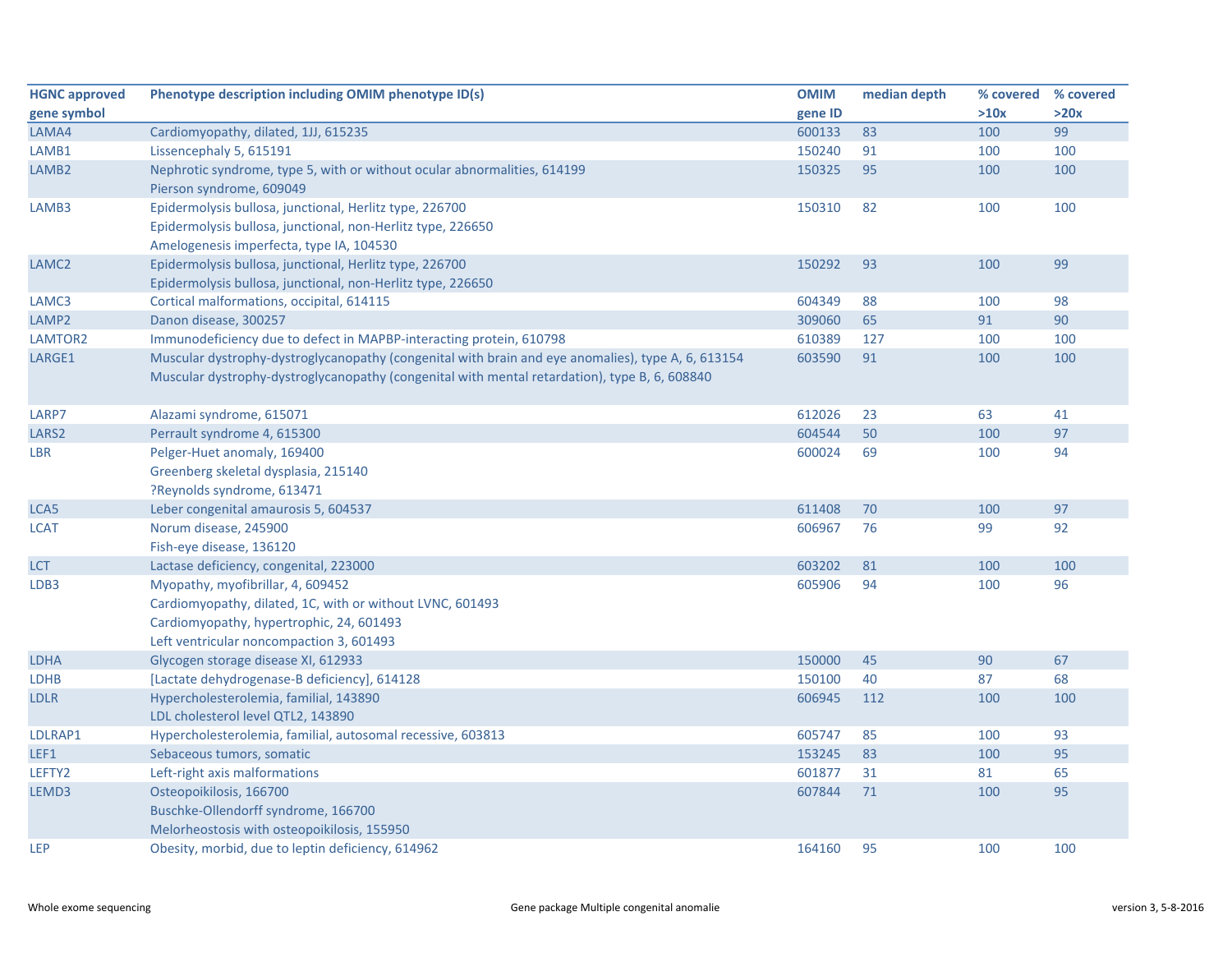| <b>HGNC approved</b> | Phenotype description including OMIM phenotype ID(s)                     | <b>OMIM</b> | median depth     | % covered % covered |      |
|----------------------|--------------------------------------------------------------------------|-------------|------------------|---------------------|------|
| gene symbol          |                                                                          | gene ID     |                  | >10x                | >20x |
| <b>LEPR</b>          | Obesity, morbid, due to leptin receptor deficiency, 614963               | 601007      | 74               | 100                 | 98   |
| <b>LFNG</b>          | ?Spondylocostal dysostosis 3, autosomal recessive, 609813                | 602576      | 54               | 81                  | 77   |
| LGI1                 | Epilepsy, familial temporal lobe, 1, 600512                              | 604619      | 86               | 100                 | 100  |
| <b>LHB</b>           | Hypogonadotropic hypogonadism 23 with or without anosmia, 228300         | 152780      | 22               | 77                  | 52   |
| <b>LHCGR</b>         | Precocious puberty, male, 176410                                         | 152790      | 78               | 100                 | 91   |
|                      | Leydig cell hypoplasia with pseudohermaphroditism, 238320                |             |                  |                     |      |
|                      | Leydig cell hypoplasia with hypergonadotropic hypogonadism, 238320       |             |                  |                     |      |
|                      | Luteinizing hormone resistance, female, 238320                           |             |                  |                     |      |
|                      | Leydig cell adenoma, somatic, with precocious puberty, 176410            |             |                  |                     |      |
| LHFPL5               | Deafness, autosomal recessive 67, 610265                                 | 609427      | 123              | 100                 | 100  |
| LHX3                 | Pituitary hormone deficiency, combined, 3, 221750                        | 600577      | 60               | 100                 | 92   |
| LHX4                 | Pituitary hormone deficiency, combined, 4, 262700                        | 602146      | 79               | 100                 | 100  |
| <b>LIAS</b>          | Pyruvate dehydrogenase lipoic acid synthetase deficiency, 614462         | 607031      | 85               | 100                 | 97   |
| LIFR                 | Stuve-Wiedemann syndrome/Schwartz-Jampel type 2 syndrome, 601559         | 151443      | 71               | 99                  | 96   |
| LIG1                 | DNA ligase I deficiency                                                  | 126391      | 70               | 100                 | 100  |
| LIG4                 | LIG4 syndrome, 606593                                                    | 601837      | 76               | 100                 | 100  |
|                      | {Multiple myeloma, resistance to}, 254500                                |             |                  |                     |      |
| LIM <sub>2</sub>     | Cataract 19, multiple types, 615277                                      | 154045      | 66               | 100                 | 100  |
| LINS1                | Mental retardation, autosomal recessive 27, 614340                       | 610350      | No coverage data |                     |      |
| <b>LIPA</b>          | Wolman disease, 278000                                                   | 613497      | 73               | 100                 | 100  |
|                      | Cholesteryl ester storage disease, 278000                                |             |                  |                     |      |
| <b>LIPC</b>          | [High density lipoprotein cholesterol level QTL 12], 612797              | 151670      | 91               | 100                 | 100  |
|                      | {Diabetes mellitus, noninsulin-dependent}, 125853                        |             |                  |                     |      |
|                      | Hepatic lipase deficiency, 614025                                        |             |                  |                     |      |
| <b>LIPH</b>          | Hypotrichosis 7, 604379                                                  | 607365      | 75               | 100                 | 100  |
|                      | Woolly hair, autosomal recessive 2 with or without hypotrichosis, 604379 |             |                  |                     |      |
| <b>LIPN</b>          | Ichthyosis, congenital, autosomal recessive 8, 613943                    | 613924      | 87               | 100                 | 100  |
| <b>LITAF</b>         | Charcot-Marie-Tooth disease, type 1C, 601098                             | 603795      | 88               | 100                 | 100  |
| LMAN1                | Combined factor V and VIII deficiency, 227300                            | 601567      | 65               | 100                 | 92   |
| LMBR1                | Acheiropody, 200500                                                      | 605522      | 54               | 100                 | 93   |
|                      | Polydactyly, preaxial type II, 174500                                    |             |                  |                     |      |
|                      | Triphalangeal thumb, type I, 174500                                      |             |                  |                     |      |
|                      | Triphalangeal thumb-polysyndactyly syndrome, 174500                      |             |                  |                     |      |
|                      | Syndactyly, type IV, 186200                                              |             |                  |                     |      |
|                      | Hypoplastic or aplastic tibia with polydactyly, 188740                   |             |                  |                     |      |
|                      | Laurin-Sandrow syndrome, 135750                                          |             |                  |                     |      |
| LMBRD1               | Methylmalonic aciduria and homocystinuria, cblF type, 277380             | 612625      | 57               | 97                  | 93   |
| LMF1                 | Lipase deficiency, combined, 246650                                      | 611761      | 89               | 100                 | 100  |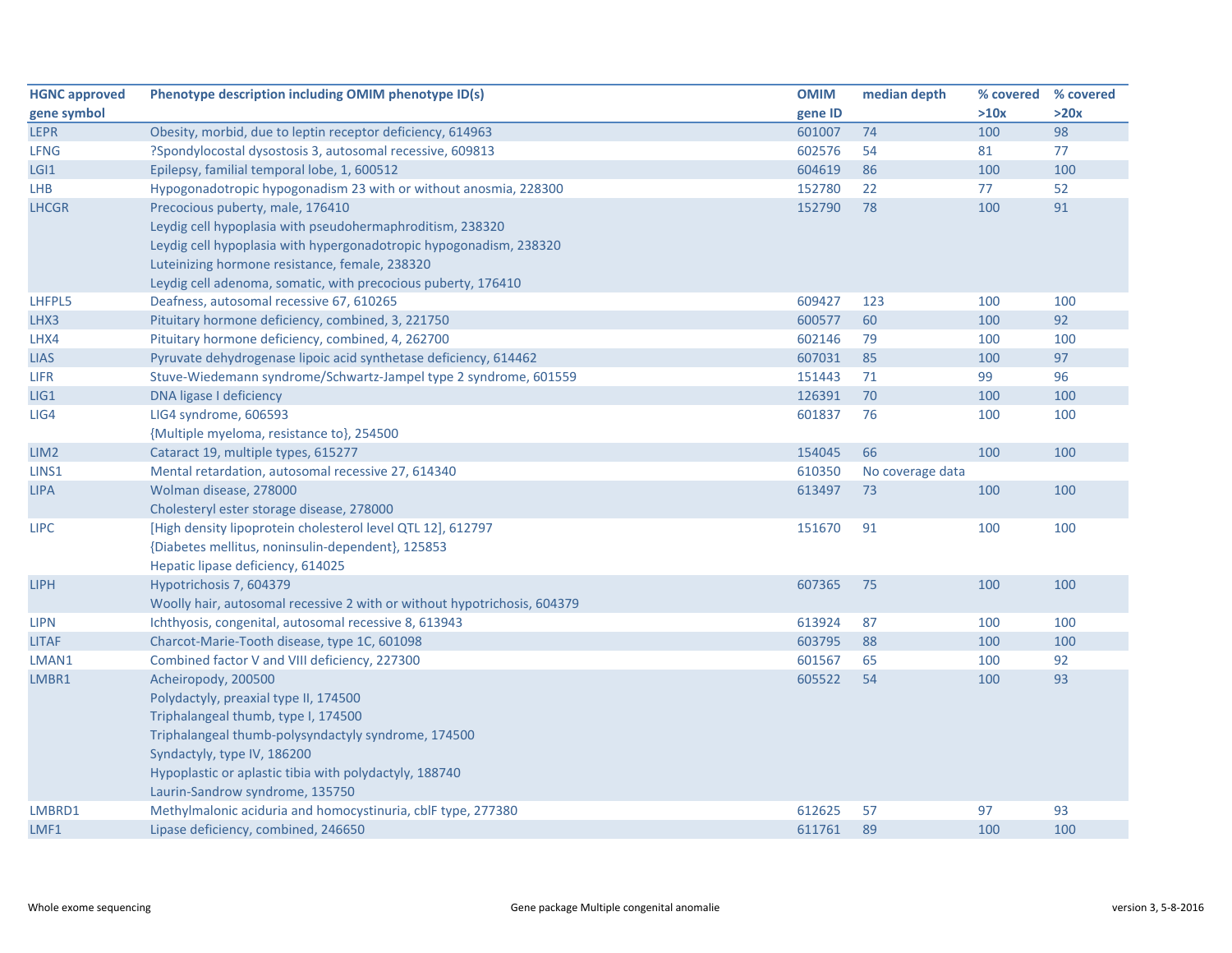| <b>HGNC approved</b> | Phenotype description including OMIM phenotype ID(s)                               | <b>OMIM</b> | median depth |      | % covered % covered |
|----------------------|------------------------------------------------------------------------------------|-------------|--------------|------|---------------------|
| gene symbol          |                                                                                    | gene ID     |              | >10x | >20x                |
| <b>LMNA</b>          | Emery-Dreifuss muscular dystrophy 2, AD, 181350                                    | 150330      | 61           | 99   | 96                  |
|                      | Cardiomyopathy, dilated, 1A, 115200                                                |             |              |      |                     |
|                      | Lipodystrophy, familial partial, 2, 151660                                         |             |              |      |                     |
|                      | Emery-Dreifuss muscular dystrophy 3, AR, 616516                                    |             |              |      |                     |
|                      | Charcot-Marie-Tooth disease, type 2B1, 605588                                      |             |              |      |                     |
|                      | Muscular dystrophy, congenital, 613205                                             |             |              |      |                     |
|                      | Muscular dystrophy, limb-girdle, type 1B, 159001                                   |             |              |      |                     |
|                      | Mandibuloacral dysplasia, 248370                                                   |             |              |      |                     |
|                      | Hutchinson-Gilford progeria, 176670                                                |             |              |      |                     |
|                      | Restrictive dermopathy, lethal, 275210                                             |             |              |      |                     |
|                      | Heart-hand syndrome, Slovenian type, 610140                                        |             |              |      |                     |
|                      | Malouf syndrome, 212112                                                            |             |              |      |                     |
| LMNB1                | Leukodystrophy, adult-onset, autosomal dominant, 169500                            | 150340      | 84           | 100  | 98                  |
| LMX1B                | Nail-patella syndrome, 161200                                                      | 602575      | 84           | 100  | 98                  |
| <b>LOR</b>           | Vohwinkel syndrome with ichthyosis, 604117                                         | 152445      | 24           | 92   | 38                  |
| LOXHD1               | Deafness, autosomal recessive 77, 613079                                           | 613072      | 100          | 100  | 100                 |
| LPAR6                | Hypotrichosis 8, 278150                                                            | 609239      | 47           | 100  | 100                 |
|                      | Woolly hair, autosomal recessive 1, with or without hypotrichosis, 278150          |             |              |      |                     |
| LPIN1                | Myoglobinuria, acute recurrent, autosomal recessive, 268200                        | 605518      | 78           | 99   | 95                  |
| LPIN2                | Majeed syndrome, 609628                                                            | 605519      | 69           | 100  | 100                 |
| <b>LPL</b>           | Lipoprotein lipase deficiency, 238600                                              | 609708      | 96           | 100  | 100                 |
|                      | Combined hyperlipidemia, familial, 144250                                          |             |              |      |                     |
|                      | [High density lipoprotein cholesterol level QTL 11]                                |             |              |      |                     |
| LPP                  | Lipoma                                                                             | 600700      | 69           | 100  | 100                 |
|                      | Leukemia, acute myeloid, 601626                                                    |             |              |      |                     |
| <b>LRAT</b>          | Retinal dystrophy, early-onset severe, 613341                                      | 604863      | 137          | 100  | 100                 |
|                      | Leber congenital amaurosis 14, 613341                                              |             |              |      |                     |
|                      | Retinitis pigmentosa, juvenile, 613341                                             |             |              |      |                     |
| <b>LRBA</b>          | Immunodeficiency, common variable, 8, with autoimmunity, 614700                    | 606453      | 72           | 100  | 96                  |
| LRIG2                | Urofacial syndrome 2, 615112                                                       | 608869      | 50           | 96   | 89                  |
| LRIT3                | Night blindness, congenital stationary (complete), 1F, autosomal recessive, 615058 | 615004      | 67           | 100  | 100                 |
| LRP2                 | Donnai-Barrow syndrome, 222448                                                     | 600073      | 89           | 100  | 100                 |
| LRP4                 | Cenani-Lenz syndactyly syndrome, 212780                                            | 604270      | 93           | 100  | 100                 |
|                      | Sclerosteosis 2, 614305                                                            |             |              |      |                     |
|                      | ?Myasthenic syndrome, congenital, 17, 616304                                       |             |              |      |                     |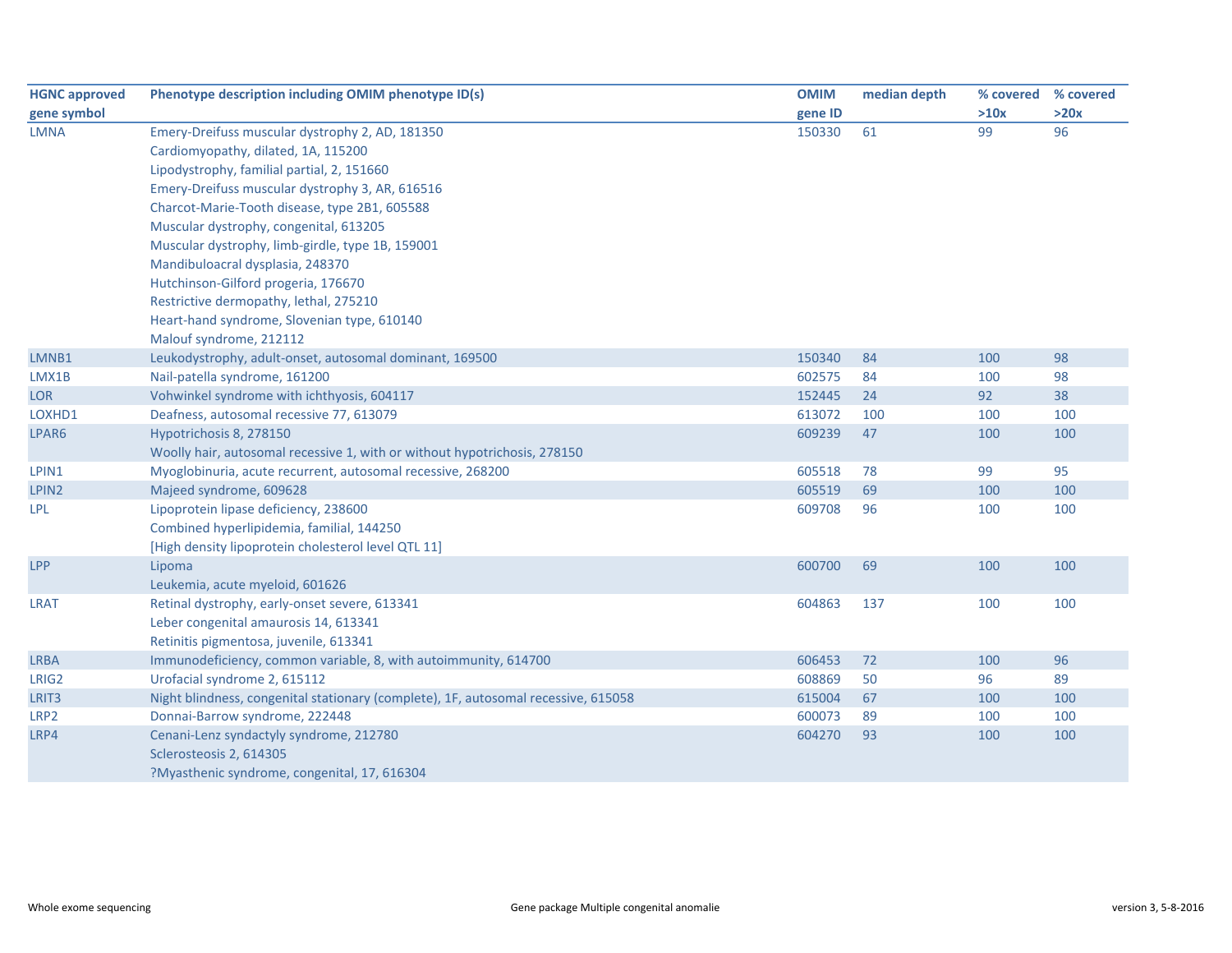| <b>HGNC approved</b> | Phenotype description including OMIM phenotype ID(s)                                                  | <b>OMIM</b> | median depth | % covered | % covered |
|----------------------|-------------------------------------------------------------------------------------------------------|-------------|--------------|-----------|-----------|
| gene symbol          |                                                                                                       | gene ID     |              | >10x      | >20x      |
| LRP5                 | Osteoporosis-pseudoglioma syndrome, 259770                                                            | 603506      | 112          | 99        | 98        |
|                      | [Bone mineral density variability 1], 601884                                                          |             |              |           |           |
|                      | Hyperostosis, endosteal, 144750                                                                       |             |              |           |           |
|                      | van Buchem disease, type 2, 607636                                                                    |             |              |           |           |
|                      | Osteosclerosis, 144750                                                                                |             |              |           |           |
|                      | {Osteoporosis}, 166710                                                                                |             |              |           |           |
|                      | Exudative vitreoretinopathy 4, 601813                                                                 |             |              |           |           |
|                      | Osteopetrosis, autosomal dominant 1, 607634                                                           |             |              |           |           |
| LRPAP1               | Myopia 23, autosomal recessive, 615431                                                                | 104225      | 57           | 98        | 89        |
| <b>LRPPRC</b>        | Leigh syndrome, French-Canadian type, 220111                                                          | 607544      | 76           | 100       | 98        |
| LRRC6                | Ciliary dyskinesia, primary, 19, 614935                                                               | 614930      | 79           | 100       | 95        |
| LRRC8A               | Agammaglobulinemia 5, 613506                                                                          | 608360      | 132          | 100       | 100       |
| LRRK2                | {Parkinson disease 8}, 607060                                                                         | 609007      | 75           | 100       | 97        |
| LRSAM1               | Charcot-Marie-Toothe disease, axonal, type 2P, 614436                                                 | 610933      | 84           | 100       | 100       |
| <b>LRTOMT</b>        | Deafness, autosomal recessive 63, 611451                                                              | 612414      | 98           | 100       | 100       |
| LTBP2                | Glaucoma 3, primary congenital, D, 613086                                                             | 602091      | 72           | 100       | 99        |
|                      | Microspherophakia and/or megalocornea, with ectopia lentis and with or without secondary glaucoma,    |             |              |           |           |
|                      | 251750                                                                                                |             |              |           |           |
|                      | Weill-Marchesani syndrome 3, recessive, 614819                                                        |             |              |           |           |
| LTBP3                | Dental anomalies and short stature, 601216                                                            | 602090      | 70           | 99        | 96        |
| LTBP4                | Cutis laxa, autosomal recessive, type IC, 613177                                                      | 604710      | 82           | 99        | 98        |
| <b>LYST</b>          | Chediak-Higashi syndrome, 214500                                                                      | 606897      | 77           | 99        | 97        |
| LYZ                  | Amyloidosis, renal, 105200                                                                            | 153450      | 62           | 100       | 100       |
| LZTFL1               | Bardet-Biedl syndrome 17, 615994                                                                      | 606568      | 87           | 100       | 92        |
| LZTS1                | Esophageal squamous cell carcinoma, 133239                                                            | 606551      | 76           | 100       | 100       |
| MAD1L1               | Lymphoma, somatic                                                                                     | 602686      | 77           | 99        | 93        |
|                      | Prostate cancer, somatic, 176807                                                                      |             |              |           |           |
| <b>MAF</b>           | Cataract 21, multiple types, 610202                                                                   | 177075      | 53           | 81        | 74        |
|                      | Ayme-Gripp syndrome, 601088                                                                           |             |              |           |           |
| <b>MAFB</b>          | Multicentric carpotarsal osteolysis syndrome, 166300                                                  | 608968      | 89           | 100       | 100       |
| MAGEL2               | Schaaf-Yang syndrome, 615547                                                                          | 605283      | 70           | 100       | 97        |
| MAGT1                | Immunodeficiency, X-linked, with magnesium defect, Epstein-Barr virus infection and neoplasia, 300853 | 300715      | 44           | 100       | 89        |
|                      |                                                                                                       |             |              |           |           |
| <b>MAK</b>           | Retinitis pigmentosa 62, 614181                                                                       | 154235      | 97           | 100       | 95        |
| MAML2                | Mucoepidermoid salivary gland carcinoma                                                               | 607537      | 71           | 100       | 100       |
| MAMLD1               | Hypospadias 2, X-linked, 300758                                                                       | 300120      | 54           | 100       | 99        |
| MAN1B1               | Mental retardation, autosomal recessive 15, 614202                                                    | 604346      | 91           | 100       | 100       |
| MAN2B1               | Mannosidosis, alpha-, types I and II, 248500                                                          | 609458      | 86           | 100       | 98        |
| <b>MANBA</b>         | Mannosidosis, beta, 248510                                                                            | 609489      | 84           | 100       | 100       |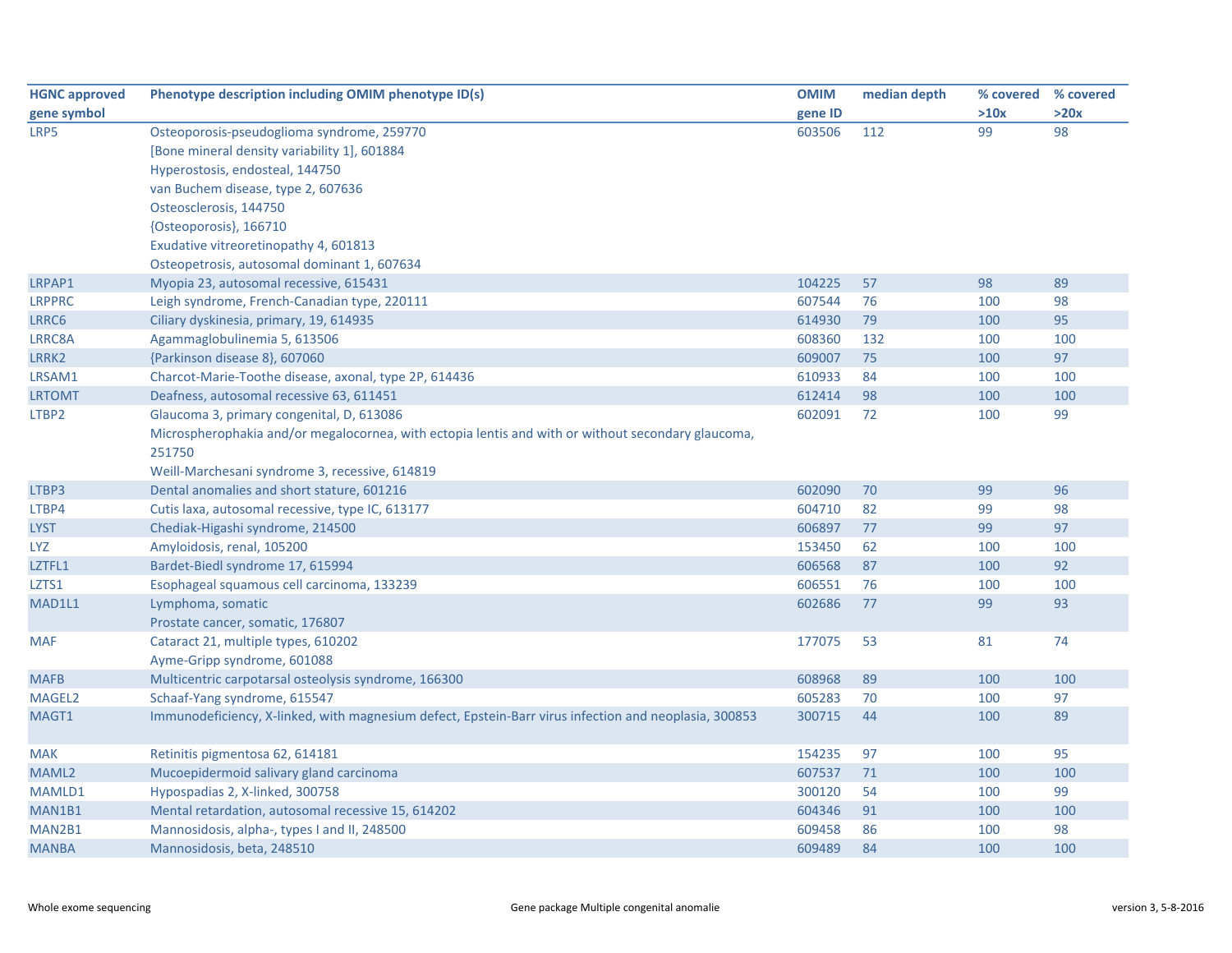| <b>HGNC approved</b> | Phenotype description including OMIM phenotype ID(s)                                                                              | <b>OMIM</b> | median depth | % covered % covered |      |
|----------------------|-----------------------------------------------------------------------------------------------------------------------------------|-------------|--------------|---------------------|------|
| gene symbol          |                                                                                                                                   | gene ID     |              | >10x                | >20x |
| <b>MAOA</b>          | Brunner syndrome, 300615                                                                                                          | 309850      | 39           | 100                 | 86   |
| MAP2K1               | Cardiofaciocutaneous syndrome 3, 615279                                                                                           | 176872      | 87           | 100                 | 100  |
| MAP2K2               | Cardiofaciocutaneous syndrome 4, 615280                                                                                           | 601263      | 91           | 100                 | 100  |
| MAP3K1               | 46XY sex reversal 6, 613762                                                                                                       | 600982      | 95           | 98                  | 93   |
| MAP3K8               | Lung cancer, somatic, 211980                                                                                                      | 191195      | 72           | 100                 | 100  |
| <b>MAPT</b>          | Dementia, frontotemporal, with or without parkinsonism, 600274<br>Pick disease, 172700<br>Supranuclear palsy, progressive, 601104 | 157140      | 55           | 97                  | 91   |
|                      | Supranuclear palsy, progressive atypical, 260540                                                                                  |             |              |                     |      |
|                      | {Parkinson disease, susceptibility to}, 168600                                                                                    |             |              |                     |      |
| MARS2                | Spastic ataxia 3, autosomal recessive, 611390                                                                                     | 609728      | 93           | 100                 | 100  |
|                      | ?Combined oxidative phosphorylation deficiency 25, 616430                                                                         |             |              |                     |      |
| <b>MARVELD2</b>      | Deafness, autosomal recessive 49, 610153                                                                                          | 610572      | 91           | 100                 | 98   |
| MASP1                | 3MC syndrome 1, 257920                                                                                                            | 600521      | 103          | 100                 | 99   |
| MASP2                | MASP2 deficiency, 613791                                                                                                          | 605102      | 86           | 100                 | 98   |
| <b>MASTL</b>         | ?Thrombocytopenia-2, 188000                                                                                                       | 608221      | 68           | 100                 | 99   |
| MAT1A                | Hypermethioninemia, persistent, autosomal dominant, due to methionine adenosyltransferase I/III<br>deficiency, 250850             | 610550      | 89           | 100                 | 100  |
|                      | Methionine adenosyltransferase deficiency, autosomal recessive, 250850                                                            |             |              |                     |      |
| MATN3                | Epiphyseal dysplasia, multiple, 5, 607078                                                                                         | 602109      | 54           | 85                  | 84   |
|                      | {Osteoarthritis susceptibility 2}, 140600                                                                                         |             |              |                     |      |
|                      | Spondyloepimetaphyseal dysplasia, 608728                                                                                          |             |              |                     |      |
| MATR3                | Amyotrophic lateral sclerosis 21, 606070                                                                                          | 164015      | 56           | 91                  | 80   |
| MBD5                 | Mental retardation, autosomal dominant 1, 156200                                                                                  | 611472      | 82           | 100                 | 100  |
| MBTPS2               | IFAP syndrome with or without BRESHECK syndrome, 308205                                                                           | 300294      | 54           | 100                 | 99   |
|                      | Keratosis follicularis spinulosa decalvans, X-linked, 308800                                                                      |             |              |                     |      |
|                      | ?Olmsted syndrome, X-linked, 300918                                                                                               |             |              |                     |      |
| MC <sub>2R</sub>     | Glucocorticoid deficiency, due to ACTH unresponsiveness, 202200                                                                   | 607397      | 80           | 100                 | 100  |
| MC4R                 | Obesity, autosomal dominant, 601665                                                                                               | 155541      | 79           | 100                 | 100  |
| <b>MCC</b>           | Colorectal cancer, somatic, 114500                                                                                                | 159350      | 92           | 100                 | 100  |
| MCCC1                | 3-Methylcrotonyl-CoA carboxylase 1 deficiency, 210200                                                                             | 609010      | 77           | 100                 | 100  |
| MCCC <sub>2</sub>    | 3-Methylcrotonyl-CoA carboxylase 2 deficiency, 210210                                                                             | 609014      | 62           | 100                 | 95   |
| MCEE                 | Methylmalonyl-CoA epimerase deficiency, 251120                                                                                    | 608419      | 68           | 100                 | 100  |
| MCFD <sub>2</sub>    | Factor V and factor VIII, combined deficiency of, 613625                                                                          | 607788      | 61           | 92                  | 82   |
| MCM4                 | Natural killer cell and glucocorticoid deficiency with DNA repair defect, 609981                                                  | 602638      | 79           | 100                 | 100  |
| MCM <sub>6</sub>     | Lactase persistence/nonpersistence, 223100                                                                                        | 601806      | 80           | 100                 | 100  |
| MCOLN1               | Mucolipidosis IV, 252650                                                                                                          | 605248      | 95           | 100                 | 99   |
| MCPH1                | Microcephaly 1, primary, autosomal recessive, 251200                                                                              | 607117      | 67           | 100                 | 99   |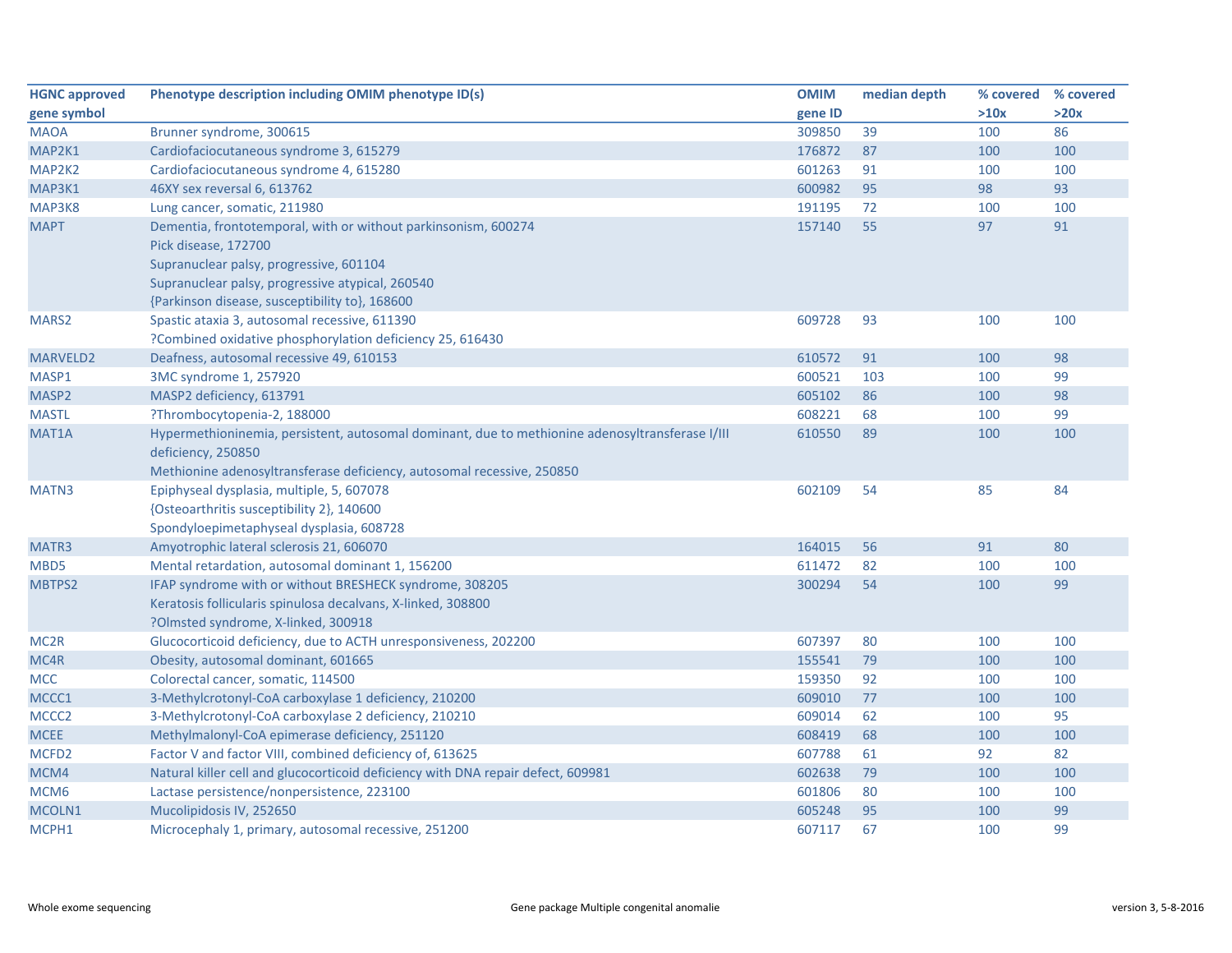| <b>HGNC approved</b> | Phenotype description including OMIM phenotype ID(s)                                        | <b>OMIM</b> | median depth | % covered | % covered |
|----------------------|---------------------------------------------------------------------------------------------|-------------|--------------|-----------|-----------|
| gene symbol          |                                                                                             | gene ID     |              | >10x      | >20x      |
| MECP <sub>2</sub>    | Rett syndrome, 312750                                                                       | 300005      | 52           | 99        | 81        |
|                      | Mental retardation, X-linked, syndromic 13, 300055                                          |             |              |           |           |
|                      | Rett syndrome, preserved speech variant, 312750                                             |             |              |           |           |
|                      | Encephalopathy, neonatal severe, 300673                                                     |             |              |           |           |
|                      | {Autism susceptibility, X-linked 3}, 300496                                                 |             |              |           |           |
|                      | Mental retardation, X-linked syndromic, Lubs type, 300260                                   |             |              |           |           |
|                      | Rett syndrome, atypical, 312750                                                             |             |              |           |           |
| MED12                | Opitz-Kaveggia syndrome, 305450                                                             | 300188      | 47           | 100       | 91        |
|                      | Lujan-Fryns syndrome, 309520                                                                |             |              |           |           |
|                      | Ohdo syndrome, X-linked, 300895                                                             |             |              |           |           |
| MED13L               | Transposition of the great arteries, dextro-looped 1, 608808                                | 608771      | 77           | 100       | 99        |
|                      | Mental retardation and distinctive facial features with or without cardiac defects, 616789  |             |              |           |           |
| MED17                | Microcephaly, postnatal progressive, with seizures and brain atrophy, 613668                | 603810      | 77           | 100       | 100       |
| MED23                | Mental retardation, autosomal recessive 18, 614249                                          | 605042      | 72           | 100       | 97        |
| MED <sub>25</sub>    | ?Charcot-Marie-Tooth disease, type 2B2, 605589                                              | 610197      | 77           | 100       | 98        |
|                      | Basel-Vanagait-Smirin-Yosef syndrome, 616449                                                |             |              |           |           |
| MEF2C                | Mental retardation, stereotypic movements, epilepsy, and/or cerebral malformations, 613443  | 600662      | 66           | 100       | 98        |
|                      | Chromosome 5q14.3 deletion syndrome, 613443                                                 |             |              |           |           |
| <b>MEFV</b>          | Familial Mediterranean fever, AR, 249100                                                    | 608107      | 95           | 100       | 97        |
|                      | Familial Mediterranean fever, AD, 134610                                                    |             |              |           |           |
| MEGF10               | Myopathy, areflexia, respiratory distress, and dysphagia, early-onset, 614399               | 612453      | 89           | 100       | 99        |
|                      | Myopathy, areflexia, respiratory distress, and dysphagia, early-onset, mild variant, 614399 |             |              |           |           |
| MEGF8                | Carpenter syndrome 2, 614976                                                                | 604267      | 79           | 100       | 99        |
| MEN1                 | Multiple endocrine neoplasia 1, 131100                                                      | 613733      | 75           | 100       | 100       |
|                      | Carcinoid tumor of lung                                                                     |             |              |           |           |
|                      | Parathyroid adenoma, somatic                                                                |             |              |           |           |
|                      | Lipoma, somatic                                                                             |             |              |           |           |
|                      | Angiofibroma, somatic                                                                       |             |              |           |           |
|                      | Adrenal adenoma, somatic                                                                    |             |              |           |           |
| MEOX1                | Klippel-Feil syndrome 2, 214300                                                             | 600147      | 47           | 97        | 91        |
| <b>MERTK</b>         | Retinitis pigmentosa 38, 613862                                                             | 604705      | 86           | 100       | 100       |
| MESP2                | Spondylocostal dysostosis 2, autosomal recessive, 608681                                    | 605195      | 72           | 92        | 86        |
| <b>MET</b>           | Renal cell carcinoma, papillary, 1, familial and somatic, 605074                            | 164860      | 95           | 100       | 100       |
|                      | Hepatocellular carcinoma, childhood type, somatic, 114550                                   |             |              |           |           |
|                      | ?Deafness, autosomal recessive 97, 616705                                                   |             |              |           |           |
| MFN <sub>2</sub>     | Charcot-Marie-Tooth disease, type 2A2, 609260                                               | 608507      | 84           | 100       | 100       |
|                      | Hereditary motor and sensory neuropathy VIA, 601152                                         |             |              |           |           |
| <b>MFRP</b>          | Microphthalmia, isolated 5, 611040                                                          | 606227      | 74           | 100       | 100       |
|                      | Nanophthalmos 2, 609549                                                                     |             |              |           |           |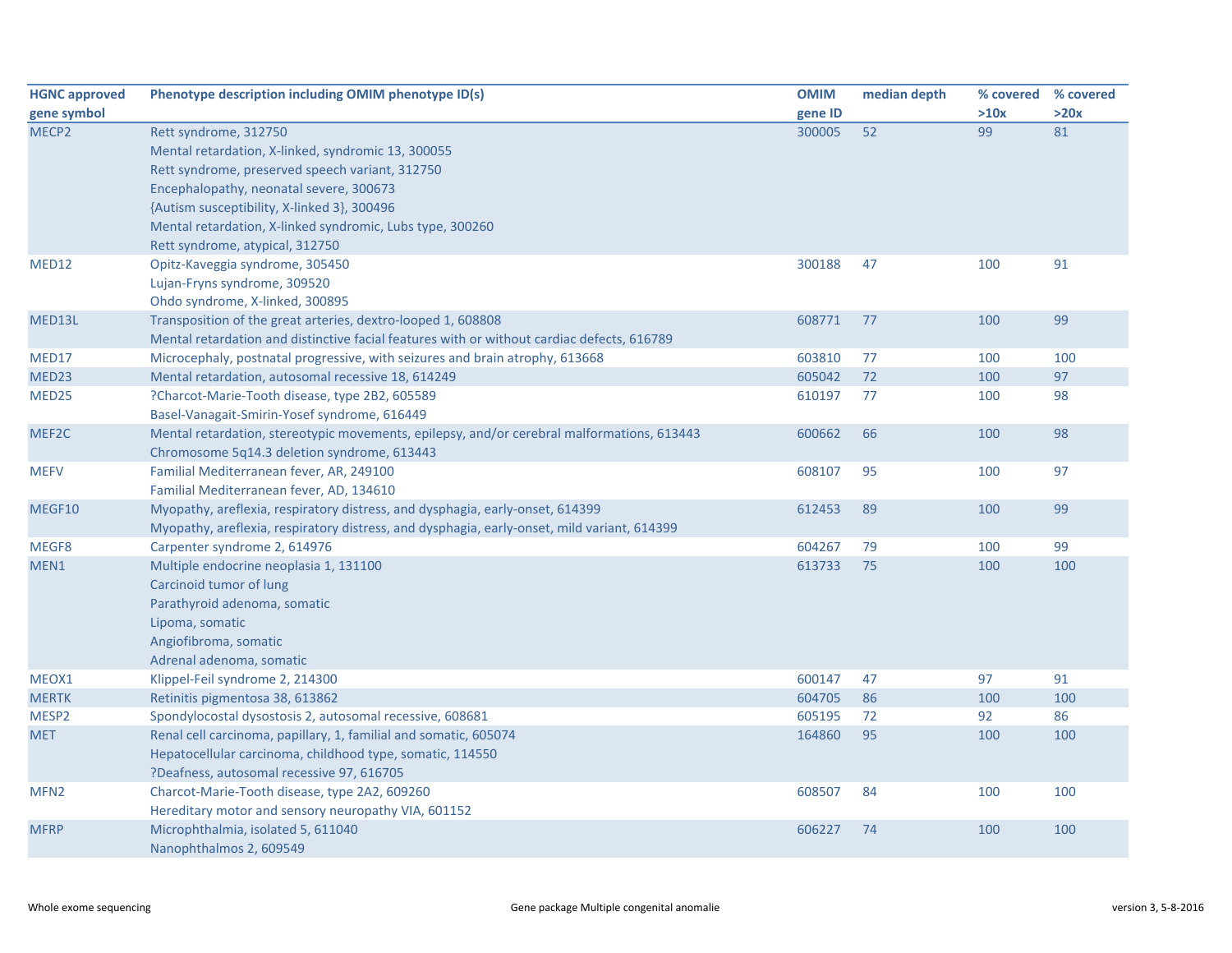| <b>HGNC approved</b> | Phenotype description including OMIM phenotype ID(s)                                                  | <b>OMIM</b> | median depth     | % covered % covered |      |
|----------------------|-------------------------------------------------------------------------------------------------------|-------------|------------------|---------------------|------|
| gene symbol          |                                                                                                       | gene ID     |                  | >10x                | >20x |
| MFSD8                | Ceroid lipofuscinosis, neuronal, 7, 610951                                                            | 611124      | 75               | 100                 | 97   |
|                      | Macular dystrophy with central cone involvement, 616170                                               |             |                  |                     |      |
| MGAT2                | Congenital disorder of glycosylation, type IIa, 212066                                                | 602616      | 87               | 100                 | 100  |
| MGME1                | Mitochondrial DNA depletion syndrome 11, 615084                                                       | 615076      | 56               | 99                  | 96   |
| <b>MGP</b>           | Keutel syndrome, 245150                                                                               | 154870      | 71               | 100                 | 97   |
| MIB1                 | Left ventricular noncompaction 7, 615092                                                              | 608677      | 44               | 99                  | 88   |
| MICU1                | Myopathy with extrapyramidal signs, 615673                                                            | 605084      | 37               | 93                  | 80   |
| MID1                 | Opitz GBBB syndrome, type I, 300000                                                                   | 300552      | 57               | 100                 | 99   |
| MINPP1               | Thyroid carcinoma, follicular, 188470                                                                 | 605391      | 79               | 99                  | 89   |
| <b>MIP</b>           | Cataract 15, multiple types, 615274                                                                   | 154050      | 54               | 100                 | 93   |
| MIR17HG              | Feingold syndrome 2, 614326                                                                           | 609415      | No coverage data |                     |      |
| <b>MIR184</b>        | EDICT syndrome, 614303                                                                                | 613146      | No coverage data |                     |      |
| <b>MIR96</b>         | Deafness, autosomal dominant 50, 613074                                                               | 611606      | No coverage data |                     |      |
| <b>MITF</b>          | Waardenburg syndrome, type 2A, 193510                                                                 | 156845      | 54               | 100                 | 98   |
|                      | Waardenburg syndrome/ocular albinism, digenic, 103470                                                 |             |                  |                     |      |
|                      | Tietz albinism-deafness syndrome, 103500                                                              |             |                  |                     |      |
|                      | {Melanoma, cutaneous malignant, susceptibility to, 8}, 614456                                         |             |                  |                     |      |
| <b>MKKS</b>          | McKusick-Kaufman syndrome, 236700                                                                     | 604896      | 106              | 100                 | 100  |
|                      | Bardet-Biedl syndrome 6, 605231                                                                       |             |                  |                     |      |
| MKL1                 | Megakaryoblastic leukemia, acute                                                                      | 606078      | 61               | 100                 | 97   |
| MKRN3                | Precocious puberty, central, 2, 615346                                                                | 603856      | 47               | 100                 | 98   |
| MKS1                 | Meckel syndrome 1, 249000                                                                             | 609883      | 73               | 100                 | 98   |
|                      | Bardet-Biedl syndrome 13, 615990                                                                      |             |                  |                     |      |
| MLC1                 | Megalencephalic leukoencephalopathy with subcortical cysts, 604004                                    | 605908      | 71               | 100                 | 96   |
| MLH1                 | Colorectal cancer, hereditary nonpolyposis, type 2, 609310                                            | 120436      | 85               | 100                 | 98   |
|                      | Mismatch repair cancer syndrome, 276300                                                               |             |                  |                     |      |
|                      | Muir-Torre syndrome, 158320                                                                           |             |                  |                     |      |
| MLH3                 | Colorectal cancer, somatic, 114500                                                                    | 604395      | 74               | 100                 | 99   |
|                      | Colorectal cancer, hereditary nonpolyposis, type 7, 614385                                            |             |                  |                     |      |
|                      | {Endometrial cancer, susceptibility to}, 608089                                                       |             |                  |                     |      |
| MLLT10               | Leukemia, acute myeloid, 601626                                                                       | 602409      | 77               | 98                  | 97   |
| MLLT11               | Leukemia, acute myelomonocytic, somatic, 607785                                                       | 604684      | 85               | 100                 | 100  |
| <b>MLPH</b>          | Griscelli syndrome, type 3, 609227                                                                    | 606526      | 72               | 100                 | 98   |
| <b>MLYCD</b>         | Malonyl-CoA decarboxylase deficiency, 248360                                                          | 606761      | 67               | 95                  | 92   |
| <b>MMAA</b>          | Methylmalonic aciduria, vitamin B12-responsive, 251100                                                | 607481      | 105              | 100                 | 100  |
| <b>MMAB</b>          | Methylmalonic aciduria, vitamin B12-responsive, due to defect in synthesis of adenosylcobalamin, cblB | 607568      | 80               | 100                 | 100  |
|                      | complementation type, 251110                                                                          |             |                  |                     |      |
| <b>MMACHC</b>        | Methylmalonic aciduria and homocystinuria, cblC type, 277400                                          | 609831      | 135              | 100                 | 100  |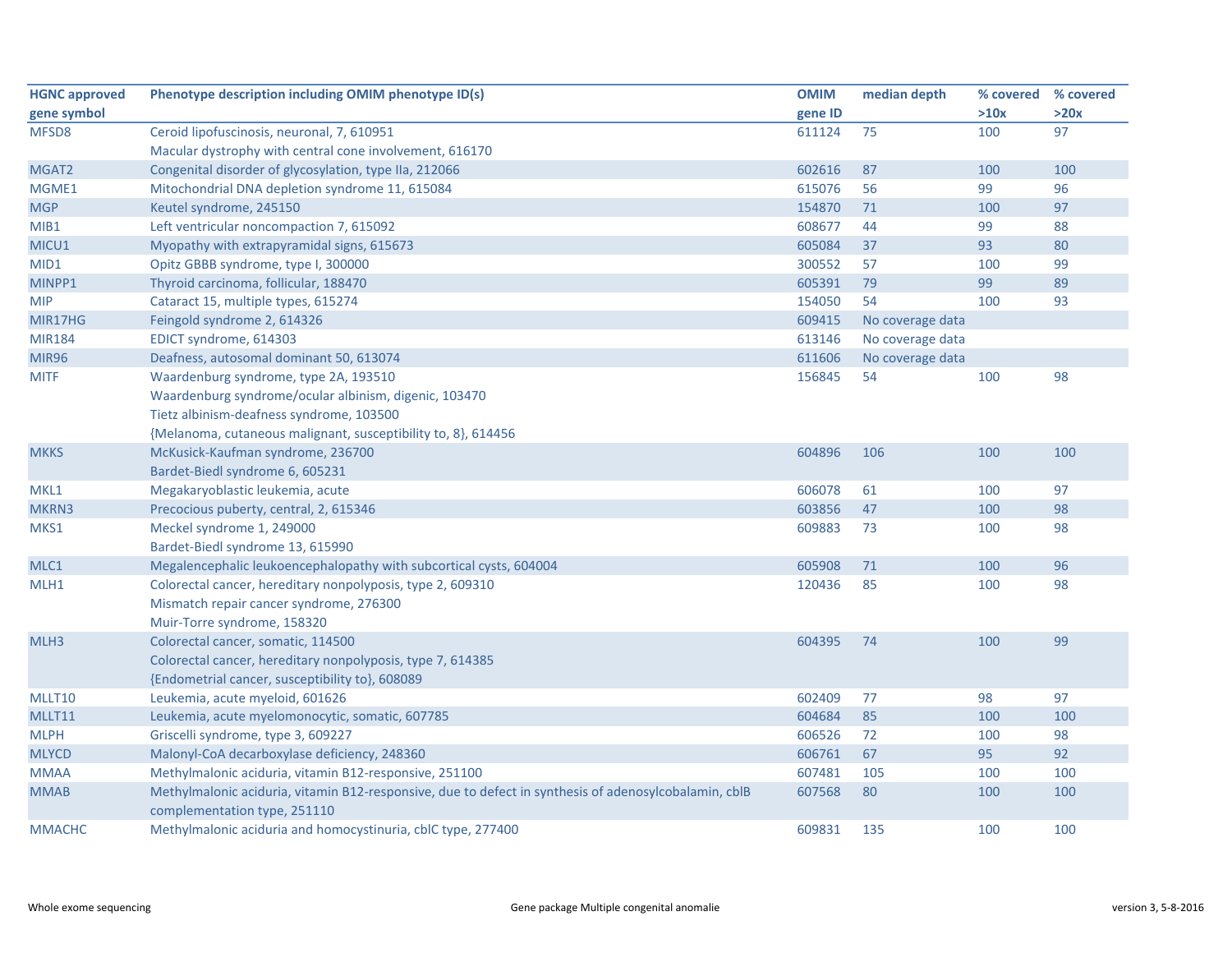| <b>HGNC approved</b> | Phenotype description including OMIM phenotype ID(s)                          | <b>OMIM</b> | median depth |      | % covered % covered |
|----------------------|-------------------------------------------------------------------------------|-------------|--------------|------|---------------------|
| gene symbol          |                                                                               | gene ID     |              | >10x | >20x                |
| <b>MMADHC</b>        | Homocystinuria, cblD type, variant 1, 277410                                  | 611935      | 60           | 100  | 97                  |
|                      | Methylmalonic aciduria, cblD type, variant 2, 277410                          |             |              |      |                     |
|                      | Methylmalonic aciduria and homocystinuria, cbID type, 277410                  |             |              |      |                     |
| MMP1                 | COPD, rate of decline of lung function in, 606963                             | 120353      | 85           | 100  | 100                 |
|                      | {Epidermolysis bullosa dystrophica, autosomal recessive, modifier of}, 226600 |             |              |      |                     |
| MMP13                | Spondyloepimetaphyseal dysplasia, Missouri type, 602111                       | 600108      | 62           | 100  | 98                  |
|                      | Metaphyseal anadysplasia 1, 602111                                            |             |              |      |                     |
| MMP <sub>2</sub>     | Multicentric osteolysis, nodulosis, and arthropathy, 259600                   | 120360      | 94           | 100  | 100                 |
| MMP20                | Amelogenesis imperfecta, type IIA2, 612529                                    | 604629      | 56           | 100  | 98                  |
| MMP9                 | Metaphyseal anadysplasia 2, 613073                                            | 120361      | 82           | 100  | 100                 |
| MN1                  | Meningioma, 607174                                                            | 156100      | $71$         | 100  | 96                  |
| MNX1                 | Currarino syndrome, 176450                                                    | 142994      | 48           | 73   | 68                  |
| MOCS1                | Molybdenum cofactor deficiency A, 252150                                      | 603707      | 67           | 93   | 77                  |
| MOCS2                | Molybdenum cofactor deficiency B, 252160                                      | 603708      | 73           | 100  | 100                 |
| <b>MOG</b>           | ?Narcolepsy 7, 614250                                                         | 159465      | 54           | 100  | 96                  |
| <b>MOGS</b>          | Congenital disorder of glycosylation, type IIb, 606056                        | 601336      | 78           | 100  | 100                 |
| MPC1                 | Mitochondrial pyruvate carrier deficiency, 614741                             | 614738      | 59           | 100  | 100                 |
| MPDU1                | Congenital disorder of glycosylation, type If, 609180                         | 604041      | 66           | 100  | 99                  |
| <b>MPDZ</b>          | Hydrocephalus, nonsyndromic, autosomal recessive 2, 615219                    | 603785      | 76           | 100  | 97                  |
| <b>MPI</b>           | Congenital disorder of glycosylation, type Ib, 602579                         | 154550      | 96           | 100  | 100                 |
| <b>MPL</b>           | Thrombocytopenia, congenital amegakaryocytic, 604498                          | 159530      | 89           | 100  | 99                  |
|                      | Thrombocythemia 2, 601977                                                     |             |              |      |                     |
|                      | Myelofibrosis with myeloid metaplasia, somatic, 254450                        |             |              |      |                     |
| <b>MPLKIP</b>        | Trichothiodystrophy 4, nonphotosensitive, 234050                              | 609188      | 77           | 100  | 100                 |
| <b>MPO</b>           | Myeloperoxidase deficiency, 254600                                            | 606989      | 95           | 100  | 100                 |
|                      | {Alzheimer disease, susceptibility to}, 104300                                |             |              |      |                     |
|                      | {Lung cancer, protection against, in smokers}                                 |             |              |      |                     |
| MPV17                | Mitochondrial DNA depletion syndrome 6 (hepatocerebral type), 256810          | 137960      | 72           | 100  | 100                 |
| <b>MPZ</b>           | Charcot-Marie-Tooth disease, type 1B, 118200                                  | 159440      | 96           | 100  | 100                 |
|                      | Dejerine-Sottas disease, 145900                                               |             |              |      |                     |
|                      | Neuropathy, congenital hypomyelinating, 605253                                |             |              |      |                     |
|                      | Charcot-Marie-Tooth disease, type 2J, 607736                                  |             |              |      |                     |
|                      | Roussy-Levy syndrome, 180800                                                  |             |              |      |                     |
|                      | Charcot-Marie-Tooth disease, type 2I, 607677                                  |             |              |      |                     |
|                      | Charcot-Marie-Tooth disease, dominant intermediate D, 607791                  |             |              |      |                     |
| <b>MRAP</b>          | Glucocorticoid deficiency 2, 607398                                           | 609196      | 98           | 100  | 100                 |
| MRE11A               | Ataxia-telangiectasia-like disorder, 604391                                   | 600814      | 53           | 95   | 85                  |
| MRPL3                | Combined oxidative phosphorylation deficiency 9, 614582                       | 607118      | 43           | 79   | 63                  |
| MRPS16               | Combined oxidative phosphorylation deficiency 2, 610498                       | 609204      | 91           | 100  | 100                 |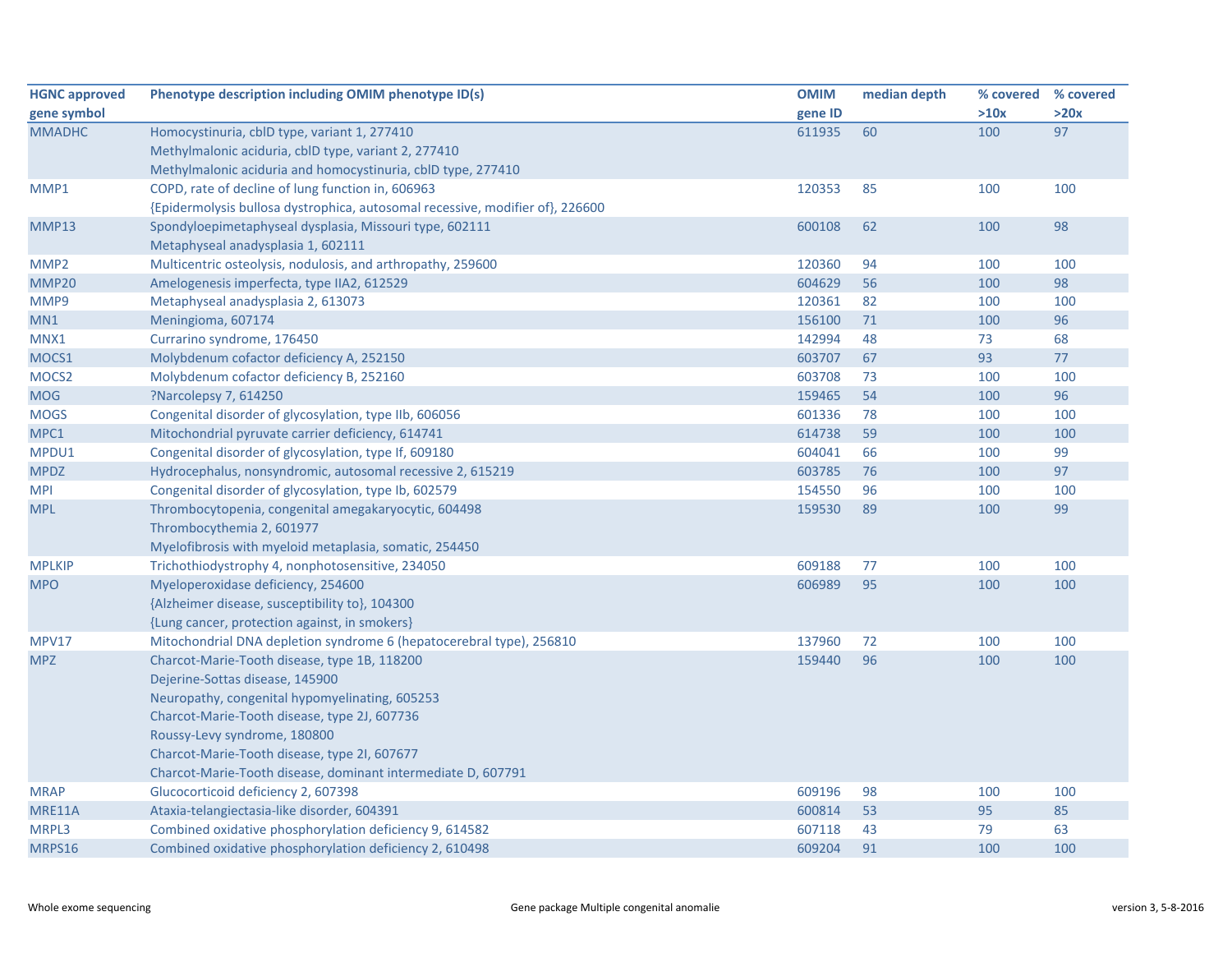| <b>HGNC approved</b> | Phenotype description including OMIM phenotype ID(s)                                                                                         | <b>OMIM</b> | median depth | % covered % covered |      |
|----------------------|----------------------------------------------------------------------------------------------------------------------------------------------|-------------|--------------|---------------------|------|
| gene symbol          |                                                                                                                                              | gene ID     |              | >10x                | >20x |
| MRPS22               | Combined oxidative phosphorylation deficiency 5, 611719                                                                                      | 605810      | 75           | 100                 | 99   |
| <b>MS4A1</b>         | Immunodeficiency, common variable, 5, 613495                                                                                                 | 112210      | 72           | 100                 | 100  |
| MSH <sub>2</sub>     | Colorectal cancer, hereditary nonpolyposis, type 1, 120435                                                                                   | 609309      | 71           | 100                 | 97   |
|                      | Muir-Torre syndrome, 158320                                                                                                                  |             |              |                     |      |
|                      | Mismatch repair cancer syndrome, 276300                                                                                                      |             |              |                     |      |
| MSH3                 | Endometrial carcinoma, somatic, 608089                                                                                                       | 600887      | 74           | 100                 | 98   |
| MSH <sub>6</sub>     | Colorectal cancer, hereditary nonpolyposis, type 5, 614350                                                                                   | 600678      | 73           | 100                 | 100  |
|                      | Endometrial cancer, familial, 608089                                                                                                         |             |              |                     |      |
|                      | Mismatch repair cancer syndrome, 276300                                                                                                      |             |              |                     |      |
| MSR1                 | Prostate cancer, hereditary, 176807                                                                                                          | 153622      | 78           | 100                 | 99   |
|                      | Barrett esophagus/esophageal adenocarcinoma, 614266                                                                                          |             |              |                     |      |
| MSRB3                | Deafness, autosomal recessive 74, 613718                                                                                                     | 613719      | 72           | 100                 | 99   |
| <b>MSTN</b>          | Muscle hypertrophy, 614160                                                                                                                   | 601788      | 81           | 100                 | 100  |
| MSX1                 | Tooth agenesis, selective, 1, with or without orofacial cleft, 106600                                                                        | 142983      | 73           | 100                 | 96   |
|                      | Orofacial cleft 5, 608874                                                                                                                    |             |              |                     |      |
|                      | Ectodermal dysplasia 3, Witkop type, 189500                                                                                                  |             |              |                     |      |
| MSX <sub>2</sub>     | Craniosynostosis, type 2, 604757                                                                                                             | 123101      | 73           | 100                 | 100  |
|                      | Parietal foramina 1, 168500                                                                                                                  |             |              |                     |      |
|                      | Parietal foramina with cleidocranial dysplasia, 168550                                                                                       |             |              |                     |      |
| <b>MTAP</b>          | Diaphyseal medullary stenosis with malignant fibrous histiocytoma, 112250                                                                    | 156540      | 72           | 90                  | 90   |
| <b>MTFMT</b>         | Combined oxidative phosphorylation deficiency 15, 614947                                                                                     | 611766      | 67           | 100                 | 95   |
| <b>MTHFR</b>         | Homocystinuria due to MTHFR deficiency, 236250                                                                                               | 607093      | 94           | 100                 | 100  |
|                      | {Schizophrenia, susceptibility to}, 181500                                                                                                   |             |              |                     |      |
|                      | {Vascular disease, susceptibility to}                                                                                                        |             |              |                     |      |
|                      | {Neural tube defects, susceptibility to}, 601634                                                                                             |             |              |                     |      |
|                      | {Thromboembolism, susceptibility to}, 188050                                                                                                 |             |              |                     |      |
| MTM1                 | Myotubular myopathy, X-linked, 310400                                                                                                        | 300415      | 42           | 99                  | 93   |
| MTMR2                | Charcot-Marie-Tooth disease, type 4B1, 601382                                                                                                | 603557      | 78           | 100                 | 100  |
| MTO <sub>1</sub>     | Combined oxidative phosphorylation deficiency 10, 614702                                                                                     | 614667      | 85           | 94                  | 93   |
| <b>MTPAP</b>         | Ataxia, spastic, 4, 613672                                                                                                                   | 613669      | 74           | 100                 | 99   |
| <b>MTR</b>           | Homocystinuria-megaloblastic anemia, cblG complementation type, 250940                                                                       | 156570      | 80           | 100                 | 99   |
|                      | {Neural tube defects, folate-sensitive, susceptibility to}, 601634                                                                           |             |              |                     |      |
| <b>MTRR</b>          | Homocystinuria-megaloblastic anemia, cbl E type, 236270                                                                                      | 602568      | 81           | 100                 | 100  |
|                      | {Neural tube defects, folate-sensitive, susceptibility to}, 601634                                                                           |             |              |                     |      |
| <b>MTTP</b>          | Abetalipoproteinemia, 200100                                                                                                                 | 157147      | 78           | 100                 | 96   |
|                      | {Metabolic syndrome, protection against}, 605552                                                                                             |             |              |                     |      |
| MUC1                 | Medullary cystic kidney disease 1, 174000                                                                                                    | 158340      | 37           | 95                  | 75   |
| <b>MUSK</b>          | Myasthenic syndrome, congenital, 9, associated with acetylcholine receptor deficiency, 616325<br>Fetal akinesia deformation sequence, 208150 | 601296      | 93           | 100                 | 99   |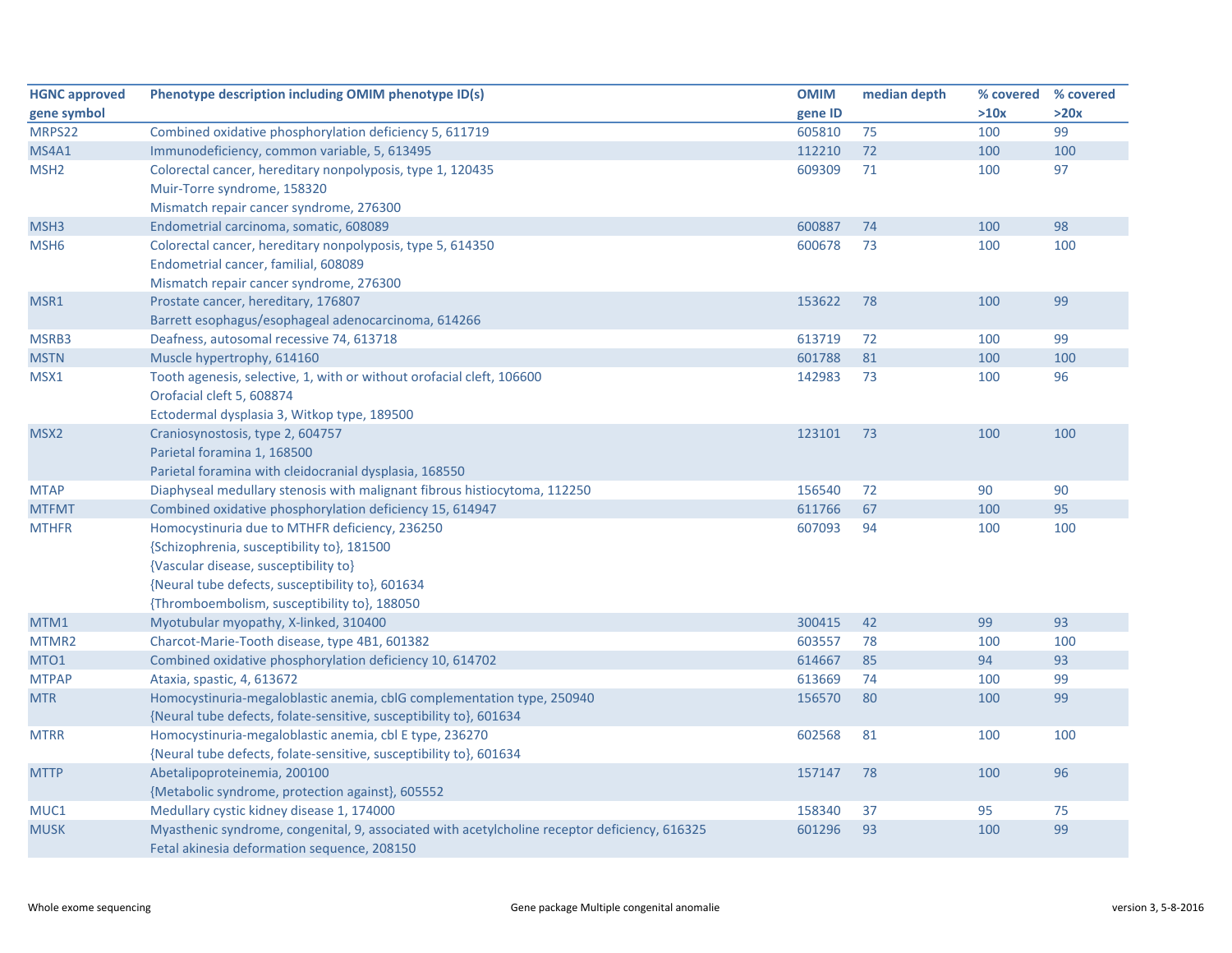| <b>HGNC approved</b> | Phenotype description including OMIM phenotype ID(s)                               | <b>OMIM</b> | median depth | % covered | % covered |
|----------------------|------------------------------------------------------------------------------------|-------------|--------------|-----------|-----------|
| gene symbol          |                                                                                    | gene ID     |              | >10x      | >20x      |
| <b>MUT</b>           | Methylmalonic aciduria, mut(0) type, 251000                                        | 609058      | 81           | 100       | 100       |
| <b>MUTYH</b>         | Adenomas, multiple colorectal, 608456                                              | 604933      | 82           | 100       | 100       |
|                      | Gastric cancer, somatic, 613659                                                    |             |              |           |           |
|                      | Colorectal adenomatous polyposis, autosomal recessive, with pilomatricomas, 132600 |             |              |           |           |
| <b>MVK</b>           | Mevalonic aciduria, 610377                                                         | 251170      | 94           | 100       | 100       |
|                      | Hyper-IgD syndrome, 260920                                                         |             |              |           |           |
|                      | Porokeratosis 3, multiple types, 175900                                            |             |              |           |           |
| MXI1                 | Neurofibrosarcoma                                                                  | 600020      | 62           | 100       | 96        |
|                      | {Prostate cancer, susceptibility to}, 176807                                       |             |              |           |           |
| MYBPC1               | Arthrogryposis, distal, type 1B, 614335                                            | 160794      | 82           | 100       | 100       |
|                      | Lethal congenital contracture syndrome 4, 614915                                   |             |              |           |           |
| MYBPC3               | Cardiomyopathy, hypertrophic, 4, 115197                                            | 600958      | 90           | 100       | 97        |
|                      | Cardiomyopathy, dilated, 1MM, 615396                                               |             |              |           |           |
|                      | Left ventricular noncompaction 10, 615396                                          |             |              |           |           |
| <b>MYCN</b>          | Feingold syndrome, 164280                                                          | 164840      | 68           | 100       | 91        |
| <b>MYD88</b>         | Pyogenic bacterial infections, recurrent, due to MYD88 deficiency, 612260          | 602170      | 131          | 100       | 100       |
|                      | Macroglobulinemia, Waldenstrom, somatic, 153600                                    |             |              |           |           |
| MYF <sub>6</sub>     | Myopathy, centronuclear, 3, 614408                                                 | 159991      | 92           | 100       | 100       |
| <b>MYH11</b>         | Aortic aneurysm, familial thoracic 4, 132900                                       | 160745      | 90           | 100       | 100       |
| MYH14                | Deafness, autosomal dominant 4A, 600652                                            | 608568      | 70           | 99        | 95        |
|                      | ?Peripheral neuropathy, myopathy, hoarseness, and hearing loss, 614369             |             |              |           |           |
| MYH <sub>2</sub>     | Proximal myopathy and ophthalmoplegia, 605637                                      | 160740      | 68           | 100       | 98        |
| MYH <sub>3</sub>     | Arthrogryposis, distal, type 2A, 193700                                            | 160720      | 78           | 100       | 99        |
|                      | Arthrogryposis, distal, type 2B, 601680                                            |             |              |           |           |
|                      | Arthrogryposis, distal, type 8, 178110                                             |             |              |           |           |
| MYH <sub>6</sub>     | Cardiomyopathy, hypertrophic, 14, 613251                                           | 160710      | 92           | 99        | 98        |
|                      | Atrial septal defect 3, 614089                                                     |             |              |           |           |
|                      | Cardiomyopathy, dilated, 1EE, 613252                                               |             |              |           |           |
|                      | {Sick sinus syndrome 3}, 614090                                                    |             |              |           |           |
| MYH7                 | Cardiomyopathy, hypertrophic, 1, 192600                                            | 160760      | 90           | 100       | 100       |
|                      | Cardiomyopathy, dilated, 1S, 613426                                                |             |              |           |           |
|                      | Myopathy, myosin storage, autosomal dominant, 608358                               |             |              |           |           |
|                      | Liang distal myopathy, 160500                                                      |             |              |           |           |
|                      | Scapuloperoneal syndrome, myopathic type, 181430                                   |             |              |           |           |
|                      | Left ventricular noncompaction 5, 613426                                           |             |              |           |           |
|                      | Myopathy, myosin storage, autosomal recessive, 255160                              |             |              |           |           |
| MYH <sub>8</sub>     | Carney complex variant, 608837                                                     | 160741      | 85           | 100       | 99        |
|                      | Trismus-pseudocamptodactyly syndrome, 158300                                       |             |              |           |           |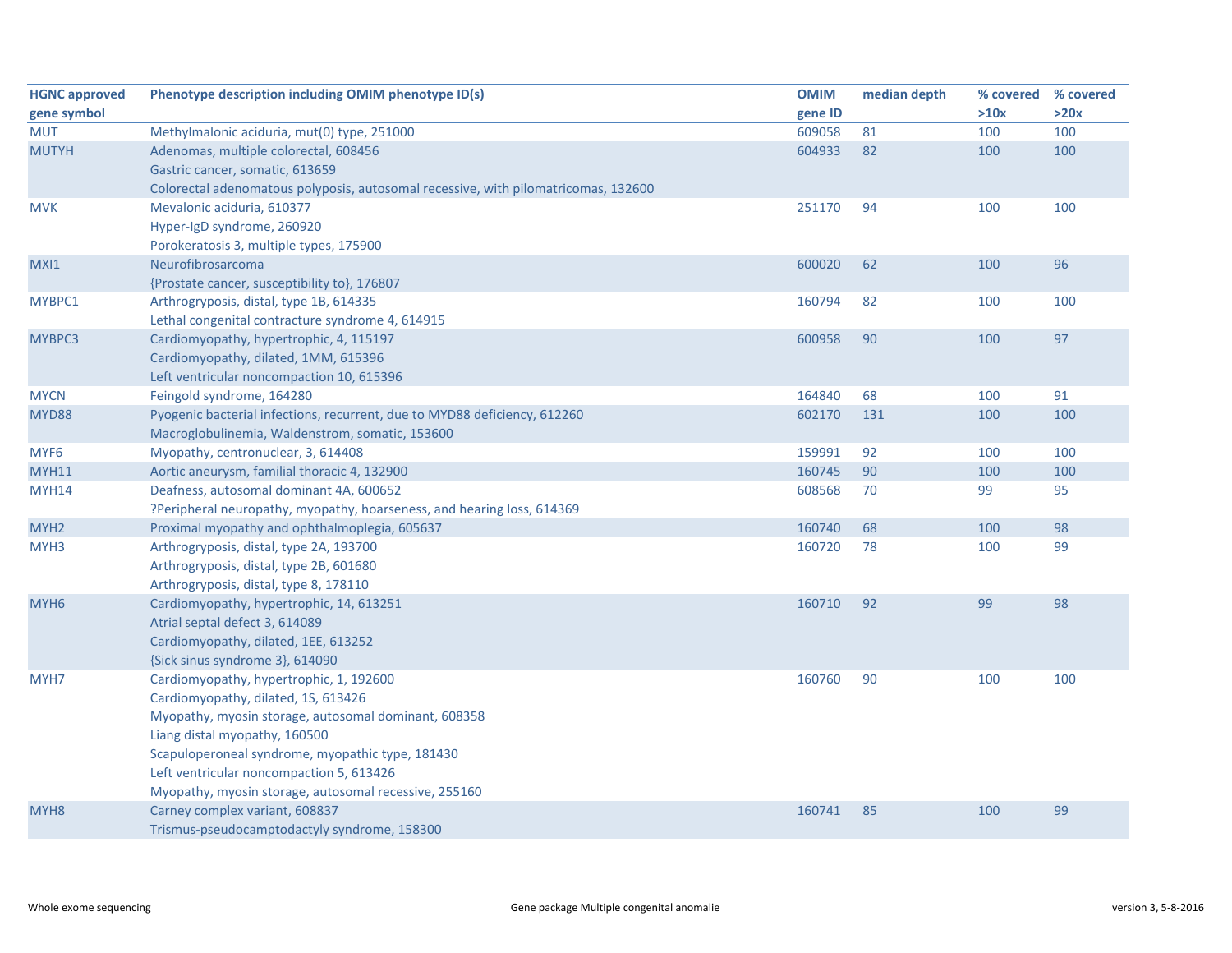| <b>HGNC approved</b> | Phenotype description including OMIM phenotype ID(s)                      | <b>OMIM</b> | median depth | % covered % covered |      |
|----------------------|---------------------------------------------------------------------------|-------------|--------------|---------------------|------|
| gene symbol          |                                                                           | gene ID     |              | >10x                | >20x |
| MYH9                 | May-Hegglin anomaly, 155100                                               | 160775      | 91           | 100                 | 100  |
|                      | Fechtner syndrome, 153640                                                 |             |              |                     |      |
|                      | Sebastian syndrome, 605249                                                |             |              |                     |      |
|                      | Deafness, autosomal dominant 17, 603622                                   |             |              |                     |      |
|                      | Epstein syndrome, 153650                                                  |             |              |                     |      |
|                      | Macrothrombocytopenia and progressive sensorineural deafness, 600208      |             |              |                     |      |
| MYL <sub>2</sub>     | Cardiomyopathy, hypertrophic, 10, 608758                                  | 160781      | 90           | 100                 | 100  |
| MYL3                 | Cardiomyopathy, hypertrophic, 8, 608751                                   | 160790      | 87           | 100                 | 100  |
| <b>MYLK</b>          | Aortic aneurysm, familial thoracic 7, 613780                              | 600922      | 102          | 100                 | 100  |
| MYLK2                | Cardiomyopathy, hypertrophic, 1, digenic, 192600                          | 606566      | 84           | 100                 | 100  |
| <b>MYO15A</b>        | Deafness, autosomal recessive 3, 600316                                   | 602666      | 83           | 98                  | 94   |
| MYO1A                | No OMIM phenotype                                                         | 601478      | 87           | 100                 | 100  |
| MYO1E                | Glomerulosclerosis, focal segmental, 6, 614131                            | 601479      | 77           | 100                 | 99   |
| MYO3A                | Deafness, autosomal recessive 30, 607101                                  | 606808      | 70           | 100                 | 98   |
| MYO5A                | Griscelli syndrome, type 1, 214450                                        | 160777      | 74           | 100                 | 98   |
| MYO5B                | Microvillus inclusion disease, 251850                                     | 606540      | 91           | 100                 | 97   |
| MYO <sub>6</sub>     | Deafness, autosomal dominant 22, 606346                                   | 600970      | 59           | 100                 | 94   |
|                      | Deafness, autosomal recessive 37, 607821                                  |             |              |                     |      |
|                      | Deafness, autosomal dominant 22, with hypertrophic cardiomyopathy, 606346 |             |              |                     |      |
| MYO7A                | Usher syndrome, type 1B, 276900                                           | 276903      | 100          | 100                 | 98   |
|                      | Deafness, autosomal recessive 2, 600060                                   |             |              |                     |      |
|                      | Deafness, autosomal dominant 11, 601317                                   |             |              |                     |      |
| <b>MYOC</b>          | Glaucoma 1A, primary open angle, 137750                                   | 601652      | 101          | 100                 | 100  |
| <b>MYOT</b>          | Muscular dystrophy, limb-girdle, type 1A, 159000                          | 604103      | 75           | 100                 | 96   |
|                      | Myopathy, myofibrillar, 3, 609200                                         |             |              |                     |      |
|                      | Myopathy, spheroid body, 182920                                           |             |              |                     |      |
| MYOZ2                | Cardiomyopathy, hypertrophic, 16, 613838                                  | 605602      | 85           | 100                 | 100  |
| <b>MYPN</b>          | Cardiomyopathy, dilated, 1KK, 615248                                      | 608517      | 101          | 100                 | 99   |
|                      | Cardiomyopathy, hypertrophic, 22, 615248                                  |             |              |                     |      |
|                      | Cardiomyopathy, familial restrictive, 4, 615248                           |             |              |                     |      |
| <b>NAA10</b>         | Ogden syndrome, 300855                                                    | 300013      | 51           | 100                 | 100  |
|                      | ?Microphthalmia, syndromic 1, 309800                                      |             |              |                     |      |
| <b>NAGA</b>          | Schindler disease, type I, 609241                                         | 104170      | 86           | 100                 | 100  |
|                      | Kanzaki disease, 609242                                                   |             |              |                     |      |
|                      | Schindler disease, type III, 609241                                       |             |              |                     |      |
| <b>NAGLU</b>         | Mucopolysaccharidosis type IIIB (Sanfilippo B), 252920                    | 609701      | 81           | 100                 | 93   |
|                      | ?Charcot-Marie-Tooth disease, axonal, type 2V, 616491                     |             |              |                     |      |
| <b>NAGS</b>          | N-acetylglutamate synthase deficiency, 237310                             | 608300      | 62           | 100                 | 95   |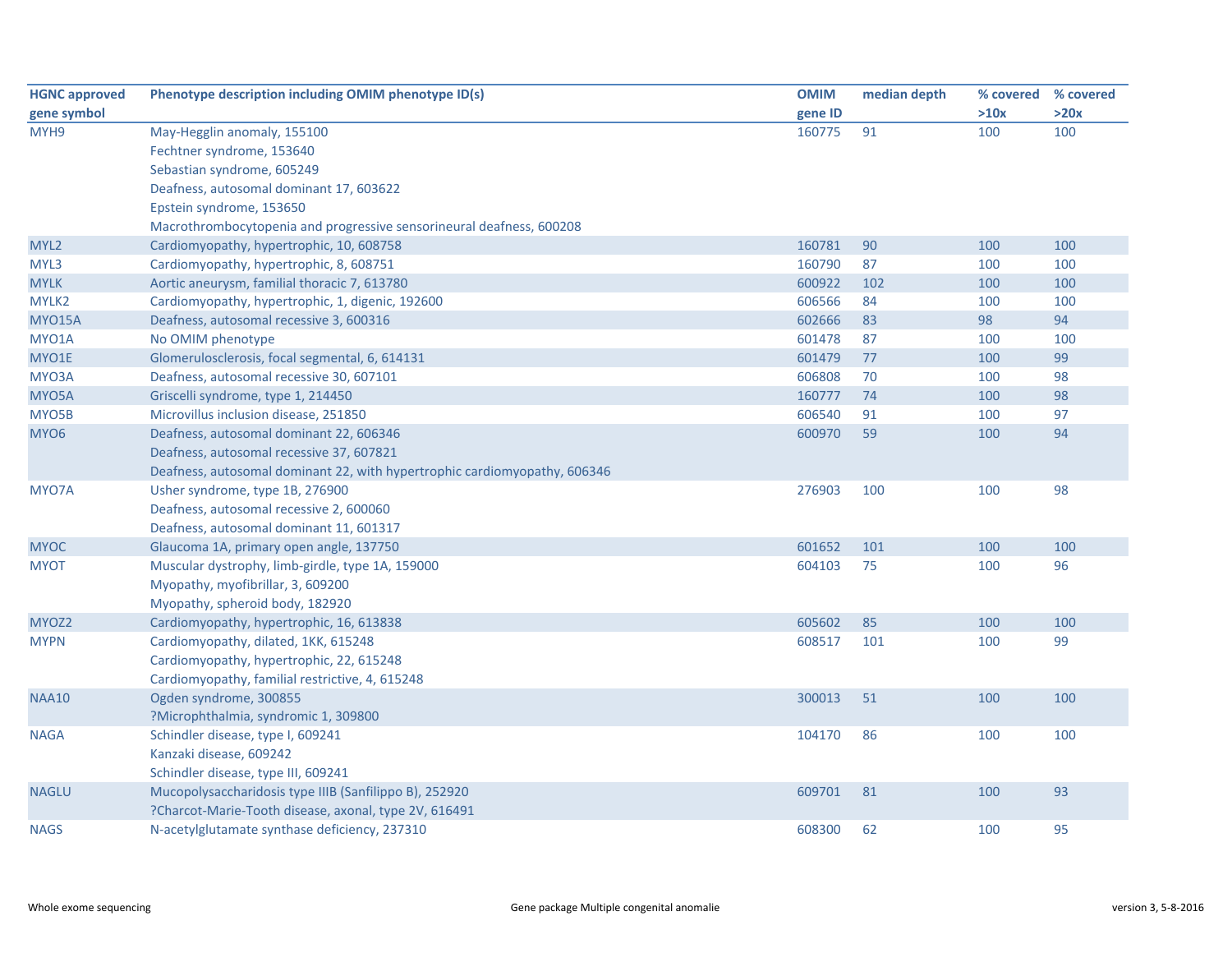| <b>HGNC approved</b> | Phenotype description including OMIM phenotype ID(s)                                         | <b>OMIM</b> | median depth | % covered | % covered |
|----------------------|----------------------------------------------------------------------------------------------|-------------|--------------|-----------|-----------|
| gene symbol          |                                                                                              | gene ID     |              | >10x      | >20x      |
| <b>NALCN</b>         | Hypotonia, infantile, with psychomotor retardation and characteristic facies 1, 615419       | 611549      | 43           | 98        | 87        |
|                      | Congenital contractures of the limbs and face, hypotonia, and developmental delay, 616266    |             |              |           |           |
| NANOS1               | Spermatogenic failure 12, 615413                                                             | 608226      | 44           | 96        | 82        |
| <b>NBAS</b>          | Short stature, optic nerve atrophy, and Pelger-Huet anomaly, 614800                          | 608025      | 79           | 100       | 98        |
|                      | Infantile liver failure syndrome 2, 616483                                                   |             |              |           |           |
| NBEAL2               | Gray platelet syndrome, 139090                                                               | 614169      | 87           | 100       | 99        |
| <b>NBN</b>           | Nijmegen breakage syndrome, 251260                                                           | 602667      | 66           | 100       | 97        |
|                      | Aplastic anemia, 609135                                                                      |             |              |           |           |
|                      | Leukemia, acute lymphoblastic, 613065                                                        |             |              |           |           |
| NCF1                 | Chronic granulomatous disease due to deficiency of NCF-1, 233700                             | 608512      | 10           | 21        | 19        |
| NCF <sub>2</sub>     | Chronic granulomatous disease due to deficiency of NCF-2, 233710                             | 608515      | 83           | 100       | 100       |
| NCF4                 | Granulomatous disease, chronic, autosomal recessive, cytochrome b-positive, type III, 613960 | 601488      | 104          | 100       | 100       |
| NCOA4                | No OMIM phenotype                                                                            | 601984      | 91           | 91        | 89        |
| <b>NCSTN</b>         | Acne inversa, familial, 1, 142690                                                            | 605254      | 84           | 100       | 97        |
| NDE1                 | Lissencephaly 4 (with microcephaly), 614019                                                  | 609449      | 94           | 100       | 100       |
|                      | ?Microhydranencephaly, 605013                                                                |             |              |           |           |
| <b>NDN</b>           | Prader-Willi syndrome, 176270                                                                | 602117      | 74           | 100       | 97        |
| <b>NDP</b>           | Norrie disease, 310600                                                                       | 300658      | 68           | 100       | 100       |
|                      | Exudative vitreoretinopathy 2, X-linked, 305390                                              |             |              |           |           |
| NDRG1                | Charcot-Marie-Tooth disease, type 4D, 601455                                                 | 605262      | 65           | 100       | 100       |
| NDUFA1               | Mitochondrial complex I deficiency, 252010                                                   | 300078      | 85           | 100       | 90        |
| NDUFA10              | ?Leigh syndrome, 256000                                                                      | 603835      | 94           | 99        | 96        |
| NDUFA11              | Mitochondrial complex I deficiency, 252010                                                   | 612638      | 57           | 100       | 96        |
| NDUFA12              | Leigh syndrome due to mitochondrial complex 1 deficiency, 256000                             | 614530      | 98           | 100       | 100       |
| NDUFA2               | Leigh syndrome due to mitochondrial complex I deficiency, 256000                             | 602137      | 71           | 100       | 100       |
| NDUFA9               | Leigh syndrome due to mitochondrial complex I deficiency, 256000                             | 603834      | 73           | 92        | 81        |
| NDUFAF1              | Mitochondrial complex I deficiency, 252010                                                   | 606934      | 81           | 100       | 100       |
| NDUFAF2              | Mitochondrial complex I deficiency, 252010                                                   | 609653      | 14           | 65        | 23        |
|                      | Leigh syndrome, 256000                                                                       |             |              |           |           |
| NDUFAF3              | Mitochondrial complex I deficiency, 252010                                                   | 612911      | 83           | 100       | 100       |
| NDUFAF4              | Mitochondrial complex I deficiency, 252010                                                   | 611776      | 71           | 100       | 100       |
| NDUFAF5              | Mitochondrial complex 1 deficiency, 252010                                                   | 612360      | 67           | 100       | 95        |
| NDUFAF6              | Leigh syndrome due to mitochondrial complex I deficiency, 256000                             | 612392      | 55           | 100       | 96        |
| NDUFB3               | Mitochondrial complex I deficiency, 252010                                                   | 603839      | 47           | 65        | 48        |
| NDUFS1               | Mitochondrial complex I deficiency, 252010                                                   | 157655      | 76           | 100       | 98        |
| NDUFS2               | Mitochondrial complex I deficiency, 252010                                                   | 602985      | 89           | 100       | 100       |
| NDUFS3               | Leigh syndrome due to mitochondrial complex I deficiency, 256000                             | 603846      | 126          | 100       | 100       |
|                      | Mitochondrial complex I deficiency, 252010                                                   |             |              |           |           |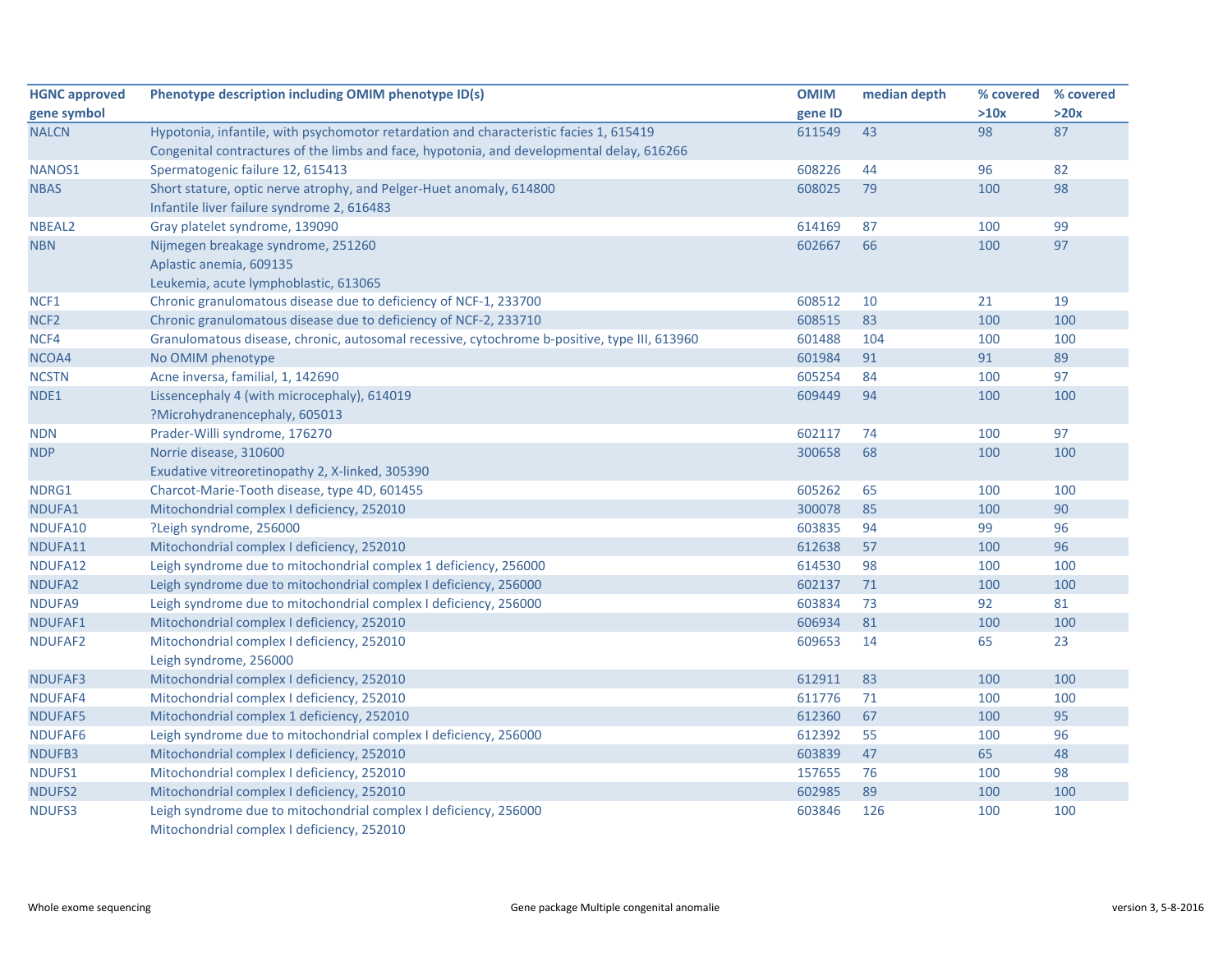| <b>HGNC approved</b> | Phenotype description including OMIM phenotype ID(s)                                                | <b>OMIM</b> | median depth     | % covered % covered |      |
|----------------------|-----------------------------------------------------------------------------------------------------|-------------|------------------|---------------------|------|
| gene symbol          |                                                                                                     | gene ID     |                  | >10x                | >20x |
| NDUFS4               | Leigh syndrome, 256000                                                                              | 602694      | 81               | 100                 | 100  |
|                      | Mitochondrial complex I deficiency, 252010                                                          |             |                  |                     |      |
| NDUFS6               | Mitochondrial complex I deficiency, 252010                                                          | 603848      | 65               | 100                 | 85   |
| NDUFS7               | Leigh syndrome, 256000                                                                              | 601825      | 77               | 100                 | 100  |
| <b>NDUFS8</b>        | Leigh syndrome due to mitochondrial complex I deficiency, 256000                                    | 602141      | 91               | 100                 | 100  |
| NDUFV1               | Mitochondrial complex I deficiency, 252010                                                          | 161015      | 92               | 100                 | 100  |
| NDUFV2               | Mitochondrial complex I deficiency, 252010                                                          | 600532      | 30               | 68                  | 36   |
| <b>NEB</b>           | Nemaline myopathy 2, autosomal recessive, 256030                                                    | 161650      | 137              | 100                 | 99   |
| NECTIN1              | Cleft lip/palate-ectodermal dysplasia syndrome, 225060<br>Orofacial cleft 7, 225060                 | 600644      | No coverage data |                     |      |
| NECTIN4              | Ectodermal dysplasia-syndactyly syndrome 1, 613573                                                  | 609607      | No coverage data |                     |      |
| <b>NEFL</b>          | Charcot-Marie-Tooth disease, type 2E, 607684                                                        | 162280      | 95               | 100                 | 100  |
|                      | Charcot-Marie-Tooth disease, type 1F, 607734                                                        |             |                  |                     |      |
| NEK1                 | Short-rib thoracic dysplasia 6 with or without polydactyly, 263520                                  | 604588      | 62               | 99                  | 92   |
| NEU1                 | Sialidosis, type I, 256550                                                                          | 608272      | 60               | 95                  | 86   |
|                      | Sialidosis, type II, 256550                                                                         |             |                  |                     |      |
| NEUROD1              | {Diabetes mellitus, noninsulin-dependent}, 125853                                                   | 601724      | 66               | 100                 | 100  |
|                      | Maturity-onset diabetes of the young 6, 606394                                                      |             |                  |                     |      |
| NEUROG3              | Diarrhea 4, malabsorptive, congenital, 610370                                                       | 604882      | 100              | 100                 | 100  |
| <b>NEXN</b>          | Cardiomyopathy, dilated, 1CC, 613122                                                                | 613121      | 49               | 100                 | 95   |
|                      | Cardiomyopathy, hypertrophic, 20, 613876                                                            |             |                  |                     |      |
| NF <sub>1</sub>      | Neurofibromatosis, type 1, 162200                                                                   | 613113      | 80               | 99                  | 98   |
|                      | Leukemia, juvenile myelomonocytic, 607785                                                           |             |                  |                     |      |
|                      | Neurofibromatosis, familial spinal, 162210                                                          |             |                  |                     |      |
|                      | Neurofibromatosis-Noonan syndrome, 601321                                                           |             |                  |                     |      |
|                      | Watson syndrome, 193520                                                                             |             |                  |                     |      |
| NF <sub>2</sub>      | Neurofibromatosis, type 2, 101000                                                                   | 607379      | 80               | 100                 | 99   |
|                      | Meningioma, NF2-related, somatic, 607174                                                            |             |                  |                     |      |
|                      | Schwannomatosis, 162091                                                                             |             |                  |                     |      |
| <b>NFIX</b>          | Sotos syndrome 2, 614753                                                                            | 164005      | 90               | 100                 | 100  |
|                      | Marshall-Smith syndrome, 602535                                                                     |             |                  |                     |      |
| NFKB <sub>2</sub>    | Immunodeficiency, common variable, 10, 615577                                                       | 164012      | 86               | 100                 | 97   |
| <b>NFKBIA</b>        | Ectodermal dysplasia, anhidrotic, with T-cell immunodeficiency, 612132                              | 164008      | 80               | 100                 | 98   |
| NFU1                 | Multiple mitochondrial dysfunctions syndrome 1, 605711                                              | 608100      | 48               | 91                  | 85   |
| <b>NGF</b>           | Neuropathy, hereditary sensory and autonomic, type V, 608654                                        | 162030      | 79               | 100                 | 100  |
| NHEJ1                | Severe combined immunodeficiency with microcephaly, growth retardation, and sensitivity to ionizing | 611290      | 63               | 100                 | 99   |
|                      | radiation, 611291                                                                                   |             |                  |                     |      |
| NHLRC1               | Epilepsy, progressive myoclonic 2B (Lafora), 254780                                                 | 608072      | 86               | 100                 | 100  |
| NHP <sub>2</sub>     | Dyskeratosis congenita, autosomal recessive 2, 613987                                               | 606470      | 52               | 99                  | 93   |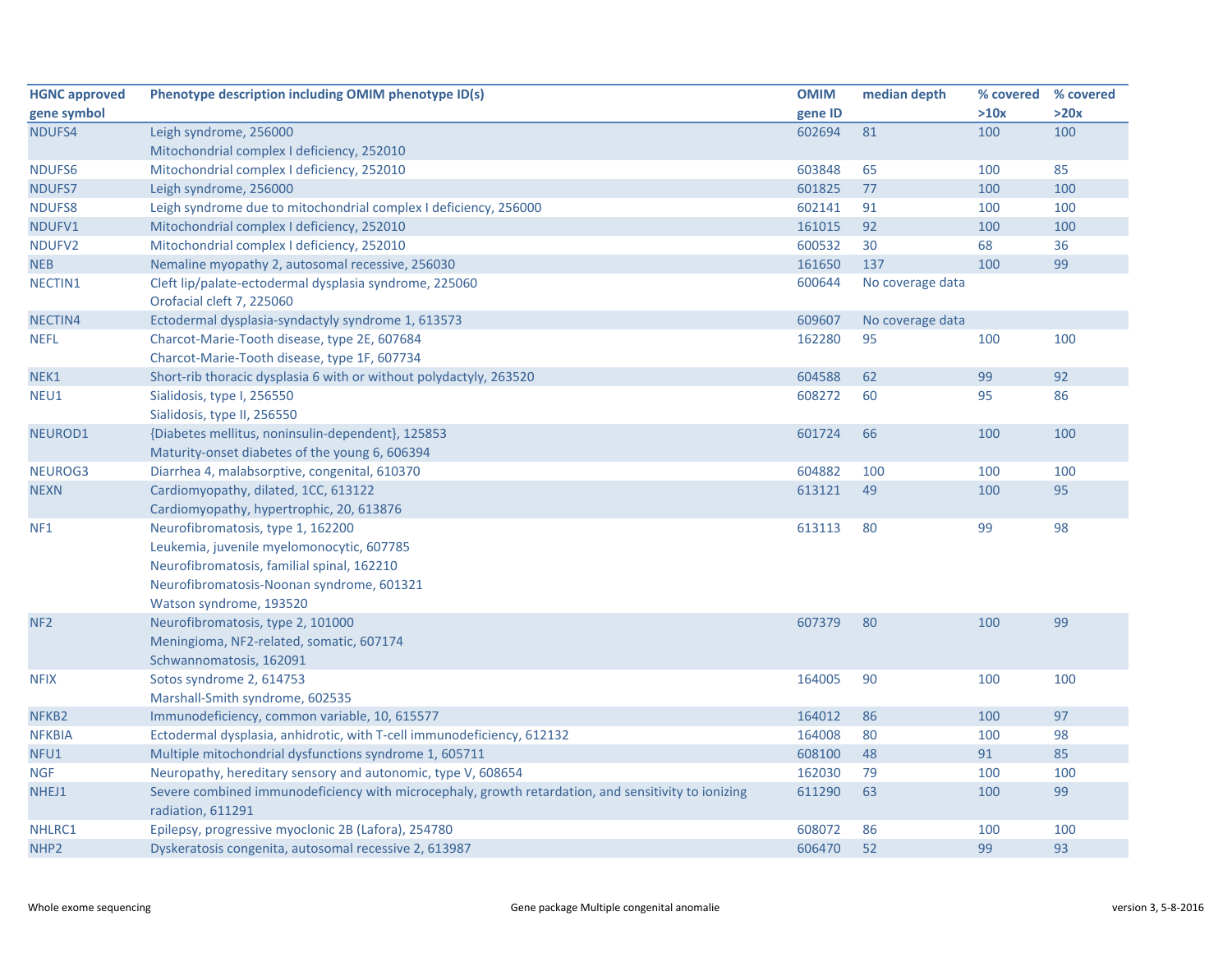| <b>HGNC approved</b> | Phenotype description including OMIM phenotype ID(s)                       | <b>OMIM</b> | median depth | % covered | % covered |
|----------------------|----------------------------------------------------------------------------|-------------|--------------|-----------|-----------|
| gene symbol          |                                                                            | gene ID     |              | >10x      | >20x      |
| <b>NHS</b>           | Nance-Horan syndrome, 302350                                               | 300457      | 48           | 95        | 92        |
|                      | Cataract 40, X-linked, 302200                                              |             |              |           |           |
| <b>NIN</b>           | Seckel syndrome 7, 614851                                                  | 608684      | 89           | 100       | 99        |
| NIPA1                | Spastic paraplegia 6, autosomal dominant, 600363                           | 608145      | 116          | 100       | 97        |
| NIPAL <sub>4</sub>   | Ichthyosis, congenital, autosomal recessive 6, 612281                      | 609383      | 85           | 100       | 98        |
| <b>NIPBL</b>         | Cornelia de Lange syndrome 1, 122470                                       | 608667      | 64           | 98        | 93        |
| <b>NKX2-1</b>        | {Thyroid cancer, monmedullary, 1}, 188550                                  | 600635      | 70           | 100       | 97        |
|                      | Chorea, hereditary benign, 118700                                          |             |              |           |           |
|                      | Choreoathetosis, hypothyroidism, and neonatal respiratory distress, 610978 |             |              |           |           |
| <b>NKX2-5</b>        | Atrial septal defect 7, with or without AV conduction defects, 108900      | 600584      | 79           | 100       | 100       |
|                      | Tetrology of Fallot, 187500                                                |             |              |           |           |
|                      | Hypothyroidism, congenital nongoitrous, 5, 225250                          |             |              |           |           |
|                      | Ventricular septal defect 3, 614432                                        |             |              |           |           |
|                      | Hypoplastic left heart syndrome 2, 614435                                  |             |              |           |           |
|                      | Conotruncal heart malformations, variable, 217095                          |             |              |           |           |
| <b>NKX2-6</b>        | Persistent truncus arteriosus, 217095                                      | 611770      | 101          | 100       | 100       |
|                      | Conotruncal heart malformations, 217095                                    |             |              |           |           |
| <b>NKX3-2</b>        | Spondylo-megaepiphyseal-metaphyseal dysplasia, 613330                      | 602183      | 73           | 100       | 100       |
| NLGN4X               | {Autism susceptibility, X-linked 2}, 300495                                | 300427      | 74           | 100       | 100       |
|                      | {Asperger syndrome susceptibility, X-linked 2}, 300497                     |             |              |           |           |
|                      | Mental retardation, X-linked, 300495                                       |             |              |           |           |
| NLRP12               | Familial cold autoinflammatory syndrome 2, 611762                          | 609648      | 100          | 100       | 100       |
| NLRP3                | Familial cold-induced inflammatory syndrome 1, 120100                      | 606416      | 102          | 100       | 100       |
|                      | Muckle-Wells syndrome, 191900                                              |             |              |           |           |
|                      | CINCA syndrome, 607115                                                     |             |              |           |           |
| NLRP7                | Hydatidiform mole, recurrent, 1, 231090                                    | 609661      | 108          | 100       | 100       |
| NME8                 | Ciliary dyskinesia, primary, 6, 610852                                     | 607421      | 76           | 100       | 99        |
| NMNAT1               | Leber congenital amaurosis 9, 608553                                       | 608700      | 119          | 100       | 100       |
| <b>NNT</b>           | Glucocorticoid deficiency 4, 614736                                        | 607878      | 68           | 100       | 97        |
| <b>NOBOX</b>         | Premature ovarian failure 5, 611548                                        | 610934      | 59           | 100       | 100       |
| NOD <sub>2</sub>     | {Inflammatory bowel disease 1}, 266600                                     | 605956      | 88           | 100       | 100       |
|                      | Blau syndrome, 186580                                                      |             |              |           |           |
|                      | {Psoriatic arthritis, susceptibility to}, 607507                           |             |              |           |           |
|                      | Sarcoidosis, early-onset, 609464                                           |             |              |           |           |
| <b>NODAL</b>         | Heterotaxy, visceral, 5, 270100                                            | 601265      | 106          | 100       | 100       |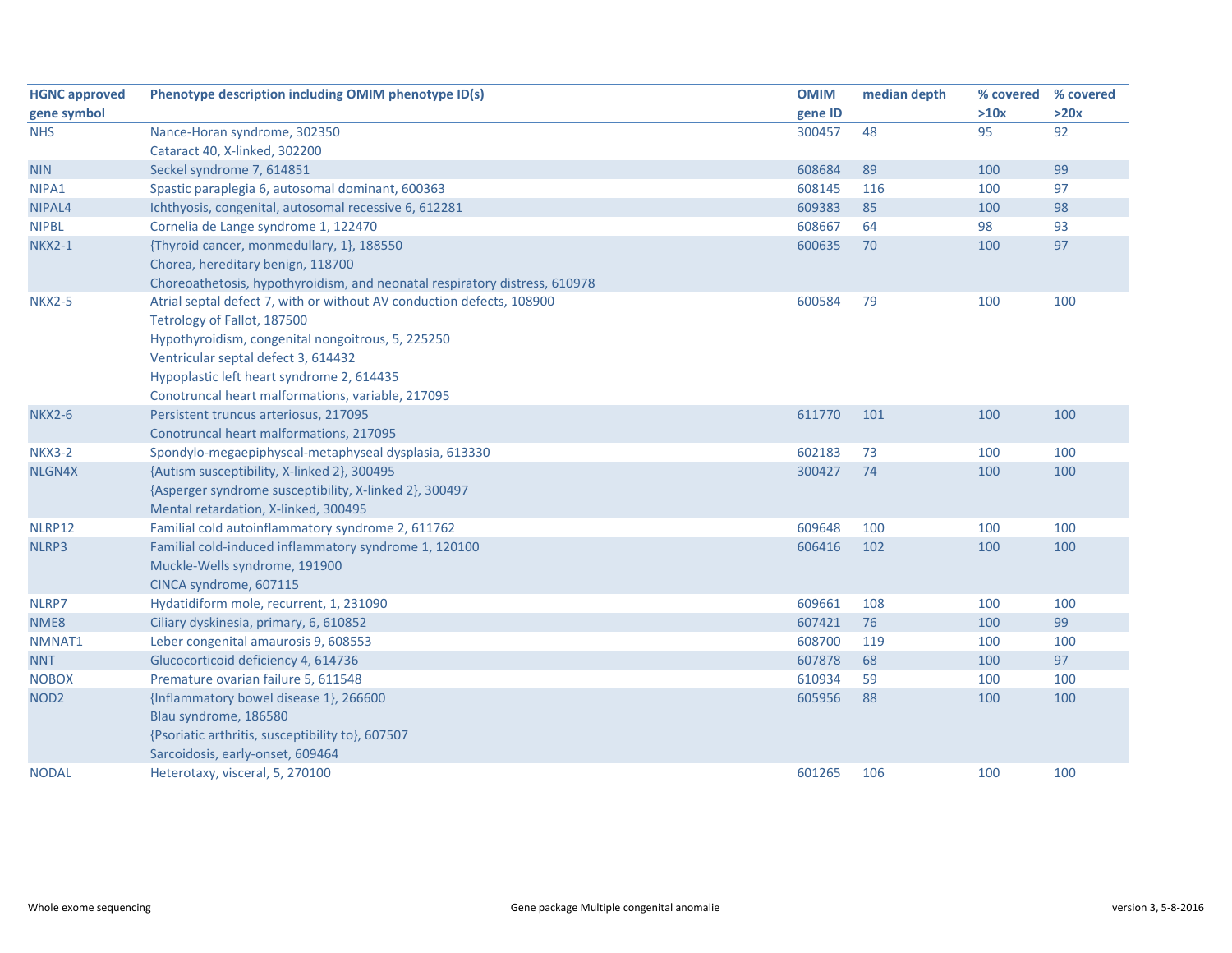| <b>HGNC approved</b> | Phenotype description including OMIM phenotype ID(s)                              | <b>OMIM</b> | median depth | % covered % covered |      |
|----------------------|-----------------------------------------------------------------------------------|-------------|--------------|---------------------|------|
| gene symbol          |                                                                                   | gene ID     |              | >10x                | >20x |
| <b>NOG</b>           | Symphalangism, proximal, 1A, 185800                                               | 602991      | 128          | 100                 | 100  |
|                      | Multiple synostoses syndrome 1, 186500                                            |             |              |                     |      |
|                      | Tarsal-carpal coalition syndrome, 186570                                          |             |              |                     |      |
|                      | Stapes ankylosis with broad thumb and toes, 184460                                |             |              |                     |      |
|                      | Brachydactyly, type B2, 611377                                                    |             |              |                     |      |
| NOL3                 | Myoclonus, familial cortical, 614937                                              | 605235      | 54           | 100                 | 99   |
| <b>NOP10</b>         | Dyskeratosis congenita, autosomal recessive 1, 224230                             | 606471      | 65           | 100                 | 86   |
| <b>NOP56</b>         | Spinocerebellar ataxia 36, 614153                                                 | 614154      | 68           | 96                  | 90   |
| NOTCH1               | Aortic valve disease 1, 109730                                                    | 190198      | 86           | 100                 | 99   |
|                      | Adams-Oliver syndrome 5, 616028                                                   |             |              |                     |      |
| NOTCH <sub>2</sub>   | Alagille syndrome 2, 610205                                                       | 600275      | 89           | 100                 | 100  |
|                      | Hajdu-Cheney syndrome, 102500                                                     |             |              |                     |      |
| NOTCH <sub>3</sub>   | Cerebral arteriopathy with subcortical infarcts and leukoencephalopathy 1, 125310 | 600276      | 66           | 95                  | 90   |
|                      | ?Myofibromatosis, infantile 2, 615293                                             |             |              |                     |      |
|                      | Lateral meningocele syndrome, 130720                                              |             |              |                     |      |
| NPC1                 | Niemann-Pick disease, type C1, 257220                                             | 607623      | 83           | 100                 | 96   |
|                      | Niemann-Pick disease, type D, 257220                                              |             |              |                     |      |
| NPC <sub>2</sub>     | Niemann-pick disease, type C2, 607625                                             | 601015      | 115          | 100                 | 100  |
| NPHP1                | Nephronophthisis 1, juvenile, 256100                                              | 607100      | 78           | 100                 | 99   |
|                      | Senior-Loken syndrome-1, 266900                                                   |             |              |                     |      |
|                      | Joubert syndrome 4, 609583                                                        |             |              |                     |      |
| NPHP3                | Nephronophthisis 3, 604387                                                        | 608002      | 77           | 100                 | 100  |
|                      | Renal-hepatic-pancreatic dysplasia 1, 208540                                      |             |              |                     |      |
|                      | Meckel syndrome 7, 267010                                                         |             |              |                     |      |
| NPHP4                | Nephronophthisis 4, 606966                                                        | 607215      | 87           | 100                 | 100  |
|                      | Senior-Loken syndrome 4, 606996                                                   |             |              |                     |      |
| NPHS1                | Nephrotic syndrome, type 1, 256300                                                | 602716      | 66           | 100                 | 97   |
| NPHS <sub>2</sub>    | Nephrotic syndrome, type 2, 600995                                                | 604766      | 69           | 100                 | 96   |
| NPM1                 | Leukemia, acute myeloid, somatic, 601626                                          | 164040      | 65           | 100                 | 93   |
| <b>NPPA</b>          | Atrial fibrillation, familial, 6, 612201                                          | 108780      | 108          | 100                 | 100  |
|                      | Atrial standstill 2, 615745                                                       |             |              |                     |      |
| NPR <sub>2</sub>     | Acromesomelic dysplasia, Maroteaux type, 602875                                   | 108961      | 100          | 100                 | 100  |
|                      | Epiphyseal chondrodysplasia, Miura type, 615923                                   |             |              |                     |      |
|                      | Short stature with nonspecific skeletal abnormalities, 616255                     |             |              |                     |      |
| NR0B1                | Adrenal hypoplasia, congenital, with hypogonadotropic hypogonadism, 300200        | 300473      | 55           | 100                 | 100  |
|                      | 46XY sex reversal 2, dosage-sensitive, 300018                                     |             |              |                     |      |
| NR0B2                | Obesity, mild, early-onset, 601665                                                | 604630      | 64           | 100                 | 100  |
| NR2E3                | Enhanced S-cone syndrome, 268100                                                  | 604485      | 65           | 100                 | 100  |
|                      | Retinitis pigmentosa 37, 611131                                                   |             |              |                     |      |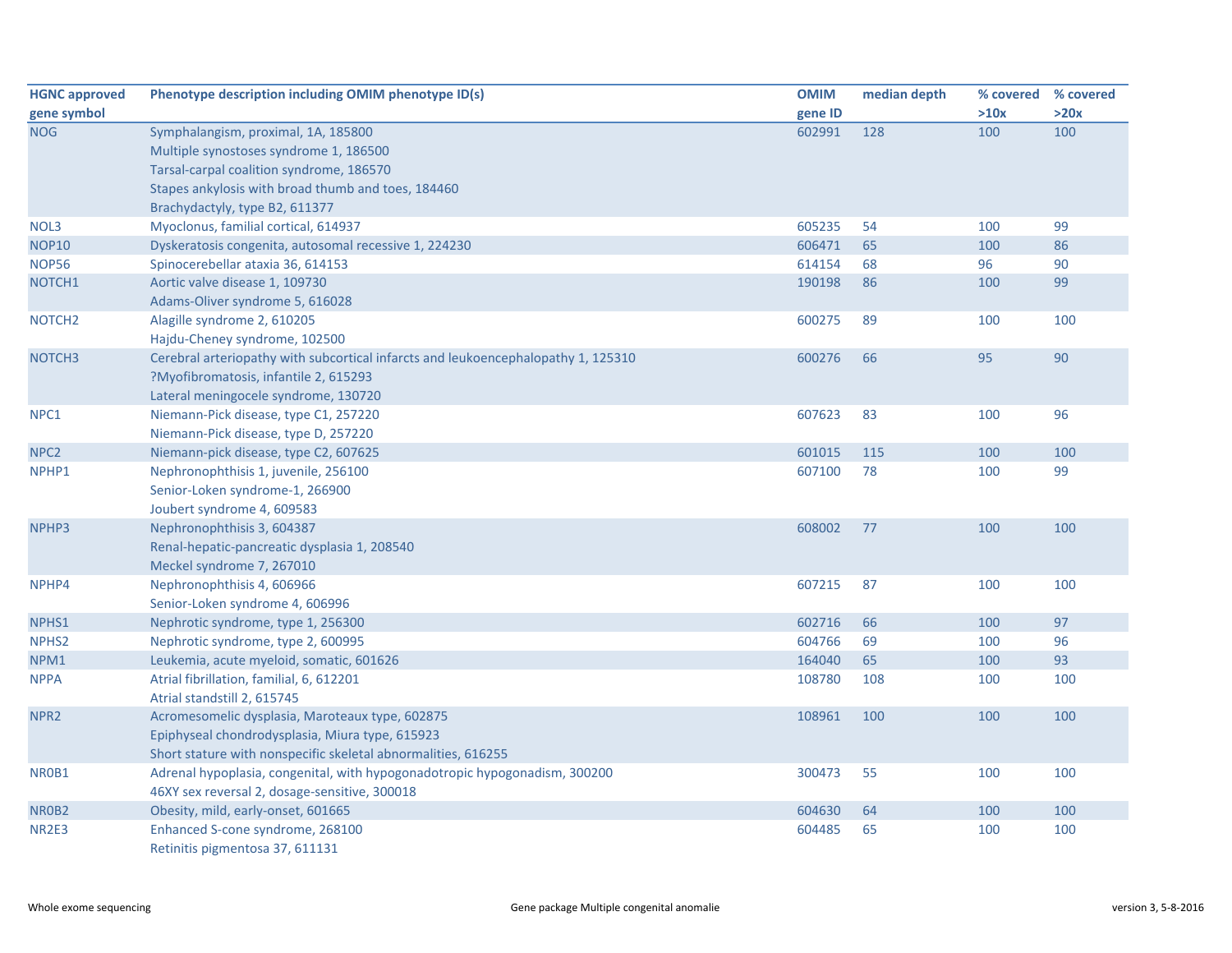| <b>HGNC approved</b> | Phenotype description including OMIM phenotype ID(s)                                  | <b>OMIM</b> | median depth |      | % covered % covered |
|----------------------|---------------------------------------------------------------------------------------|-------------|--------------|------|---------------------|
| gene symbol          |                                                                                       | gene ID     |              | >10x | >20x                |
| NR2F1                | Bosch-Boonstra-Schaaf optic atrophy syndrome, 615722                                  | 132890      | 123          | 100  | 100                 |
| <b>NR3C1</b>         | Glucocorticoid resistance, 615962                                                     | 138040      | 83           | 100  | 100                 |
| <b>NR3C2</b>         | Pseudohypoaldosteronism type I, autosomal dominant, 177735                            | 600983      | 75           | 99   | 96                  |
|                      | Hypertension, early-onset, autosomal dominant, with exacerbation in pregnancy, 605115 |             |              |      |                     |
| NR4A3                | Chondrosarcoma, extraskeletal myxoid, 612237                                          | 600542      | 79           | 100  | 94                  |
| <b>NR5A1</b>         | 46XY sex reversal 3, 612965                                                           | 184757      | 67           | 100  | 99                  |
|                      | Premature ovarian failure 7, 612964                                                   |             |              |      |                     |
|                      | Adrenocortical insufficiency                                                          |             |              |      |                     |
|                      | Spermatogenic failure 8, 613957                                                       |             |              |      |                     |
| <b>NRAS</b>          | ?RAS-associated autoimmune lymphoproliferative syndrome type IV, somatic, 614470      | 164790      | 78           | 100  | 100                 |
|                      | Noonan syndrome 6, 613224                                                             |             |              |      |                     |
|                      | Epidermal nevus, somatic, 162900                                                      |             |              |      |                     |
|                      | Thyroid carcinoma, follicular, somatic, 188470                                        |             |              |      |                     |
|                      | Colorectal cancer, somatic, 114500                                                    |             |              |      |                     |
|                      | Melanocytic nevus syndrome, congenital, somatic, 137550                               |             |              |      |                     |
|                      | Neurocutaneous melanosis, somatic, 249400                                             |             |              |      |                     |
|                      | Schimmelpenning-Feuerstein-Mims syndrome, somatic mosaic, 163200                      |             |              |      |                     |
| <b>NRL</b>           | Retinitis pigmentosa 27, 613750                                                       | 162080      | 54           | 100  | 100                 |
|                      | Retinal degeneration, autosomal recessive, clumped pigment type                       |             |              |      |                     |
| NRXN1                | Pitt-Hopkins-like syndrome 2, 614325                                                  | 600565      | 102          | 100  | 99                  |
|                      | {Schizophrenia, susceptibility to, 17}, 614332                                        |             |              |      |                     |
| NSD1                 | Sotos syndrome 1, 117550                                                              | 606681      | 90           | 100  | 99                  |
|                      | Leukemia, acute myeloid, 601626                                                       |             |              |      |                     |
|                      | Beckwith-Wiedemann syndrome, 130650                                                   |             |              |      |                     |
| <b>NSDHL</b>         | CHILD syndrome, 308050                                                                | 300275      | 57           | 100  | 100                 |
|                      | CK syndrome, 300831                                                                   |             |              |      |                     |
| <b>NSMF</b>          | Hypogonadotropic hypogonadism 9 with or without anosmia, 614838                       | 608137      | 59           | 95   | 95                  |
| NSUN <sub>2</sub>    | Mental retardation, autosomal recessive 5, 611091                                     | 610916      | 78           | 100  | 95                  |
| NT5C2                | Spastic paraplegia 45, autosomal recessive, 613162                                    | 600417      | 44           | 93   | 75                  |
| NT5C3A               | Anemia, hemolytic, due to UMPH1 deficiency, 266120                                    | 606224      | 33           | 81   | 58                  |
| NT5E                 | Calcification of joints and arteries, 211800                                          | 129190      | 107          | 100  | 100                 |
| NTF4                 | Glaucoma 1, open angle, 10, 613100                                                    | 162662      | 73           | 100  | 91                  |
| NTRK1                | Insensitivity to pain, congenital, with anhidrosis, 256800                            | 191315      | 75           | 100  | 99                  |
|                      | Medullary thyroid carcinoma, familial, 155240                                         |             |              |      |                     |
| NTRK2                | ?Obesity, hyperphagia, and developmental delay, 613886                                | 600456      | 88           | 100  | 100                 |
| <b>NUBPL</b>         | Mitochondrial complex I deficiency, 252010                                            | 613621      | 55           | 100  | 92                  |
| NUMA1                | Leukemia, acute promyelocytic, somatic, 612376                                        | 164009      | 77           | 100  | 99                  |
| <b>NUP214</b>        | Leukemia, acute myeloid, somatic, 601626                                              | 114350      | 99           | 100  | 100                 |
|                      | Leukemia, T-cell acute lymphoblastic, somatic, 613065                                 |             |              |      |                     |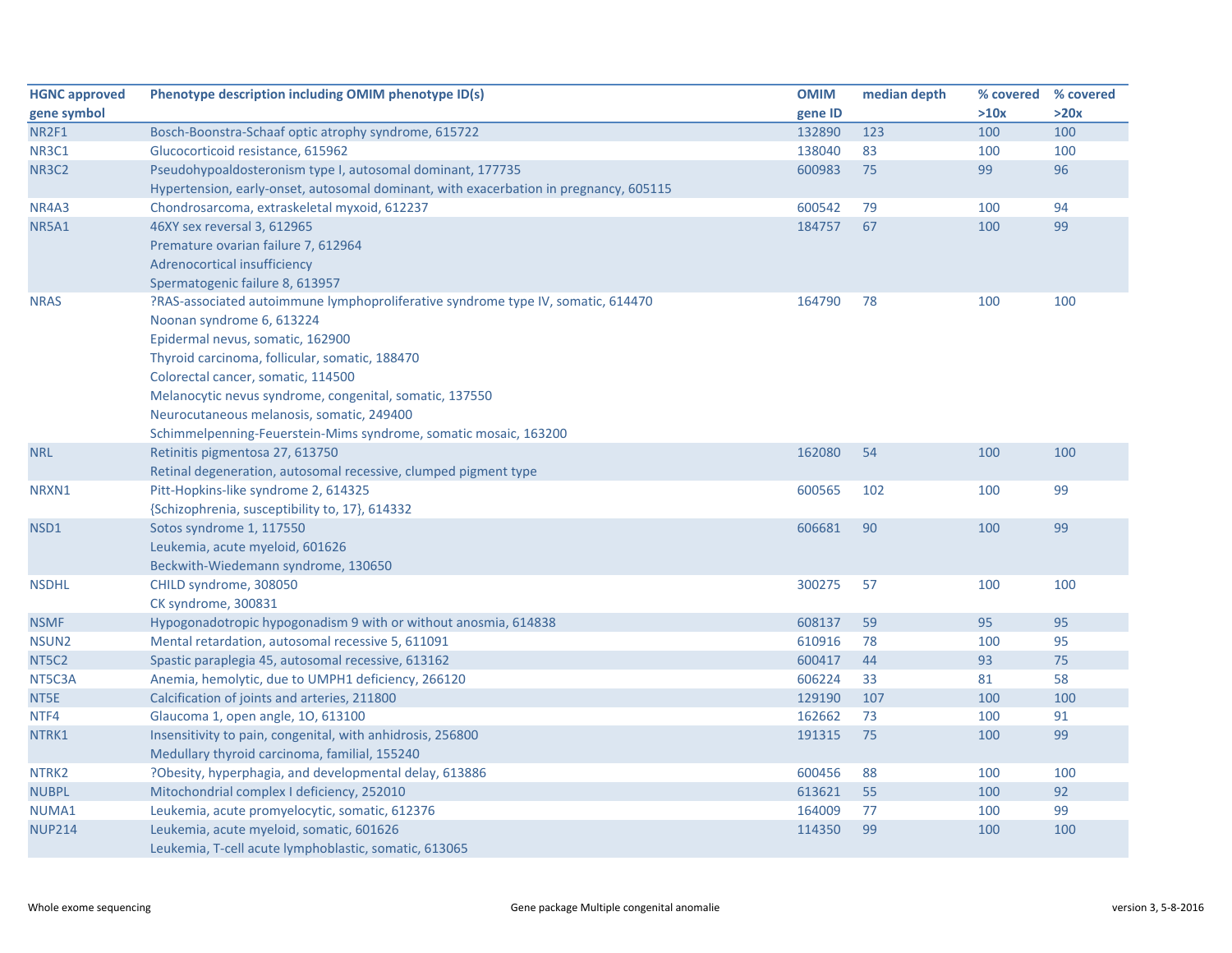| <b>HGNC approved</b> | Phenotype description including OMIM phenotype ID(s)                                               | <b>OMIM</b> | median depth | % covered | % covered |
|----------------------|----------------------------------------------------------------------------------------------------|-------------|--------------|-----------|-----------|
| gene symbol          |                                                                                                    | gene ID     |              | >10x      | >20x      |
| <b>NUP62</b>         | Striatonigral degeneration, infantile, 271930                                                      | 605815      | 67           | 100       | 100       |
| <b>NYX</b>           | Night blindness, congenital stationary (complete), 1A, X-linked, 310500                            | 300278      | 43           | 100       | 97        |
| <b>OAT</b>           | Gyrate atrophy of choroid and retina with or without ornithinemia, 258870                          | 613349      | 72           | 100       | 96        |
| OBSL1                | 3-M syndrome 2, 612921                                                                             | 610991      | 81           | 100       | 98        |
| OCA <sub>2</sub>     | Albinism, oculocutaneous, type II, 203200                                                          | 611409      | 75           | 100       | 98        |
|                      | Albinism, brown oculocutaneous, 203200                                                             |             |              |           |           |
|                      | [Skin/hair/eye pigmentation 1, blue/nonblue eyes], 227220                                          |             |              |           |           |
|                      | [Skin/hair/eye pigmentation 1, blond/brown hair], 227220                                           |             |              |           |           |
| <b>OCLN</b>          | Band-like calcification with simplified gyration and polymicrogyria, 251290                        | 602876      | 79           | 100       | 100       |
| <b>OCRL</b>          | Lowe syndrome, 309000                                                                              | 300535      | 45           | 99        | 93        |
|                      | Dent disease 2, 300555                                                                             |             |              |           |           |
| OFD1                 | Orofaciodigital syndrome I, 311200                                                                 | 300170      | 43           | 99        | 88        |
|                      | Simpson-Golabi-Behmel syndrome, type 2, 300209                                                     |             |              |           |           |
|                      | Joubert syndrome 10, 300804                                                                        |             |              |           |           |
|                      | ?Retinitis pigmentosa 23, 300424                                                                   |             |              |           |           |
| OGG1                 | Renal cell carcinoma, clear cell, somatic, 144700                                                  | 601982      | 80           | 100       | 100       |
| OPA1                 | Optic atrophy 1, 165500                                                                            | 605290      | 69           | 100       | 93        |
|                      | {Glaucoma, normal tension, susceptibility to}, 606657                                              |             |              |           |           |
|                      | Optic atrophy plus syndrome, 125250                                                                |             |              |           |           |
| OPA3                 | 3-methylglutaconic aciduria, type III, 258501                                                      | 606580      | 72           | 100       | 90        |
|                      | Optic atrophy 3 with cataract, 165300                                                              |             |              |           |           |
| OPHN1                | Mental retardation, X-linked, with cerebellar hypoplasia and distinctive facial appearance, 300486 | 300127      | 42           | 100       | 97        |
|                      |                                                                                                    |             |              |           |           |
| <b>OPLAH</b>         | 5-oxoprolinase deficiency, 260005                                                                  | 614243      | 66           | 100       | 97        |
| OPN1LW               | Colorblindness, protan, 303900                                                                     | 300822      | 27           | 59        | 46        |
|                      | Blue cone monochromacy, 303700                                                                     |             |              |           |           |
| OPN1MW               | Colorblindness, deutan, 303800                                                                     | 300821      | 22           | 65        | 50        |
|                      | Blue cone monochromacy, 303700                                                                     |             |              |           |           |
| OPN1SW               | Colorblindness, tritan, 190900                                                                     | 613522      | 89           | 100       | 100       |
| <b>OPTN</b>          | Glaucoma 1, open angle, E, 137760                                                                  | 602432      | 69           | 100       | 93        |
|                      | {Glaucoma, normal tension, susceptibility to}, 606657                                              |             |              |           |           |
|                      | Amyotrophic lateral sclerosis 12, 613435                                                           |             |              |           |           |
| ORAI1                | Immunodeficiency 9, 612782                                                                         | 610277      | 105          | 98        | 93        |
|                      | Myopathy, tubular aggregate, 2, 615883                                                             |             |              |           |           |
| ORC1                 | Meier-Gorlin syndrome 1, 224690                                                                    | 601902      | 94           | 100       | 100       |
| ORC4                 | Meier-Gorlin syndrome 2, 613800                                                                    | 603056      | 49           | 100       | 93        |
| ORC6                 | Meier-Gorlin syndrome 3, 613803                                                                    | 607213      | 71           | 100       | 100       |
| <b>OSMR</b>          | Amyloidosis, primary localized cutaneous, 1, 105250                                                | 601743      | 82           | 100       | 99        |
| OSTM1                | Osteopetrosis, autosomal recessive 5, 259720                                                       | 607649      | 59           | 93        | 87        |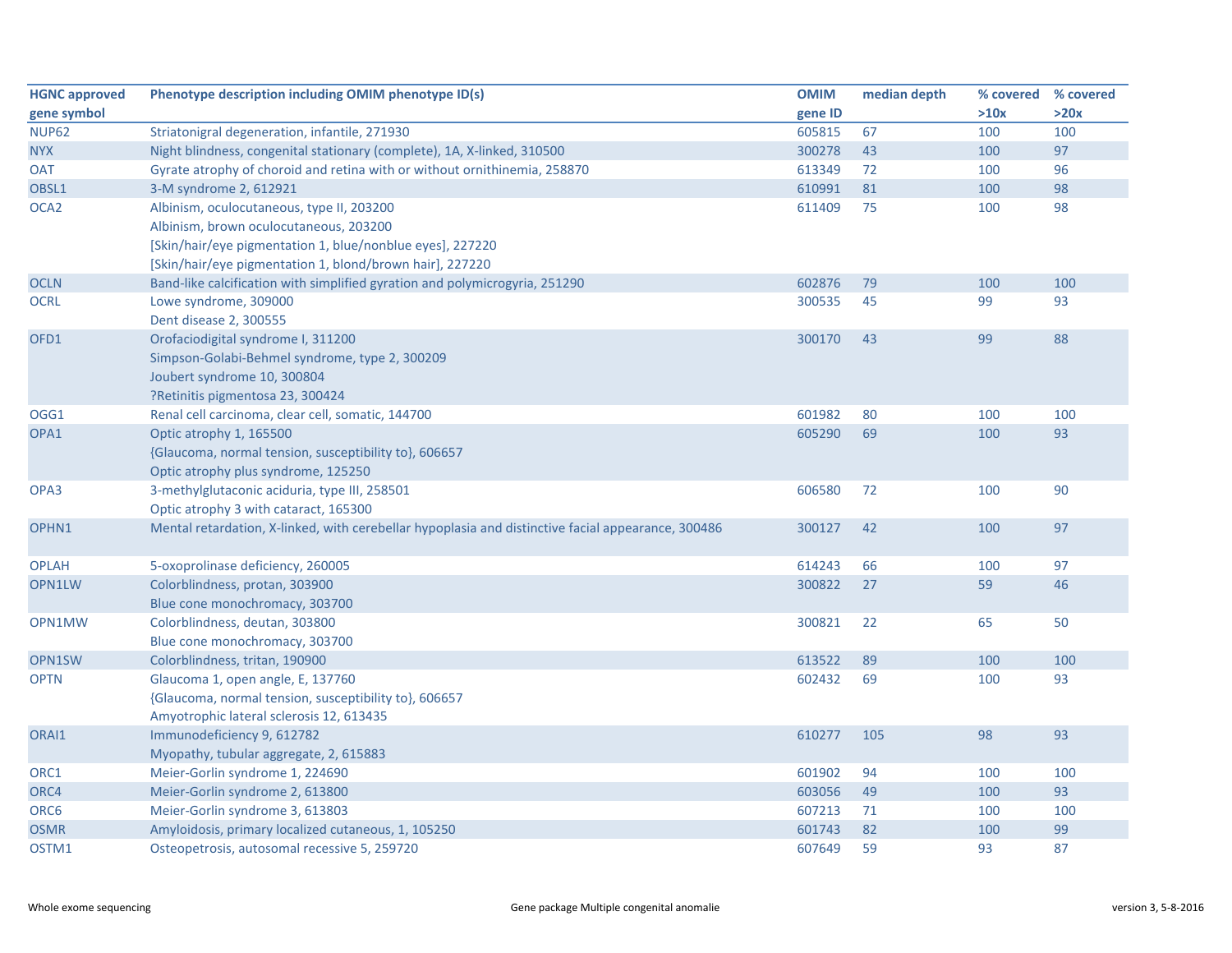| <b>HGNC approved</b> | Phenotype description including OMIM phenotype ID(s)                          | <b>OMIM</b> | median depth | % covered | % covered |
|----------------------|-------------------------------------------------------------------------------|-------------|--------------|-----------|-----------|
| gene symbol          |                                                                               | gene ID     |              | >10x      | >20x      |
| <b>OTC</b>           | Ornithine transcarbamylase deficiency, 311250                                 | 300461      | 59           | 100       | 93        |
| <b>OTOA</b>          | Deafness, autosomal recessive 22, 607039                                      | 607038      | 88           | 100       | 98        |
| <b>OTOF</b>          | Deafness, autosomal recessive 9, 601071                                       | 603681      | 90           | 100       | 99        |
|                      | Auditory neuropathy, autosomal recessive, 1, 601071                           |             |              |           |           |
| <b>OTOG</b>          | Deafness, autosomal recessive 18B, 614945                                     | 604487      | 82           | 100       | 99        |
| <b>OTOGL</b>         | Deafness, autosomal recessive 84B, 614944                                     | 614925      | 68           | 100       | 96        |
| OTX <sub>2</sub>     | Microphthalmia, syndromic 5, 610125                                           | 600037      | 88           | 100       | 100       |
|                      | Pituitary hormone deficiency, combined, 6, 613986                             |             |              |           |           |
|                      | Retinal dystrophy, early-onset, with or without pituitary dysfunction, 610125 |             |              |           |           |
| OXCT1                | Succinyl CoA:3-oxoacid CoA transferase deficiency, 245050                     | 601424      | 63           | 100       | 100       |
| P2RX1                | Bleeding disorder due to P2RX1 defect, somatic, 609821                        | 600845      | 73           | 100       | 100       |
| P2RX2                | Deafness, autosomal dominant 41, 608224                                       | 600844      | 61           | 100       | 95        |
| <b>P2RY12</b>        | Bleeding disorder, platelet-type, 8, 609821                                   | 600515      | 93           | 100       | 100       |
| <b>P3H1</b>          | Osteogenesis imperfecta, type VIII, 610915                                    | 610339      | 87           | 100       | 100       |
| P3H <sub>2</sub>     | Myopia, high, with cataract and vitreoretinal degeneration, 614292            | 610341      | 79           | 100       | 100       |
| PABPN1               | Oculopharyngeal muscular dystrophy, 164300                                    | 602279      | 60           | 64        | 62        |
| PACS1                | Mental retardation, autosomal dominant 17, 615009                             | 607492      | 78           | 98        | 95        |
| PAFAH1B1             | Lissencephaly 1, 607432                                                       | 601545      | 68           | 100       | 97        |
|                      | Subcortical laminar heterotopia, 607432                                       |             |              |           |           |
| PAH                  | Phenylketonuria, 261600                                                       | 612349      | 112          | 100       | 100       |
|                      | [Hyperphenylalaninemia, non-PKU mild], 261600                                 |             |              |           |           |
| PAK3                 | Mental retardation, X-linked 30/47, 300558                                    | 300142      | 41           | 99        | 86        |
| PALB <sub>2</sub>    | Fanconi anemia, complementation group N, 610832                               | 610355      | 85           | 100       | 100       |
|                      | {Breast cancer, susceptibility to}, 114480                                    |             |              |           |           |
|                      | {Pancreatic cancer, susceptibility to, 3}, 613348                             |             |              |           |           |
| PANK <sub>2</sub>    | Neurodegeneration with brain iron accumulation 1, 234200                      | 606157      | 90           | 100       | 100       |
|                      | HARP syndrome, 607236                                                         |             |              |           |           |
| PAPSS2               | Brachyolmia 4 with mild epiphyseal and metaphyseal changes, 612847            | 603005      | 60           | 100       | 95        |
| PARK <sub>2</sub>    | Parkinson disease, juvenile, type 2, 600116                                   | 602544      | 69           | 100       | 99        |
|                      | Adenocarcinoma of lung, somatic, 211980                                       |             |              |           |           |
|                      | Adenocarcinoma, ovarian, somatic, 167000                                      |             |              |           |           |
|                      | {Leprosy, susceptibility to}, 607572                                          |             |              |           |           |
| PARK7                | Parkinson disease 7, autosomal recessive early-onset, 606324                  | 602533      | 63           | 100       | 99        |
| PAX <sub>2</sub>     | Papillorenal syndrome, 120330                                                 | 167409      | 100          | 100       | 98        |
|                      | Glomerulosclerosis, focal segmental, 7, 616002                                |             |              |           |           |
| PAX3                 | Waardenburg syndrome, type 1, 193500                                          | 606597      | 71           | 100       | 100       |
|                      | Waardenburg syndrome, type 3, 148820                                          |             |              |           |           |
|                      | Craniofacial-deafness-hand syndrome, 122880                                   |             |              |           |           |
|                      | Rhabdomyosarcoma 2, alveolar, 268220                                          |             |              |           |           |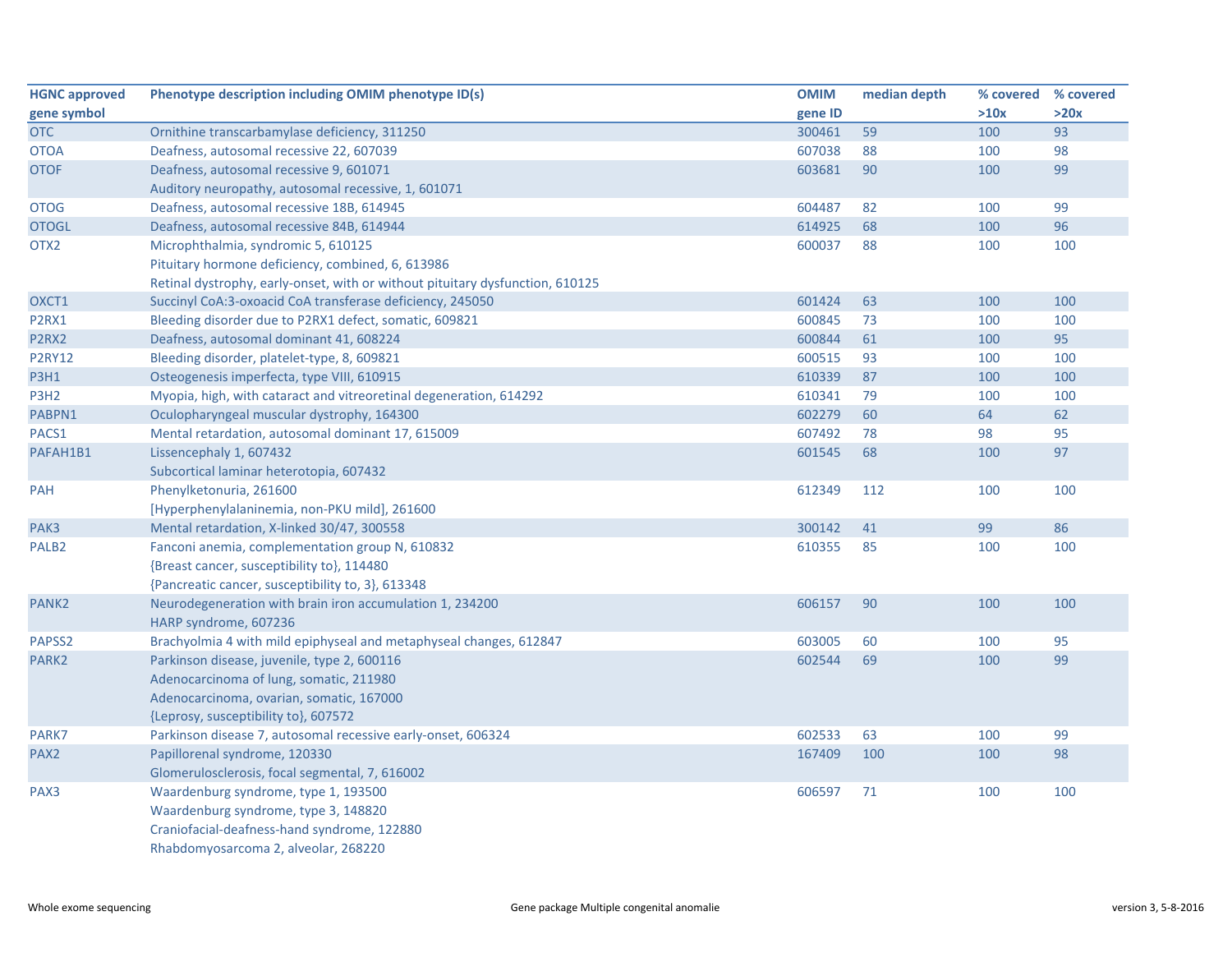| <b>HGNC approved</b> | Phenotype description including OMIM phenotype ID(s)                        | <b>OMIM</b> | median depth |      | % covered % covered |
|----------------------|-----------------------------------------------------------------------------|-------------|--------------|------|---------------------|
| gene symbol          |                                                                             | gene ID     |              | >10x | >20x                |
| PAX4                 | Maturity-onset diabetes of the young, type IX, 612225                       | 167413      | 65           | 100  | 100                 |
|                      | Diabetes mellitus, type 2, 125853                                           |             |              |      |                     |
|                      | {Diabetes mellitus, ketosis-prone, susceptibility to}, 612227               |             |              |      |                     |
| PAX <sub>6</sub>     | Aniridia, 106210                                                            | 607108      | 62           | 100  | 99                  |
|                      | Peters anomaly, 604229                                                      |             |              |      |                     |
|                      | Cataract with late-onset corneal dystrophy, 106210                          |             |              |      |                     |
|                      | Keratitis, 148190                                                           |             |              |      |                     |
|                      | Foveal hypoplasia 1, 136520                                                 |             |              |      |                     |
|                      | ?Morning glory disc anomaly, 120430                                         |             |              |      |                     |
|                      | Optic nerve hypoplasia, 165550                                              |             |              |      |                     |
|                      | Coloboma, ocular, 120200                                                    |             |              |      |                     |
|                      | Coloboma of optic nerve, 120430                                             |             |              |      |                     |
|                      | Gillespie syndrome, 206700                                                  |             |              |      |                     |
| PAX8                 | Hypothyroidism, congenital, due to thyroid dysgenesis or hypoplasia, 218700 | 167415      | 73           | 100  | 98                  |
| PAX9                 | Tooth agenesis, selective, 3, 604625                                        | 167416      | 128          | 99   | 99                  |
| PC                   | Pyruvate carboxylase deficiency, 266150                                     | 608786      | 84           | 100  | 100                 |
| PCBD1                | Hyperphenylalaninemia, BH4-deficient, D, 264070                             | 126090      | 87           | 100  | 98                  |
| <b>PCCA</b>          | Propionicacidemia, 606054                                                   | 232000      | 55           | 99   | 88                  |
| <b>PCCB</b>          | Propionicacidemia, 606054                                                   | 232050      | 87           | 100  | 100                 |
| PCDH15               | Usher syndrome, type 1F, 602083                                             | 605514      | 89           | 100  | 98                  |
|                      | Deafness, autosomal recessive 23, 609533                                    |             |              |      |                     |
|                      | Usher syndrome, type 1D/F digenic, 601067                                   |             |              |      |                     |
| PCDH19               | Epileptic encephalopathy, early infantile, 9, 300088                        | 300460      | 57           | 100  | 97                  |
| PCM1                 | No OMIM phenotype                                                           | 600299      | 75           | 100  | 99                  |
| <b>PCNT</b>          | Microcephalic osteodysplastic primordial dwarfism, type II, 210720          | 605925      | 79           | 100  | 97                  |
| PCSK1                | Obesity with impaired prohormone processing, 600955                         | 162150      | 79           | 100  | 100                 |
|                      | {Obesity, susceptibility to, BMIQ12}, 612362                                |             |              |      |                     |
| PCSK9                | Hypercholesterolemia, familial, 3, 603776                                   | 607786      | 67           | 100  | 97                  |
|                      | {Low density lipoprotein cholesterol level QTL 1}, 603776                   |             |              |      |                     |
| PCYT1A               | Spondylometaphyseal dysplasia with cone-rod dystrophy, 608940               | 123695      | 40           | 96   | 78                  |
| PDCD10               | Cerebral cavernous malformations 3, 603285                                  | 609118      | 62           | 100  | 90                  |
| PDE11A               | Pigmented nodular adrenocortical disease, primary, 2, 610475                | 604961      | 79           | 100  | 96                  |
| PDE4D                | {Stroke, susceptibility to, 1}, 606799                                      | 600129      | 64           | 99   | 95                  |
|                      | Acrodysostosis 2, with or without hormone resistance, 614613                |             |              |      |                     |
| PDE6A                | Retinitis pigmentosa 43, 613810                                             | 180071      | 75           | 100  | 99                  |
| PDE6B                | Night blindness, congenital stationary, autosomal dominant 2, 163500        | 180072      | 101          | 100  | 100                 |
|                      | Retinitis pigmentosa-40, 613801                                             |             |              |      |                     |
| PDE6C                | Cone dystrophy 4, 613093                                                    | 600827      | 75           | 100  | 99                  |
| PDE6G                | Retinitis pigmentosa 57, 613582                                             | 180073      | 88           | 100  | 100                 |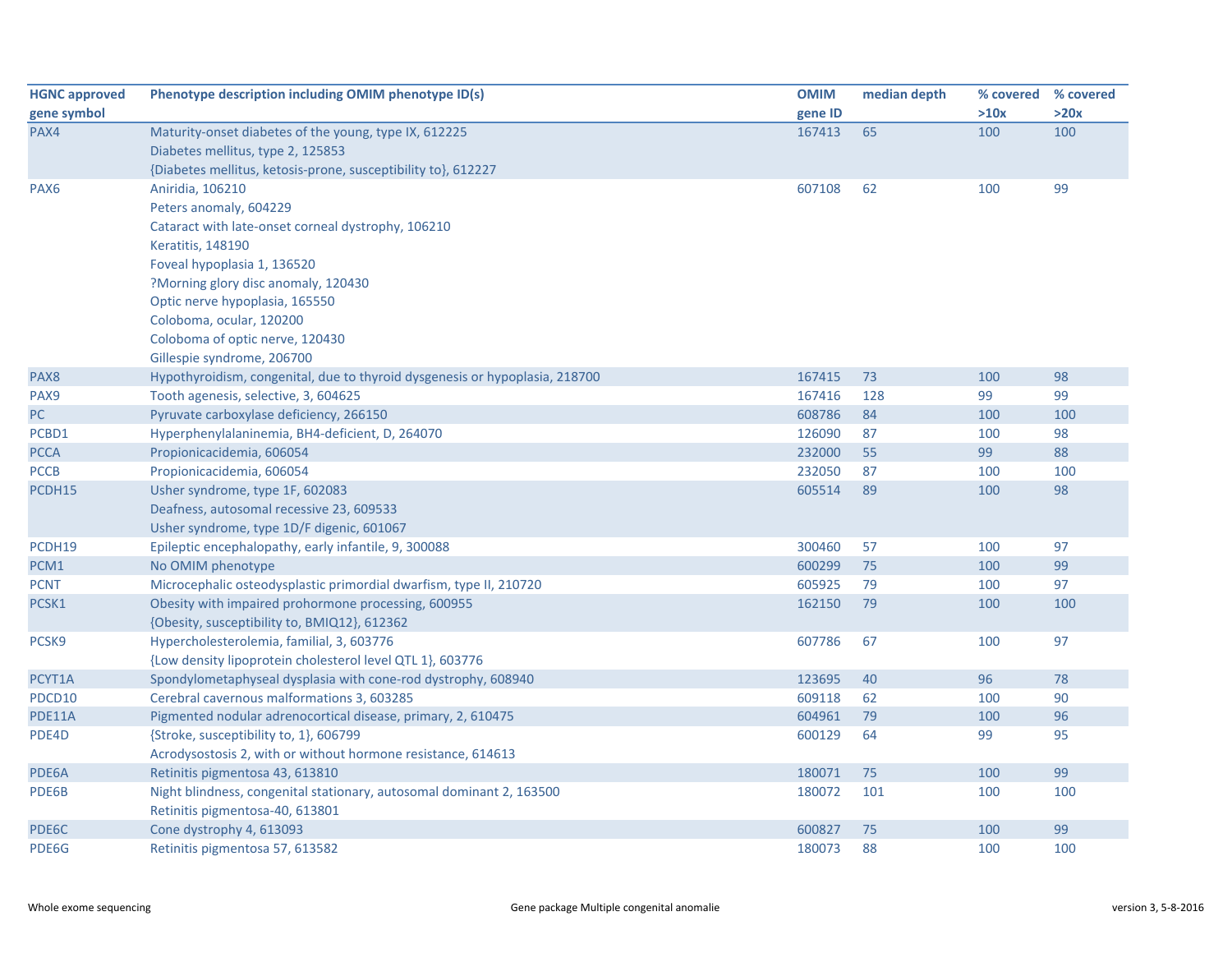| <b>HGNC approved</b> | Phenotype description including OMIM phenotype ID(s)                  | <b>OMIM</b> | median depth | % covered | % covered |
|----------------------|-----------------------------------------------------------------------|-------------|--------------|-----------|-----------|
| gene symbol          |                                                                       | gene ID     |              | >10x      | >20x      |
| PDE6H                | Retinal cone dystrophy 3, 610024                                      | 601190      | 48           | 100       | 100       |
|                      | Achromatopsia 6, 610024                                               |             |              |           |           |
| PDE8B                | Pigmented nodular adrenocortical disease, primary, 3, 614190          | 603390      | 66           | 100       | 98        |
|                      | Striatal degeneration, autosomal dominant, 609161                     |             |              |           |           |
| <b>PDGFB</b>         | Meningioma, SIS-related, 607174                                       | 190040      | 73           | 100       | 100       |
|                      | Dermatofibrosarcoma protuberans, 607907                               |             |              |           |           |
|                      | Basal ganglia calcification, idiopathic, 5, 615483                    |             |              |           |           |
| <b>PDGFRA</b>        | Gastrointestinal stromal tumor, somatic, 606764                       | 173490      | 92           | 100       | 100       |
|                      | Hypereosinophilic syndrome, idiopathic, resistant to imatinib, 607685 |             |              |           |           |
| <b>PDGFRB</b>        | Myeloproliferative disorder with eosinophilia, 131440                 | 173410      | 92           | 100       | 99        |
|                      | Basal ganglia calcification, idiopathic, 4, 615007                    |             |              |           |           |
|                      | Myofibromatosis, infantile, 1, 228550                                 |             |              |           |           |
|                      | Premature aging syndrome, Penttinen type, 601812                      |             |              |           |           |
|                      | Kosaki overgrowth syndrome, 616592                                    |             |              |           |           |
| <b>PDGFRL</b>        | Hepatocellular cancer, somatic, 114550                                | 604584      | 100          | 100       | 100       |
|                      | Colorectal cancer, somatic, 114500                                    |             |              |           |           |
| PDHA1                | Pyruvate dehydrogenase E1-alpha deficiency, 312170                    | 300502      | 64           | 99        | 92        |
| <b>PDHB</b>          | Pyruvate dehydrogenase E1-beta deficiency, 614111                     | 179060      | 79           | 100       | 100       |
| PDP1                 | Pyruvate dehydrogenase phosphatase deficiency, 608782                 | 605993      | 83           | 100       | 100       |
| PDS5B                | No OMIM phenotype                                                     | 605333      | 35           | 90        | 73        |
| PDSS1                | Coenzyme Q10 deficiency, primary, 2, 614651                           | 607429      | 65           | 91        | 83        |
| PDSS2                | Coenzyme Q10 deficiency, primary, 3, 614652                           | 610564      | 69           | 99        | 94        |
| PDX1                 | Pancreatic agenesis 1, 260370                                         | 600733      | 37           | 100       | 76        |
|                      | MODY, type IV, 606392                                                 |             |              |           |           |
|                      | {Diabetes mellitus, type II, susceptibility to}, 125853               |             |              |           |           |
| <b>PDYN</b>          | Spinocerebellar ataxia 23, 610245                                     | 131340      | 76           | 100       | 100       |
| PDZD7                | {Retinal disease in Usher syndrome type IIA, modifier of}, 276901     | 612971      | 60           | 99        | 96        |
|                      | Usher syndrome, type IIC, GPR98/PDZD7 digenic, 605472                 |             |              |           |           |
| <b>PEPD</b>          | Prolidase deficiency, 170100                                          | 613230      | 68           | 100       | 94        |
| PER <sub>2</sub>     | Advanced sleep phase syndrome, familial, 1, 604348                    | 603426      | 78           | 100       | 98        |
| <b>PET100</b>        | Mitochondrial complex IV deficiency, 220110                           | 614770      | 35           | 97        | 64        |
| PEX1                 | Peroxisome biogenesis disorder 1A (Zellweger), 214100                 | 602136      | 67           | 100       | 98        |
|                      | Peroxisome biogenesis disorder 1B (NALD/IRD), 601539                  |             |              |           |           |
|                      | Heimler syndrome 1, 234580                                            |             |              |           |           |
| <b>PEX10</b>         | Peroxisome biogenesis disorder 6A (Zellweger), 614870                 | 602859      | 60           | 95        | 89        |
|                      | Peroxisome biogenesis disorder 6B, 614871                             |             |              |           |           |
| <b>PEX11B</b>        | Peroxisome biogenesis disorder 14B, 614920                            | 603867      | 92           | 100       | 100       |
| <b>PEX12</b>         | Peroxisome biogenesis disorder 3A (Zellweger), 614859                 | 601758      | 104          | 100       | 100       |
|                      | Peroxisome biogenesis disorder 3B, 266510                             |             |              |           |           |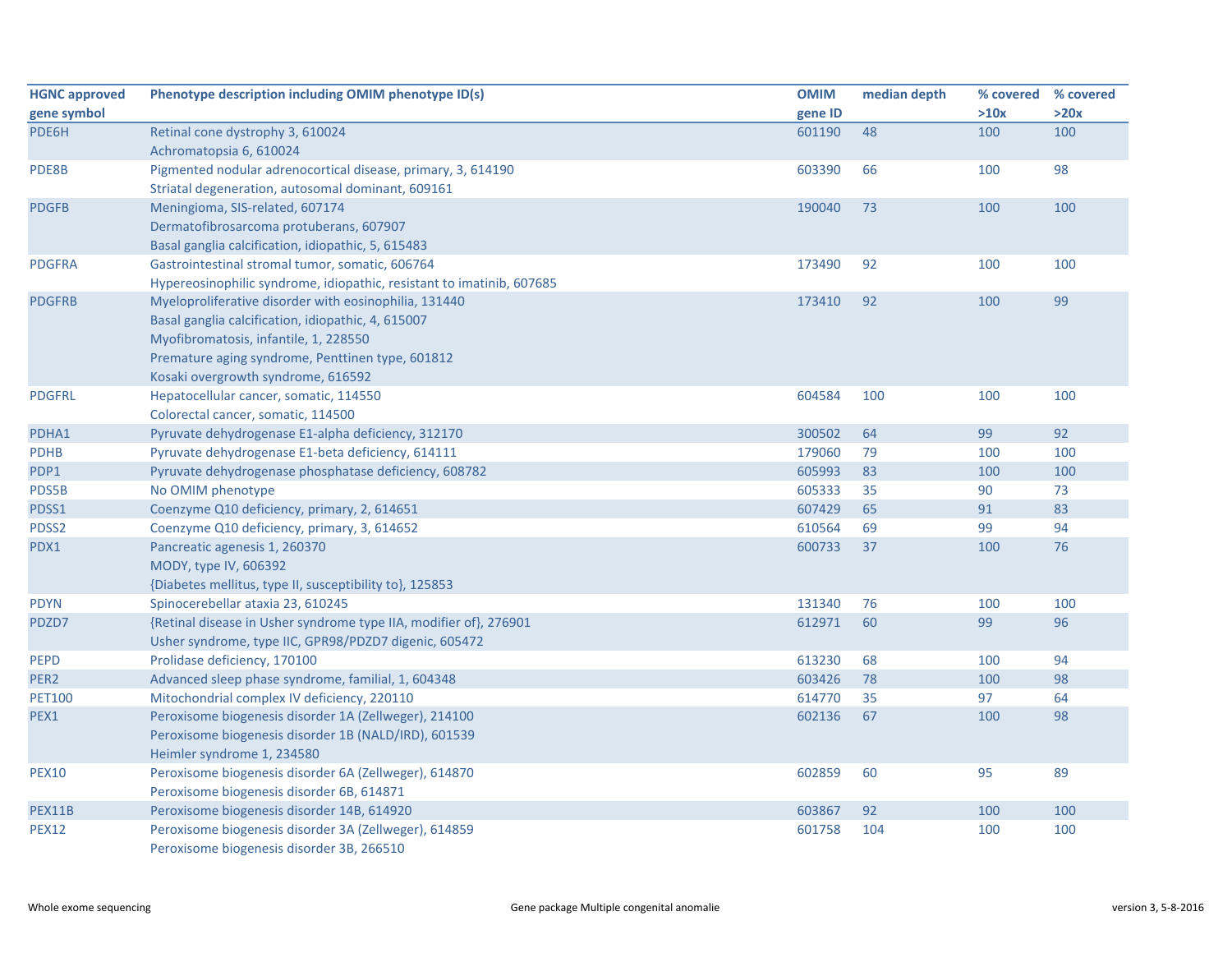| <b>HGNC approved</b> | Phenotype description including OMIM phenotype ID(s)                             | <b>OMIM</b> | median depth | % covered | % covered |
|----------------------|----------------------------------------------------------------------------------|-------------|--------------|-----------|-----------|
| gene symbol          |                                                                                  | gene ID     |              | >10x      | >20x      |
| <b>PEX13</b>         | Peroxisome biogenesis disorder 11A (Zellweger), 614883                           | 601789      | 91           | 100       | 100       |
|                      | Peroxisome biogenesis disorder 11B, 614885                                       |             |              |           |           |
| <b>PEX14</b>         | Peroxisome biogenesis disorder 13A (Zellweger), 614887                           | 601791      | 85           | 100       | 100       |
| <b>PEX16</b>         | Peroxisome biogenesis disorder 8A, (Zellweger), 614876                           | 603360      | 85           | 100       | 95        |
|                      | Peroxisome biogenesis disorder 8B, 614877                                        |             |              |           |           |
| <b>PEX19</b>         | Peroxisome biogenesis disorder 12A (Zellweger), 614886                           | 600279      | 75           | 100       | 100       |
| PEX <sub>2</sub>     | Peroxisome biogenesis disorder 5A (Zellweger), 614866                            | 170993      | 71           | 100       | 100       |
|                      | Peroxisome biogenesis disorder 5B, 614867                                        |             |              |           |           |
| <b>PEX26</b>         | Peroxisome biogenesis disorder 7A (Zellweger), 614872                            | 608666      | 94           | 100       | 100       |
|                      | Peroxisome biogenesis disorder 7B, 614873                                        |             |              |           |           |
| PEX3                 | Peroxisome biogenesis disorder 10A (Zellweger), 614882                           | 603164      | 58           | 100       | 98        |
| PEX5                 | Peroxisome biogenesis disorder 2A (Zellweger), 214110                            | 600414      | 93           | 100       | 100       |
|                      | Peroxisome biogenesis disorder 2B, 202370                                        |             |              |           |           |
|                      | Rhizomelic chondrodysplasia punctata, type 5, 616716                             |             |              |           |           |
| PEX <sub>6</sub>     | Peroxisome biogenesis disorder 4A (Zellweger), 614862                            | 601498      | 71           | 95        | 91        |
|                      | Peroxisome biogenesis disorder 4B, 614863                                        |             |              |           |           |
|                      | Heimler syndrome 2, 616617                                                       |             |              |           |           |
| PEX7                 | Rhizomelic chondrodysplasia punctata, type 1, 215100                             | 601757      | 68           | 100       | 89        |
|                      | Peroxisome biogenesis disorder 9B, 614879                                        |             |              |           |           |
| <b>PFKM</b>          | Glycogen storage disease VII, 232800                                             | 610681      | 84           | 100       | 100       |
| PFN1                 | Amyotrophic lateral sclerosis 18, 614808                                         | 176610      | 127          | 100       | 100       |
| PGAM2                | Glycogen storage disease X, 261670                                               | 612931      | 79           | 100       | 100       |
| PGAP2                | Hyperphosphatasia with mental retardation syndrome 3, 614207                     | 615187      | 63           | 100       | 92        |
| PGAP3                | Hyperphosphatasia with mental retardation syndrome 4, 615716                     | 611801      | 42           | 96        | 81        |
| PGK1                 | Phosphoglycerate kinase 1 deficiency, 300653                                     | 311800      | 43           | 100       | 93        |
| PGM1                 | Congenital disorder of glycosylation, type It, 614921                            | 171900      | 99           | 100       | 100       |
| <b>PHEX</b>          | Hypophosphatemic rickets, X-linked dominant, 307800                              | 300550      | 42           | 100       | 96        |
| PHF <sub>6</sub>     | Borjeson-Forssman-Lehmann syndrome, 301900                                       | 300414      | 31           | 98        | 73        |
| PHF8                 | Mental retardation syndrome, X-linked, Siderius type, 300263                     | 300560      | 52           | 99        | 90        |
| <b>PHGDH</b>         | Phosphoglycerate dehydrogenase deficiency, 601815                                | 606879      | 86           | 100       | 99        |
|                      | Neu-Laxova syndrome 1, 256520                                                    |             |              |           |           |
| PHKA1                | Muscle glycogenosis, 300559                                                      | 311870      | 37           | 93        | 80        |
| PHKA2                | Glycogen storage disease, type IXa1, 306000                                      | 300798      | 45           | 100       | 96        |
|                      | Glycogen storage disease, type IXa2, 306000                                      |             |              |           |           |
| <b>PHKB</b>          | Phosphorylase kinase deficiency of liver and muscle, autosomal recessive, 261750 | 172490      | 69           | 100       | 98        |
| PHKG <sub>2</sub>    | Glycogen storage disease IXc, 613027                                             | 172471      | 72           | 100       | 100       |
|                      | Cirrhosis due to liver phosphorylase kinase deficiency                           |             |              |           |           |
| PHOX2A               | Fibrosis of extraocular muscles, congenital, 2, 602078                           | 602753      | 39           | 81        | 57        |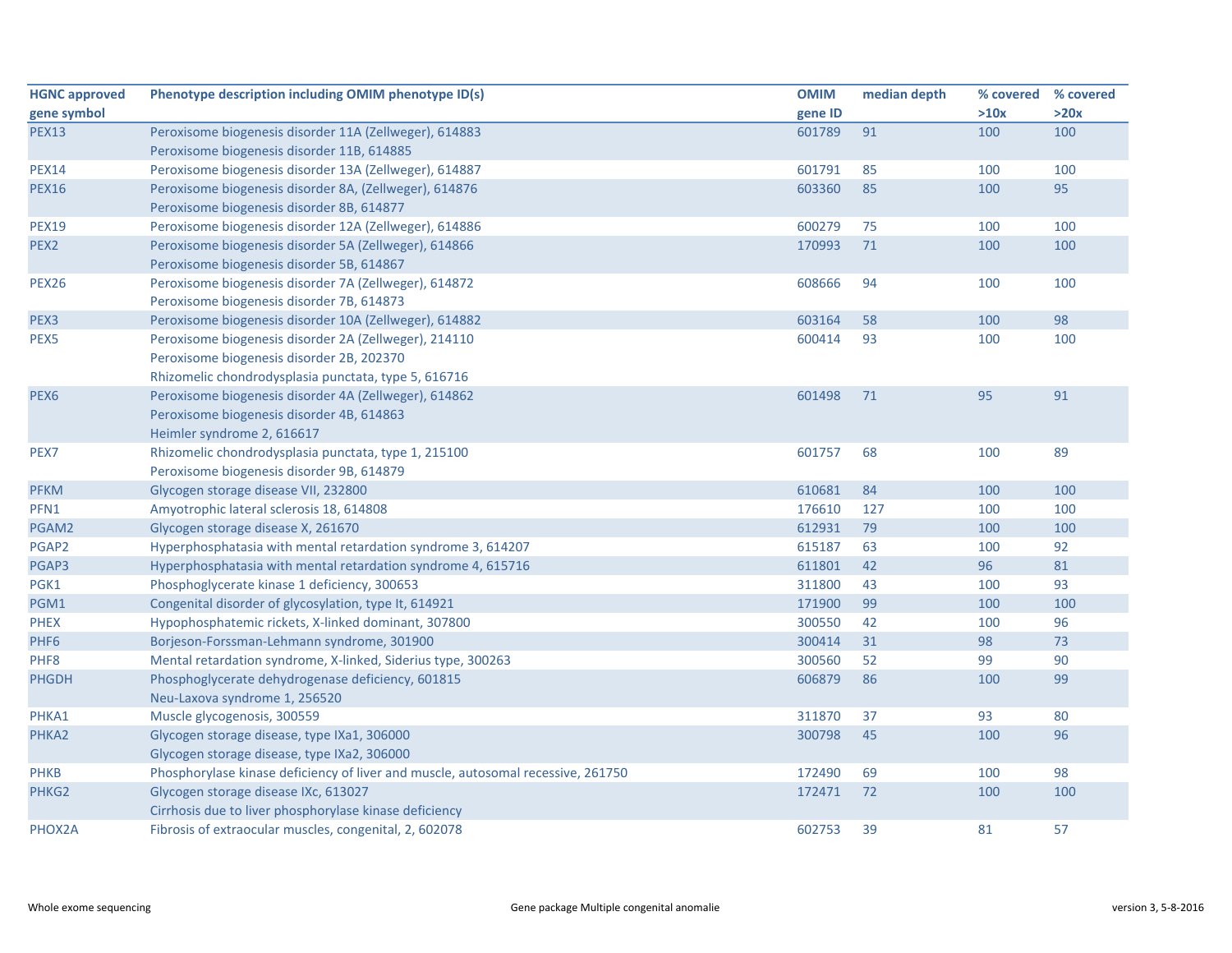| <b>HGNC approved</b> | Phenotype description including OMIM phenotype ID(s)                                                                                                 | <b>OMIM</b> | median depth | % covered | % covered |
|----------------------|------------------------------------------------------------------------------------------------------------------------------------------------------|-------------|--------------|-----------|-----------|
| gene symbol          |                                                                                                                                                      | gene ID     |              | >10x      | >20x      |
| PHOX2B               | Central hypoventilation syndrome, congenital, with or without Hirschsprung disease, 209880                                                           | 603851      | 67           | 99        | 91        |
|                      | {Neuroblastoma, susceptibility to, 2}, 613013                                                                                                        |             |              |           |           |
|                      | Neuroblastoma with Hirschsprung disease, 613013                                                                                                      |             |              |           |           |
| PHRF1                | No OMIM phenotype                                                                                                                                    | 611780      | 66           | 100       | 95        |
| <b>PHYH</b>          | Refsum disease, 266500                                                                                                                               | 602026      | 57           | 99        | 85        |
| <b>PICALM</b>        | Leukemia, acute myeloid, somatic, 601626                                                                                                             | 603025      | 57           | 100       | 98        |
| PIEZO1               | Dehydrated hereditary stomatocytosis with or without pseudohyperkalemia and/or perinatal edema, 194380 611184<br>Lymphedema, hereditary, III, 616843 |             | 61           | 99        | 94        |
| PIEZO <sub>2</sub>   | Arthrogryposis, distal, type 5, 108145                                                                                                               | 613629      | 40           | 97        | 86        |
|                      | Arthrogryposis, distal, type 3, 114300                                                                                                               |             |              |           |           |
|                      | ?Marden-Walker syndrome, 248700                                                                                                                      |             |              |           |           |
| <b>PIGA</b>          | Paroxysmal nocturnal hemoglobinuria, somatic, 300818                                                                                                 | 311770      | 41           | 93        | 83        |
|                      | Multiple congenital anomalies-hypotonia-seizures syndrome 2, 300868                                                                                  |             |              |           |           |
| <b>PIGL</b>          | CHIME syndrome, 280000                                                                                                                               | 605947      | 74           | 100       | 94        |
| <b>PIGM</b>          | Glycosylphosphatidylinositol deficiency, 610293                                                                                                      | 610273      | 67           | 100       | 100       |
| <b>PIGN</b>          | Multiple congenital anomalies-hypotonia-seizures syndrome 1, 614080                                                                                  | 606097      | 66           | 98        | 93        |
| <b>PIGO</b>          | Hyperphosphatasia with mental retardation syndrome 2, 614749                                                                                         | 614730      | 82           | 100       | 100       |
| <b>PIGV</b>          | Hyperphosphatasia with mental retardation syndrome 1, 239300                                                                                         | 610274      | 102          | 100       | 100       |
| PIK3CA               | Ovarian cancer, somatic, 167000                                                                                                                      | 171834      | 71           | 100       | 98        |
|                      | Breast cancer, somatic, 114480                                                                                                                       |             |              |           |           |
|                      | Colorectal cancer, somatic, 114500                                                                                                                   |             |              |           |           |
|                      | Gastric cancer, somatic, 613659                                                                                                                      |             |              |           |           |
|                      | Hepatocellular carcinoma, somatic, 114550                                                                                                            |             |              |           |           |
|                      | Nonsmall cell lung cancer, somatic, 211980                                                                                                           |             |              |           |           |
|                      | Keratosis, seborrheic, somatic, 182000                                                                                                               |             |              |           |           |
|                      | Nevus, epidermal, somatic, 162900                                                                                                                    |             |              |           |           |
|                      | CLOVE syndrome, somatic, 612918                                                                                                                      |             |              |           |           |
|                      | Megalencephaly-capillary malformation-polymicrogyria syndrome, somatic, 602501                                                                       |             |              |           |           |
|                      | Cowden syndrome 5, 615108                                                                                                                            |             |              |           |           |
| PIK3CD               | Immunodeficiency 14, 615513                                                                                                                          | 602839      | 100          | 100       | 99        |
| PIK3R1               | ?Agammaglobulinemia 7, autosomal recessive, 615214                                                                                                   | 171833      | 81           | 100       | 100       |
|                      | SHORT syndrome, 269880                                                                                                                               |             |              |           |           |
|                      | Immunodeficiency 36, 616005                                                                                                                          |             |              |           |           |
| PIK3R2               | Megalencephaly-polymicrogyria-polydactyly-hydrocephalus syndrome 1, 603387                                                                           | 603157      | 70           | 90        | 89        |
| PIK3R5               | Ataxia-oculomotor apraxia 3, 615217                                                                                                                  | 611317      | 76           | 100       | 100       |
| <b>PIKFYVE</b>       | Corneal fleck dystrophy, 121850                                                                                                                      | 609414      | 88           | 100       | 98        |
| PINK1                | Parkinson disease 6, early onset, 605909                                                                                                             | 608309      | 65           | 94        | 90        |
| PIP5K1C              | Lethal congenital contractural syndrome 3, 611369                                                                                                    | 606102      | 81           | 96        | 95        |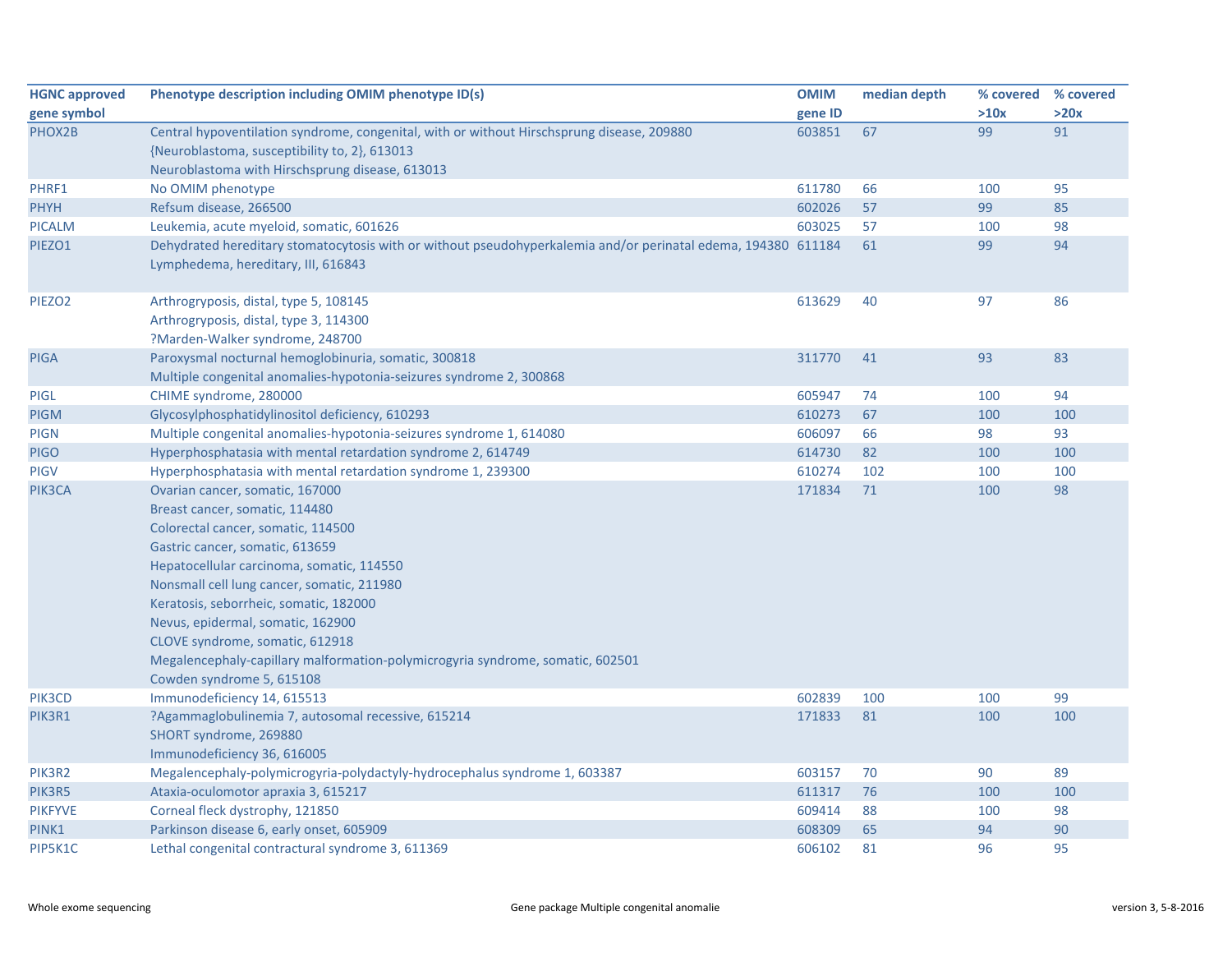| <b>HGNC approved</b> | Phenotype description including OMIM phenotype ID(s)                                                   | <b>OMIM</b> | median depth | % covered | % covered |
|----------------------|--------------------------------------------------------------------------------------------------------|-------------|--------------|-----------|-----------|
| gene symbol          |                                                                                                        | gene ID     |              | >10x      | >20x      |
| PITPNM3              | Cone-rod dystrophy 5, 600977                                                                           | 608921      | 75           | 99        | 99        |
| PITX1                | Clubfoot, congenital, with or without deficiency of long bones and/or mirror-image polydactyly, 119800 | 602149      | 81           | 100       | 92        |
|                      | Liebenberg syndrome, 186550                                                                            |             |              |           |           |
| PITX2                | Axenfeld-Rieger syndrome, type 1, 180500                                                               | 601542      | 74           | 98        | 91        |
|                      | Iridogoniodysgenesis, type 2, 137600                                                                   |             |              |           |           |
|                      | Ring dermoid of cornea, 180550                                                                         |             |              |           |           |
|                      | Peters anomaly, 604229                                                                                 |             |              |           |           |
| PITX3                | Anterior segment mesenchymal dysgenesis, 107250                                                        | 602669      | 60           | 100       | 100       |
|                      | Cataract 11, multiple types, 610623                                                                    |             |              |           |           |
|                      | Cataract 11, syndromic, 610623                                                                         |             |              |           |           |
| PKD1                 | Polycystic kidney disease, adult type I, 173900                                                        | 601313      | 76           | 98        | 95        |
| PKD <sub>2</sub>     | Polycystic kidney disease 2, 613095                                                                    | 173910      | 67           | 95        | 89        |
| PKHD1                | Polycystic kidney and hepatic disease, 263200                                                          | 606702      | 83           | 100       | 99        |
| <b>PKLR</b>          | Pyruvate kinase deficiency, 266200                                                                     | 609712      | 85           | 100       | 100       |
|                      | Adenosine triphosphate, elevated, of erythrocytes, 102900                                              |             |              |           |           |
| PKP1                 | Ectodermal dysplasia/skin fragility syndrome, 604536                                                   | 601975      | 80           | 100       | 99        |
| PKP <sub>2</sub>     | Arrhythmogenic right ventricular dysplasia 9, 609040                                                   | 602861      | 80           | 97        | 92        |
| PLA2G4A              | Phospholipase A2, group IV A, deficiency of                                                            | 600522      | 80           | 100       | 98        |
| PLA2G5               | [Fleck retina, familial benign], 228980                                                                | 601192      | 105          | 100       | 100       |
| PLA2G6               | Infantile neuroaxonal dystrophy 1, 256600                                                              | 603604      | 88           | 100       | 99        |
|                      | Neurodegeneration with brain iron accumulation 2B, 610217                                              |             |              |           |           |
|                      | Parkinson disease 14, autosomal recessive, 612953                                                      |             |              |           |           |
| PLA2G7               | Platelet-activating factor acetylhydrolase deficiency, 614278                                          | 601690      | 78           | 100       | 100       |
|                      | {Asthma, susceptibility to}, 600807                                                                    |             |              |           |           |
|                      | {Atopy, susceptibility to}, 147050                                                                     |             |              |           |           |
| PLAG1                | Adenomas, salivary gland pleomorphic, somatic, 181030                                                  | 603026      | 81           | 100       | 100       |
| <b>PLAU</b>          | {Alzheimer disease, late-onset, susceptibility to}, 104300                                             | 191840      | 84           | 100       | 100       |
|                      | Quebec platelet disorder, 601709                                                                       |             |              |           |           |
| PLCB1                | Epileptic encephalopathy, early infantile, 12, 613722                                                  | 607120      | 76           | 100       | 99        |
| PLCB4                | Auriculocondylar syndrome 2, 614669                                                                    | 600810      | 73           | 100       | 97        |
| PLCD1                | Nail disorder, nonsyndromic congenital, 3, (leukonychia), 151600                                       | 602142      | 63           | 100       | 99        |
| PLCE1                | Nephrotic syndrome, type 3, 610725                                                                     | 608414      | 90           | 100       | 99        |
| PLCG <sub>2</sub>    | Familial cold autoinflammatory syndrome 3, 614468                                                      | 600220      | 94           | 100       | 100       |
|                      | Autoinflammation, antibody deficiency, and immune dysregulation syndrome, 614878                       |             |              |           |           |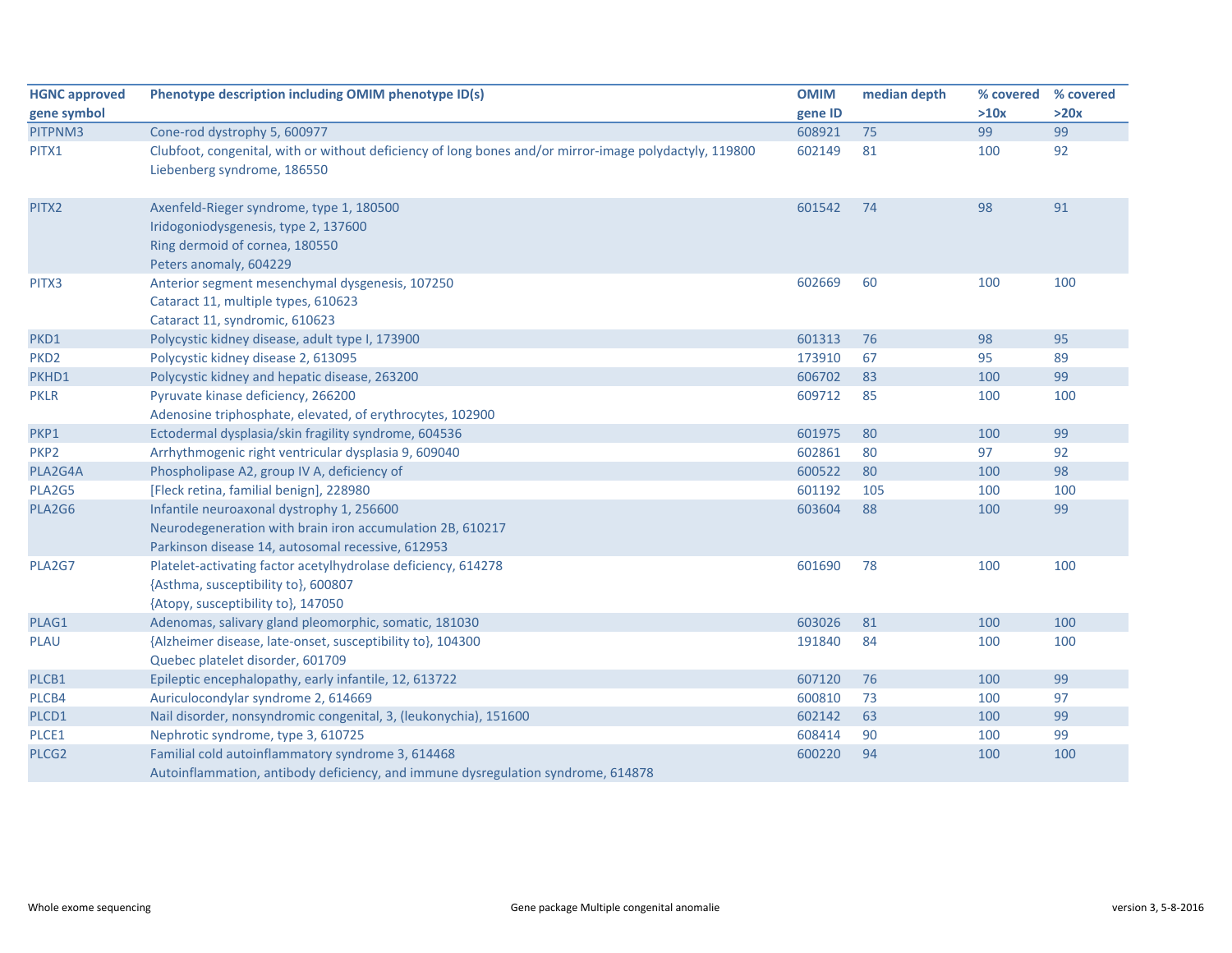| <b>HGNC approved</b> | Phenotype description including OMIM phenotype ID(s)                       | <b>OMIM</b> | median depth | % covered | % covered |
|----------------------|----------------------------------------------------------------------------|-------------|--------------|-----------|-----------|
| gene symbol          |                                                                            | gene ID     |              | >10x      | >20x      |
| <b>PLEC</b>          | Epidermolysis bullosa simplex with muscular dystrophy, 226670              | 601282      | 75           | 100       | 97        |
|                      | Epidermolysis bullosa simplex, Ogna type, 131950                           |             |              |           |           |
|                      | Epidermolysis bullosa simplex with pyloric atresia, 612138                 |             |              |           |           |
|                      | Muscular dystrophy, limb-girdle, type 2Q, 613723                           |             |              |           |           |
|                      | ?Epidermolysis bullosa simplex with nail dystrophy, 616487                 |             |              |           |           |
| <b>PLEKHG5</b>       | Spinal muscular atrophy, distal, autosomal recessive, 4, 611067            | 611101      | 60           | 100       | 94        |
|                      | Charcot-Marie-Tooth disease, recessive intermediate C, 615376              |             |              |           |           |
| PLEKHM1              | Osteopetrosis, autosomal recessive 6, 611497                               | 611466      | 52           | 100       | 94        |
| <b>PLG</b>           | Dysplasminogenemia, 217090                                                 | 173350      | 80           | 93        | 87        |
|                      | Plasminogen deficiency, type I, 217090                                     |             |              |           |           |
| PLIN1                | Lipodystrophy, familial partial, type 4, 613877                            | 170290      | 55           | 100       | 95        |
| <b>PLN</b>           | Cardiomyopathy, dilated, 1P, 609909                                        | 172405      | 147          | 100       | 100       |
|                      | Cardiomyopathy, hypertrophic, 18, 613874                                   |             |              |           |           |
| PLOD1                | Ehlers-Danlos syndrome, type VI, 225400                                    | 153454      | 88           | 100       | 98        |
| PLOD <sub>2</sub>    | Bruck syndrome 2, 609220                                                   | 601865      | 72           | 99        | 92        |
| PLOD3                | Lysyl hydroxylase 3 deficiency, 612394                                     | 603066      | 69           | 100       | 96        |
| PLP1                 | Pelizaeus-Merzbacher disease, 312080                                       | 300401      | 71           | 100       | 99        |
|                      | Spastic paraplegia 2, X-linked, 312920                                     |             |              |           |           |
| PLS3                 | Bone mineral density QTL18, osteoporosis, 300910                           | 300131      | 33           | 97        | 80        |
| <b>PML</b>           | Leukemia, acute promyelocytic, PML/RARA type                               | 102578      | 75           | 100       | 100       |
| PMM <sub>2</sub>     | Congenital disorder of glycosylation, type Ia, 212065                      | 601785      | 93           | 100       | 100       |
| <b>PMP22</b>         | Charcot-Marie-Tooth disease, type 1A, 118220                               | 601097      | 117          | 100       | 100       |
|                      | Dejerine-Sottas disease, 145900                                            |             |              |           |           |
|                      | Neuropathy, recurrent, with pressure palsies, 162500                       |             |              |           |           |
|                      | Charcot-Marie-Tooth disease, type 1E, 118300                               |             |              |           |           |
|                      | Roussy-Levy syndrome, 180800                                               |             |              |           |           |
|                      | Neuropathy, inflammatory demyelinating, 139393                             |             |              |           |           |
| PMS <sub>2</sub>     | Mismatch repair cancer syndrome, 276300                                    | 600259      | 86           | 100       | 100       |
|                      | Colorectal cancer, hereditary nonpolyposis, type 4, 614337                 |             |              |           |           |
| <b>PNKP</b>          | Microcephaly, seizures, and developmental delay, 613402                    | 605610      | 61           | 100       | 98        |
|                      | Ataxia-oculomotor apraxia 4, 616267                                        |             |              |           |           |
| <b>PNP</b>           | Immunodeficiency due to purine nucleoside phosphorylase deficiency, 613179 | 164050      | 85           | 100       | 100       |
| PNPLA1               | Ichthyosis, congenital, autosomal recessive 10, 615024                     | 612121      | 87           | 100       | 100       |
| PNPLA2               | Neutral lipid storage disease with myopathy, 610717                        | 609059      | 73           | 100       | 99        |
| PNPLA6               | Spastic paraplegia 39, autosomal recessive, 612020                         | 603197      | 72           | 100       | 98        |
|                      | Boucher-Neuhauser syndrome, 215470                                         |             |              |           |           |
|                      | ?Laurence-Moon syndrome, 245800                                            |             |              |           |           |
|                      | Oliver-McFarlane syndrome, 275400                                          |             |              |           |           |
| <b>PNPO</b>          | Pyridoxamine 5'-phosphate oxidase deficiency, 610090                       | 603287      | 66           | 100       | 99        |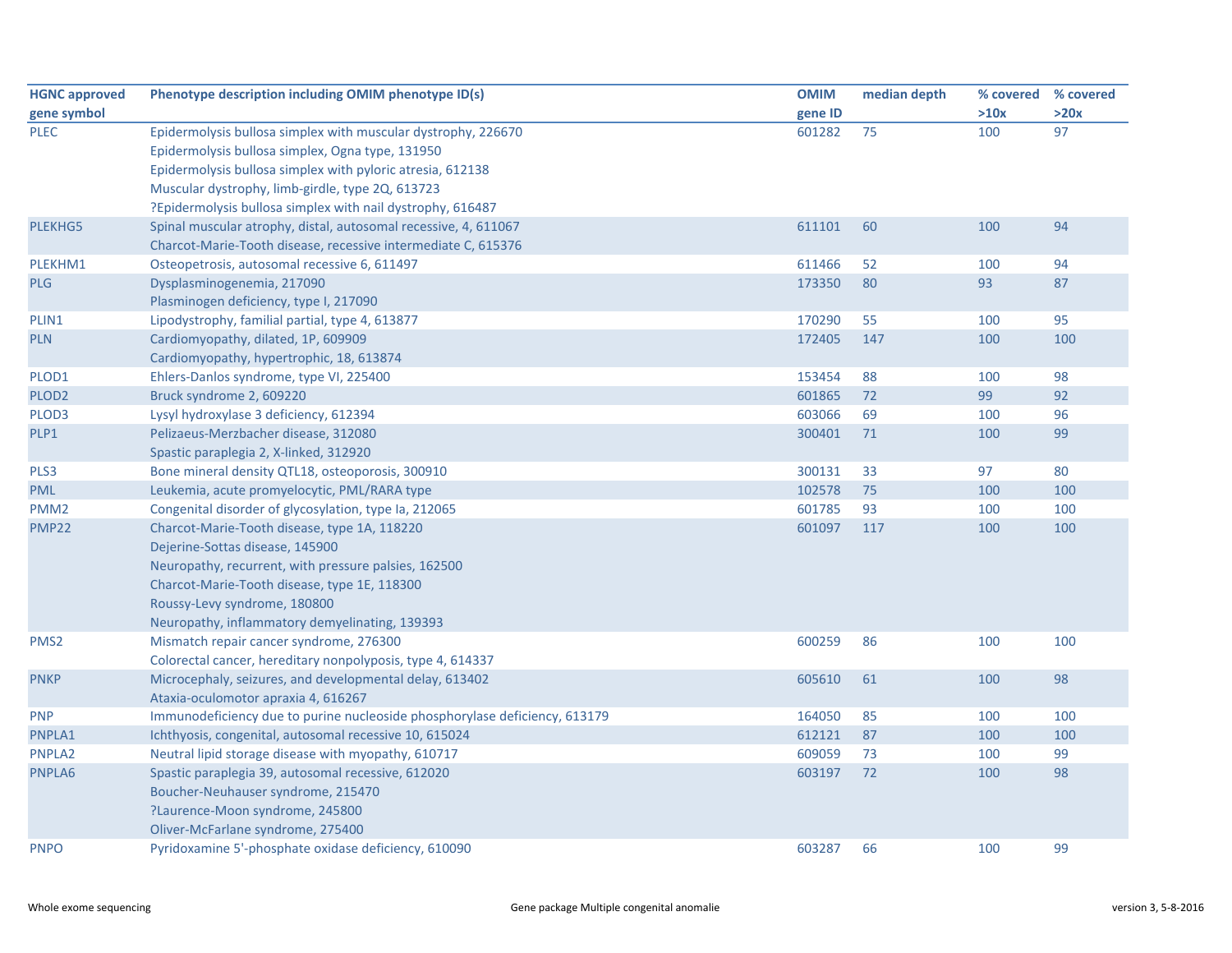| <b>HGNC approved</b> | Phenotype description including OMIM phenotype ID(s)                                                  | <b>OMIM</b> | median depth | % covered | % covered |
|----------------------|-------------------------------------------------------------------------------------------------------|-------------|--------------|-----------|-----------|
| gene symbol          |                                                                                                       | gene ID     |              | >10x      | >20x      |
| PNPT1                | Combined oxidative phosphorylation deficiency 13, 614932                                              | 610316      | 33           | 87        | 63        |
|                      | Deafness, autosomal recessive 70, 614934                                                              |             |              |           |           |
| POC1A                | Short stature, onychodysplasia, facial dysmorphism, and hypotrichosis, 614813                         | 614783      | 90           | 100       | 100       |
| POF1B                | Premature ovarian failure 2B, 300604                                                                  | 300603      | 37           | 95        | 82        |
| POFUT1               | Dowling-Degos disease 2, 615327                                                                       | 607491      | 57           | 100       | 95        |
| POGLUT1              | Dowling-Degos disease 4, 615696                                                                       | 615618      | 43           | 98        | 85        |
| POLD1                | {Colorectal cancer, susceptibility to, 10}, 612591                                                    | 174761      | 73           | 100       | 100       |
|                      | Mandibular hypoplasia, deafness, progeroid features, and lipodystrophy syndrome, 615381               |             |              |           |           |
| <b>POLE</b>          | {Colorectal cancer, susceptibility to, 12}, 615083                                                    | 174762      | 55           | 99        | 92        |
|                      | FILS syndrome, 615139                                                                                 |             |              |           |           |
| <b>POLG</b>          | Progressive external ophthalmoplegia, autosomal recessive 1, 258450                                   | 174763      | 86           | 100       | 100       |
|                      | Progressive external ophthalmoplegia, autosomal dominant 1, 157640                                    |             |              |           |           |
|                      | Mitochondrial DNA depletion syndrome 4B (MNGIE type), 613662                                          |             |              |           |           |
|                      | Mitochondrial DNA depletion syndrome 4A (Alpers type), 203700                                         |             |              |           |           |
|                      | Mitochondrial recessive ataxia syndrome (includes SANDO and SCAE), 607459                             |             |              |           |           |
| POLG <sub>2</sub>    | Progressive external ophthalmoplegia with mitochondrial DNA deletions, autosomal dominant 4, 610131   | 604983      | 115          | 100       | 97        |
|                      |                                                                                                       |             |              |           |           |
| <b>POLH</b>          | Xeroderma pigmentosum, variant type, 278750                                                           | 603968      | 76           | 100       | 99        |
| POLR1C               | Treacher Collins syndrome 3, 248390                                                                   | 610060      | 92           | 100       | 100       |
|                      | Leukodystrophy, hypomyelinating, 11, 616494                                                           |             |              |           |           |
| POLR1D               | Treacher Collins syndrome 2, 613717                                                                   | 613715      | 73           | 100       | 100       |
| POLR3A               | Leukodystrophy, hypomyelinating, 7, with or without oligodontia and/or hypogonadotropic hypogonadism, | 614258      | 88           | 100       | 100       |
|                      | 607694                                                                                                |             |              |           |           |
| POLR3B               | Leukodystrophy, hypomyelinating, 8, with or without oligodontia and/or hypogonadotropic hypogonadism, | 614366      | 82           | 100       | 99        |
|                      | 614381                                                                                                |             |              |           |           |
| <b>POMC</b>          | Obesity, adrenal insufficiency, and red hair due to POMC deficiency, 609734                           | 176830      | 70           | 100       | 100       |
|                      | {Obesity, early-onset, susceptibility to}, 601665                                                     |             |              |           |           |
| POMGNT1              | Muscular dystrophy-dystroglycanopathy (congenital with brain and eye anomalies), type A, 3, 253280    | 606822      | 82           | 100       | 95        |
|                      | Muscular dystrophy-dystroglycanopathy (congenital with mental retardation), type B, 3, 613151         |             |              |           |           |
|                      | Muscular dystrophy-dystroglycanopathy (limb-girdle), type C, 3, 613157                                |             |              |           |           |
|                      |                                                                                                       |             |              |           |           |
| POMGNT2              | Muscular dystrophy-dystroglycanopathy (congenital with brain and eye anomalies, type A, 8, 614830     | 614828      | 85           | 100       | 100       |
|                      |                                                                                                       |             |              |           |           |
| <b>POMP</b>          | Keratosis linearis with ichthyosis congenita and sclerosing keratoderma, 601952                       | 613386      | 61           | 100       | 97        |
| POMT1                | Muscular dystrophy-dystroglycanopathy (congenital with brain and eye anomalies), type A, 1, 236670    | 607423      | 90           | 100       | 100       |
|                      | Muscular dystrophy-dystroglycanopathy (congenital with mental retardation), type B, 1, 613155         |             |              |           |           |
|                      | Muscular dystrophy-dystroglycanopathy (limb-girdle), type C, 1, 609308                                |             |              |           |           |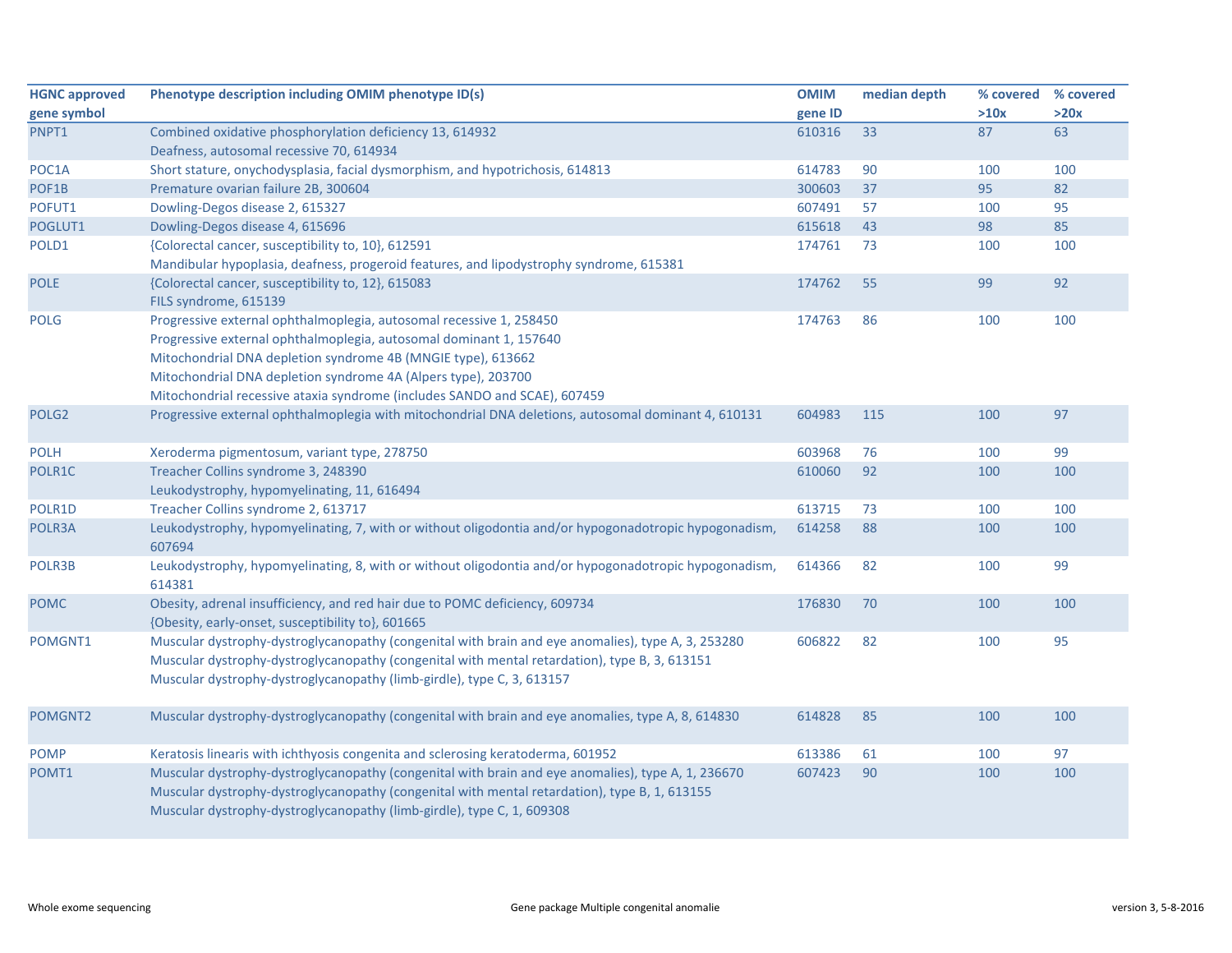| <b>HGNC approved</b> | Phenotype description including OMIM phenotype ID(s)                                                                                                                                                                                                                          | <b>OMIM</b> | median depth |      | % covered % covered |
|----------------------|-------------------------------------------------------------------------------------------------------------------------------------------------------------------------------------------------------------------------------------------------------------------------------|-------------|--------------|------|---------------------|
| gene symbol          |                                                                                                                                                                                                                                                                               | gene ID     |              | >10x | >20x                |
| POMT <sub>2</sub>    | Muscular dystrophy-dystroglycanopathy (congenital with brain and eye anomalies), type A, 2, 613150<br>Muscular dystrophy-dystroglycanopathy (congenital with mental retardation), type B, 2, 613156<br>Muscular dystrophy-dystroglycanopathy (limb-girdle), type C, 2, 613158 | 607439      | 64           | 98   | 95                  |
| <b>POR</b>           | Antley-Bixler syndrome with genital anomalies and disordered steroidogenesis, 201750<br>Disordered steroidogenesis due to cytochrome P450 oxidoreductase, 613571                                                                                                              | 124015      | 94           | 100  | 100                 |
| <b>PORCN</b>         | Focal dermal hypoplasia, 305600                                                                                                                                                                                                                                               | 300651      | 59           | 100  | 96                  |
| POU1F1               | Pituitary hormone deficiency, combined, 1, 613038                                                                                                                                                                                                                             | 173110      | 71           | 100  | 97                  |
| POU3F4               | Deafness, X-linked 2, 304400                                                                                                                                                                                                                                                  | 300039      | 49           | 100  | 100                 |
| POU4F3               | Deafness, autosomal dominant 15, 602459                                                                                                                                                                                                                                       | 602460      | 131          | 100  | 100                 |
| <b>PPARG</b>         | Obesity, severe, 601665<br>[Obesity, resistance to]<br>Insulin resistance, severe, digenic, 604367<br>Lipodystrophy, familial partial, type 3, 604367<br>Carotid intimal medial thickness 1, 609338<br>{Diabetes, type 2}, 125853                                             | 601487      | 98           | 100  | 100                 |
| <b>PPIB</b>          | Osteogenesis imperfecta, type IX, 259440                                                                                                                                                                                                                                      | 123841      | 107          | 100  | 100                 |
| PPM1D                | Breast cancer, 114480                                                                                                                                                                                                                                                         | 605100      | 88           | 100  | 100                 |
| PPM1K                | ?Maple syrup urine disease, mild variant, 615135                                                                                                                                                                                                                              | 611065      | 90           | 100  | 99                  |
| <b>PPOX</b>          | Porphyria variegata, 176200                                                                                                                                                                                                                                                   | 600923      | 69           | 100  | 100                 |
| PPP1CB               | No OMIM phenotype                                                                                                                                                                                                                                                             | 600590      | 38           | 98   | 81                  |
| PPP1R3A              | Insulin resistance, severe, digenic, 604367                                                                                                                                                                                                                                   | 600917      | 88           | 100  | 100                 |
| PPP2R1B              | Lung cancer, 211980                                                                                                                                                                                                                                                           | 603113      | 79           | 100  | 96                  |
| PPP2R2B              | Spinocerebellar ataxia 12, 604326                                                                                                                                                                                                                                             | 604325      | 83           | 100  | 100                 |
| PPT1                 | Ceroid lipofuscinosis, neuronal, 1, 256730                                                                                                                                                                                                                                    | 600722      | 81           | 100  | 100                 |
| PQBP1                | Renpenning syndrome, 309500                                                                                                                                                                                                                                                   | 300463      | 62           | 100  | 100                 |
| <b>PRCC</b>          | Renal cell carcinoma, papillary, 605074                                                                                                                                                                                                                                       | 179755      | 83           | 100  | 96                  |
| <b>PRCD</b>          | Retinitis pigmentosa 36, 610599                                                                                                                                                                                                                                               | 610598      | 51           | 100  | 100                 |
| PRDM16               | Left ventricular noncompaction 8, 615373<br>Cardiomyopathy, dilated, 1LL, 615373                                                                                                                                                                                              | 605557      | 107          | 100  | 98                  |
| PRDM5                | Brittle cornea syndrome 2, 614170                                                                                                                                                                                                                                             | 614161      | 74           | 100  | 99                  |
| PRF1                 | Hemophagocytic lymphohistiocytosis, familial, 2, 603553<br>Lymphoma, non-Hodgkin, 605027<br>Aplastic anemia, 609135                                                                                                                                                           | 170280      | 74           | 100  | 100                 |
| PRG4                 | Camptodactyly-arthropathy-coxa vara-pericarditis syndrome, 208250                                                                                                                                                                                                             | 604283      | 86           | 100  | 98                  |
| PRICKLE1             | Epilepsy, progressive myoclonic 1B, 612437                                                                                                                                                                                                                                    | 608500      | 73           | 100  | 97                  |
| <b>PRICKLE2</b>      | Epilepsy, progressive myoclonic 5, 613832                                                                                                                                                                                                                                     | 608501      | 80           | 100  | 100                 |
| <b>PRIMPOL</b>       | Myopia 22, autosomal dominant, 615420                                                                                                                                                                                                                                         | 615421      | 40           | 89   | 71                  |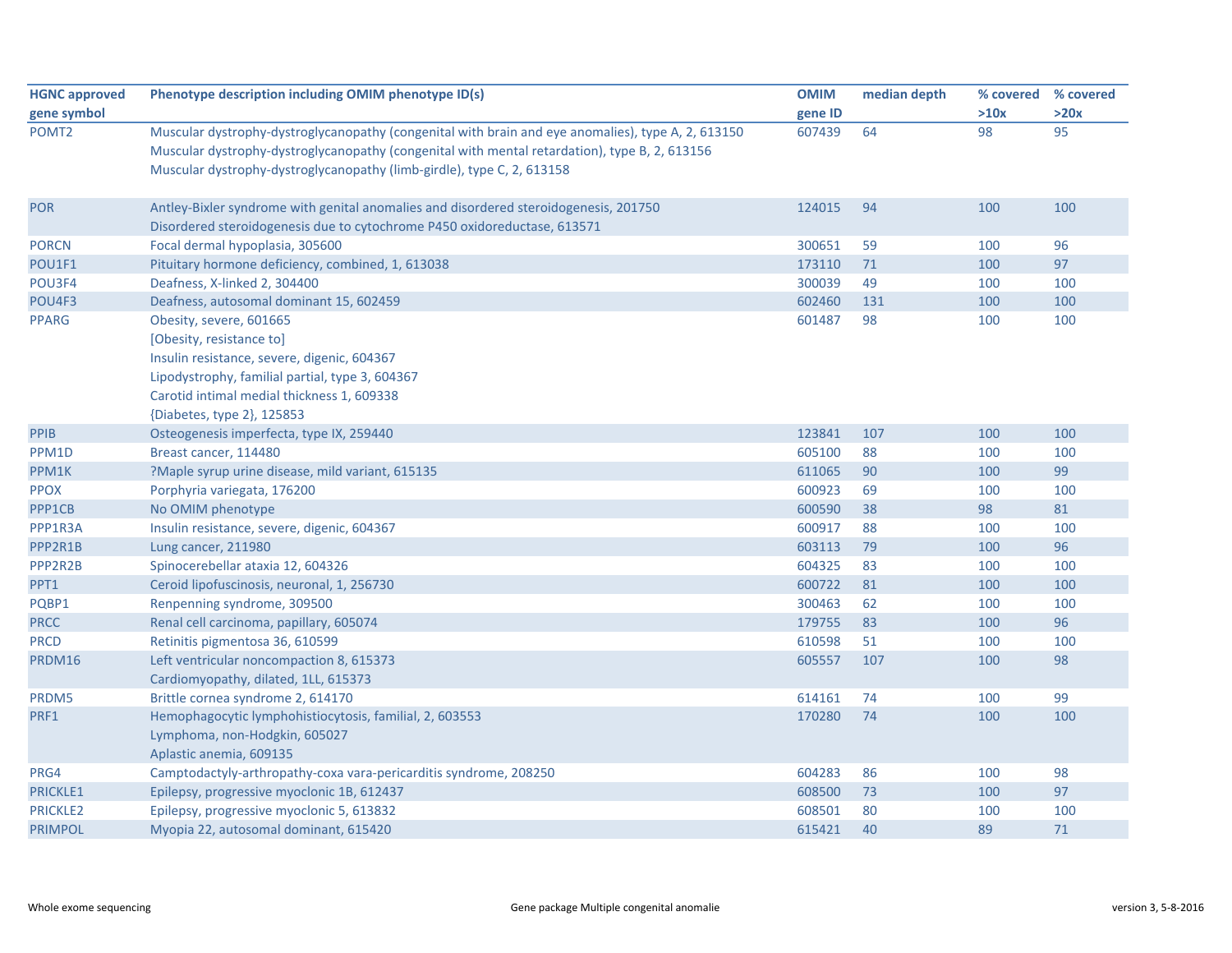| <b>HGNC approved</b> | Phenotype description including OMIM phenotype ID(s)                   | <b>OMIM</b> | median depth | % covered | % covered |
|----------------------|------------------------------------------------------------------------|-------------|--------------|-----------|-----------|
| gene symbol          |                                                                        | gene ID     |              | >10x      | >20x      |
| PRKAG2               | Wolff-Parkinson-White syndrome, 194200                                 | 602743      | 78           | 100       | 98        |
|                      | Cardiomyopathy, hypertrophic 6, 600858                                 |             |              |           |           |
|                      | Glycogen storage disease of heart, lethal congenital, 261740           |             |              |           |           |
| PRKAR1A              | Carney complex, type 1, 160980                                         | 188830      | 96           | 100       | 100       |
|                      | Myxoma, intracardiac, 255960                                           |             |              |           |           |
|                      | Pigmented nodular adrenocortical disease, primary, 1, 610489           |             |              |           |           |
|                      | Adrenocortical tumor, somatic,                                         |             |              |           |           |
|                      | Acrodysostosis 1, with or without hormone resistance, 101800           |             |              |           |           |
| <b>PRKCA</b>         | Pituitary tumor, invasive                                              | 176960      | 111          | 100       | 100       |
| <b>PRKCG</b>         | Spinocerebellar ataxia 14, 605361                                      | 176980      | 84           | 100       | 99        |
| <b>PRKCSH</b>        | Polycystic liver disease, 174050                                       | 177060      | 77           | 100       | 96        |
| PRKG1                | Aortic aneurysm, familial thoracic 8, 615436                           | 176894      | 46           | 97        | 82        |
| <b>PRKRA</b>         | Dystonia 16, 612067                                                    | 603424      | 55           | 100       | 97        |
| <b>PRLR</b>          | Multiple fibroadenomas of the breast, 615554                           | 176761      | 79           | 100       | 99        |
|                      | ?Hyperprolactinemia, 615555                                            |             |              |           |           |
| <b>PRNP</b>          | Creutzfeldt-Jakob disease, 123400                                      | 176640      | 51           | 100       | 97        |
|                      | Gerstmann-Straussler disease, 137440                                   |             |              |           |           |
|                      | Insomnia, fatal familial, 600072                                       |             |              |           |           |
|                      | Prion disease with protracted course, 606688                           |             |              |           |           |
|                      | Huntington disease-like 1, 603218                                      |             |              |           |           |
|                      | {Kuru, susceptibility to}, 245300                                      |             |              |           |           |
|                      | Cerebral amyloid angiopathy, PRNP-related, 137440                      |             |              |           |           |
| <b>PROC</b>          | Thrombophilia due to protein C deficiency, autosomal dominant, 176860  | 612283      | 76           | 100       | 100       |
|                      | Thrombophilia due to protein C deficiency, autosomal recessive, 612304 |             |              |           |           |
| <b>PRODH</b>         | Hyperprolinemia, type I, 239500                                        | 606810      | 51           | 95        | 83        |
|                      | {Schizophrenia, susceptibility to, 4}, 600850                          |             |              |           |           |
| PROK2                | Hypogonadotropic hypogonadism 4 with or without anosmia, 610628        | 607002      | 42           | 99        | 82        |
| PROKR2               | Hypogonadotropic hypogonadism 3 with or without anosmia, 244200        | 607123      | 176          | 100       | 100       |
| PROM1                | Retinitis pigmentosa 41, 612095                                        | 604365      | 72           | 100       | 99        |
|                      | Cone-rod dystrophy 12, 612657                                          |             |              |           |           |
|                      | Stargardt disease 4, 603786                                            |             |              |           |           |
|                      | Macular dystrophy, retinal, 2, 608051                                  |             |              |           |           |
| PROP1                | Pituitary hormone deficiency, combined, 2, 262600                      | 601538      | 48           | 100       | 81        |
| PROS1                | Thrombophilia due to protein S deficiency, autosomal dominant, 612336  | 176880      | 37           | 92        | 76        |
|                      | Thrombophilia due to protein S deficiency, autosomal recessive, 614514 |             |              |           |           |
| PRPF3                | Retinitis pigmentosa 18, 601414                                        | 607301      | 81           | 100       | 100       |
| PRPF31               | Retinitis pigmentosa 11, 600138                                        | 606419      | 73           | 100       | 99        |
| PRPF6                | Retinitis pigmentosa 60, 613983                                        | 613979      | 91           | 100       | 100       |
| PRPF8                | Retinitis pigmentosa 13, 600059                                        | 607300      | 89           | 100       | 99        |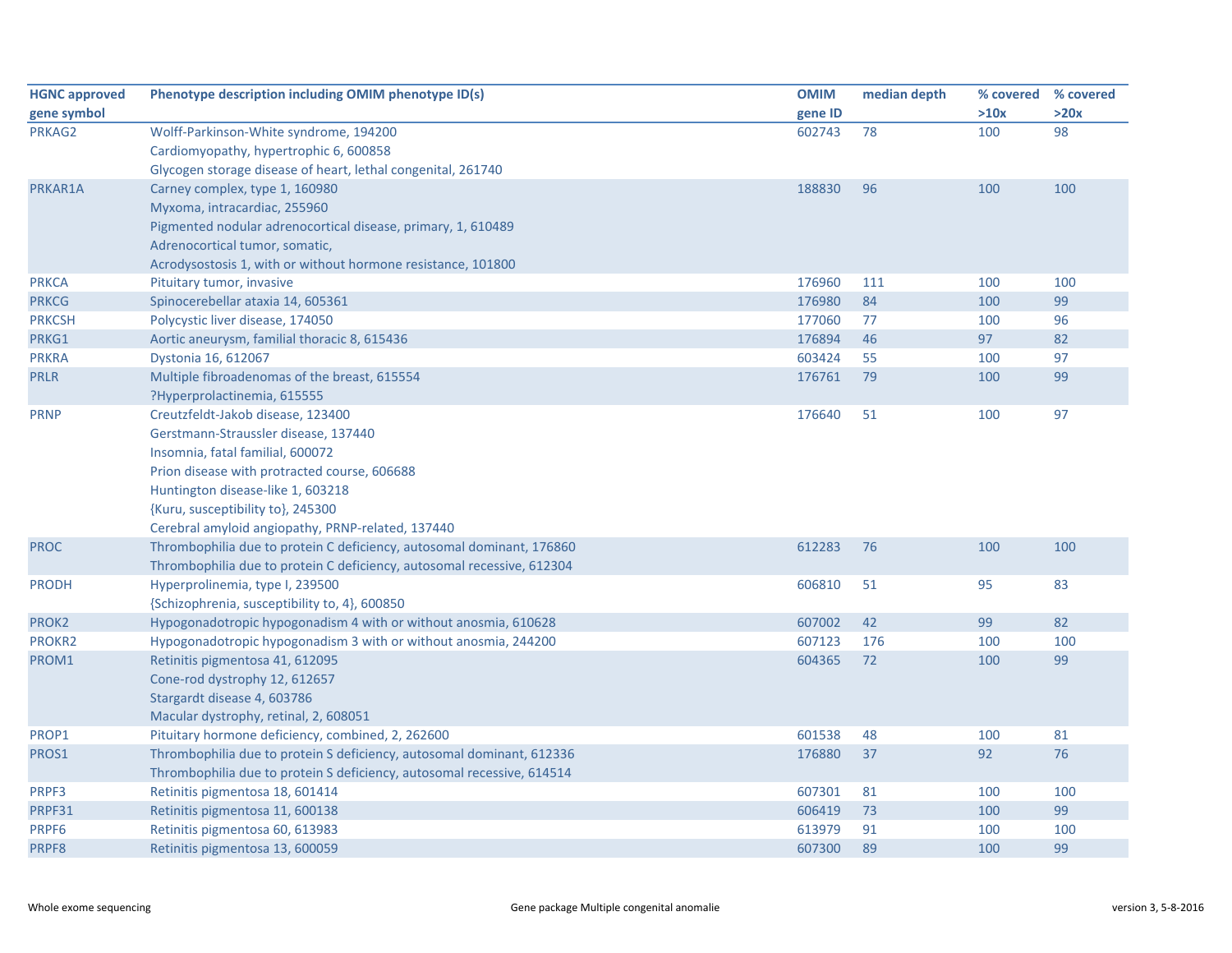| <b>HGNC approved</b> | Phenotype description including OMIM phenotype ID(s)                     | <b>OMIM</b> | median depth | % covered | % covered |
|----------------------|--------------------------------------------------------------------------|-------------|--------------|-----------|-----------|
| gene symbol          |                                                                          | gene ID     |              | >10x      | >20x      |
| PRPH <sub>2</sub>    | Retinitis pigmentosa 7 and digenic, 608133                               | 179605      | 87           | 100       | 100       |
|                      | Leber congenital amaurosis 18, 608133                                    |             |              |           |           |
|                      | Macular dystrophy, patterned, 1, 169150                                  |             |              |           |           |
|                      | Retinitis punctata albescens, 136880                                     |             |              |           |           |
|                      | Choriodal dystrophy, central areolar 2, 613105                           |             |              |           |           |
|                      | Macular dystrophy, vitelliform, 3, 608161                                |             |              |           |           |
| PRPS1                | Gout, PRPS-related, 300661                                               | 311850      | 59           | 100       | 100       |
|                      | Phosphoribosylpyrophosphate synthetase superactivity, 300661             |             |              |           |           |
|                      | Charcot-Marie-Tooth disease, X-linked recessive, 5, 311070               |             |              |           |           |
|                      | Arts syndrome, 301835                                                    |             |              |           |           |
|                      | Deafness, X-linked 1, 304500                                             |             |              |           |           |
| PRRT <sub>2</sub>    | Episodic kinesigenic dyskinesia 1, 128200                                | 614386      | 58           | 100       | 100       |
|                      | Seizures, benign familial infantile, 2, 605751                           |             |              |           |           |
|                      | Convulsions, familial infantile, with paroxysmal choreoathetosis, 602066 |             |              |           |           |
| PRRX1                | Agnathia-otocephaly complex, 202650                                      | 167420      | 75           | 100       | 100       |
| PRSS1                | Pancreatitis, hereditary, 167800                                         | 276000      | 158          | 100       | 100       |
|                      | Trypsinogen deficiency, 614044                                           |             |              |           |           |
| PRSS12               | Mental retardation, autosomal recessive 1, 249500                        | 606709      | 82           | 100       | 98        |
| PRSS56               | Microphthalmia, isolated 6, 613517                                       | 613858      | 52           | 100       | 99        |
| <b>PRX</b>           | Dejerine-Sottas disease, 145900                                          | 605725      | 92           | 100       | 98        |
|                      | Charcot-Marie-Tooth disease, type 4F, 614895                             |             |              |           |           |
| <b>PSAP</b>          | Metachromatic leukodystrophy due to SAP-b deficiency, 249900             | 176801      | 98           | 100       | 100       |
|                      | Gaucher disease, atypical, 610539                                        |             |              |           |           |
|                      | Combined SAP deficiency, 611721                                          |             |              |           |           |
|                      | Krabbe disease, atypical, 611722                                         |             |              |           |           |
| PSAT1                | ?Phosphoserine aminotransferase deficiency, 610992                       | 610936      | 33           | 71        | 49        |
|                      | Neu-Laxova syndrome 2, 616038                                            |             |              |           |           |
| <b>PSENEN</b>        | Acne inversa, familial, 2, 613736                                        | 607632      | 101          | 100       | 100       |
| PSMB8                | Autoinflammation, lipodystrophy, and dermatosis syndrome, 256040         | 177046      | 41           | 97        | 83        |
| <b>PSMC3IP</b>       | Ovarian dysgenesis 3, 614324                                             | 608665      | 54           | 100       | 100       |
| <b>PSPH</b>          | Phosphoserine phosphatase deficiency, 614023                             | 172480      | 49           | 100       | 98        |
| PSTPIP1              | Pyogenic sterile arthritis, pyoderma gangrenosum, and acne, 604416       | 606347      | 67           | 100       | 98        |
| PTCH1                | Basal cell nevus syndrome, 109400                                        | 601309      | 88           | 99        | 96        |
|                      | Basal cell carcinoma, somatic, 605462                                    |             |              |           |           |
|                      | Holoprosencephaly-7, 610828                                              |             |              |           |           |
| PTCH <sub>2</sub>    | Medulloblastoma, 155255                                                  | 603673      | 65           | 100       | 99        |
|                      | Basal cell carcinoma, somatic, 605462                                    |             |              |           |           |
|                      | Basal cell nevus syndrome, 109400                                        |             |              |           |           |
| PTDSS1               | Lenz-Majewski hyperostotic dwarfism, 151050                              | 612792      | 46           | 100       | 94        |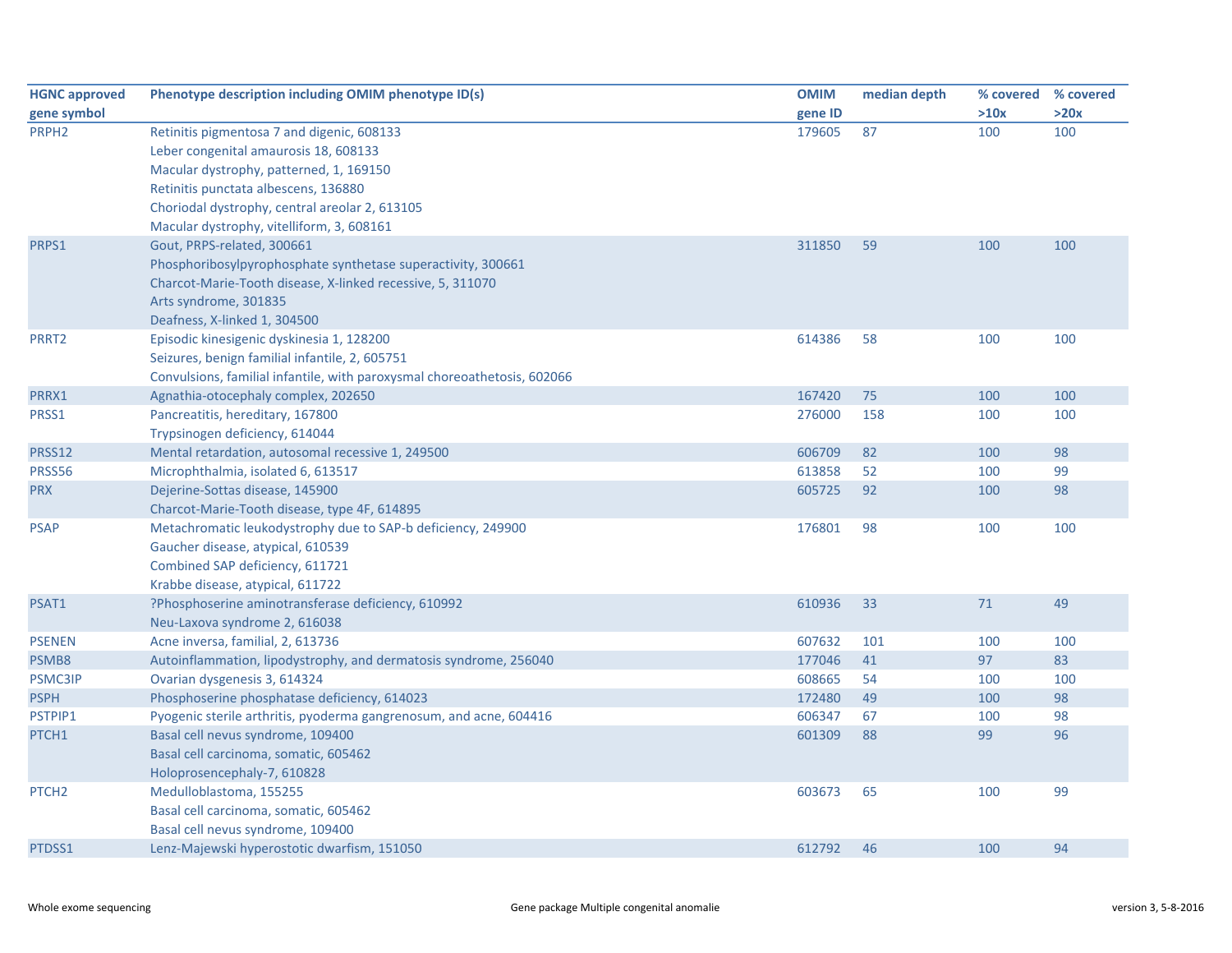| <b>HGNC approved</b> | Phenotype description including OMIM phenotype ID(s)                                           | <b>OMIM</b> | median depth | % covered % covered |      |
|----------------------|------------------------------------------------------------------------------------------------|-------------|--------------|---------------------|------|
| gene symbol          |                                                                                                | gene ID     |              | >10x                | >20x |
| <b>PTEN</b>          | Cowden syndrome 1, 158350                                                                      | 601728      | 57           | 77                  | 73   |
|                      | Lhermitte-Duclos syndrome, 158350                                                              |             |              |                     |      |
|                      | Bannayan-Riley-Ruvalcaba syndrome, 153480                                                      |             |              |                     |      |
|                      | {Meningioma}, 607174                                                                           |             |              |                     |      |
|                      | {Glioma susceptibility 2}, 613028                                                              |             |              |                     |      |
|                      | Macrocephaly/autism syndrome, 605309                                                           |             |              |                     |      |
|                      | PTEN hamartoma tumor syndrome                                                                  |             |              |                     |      |
|                      | VATER association with macrocephaly and ventriculomegaly, 276950                               |             |              |                     |      |
|                      | {Prostate cancer, somatic}, 176807                                                             |             |              |                     |      |
|                      | Malignant melanoma, somatic, 155600                                                            |             |              |                     |      |
|                      | Endometrial carcinoma, somatic, 608089                                                         |             |              |                     |      |
|                      | Squamous cell carcinoma, head and neck, somatic, 275355                                        |             |              |                     |      |
| PTF1A                | Pancreatic and cerebellar agenesis, 609069                                                     | 607194      | 75           | 95                  | 84   |
|                      | Pancreatic agenesis 2, 615935                                                                  |             |              |                     |      |
| <b>PTGIS</b>         | Hypertension, essential, 145500                                                                | 601699      | 89           | 95                  | 95   |
| <b>PTH</b>           | Hypoparathyroidism, autosomal dominant, 146200                                                 | 168450      | 107          | 100                 | 100  |
|                      | Hypoparathyroidism, autosomal recessive, 146200                                                |             |              |                     |      |
| PTH <sub>1</sub> R   | Metaphyseal chondrodysplasia, Murk Jansen type, 156400                                         | 168468      | 76           | 100                 | 100  |
|                      | Chondrodysplasia, Blomstrand type, 215045                                                      |             |              |                     |      |
|                      | Eiken syndrome, 600002                                                                         |             |              |                     |      |
|                      | Failure of tooth eruption, primary, 125350                                                     |             |              |                     |      |
| <b>PTHLH</b>         | Humoral hypercalcemia of malignancy                                                            | 168470      | 76           | 100                 | 99   |
|                      | Brachydactyly, type E2, 613382                                                                 |             |              |                     |      |
| PTPN11               | Noonan syndrome 1, 163950                                                                      | 176876      | 68           | 99                  | 99   |
|                      | LEOPARD syndrome 1, 151100                                                                     |             |              |                     |      |
|                      | Leukemia, juvenile myelomonocytic, somatic, 607785                                             |             |              |                     |      |
|                      | Metachondromatosis, 156250                                                                     |             |              |                     |      |
| PTPN12               | Colon cancer, somatic, 114500                                                                  | 600079      | 69           | 100                 | 93   |
| PTPN14               | Choanal atresia and lymphedema, 613611                                                         | 603155      | 88           | 100                 | 100  |
| <b>PTPRC</b>         | {Hepatitic C virus, susceptibility to}, 609532                                                 | 151460      | 68           | 98                  | 92   |
|                      | Severe combined immunodeficiency, T cell-negative, B-cell/natural killer-cell positive, 608971 |             |              |                     |      |
| <b>PTPRJ</b>         | Colon cancer, somatic, 114500                                                                  | 600925      | 88           | 98                  | 97   |
| <b>PTPRO</b>         | Nephrotic syndrome, type 6, 614196                                                             | 600579      | 78           | 100                 | 99   |
| <b>PTPRQ</b>         | Deafness, autosomal recessive 84A, 613391                                                      | 603317      | 69           | 99                  | 95   |
| <b>PTRF</b>          | Lipodystrophy, congenital generalized, type 4, 613327                                          | 603198      | 88           | 100                 | 100  |
| <b>PTS</b>           | Hyperphenylalaninemia, BH4-deficient, A, 261640                                                | 612719      | 58           | 100                 | 99   |
| <b>PUF60</b>         | Verheij syndrome, 615583                                                                       | 604819      | 71           | 97                  | 95   |
| PUS1                 | Mitochondrial myopathy and sideroblastic anemia 1, 600462                                      | 608109      | 71           | 100                 | 98   |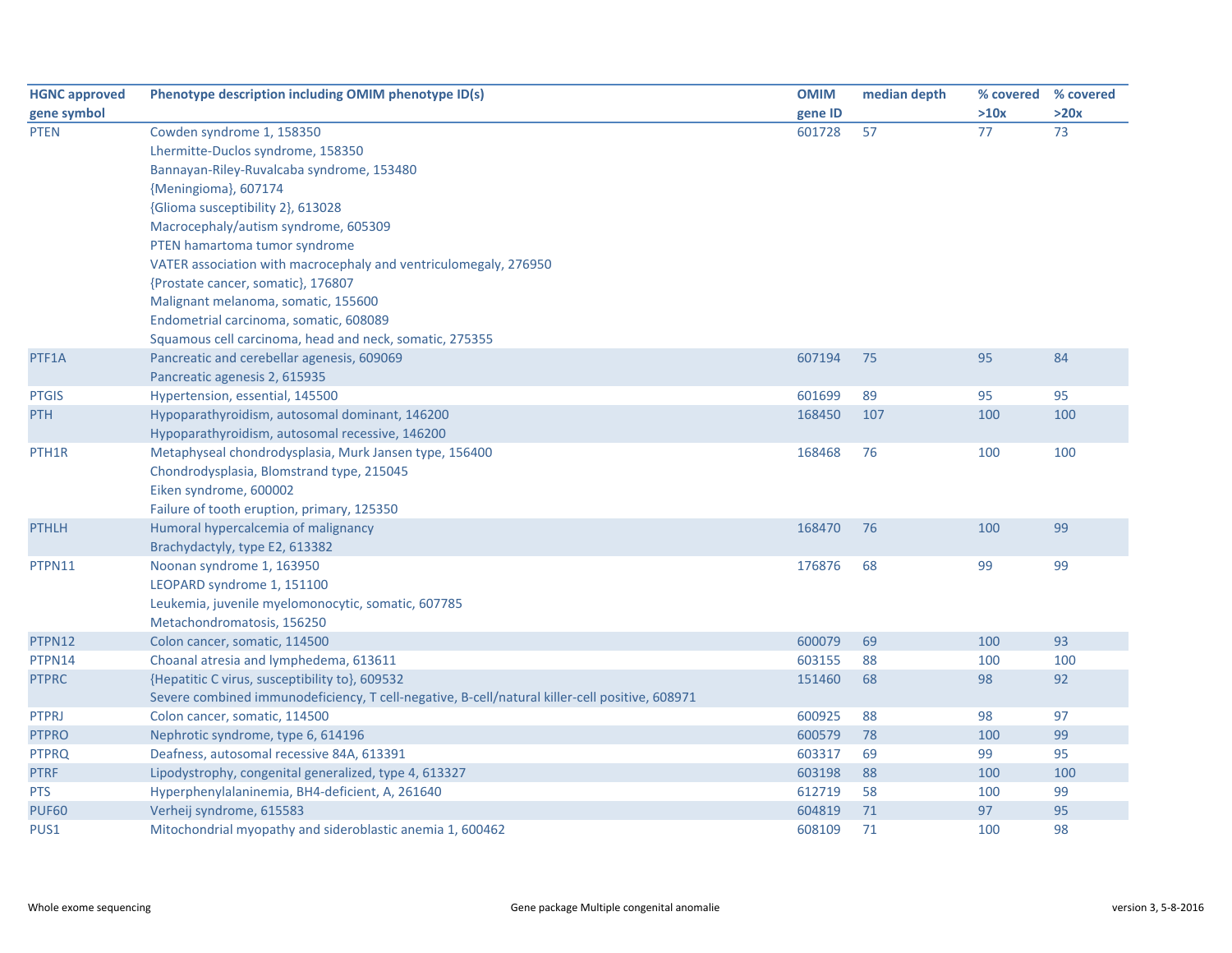| <b>HGNC approved</b> | Phenotype description including OMIM phenotype ID(s)                                                   | <b>OMIM</b> | median depth | % covered % covered |      |
|----------------------|--------------------------------------------------------------------------------------------------------|-------------|--------------|---------------------|------|
| gene symbol          |                                                                                                        | gene ID     |              | >10x                | >20x |
| PYCR1                | Cutis laxa, autosomal recessive, type IIB, 612940                                                      | 179035      | 71           | 100                 | 96   |
|                      | Cutis laxa, autosomal recessive, type IIIB, 614438                                                     |             |              |                     |      |
| <b>PYGL</b>          | Glycogen storage disease VI, 232700                                                                    | 613741      | 91           | 100                 | 97   |
| <b>PYGM</b>          | McArdle disease, 232600                                                                                | 608455      | 98           | 100                 | 100  |
| QARS                 | Microcephaly, progressive, seizures, and cerebral and cerebellar atrophy, 615760                       | 603727      | 57           | 99                  | 92   |
| <b>QDPR</b>          | Hyperphenylalaninemia, BH4-deficient, C, 261630                                                        | 612676      | 60           | 100                 | 95   |
| <b>RAB18</b>         | Warburg micro syndrome 3, 614222                                                                       | 602207      | 59           | 97                  | 91   |
| <b>RAB23</b>         | Carpenter syndrome, 201000                                                                             | 606144      | 85           | 100                 | 100  |
| RAB27A               | Griscelli syndrome, type 2, 607624                                                                     | 603868      | 83           | 100                 | 100  |
| <b>RAB28</b>         | Cone-rod dystrophy 18, 615374                                                                          | 612994      | 20           | 84                  | 39   |
| RAB33B               | Smith-McCort dysplasia 2, 615222                                                                       | 605950      | 75           | 100                 | 100  |
| RAB39B               | Mental retardation, X-linked 72, 300271                                                                | 300774      | 48           | 100                 | 97   |
|                      | ?Waisman syndrome, 311510                                                                              |             |              |                     |      |
| RAB3GAP1             | Warburg micro syndrome 1, 600118                                                                       | 602536      | 68           | 100                 | 98   |
| RAB3GAP2             | Martsolf syndrome, 212720                                                                              | 609275      | 69           | 100                 | 96   |
|                      | Warburg micro syndrome 2, 614225                                                                       |             |              |                     |      |
| RAB40AL              | No OMIM phenotype                                                                                      | 300405      | 50           | 100                 | 100  |
| RAB7A                | Charcot-Marie-Tooth disease, type 2B, 600882                                                           | 602298      | 87           | 100                 | 100  |
| RAC <sub>2</sub>     | Neutrophil immunodeficiency syndrome, 608203                                                           | 602049      | 76           | 100                 | 100  |
| RAD21                | Cornelia de Lange syndrome 4, 614701                                                                   | 606462      | 65           | 100                 | 93   |
| <b>RAD50</b>         | Nijmegen breakage syndrome-like disorder, 613078                                                       | 604040      | 66           | 97                  | 92   |
| <b>RAD51</b>         | {Breast cancer, susceptibility to}, 114480                                                             | 179617      | 58           | 88                  | 88   |
|                      | Mirror movements 2, 614508                                                                             |             |              |                     |      |
| RAD51C               | Fanconi anemia, complementation group O, 613390                                                        | 602774      | 84           | 100                 | 100  |
|                      | {Breast-ovarian cancer, familial, susceptibility to, 3}, 613399                                        |             |              |                     |      |
| RAD54B               | Lymphoma, non-Hodgkin, somatic, 605027                                                                 | 604289      | 76           | 100                 | 99   |
|                      | Colon cancer, somatic, 114500                                                                          |             |              |                     |      |
| RAD54L               | {Breast cancer, invasive ductal}, 114480                                                               | 603615      | 84           | 100                 | 100  |
|                      | Lymphoma, non-Hodgkin, somatic, 605027                                                                 |             |              |                     |      |
|                      | Adenocarcinoma, colonic, somatic                                                                       |             |              |                     |      |
| RAF1                 | Noonan syndrome 5, 611553                                                                              | 164760      | 82           | 100                 | 98   |
|                      | LEOPARD syndrome 2, 611554                                                                             |             |              |                     |      |
|                      | Cardiomyopathy, dilated, 1NN, 615916                                                                   |             |              |                     |      |
| RAG1                 | Severe combined immunodeficiency, B cell-negative, 601457                                              | 179615      | 83           | 100                 | 100  |
|                      | Omenn syndrome, 603554                                                                                 |             |              |                     |      |
|                      | Alpha/beta T-cell lymphopenia with gamma/delta T-cell expansion, severe cytomegalovirus infection, and |             |              |                     |      |
|                      | autoimmunity, 609889                                                                                   |             |              |                     |      |
|                      | Combined cellular and humoral immune defects with granulomas, 233650                                   |             |              |                     |      |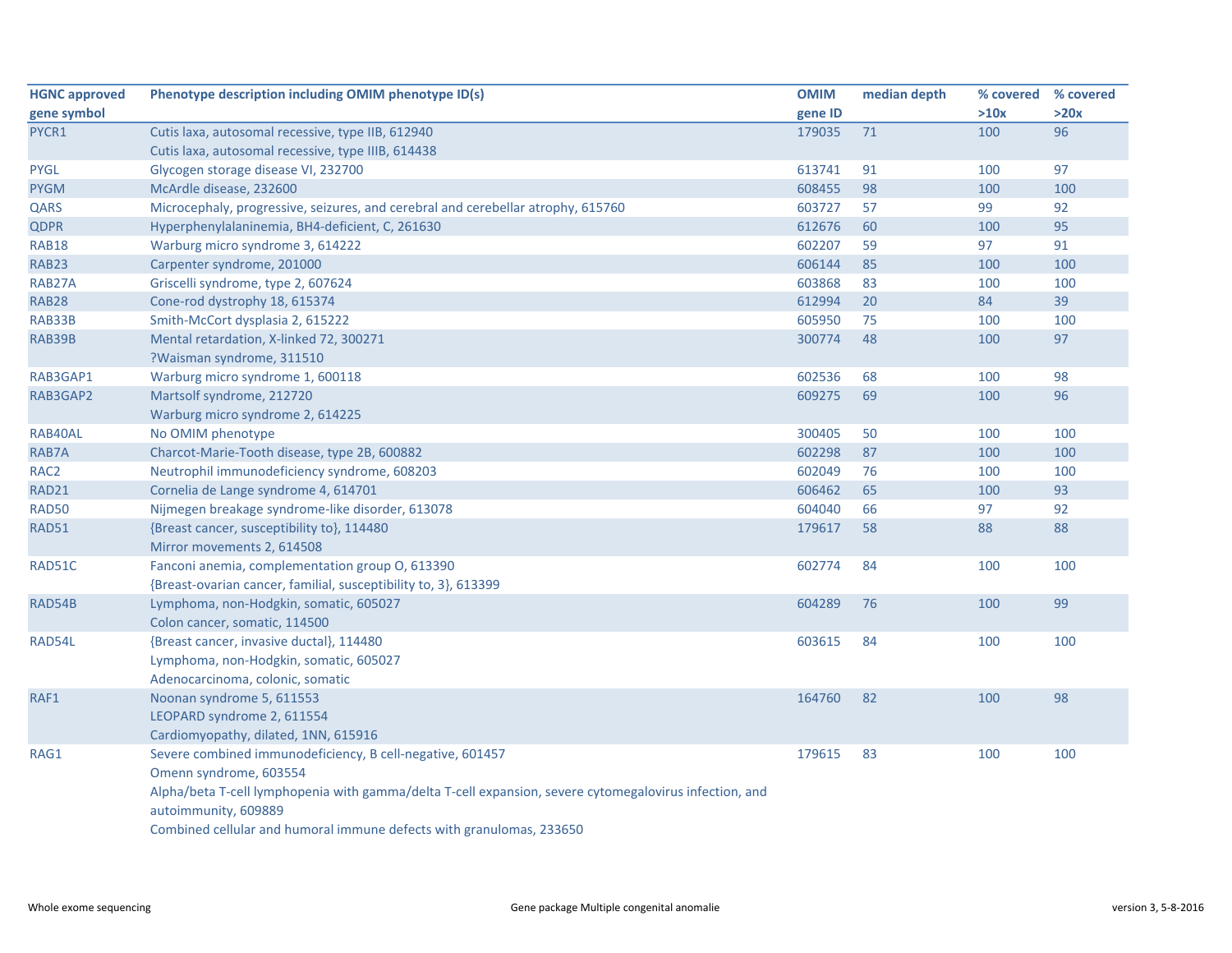| <b>HGNC approved</b> | Phenotype description including OMIM phenotype ID(s)                                           | <b>OMIM</b> | median depth | % covered | % covered |
|----------------------|------------------------------------------------------------------------------------------------|-------------|--------------|-----------|-----------|
| gene symbol          |                                                                                                | gene ID     |              | >10x      | >20x      |
| RAG <sub>2</sub>     | Severe combined immunodeficiency, B cell-negative, 601457                                      | 179616      | 103          | 100       | 100       |
|                      | Omenn syndrome, 603554                                                                         |             |              |           |           |
|                      | Combined cellular and humoral immune defects with granulomas, 233650                           |             |              |           |           |
| RAI1                 | Smith-Magenis syndrome, 182290                                                                 | 607642      | 91           | 100       | 100       |
| RAP1GDS1             | Lymphocytic leukemia, acute T-cell                                                             | 179502      | 58           | 98        | 93        |
| <b>RAPSN</b>         | Myasthenic syndrome, congenital, 11, associated with acetylcholine receptor deficiency, 616326 | 601592      | 100          | 100       | 100       |
|                      | Fetal akinesia deformation sequence, 208150                                                    |             |              |           |           |
| <b>RARB</b>          | Microphthalmia, syndromic 12, 615524                                                           | 180220      | 44           | 100       | 94        |
| RARS2                | Pontocerebellar hypoplasia, type 6, 611523                                                     | 611524      | 71           | 100       | 95        |
| RASA1                | Parkes Weber syndrome, 608355                                                                  | 139150      | 70           | 99        | 96        |
|                      | Capillary malformation-arteriovenous malformation, 608354                                      |             |              |           |           |
|                      | Basal cell carcinoma, somatic, 605462                                                          |             |              |           |           |
| RAX2                 | ?Macular degeneration, age-related, 6, 613757                                                  | 610362      | 48           | 100       | 100       |
|                      | Cone-rod dystrophy 11, 610381                                                                  |             |              |           |           |
| RB1                  | Retinoblastoma, 180200                                                                         | 614041      | 53           | 97        | 90        |
|                      | Osteosarcoma, somatic, 259500                                                                  |             |              |           |           |
|                      | Bladder cancer, somatic, 109800                                                                |             |              |           |           |
|                      | Small cell cancer of the lung, somatic, 182280                                                 |             |              |           |           |
|                      | Retinoblastoma, trilateral, 180200                                                             |             |              |           |           |
| RB1CC1               | Breast cancer, somatic, 114480                                                                 | 606837      | 55           | 100       | 95        |
| RBBP8                | Pancreatic carcinoma, somatic                                                                  | 604124      | 64           | 100       | 94        |
|                      | Seckel syndrome 2, 606744                                                                      |             |              |           |           |
|                      | Jawad syndrome, 251255                                                                         |             |              |           |           |
| <b>RBM10</b>         | TARP syndrome, 311900                                                                          | 300080      | 42           | 98        | 88        |
| <b>RBM20</b>         | Cardiomyopathy, dilated, 1DD, 613172                                                           | 613171      | 90           | 100       | 97        |
| <b>RBM28</b>         | ?Alopecia, neurologic defects, and endocrinopathy syndrome, 612079                             | 612074      | 87           | 100       | 100       |
| <b>RBM8A</b>         | Thrombocytopenia-absent radius syndrome, 274000                                                | 605313      | 35           | 93        | 68        |
| RBP4                 | Retinal dystrophy, iris coloboma, and comedogenic acne syndrome, 615147                        | 180250      | 87           | 100       | 100       |
|                      | Microphthalmia, isolated, with coloboma 10, 616428                                             |             |              |           |           |
| <b>RBPJ</b>          | Adams-Oliver syndrome 3, 614814                                                                | 147183      | 61           | 92        | 83        |
| RD <sub>3</sub>      | Leber congenital amaurosis 12, 610612                                                          | 180040      | 100          | 100       | 100       |
| <b>RDH12</b>         | Leber congenital amaurosis 13, 612712                                                          | 608830      | 80           | 100       | 100       |
| RDH <sub>5</sub>     | Fundus albipunctatus, 136880                                                                   | 601617      | 98           | 100       | 100       |
| <b>RDX</b>           | Deafness, autosomal recessive 24, 611022                                                       | 179410      | 51           | 100       | 93        |
| RECQL4               | Rothmund-Thomson syndrome, 268400                                                              | 603780      | 72           | 100       | 99        |
|                      | RAPADILINO syndrome, 266280                                                                    |             |              |           |           |
|                      | Baller-Gerold syndrome, 218600                                                                 |             |              |           |           |
| REEP1                | Spastic paraplegia 31, autosomal dominant, 610250                                              | 609139      | 73           | 100       | 100       |
|                      | ?Neuronopathy, distal hereditary motor, type VB, 614751                                        |             |              |           |           |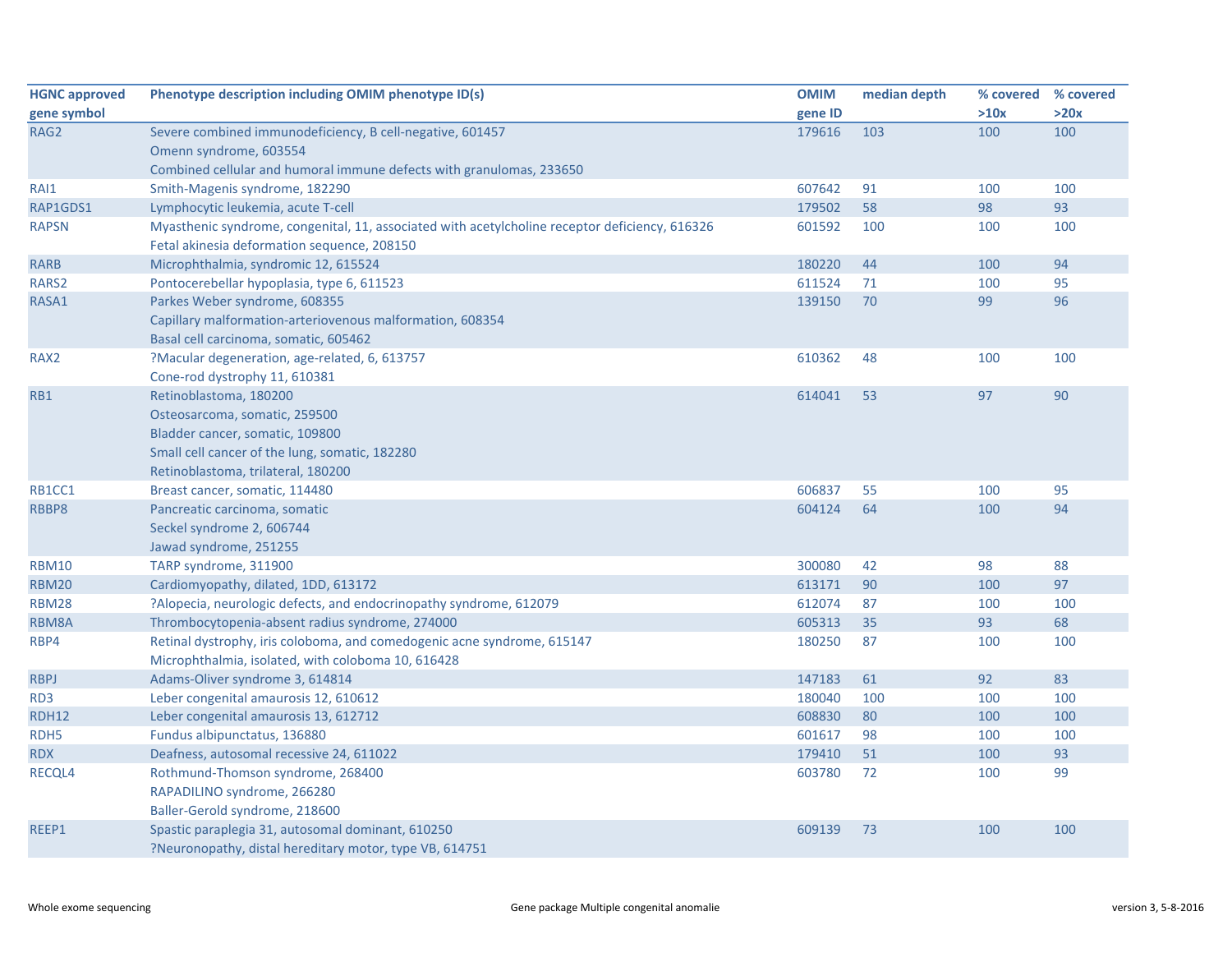| <b>HGNC approved</b> | Phenotype description including OMIM phenotype ID(s)                 | <b>OMIM</b> | median depth | % covered | % covered |
|----------------------|----------------------------------------------------------------------|-------------|--------------|-----------|-----------|
| gene symbol          |                                                                      | gene ID     |              | >10x      | >20x      |
| <b>RELN</b>          | Lissencephaly 2 (Norman-Roberts type), 257320                        | 600514      | 91           | 100       | 98        |
|                      | {Epilepsy, familial temporal lobe, 7}, 616436                        |             |              |           |           |
| <b>REN</b>           | [Hyperproreninemia]                                                  | 179820      | 80           | 100       | 100       |
|                      | Renal tubular dysgenesis, 267430                                     |             |              |           |           |
|                      | Hyperuricemic nephropathy, familial juvenile 2, 613092               |             |              |           |           |
| <b>RET</b>           | Multiple endocrine neoplasia IIA, 171400                             | 164761      | 96           | 100       | 99        |
|                      | Medullary thyroid carcinoma, 155240                                  |             |              |           |           |
|                      | Multiple endocrine neoplasia IIB, 162300                             |             |              |           |           |
|                      | Central hypoventilation syndrome, congenital, 209880                 |             |              |           |           |
|                      | Pheochromocytoma, 171300                                             |             |              |           |           |
|                      | Renal agenesis, 191830                                               |             |              |           |           |
|                      | {Hirschsprung disease, susceptibility to, 1}, 142623                 |             |              |           |           |
| RFT1                 | Congenital disorder of glycosylation, type In, 612015                | 611908      | 62           | 100       | 98        |
| RFTN <sub>2</sub>    | No OMIM phenotype                                                    | <b>NA</b>   | 48           | 99        | 92        |
| RFX5                 | Bare lymphocyte syndrome, type II, complementation group C, 209920   | 601863      | 61           | 100       | 98        |
|                      | Bare lymphocyte syndrome, type II, complementation group E, 209920   |             |              |           |           |
| RFX6                 | Mitchell-Riley syndrome, 615710                                      | 612659      | 88           | 100       | 99        |
| <b>RFXANK</b>        | MHC class II deficiency, complementation group B, 209920             | 603200      | 76           | 100       | 100       |
| <b>RFXAP</b>         | Bare lymphocyte syndrome, type II, complementation group D, 209920   | 601861      | 72           | 100       | 98        |
| <b>RGR</b>           | Retinitis pigmentosa 44, 613769                                      | 600342      | 94           | 100       | 99        |
| RGS9                 | Bradyopsia, 608415                                                   | 604067      | 67           | 100       | 99        |
| RGS9BP               | Bradyopsia, 608415                                                   | 607814      | 58           | 100       | 100       |
| <b>RHAG</b>          | Anemia, hemolytic, Rh-null, regulator type, 268150                   | 180297      | 102          | 100       | 95        |
|                      | Rh-mod syndrome                                                      |             |              |           |           |
|                      | Overhydrated hereditary stomatocytosis, 185000                       |             |              |           |           |
| RHBDF2               | Tylosis with esophageal cancer, 148500                               | 614404      | 57           | 100       | 98        |
| <b>RHCE</b>          | [Blood group, Rhesus], 111690                                        | 111700      | 68           | 97        | 91        |
|                      | Rh-null disease, amorph type                                         |             |              |           |           |
| <b>RHO</b>           | Retinitis pigmentosa 4, autosomal dominant or recessive, 613731      | 180380      | 117          | 100       | 100       |
|                      | Night blindness, congenital stationary, autosomal dominant 1, 610445 |             |              |           |           |
|                      | Retinitis punctata albescens, 136880                                 |             |              |           |           |
| RIMS1                | Cone-rod dystrophy 7, 603649                                         | 606629      | 73           | 100       | 96        |
| RIN <sub>2</sub>     | Macrocephaly, alopecia, cutis laxa, and scoliosis, 613075            | 610222      | 84           | 100       | 100       |
| RIPK4                | Popliteal pterygium syndrome, Bartsocas-Papas type, 263650           | 605706      | 78           | 100       | 100       |
| RIT1                 | Noonan syndrome 8, 615355                                            | 609591      | 54           | 100       | 98        |
| RLBP1                | Fundus albipunctatus, 136880                                         | 180090      | 90           | 100       | 98        |
|                      | Retinitis punctata albescens, 136880                                 |             |              |           |           |
|                      | Newfoundland rod-cone dystrophy, 607476                              |             |              |           |           |
|                      | Bothnia retinal dystrophy, 607475                                    |             |              |           |           |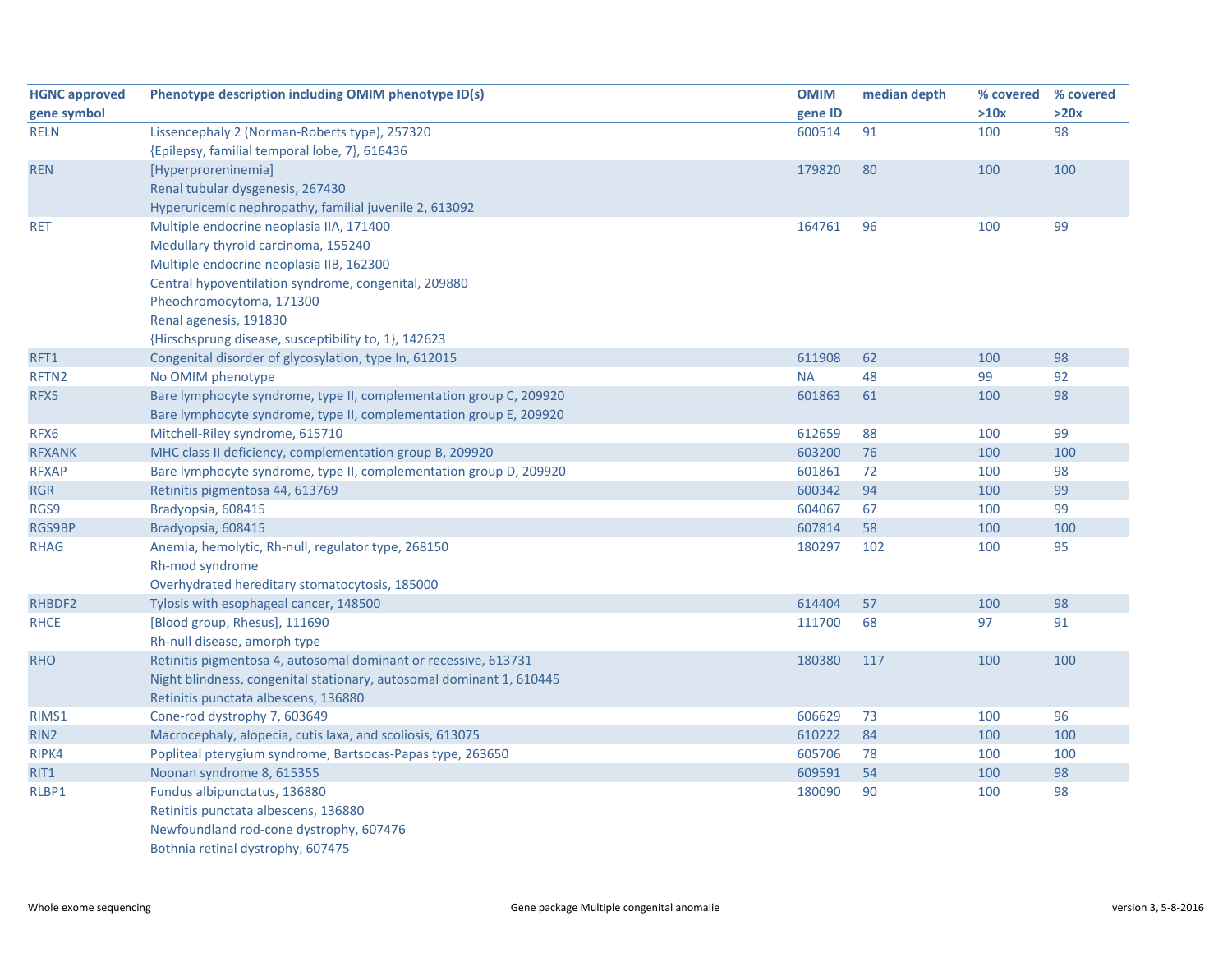| <b>HGNC approved</b> | Phenotype description including OMIM phenotype ID(s)                                             | <b>OMIM</b> | median depth     | % covered | % covered |
|----------------------|--------------------------------------------------------------------------------------------------|-------------|------------------|-----------|-----------|
| gene symbol          |                                                                                                  | gene ID     |                  | >10x      | >20x      |
| RMND1                | Combined oxidative phosphorylation deficiency 11, 614922                                         | 614917      | 82               | 100       | 100       |
| <b>RMRP</b>          | Cartilage-hair hypoplasia, 250250                                                                | 157660      | No coverage data |           |           |
|                      | Metaphyseal dysplasia without hypotrichosis, 250460                                              |             |                  |           |           |
|                      | Anauxetic dysplasia, 607095                                                                      |             |                  |           |           |
| RNASEH2A             | Aicardi-Goutieres syndrome 4, 610333                                                             | 606034      | 89               | 100       | 100       |
| RNASEH2B             | Aicardi-Goutieres syndrome 2, 610181                                                             | 610326      | 50               | 100       | 88        |
| RNASEH2C             | Aicardi-Goutieres syndrome 3, 610329                                                             | 610330      | 112              | 100       | 100       |
| <b>RNASEL</b>        | Prostate cancer 1, 601518                                                                        | 180435      | 78               | 100       | 100       |
| RNASET2              | Leukoencephalopathy, cystic, without megalencephaly, 612951                                      | 612944      | 54               | 100       | 95        |
| <b>RNF135</b>        | Macrocephaly, macrosomia, facial dysmorphism syndrome, 614192                                    | 611358      | 57               | 100       | 97        |
| <b>RNF139</b>        | Renal cell carcinoma, 144700                                                                     | 603046      | 70               | 100       | 99        |
| <b>RNF145</b>        | No OMIM phenotype                                                                                | <b>NA</b>   | 29               | 86        | 54        |
| <b>RNF168</b>        | RIDDLE syndrome, 611943                                                                          | 612688      | 99               | 100       | 100       |
| <b>RNF170</b>        | Ataxia, sensory, 1, autosomal dominant, 608984                                                   | 614649      | 58               | 100       | 99        |
| <b>RNF212</b>        | Recombination rate QTL 1, 612042                                                                 | 612041      | 74               | 100       | 100       |
| <b>RNF216</b>        | Cerebellar ataxia and hypogonadotropic hypogonadism, 212840                                      | 609948      | 54               | 98        | 90        |
| RNF <sub>6</sub>     | Esophageal carcinoma, somatic, 133239                                                            | 604242      | 89               | 100       | 100       |
| ROBO <sub>2</sub>    | Vesicoureteral reflux 2, 610878                                                                  | 602431      | 86               | 99        | 96        |
| ROBO <sub>3</sub>    | Gaze palsy, horizontal, with progressive scoliosis, 607313                                       | 608630      | 71               | 100       | 99        |
| <b>ROGDI</b>         | Kohlschutter-Tonz syndrome, 226750                                                               | 614574      | 63               | 100       | 98        |
| ROM1                 | Retinitis pigmentosa 7, digenic, 608133                                                          | 180721      | 65               | 100       | 100       |
| ROR <sub>2</sub>     | Brachydactyly, type B1, 113000                                                                   | 602337      | 98               | 100       | 100       |
|                      | Robinow syndrome, autosomal recessive, 268310                                                    |             |                  |           |           |
| RP1                  | Retinitis pigmentosa 1, 180100                                                                   | 603937      | 61               | 100       | 96        |
| <b>RP1L1</b>         | Occult macular dystrophy, 613587                                                                 | 608581      | 81               | 100       | 100       |
| RP <sub>2</sub>      | Retinitis pigmentosa 2, 312600                                                                   | 300757      | 47               | 100       | 96        |
| <b>RPE65</b>         | Leber congenital amaurosis 2, 204100                                                             | 180069      | 77               | 100       | 97        |
|                      | Retinitis pigmentosa 20, 613794                                                                  |             |                  |           |           |
| <b>RPGR</b>          | Retinitis pigmentosa 3, 300029                                                                   | 312610      | 30               | 71        | 64        |
|                      | Retinitis pigmentosa, X-linked, and sinorespiratory infections, with or without deafness, 300455 |             |                  |           |           |
|                      | Macular degeneration, X-linked atrophic, 300834                                                  |             |                  |           |           |
|                      | Cone-rod dystrophy, X-linked, 1, 304020                                                          |             |                  |           |           |
| <b>RPGRIP1</b>       | Leber congenital amaurosis 6, 613826                                                             | 605446      | 86               | 100       | 99        |
|                      | Cone-rod dystrophy 13, 608194                                                                    |             |                  |           |           |
| RPGRIP1L             | Joubert syndrome 7, 611560                                                                       | 610937      | 77               | 97        | 95        |
|                      | Meckel syndrome 5, 611561                                                                        |             |                  |           |           |
|                      | COACH syndrome, 216360                                                                           |             |                  |           |           |
| <b>RPIA</b>          | ?Ribose 5-phosphate isomerase deficiency, 608611                                                 | 180430      | 82               | 100       | 99        |
| <b>RPL11</b>         | Diamond-Blackfan anemia 7, 612562                                                                | 604175      | 85               | 100       | 100       |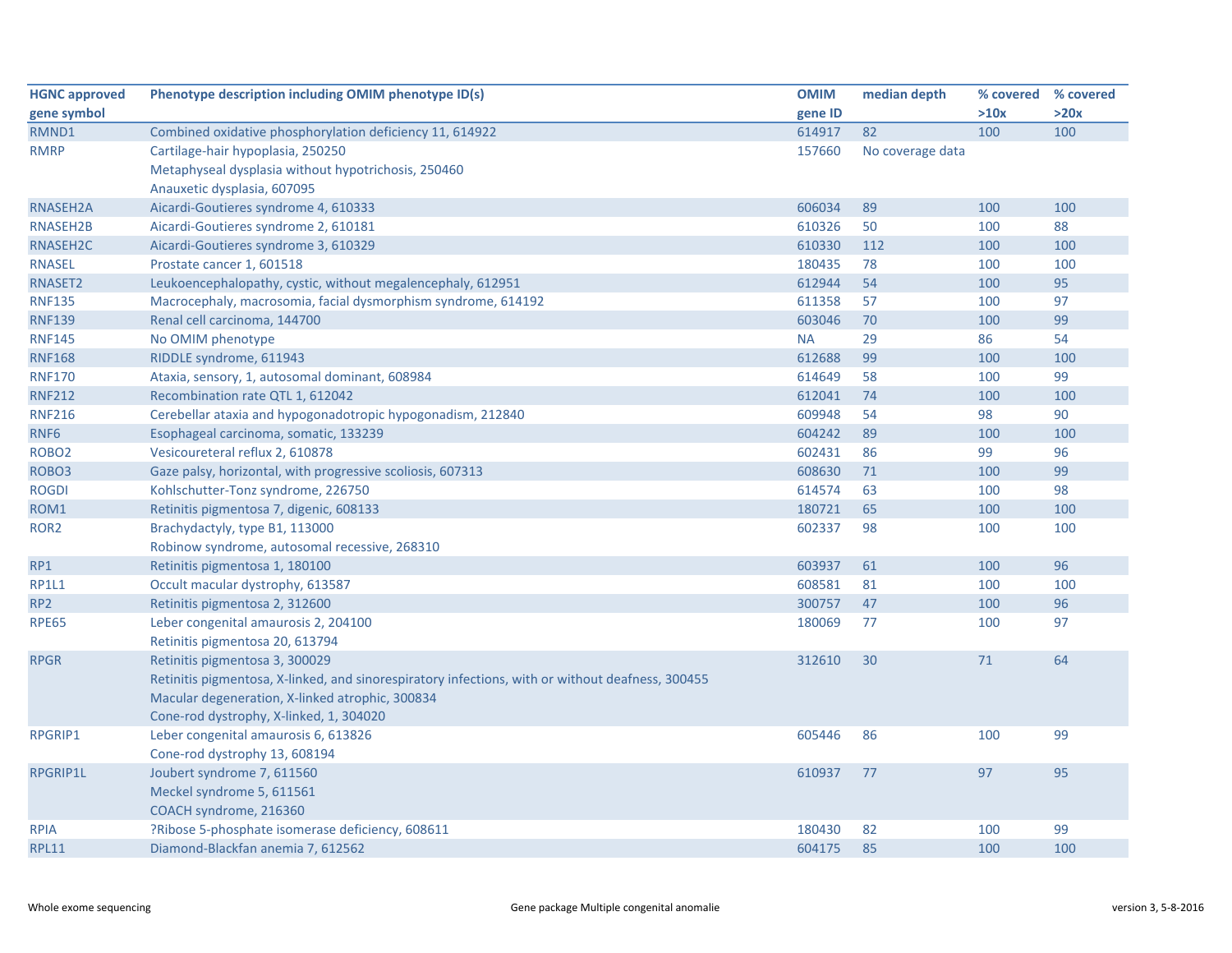| <b>HGNC approved</b> | Phenotype description including OMIM phenotype ID(s)                                                | <b>OMIM</b> | median depth | % covered | % covered |
|----------------------|-----------------------------------------------------------------------------------------------------|-------------|--------------|-----------|-----------|
| gene symbol          |                                                                                                     | gene ID     |              | >10x      | >20x      |
| RPL35A               | Diamond-Blackfan anemia 5, 612528                                                                   | 180468      | 55           | 93        | 93        |
| RPL5                 | Diamond-Blackfan anemia 6, 612561                                                                   | 603634      | 22           | 64        | 40        |
| <b>RPS10</b>         | Diamond-Blackfan anemia 9, 613308                                                                   | 603632      | 35           | 83        | 63        |
| <b>RPS14</b>         | Macrocytic anemia, refractory, due to 5q deletion, somatic, 153550                                  | 130620      | 46           | 90        | 80        |
| <b>RPS17</b>         | Diamond-Blackfan anemia 4, 612527                                                                   | 180472      | 14           | 55        | 27        |
| <b>RPS19</b>         | Diamond-Blackfan anemia 1, 105650                                                                   | 603474      | 44           | 91        | 65        |
| RPS24                | Diamond-blackfan anemia 3, 610629                                                                   | 602412      | 72           | 87        | 78        |
| <b>RPS26</b>         | Diamond-Blackfan anemia 10, 613309                                                                  | 603701      | 31           | 76        | 63        |
| RPS6KA3              | Coffin-Lowry syndrome, 303600                                                                       | 300075      | 40           | 96        | 81        |
|                      | Mental retardation, X-linked 19, 300844                                                             |             |              |           |           |
| RPS7                 | Diamond-Blackfan anemia 8, 612563                                                                   | 603658      | 28           | 62        | 48        |
| <b>RPSA</b>          | Asplenia, isolated congenital, 271400                                                               | 150370      | 26           | 98        | 62        |
| RRAS <sub>2</sub>    | Ovarian carcinoma                                                                                   | 600098      | 28           | 90        | 53        |
| RRM2B                | Mitochondrial DNA depletion syndrome 8A (encephalomyopathic type with renal tubulopathy), 612075    | 604712      | 87           | 100       | 100       |
|                      | Progressive external ophthalmoplegia with mitochondrial DNA deletions, autosomal dominant 5, 613077 |             |              |           |           |
|                      | Mitochondrial DNA depletion syndrome 8B (MNGIE type), 612075                                        |             |              |           |           |

| <b>RS1</b>        | Retinoschisis, 312700                                                                     | 300839 | 40  | 100 | 94  |
|-------------------|-------------------------------------------------------------------------------------------|--------|-----|-----|-----|
| RSPH1             | Ciliary dyskinesia, primary, 24, 615481                                                   | 609314 | 54  | 100 | 94  |
| RSPH4A            | Ciliary dyskinesia, primary, 11, 612649                                                   | 612647 | 78  | 100 | 100 |
| RSPH9             | Ciliary dyskinesia, primary, 12, 612650                                                   | 612648 | 100 | 100 | 100 |
| RSPO1             | Palmoplantar hyperkeratosis with squamous cell carcinoma of skin and sex reversal, 610644 | 609595 | 67  | 100 | 100 |
|                   | Palmoplantar hyperkeratosis and true hermaphroditism, 610644                              |        |     |     |     |
| RSPO4             | Anonychia congenita, 206800                                                               | 610573 | 79  | 100 | 98  |
| RTEL1             | Dyskeratosis congenita, autosomal recessive 5, 615190                                     | 608833 | 58  | 97  | 87  |
|                   | Dyskeratosis congenita, autosomal dominant 4, 615190                                      |        |     |     |     |
|                   | Pulmonary fibrosis and/or bone marrow failure, telomere-related, 3, 616373                |        |     |     |     |
| RTN <sub>2</sub>  | Spastic paraplegia 12, autosomal dominant, 604805                                         | 603183 | 77  | 100 | 100 |
| <b>RTTN</b>       | Polymicrogyria with seizures, 614833                                                      | 610436 | 71  | 99  | 96  |
| RUNX1             | Leukemia, acute myeloid, 601626                                                           | 151385 | 50  | 100 | 96  |
|                   | Platelet disorder, familial, with associated myeloid malignancy, 601399                   |        |     |     |     |
| RUNX <sub>2</sub> | Cleidocranial dysplasia, 119600                                                           | 600211 | 99  | 100 | 100 |
|                   | Cleidocranial dysplasia, forme fruste, with brachydactyly, 119600                         |        |     |     |     |
|                   | Cleidocranial dysplasia, forme fruste, dental anomalies only, 119600                      |        |     |     |     |
|                   | Metaphyseal dysplasia with maxillary hypoplasia with or without brachydactyly, 156510     |        |     |     |     |
| RXFP2             | No OMIM phenotype                                                                         | 606655 | 79  | 100 | 97  |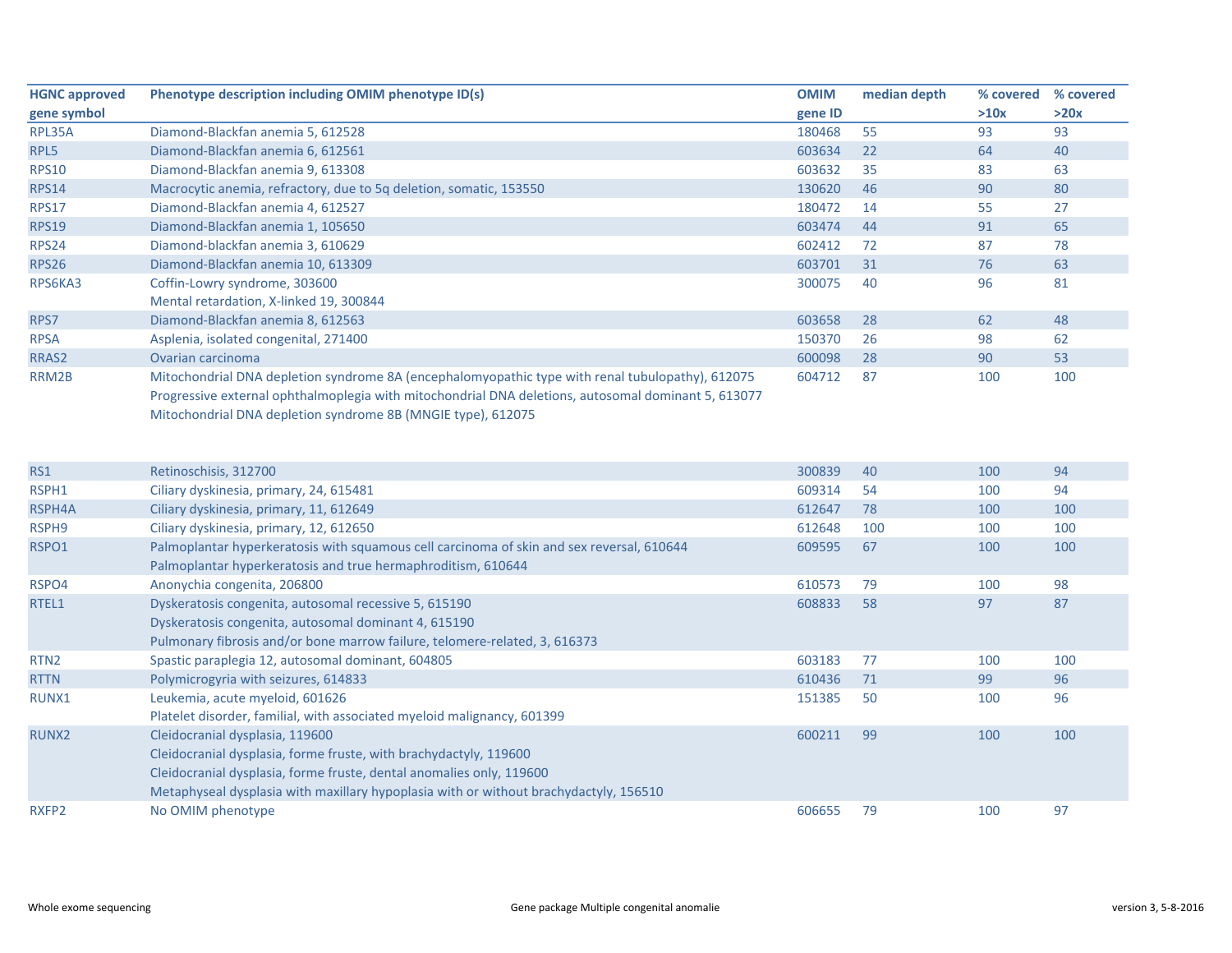| <b>HGNC approved</b> | Phenotype description including OMIM phenotype ID(s)                        | <b>OMIM</b> | median depth | % covered | % covered |
|----------------------|-----------------------------------------------------------------------------|-------------|--------------|-----------|-----------|
| gene symbol          |                                                                             | gene ID     |              | >10x      | >20x      |
| RYR1                 | {Malignant hyperthermia susceptibility 1}, 145600                           | 180901      | 79           | 98        | 96        |
|                      | Central core disease, 117000                                                |             |              |           |           |
|                      | Minicore myopathy with external ophthalmoplegia, 255320                     |             |              |           |           |
|                      | Neuromuscular disease, congenital, with uniform type 1 fiber, 117000        |             |              |           |           |
|                      | King-Denborough syndrome, 145600                                            |             |              |           |           |
| RYR <sub>2</sub>     | Ventricular tachycardia, catecholaminergic polymorphic, 1, 604772           | 180902      | 83           | 100       | 99        |
|                      | Arrhythmogenic right ventricular dysplasia 2, 600996                        |             |              |           |           |
| <b>SACS</b>          | Spastic ataxia, Charlevoix-Saguenay type, 270550                            | 604490      | 68           | 100       | 99        |
| <b>SAG</b>           | Oguchi disease-1, 258100                                                    | 181031      | 79           | 100       | 100       |
|                      | Retinitis pigmentosa 47, 613758                                             |             |              |           |           |
| SALL1                | Townes-Brocks syndrome, 107480                                              | 602218      | 99           | 100       | 98        |
|                      | Townes-Brocks branchiootorenal-like syndrome, 107480                        |             |              |           |           |
| SALL4                | Duane-radial ray syndrome, 607323                                           | 607343      | 101          | 100       | 98        |
|                      | IVIC syndrome, 147750                                                       |             |              |           |           |
| SAMD9                | Tumoral calcinosis, familial, normophosphatemic, 610455                     | 610456      | 76           | 100       | 98        |
| SAMHD1               | Aicardi-Goutieres syndrome 5, 612952                                        | 606754      | 76           | 100       | 94        |
|                      | ?Chilblain lupus 2, 614415                                                  |             |              |           |           |
| SAR1B                | Chylomicron retention disease, 246700                                       | 607690      | 84           | 100       | 89        |
| SARS <sub>2</sub>    | Hyperuricemia, pulmonary hypertension, renal failure, and alkalosis, 613845 | 612804      | 65           | 100       | 99        |
| SART3                | No OMIM phenotype                                                           | 611684      | 82           | 100       | 100       |
| SAT1                 | No OMIM phenotype                                                           | 313020      | 53           | 100       | 98        |
| SATB <sub>2</sub>    | Glass syndrome, 612313                                                      | 608148      | 67           | 100       | 99        |
| <b>SBDS</b>          | Shwachman-Diamond syndrome, 260400                                          | 607444      | 61           | 100       | 96        |
|                      | {Aplastic anemia, susceptibility to}, 609135                                |             |              |           |           |
| SBF <sub>2</sub>     | Charcot-Marie-Tooth disease, type 4B2, 604563                               | 607697      | 71           | 100       | 97        |
| SC5D                 | Lathosterolosis, 607330                                                     | 602286      | 86           | 100       | 100       |
| SCARB2               | Epilepsy, progressive myoclonic 4, with or without renal failure, 254900    | 602257      | 88           | 100       | 100       |
| SCARF2               | Van den Ende-Gupta syndrome, 600920                                         | 613619      | 59           | 98        | 87        |
| SCN10A               | Episodic pain syndrome, familial, 2, 615551                                 | 604427      | 107          | 100       | 100       |
| <b>SCN11A</b>        | Neuropathy, hereditary sensory and autonomic, type VII, 615548              | 604385      | 81           | 100       | 100       |
|                      | Episodic pain syndrome, familial, 3, 615552                                 |             |              |           |           |
| SCN1A                | Epilepsy, generalized, with febrile seizures plus, type 2, 604403           | 182389      | 100          | 100       | 99        |
|                      | Dravet syndrome, 607208                                                     |             |              |           |           |
|                      | Migraine, familial hemiplegic, 3, 609634                                    |             |              |           |           |
|                      | Febrile seizures, familial, 3A, 604403                                      |             |              |           |           |
| SCN1B                | Epilepsy, generalized, with febrile seizures plus, type 1, 604233           | 600235      | 102          | 97        | 95        |
|                      | Brugada syndrome 5, 612838                                                  |             |              |           |           |
|                      | Cardiac conduction defect, nonspecific, 612838                              |             |              |           |           |
|                      | Atrial fibrillation, familial, 13, 615377                                   |             |              |           |           |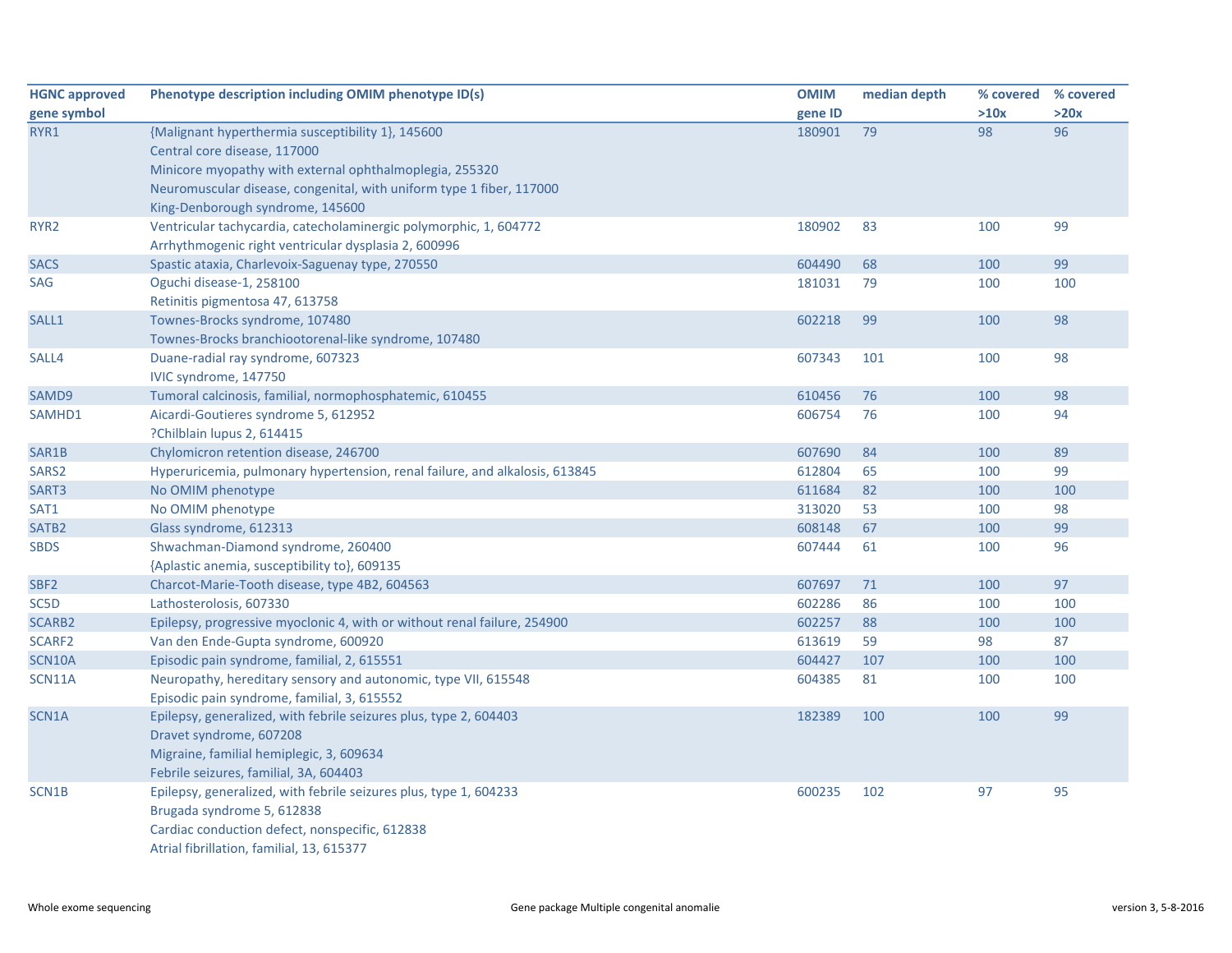| <b>HGNC approved</b> | Phenotype description including OMIM phenotype ID(s)              | <b>OMIM</b> | median depth | % covered | % covered |
|----------------------|-------------------------------------------------------------------|-------------|--------------|-----------|-----------|
| gene symbol          |                                                                   | gene ID     |              | >10x      | >20x      |
| SCN <sub>2</sub> A   | Seizures, benign familial infantile, 3, 607745                    | 182390      | 100          | 100       | 99        |
|                      | Epileptic encephalopathy, early infantile, 11, 613721             |             |              |           |           |
| SCN <sub>2B</sub>    | Atrial fibrillation, familial, 14, 615378                         | 601327      | 121          | 100       | 95        |
| <b>SCN3B</b>         | Brugada syndrome 7, 613120                                        | 608214      | 70           | 100       | 100       |
|                      | Atrial fibrillation, familial, 16, 613120                         |             |              |           |           |
| SCN4A                | Hyperkalemic periodic paralysis, type 2, 170500                   | 603967      | 120          | 100       | 100       |
|                      | Paramyotonia congenita, 168300                                    |             |              |           |           |
|                      | Myotonia congenita, atypical, acetazolamide-responsive, 608390    |             |              |           |           |
|                      | Myasthenic syndrome, congenital, 16, 614198                       |             |              |           |           |
|                      | Hypokalemic periodic paralysis, type 2, 613345                    |             |              |           |           |
| SCN4B                | Long QT syndrome-10, 611819                                       | 608256      | 63           | 100       | 100       |
|                      | Atrial fibrillation, familial, 17, 611819                         |             |              |           |           |
| SCN5A                | Long QT syndrome-3, 603830                                        | 600163      | 102          | 100       | 100       |
|                      | Brugada syndrome 1, 601144                                        |             |              |           |           |
|                      | Heart block, progressive, type IA, 113900                         |             |              |           |           |
|                      | Heart block, nonprogressive, 113900                               |             |              |           |           |
|                      | Ventricular fibrillation, familial, 1, 603829                     |             |              |           |           |
|                      | Sick sinus syndrome 1, 608567                                     |             |              |           |           |
|                      | Cardiomyopathy, dilated, 1E, 601154                               |             |              |           |           |
|                      | {Sudden infant death syndrome, susceptibility to}, 272120         |             |              |           |           |
|                      | Atrial fibrillation, familial, 10, 614022                         |             |              |           |           |
| <b>SCN8A</b>         | ?Cognitive impairment with or without cerebellar ataxia, 614306   | 600702      | 97           | 100       | 99        |
|                      | Epileptic encephalopathy, early infantile, 13, 614558             |             |              |           |           |
| SCN9A                | Erythermalgia, primary, 133020                                    | 603415      | 98           | 100       | 98        |
|                      | Paroxysmal extreme pain disorder, 167400,                         |             |              |           |           |
|                      | Insensitivity to pain, congenital, 243000                         |             |              |           |           |
|                      | Febrile seizures, familial, 3B, 613863                            |             |              |           |           |
|                      | Epilepsy, generalized, with febrile seizures plus, type 7, 613863 |             |              |           |           |
|                      | Small fiber neuropathy, 133020                                    |             |              |           |           |
|                      | {Dravet syndrome, modifier of}, 607208                            |             |              |           |           |
|                      | HSAN2D, autosomal recessive, 243000                               |             |              |           |           |
| SCNN1A               | Pseudohypoaldosteronism, type I, 264350                           | 600228      | 92           | 100       | 100       |
|                      | Bronchiectasis with or without elevated sweat chloride 2, 613021  |             |              |           |           |
| SCNN1B               | Liddle syndrome, 177200                                           | 600760      | 97           | 100       | 100       |
|                      | Pseudohypoaldosteronism, type I, 264350                           |             |              |           |           |
|                      | Bronchiectasis with or without elevated sweat chloride 1, 211400  |             |              |           |           |
| SCNN1G               | Liddle syndrome, 177200                                           | 600761      | 103          | 100       | 100       |
|                      | Pseudohypoaldosteronism, type I, 264350                           |             |              |           |           |
|                      | Bronchiectasis with or without elevated sweat chloride 3, 613071  |             |              |           |           |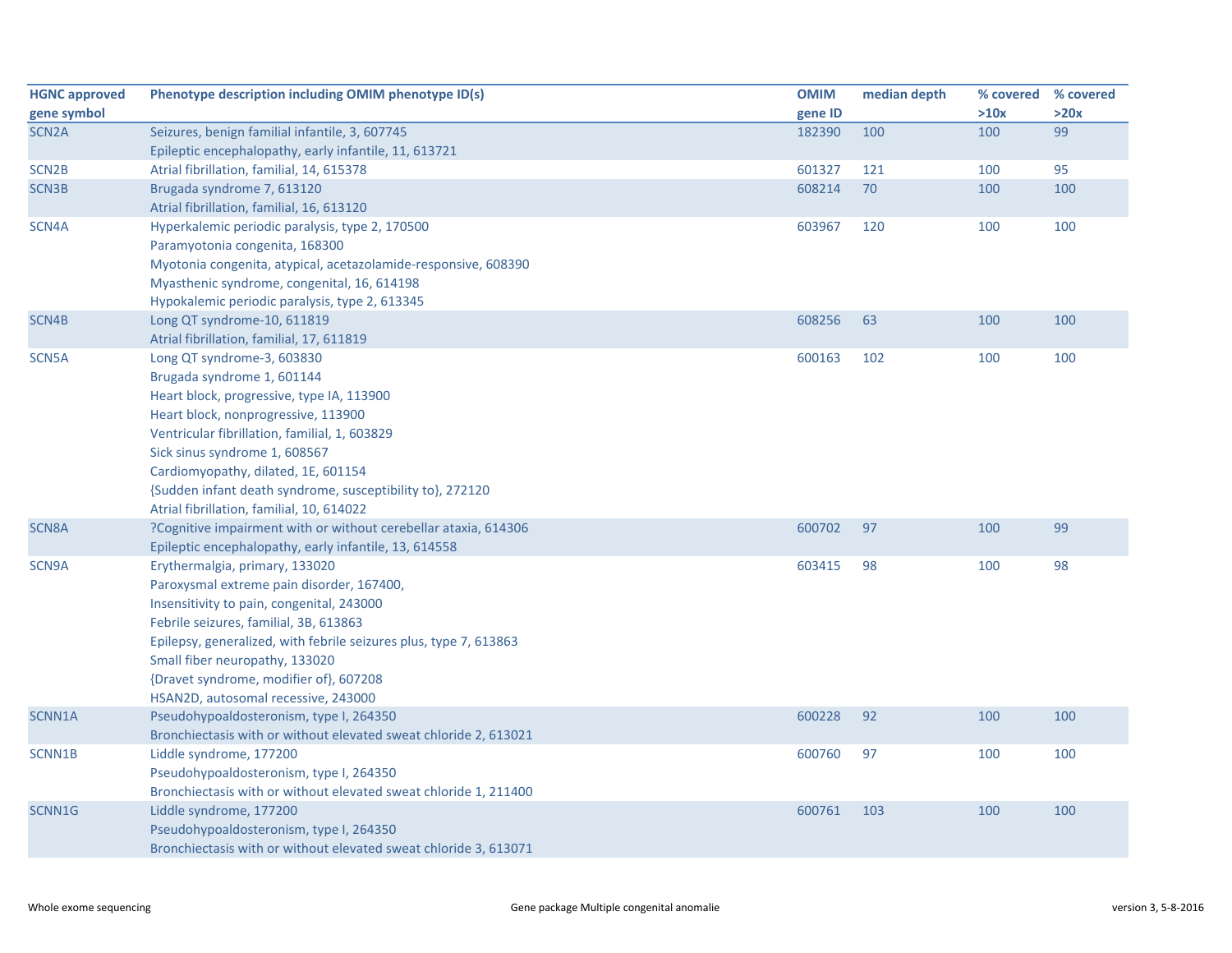| <b>HGNC approved</b> | Phenotype description including OMIM phenotype ID(s)                                                                                                                                                                                                                                      | <b>OMIM</b> | median depth | % covered | % covered |
|----------------------|-------------------------------------------------------------------------------------------------------------------------------------------------------------------------------------------------------------------------------------------------------------------------------------------|-------------|--------------|-----------|-----------|
| gene symbol          |                                                                                                                                                                                                                                                                                           | gene ID     |              | >10x      | >20x      |
| SCO <sub>1</sub>     | Mitochondrial complex IV deficiency, 220110                                                                                                                                                                                                                                               | 603644      | 69           | 100       | 98        |
| SCO <sub>2</sub>     | Cardioencephalomyopathy, fatal infantile, due to cytochrome c oxidase deficiency 1, 604377<br>Myopia 6, 608908                                                                                                                                                                            | 604272      | 94           | 100       | 100       |
| SCP <sub>2</sub>     | Leukoencephalopathy with dystonia and motor neuropathy, 613724                                                                                                                                                                                                                            | 184755      | 69           | 100       | 93        |
| SDCCAG8              | Senior-Loken syndrome 7, 613615<br>Bardet-Biedl syndrome 16, 615993                                                                                                                                                                                                                       | 613524      | 70           | 100       | 99        |
| <b>SDHA</b>          | Leigh syndrome, 256000<br>Mitochondrial respiratory chain complex II deficiency, 252011<br>Cardiomyopathy, dilated, 1GG, 613642<br>Paragangliomas 5, 614165                                                                                                                               | 600857      | 43           | 77        | 64        |
| SDHAF1               | Mitochondrial complex II deficiency, 252011                                                                                                                                                                                                                                               | 612848      | 45           | 100       | 100       |
| SDHAF2               | Paragangliomas 2, 601650                                                                                                                                                                                                                                                                  | 613019      | 91           | 100       | 100       |
| <b>SDHB</b>          | Paragangliomas 4, 115310<br>Pheochromocytoma, 171300<br>Paraganglioma and gastric stromal sarcoma, 606864<br>Cowden syndrome 2, 612359<br>Gastrointestinal stromal tumor, 606764                                                                                                          | 185470      | 75           | 100       | 99        |
| <b>SDHC</b>          | Paragangliomas 3, 605373<br>Paraganglioma and gastric stromal sarcoma, 606864<br>Gastrointestinal stromal tumor, 606764                                                                                                                                                                   | 602413      | 73           | 100       | 100       |
| <b>SDHD</b>          | Paragangliomas 1, with or without deafness, 168000<br>Pheochromocytoma, 171300<br>Carcinoid tumors, intestinal, 114900<br>Merkel cell carcinoma, somatic<br>Paraganglioma and gastric stromal sarcoma, 606864<br>Cowden syndrome 3, 615106<br>Mitochondrial complex II deficiency, 252011 | 602690      | 71           | 100       | 100       |
| SEC23A               | Craniolenticulosutural dysplasia, 607812                                                                                                                                                                                                                                                  | 610511      | 69           | 100       | 94        |
| SEC23B               | Dyserythropoietic anemia, congenital, type II, 224100                                                                                                                                                                                                                                     | 610512      | 79           | 100       | 97        |
| <b>SEC63</b>         | Polycystic liver disease, 174050                                                                                                                                                                                                                                                          | 608648      | 55           | 100       | 90        |
| SECISBP2             | Thyroid hormone metabolism, abnormal, 609698                                                                                                                                                                                                                                              | 607693      | 79           | 100       | 97        |
| SEMA3E               | ?CHARGE syndrome, 214800                                                                                                                                                                                                                                                                  | 608166      | 72           | 100       | 100       |
| SEMA4A               | Retinitis pigmentosa 35, 610282<br>Cone-rod dystrophy 10, 610283                                                                                                                                                                                                                          | 607292      | 91           | 100       | 100       |
| SEPN1                | Muscular dystrophy, rigid spine, 1, 602771<br>Myopathy, congenital, with fiber-type disproportion, 255310                                                                                                                                                                                 | 606210      | 78           | 88        | 84        |
| <b>SEPSECS</b>       | Pontocerebellar hypoplasia type 2D, 613811                                                                                                                                                                                                                                                | 613009      | 92           | 100       | 100       |
| SEPT12               | Spermatogenic failure 10, 614822                                                                                                                                                                                                                                                          | 611562      | 80           | 100       | 100       |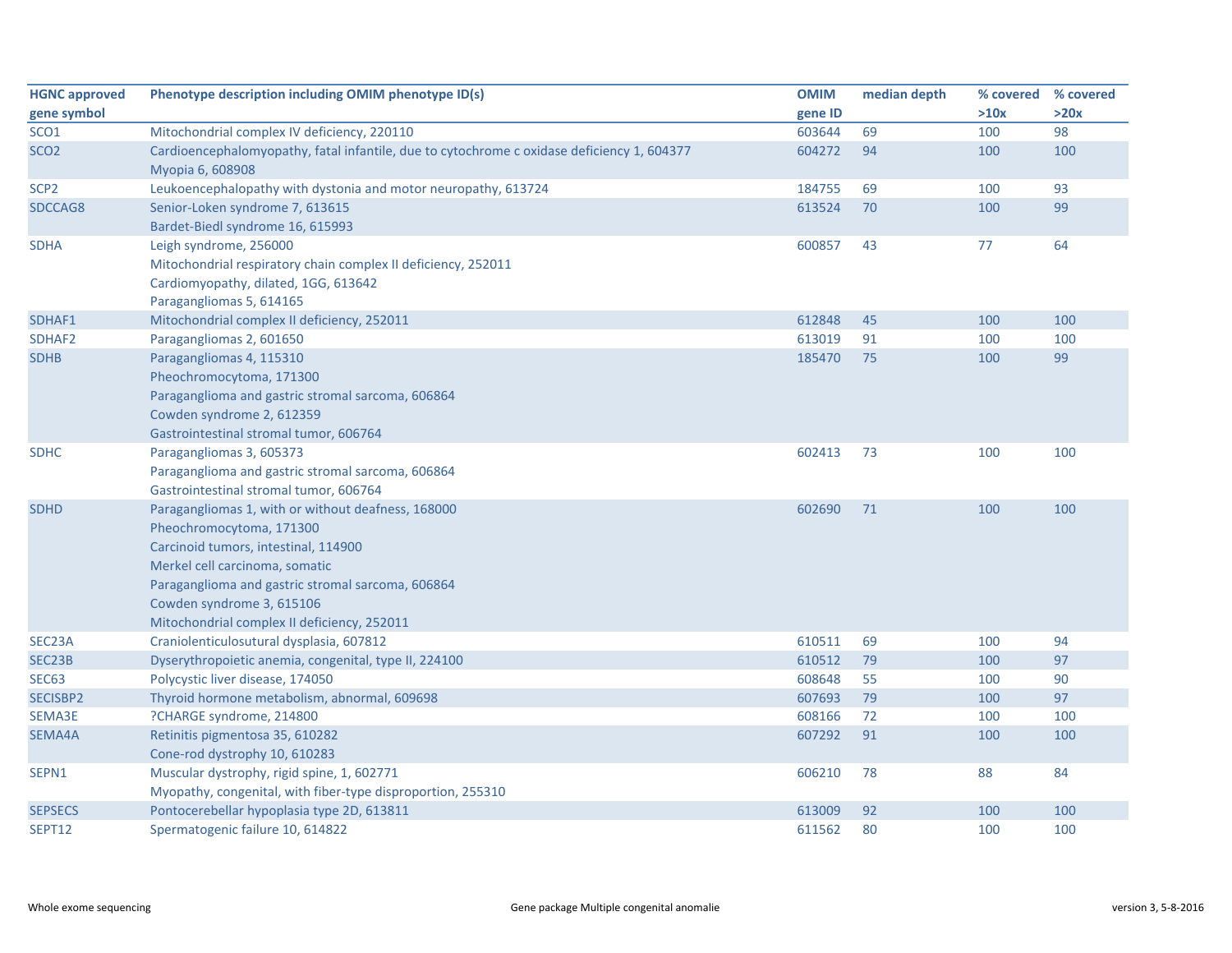| <b>HGNC approved</b> | Phenotype description including OMIM phenotype ID(s)                                       | <b>OMIM</b> | median depth | % covered | % covered |
|----------------------|--------------------------------------------------------------------------------------------|-------------|--------------|-----------|-----------|
| gene symbol          |                                                                                            | gene ID     |              | >10x      | >20x      |
| SEPT9                | Leukemia, acute myeloid, therapy-related                                                   | 604061      | 71           | 100       | 99        |
|                      | Ovarian carcinoma                                                                          |             |              |           |           |
|                      | Amyotrophy, hereditary neuralgic, 162100                                                   |             |              |           |           |
| SERAC1               | 3-methylglutaconic aciduria with deafness, encephalopathy, and Leigh-like syndrome, 614739 | 614725      | 69           | 100       | 99        |
| SERPINA1             | Emphysema due to AAT deficiency, 613490                                                    | 107400      | 100          | 100       | 100       |
|                      | Emphysema-cirrhosis, due to AAT deficiency, 613490                                         |             |              |           |           |
|                      | Hemorrhagic diathesis due to \'antithrombin\' Pittsburgh, 613490                           |             |              |           |           |
|                      | {Pulmonary disease, chronic obstructive, susceptibility to}, 606963                        |             |              |           |           |
| <b>SERPINA3</b>      | Alpha-1-antichymotrypsin deficiency                                                        | 107280      | 123          | 100       | 100       |
|                      | Cerebrovascular disease, occlusive                                                         |             |              |           |           |
| SERPINA6             | Corticosteroid-binding globulin deficiency, 611489                                         | 122500      | 96           | 100       | 100       |
| <b>SERPINA7</b>      | Thyroxine-binding globulin deficiency                                                      | 314200      | 52           | 100       | 100       |
| SERPINB6             | ?Deafness, autosomal recessive 91, 613453                                                  | 173321      | 99           | 100       | 100       |
| <b>SERPINB7</b>      | Palmoplantar keratoderma, Nagashima type, 615598                                           | 603357      | 40           | 98        | 80        |
| SERPINC1             | Thrombophilia due to antithrombin III deficiency, 613118                                   | 107300      | 87           | 100       | 100       |
| SERPIND1             | Thrombophilia due to heparin cofactor II deficiency, 612356                                | 142360      | 67           | 100       | 100       |
| SERPINE1             | Plasminogen activator inhibitor-1 deficiency, 613329                                       | 173360      | 113          | 100       | 100       |
|                      | {Transcription of plasminogen activator inhibitor, modulator of}                           |             |              |           |           |
| SERPINF1             | Osteogenesis imperfecta, type VI, 613982                                                   | 172860      | 94           | 100       | 100       |
| <b>SERPINF2</b>      | Alpha-2-plasmin inhibitor deficiency, 262850                                               | 613168      | 100          | 100       | 100       |
| SERPING1             | Angioedema, hereditary, types I and II, 106100                                             | 606860      | 88           | 100       | 100       |
|                      | Complement component 4, partial deficiency of, 120790                                      |             |              |           |           |
| SERPINH1             | {Preterm premature rupture of the membranes, susceptibility to}, 610504                    | 600943      | 91           | 100       | 100       |
|                      | ?Osteogenesis imperfecta, type X, 613848                                                   |             |              |           |           |
| SERPINI1             | Encephalopathy, familial, with neuroserpin inclusion bodies, 604218                        | 602445      | 71           | 100       | 100       |
| SETBP1               | Schinzel-Giedion midface retraction syndrome, 269150                                       | 611060      | 74           | 98        | 97        |
|                      | Mental retardation, autosomal dominant 29, 616078                                          |             |              |           |           |
| SETD1A               | No OMIM phenotype                                                                          | 611052      | 57           | 97        | 91        |
| SETD5                | Mental retardation, autosomal dominant 23, 615761                                          | 615743      | 57           | 99        | 96        |
| <b>SETX</b>          | Amyotrophic lateral sclerosis 4, juvenile, 602433                                          | 608465      | 76           | 100       | 99        |
|                      | Spinocerebellar ataxia, autosomal recessive 1, 606002                                      |             |              |           |           |
| <b>SF3B1</b>         | Myelodysplastic syndrome, somatic, 614286                                                  | 605590      | 76           | 100       | 100       |
| SF3B4                | Acrofacial dysostosis 1, Nager type, 154400                                                | 605593      | 34           | 96        | 73        |
| SFTPA2               | Pulmonary fibrosis, idiopathic, 178500                                                     | 178642      | 68           | 100       | 100       |
| <b>SFTPB</b>         | Surfactant metabolism dysfunction, pulmonary, 1, 265120                                    | 178640      | 66           | 100       | 100       |
| <b>SFTPC</b>         | Surfactant metabolism dysfunction, pulmonary, 2, 610913                                    | 178620      | 84           | 100       | 100       |
| SFXN4                | Combined oxidative phosphorylation deficiency 18, 615578                                   | 615564      | 46           | 97        | 86        |
| <b>SGCA</b>          | Muscular dystrophy, limb-girdle, type 2D, 608099                                           | 600119      | 89           | 100       | 100       |
| <b>SGCB</b>          | Muscular dystrophy, limb-girdle, type 2E, 604286                                           | 600900      | 107          | 96        | 96        |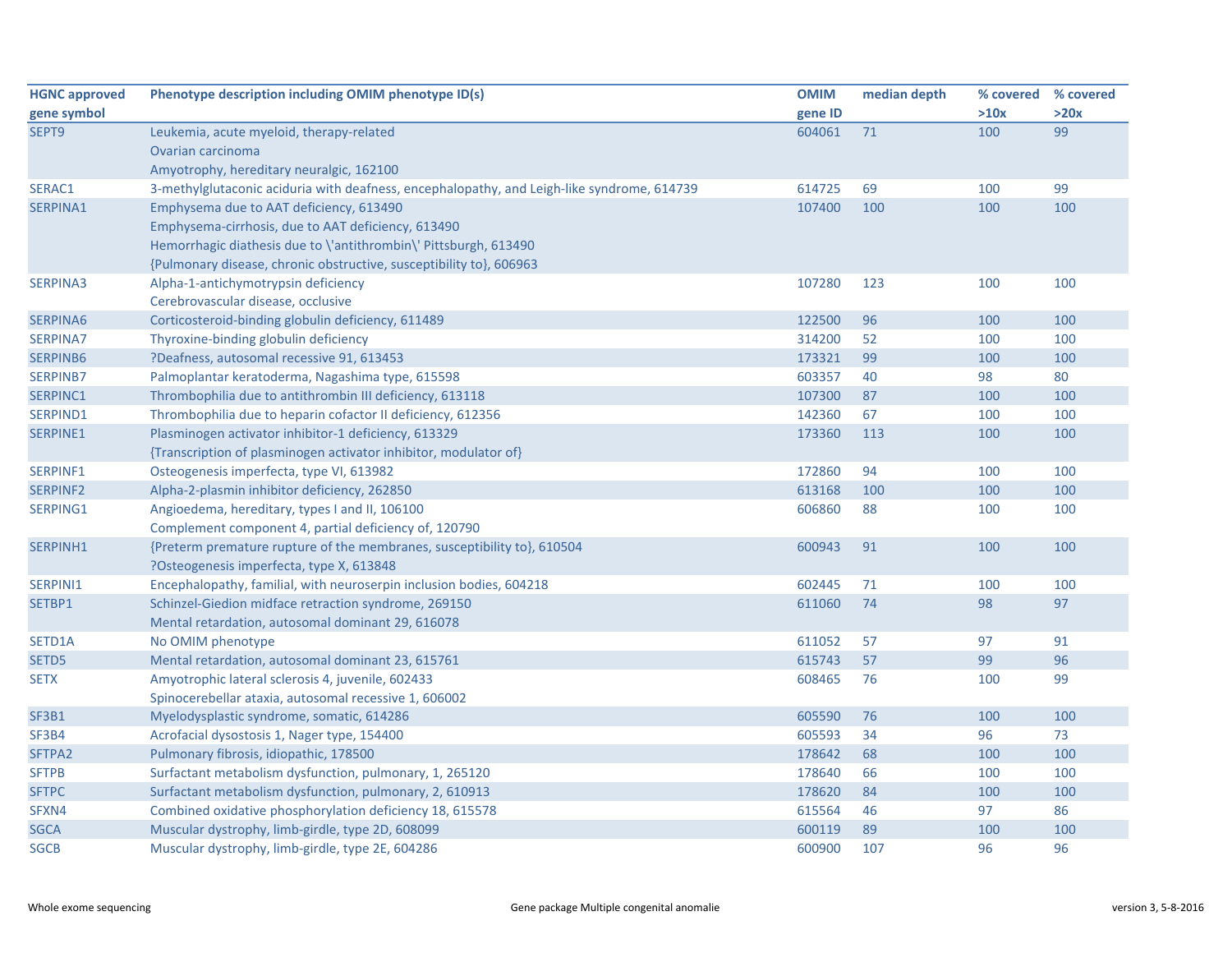| <b>HGNC approved</b>             | Phenotype description including OMIM phenotype ID(s)               | <b>OMIM</b> | median depth | % covered | % covered |
|----------------------------------|--------------------------------------------------------------------|-------------|--------------|-----------|-----------|
| gene symbol                      |                                                                    | gene ID     |              | >10x      | >20x      |
| <b>SGCD</b>                      | Muscular dystrophy, limb-girdle, type 2F, 601287                   | 601411      | 78           | 100       | 100       |
|                                  | Cardiomyopathy, dilated, 1L, 606685                                |             |              |           |           |
| <b>SGCE</b>                      | Dystonia-11, myoclonic, 159900                                     | 604149      | 64           | 94        | 93        |
| <b>SGCG</b>                      | Muscular dystrophy, limb-girdle, type 2C, 253700                   | 608896      | 67           | 100       | 100       |
| <b>SGSH</b>                      | Mucopolysaccharidisis type IIIA (Sanfilippo A), 252900             | 605270      | 86           | 94        | 94        |
| <b>SH2B3</b>                     | Myelofibrosis, somatic, 254450                                     | 605093      | 62           | 96        | 84        |
|                                  | Thrombocythemia, somatic, 187950                                   |             |              |           |           |
|                                  | Erythrocytosis, somatic, 133100                                    |             |              |           |           |
| SH <sub>2</sub> D <sub>1</sub> A | Lymphoproliferative syndrome, X-linked, 1, 308240                  | 300490      | 45           | 100       | 97        |
| SH3BP2                           | Cherubism, 118400                                                  | 602104      | 71           | 91        | 91        |
| SH3PXD2B                         | Frank-ter Haar syndrome, 249420                                    | 613293      | 87           | 100       | 100       |
| SH3TC2                           | Charcot-Marie-Tooth disease, type 4C, 601596                       | 608206      | 73           | 100       | 100       |
|                                  | Mononeuropathy of the median nerve, mild, 613353                   |             |              |           |           |
| SHANK3                           | Phelan-McDermid syndrome, 606232                                   | 606230      | 56           | 93        | 82        |
|                                  | {Schizophrenia 15}, 613950                                         |             |              |           |           |
| <b>SHH</b>                       | Holoprosencephaly-3, 142945                                        | 600725      | 80           | 100       | 97        |
|                                  | Single median maxillary central incisor, 147250                    |             |              |           |           |
|                                  | Microphthalmia with coloboma 5, 611638                             |             |              |           |           |
|                                  | Schizencephaly, 269160                                             |             |              |           |           |
| SHOC <sub>2</sub>                | Noonan-like syndrome with loose anagen hair, 607721                | 602775      | 78           | 100       | 100       |
| <b>SHOX</b>                      | Short stature, idiopathic familial, 300582                         | 312865      | 58           | 96        | 87        |
|                                  | Leri-Weill dyschondrosteosis, 127300                               |             |              |           |           |
|                                  | Langer mesomelic dysplasia, 249700                                 |             |              |           |           |
| SHROOM4                          | ?Stocco dos Santos X-linked mental retardation syndrome, 300434    | 300579      | 44           | 100       | 93        |
| <b>SI</b>                        | Sucrase-isomaltase deficiency, congenital, 222900                  | 609845      | 63           | 98        | 94        |
| SIGMAR1                          | ?Amyotrophic lateral sclerosis 16, juvenile, 614373                | 601978      | 56           | 100       | 100       |
|                                  | ?Spinal muscular atrophy, distal, autosomal recessive, 2, 605726   |             |              |           |           |
| SIL1                             | Marinesco-Sjogren syndrome, 248800                                 | 608005      | 85           | 100       | 100       |
| SIM1                             | Obesity, severe, 601665                                            | 603128      | 85           | 100       | 99        |
| SIX1                             | Brachiootic syndrome 3, 608389                                     | 601205      | 90           | 100       | 100       |
|                                  | Deafness, autosomal dominant 23, 605192                            |             |              |           |           |
| SIX <sub>3</sub>                 | Holoprosencephaly-2, 157170                                        | 603714      | 103          | 100       | 100       |
|                                  | Schizencephaly, 269160                                             |             |              |           |           |
| SIX <sub>5</sub>                 | Branchiootorenal syndrome 2, 610896                                | 600963      | 45           | 94        | 82        |
| SIX <sub>6</sub>                 | Optic disc anomalies with retinal and/or macular dystrophy, 212550 | 606326      | 108          | 100       | 100       |
| <b>SKI</b>                       | Shprintzen-Goldberg syndrome, 182212                               | 164780      | 55           | 99        | 97        |
| SKIV2L                           | Trichohepatoenteric syndrome 2, 614602                             | 600478      | 60           | 99        | 91        |
| <b>SLC10A2</b>                   | Bile acid malabsorption, primary, 613291                           | 601295      | 94           | 100       | 100       |
| <b>SLC11A2</b>                   | Anemia, hypochromic microcytic, 206100                             | 600523      | 71           | 100       | 98        |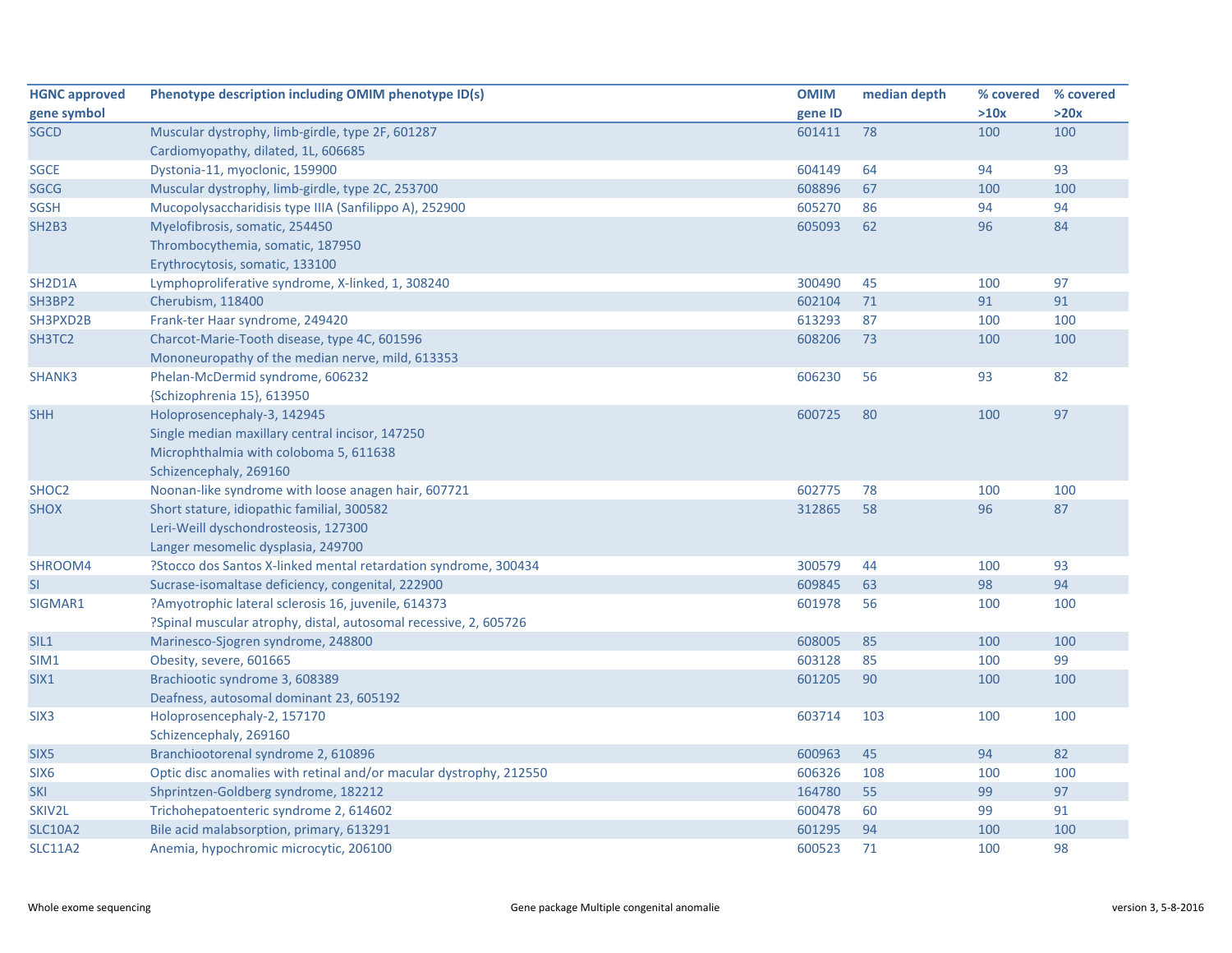| <b>HGNC approved</b> | Phenotype description including OMIM phenotype ID(s)                                                | <b>OMIM</b> | median depth | % covered | % covered |
|----------------------|-----------------------------------------------------------------------------------------------------|-------------|--------------|-----------|-----------|
| gene symbol          |                                                                                                     | gene ID     |              | >10x      | >20x      |
| <b>SLC12A1</b>       | Bartter syndrome, type 1, 601678                                                                    | 600839      | 83           | 100       | 99        |
| <b>SLC12A3</b>       | Gitelman syndrome, 263800                                                                           | 600968      | 84           | 100       | 100       |
| <b>SLC12A6</b>       | Agenesis of the corpus callosum with peripheral neuropathy, 218000                                  | 604878      | 71           | 100       | 99        |
| <b>SLC16A1</b>       | Erythrocyte lactate transporter defect, 245340                                                      | 600682      | 76           | 100       | 100       |
|                      | Hyperinsulinemic hypoglycemia, familial, 7, 610021                                                  |             |              |           |           |
|                      | Monocarboxylate transporter 1 deficiency, 616095                                                    |             |              |           |           |
| <b>SLC16A12</b>      | Cataract, juvenile, with microcornea and glucosuria, 612018                                         | 611910      | 72           | 100       | 99        |
| <b>SLC16A2</b>       | Allan-Herndon-Dudley syndrome, 300523                                                               | 300095      | 42           | 99        | 89        |
| <b>SLC17A5</b>       | Salla disease, 604369                                                                               | 604322      | 75           | 100       | 99        |
|                      | Sialic acid storage disorder, infantile, 269920                                                     |             |              |           |           |
| <b>SLC17A8</b>       | Deafness, autosomal dominant 25, 605583                                                             | 607557      | 81           | 100       | 99        |
| <b>SLC19A2</b>       | Thiamine-responsive megaloblastic anemia syndrome, 249270                                           | 603941      | 90           | 100       | 100       |
| <b>SLC19A3</b>       | Thiamine metabolism dysfunction syndrome 2 (biotin- or thiamine-responsive encephalopathy type 2),  | 606152      | 118          | 100       | 100       |
|                      | 607483                                                                                              |             |              |           |           |
| SLC1A3               | Episodic ataxia, type 6, 612656                                                                     | 600111      | 92           | 100       | 100       |
| <b>SLC20A2</b>       | Basal ganglia calcification, idiopathic, 1, 213600                                                  | 158378      | 83           | 100       | 97        |
| <b>SLC22A12</b>      | Hypouricemia, renal, 220150                                                                         | 607096      | 72           | 100       | 100       |
| <b>SLC22A18</b>      | Breast cancer, somatic, 114480                                                                      | 602631      | 65           | 96        | 88        |
|                      | Rhabdomyosarcoma, somatic, 268210                                                                   |             |              |           |           |
|                      | Lung cancer, somatic, 211980                                                                        |             |              |           |           |
| <b>SLC22A5</b>       | Carnitine deficiency, systemic primary, 212140                                                      | 603377      | 97           | 100       | 100       |
| <b>SLC24A1</b>       | Night blindness, congenital stationary (complete), 1D, autosomal recessive, 613830                  | 603617      | 85           | 100       | 100       |
| <b>SLC24A5</b>       | [Skin/hair/eye pigmentation 4, fair/dark skin], 113750                                              | 609802      | 56           | 100       | 100       |
|                      | Albinism, oculocutaneous, type VI, 113750                                                           |             |              |           |           |
| <b>SLC25A1</b>       | Combined D-2- and L-2-hydroxyglutaric aciduria, 615182                                              | 190315      | 40           | 99        | 90        |
| <b>SLC25A12</b>      | Hypomyelination, global cerebral, 612949                                                            | 603667      | 87           | 100       | 100       |
| <b>SLC25A13</b>      | Citrullinemia, adult-onset type II, 603471                                                          | 603859      | 70           | 100       | 96        |
|                      | Citrullinemia, type II, neonatal-onset, 605814                                                      |             |              |           |           |
| <b>SLC25A15</b>      | Hyperornithinemia-hyperammonemia-homocitrullinemia syndrome, 238970                                 | 603861      | 106          | 90        | 86        |
| <b>SLC25A19</b>      | Microcephaly, Amish type, 607196                                                                    | 606521      | 85           | 100       | 100       |
|                      | Thiamine metabolism dysfunction syndrome 4 (progressive polyneuropathy type), 613710                |             |              |           |           |
| <b>SLC25A20</b>      | Carnitine-acylcarnitine translocase deficiency, 212138                                              | 613698      | 101          | 100       | 100       |
| <b>SLC25A22</b>      | Epileptic encephalopathy, early infantile, 3, 609304                                                | 609302      | 63           | 100       | 100       |
| <b>SLC25A3</b>       | Mitochondrial phosphate carrier deficiency, 610773                                                  | 600370      | 70           | 97        | 93        |
| <b>SLC25A38</b>      | Anemia, sideroblastic, pyridoxine-refractory, autosomal recessive, 205950                           | 610819      | 40           | 92        | 75        |
| <b>SLC25A4</b>       | Progressive external ophthalmoplegia with mitochondrial DNA deletions, autosomal dominant 2, 609283 | 103220      | 91           | 100       | 100       |
|                      | Mitochondrial DNA depletion syndrome 12 (cardiomyopathic type), 615418                              |             |              |           |           |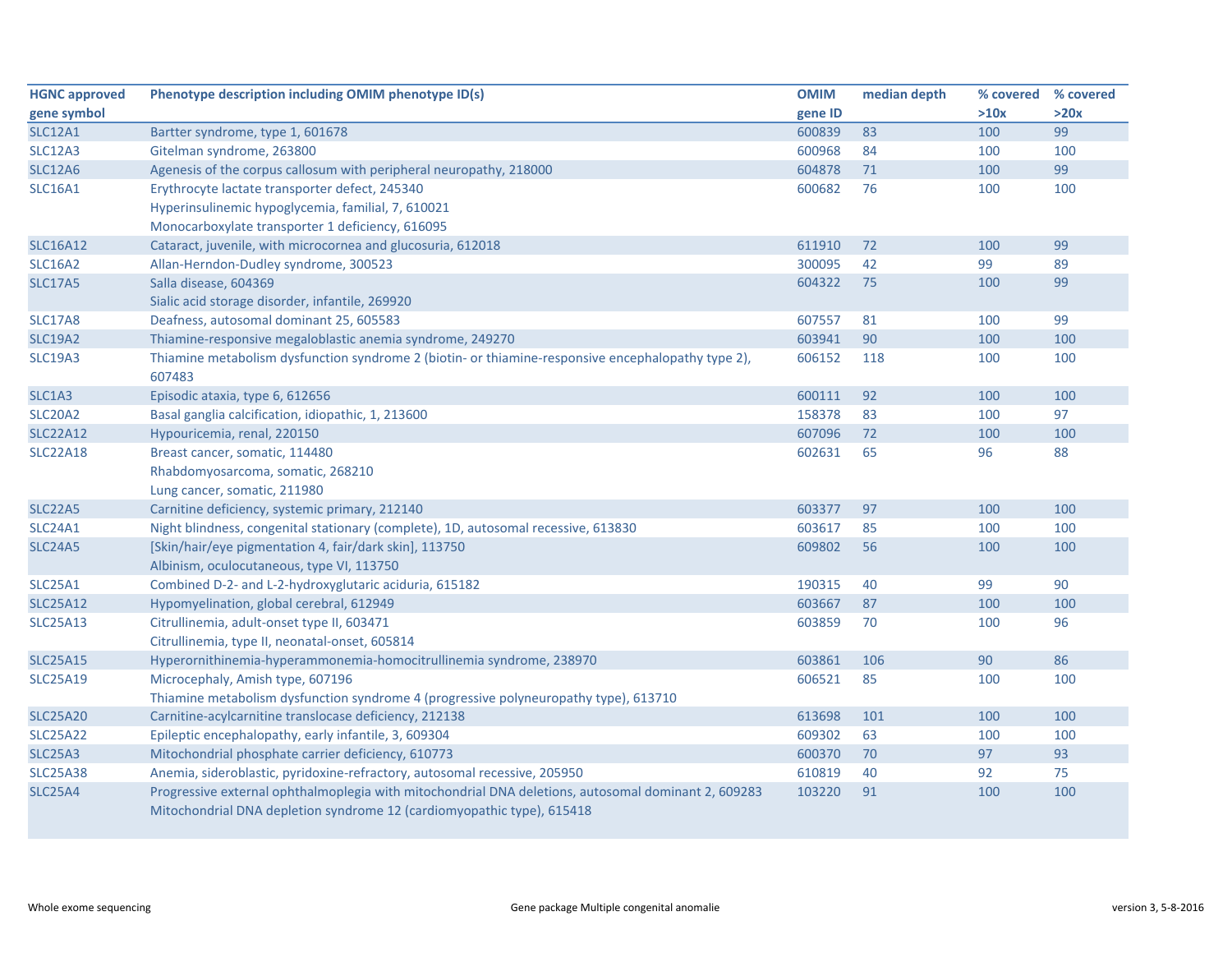| <b>HGNC approved</b>            | Phenotype description including OMIM phenotype ID(s)                       | <b>OMIM</b> | median depth | % covered | % covered |
|---------------------------------|----------------------------------------------------------------------------|-------------|--------------|-----------|-----------|
| gene symbol                     |                                                                            | gene ID     |              | >10x      | >20x      |
| <b>SLC26A2</b>                  | Diastrophic dysplasia, 222600                                              | 606718      | 102          | 100       | 100       |
|                                 | Atelosteogenesis II, 256050                                                |             |              |           |           |
|                                 | Achondrogenesis Ib, 600972                                                 |             |              |           |           |
|                                 | Epiphyseal dysplasia, multiple, 4, 226900                                  |             |              |           |           |
|                                 | Diastrophic dysplasia, broad bone-platyspondylic variant, 222600           |             |              |           |           |
|                                 | De la Chapelle dysplasia, 256050                                           |             |              |           |           |
| <b>SLC26A3</b>                  | Diarrhea 1, secretory chloride, congenital, 214700                         | 126650      | 78           | 100       | 100       |
| SLC <sub>26</sub> A4            | Pendred syndrome, 274600                                                   | 605646      | 82           | 100       | 98        |
|                                 | Deafness, autosomal recessive 4, with enlarged vestibular aqueduct, 600791 |             |              |           |           |
| <b>SLC26A5</b>                  | ?Deafness, autosomal recessive 61, 613865                                  | 604943      | 90           | 100       | 100       |
| <b>SLC26A8</b>                  | Spermatogenic failure 3, 606766                                            | 608480      | 44           | 99        | 88        |
| <b>SLC27A4</b>                  | Ichthyosis prematurity syndrome, 608649                                    | 604194      | 93           | 100       | 100       |
| <b>SLC29A3</b>                  | Histiocytosis-lymphadenopathy plus syndrome, 602782                        | 612373      | 98           | 100       | 100       |
| SLC <sub>2</sub> A <sub>1</sub> | GLUT1 deficiency syndrome 1, infantile onset, severe, 606777               | 138140      | 104          | 100       | 100       |
|                                 | GLUT1 deficiency syndrome 2, childhood onset, 612126                       |             |              |           |           |
|                                 | {Epilepsy, idiopathic generalized, susceptibility to, 12}, 614847          |             |              |           |           |
|                                 | Dystonia 9, 601042                                                         |             |              |           |           |
|                                 | Stomatin-deficient cryohydrocytosis with neurologic defects, 608885        |             |              |           |           |
| <b>SLC2A10</b>                  | Arterial tortuosity syndrome, 208050                                       | 606145      | 95           | 100       | 100       |
| SLC <sub>2</sub> A <sub>2</sub> | {Diabetes mellitus, noninsulin-dependent}, 125853                          | 138160      | 90           | 100       | 100       |
|                                 | Fanconi-Bickel syndrome, 227810                                            |             |              |           |           |
| SLC <sub>2</sub> A9             | {Uric acid concentration, serum, QTL 2}, 612076                            | 606142      | 73           | 100       | 94        |
|                                 | Hypouricemia, renal, 2, 612076                                             |             |              |           |           |
| <b>SLC30A10</b>                 | Hypermanganesemia with dystonia, polycythemia, and cirrhosis, 613280       | 611146      | 103          | 100       | 100       |
| <b>SLC30A2</b>                  | Zinc deficiency, transient neonatal, 608118                                | 609617      | 76           | 100       | 100       |
| <b>SLC33A1</b>                  | Spastic paraplegia 42, autosomal dominant, 612539                          | 603690      | 62           | 100       | 96        |
|                                 | Congenital cataracts, hearing loss, and neurodegeneration, 614482          |             |              |           |           |
| <b>SLC34A1</b>                  | Nephrolithiasis/osteoporosis, hypophosphatemic, 1, 612286                  | 182309      | 79           | 100       | 100       |
|                                 | Fanconi renotubular syndrome 2, 613388                                     |             |              |           |           |
| <b>SLC34A2</b>                  | Pulmonary alveolar microlithiasis, 265100                                  | 604217      | 81           | 100       | 98        |
|                                 | ?Testicular microlithiasis, 610441                                         |             |              |           |           |
| <b>SLC34A3</b>                  | Hypophosphatemic rickets with hypercalciuria, 241530                       | 609826      | 82           | 100       | 99        |
| <b>SLC35A1</b>                  | Congenital disorder of glycosylation, type IIf, 603585                     | 605634      | 76           | 100       | 100       |
| <b>SLC35A2</b>                  | Congenital disorder of glycosylation, type IIm, 300896                     | 314375      | 29           | 98        | 80        |
| <b>SLC35C1</b>                  | Congenital disorder of glycosylation, type IIc, 266265                     | 605881      | 103          | 100       | 100       |
| <b>SLC35D1</b>                  | Schneckenbecken dysplasia, 269250                                          | 610804      | 72           | 100       | 91        |
| <b>SLC36A2</b>                  | Iminoglycinuria, digenic, 242600                                           | 608331      | 73           | 100       | 98        |
|                                 | Hyperglycinuria, 138500                                                    |             |              |           |           |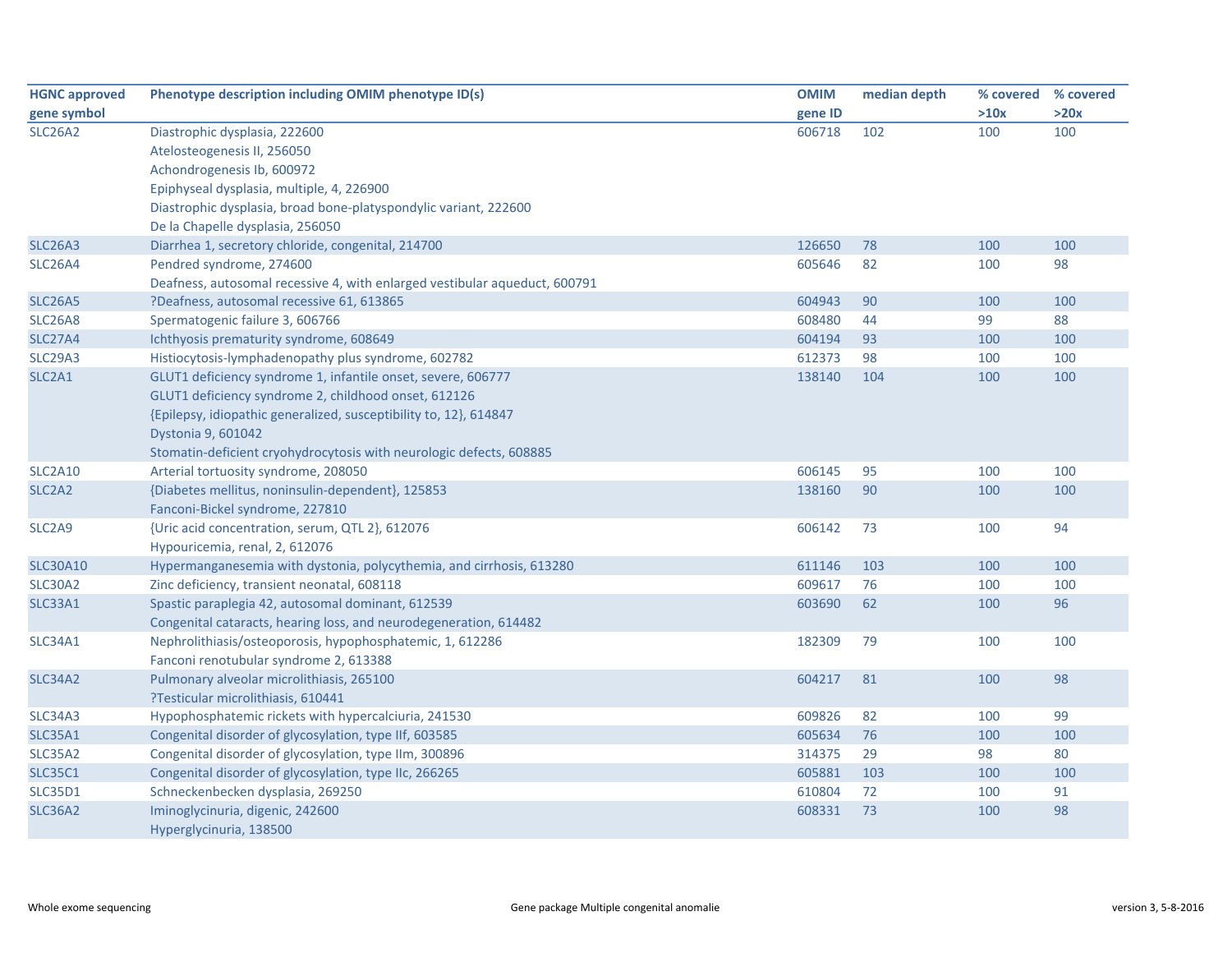| <b>HGNC approved</b> | Phenotype description including OMIM phenotype ID(s)                                                   | <b>OMIM</b> | median depth |      | % covered % covered |
|----------------------|--------------------------------------------------------------------------------------------------------|-------------|--------------|------|---------------------|
| gene symbol          |                                                                                                        | gene ID     |              | >10x | >20x                |
| <b>SLC37A4</b>       | Glycogen storage disease Ib, 232220                                                                    | 602671      | 80           | 100  | 96                  |
|                      | Glycogen storage disease Ic, 232240                                                                    |             |              |      |                     |
| <b>SLC38A8</b>       | Foveal hypoplasia 2, with or without optic nerve misrouting and/or anterior segment dysgenesis, 609218 | 615585      | 29           | 94   | 75                  |
| <b>SLC39A13</b>      | Spondylocheirodysplasia, Ehlers-Danlos syndrome-like, 612350                                           | 608735      | 78           | 100  | 100                 |
| <b>SLC39A4</b>       | Acrodermatitis enteropathica, 201100                                                                   | 607059      | 62           | 100  | 98                  |
| SLC3A1               | Cystinuria, 220100                                                                                     | 104614      | 99           | 100  | 100                 |
| <b>SLC40A1</b>       | Hemochromatosis, type 4, 606069                                                                        | 604653      | 80           | 100  | 100                 |
| <b>SLC45A2</b>       | Albinism, oculocutaneous, type IV, 606574                                                              | 606202      | 78           | 100  | 99                  |
|                      | [Skin/hair/eye pigmentation 5, black/nonblack hair], 227240                                            |             |              |      |                     |
|                      | [Skin/hair/eye pigmentation 5, dark/fair skin], 227240                                                 |             |              |      |                     |
|                      | [Skin/hair/eye pigmentation 5, dark/light eyes], 227240                                                |             |              |      |                     |
| <b>SLC46A1</b>       | Folate malabsorption, hereditary, 229050                                                               | 611672      | 71           | 100  | 100                 |
| SLC4A1               | Ovalocytosis, SA type, 166900                                                                          | 109270      | 78           | 100  | 100                 |
|                      | Spherocytosis, type 4, 612653                                                                          |             |              |      |                     |
|                      | [Malaria, resistance to], 611162                                                                       |             |              |      |                     |
|                      | Renal tubular acidosis, distal, AD, 179800                                                             |             |              |      |                     |
|                      | Renal tubular acidosis, distal, AR, 611590                                                             |             |              |      |                     |
|                      | [Blood group, Diego], 110500                                                                           |             |              |      |                     |
|                      | [Blood group, Waldner], 112010                                                                         |             |              |      |                     |
|                      | [Blood group, Wright], 112050                                                                          |             |              |      |                     |
|                      | [Blood group, Froese], 601551                                                                          |             |              |      |                     |
|                      | [Blood group, Swann], 601550                                                                           |             |              |      |                     |
|                      | Cryohydrocytosis, 185020                                                                               |             |              |      |                     |
| <b>SLC4A11</b>       | Corneal endothelial dystrophy 2, autosomal recessive, 217700                                           | 610206      | 79           | 100  | 97                  |
|                      | Corneal endothelial dystrophy and perceptive deafness, 217400                                          |             |              |      |                     |
|                      | Corneal dystrophy, Fuchs endothelial, 4, 613268                                                        |             |              |      |                     |
| SLC4A4               | Renal tubular acidosis, proximal, with ocular abnormalities, 604278                                    | 603345      | 71           | 100  | 99                  |
| <b>SLC52A3</b>       | Brown-Vialetto-Van Laere syndrome 1, 211530                                                            | 613350      | 60           | 100  | 100                 |
|                      | Fazio-Londe disease, 211500                                                                            |             |              |      |                     |
| SLC5A1               | Glucose/galactose malabsorption, 606824                                                                | 182380      | 94           | 100  | 100                 |
| SLC5A2               | Renal glucosuria, 233100                                                                               | 182381      | 72           | 100  | 100                 |
| SLC5A5               | Thyroid dyshormonogenesis 1, 274400                                                                    | 601843      | 62           | 100  | 97                  |
| SLC5A7               | Neuronopathy, distal hereditary motor, type VIIA, 158580                                               | 608761      | 75           | 100  | 100                 |
| <b>SLC6A19</b>       | Hartnup disorder, 234500                                                                               | 608893      | 92           | 100  | 100                 |
|                      | Iminoglycinuria, digenic, 242600                                                                       |             |              |      |                     |
|                      | Hyperglycinuria, 138500                                                                                |             |              |      |                     |
| SLC6A2               | Orthostatic intolerance, 604715                                                                        | 163970      | 97           | 100  | 100                 |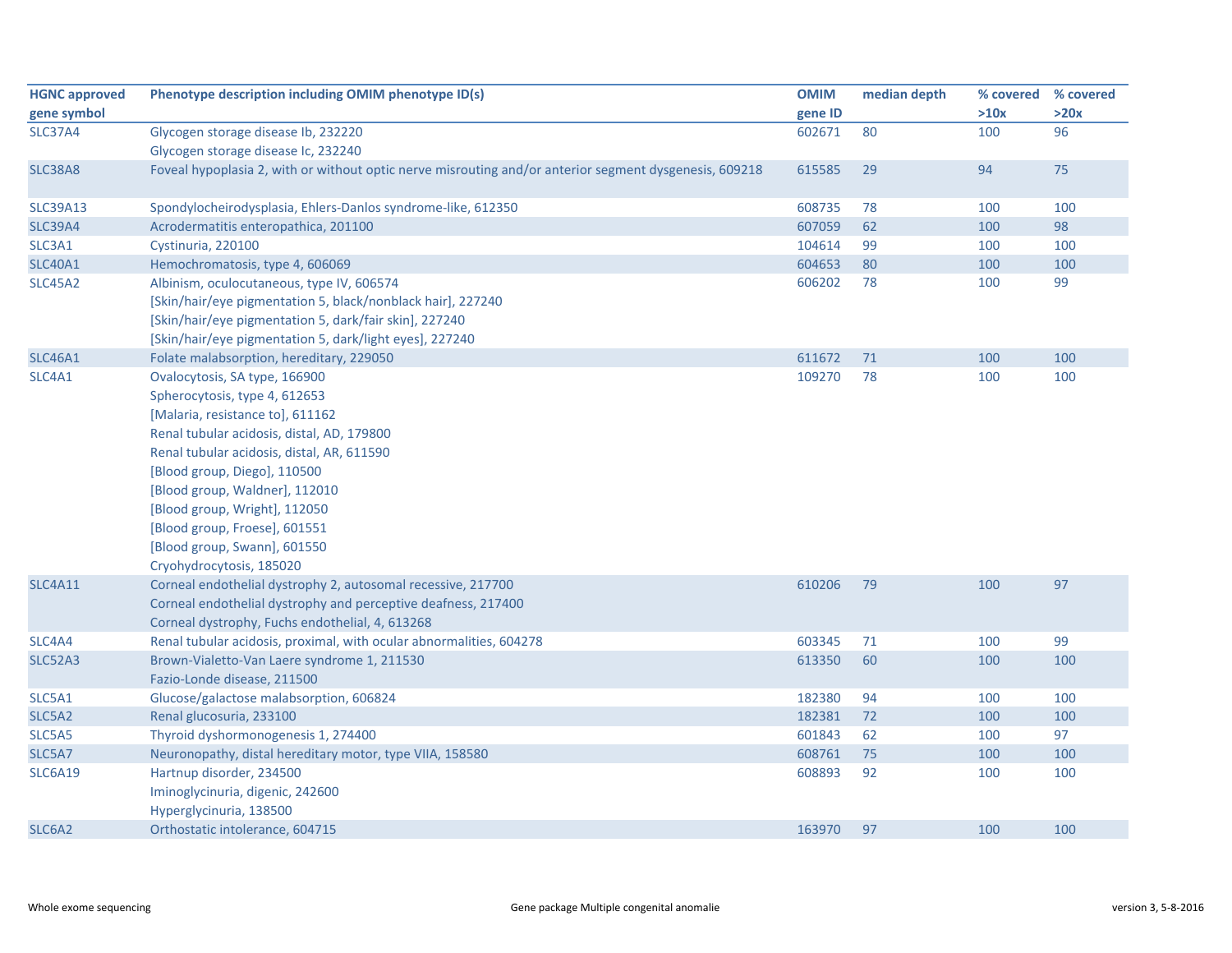| <b>HGNC approved</b> | Phenotype description including OMIM phenotype ID(s)                      | <b>OMIM</b> | median depth | % covered | % covered |
|----------------------|---------------------------------------------------------------------------|-------------|--------------|-----------|-----------|
| gene symbol          |                                                                           | gene ID     |              | >10x      | >20x      |
| <b>SLC6A20</b>       | Hyperglycinuria, 138500                                                   | 605616      | 87           | 100       | 100       |
|                      | Iminoglycinuria, digenic, 242600                                          |             |              |           |           |
| SLC6A3               | {Nicotine dependence, protection against}, 188890                         | 126455      | 87           | 100       | 100       |
|                      | Parkinsonism-dystonia, infantile, 613135                                  |             |              |           |           |
| SLC6A5               | Hyperekplexia 3, 614618                                                   | 604159      | 87           | 100       | 100       |
| SLC6A8               | Cerebral creatine deficiency syndrome 1, 300352                           | 300036      | 19           | 81        | 42        |
| <b>SLC7A14</b>       | Retinitis pigmentosa 68, 615725                                           | 615720      | 55           | 100       | 96        |
| SLC7A7               | Lysinuric protein intolerance, 222700                                     | 603593      | 79           | 100       | 98        |
| SLC7A9               | Cystinuria, 220100                                                        | 604144      | 98           | 100       | 100       |
| SLC9A3R1             | Nephrolithiasis/osteoporosis, hypophosphatemic, 2, 612287                 | 604990      | 86           | 100       | 98        |
| SLC9A6               | Mental retardation, X-linked syndromic, Christianson type, 300243         | 300231      | 50           | 100       | 96        |
| SLCO1B1              | Hyperbilirubinemia, Rotor type, digenic, 237450                           | 604843      | 52           | 100       | 95        |
| SLCO1B3              | Hyperbilirubinemia, Rotor type, digenic, 237450                           | 605495      | 45           | 99        | 94        |
| SLCO2A1              | Hypertrophic osteoarthropathy, primary, autosomal recessive 2, 614441     | 601460      | 78           | 100       | 100       |
| SLITRK1              | Tourette syndrome, 137580                                                 | 609678      | 62           | 100       | 100       |
|                      | ?Trichotillomania, 613229                                                 |             |              |           |           |
| SLITRK6              | Deafness and myopia, 221200                                               | 609681      | 93           | 100       | 100       |
| SLURP1               | Meleda disease, 248300                                                    | 606119      | 77           | 100       | 100       |
| SLX4                 | Fanconi anemia, complementation group P, 613951                           | 613278      | 82           | 100       | 100       |
| SMAD3                | Loeys-Dietz syndrome 3, 613795                                            | 603109      | 93           | 100       | 100       |
| SMAD4                | Pancreatic cancer, somatic, 260350                                        | 600993      | 76           | 100       | 98        |
|                      | Juvenile polyposis/hereditary hemorrhagic telangiectasia syndrome, 175050 |             |              |           |           |
|                      | Myhre syndrome, 139210                                                    |             |              |           |           |
|                      | Polyposis, juvenile intestinal, 174900                                    |             |              |           |           |
| SMAD6                | Aortic valve disease 2, 614823                                            | 602931      | 71           | 94        | 84        |
| SMAD9                | Pulmonary hypertension, primary, 2, 615342                                | 603295      | 78           | 100       | 100       |
| SMARCA2              | Nicolaides-Baraitser syndrome, 601358                                     | 600014      | 78           | 98        | 96        |
| SMARCA4              | {Rhabdoid tumor predisposition syndrome 2}, 613325                        | 603254      | 91           | 100       | 100       |
|                      | Mental retardation, autosomal dominant 16, 614609                         |             |              |           |           |
| SMARCAD1             | Adermatoglyphia, 136000                                                   | 612761      | 60           | 100       | 95        |
| SMARCAL1             | Schimke immunoosseous dysplasia, 242900                                   | 606622      | 72           | 100       | 100       |
| SMARCB1              | Rhabdoid tumors, somatic, 609322                                          | 601607      | 123          | 100       | 100       |
|                      | {Rhabdoid predisposition syndrome 1}, 609322                              |             |              |           |           |
|                      | Mental retardation, autosomal dominant 15, 614608                         |             |              |           |           |
|                      | {Schwannomatosis-1, susceptibility to}, 162091                            |             |              |           |           |
| SMC1A                | Cornelia de Lange syndrome 2, 300590                                      | 300040      | 48           | 100       | 91        |
| SMC3                 | Cornelia de Lange syndrome 3, 610759                                      | 606062      | 50           | 93        | 84        |
| SMCHD1               | Fascioscapulohumeral muscular dystrophy 2, digenic, 158901                | 614982      | 62           | 99        | 93        |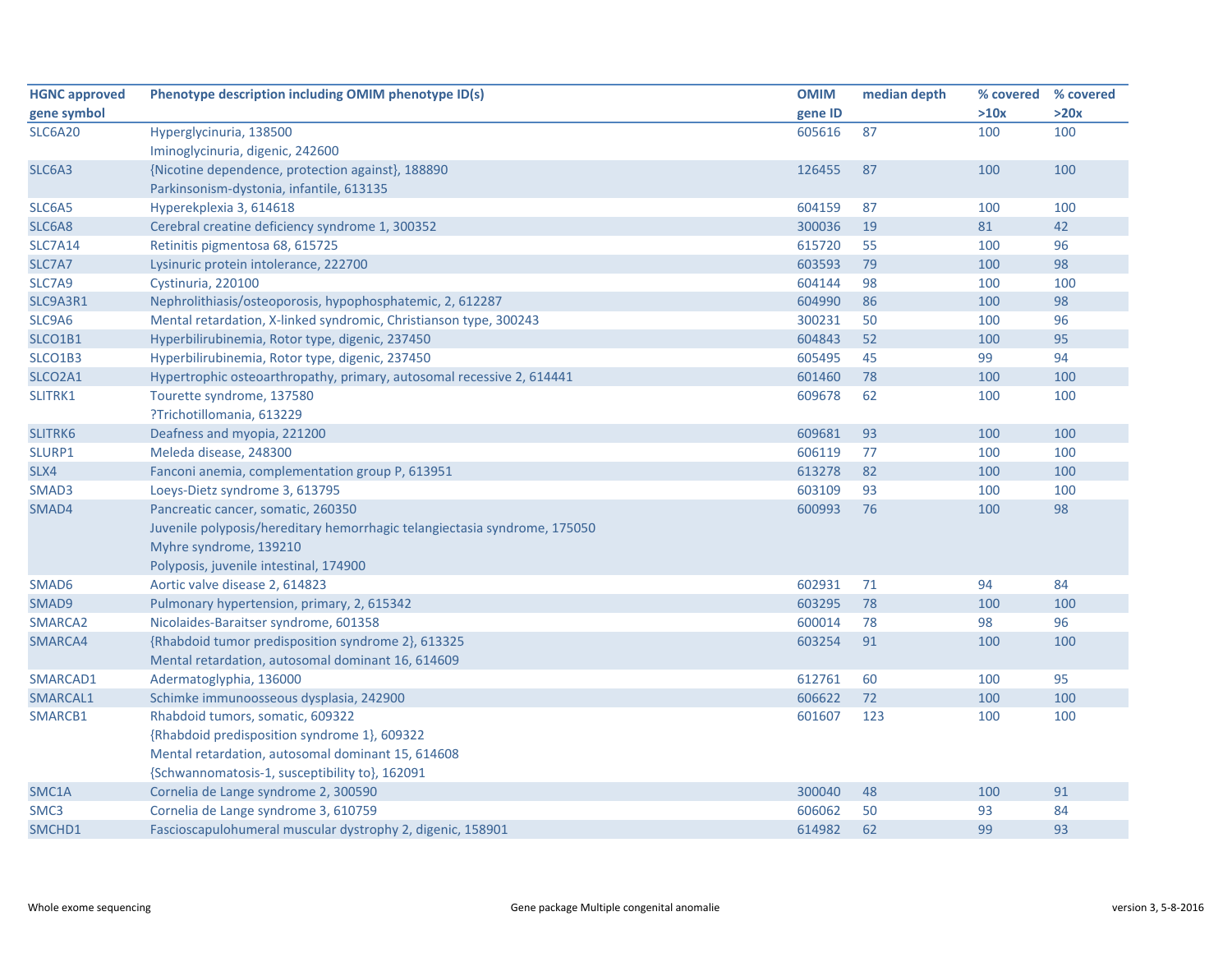| <b>HGNC approved</b> | Phenotype description including OMIM phenotype ID(s)                                       | <b>OMIM</b> | median depth | % covered % covered |      |
|----------------------|--------------------------------------------------------------------------------------------|-------------|--------------|---------------------|------|
| gene symbol          |                                                                                            | gene ID     |              | >10x                | >20x |
| SMN1                 | Spinal muscular atrophy-1, 253300                                                          | 600354      | 34           | 97                  | 78   |
|                      | Spinal muscular atrophy-2, 253550                                                          |             |              |                     |      |
|                      | Spinal muscular atrophy-3, 253400                                                          |             |              |                     |      |
|                      | Spinal muscular atrophy-4, 271150                                                          |             |              |                     |      |
| <b>SMO</b>           | Basal cell carcinoma, somatic                                                              | 601500      | 86           | 100                 | 94   |
| SMOC1                | Microphthalmia with limb anomalies, 206920                                                 | 608488      | 77           | 100                 | 100  |
| SMOC <sub>2</sub>    | Dentin dysplasia, type I, with microdontia and misshapen teeth, 125400                     | 607223      | 71           | 100                 | 94   |
| SMPD1                | Niemann-Pick disease, type A, 257200                                                       | 607608      | 110          | 100                 | 100  |
|                      | Niemann-Pick disease, type B, 607616                                                       |             |              |                     |      |
| <b>SMPX</b>          | Deafness, X-linked 4, 300066                                                               | 300226      | 50           | 100                 | 94   |
| <b>SMS</b>           | Mental retardation, X-linked, Snyder-Robinson type, 309583                                 | 300105      | 39           | 95                  | 94   |
| SNAI2                | Waardenburg syndrome, type 2D, 608890                                                      | 602150      | 71           | 100                 | 92   |
|                      | Piebaldism, 172800                                                                         |             |              |                     |      |
| SNAP29               | Cerebral dysgenesis, neuropathy, ichthyosis, and palmoplantar keratoderma syndrome, 609528 | 604202      | 99           | 100                 | 100  |
| <b>SNCA</b>          | Parkinson disease 4, 605543                                                                | 163890      | 82           | 100                 | 100  |
|                      | Dementia, Lewy body, 127750                                                                |             |              |                     |      |
|                      | Parkinson disease 1, 168601                                                                |             |              |                     |      |
| <b>SNCB</b>          | Dementia, Lewy body, 127750                                                                | 602569      | 70           | 100                 | 100  |
| SNIP1                | Psychomotor retardation, epilepsy, and craniofacial dysmorphism, 614501                    | 608241      | 88           | 100                 | 100  |
| <b>SNRNP200</b>      | Retinitis pigmentosa 33, 610359                                                            | 601664      | 105          | 100                 | 100  |
| <b>SNRPE</b>         | Hypotrichosis 11, 615059                                                                   | 128260      | 27           | 89                  | 59   |
| <b>SNRPN</b>         | Prader-Willi syndrome, 176270                                                              | 182279      | 90           | 100                 | 98   |
| SNTA1                | Long QT syndrome 12, 612955                                                                | 601017      | 60           | 89                  | 77   |
| <b>SNX10</b>         | Osteopetrosis, autosomal recessive 8, 615085                                               | 614780      | 72           | 100                 | 100  |
| <b>SOBP</b>          | Mental retardation, anterior maxillary protrusion, and strabismus, 613671                  | 613667      | 79           | 98                  | 94   |
| SOD <sub>1</sub>     | Amyotrophic lateral sclerosis 1, 105400                                                    | 147450      | 51           | 100                 | 100  |
| <b>SOS1</b>          | ?Fibromatosis, gingival, 1, 135300                                                         | 182530      | 65           | 100                 | 95   |
|                      | Noonan syndrome 4, 610733                                                                  |             |              |                     |      |
| <b>SOST</b>          | Sclerosteosis 1, 269500                                                                    | 605740      | 79           | 100                 | 100  |
|                      | Van Buchem disease, 239100                                                                 |             |              |                     |      |
|                      | Craniodiaphyseal dysplasia, autosomal dominant, 122860                                     |             |              |                     |      |
| <b>SOX10</b>         | Waardenburg syndrome, type 4C, 613266                                                      | 602229      | 45           | 99                  | 87   |
|                      | Waardenburg syndrome, type 2E, with or without neurologic involvement, 611584              |             |              |                     |      |
|                      | PCWH syndrome, 609136                                                                      |             |              |                     |      |
| <b>SOX17</b>         | Vesicoureteral reflux 3, 613674                                                            | 610928      | 58           | 100                 | 91   |
| <b>SOX18</b>         | Hypotrichosis-lymphedema-telangiectasia syndrome, 607823                                   | 601618      | 31           | 83                  | 55   |
|                      | Hypotrichosis-lymphedema-telangiectasia-renal defect syndrome, 137940                      |             |              |                     |      |
| SOX <sub>2</sub>     | Microphthalmia, syndromic 3, 206900                                                        | 184429      | 113          | 100                 | 100  |
|                      | Optic nerve hypoplasia and abnormalities of the central nervous system, 206900             |             |              |                     |      |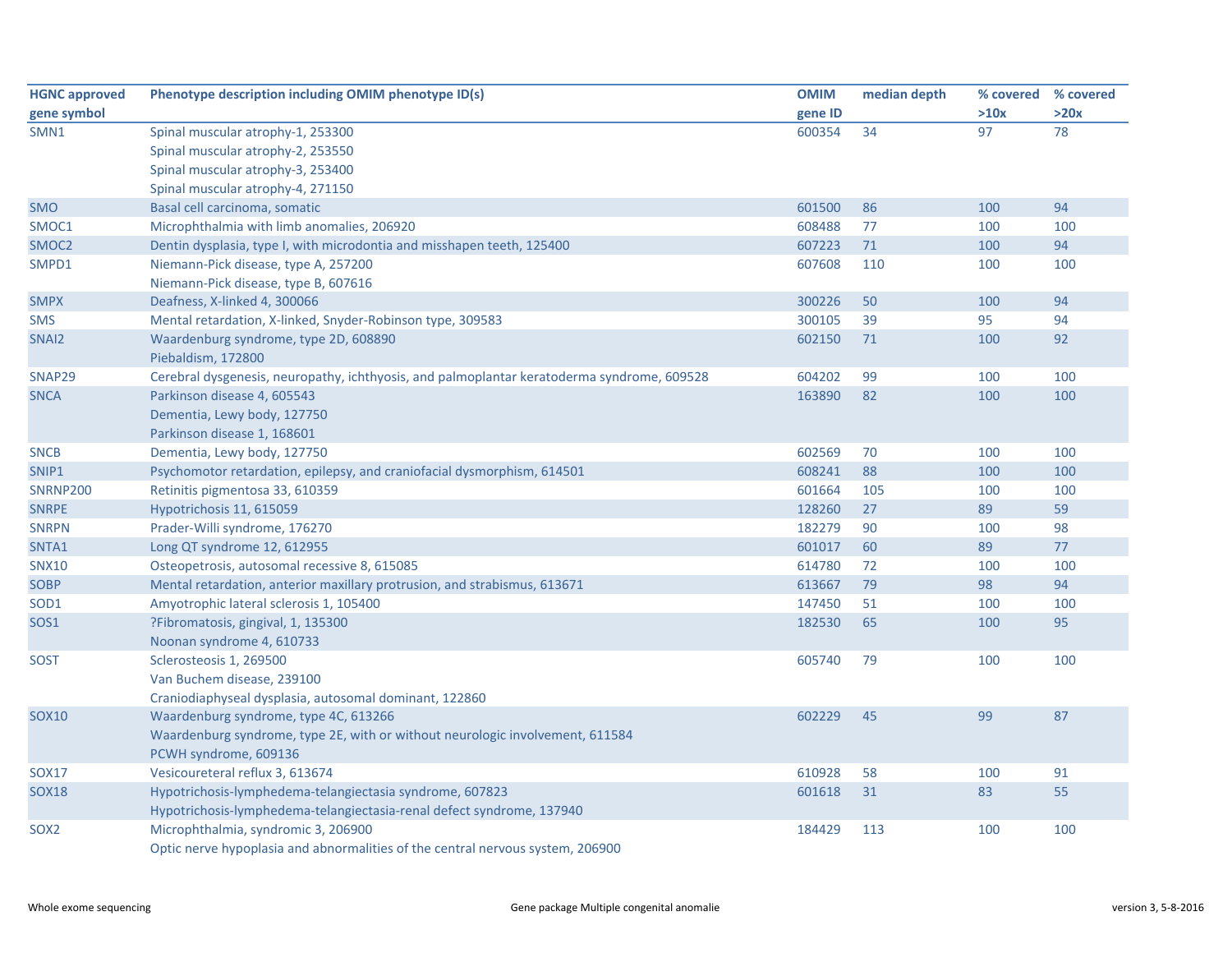| <b>HGNC approved</b> | Phenotype description including OMIM phenotype ID(s)                          | <b>OMIM</b> | median depth |      | % covered % covered |
|----------------------|-------------------------------------------------------------------------------|-------------|--------------|------|---------------------|
| gene symbol          |                                                                               | gene ID     |              | >10x | >20x                |
| SOX3                 | Mental retardation, X-linked, with isolated growth hormone deficiency, 300123 | 313430      | 34           | 99   | 76                  |
|                      | Panhypopituitarism, X-linked, 312000                                          |             |              |      |                     |
| SOX9                 | Campomelic dysplasia with autosomal sex reversal, 114290                      | 608160      | 73           | 98   | 91                  |
|                      | Acampomelic campomelic dysplasia, 114290                                      |             |              |      |                     |
|                      | Campomelic dysplasia, 114290                                                  |             |              |      |                     |
| SP110                | Hepatic venoocclusive disease with immunodeficiency, 235550                   | 604457      | 89           | 100  | 99                  |
|                      | {Mycobacterium tuberculosis, susceptibility to}, 607948                       |             |              |      |                     |
| SP7                  | ?Osteogenesis imperfecta, type XII, 613849                                    | 606633      | 89           | 100  | 98                  |
| SPAG1                | Ciliary dyskinesia, primary, 28, 615505                                       | 603395      | 36           | 89   | 69                  |
| <b>SPAST</b>         | Spastic paraplegia 4, autosomal dominant, 182601                              | 604277      | 49           | 100  | 91                  |
| SPATA16              | ?Spermatogenic failure 6, 102530                                              | 609856      | 76           | 100  | 100                 |
| SPATA7               | Leber congenital amaurosis 3, 604232                                          | 609868      | 71           | 100  | 96                  |
|                      | Retinitis pigmentosa, juvenile, autosomal recessive, 604232                   |             |              |      |                     |
| SPECC1L              | ?Facial clefting, oblique, 1, 600251                                          | 614140      | 65           | 100  | 97                  |
|                      | Opitz GBBB syndrome, type II, 145410                                          |             |              |      |                     |
| <b>SPG11</b>         | Spastic paraplegia 11, autosomal recessive, 604360                            | 610844      | 73           | 100  | 99                  |
|                      | Amyotrophic lateral sclerosis 5, juvenile, 602099                             |             |              |      |                     |
|                      | Charcot-Marie-Tooth disease, axonal, type 2X, 616668                          |             |              |      |                     |
| <b>SPG20</b>         | Troyer syndrome, 275900                                                       | 607111      | 71           | 100  | 99                  |
| <b>SPG21</b>         | Mast syndrome, 248900                                                         | 608181      | 85           | 100  | 99                  |
| SPG7                 | Spastic paraplegia 7, autosomal recessive, 607259                             | 602783      | 93           | 98   | 92                  |
| SPINK1               | Pancreatitis, hereditary, 167800                                              | 167790      | 47           | 100  | 100                 |
|                      | {Fibrocalculous pancreatic diabetes, susceptibility to}, 608189               |             |              |      |                     |
|                      | Tropical calcific pancreatitis, 608189                                        |             |              |      |                     |
| SPINK5               | Netherton syndrome, 256500                                                    | 605010      | 81           | 100  | 96                  |
|                      | Atopy, 147050                                                                 |             |              |      |                     |
| SPINT <sub>2</sub>   | Diarrhea 3, secretory sodium, congenital, syndromic, 270420                   | 605124      | 61           | 100  | 90                  |
| <b>SPR</b>           | Dystonia, dopa-responsive, due to sepiapterin reductase deficiency, 612716    | 182125      | 98           | 100  | 94                  |
| SPRED1               | Legius syndrome, 611431                                                       | 609291      | 67           | 100  | 95                  |
| SPRY4                | Hypogonadotropic hypogonadism 17 with or without anosmia, 615266              | 607984      | 80           | 100  | 100                 |
| SPTA1                | Elliptocytosis-2, 130600                                                      | 182860      | 89           | 100  | 99                  |
|                      | Pyropoikilocytosis, 266140                                                    |             |              |      |                     |
|                      | Spherocytosis, type 3, 270970                                                 |             |              |      |                     |
| SPTAN1               | Epileptic encephalopathy, early infantile, 5, 613477                          | 182810      | 87           | 100  | 100                 |
| <b>SPTB</b>          | Elliptocytosis-3                                                              | 182870      | 90           | 100  | 100                 |
|                      | Spherocytosis, type 2, 616649                                                 |             |              |      |                     |
|                      | Anemia, neonatal hemolytic, fatal and near-fatal                              |             |              |      |                     |
| SPTBN2               | Spinocerebellar ataxia 5, 600224                                              | 604985      | 82           | 100  | 99                  |
|                      | Spinocerebellar ataxia, autosomal recessive 14, 615386                        |             |              |      |                     |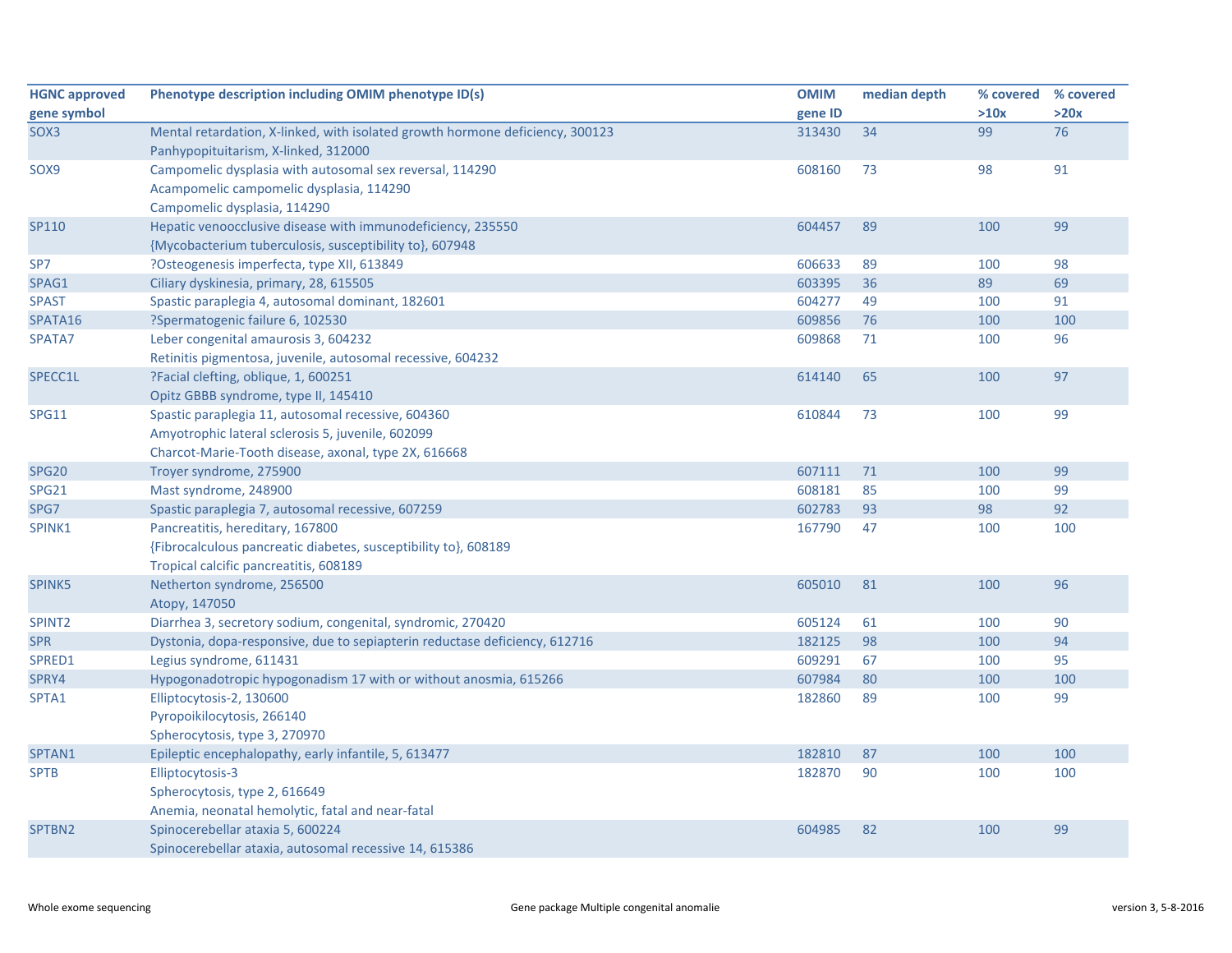| <b>HGNC approved</b> | Phenotype description including OMIM phenotype ID(s)                                           | <b>OMIM</b> | median depth | % covered | % covered |
|----------------------|------------------------------------------------------------------------------------------------|-------------|--------------|-----------|-----------|
| gene symbol          |                                                                                                | gene ID     |              | >10x      | >20x      |
| SPTLC1               | Neuropathy, hereditary sensory and autonomic, type IA, 162400                                  | 605712      | 70           | 100       | 97        |
| SPTLC2               | Neuropathy, hereditary sensory and autonomic, type IC, 613640                                  | 605713      | 93           | 100       | 100       |
| SQSTM1               | Paget disease of bone 3, 167250                                                                | 601530      | 96           | 100       | 100       |
|                      | Frontotemporal dementia and/or amyotrophic lateral sclerosis 3, 616437                         |             |              |           |           |
| <b>SRC</b>           | Colon cancer, advanced, somatic                                                                | 190090      | 78           | 100       | 99        |
| <b>SRCAP</b>         | Floating-Harbor syndrome, 136140                                                               | 611421      | 101          | 100       | 99        |
| SRD5A2               | Pseudovaginal perineoscrotal hypospadias, 264600                                               | 607306      | 67           | 100       | 100       |
| SRD5A3               | Congenital disorder of glycosylation, type Iq, 612379                                          | 611715      | 105          | 100       | 100       |
|                      | Kahrizi syndrome, 612713                                                                       |             |              |           |           |
| <b>SRP72</b>         | Bone marrow failure syndrome 1, 614675                                                         | 602122      | 48           | 99        | 89        |
| SRPX2                | ?Rolandic epilepsy, mental retardation, and speech dyspraxia, 300643                           | 300642      | 50           | 99        | 91        |
| <b>SRY</b>           | 46XY sex reversal 1, 400044                                                                    | 480000      | 92           | 100       | 100       |
|                      | 46XX sex reversal 1, 400045                                                                    |             |              |           |           |
| SSTR5                | Somatostatin analog, resistance to                                                             | 182455      | 111          | 100       | 100       |
| <b>ST14</b>          | Ichthyosis, congenital, autosomal recessive 11, 602400                                         | 606797      | 81           | 100       | 97        |
| ST3GAL3              | Mental retardation, autosomal recessive 12, 611090                                             | 606494      | 111          | 100       | 100       |
|                      | Epileptic encephalopathy, early infantile, 15, 615006                                          |             |              |           |           |
| ST3GAL5              | Amish infantile epilepsy syndrome, 609056                                                      | 604402      | 85           | 93        | 93        |
| STAC <sub>3</sub>    | Native American myopathy, 255995                                                               | 615521      | 44           | 100       | 93        |
| <b>STAMBP</b>        | Microcephaly-capillary malformation syndrome, 614261                                           | 606247      | 37           | 96        | 79        |
| <b>STAR</b>          | Lipoid adrenal hyperplasia, 201710                                                             | 600617      | 88           | 100       | 100       |
| STAT1                | Immunodeficiency 31A, mycobacteriosis, autosomal dominant, 614892                              | 600555      | 76           | 100       | 96        |
|                      | Immunodeficiency 31B, mycobacterial and viral infections, autosomal recessive, 613796          |             |              |           |           |
|                      | Immunodeficiency 31C, autosomal dominant, 614162                                               |             |              |           |           |
| STAT3                | Hyper-IgE recurrent infection syndrome, 147060                                                 | 102582      | 81           | 100       | 98        |
|                      | Autoimmune disease, multisystem, infantile-onset, 615952                                       |             |              |           |           |
| STAT5B               | Leukemia, acute promyelocytic, somatic, 102578                                                 | 604260      | 69           | 99        | 90        |
|                      | Growth hormone insensitivity with immunodeficiency, 245590                                     |             |              |           |           |
| <b>STIL</b>          | Microcephaly 7, primary, autosomal recessive, 612703                                           | 181590      | 81           | 100       | 97        |
| STIM1                | Immunodeficiency 10, 612783                                                                    | 605921      | 82           | 100       | 99        |
|                      | Myopathy, tubular aggregate, 1 160565                                                          |             |              |           |           |
|                      | Stormorken syndrome, 185070                                                                    |             |              |           |           |
| <b>STK11</b>         | Peutz-Jeghers syndrome, 175200                                                                 | 602216      | 64           | 100       | 98        |
|                      | Melanoma, malignant, somatic                                                                   |             |              |           |           |
|                      | Pancreatic cancer, 260350                                                                      |             |              |           |           |
|                      | Testicular tumor, somatic, 273300                                                              |             |              |           |           |
| STK4                 | T-cell immunodeficiency, recurrent infections, autoimmunity, and cardiac malformations, 614868 | 604965      | 77           | 100       | 98        |
| STOX1                | Preeclampsia/eclampsia 4, 609404                                                               | 609397      | 74           | 89        | 89        |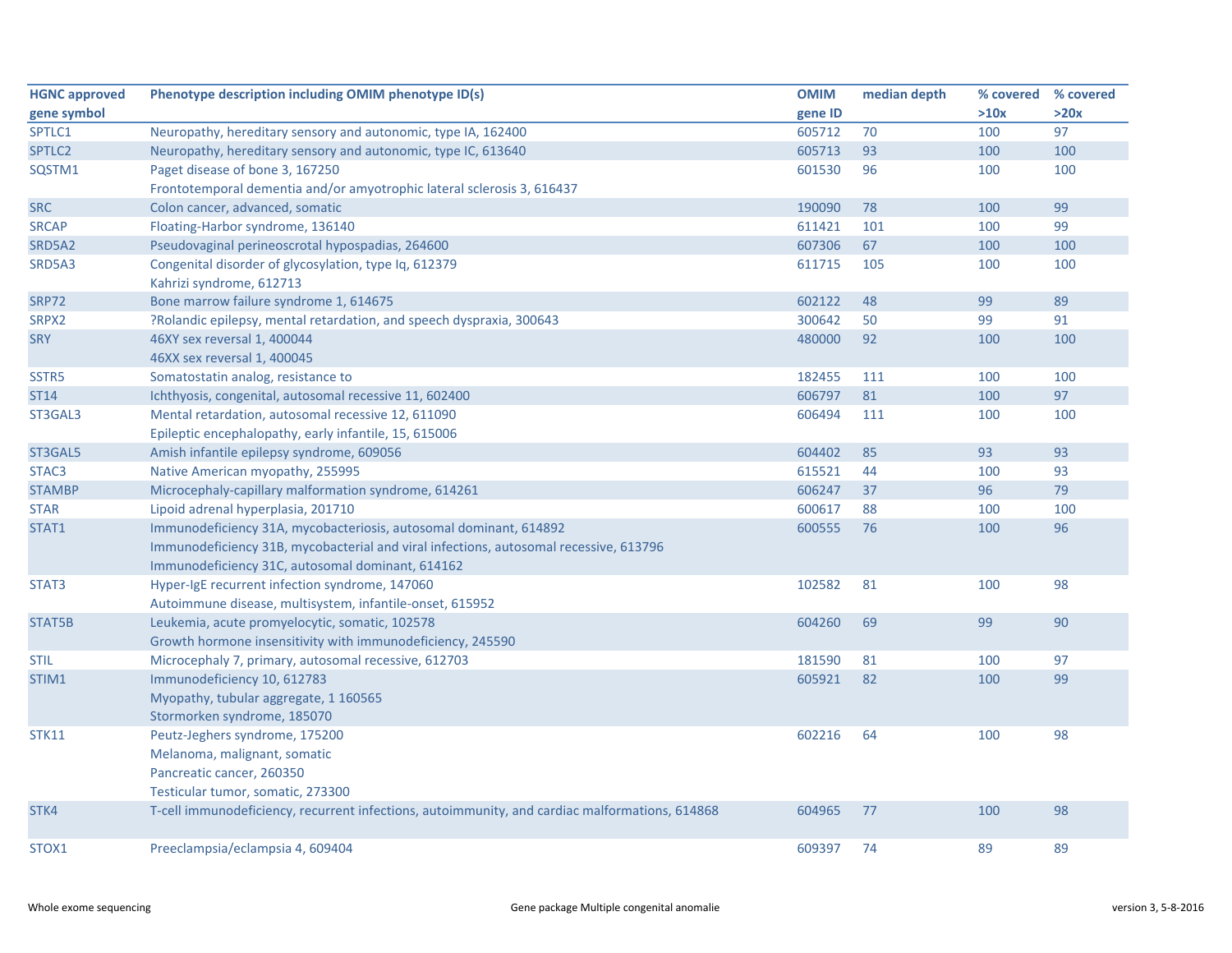| <b>HGNC approved</b> | Phenotype description including OMIM phenotype ID(s)                                                                            | <b>OMIM</b> | median depth | % covered | % covered |
|----------------------|---------------------------------------------------------------------------------------------------------------------------------|-------------|--------------|-----------|-----------|
| gene symbol          |                                                                                                                                 | gene ID     |              | >10x      | >20x      |
| STRA6                | Microphthalmia, syndromic 9, 601186                                                                                             | 610745      | 58           | 100       | 100       |
|                      | Microphthalmia, isolated, with coloboma 8, 601186                                                                               |             |              |           |           |
| <b>STRADA</b>        | Polyhydramnios, megalencephaly, and symptomatic epilepsy, 611087                                                                | 608626      | 83           | 100       | 100       |
| <b>STRC</b>          | Deafness, autosomal recessive 16, 603720                                                                                        | 606440      | 73           | 100       | 97        |
| <b>STS</b>           | Ichthyosis, X-linked, 308100                                                                                                    | 300747      | 67           | 100       | 99        |
| STXBP1               | Epileptic encephalopathy, early infantile, 4, 612164                                                                            | 602926      | 92           | 100       | 100       |
| STXBP2               | Hemophagocytic lymphohistiocytosis, familial, 5, 613101                                                                         | 601717      | 85           | 100       | 99        |
| SUCLA <sub>2</sub>   | Mitochondrial DNA depletion syndrome 5 (encephalomyopathic with or without methylmalonic aciduria),<br>612073                   | 603921      | 38           | 86        | 75        |
| SUCLG1               | Mitochondrial DNA depletion syndrome 9 (encephalomyopathic type with methylmalonic aciduria), 245400                            | 611224      | 74           | 100       | 98        |
| <b>SUFU</b>          | Medulloblastoma, desmoplastic, 155255<br>{Meningioma, familial, susceptibility to}, 607174<br>Basal cell nevus syndrome, 109400 | 607035      | 84           | 100       | 100       |
| SUMF1                | Multiple sulfatase deficiency, 272200                                                                                           | 607939      | 87           | 100       | 100       |
| SUMO1                | Orofacial cleft 10, 613705                                                                                                      | 601912      | 11           | 59        | 12        |
| <b>SUOX</b>          | Sulfite oxidase deficiency, 272300                                                                                              | 606887      | 104          | 100       | 100       |
| SURF1                | Leigh syndrome, due to COX IV deficiency, 256000<br>Charcot-Marie-Tooth disease, type 4K, 616684                                | 185620      | 71           | 88        | 88        |
| SYCP3                | Spermatogenic failure 4, 270960                                                                                                 | 604759      | 64           | 100       | 85        |
|                      | Pregnancy loss, recurrent, 4, 270960                                                                                            |             |              |           |           |
| SYN1                 | Epilepsy, X-linked, with variable learning disabilities and behavior disorders, 300491                                          | 313440      | 37           | 86        | 67        |
| SYNE1                | Spinocerebellar ataxia, autosomal recessive 8, 610743                                                                           | 608441      | 87           | 100       | 100       |
|                      | Emery-Dreifuss muscular dystrophy 4, autosomal dominant, 612998                                                                 |             |              |           |           |
| SYNE <sub>2</sub>    | Emery-Dreifuss muscular dystrophy 5, autosomal dominant, 612999                                                                 | 608442      | 73           | 100       | 96        |
| SYNE4                | Deafness, autosomal recessive 76, 615540                                                                                        | 615535      | 36           | 99        | 85        |
| SYNGAP1              | Mental retardation, autosomal dominant 5, 612621                                                                                | 603384      | 55           | 95        | 82        |
| SYNJ1                | Parkinson disease 20, early-onset, 615530                                                                                       | 604297      | 42           | 96        | 79        |
| <b>SYP</b>           | Mental retardation, X-linked 96, 300802                                                                                         | 313475      | 48           | 100       | 100       |
| <b>SYT14</b>         | Spinocerebellar ataxia, autosomal recessive 11, 614229                                                                          | 610949      | 92           | 93        | 89        |
| SZT <sub>2</sub>     | Epileptic encephalopathy, early infantile, 18, 615476                                                                           | 615463      | 57           | 99        | 93        |
| T.                   | {Neural tube defects, susceptibility to}, 182940                                                                                | 601397      | 97           | 100       | 99        |
|                      | Sacral agenesis with vertebral anomalies, 615709                                                                                |             |              |           |           |
| TAB <sub>2</sub>     | Congenital heart defects, nonsyndromic, 2, 614980                                                                               | 605101      | 91           | 100       | 100       |
| TAC <sub>3</sub>     | Hypogonadotropic hypogonadism 10 with or without anosmia, 614839                                                                | 162330      | 69           | 100       | 91        |
| TACR3                | Hypogonadotropic hypogonadism 11 with or without anosmia, 614840                                                                | 162332      | 75           | 100       | 100       |
| TACSTD2              | Corneal dystrophy, gelatinous drop-like, 204870                                                                                 | 137290      | 107          | 100       | 100       |
| TAF1                 | Dystonia-Parkinsonism, X-linked, 314250<br>Mental retardation, X-linked, syndromic 33, 300966                                   | 313650      | 78           | 100       | 100       |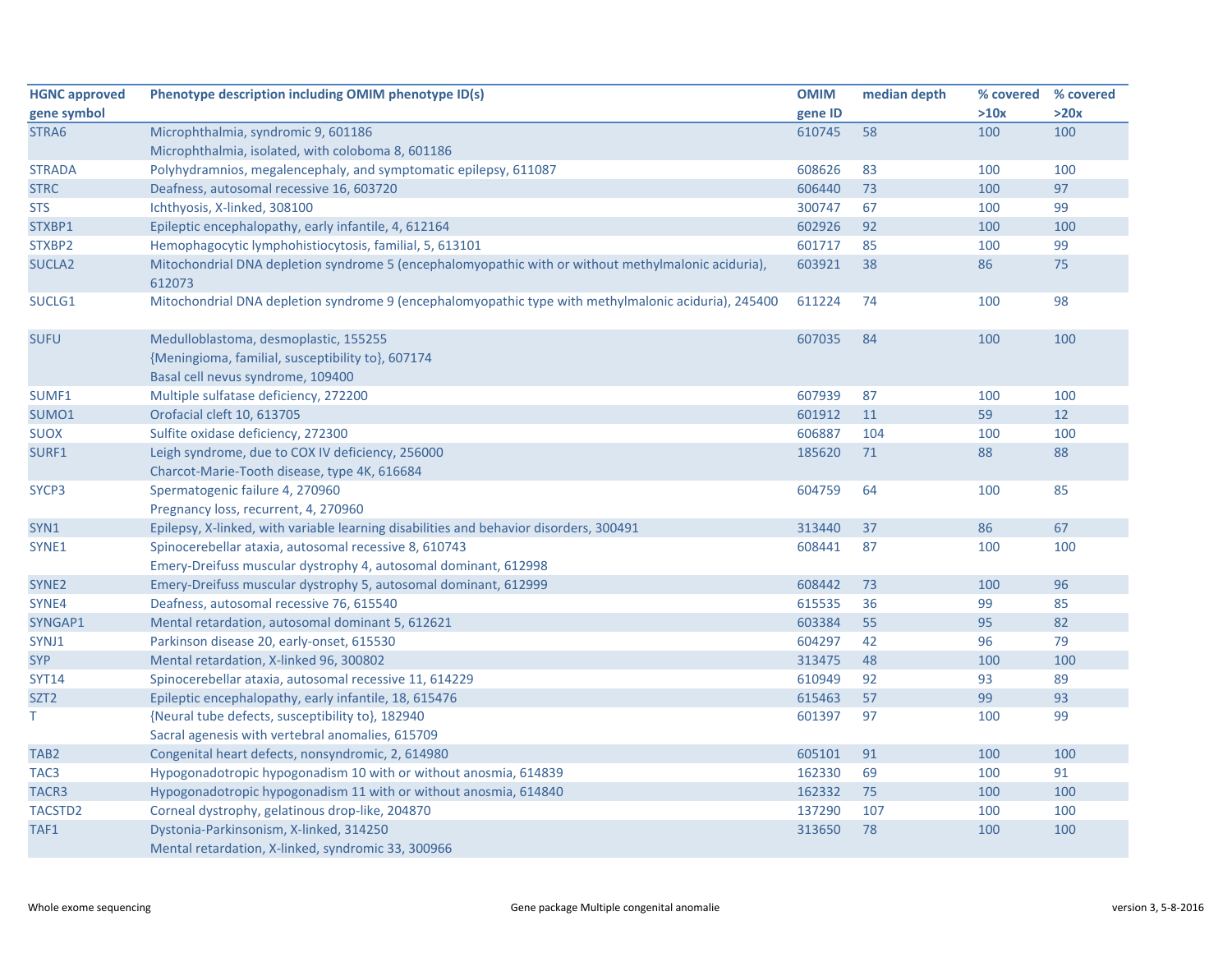| <b>HGNC approved</b> | Phenotype description including OMIM phenotype ID(s)             | <b>OMIM</b> | median depth | % covered | % covered |
|----------------------|------------------------------------------------------------------|-------------|--------------|-----------|-----------|
| gene symbol          |                                                                  | gene ID     |              | >10x      | >20x      |
| TAF <sub>2</sub>     | Mental retardation, autosomal recessive 40, 615599               | 604912      | 63           | 100       | 99        |
| TAL1                 | Leukemia, T-cell acute lymphocytic, somatic, 613065              | 187040      | 40           | 85        | 62        |
| TAL <sub>2</sub>     | Leukemia, T-cell acute lymphocytic, somatic, 613065              | 186855      | 55           | 100       | 100       |
| TALDO1               | Transaldolase deficiency, 606003                                 | 602063      | 96           | 100       | 98        |
| TAP1                 | Bare lymphocyte syndrome, type I, 604571                         | 170260      | 46           | 95        | 77        |
| TAP <sub>2</sub>     | Bare lymphocyte syndrome, type I, due to TAP2 deficiency, 604571 | 170261      | 43           | 99        | 87        |
|                      | Wegener-like granulomatosis                                      |             |              |           |           |
| <b>TAPBP</b>         | Bare lymphocyte syndrome, type I, 604571                         | 601962      | 53           | 100       | 96        |
| <b>TARDBP</b>        | Amyotrophic lateral sclerosis 10, with or without FTD, 612069    | 605078      | 75           | 100       | 100       |
|                      | Frontotemporal lobar degeneration, TARDBP-related, 612069        |             |              |           |           |
| <b>TAT</b>           | Tyrosinemia, type II, 276600                                     | 613018      | 82           | 100       | 100       |
| <b>TAZ</b>           | Barth syndrome, 302060                                           | 300394      | 64           | 100       | 98        |
| <b>TBC1D20</b>       | Warburg micro syndrome 4, 615663                                 | 611663      | 51           | 93        | 85        |
| <b>TBC1D24</b>       | Myoclonic epilepsy, infantile, familial, 605021                  | 613577      | 92           | 100       | 100       |
|                      | Epileptic encephalopathy, early infantile, 16, 615338            |             |              |           |           |
|                      | DOOR syndrome, 220500                                            |             |              |           |           |
|                      | Deafness, autosomal recessive 86, 614617                         |             |              |           |           |
|                      | Deafness, autosomal dominant 65, 616044                          |             |              |           |           |
| <b>TBCE</b>          | Kenny-Caffey syndrome, type 1, 244460                            | 604934      | 80           | 99        | 91        |
|                      | Hypoparathyroidism-retardation-dysmorphism syndrome, 241410      |             |              |           |           |
| <b>TBP</b>           | Spinocerebellar ataxia 17, 607136                                | 600075      | 96           | 100       | 100       |
|                      | {Parkinson disease, susceptibility to}, 168600                   |             |              |           |           |
| TBX1                 | Conotruncal anomaly face syndrome, 217095                        | 602054      | 55           | 79        | 66        |
|                      | DiGeorge syndrome, 188400                                        |             |              |           |           |
|                      | Velocardiofacial syndrome, 192430                                |             |              |           |           |
|                      | Tetralogy of Fallot, 187500                                      |             |              |           |           |
| <b>TBX15</b>         | Cousin syndrome, 260660                                          | 604127      | 69           | 100       | 97        |
| <b>TBX19</b>         | Adrenocorticotropic hormone deficiency, 201400                   | 604614      | 116          | 100       | 100       |
| <b>TBX20</b>         | Atrial septal defect 4, 611363                                   | 606061      | 70           | 100       | 94        |
| <b>TBX21</b>         | {Asthma, aspirin-induced, susceptibility to}, 208550             | 604895      | 82           | 97        | 88        |
|                      | Asthma and nasal polyps, 208550                                  |             |              |           |           |
| <b>TBX22</b>         | Cleft palate with ankyloglossia, 303400                          | 300307      | 50           | 100       | 96        |
|                      | ?Abruzzo-Erickson syndrome, 302905                               |             |              |           |           |
| TBX3                 | Ulnar-mammary syndrome, 181450                                   | 601621      | 59           | 100       | 97        |
| TBX4                 | Ischiocoxopodopatellar syndrome, 147891                          | 601719      | 100          | 100       | 100       |
| TBX5                 | Holt-Oram syndrome, 142900                                       | 601620      | 72           | 100       | 100       |
| TBXAS1               | Ghosal hematodiaphyseal syndrome, 231095                         | 274180      | 96           | 100       | 100       |
|                      | ?Thromboxane synthase deficiency, 614158                         |             |              |           |           |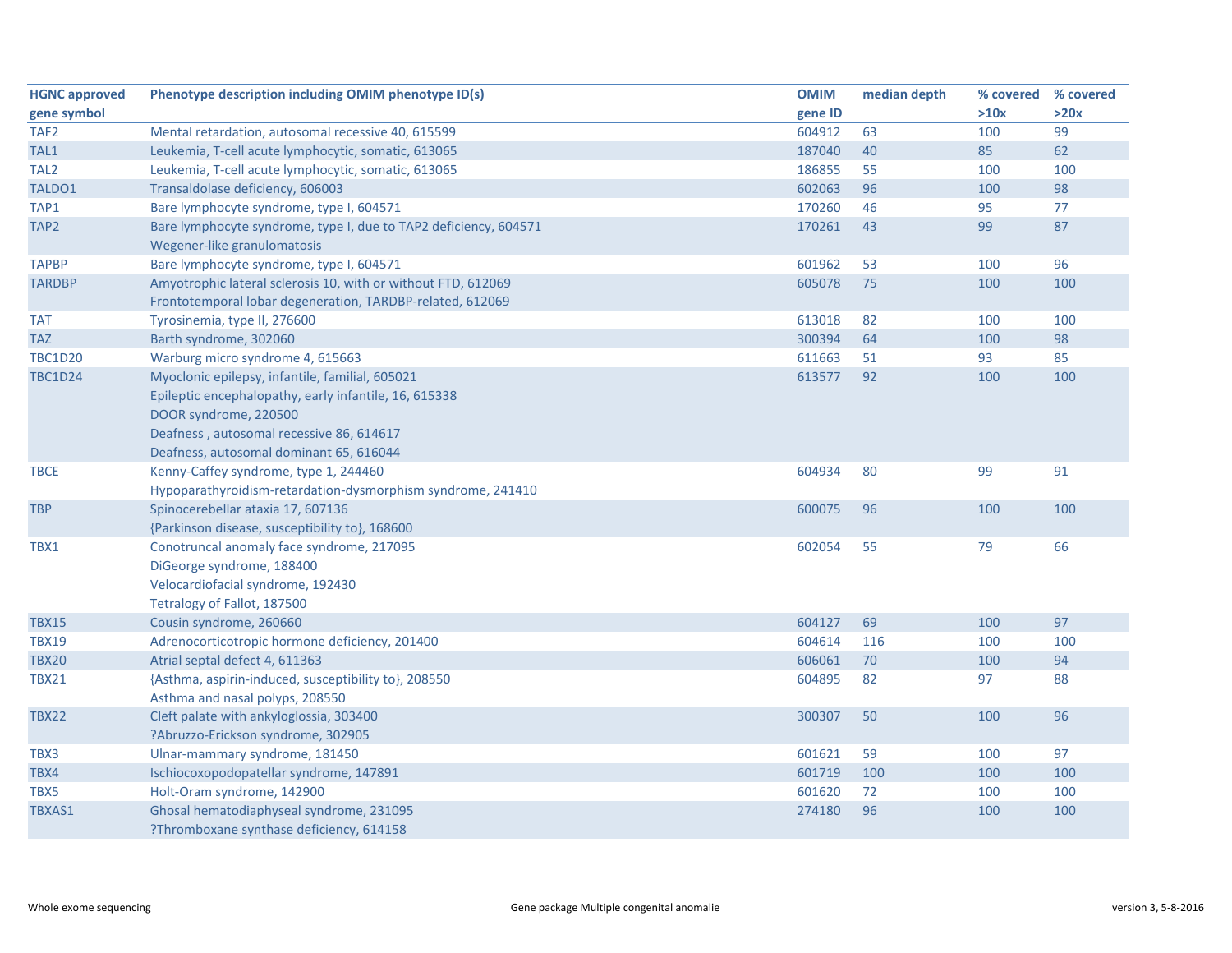| <b>HGNC approved</b> | Phenotype description including OMIM phenotype ID(s)                       | <b>OMIM</b> | median depth     | % covered % covered |              |
|----------------------|----------------------------------------------------------------------------|-------------|------------------|---------------------|--------------|
| gene symbol          |                                                                            | gene ID     |                  | >10x                | >20x         |
| <b>TCAP</b>          | Muscular dystrophy, limb-girdle, type 2G, 601954                           | 604488      | 55               | 100                 | 100          |
|                      | Cardiomyopathy, hypertrophic, 25, 607487                                   |             |                  |                     |              |
| <b>TCF12</b>         | Craniosynostosis 3, 615314                                                 | 600480      | 51               | 100                 | 94           |
| TCF4                 | Pitt-Hopkins syndrome, 610954                                              | 602272      | 73               | 100                 | 98           |
|                      | Corneal dystrophy, Fuchs endothelial, 3, 613267                            |             |                  |                     |              |
| <b>TCIRG1</b>        | Osteopetrosis, autosomal recessive 1, 259700                               | 604592      | 77               | 96                  | 92           |
| TCN <sub>2</sub>     | Transcobalamin II deficiency, 275350                                       | 613441      | 110              | 100                 | 100          |
| TCOF1                | Treacher Collins syndrome 1, 154500                                        | 606847      | 78               | 100                 | 98           |
| TCTN1                | Joubert syndrome 13, 614173                                                | 609863      | 70               | 100                 | 97           |
| TCTN <sub>2</sub>    | ?Meckel syndrome 8, 613885                                                 | 613846      | 93               | 100                 | 100          |
|                      | Joubert syndrome 24, 616654                                                |             |                  |                     |              |
| TCTN3                | Orofaciodigital syndrome IV, 258860                                        | 613847      | 60               | 100                 | 96           |
|                      | Joubert syndrome 18, 614815                                                |             |                  |                     |              |
| TDGF1                | <b>Forebrain defects</b>                                                   | 187395      | 53               | 92                  | 76           |
| TDP1                 | Spinocerebellar ataxia, autosomal recessive with axonal neuropathy, 607250 | 607198      | 77               | 100                 | 96           |
| TDRD7                | Cataract 36, 613887                                                        | 611258      | 91               | 100                 | 99           |
| TEAD1                | Sveinsson choreoretinal atrophy, 108985                                    | 189967      | 74               | 100                 | 100          |
| TECPR2               | Spastic paraplegia 49, autosomal recessive, 615031                         | 615000      | 92               | 100                 | 100          |
| <b>TECR</b>          | Mental retardation, autosomal recessive 14, 614020                         | 610057      | 68               | 99                  | 94           |
| <b>TECTA</b>         | Deafness, autosomal dominant 8/12, 601543                                  | 602574      | 101              | 100                 | 100          |
|                      | Deafness, autosomal recessive 21, 603629                                   |             |                  |                     |              |
| <b>TEK</b>           | Venous malformations, multiple cutaneous and mucosal, 600195               | 600221      | 92               | 100                 | 100          |
| TENM3                | ?Microphthalmia, isolated, with coloboma 9, 615145                         | 610083      | 62               | 98                  | 94           |
| <b>TERC</b>          | Dyskeratosis congenita, autosomal dominant 1, 127550                       | 602322      | No coverage data |                     |              |
|                      | {Aplastic anemia}, 614743                                                  |             |                  |                     |              |
|                      | {Pulmonary fibrosis, idiopathic, susceptibility to}, 614743                |             |                  |                     |              |
| TET <sub>2</sub>     | Myelodysplastic syndrome, somatic, 614286                                  | 612839      | 82               | 100                 | 100          |
| TEX28                | No OMIM phenotype                                                          | 300092      | $\overline{0}$   | $\mathbf{0}$        | $\mathbf{0}$ |
| TF.                  | Atransferrinemia, 209300                                                   | 190000      | 93               | 100                 | 100          |
| <b>TFAP2A</b>        | Branchiooculofacial syndrome, 113620                                       | 107580      | 66               | 100                 | 96           |
| TFAP2B               | Char syndrome, 169100                                                      | 601601      | 79               | 100                 | 100          |
| TFE3                 | Renal cell carcinoma, papillary, 1, 300854                                 | 314310      | 37               | 100                 | 89           |
| <b>TFG</b>           | Hereditary motor and sensory neuropathy, Okinawa type, 604484              | 602498      | 49               | 93                  | 72           |
|                      | ?Spastic paraplegia 57, autosomal recessive, 615658                        |             |                  |                     |              |
| TFR <sub>2</sub>     | Hemochromatosis, type 3, 604250                                            | 604720      | 68               | 100                 | 100          |
| <b>TG</b>            | Thyroid dyshormonogenesis 3, 274700                                        | 188450      | 88               | 100                 | 98           |
|                      | {Autoimmune thyroid disease, susceptibility to, 3}, 608175                 |             |                  |                     |              |
| TGFB1                | Camurati-Engelmann disease, 131300                                         | 190180      | 67               | 100                 | 100          |
|                      | {Cystic fibrosis lung disease, modifier of}, 219700                        |             |                  |                     |              |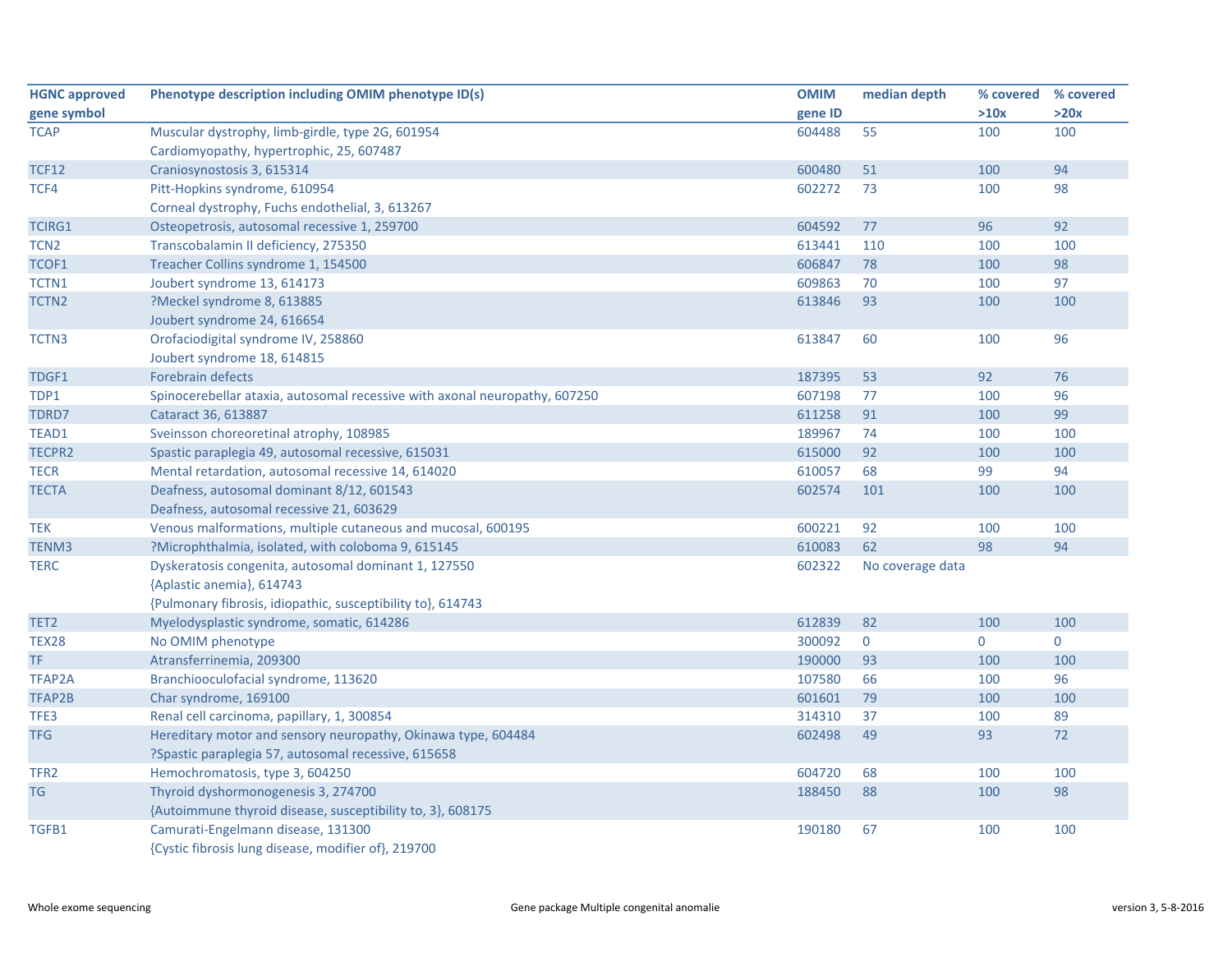| <b>HGNC approved</b> | Phenotype description including OMIM phenotype ID(s)                    | <b>OMIM</b> | median depth | % covered % covered |      |
|----------------------|-------------------------------------------------------------------------|-------------|--------------|---------------------|------|
| gene symbol          |                                                                         | gene ID     |              | >10x                | >20x |
| TGFB2                | Loeys-Dietz syndrome 4, 614816                                          | 190220      | 107          | 100                 | 100  |
| TGFB3                | Arrhythmogenic right ventricular dysplasia 1, 107970                    | 190230      | 96           | 100                 | 100  |
|                      | Loeys-Dietz syndrome 5, 615582                                          |             |              |                     |      |
| <b>TGFBI</b>         | Corneal dystrophy, Groenouw type I, 121900                              | 601692      | 83           | 99                  | 93   |
|                      | Corneal dystrophy, lattice type I, 122200                               |             |              |                     |      |
|                      | Corneal dystrophy, Reis-Bucklers type, 608470                           |             |              |                     |      |
|                      | Corneal dystrophy, Avellino type, 607541                                |             |              |                     |      |
|                      | Corneal dystrophy, lattice type IIIA, 608471                            |             |              |                     |      |
|                      | Corneal dystrophy, Thiel-Behnke type, 602082                            |             |              |                     |      |
|                      | Corneal dystrophy, epithelial basement membrane, 121820                 |             |              |                     |      |
| TGFBR1               | Loeys-Dietz syndrome 1, 609192                                          | 190181      | 111          | 94                  | 94   |
|                      | {Multiple self-healing squamous epithelioma, susceptibility to}, 132800 |             |              |                     |      |
| TGFBR2               | Colorectal cancer, hereditary nonpolyposis, type 6, 614331              | 190182      | 100          | 100                 | 100  |
|                      | Esophageal cancer, somatic, 133239                                      |             |              |                     |      |
|                      | Loeys-Dietz syndrome 2, 610168                                          |             |              |                     |      |
| TGIF1                | Holoprosencephaly-4, 142946                                             | 602630      | 97           | 100                 | 100  |
| TGM1                 | Ichthyosis, congenital, autosomal recessive 1, 242300                   | 190195      | 98           | 100                 | 100  |
| TGM5                 | Peeling skin syndrome 2, 609796                                         | 603805      | 112          | 100                 | 100  |
| TGM6                 | Spinocerebellar ataxia 35, 613908                                       | 613900      | 82           | 100                 | 100  |
| TН                   | Segawa syndrome, recessive, 605407                                      | 191290      | 55           | 100                 | 95   |
| THAP1                | Dystonia 6, torsion, 602629                                             | 609520      | 84           | 100                 | 96   |
| <b>THBD</b>          | Thrombophilia due to thrombomodulin defect, 614486                      | 188040      | 89           | 100                 | 100  |
|                      | {Hemolytic uremic syndrome, atypical, susceptibility to, 6}, 612926     |             |              |                     |      |
| THOC <sub>6</sub>    | Beaulieu-Boycott-Innes syndrome, 613680                                 | 615403      | 101          | 100                 | 100  |
| <b>THPO</b>          | Thrombocythemia 1, 187950                                               | 600044      | 48           | 81                  | 79   |
| <b>THRA</b>          | Hypothyroidism, congenital, nongoitrous, 6, 614450                      | 190120      | 100          | 100                 | 100  |
| <b>THRB</b>          | Thyroid hormone resistance, 188570                                      | 190160      | 89           | 100                 | 100  |
|                      | Thyroid hormone resistance, autosomal recessive, 274300                 |             |              |                     |      |
|                      | Thyroid hormone resistance, selective pituitary, 145650                 |             |              |                     |      |
| TIA1                 | Welander distal myopathy, 604454                                        | 603518      | 44           | 85                  | 69   |
| <b>TIMM8A</b>        | Mohr-Tranebjaerg syndrome, 304700                                       | 300356      | 42           | 100                 | 100  |
|                      | Jensen syndrome, 311150                                                 |             |              |                     |      |
| TIMP3                | Sorsby fundus dystrophy, 136900                                         | 188826      | 88           | 100                 | 100  |
| TINF <sub>2</sub>    | Dyskeratosis congenita, autosomal dominant 3, 613990                    | 604319      | 92           | 100                 | 100  |
|                      | Revesz syndrome, 268130                                                 |             |              |                     |      |
| TJP2                 | Hypercholanemia, familial, 607748                                       | 607709      | 83           | 100                 | 99   |
|                      | Cholestasis, progressive familial intrahepatic 4, 615878                |             |              |                     |      |
| TK <sub>2</sub>      | Mitochondrial DNA depletion syndrome 2 (myopathic type), 609560         | 188250      | 72           | 100                 | 94   |
| TLL1                 | Atrial septal defect 6, 613087                                          | 606742      | 77           | 100                 | 99   |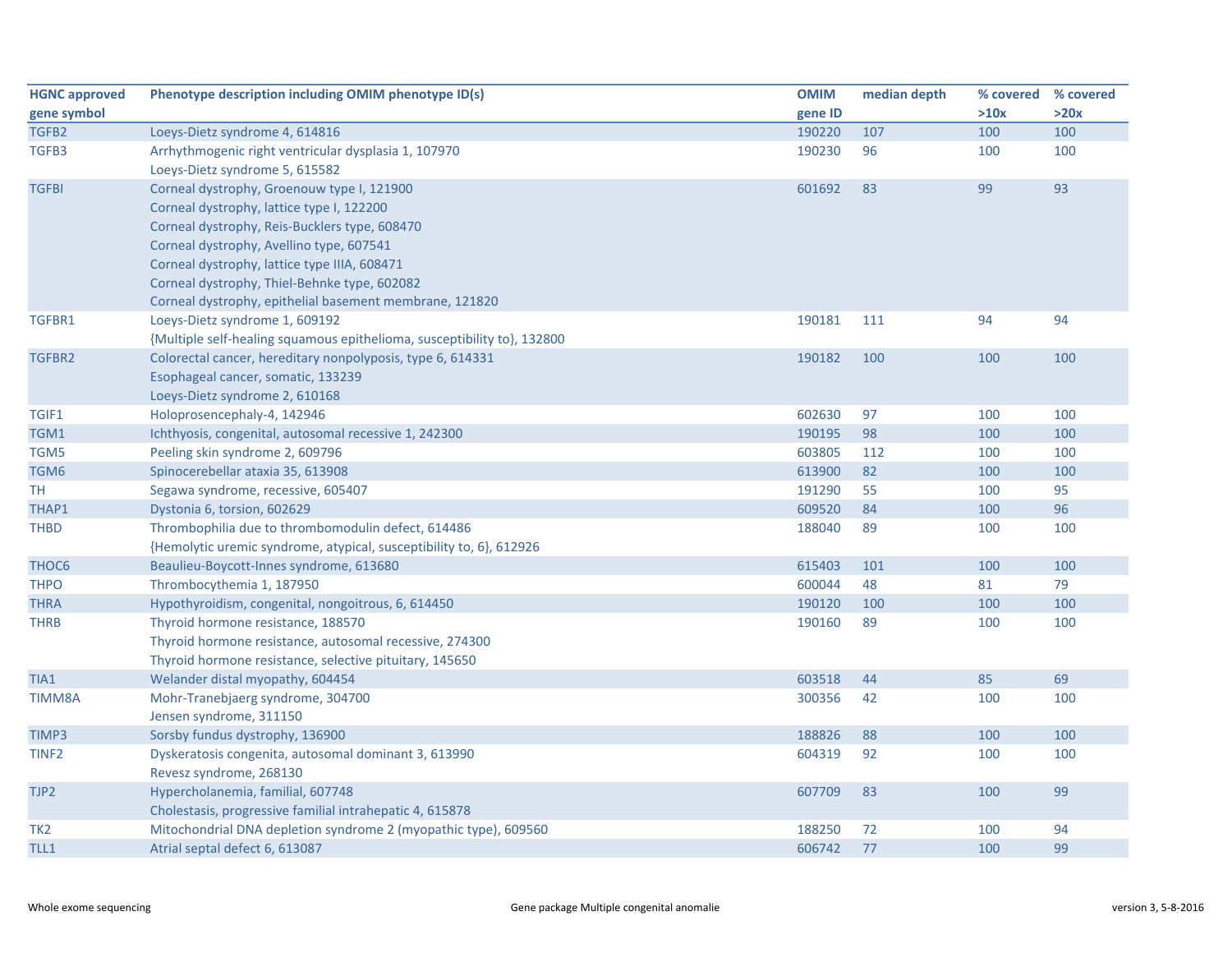| <b>HGNC approved</b> | Phenotype description including OMIM phenotype ID(s)                                  | <b>OMIM</b> | median depth | % covered | % covered |
|----------------------|---------------------------------------------------------------------------------------|-------------|--------------|-----------|-----------|
| gene symbol          |                                                                                       | gene ID     |              | >10x      | >20x      |
| TLR4                 | <b>Endotoxin hyporesponsiveness</b>                                                   | 603030      | 71           | 100       | 100       |
|                      | {Macular degeneration, age-related, 10}, 611488                                       |             |              |           |           |
|                      | {Colorectal cancer, susceptibility to}, 114500                                        |             |              |           |           |
| TMC1                 | Deafness, autosomal recessive 7, 600974                                               | 606706      | 68           | 100       | 100       |
|                      | Deafness, autosomal dominant 36, 606705                                               |             |              |           |           |
| TMC6                 | Epidermodysplasia verruciformis, 226400                                               | 605828      | 61           | 100       | 99        |
| TMC8                 | Epidermodysplasia verruciformis, 226400                                               | 605829      | 80           | 100       | 95        |
| TMCO1                | Craniofacial dysmorphism, skeletal anomalies, and mental retardation syndrome, 213980 | 614123      | 60           | 100       | 98        |
| TMEM126A             | Optic atrophy 7, 612989                                                               | 612988      | 70           | 100       | 96        |
| <b>TMEM138</b>       | Joubert syndrome 16, 614465                                                           | 614459      | 67           | 100       | 100       |
| <b>TMEM165</b>       | Congenital disorder of glycosylation, type IIk, 614727                                | 614726      | 76           | 100       | 100       |
| <b>TMEM181</b>       | No OMIM phenotype                                                                     | 613209      | 41           | 100       | 90        |
| <b>TMEM216</b>       | Joubert syndrome 2, 608091                                                            | 613277      | 87           | 100       | 100       |
|                      | Meckel syndrome 2, 603194                                                             |             |              |           |           |
| <b>TMEM231</b>       | Joubert syndrome 20, 614970                                                           | 614949      | 56           | 98        | 93        |
|                      | Meckel syndrome 11, 615397                                                            |             |              |           |           |
| <b>TMEM237</b>       | Joubert syndrome 14, 614424                                                           | 614423      | 80           | 100       | 99        |
| TMEM38B              | Osteogenesis imperfecta, type XIV, 615066                                             | 611236      | 35           | 100       | 85        |
| TMEM67               | Meckel syndrome 3, 607361                                                             | 609884      | 51           | 99        | 90        |
|                      | Joubert syndrome 6, 610688                                                            |             |              |           |           |
|                      | {Bardet-Biedl syndrome 14, modifier of}, 615991                                       |             |              |           |           |
|                      | COACH syndrome, 216360                                                                |             |              |           |           |
|                      | Nephronophthisis 11, 613550                                                           |             |              |           |           |
| TMEM70               | Mitochondrial complex V (ATP synthase) deficiency, nuclear type 2, 614052             | 612418      | 75           | 100       | 99        |
| <b>TMIE</b>          | Deafness, autosomal recessive 6, 600971                                               | 607237      | 68           | 99        | 88        |
| <b>TMLHE</b>         | Epsilon-trimethyllysine hydroxylase deficiency, 300872                                | 300777      | 42           | 98        | 87        |
| TMPRSS15             | Enterokinase deficiency, 226200                                                       | 606635      | 72           | 99        | 97        |
| <b>TMPRSS3</b>       | Deafness, autosomal recessive 8/10, 601072                                            | 605511      | 94           | 100       | 100       |
| <b>TMPRSS6</b>       | Iron-refractory iron deficiency anemia, 206200                                        | 609862      | 69           | 100       | 99        |
| <b>TNC</b>           | Deafness, autosomal dominant 56, 615629                                               | 187380      | 64           | 99        | 92        |
| TNFRSF10B            | Squamous cell carcinoma, head and neck, 275355                                        | 603612      | 102          | 100       | 100       |
| TNFRSF11A            | Osteolysis, familial expansile, 174810                                                | 603499      | 66           | 96        | 96        |
|                      | {Paget disease of bone 2, early-onset}, 602080                                        |             |              |           |           |
|                      | Osteopetrosis, autosomal recessive 7, 612301                                          |             |              |           |           |
| TNFRSF11B            | Paget disease of bone 5, juvenile-onset, 239000                                       | 602643      | 131          | 100       | 100       |
| TNFRSF13B            | Immunoglobulin A deficiency 2, 609529                                                 | 604907      | 77           | 100       | 100       |
|                      | Immunodeficiency, common variable, 2, 240500                                          |             |              |           |           |
| TNFRSF13C            | Immunodeficiency, common variable, 4, 613494                                          | 606269      | 30           | 87        | 62        |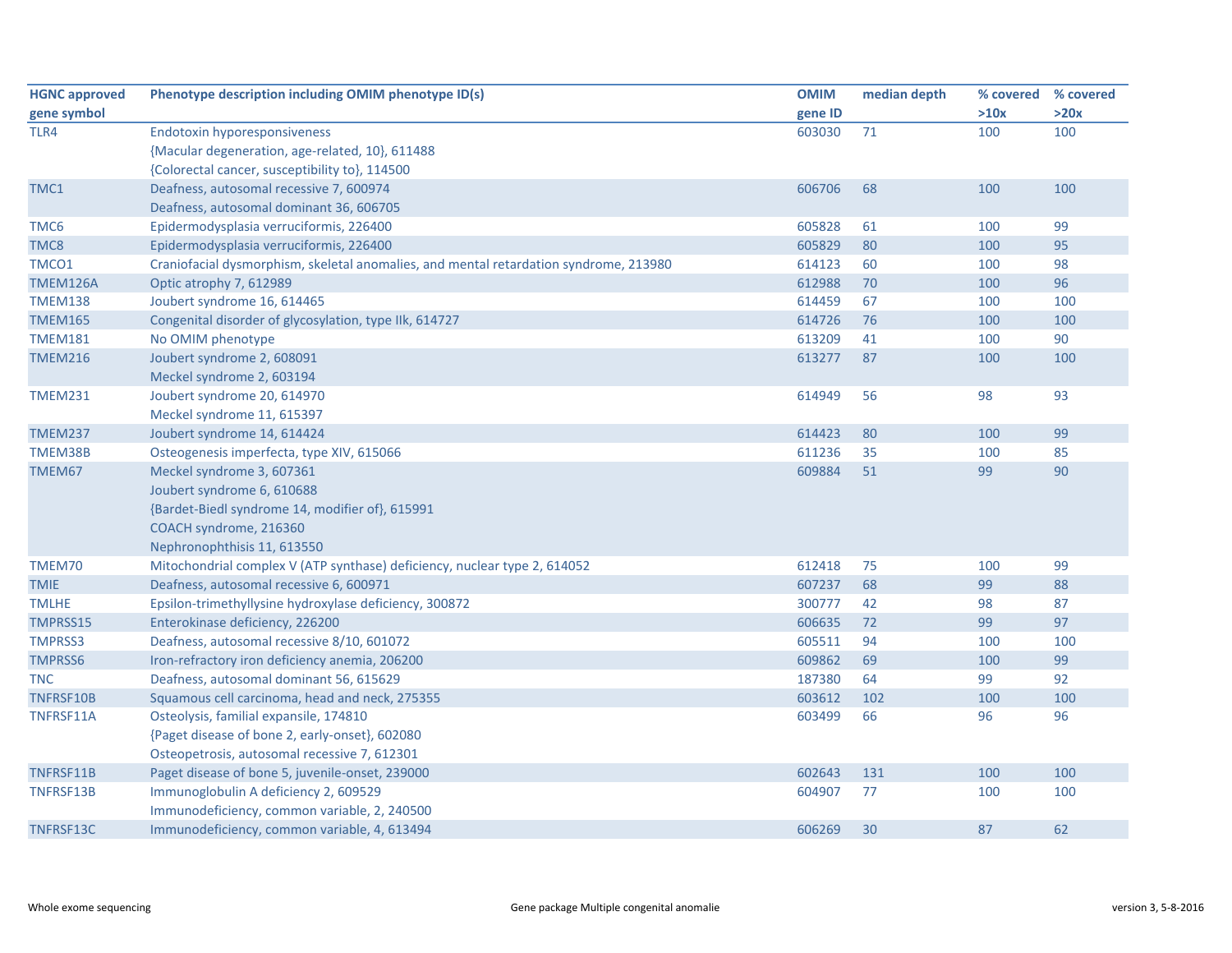| <b>HGNC approved</b> | Phenotype description including OMIM phenotype ID(s)                        | <b>OMIM</b> | median depth | % covered | % covered |
|----------------------|-----------------------------------------------------------------------------|-------------|--------------|-----------|-----------|
| gene symbol          |                                                                             | gene ID     |              | >10x      | >20x      |
| <b>TNFRSF1A</b>      | Periodic fever, familial, 142680                                            | 191190      | 68           | 100       | 100       |
|                      | {Multiple sclerosis, susceptibility to, 5}, 614810                          |             |              |           |           |
| TNFSF11              | Osteopetrosis, autosomal recessive 2, 259710                                | 602642      | 65           | 100       | 98        |
| TNNC1                | Cardiomyopathy, dilated, 1Z, 611879                                         | 191040      | 134          | 100       | 100       |
|                      | Cardiomyopathy, hypertrophic, 13, 613243                                    |             |              |           |           |
| TNN <sub>12</sub>    | Arthrogryposis multiplex congenita, distal, type 2B, 601680                 | 191043      | 63           | 100       | 100       |
| TNN <sub>13</sub>    | Cardiomyopathy, hypertrophic, 7, 613690                                     | 191044      | 81           | 100       | 96        |
|                      | Cardiomyopathy, familial restrictive, 1, 115210                             |             |              |           |           |
|                      | ?Cardiomyopathy, dilated, 2A, 611880                                        |             |              |           |           |
|                      | Cardiomyopathy, dilated, 1FF, 613286                                        |             |              |           |           |
| TNNT1                | Nemaline myopathy 5, Amish type, 605355                                     | 191041      | 71           | 100       | 96        |
| TNNT <sub>2</sub>    | Cardiomyopathy, hypertrophic, 2, 115195                                     | 191045      | 75           | 100       | 100       |
|                      | Cardiomyopathy, dilated, 1D, 601494                                         |             |              |           |           |
|                      | Cardiomyopathy, familial restrictive, 3, 612422                             |             |              |           |           |
|                      | Left ventricular noncompaction 6, 601494                                    |             |              |           |           |
| TNNT3                | Arthyrgryposis, distal, type 2B, 601680                                     | 600692      | 71           | 100       | 97        |
| <b>TNXB</b>          | Ehlers-Danlos syndrome due to tenascin X deficiency, 606408                 | 600985      | 96           | 100       | 98        |
|                      | Vesicoureteral reflux 8, 615963                                             |             |              |           |           |
| TOP1                 | DNA topoisomerase I, camptothecin-resistant                                 | 126420      | 71           | 99        | 94        |
| TOP2A                | DNA topoisomerase II, resistance to inhibition of, by amsacrine             | 126430      | 69           | 100       | 97        |
| <b>TOPORS</b>        | Retinitis pigmentosa 31, 609923                                             | 609507      | 76           | 100       | 100       |
| <b>TP53</b>          | Colorectal cancer, 114500                                                   | 191170      | 70           | 100       | 100       |
|                      | Li-Fraumeni syndrome, 151623                                                |             |              |           |           |
|                      | Hepatocellular carcinoma, 114550                                            |             |              |           |           |
|                      | Osteosarcoma, 259500                                                        |             |              |           |           |
|                      | Choroid plexus papilloma, 260500                                            |             |              |           |           |
|                      | Nasopharyngeal carcinoma, 607107                                            |             |              |           |           |
|                      | Pancreatic cancer, 260350                                                   |             |              |           |           |
|                      | Adrenal cortical carcinoma, 202300                                          |             |              |           |           |
|                      | Breast cancer, 114480                                                       |             |              |           |           |
|                      | {Basal cell carcinoma 7}, 614740                                            |             |              |           |           |
|                      | {Glioma susceptibility 1}, 137800                                           |             |              |           |           |
| <b>TP63</b>          | Ectrodactyly, ectodermal dysplasia, and cleft lip/palate syndrome 3, 604292 | 603273      | 109          | 100       | 100       |
|                      | Split-hand/foot malformation 4, 605289                                      |             |              |           |           |
|                      | Hay-Wells syndrome, 106260                                                  |             |              |           |           |
|                      | ADULT syndrome, 103285                                                      |             |              |           |           |
|                      | Limb-mammary syndrome, 603543                                               |             |              |           |           |
|                      | Rapp-Hodgkin syndrome, 129400                                               |             |              |           |           |
|                      | Orofacial cleft 8, 129400                                                   |             |              |           |           |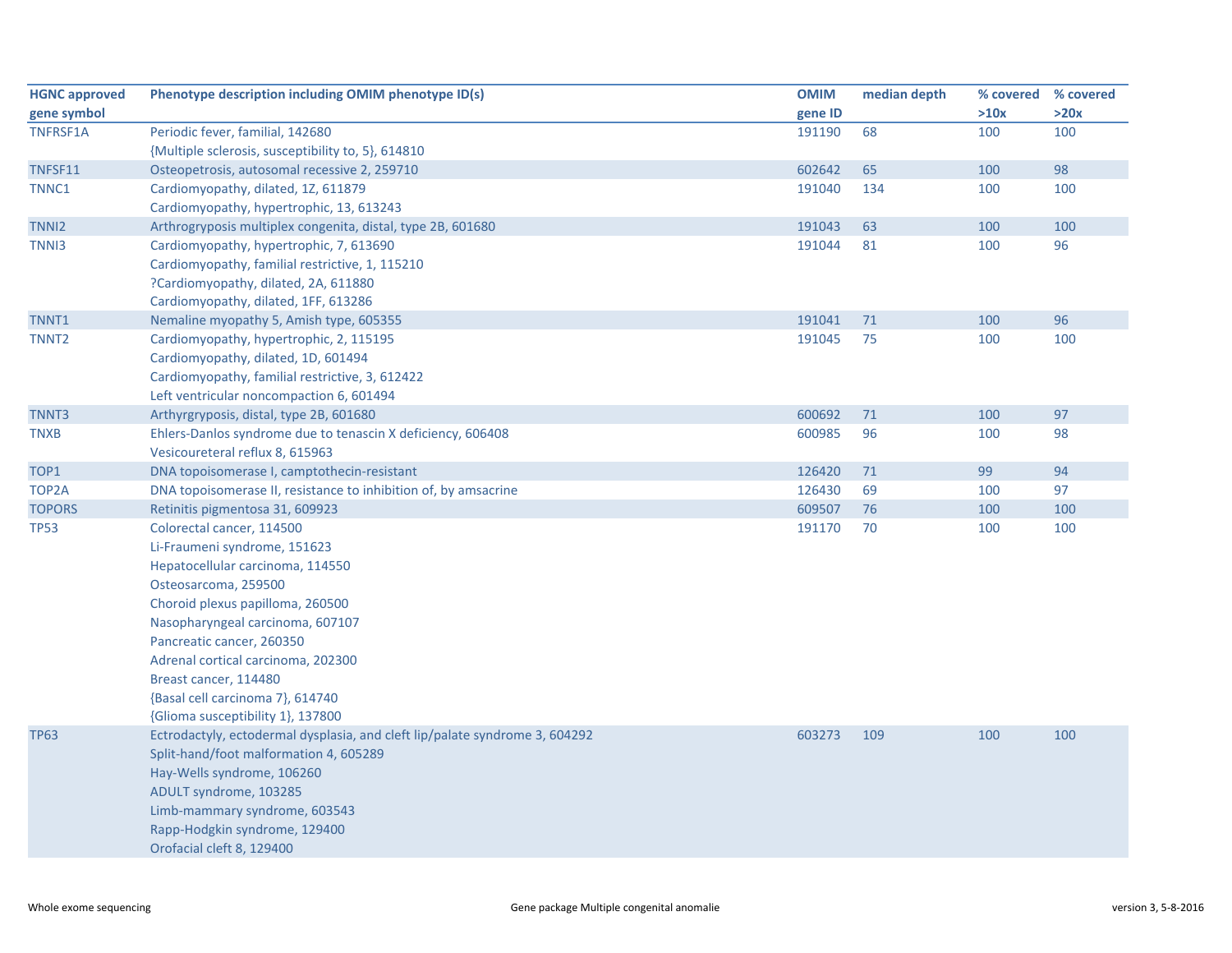| <b>HGNC approved</b> | Phenotype description including OMIM phenotype ID(s)                                               | <b>OMIM</b> | median depth |      | % covered % covered |
|----------------------|----------------------------------------------------------------------------------------------------|-------------|--------------|------|---------------------|
| gene symbol          |                                                                                                    | gene ID     |              | >10x | >20x                |
| TPI1                 | Hemolytic anemia due to triosephosphate isomerase deficiency, 615512                               | 190450      | 41           | 92   | 81                  |
| TPK1                 | Thiamine metabolism dysfunction syndrome 5 (episodic encephalopathy type), 614458                  | 606370      | 63           | 100  | 100                 |
| TPM1                 | Cardiomyopathy, hypertrophic, 3, 115196                                                            | 191010      | 80           | 100  | 100                 |
|                      | Cardiomyopathy, dilated, 1Y, 611878                                                                |             |              |      |                     |
|                      | Left ventricular noncompaction 9, 611878                                                           |             |              |      |                     |
| TPM <sub>2</sub>     | Arthrogryposis multiplex congenita, distal, type 1, 108120                                         | 190990      | 79           | 98   | 91                  |
|                      | Arthrogryposis, distal, type 2B, 601680                                                            |             |              |      |                     |
|                      | Nemaline myopathy 4, autosomal dominant, 609285                                                    |             |              |      |                     |
|                      | CAP myopathy 2, 609285                                                                             |             |              |      |                     |
| TPM3                 | Nemaline myopathy 1, autosomal dominant or recessive, 609284                                       | 191030      | 83           | 100  | 99                  |
|                      | CAP myopathy 1, 609284                                                                             |             |              |      |                     |
|                      | Myopathy, congenital, with fiber-type disproportion, 255310                                        |             |              |      |                     |
| <b>TPMT</b>          | 6-mercaptopurine sensitivity, 610460                                                               | 187680      | 34           | 90   | 76                  |
| <b>TPO</b>           | Thyroid dyshormonogenesis 2A, 274500                                                               | 606765      | 84           | 99   | 92                  |
| TPP1                 | Ceroid lipofuscinosis, neuronal, 2, 204500                                                         | 607998      | 79           | 100  | 98                  |
|                      | Spinocerebellar ataxia, autosomal recessive 7, 609270                                              |             |              |      |                     |
| <b>TPRN</b>          | Deafness, autosomal recessive 79, 613307                                                           | 613354      | 49           | 80   | 71                  |
| TRAPPC11             | Muscular dystrophy, limb-girdle, type 2S, 615356                                                   | 614138      | 44           | 96   | 82                  |
| <b>TRAPPC2</b>       | Spondyloepiphyseal dysplasia tarda, 313400                                                         | 300202      | 31           | 67   | 44                  |
| <b>TRAPPC9</b>       | Mental retardation, autosomal recessive 13, 613192                                                 | 611966      | 85           | 100  | 99                  |
| <b>TRDN</b>          | Ventricular tachycardia, catecholaminergic polymorphic, 5, with or without muscle weakness, 615441 | 603283      | 52           | 95   | 82                  |
| TREM2                | Nasu-Hakola disease, 221770                                                                        | 605086      | 79           | 100  | 100                 |
| TREX1                | Aicardi-Goutieres syndrome 1, dominant and recessive, 225750                                       | 606609      | 129          | 100  | 100                 |
|                      | Chilblain lupus, 610448                                                                            |             |              |      |                     |
|                      | Vasculopathy, retinal, with cerebral leukodystrophy, 192315                                        |             |              |      |                     |
|                      | {Systemic lupus erythematosus, susceptibility to}, 152700                                          |             |              |      |                     |
| <b>TRHR</b>          | Thyrotropin-releasing hormone resistance, generalized                                              | 188545      | 85           | 100  | 100                 |
| TRIM24               | No OMIM phenotype                                                                                  | 603406      | 78           | 99   | 94                  |
| TRIM32               | Muscular dystrophy, limb-girdle, type 2H, 254110                                                   | 602290      | 77           | 100  | 100                 |
|                      | ?Bardet-Biedl syndrome 11, 615988                                                                  |             |              |      |                     |
| TRIM33               | No OMIM phenotype                                                                                  | 605769      | 74           | 97   | 91                  |
| TRIM37               | Mulibrey nanism, 253250                                                                            | 605073      | 74           | 100  | 97                  |
| <b>TRIOBP</b>        | Deafness, autosomal recessive 28, 609823                                                           | 609761      | 120          | 100  | 99                  |
| <b>TRIP11</b>        | Achondrogenesis, type IA, 200600                                                                   | 604505      | 57           | 97   | 91                  |
| <b>TRMU</b>          | {Deafness, mitochondrial, modifier of}, 580000                                                     | 610230      | 76           | 100  | 100                 |
|                      | Liver failure, transient infantile, 613070                                                         |             |              |      |                     |
| TRPA1                | Episodic pain syndrome, familial, 615040                                                           | 604775      | 53           | 96   | 85                  |
| TRPC6                | Glomerulosclerosis, focal segmental, 2, 603965                                                     | 603652      | 75           | 94   | 93                  |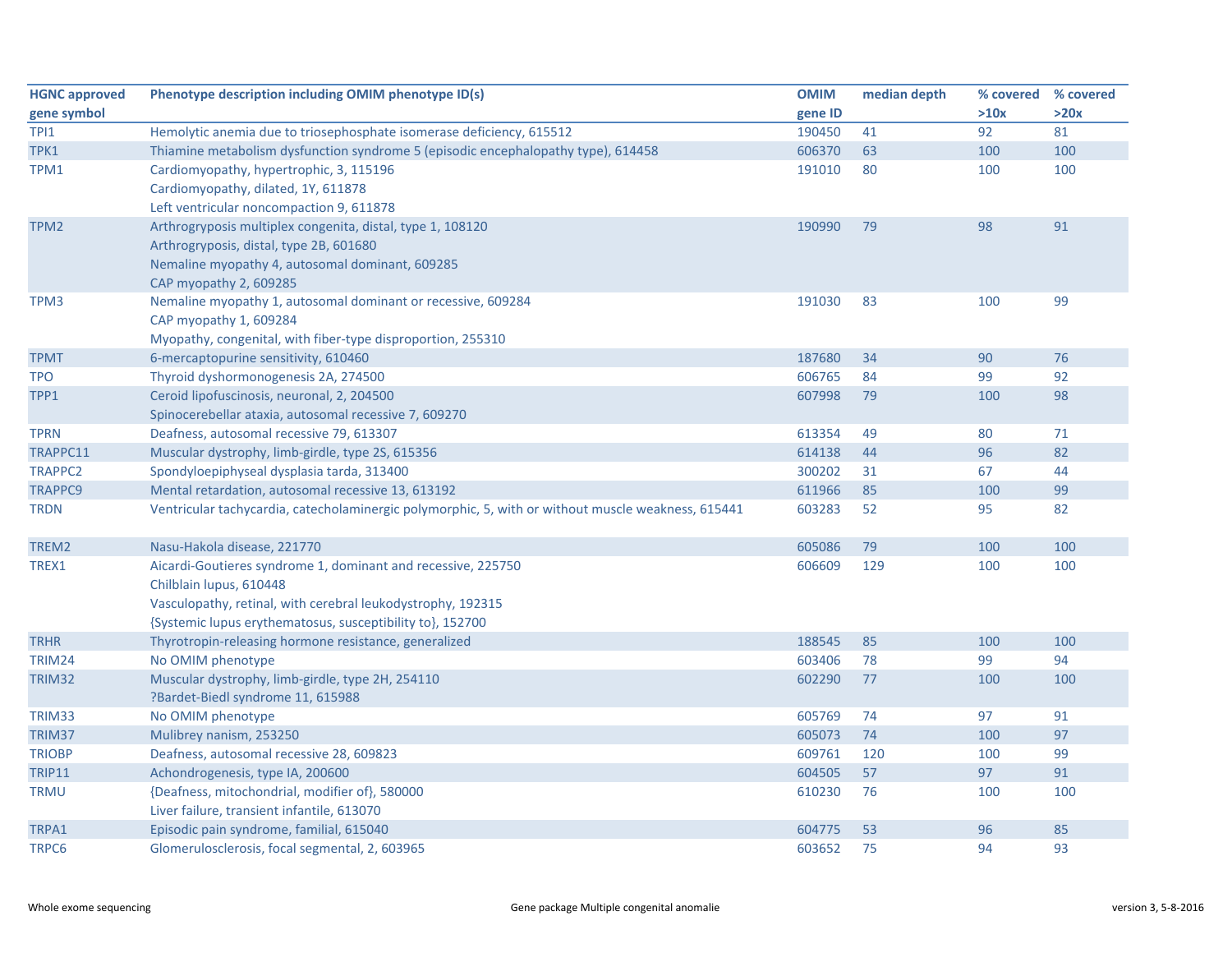| <b>HGNC approved</b> | Phenotype description including OMIM phenotype ID(s)                               | <b>OMIM</b> | median depth | % covered | % covered |
|----------------------|------------------------------------------------------------------------------------|-------------|--------------|-----------|-----------|
| gene symbol          |                                                                                    | gene ID     |              | >10x      | >20x      |
| TRPM1                | Night blindness, congenital stationary (complete), 1C, autosomal recessive, 613216 | 603576      | 87           | 100       | 100       |
| TRPM4                | Progressive familial heart block, type IB, 604559                                  | 606936      | 77           | 100       | 98        |
| TRPM6                | Hypomagnesemia 1, intestinal, 602014                                               | 607009      | 81           | 100       | 99        |
| TRPS1                | Trichorhinophalangeal syndrome, type I, 190350                                     | 604386      | 70           | 100       | 100       |
|                      | Trichorhinophalangeal syndrome, type III, 190351                                   |             |              |           |           |
| TRPV3                | Olmsted syndrome, 614594                                                           | 607066      | 92           | 100       | 96        |
|                      | ?Palmoplantar keratoderma, nonepidermolytic, focal 2, 616400                       |             |              |           |           |
| TRPV4                | Brachyolmia type 3, 113500                                                         | 605427      | 92           | 100       | 100       |
|                      | Spondylometaphyseal dysplasia, Kozlowski type, 184252                              |             |              |           |           |
|                      | Metatropic dysplasia, 156530                                                       |             |              |           |           |
|                      | Hereditary motor and sensory neuropathy, type IIc, 606071                          |             |              |           |           |
|                      | Scapuloperoneal spinal muscular atrophy, 181405                                    |             |              |           |           |
|                      | [Sodium serum level QTL 1], 613508                                                 |             |              |           |           |
|                      | Parastremmatic dwarfism, 168400                                                    |             |              |           |           |
|                      | SED, Maroteaux type, 184095                                                        |             |              |           |           |
|                      | Spinal muscular atrophy, distal, congenital nonprogressive, 600175                 |             |              |           |           |
|                      | Digital arthropathy-brachydactyly, familial, 606835                                |             |              |           |           |
| TSC1                 | Tuberous sclerosis-1, 191100                                                       | 605284      | 94           | 100       | 99        |
|                      | Lymphangioleiomyomatosis, 606690                                                   |             |              |           |           |
|                      | Focal cortical dysplasia, Taylor balloon cell type, 607341                         |             |              |           |           |
| TSC <sub>2</sub>     | Tuberous sclerosis-2, 613254                                                       | 191092      | 94           | 100       | 100       |
|                      | Lymphangioleiomyomatosis, somatic, 606690                                          |             |              |           |           |
| TSEN <sub>2</sub>    | Pontocerebellar hypoplasia type 2B, 612389                                         | 608753      | 84           | 100       | 98        |
| <b>TSEN34</b>        | Pontocerebellar hypoplasia type 2C, 612390                                         | 608754      | 56           | 90        | 83        |
| <b>TSEN54</b>        | Pontocerebellar hypoplasia type 2A, 277470                                         | 608755      | 67           | 96        | 96        |
|                      | Pontocerebellar hypoplasia type 4, 225753                                          |             |              |           |           |
|                      | ?Pontocerebellar hypoplasia type 5, 610204                                         |             |              |           |           |
| <b>TSFM</b>          | Combined oxidative phosphorylation deficiency 3, 610505                            | 604723      | 59           | 100       | 98        |
| <b>TSG101</b>        | Breast cancer, somatic, 114480                                                     | 601387      | 54           | 100       | 96        |
| <b>TSHB</b>          | Hypothryoidism, congenital, nongoitrous 4, 275100                                  | 188540      | 120          | 100       | 100       |
| <b>TSHR</b>          | Hypothyroidism, congenital, nongoitrous, 1 275200                                  | 603372      | 93           | 100       | 98        |
|                      | Thyroid adenoma, hyperfunctioning, somatic                                         |             |              |           |           |
|                      | Hyperthyroidism, nonautoimmune, 609152                                             |             |              |           |           |
|                      | Thyroid carcinoma with thyrotoxicosis                                              |             |              |           |           |
|                      | Hyperthyroidism, familial gestational, 603373                                      |             |              |           |           |
| TSHZ1                | Aural atresia, congenital, 607842                                                  | 614427      | 90           | 99        | 99        |
| TSPAN12              | Exudative vitreoretinopathy 5, 613310                                              | 613138      | 85           | 100       | 100       |
| <b>TSPAN7</b>        | Mental retardation, X-linked 58, 300210                                            | 300096      | 40           | 100       | 85        |
| <b>TSPEAR</b>        | Deafness, autosomal recessive 98, 614861                                           | 612920      | 97           | 100       | 100       |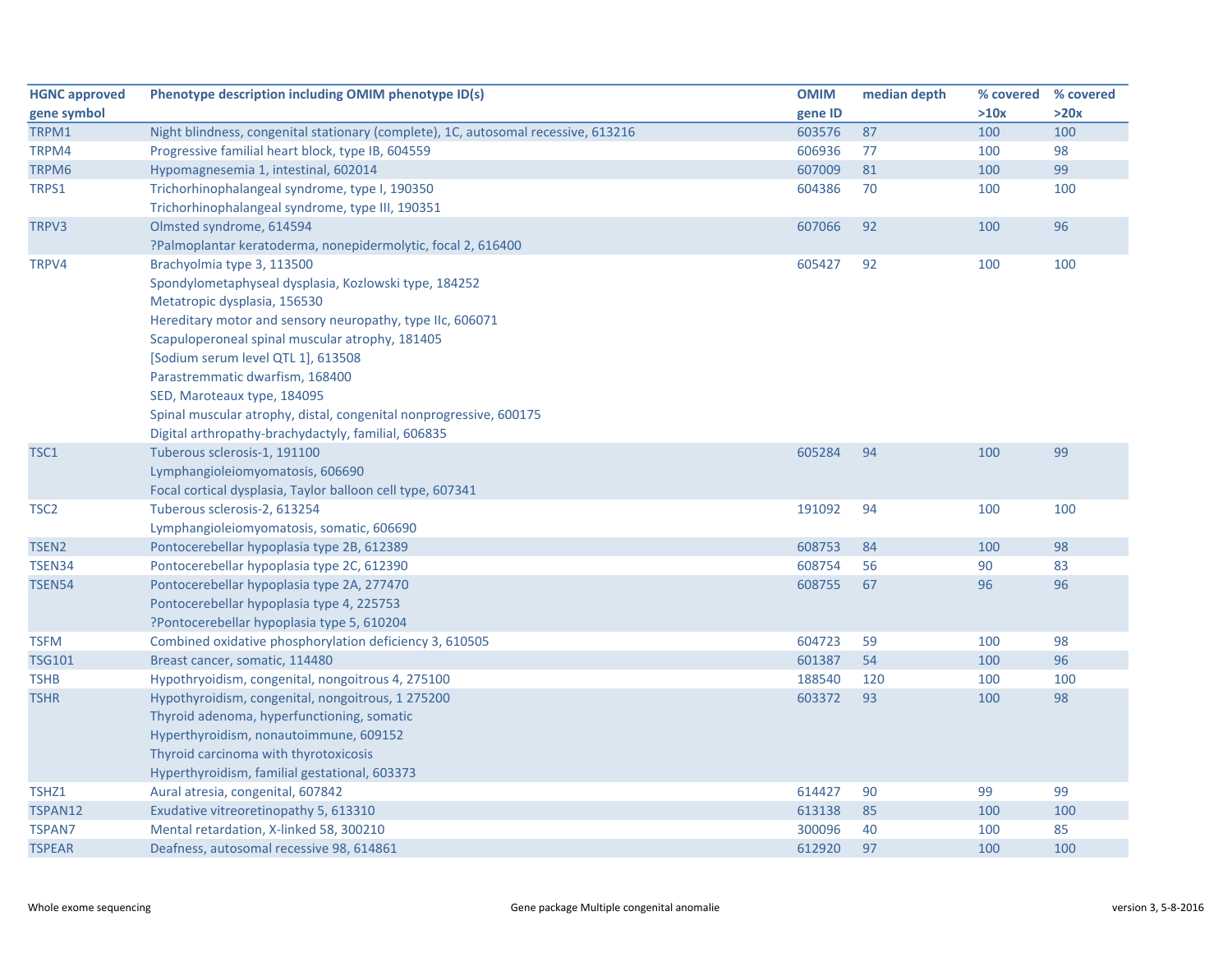| <b>HGNC approved</b> | Phenotype description including OMIM phenotype ID(s)                  | <b>OMIM</b> | median depth | % covered % covered |      |
|----------------------|-----------------------------------------------------------------------|-------------|--------------|---------------------|------|
| gene symbol          |                                                                       | gene ID     |              | >10x                | >20x |
| TSPYL1               | Sudden infant death with dysgenesis of the testes syndrome, 608800    | 604714      | 99           | 100                 | 100  |
| TTBK2                | Spinocerebellar ataxia 11, 604432                                     | 611695      | 70           | 100                 | 99   |
| <b>TTC19</b>         | Mitochondrial complex III deficiency, nuclear type 2, 615157          | 613814      | 57           | 90                  | 78   |
| TTC21B               | Nephronophthisis 12, 613820                                           | 612014      | 70           | 100                 | 97   |
|                      | Short-rib thoracic dysplasia 4 with or without polydactyly, 613819    |             |              |                     |      |
| TTC37                | Trichohepatoenteric syndrome 1, 222470                                | 614589      | 77           | 100                 | 98   |
| TTC7A                | Gastrointestinal defects and immunodeficiency syndrome, 243150        | 609332      | 54           | 99                  | 90   |
| TTC8                 | Bardet-Biedl syndrome 8, 615985                                       | 608132      | 64           | 100                 | 90   |
|                      | ?Retinitis pigmentosa 51, 613464                                      |             |              |                     |      |
| TTI <sub>2</sub>     | Mental retardation, autosomal recessive 39, 615541                    | 614426      | 79           | 100                 | 100  |
| TTN                  | Cardiomyopathy, familial hypertrophic, 9, 613765                      | 188840      | 90           | 100                 | 99   |
|                      | Cardiomyopathy, dilated, 1G, 604145                                   |             |              |                     |      |
|                      | Tibial muscular dystrophy, tardive, 600334                            |             |              |                     |      |
|                      | Muscular dystrophy, limb-girdle, type 2J, 608807                      |             |              |                     |      |
|                      | Myopathy, proximal, with early respiratory muscle involvement, 603689 |             |              |                     |      |
|                      | Myopathy, early-onset, with fatal cardiomyopathy, 611705              |             |              |                     |      |
| <b>TTPA</b>          | Ataxia with isolated vitamin E deficiency, 277460                     | 600415      | 70           | 96                  | 89   |
| TTR                  | Amyloidosis, hereditary, transthyretin-related, 105210                | 176300      | 87           | 100                 | 100  |
|                      | [Dystransthyretinemic hyperthyroxinemia], 145680                      |             |              |                     |      |
|                      | Carpal tunnel syndrome, familial, 115430                              |             |              |                     |      |
| <b>TUBA1A</b>        | Lissencephaly 3, 611603                                               | 602529      | 34           | 93                  | 78   |
| TUBA8                | Polymicrogyria with optic nerve hypoplasia, 613180                    | 605742      | 116          | 100                 | 99   |
| TUBB1                | Macrothrombocytopenia, autosomal dominant, TUBB1-related, 613112      | 612901      | 104          | 100                 | 100  |
| <b>TUBB2A</b>        | Cortical dysplasia, complex, with other brain malformations 5, 615763 | 615101      | 51           | 100                 | 89   |
| <b>TUBB2B</b>        | Polymicrogyria, symmetric or asymmetric, 610031                       | 612850      | 65           | 100                 | 94   |
| TUBB3                | Fibrosis of extraocular muscles, congenital, 3A, 600638               | 602661      | 75           | 100                 | 100  |
|                      | Cortical dysplasia, complex, with other brain malformations 1, 614039 |             |              |                     |      |
| <b>TUBB4A</b>        | Dystonia 4, torsion, autosomal dominant, 128101                       | 602662      | 60           | 97                  | 93   |
|                      | Leukodystrophy, hypomyelinating, 6, 612438                            |             |              |                     |      |
| TUBG1                | Cortical dysplasia, complex, with other brain malformations 4, 615412 | 191135      | 65           | 100                 | 99   |
| <b>TUBGCP6</b>       | Microcephaly and chorioretinopathy, autosomal recessive, 1, 251270    | 610053      | 94           | 100                 | 100  |
| <b>TUFM</b>          | Combined oxidative phosphorylation deficiency 4, 610678               | 602389      | 76           | 100                 | 97   |
| TULP1                | Retinitis pigmentosa 14, 600132                                       | 602280      | 65           | 100                 | 97   |
|                      | Leber congenital amaurosis 15, 613843                                 |             |              |                     |      |
| TUSC <sub>3</sub>    | Mental retardation, autosomal recessive 7, 611093                     | 601385      | 74           | 100                 | 100  |
| <b>TWIST1</b>        | Saethre-Chotzen syndrome, 101400                                      | 601622      | 79           | 100                 | 86   |
|                      | Saethre-Chotzen syndrome with eyelid anomalies, 101400                |             |              |                     |      |
|                      | Craniosynostosis, type 1, 123100                                      |             |              |                     |      |
|                      | Robinow-Sorauf syndrome, 180750                                       |             |              |                     |      |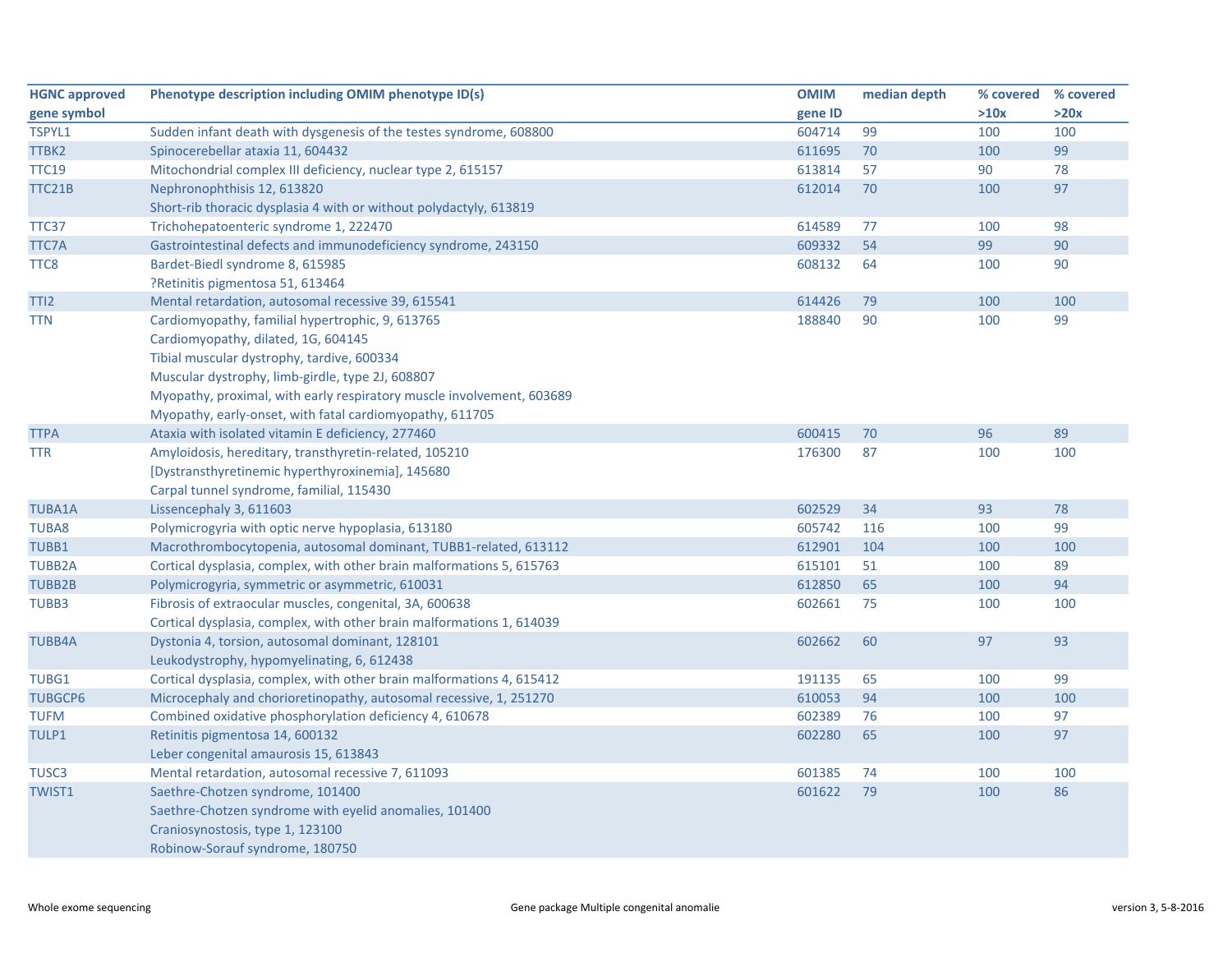| <b>HGNC approved</b> | Phenotype description including OMIM phenotype ID(s)                              | <b>OMIM</b> | median depth |      | % covered % covered |
|----------------------|-----------------------------------------------------------------------------------|-------------|--------------|------|---------------------|
| gene symbol          |                                                                                   | gene ID     |              | >10x | >20x                |
| <b>TWIST2</b>        | Focal facial dermal dysplasia 3, Setleis type, 227260                             | 607556      | 103          | 100  | 100                 |
|                      | Barber-Say syndrome, 209885                                                       |             |              |      |                     |
|                      | Ablepharon-macrostomia syndrome, 200110                                           |             |              |      |                     |
| TYK <sub>2</sub>     | Immunodeficiency 35, 611521                                                       | 176941      | 73           | 100  | 100                 |
| <b>TYMP</b>          | Mitochondrial DNA depletion syndrome 1 (MNGIE type), 603041                       | 131222      | 54           | 99   | 84                  |
| <b>TYR</b>           | Albinism, oculocutaneous, type IA, 203100                                         | 606933      | 71           | 100  | 100                 |
|                      | Waardenburg syndrome/albinism, digenic, 103470                                    |             |              |      |                     |
|                      | Albinism, oculocutaneous, type IB, 606952                                         |             |              |      |                     |
|                      | [Skin/hair/eye pigmentation 3, light/dark/freckling skin], 601800                 |             |              |      |                     |
|                      | {Melanoma, cutaneous malignant, susceptibility to, 8}, 601800                     |             |              |      |                     |
|                      | [Skin/hair/eye pigmentation 3, blue/green eyes], 601800                           |             |              |      |                     |
| <b>TYROBP</b>        | Nasu-Hakola disease, 221770                                                       | 604142      | 44           | 100  | 92                  |
| TYRP1                | Albinism, oculocutaneous, type III, 203290                                        | 115501      | 107          | 100  | 100                 |
|                      | [Skin/hair/eye pigmentation, variation in, 11 (Melanesian blond hair)], 612271    |             |              |      |                     |
| UBA1                 | Spinal muscular atrophy, X-linked 2, infantile, 301830                            | 314370      | 63           | 100  | 98                  |
| UBE2A                | Mental retardation, X-linked syndromic, Nascimento-type, 300860                   | 312180      | 33           | 100  | 96                  |
| UBE3A                | Angelman syndrome, 105830                                                         | 601623      | 61           | 100  | 99                  |
| UBE3B                | Kaufman oculocerebrofacial syndrome, 244450                                       | 608047      | 49           | 99   | 90                  |
| UBIAD1               | Corneal dystrophy, Schnyder type, 121800                                          | 611632      | 83           | 100  | 100                 |
| UBQLN2               | Amyotrophic lateral sclerosis 15, with or without frontotemporal dementia, 300857 | 300264      | 47           | 100  | 100                 |
| UBR1                 | Johanson-Blizzard syndrome, 243800                                                | 605981      | 69           | 100  | 95                  |
| UGT1A1               | Crigler-Najjar syndrome, type I, 218800                                           | 191740      | 100          | 100  | 100                 |
|                      | [Gilbert syndrome], 143500                                                        |             |              |      |                     |
|                      | Crigler-Najjar syndrome, type II, 606785                                          |             |              |      |                     |
|                      | Hyperbilirubinemia, familial transient neonatal, 237900                           |             |              |      |                     |
|                      | [Bilirubin, serum level of, QTL1], 601816                                         |             |              |      |                     |
| <b>UMOD</b>          | Hyperuricemic nephropathy, familial juvenile 1, 162000                            | 191845      | 82           | 100  | 99                  |
|                      | Medullary cystic kidney disease 2, 603860                                         |             |              |      |                     |
|                      | Glomerulocystic kidney disease with hyperuricemia and isosthenuria, 609886        |             |              |      |                     |
| <b>UMPS</b>          | Orotic aciduria, 258900                                                           | 613891      | 105          | 100  | 100                 |
| <b>UNG</b>           | Immunodeficiency with hyper IgM, type 5, 608106                                   | 191525      | 79           | 100  | 100                 |
| UPB1                 | Beta-ureidopropionase deficiency, 613161                                          | 606673      | 108          | 100  | 100                 |
| UPF3B                | Mental retardation, X-linked, syndromic 14, 300676                                | 300298      | 32           | 99   | 83                  |
| <b>UQCRB</b>         | Mitochondrial complex III deficiency, nuclear type 3, 615158                      | 191330      | 81           | 100  | 89                  |
| UQCRC2               | Mitochondrial complex III deficiency, nuclear type 5, 615160                      | 191329      | 42           | 98   | 81                  |
| <b>UQCRQ</b>         | Mitochondrial complex III deficiency, nuclear type 4, 615159                      | 612080      | 167          | 100  | 100                 |
| UROC1                | ?Urocanase deficiency, 276880                                                     | 613012      | 82           | 100  | 100                 |
| <b>UROD</b>          | Porphyria cutanea tarda, 176100                                                   | 613521      | 85           | 100  | 100                 |
|                      | Porphyria, hepatoerythropoietic, 176100                                           |             |              |      |                     |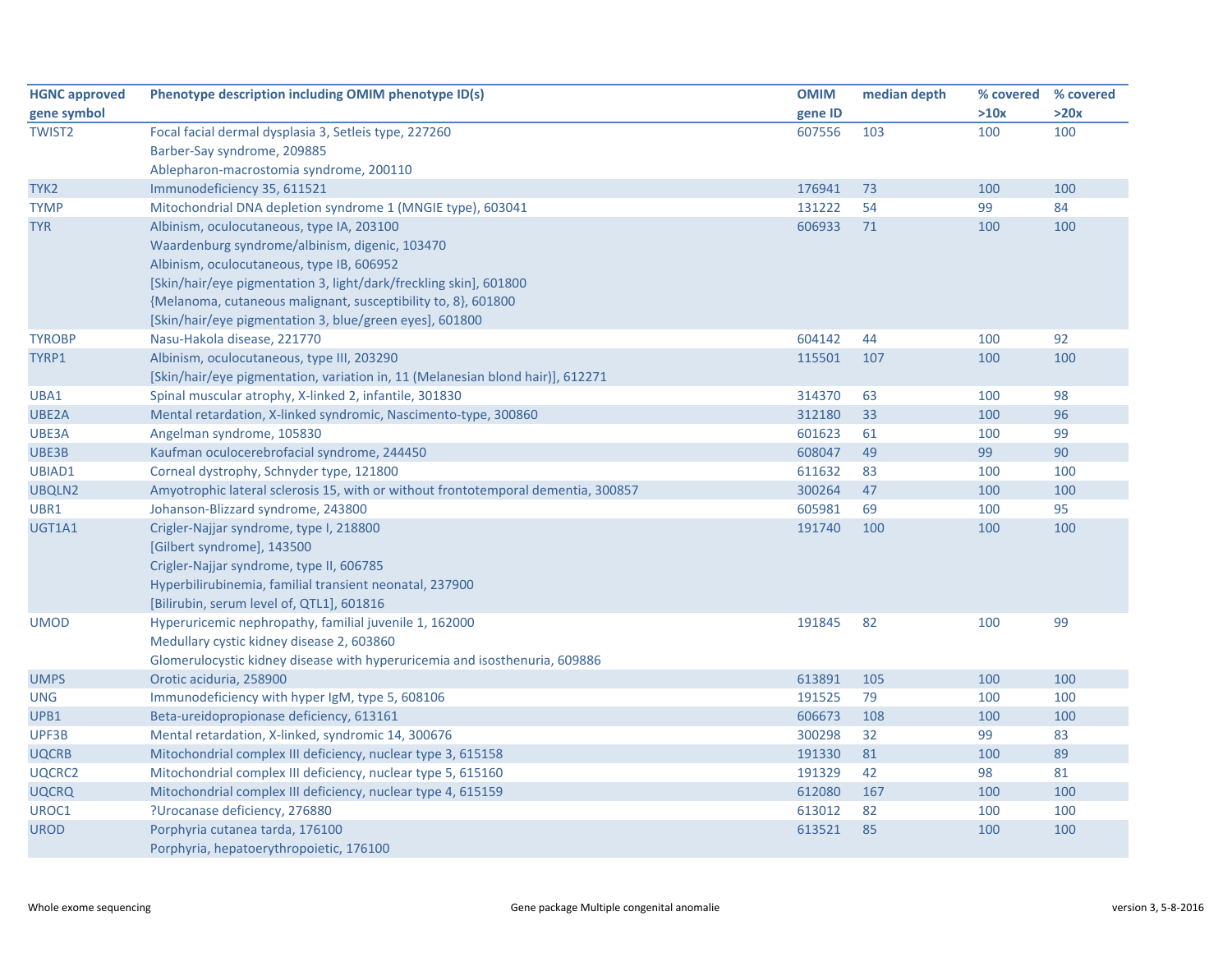| <b>HGNC approved</b> | Phenotype description including OMIM phenotype ID(s)                                          | <b>OMIM</b> | median depth     | % covered % covered |      |
|----------------------|-----------------------------------------------------------------------------------------------|-------------|------------------|---------------------|------|
| gene symbol          |                                                                                               | gene ID     |                  | >10x                | >20x |
| <b>UROS</b>          | Porphyria, congenital erythropoietic, 263700                                                  | 606938      | 60               | 100                 | 100  |
| USB1                 | Poikiloderma with neutropenia, 604173                                                         | 613276      | 85               | 100                 | 100  |
| USH1C                | Usher syndrome, type 1C, 276904                                                               | 605242      | 70               | 100                 | 91   |
|                      | Deafness, autosomal recessive 18A, 602092                                                     |             |                  |                     |      |
| USH1G                | Usher syndrome, type 1G, 606943                                                               | 607696      | 86               | 100                 | 99   |
| USH <sub>2</sub> A   | Usher syndrome, type 2A, 276901                                                               | 608400      | 90               | 100                 | 100  |
|                      | Retinitis pigmentosa 39, 613809                                                               |             |                  |                     |      |
| USP9Y                | Spermatogenic failure, Y-linked, 2, 415000                                                    | 400005      | 42               | 98                  | 86   |
| UTP4                 | Cirrhosis, North American Indian childhood type, 604901                                       | 607456      | No coverage data |                     |      |
| <b>UVSSA</b>         | UV-sensitive syndrome 3, 614640                                                               | 614632      | 81               | 100                 | 99   |
| VANGL1               | Caudal regression syndrome, 600145                                                            | 610132      | 89               | 100                 | 100  |
|                      | {Neural tube defects, susceptibility to}, 182940                                              |             |                  |                     |      |
| <b>VANGL2</b>        | Neural tube defects, 182940                                                                   | 600533      | 83               | 100                 | 99   |
| <b>VAPB</b>          | Amyotrophic lateral sclerosis 8, 608627                                                       | 605704      | 85               | 100                 | 89   |
|                      | Spinal muscular atrophy, late-onset, Finkel type, 182980                                      |             |                  |                     |      |
| VAX1                 | ?Microphthalmia, syndromic 11, 614402                                                         | 604294      | 54               | 90                  | 84   |
| <b>VCAN</b>          | Wagner syndrome 1, 143200                                                                     | 118661      | 78               | 100                 | 100  |
| <b>VCL</b>           | Cardiomyopathy, dilated, 1W, 611407                                                           | 193065      | 87               | 100                 | 100  |
|                      | Cardiomyopathy, hypertrophic, 15, 613255                                                      |             |                  |                     |      |
| <b>VCP</b>           | Inclusion body myopathy with early-onset Paget disease and frontotemporal dementia 1, 167320  | 601023      | 84               | 100                 | 99   |
|                      | Amyotrophic lateral sclerosis 14, with or without frontotemporal dementia, 613954             |             |                  |                     |      |
|                      | Charcot-Marie-Tooth disease, type 2Y, 616687                                                  |             |                  |                     |      |
| <b>VDR</b>           | Rickets, vitamin D-resistant, type IIA, 277440                                                | 601769      | 90               | 100                 | 100  |
|                      | ?Osteoporosis, involutional, 166710                                                           |             |                  |                     |      |
| <b>VHL</b>           | von Hippel-Lindau syndrome, 193300                                                            | 608537      | 75               | 98                  | 87   |
|                      | Renal cell carcinoma, somatic, 144700                                                         |             |                  |                     |      |
|                      | Pheochromocytoma, 171300                                                                      |             |                  |                     |      |
|                      | Hemangioblastoma, cerebellar, somatic                                                         |             |                  |                     |      |
|                      | Erythrocytosis, familial, 2, 263400                                                           |             |                  |                     |      |
| <b>VIM</b>           | ?Cataract 30, pulverulent, 116300                                                             | 193060      | 96               | 100                 | 100  |
| VIPAS39              | Arthrogryposis, renal dysfunction, and cholestasis 2, 613404                                  | 613401      | 69               | 100                 | 94   |
| <b>VKORC1</b>        | Vitamin K-dependent clotting factors, combined deficiency of, 2, 607473                       | 608547      | 107              | 100                 | 100  |
|                      | Warfarin resistance, 122700                                                                   |             |                  |                     |      |
| <b>VLDLR</b>         | Cerebellar hypoplasia and mental retardation with or without quadrupedal locomotion 1, 224050 | 192977      | 105              | 100                 | 99   |
| VPS13A               | Choreoacanthocytosis, 200150                                                                  | 605978      | 57               | 99                  | 94   |
| VPS13B               | Cohen syndrome, 216550                                                                        | 607817      | 83               | 100                 | 99   |
| VPS33B               | Arthrogryposis, renal dysfunction, and cholestasis 1, 208085                                  | 608552      | 83               | 100                 | 99   |
| <b>VPS35</b>         | {Parkinson disease 17}, 614203                                                                | 601501      | 52               | 89                  | 79   |
| VPS37A               | Spastic paraplegia 53, autosomal recessive, 614898                                            | 609927      | 46               | 76                  | 55   |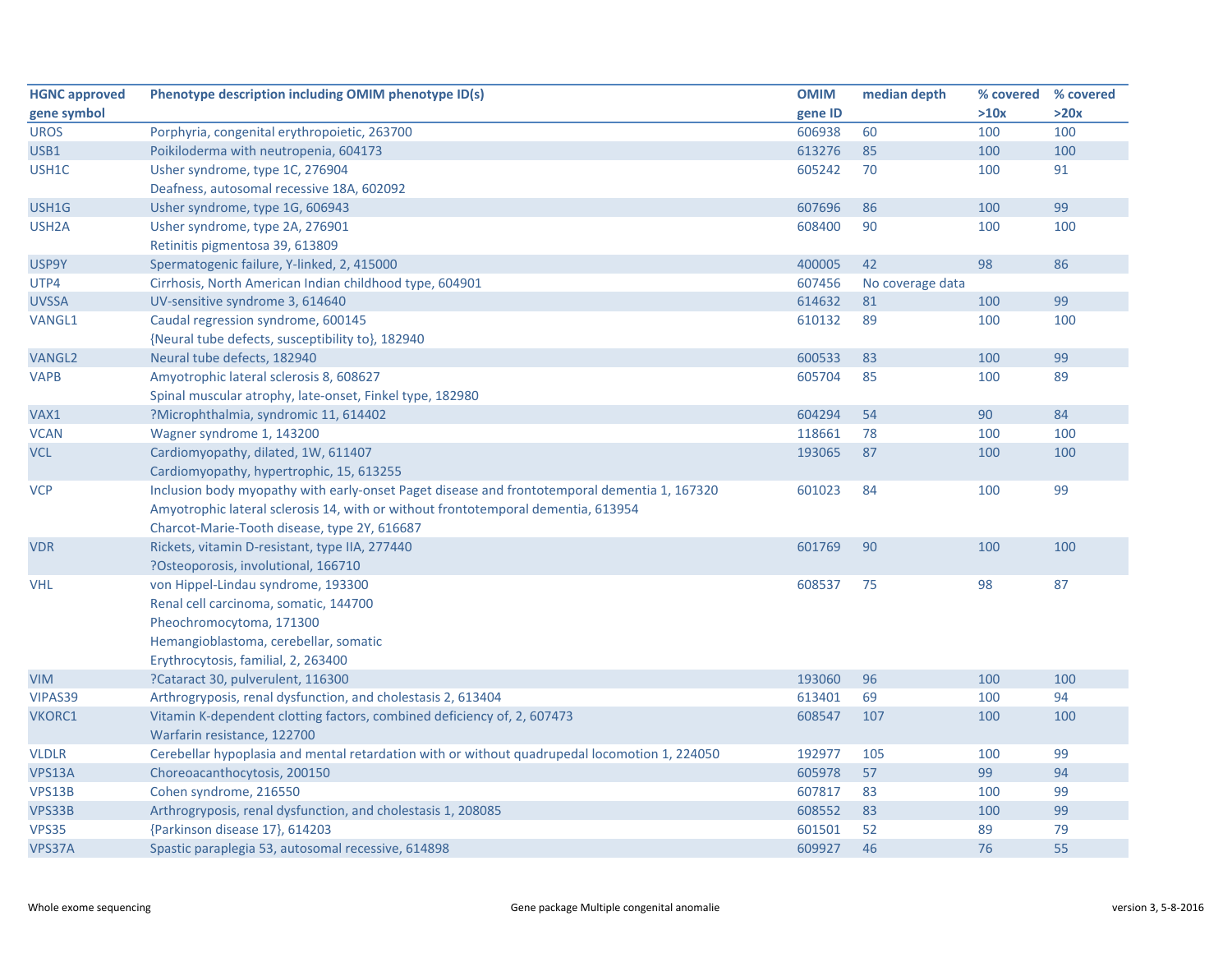| <b>HGNC approved</b> | Phenotype description including OMIM phenotype ID(s)                                         | <b>OMIM</b> | median depth     | % covered % covered |      |
|----------------------|----------------------------------------------------------------------------------------------|-------------|------------------|---------------------|------|
| gene symbol          |                                                                                              | gene ID     |                  | >10x                | >20x |
| <b>VPS45</b>         | Neutropenia, severe congenital, 5, autosomal recessive, 615285                               | 610035      | 48               | 97                  | 87   |
| VRK1                 | Pontocerebellar hypoplasia type 1A, 607596                                                   | 602168      | 78               | 100                 | 96   |
| VSX1                 | Keratoconus 1, 148300                                                                        | 605020      | 62               | 89                  | 78   |
|                      | Corneal dystrophy, posterior polymorphous, 1, 122000                                         |             |                  |                     |      |
|                      | Craniofacial anomalies and anterior segment dysgenesis syndrome, 614195                      |             |                  |                     |      |
| VSX <sub>2</sub>     | Microphthalmia with coloboma 3, 610092                                                       | 142993      | 74               | 100                 | 100  |
|                      | Microphthalmia, isolated 2, 610093                                                           |             |                  |                     |      |
| <b>VWF</b>           | von Willebrand disease, types 2A, 2B, 2M, and 2N, 613554                                     | 613160      | 65               | 99                  | 93   |
|                      | von Willebrand disease, type 1, 193400                                                       |             |                  |                     |      |
|                      | von Willibrand disease, type 3, 277480                                                       |             |                  |                     |      |
| <b>WAS</b>           | Wiskott-Aldrich syndrome, 301000                                                             | 300392      | 35               | 94                  | 73   |
|                      | Thrombocytopenia, X-linked, 313900                                                           |             |                  |                     |      |
|                      | Neutropenia, severe congenital, X-linked, 300299                                             |             |                  |                     |      |
|                      | Thrombocytopenia, X-linked, intermittent, 313900                                             |             |                  |                     |      |
| <b>WDPCP</b>         | ?Bardet-Biedl syndrome 15, 615992                                                            | 613580      | 67               | 100                 | 93   |
|                      | ?Congenital heart defects, hamartomas of tongue, and polysyndactyly, 217085                  |             |                  |                     |      |
| WDR11                | Hypogonadotropic hypogonadism 14 with or without anosmia, 614858                             | 606417      | 75               | 98                  | 95   |
| WDR19                | Nephronophthisis 13, 614377                                                                  | 608151      | 73               | 100                 | 98   |
|                      | ?Cranioectodermal dysplasia 4, 614378                                                        |             |                  |                     |      |
|                      | ?Short-rib thoracic dysplasia 5 with or without polydactyly, 614376                          |             |                  |                     |      |
|                      | Senior-Loken syndrome 8, 616307                                                              |             |                  |                     |      |
| WDR34                | Short-rib thoracic dysplasia 11 with or without polydactyly, 615633                          | 613363      | 48               | 100                 | 93   |
| WDR35                | Cranioectodermal dysplasia 2, 613610                                                         | 613602      | 82               | 100                 | 95   |
|                      | Short-rib thoracic dysplasia 7 with or without polydactyly, 614091                           |             |                  |                     |      |
| WDR36                | Glaucoma 1, open angle, G, 609887                                                            | 609669      | 72               | 100                 | 96   |
| WDR45                | Neurodegeneration with brain iron accululation 5, 300894                                     | 300526      | 32               | 89                  | 78   |
| WDR60                | Short-rib thoracic dysplasia 8 with or without polydactyly, 615503                           | 615462      | 41               | 94                  | 81   |
| WDR62                | Microcephaly 2, primary, autosomal recessive, with or without cortical malformations, 604317 | 613583      | 90               | 100                 | 100  |
| WDR72                | Amelogenesis imperfecta, type IIA3, 613211                                                   | 613214      | 77               | 100                 | 99   |
| WDR81                | Cerebellar ataxia, mental retardation, and dysequilibrium syndrome 2, 610185                 | 614218      | 90               | 100                 | 100  |
| WFS1                 | Wolfram syndrome, 222300                                                                     | 606201      | 102              | 100                 | 100  |
|                      | Deafness, autosomal dominant 6/14/38, 600965                                                 |             |                  |                     |      |
|                      | Wolfram-like syndrome, autosomal dominant, 614296                                            |             |                  |                     |      |
|                      | {Diabetes mellitus, noninsulin-dependent, association with}, 125853                          |             |                  |                     |      |
|                      | ?Cataract 41, 116400                                                                         |             |                  |                     |      |
| <b>WHRN</b>          | Deafness, autosomal recessive 31, 607084                                                     | 607928      | No coverage data |                     |      |
|                      | Usher syndrome, type 2D, 611383                                                              |             |                  |                     |      |
| WHSC1L1              | Leukemia, acute myeloid, 601626                                                              | 607083      | 39               | 98                  | 86   |
| WIPF1                | ?Wiskott-Aldrich syndrome 2, 614493                                                          | 602357      | 55               | 100                 | 98   |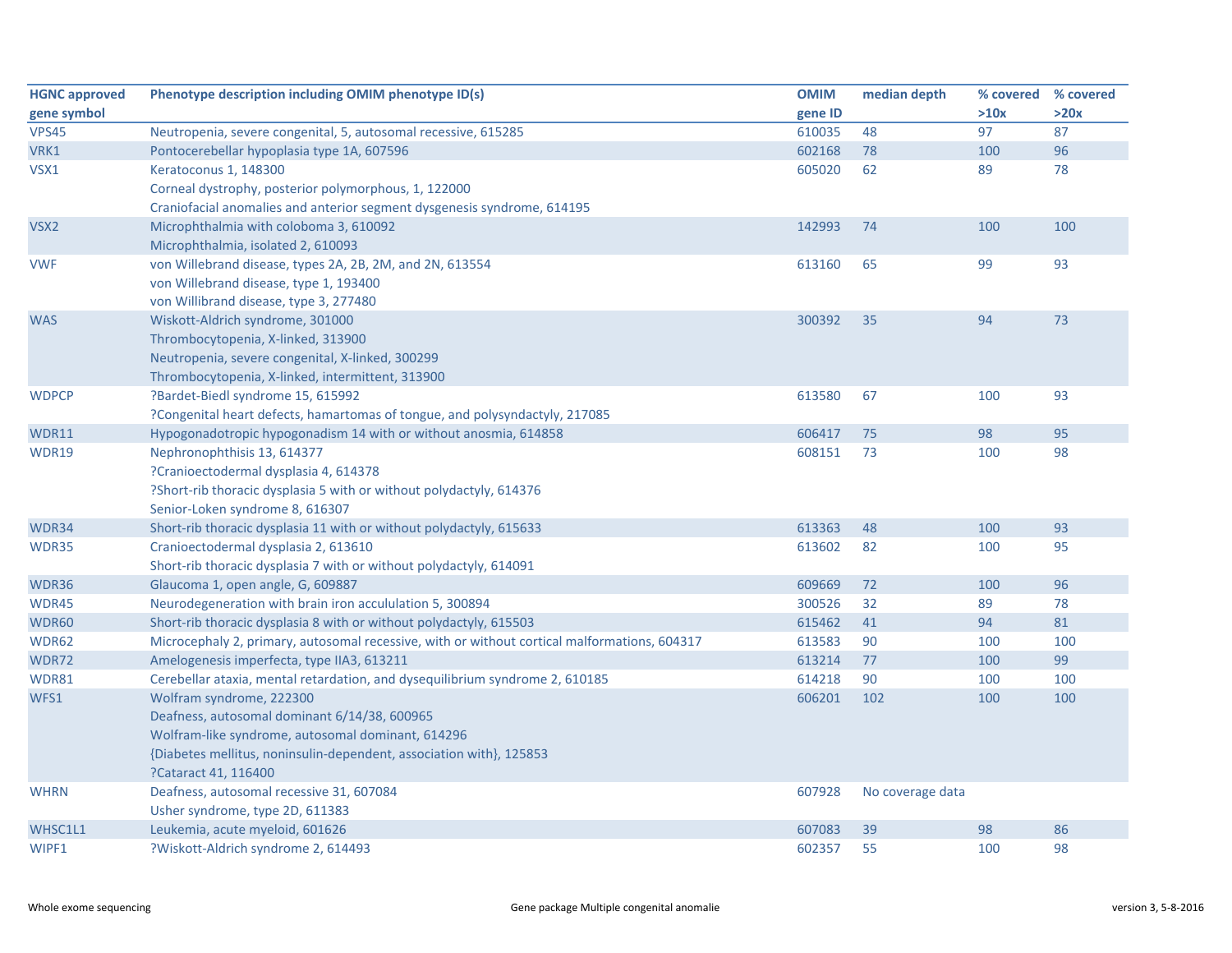| <b>HGNC approved</b> | Phenotype description including OMIM phenotype ID(s)                                                      | <b>OMIM</b> | median depth | % covered % covered |      |
|----------------------|-----------------------------------------------------------------------------------------------------------|-------------|--------------|---------------------|------|
| gene symbol          |                                                                                                           | gene ID     |              | >10x                | >20x |
| WISP3                | Arthropathy, progressive pseudorheumatoid, of childhood, 208230                                           | 603400      | 85           | 100                 | 100  |
|                      | Spondyloepiphyseal dysplasia tarda with progressive arthropathy, 208230                                   |             |              |                     |      |
| WNK1                 | Pseudohypoaldosteronism, type IIC, 614492                                                                 | 605232      | 83           | 100                 | 98   |
|                      | Neuropathy, hereditary sensory and autonomic, type II, 201300                                             |             |              |                     |      |
| WNK4                 | Pseudohypoaldosteronism, type IIB, 614491                                                                 | 601844      | 89           | 100                 | 100  |
| WNT1                 | Osteogenesis imperfecta, type XV, 615220                                                                  | 164820      | 98           | 100                 | 96   |
|                      | {Osteoporosis, early-onset, susceptibility to, autosomal dominant}, 615221                                |             |              |                     |      |
| WNT10A               | Odontoonychodermal dysplasia, 257980                                                                      | 606268      | 90           | 100                 | 99   |
|                      | Schopf-Schulz-Passarge syndrome, 224750                                                                   |             |              |                     |      |
|                      | Tooth agenesis, selective, 4, 150400                                                                      |             |              |                     |      |
| <b>WNT10B</b>        | Split-hand/foot malformation 6, 225300                                                                    | 601906      | 91           | 100                 | 100  |
| WNT3                 | ?Tetra-amelia syndrome, 273395                                                                            | 165330      | 86           | 100                 | 95   |
| WNT4                 | SERKAL syndrome, 611812                                                                                   | 603490      | 125          | 96                  | 92   |
|                      | Mullerian aplasia and hyperandrogenism, 158330                                                            |             |              |                     |      |
| WNT5A                | Robinow syndrome, autosomal dominant 1, 180700                                                            | 164975      | 117          | 100                 | 99   |
| <b>WNT7A</b>         | Ulna and fibula, absence of, with severe limb deficiency, 276820                                          | 601570      | 103          | 100                 | 100  |
|                      | Fuhrmann syndrome, 228930                                                                                 |             |              |                     |      |
| WRAP53               | Dyskeratosis congenita, autosomal recessive 3, 613988                                                     | 612661      | 97           | 100                 | 99   |
| <b>WRN</b>           | Werner syndrome, 277700                                                                                   | 604611      | 71           | 100                 | 92   |
| WT1                  | Wilms tumor, type 1, 194070                                                                               | 607102      | 61           | 99                  | 90   |
|                      | Denys-Drash syndrome, 194080                                                                              |             |              |                     |      |
|                      | Nephrotic syndrome, type 4, 256370                                                                        |             |              |                     |      |
|                      | Frasier syndrome, 136680                                                                                  |             |              |                     |      |
|                      | Meacham syndrome, 608978                                                                                  |             |              |                     |      |
|                      | Mesothelioma, somatic, 156240                                                                             |             |              |                     |      |
| <b>WWOX</b>          | Esophageal squamous cell carcinoma, somatic, 133239                                                       | 605131      | 72           | 100                 | 100  |
|                      | Spinocrebellar ataxia, autosomal recessive 12, 614322                                                     |             |              |                     |      |
|                      | Epileptic encephalopathy, early infantile, 28, 616211                                                     |             |              |                     |      |
| <b>XDH</b>           | Xanthinuria, type I, 278300                                                                               | 607633      | 80           | 100                 | 99   |
| <b>XIAP</b>          | Lymphoproliferative syndrome, X-linked, 2, 300635                                                         | 300079      | 36           | 99                  | 87   |
| <b>XK</b>            | McLeod syndrome with or without chronic granulomatous disease, 300842                                     | 314850      | 54           | 100                 | 98   |
| XPA                  | Xeroderma pigmentosum, group A, 278700                                                                    | 611153      | 47           | 98                  | 86   |
| <b>XPC</b>           | Xeroderma pigmentosum, group C, 278720                                                                    | 613208      | 95           | 100                 | 100  |
| <b>XPNPEP3</b>       | Nephronophthisis-like nephropathy 1, 613159                                                               | 613553      | 85           | 100                 | 99   |
| YAP1                 | Coloboma, ocular, with or without hearing impairment, cleft lip/palate, and/or mental retardation, 120433 | 606608      | 40           | 86                  | 73   |
|                      | Coloboma, ocular, 120433                                                                                  |             |              |                     |      |
|                      |                                                                                                           |             |              |                     |      |
| <b>YARS</b>          | Charcot-Marie-Tooth disease, dominant intermediate C, 608323                                              | 603623      | 89           | 100                 | 100  |
| YARS2                | Myopathy, lactic acidosis, and sideroblastic anemia 2, 613561                                             | 610957      | 91           | 100                 | 100  |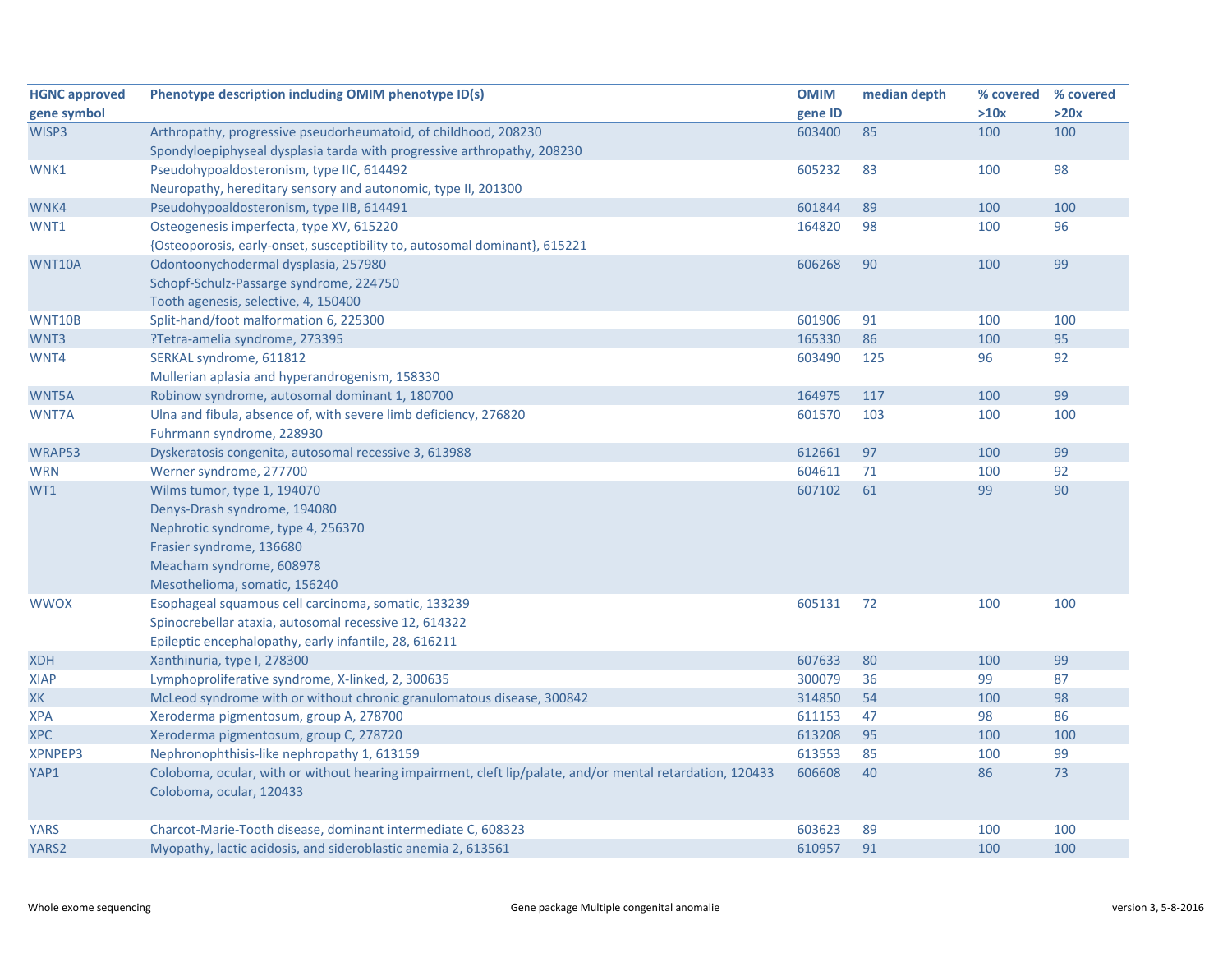| <b>HGNC approved</b> | Phenotype description including OMIM phenotype ID(s)                         | <b>OMIM</b> | median depth | % covered | % covered |
|----------------------|------------------------------------------------------------------------------|-------------|--------------|-----------|-----------|
| gene symbol          |                                                                              | gene ID     |              | >10x      | >20x      |
| <b>ZAP70</b>         | Selective T-cell defect, 269840                                              | 176947      | 113          | 100       | 100       |
| ZBTB16               | Leukemia, acute promyelocytic, PL2F/RARA type                                | 176797      | 79           | 100       | 100       |
|                      | Skeletal defects, genital hypoplasia, and mental retardation, 612447         |             |              |           |           |
| ZBTB24               | Immunodeficiency-centromeric instability-facial anomalies syndrome-2, 614069 | 614064      | 82           | 100       | 100       |
| ZC4H2                | Wieacker-Wolff syndrome, 314580                                              | 300897      | 25           | 97        | 70        |
| ZDHHC9               | Mental retardation, X-linked syndromic, Raymond type, 300799                 | 300646      | 44           | 100       | 90        |
| ZEB1                 | Corneal dystrophy, posterior polymorphous, 3, 609141                         | 189909      | 88           | 100       | 100       |
|                      | Corneal dystrophy, Fuchs endothelial, 6, 613270                              |             |              |           |           |
| ZEB <sub>2</sub>     | Mowat-Wilson syndrome, 235730                                                | 605802      | 81           | 100       | 100       |
| ZFP57                | Diabetes mellitus, transient neonatal, 1, 601410                             | 612192      | 53           | 99        | 95        |
| ZFPM2                | Tetralogy of Fallot, 187500                                                  | 603693      | 78           | 100       | 100       |
|                      | Diaphragmatic hernia 3, 610187                                               |             |              |           |           |
|                      | 46XY sex reversal 9, 616067                                                  |             |              |           |           |
| ZFYVE26              | Spastic paraplegia 15, autosomal recessive, 270700                           | 612012      | 79           | 100       | 97        |
| ZFYVE27              | Spastic paraplegia 33, autosomal dominant, 610244                            | 610243      | 71           | 100       | 100       |
| ZIC <sub>2</sub>     | Holoprosencephaly-5, 609637                                                  | 603073      | 92           | 93        | 88        |
| ZIC <sub>3</sub>     | Heterotaxy, visceral, 1, X-linked 306955                                     | 300265      | 53           | 100       | 100       |
|                      | Congenital heart defects, nonsyndromic, 1, X-linked, 306955                  |             |              |           |           |
|                      | VACTERL association, X-linked, 314390                                        |             |              |           |           |
| ZMPSTE24             | Mandibuloacral dysplasia with type B lipodystrophy, 608612                   | 606480      | 77           | 100       | 100       |
|                      | Restrictive dermopathy, lethal, 275210                                       |             |              |           |           |
| ZMYND10              | Ciliary dyskinesia, primary, 22, 615444                                      | 607070      | 60           | 100       | 96        |
| <b>ZNF335</b>        | ?Microcephaly 10, primary, autosomal recessive, 615095                       | 610827      | 77           | 100       | 100       |
| <b>ZNF423</b>        | Nephronophthisis 14, 614844                                                  | 604557      | 102          | 100       | 100       |
|                      | Joubert syndrome 19, 614844                                                  |             |              |           |           |
| <b>ZNF469</b>        | Brittle cornea syndrome 1, 229200                                            | 612078      | 69           | 100       | 97        |
| <b>ZNF513</b>        | Retinitis pigmentosa 58, 613617                                              | 613598      | 66           | 100       | 100       |
| <b>ZNF592</b>        | No OMIM phenotype                                                            | 613624      | 80           | 100       | 99        |
| <b>ZNF644</b>        | Myopia 21, autosomal dominant, 614167                                        | 614159      | 67           | 100       | 99        |
| <b>ZNF711</b>        | Mental retardation, X-linked 97, 300803                                      | 314990      | 39           | 100       | 92        |
| <b>ZNF750</b>        | Seborrhea-like dermatitis with psoriasiform elements, 610227                 | 610226      | 77           | 100       | 100       |
| <b>ZNF81</b>         | Mental retardation, X-linked 45, 300498                                      | 314998      | 36           | 100       | 92        |

‐ Gene symbols according HGCN

‐ OMIM release used: 17‐3‐2016

‐ "No OMIM phenotypes" indicates <sup>a</sup> gene without <sup>a</sup> current OMIM association

‐ OMIM phenotypes between "[ ]", indicate "nondiseases," mainly genetic variations that lead to apparently abnormal laboratory test values

‐ OMIM phenotypes between "{}", indicate risk factors

‐ OMIM phenotypes with <sup>a</sup> question mark, "?", before the disease name indicates an unconfirmed or possibly spurious mapping.

‐ The statistics above are based on <sup>a</sup> set of 50 samples

‐ Median depth is the median of the mean sequence depth over the protein coding exons of the transcript

‐ % Covered 10x describes the percentage of <sup>a</sup> gene's coding sequence that is covered at least 10x